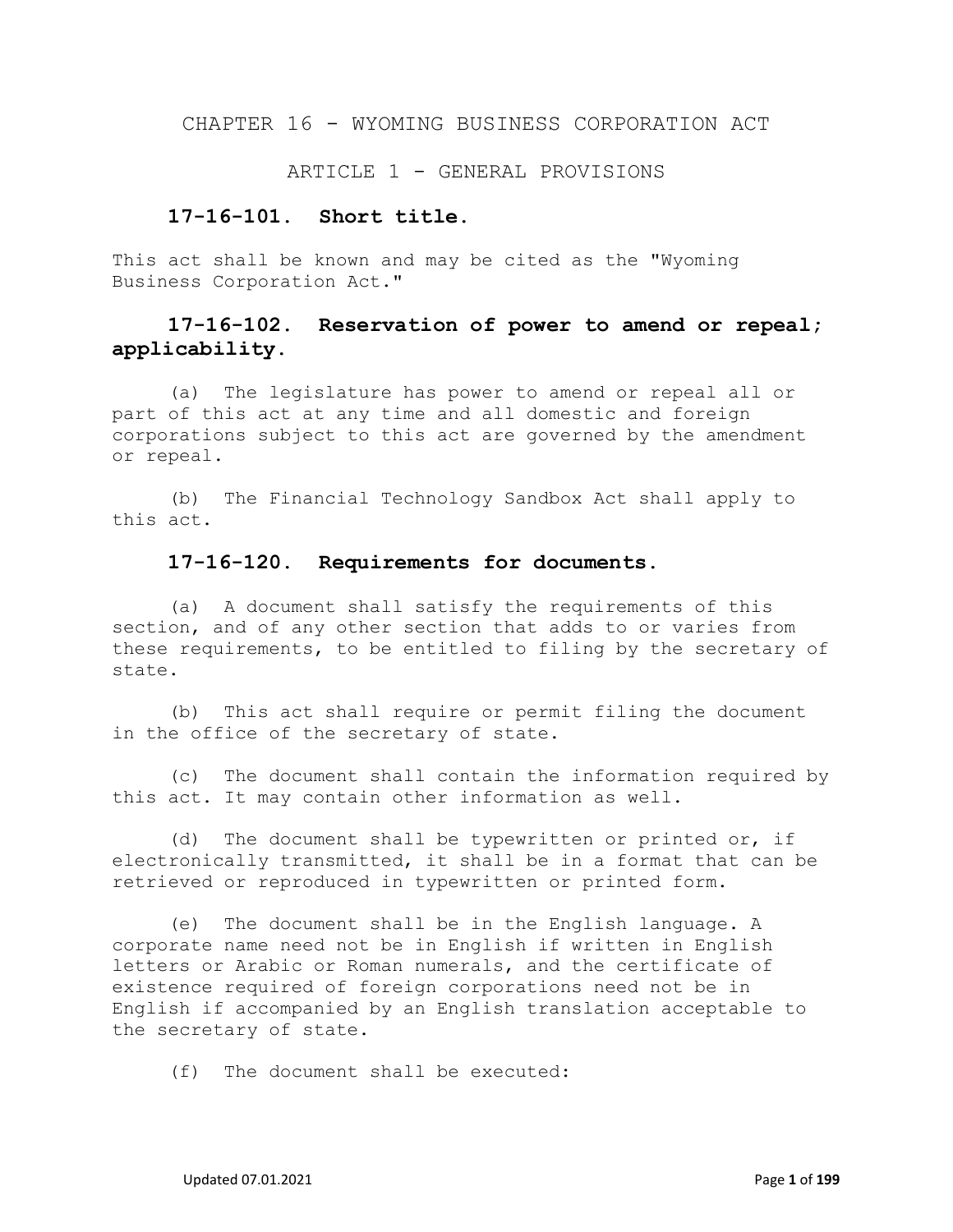(i) By the chairman of the board of directors of a domestic or foreign corporation, by its president, or by another of its officers;

(ii) If directors have not been selected or the corporation has not been formed, by an incorporator; or

(iii) If the corporation is in the hands of a receiver, trustee, or other court-appointed fiduciary, by that fiduciary.

(g) The person executing the document shall sign it and shall state beneath or opposite his signature his name and the capacity in which he signs. The document may but need not contain:

(i) The corporate seal;

(ii) An attestation by the secretary or an assistant secretary;

(iii) An acknowledgment, verification or proof.

(h) If the secretary of state has prescribed a mandatory form for the document under W.S. 17-16-121, the document shall be in or on the prescribed form.

(i) The document shall be delivered to the office of the secretary of state for filing. Delivery may be made by electronic transmission if and to the extent permitted by the secretary of state. If it is filed in typewritten or printed form and not transmitted electronically, the secretary of state may require one (1) exact copy to be delivered with the document, except as provided in W.S. 17-28-103.

(j) When any document is delivered to the office of the secretary of state for filing, the correct filing fee, and any franchise tax, license fee, penalty or past due fees, taxes or penalties required to be paid by this act or other law shall be paid or provision for payment made in a manner provided by the secretary of state.

(k) Reserved.

## **17-16-121. Forms.**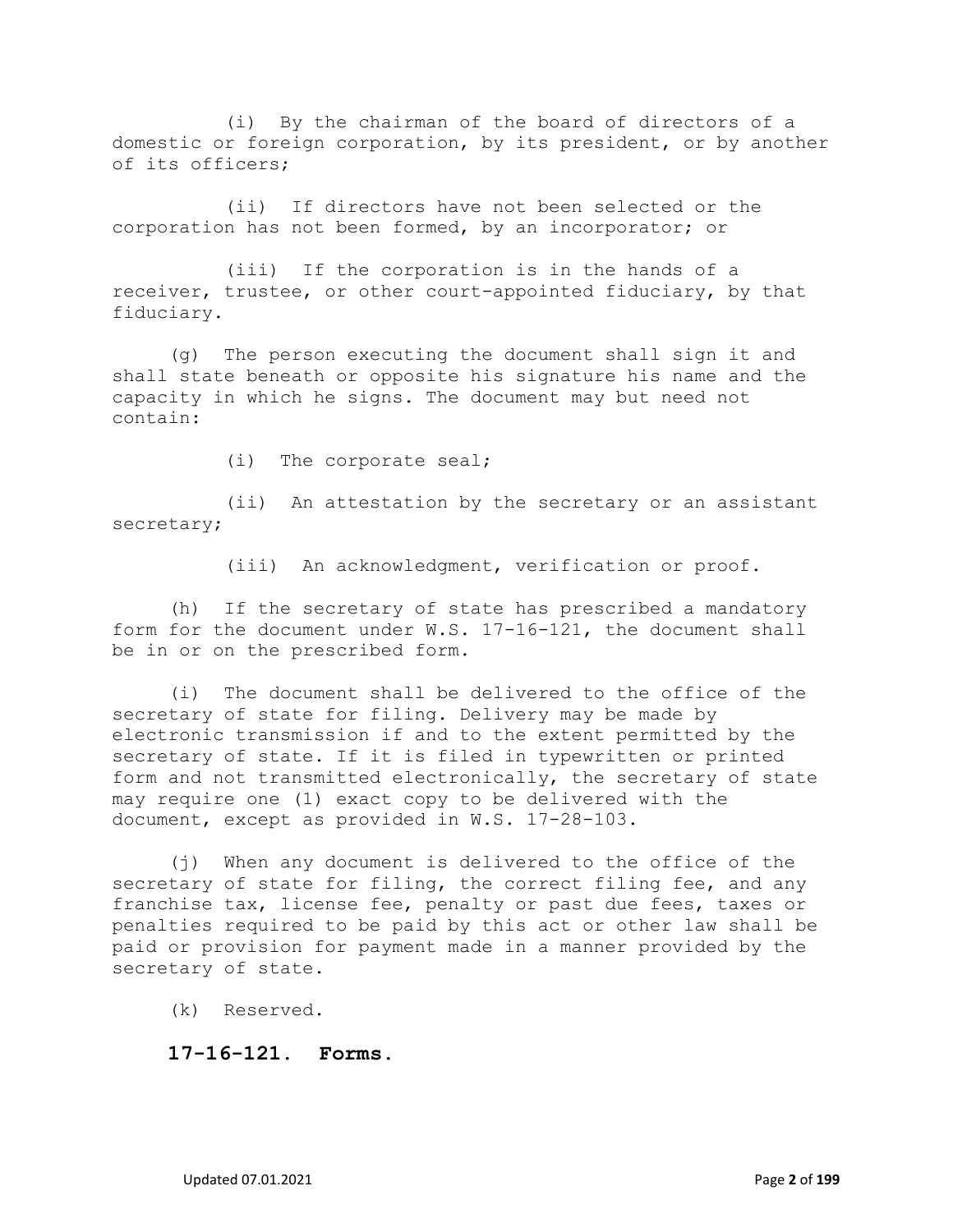(a) If the secretary of state so requires, use of forms provided by the secretary of state pursuant to this subsection is mandatory. The secretary of state may prescribe and furnish on request forms for:

(i) An application for a certificate of existence;

(ii) A foreign corporation's application for a certificate of authority to transact business in this state;

(iii) A foreign corporation's application for a certificate of withdrawal;

(iv) The annual report;

(v) A foreign corporation's application for a certificate of continuance;

(vi) An application for a certificate of transfer;

(vii) A foreign corporation's application for certificate of domestication; and

(viii) A consent of registered agent to appointment.

(b) The secretary of state may prescribe and furnish on request forms for other documents required or permitted to be filed by this act but their use is not mandatory.

### **17-16-122. Filing, service and copying fees.**

The secretary of state shall set and collect filing, service and copying fees to recover his costs to administer this act. Fees shall not exceed the costs of providing these services.

#### **17-16-123. Effective time and date of document.**

(a) Except as provided in subsection (b) of this section and W.S. 17-16-124(c), a document accepted for filing pursuant to W.S. 17-16-120 is effective:

(i) As of the time received for filing, as evidenced by such means as the secretary of state may use for the purpose of recording the date and time of filing; or

(ii) At the time specified in the document as its effective time on the date it is filed.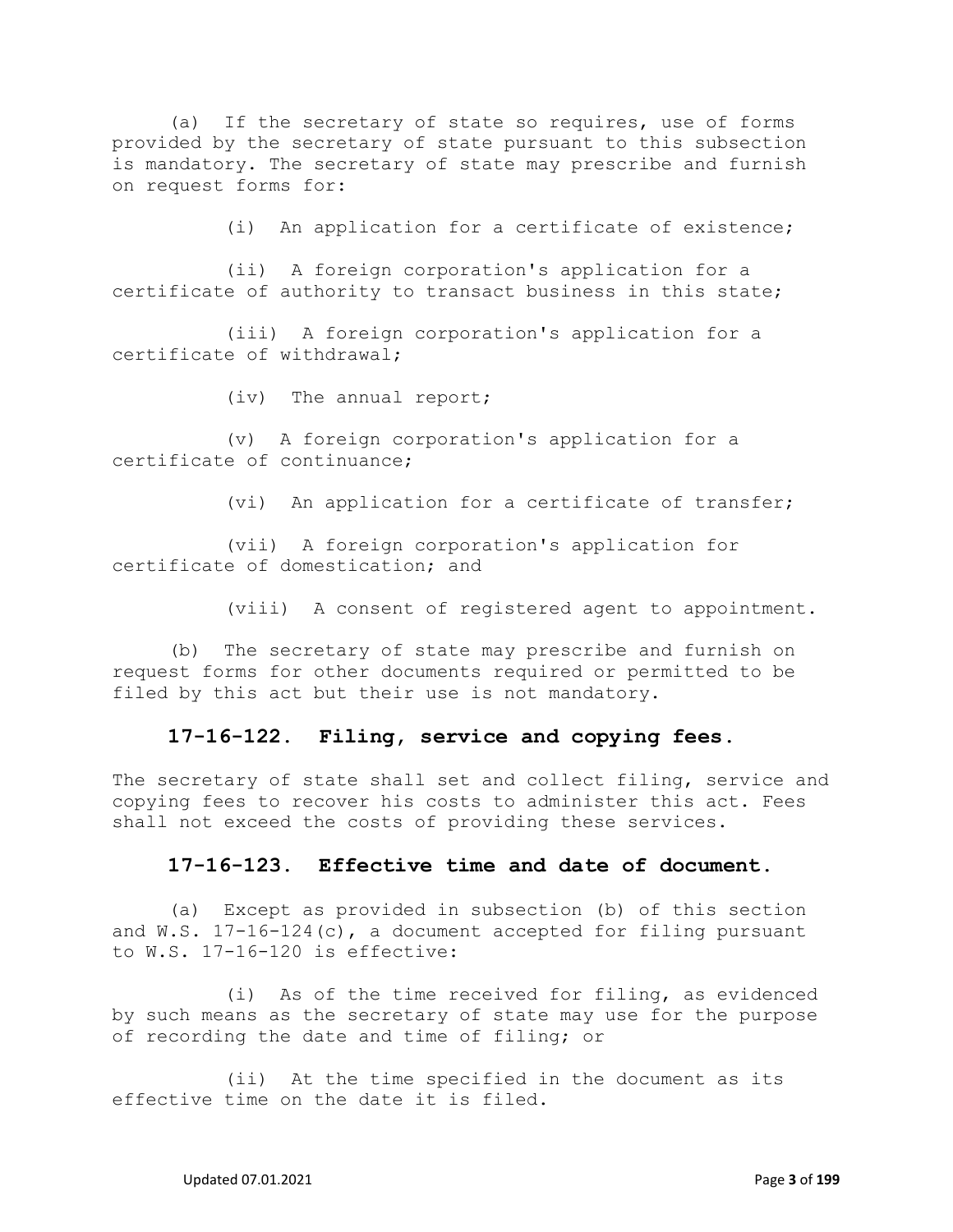(b) A document may specify a delayed effective time and date, and if it does so the document becomes effective at the time and date specified. If a delayed effective date but no time is specified, the document is effective at the close of business on that date. A delayed effective date for a document may not be later than the ninetieth (90th) day after the date it is filed.

### **17-16-124. Correcting filed document.**

(a) A domestic or foreign corporation may correct a document filed with the secretary of state if the document:

(i) Contains an inaccuracy;

(ii) Was defectively executed, attested, sealed, verified, or acknowledged; or

(iii) The electronic transmission was defective.

(b) A document is corrected:

(i) By preparing articles of correction that:

(A) Describe the document, including its filing date, or attach a copy of the document to the articles of correction;

(B) Specify the inaccuracy or defect to be corrected; and

(C) Correct the inaccuracy or defect.

(ii) By delivering the articles of correction to the secretary of state for filing.

(c) Articles of correction are effective on the effective date of the document they correct except as to persons relying on the uncorrected document and adversely affected by the correction. As to those persons, articles of correction are effective when filed.

### **17-16-125. Filing duty of secretary of state.**

(a) If a document delivered to the office of the secretary of state for filing satisfies the requirements of W.S. 17-16- 120, the secretary of state shall file the document.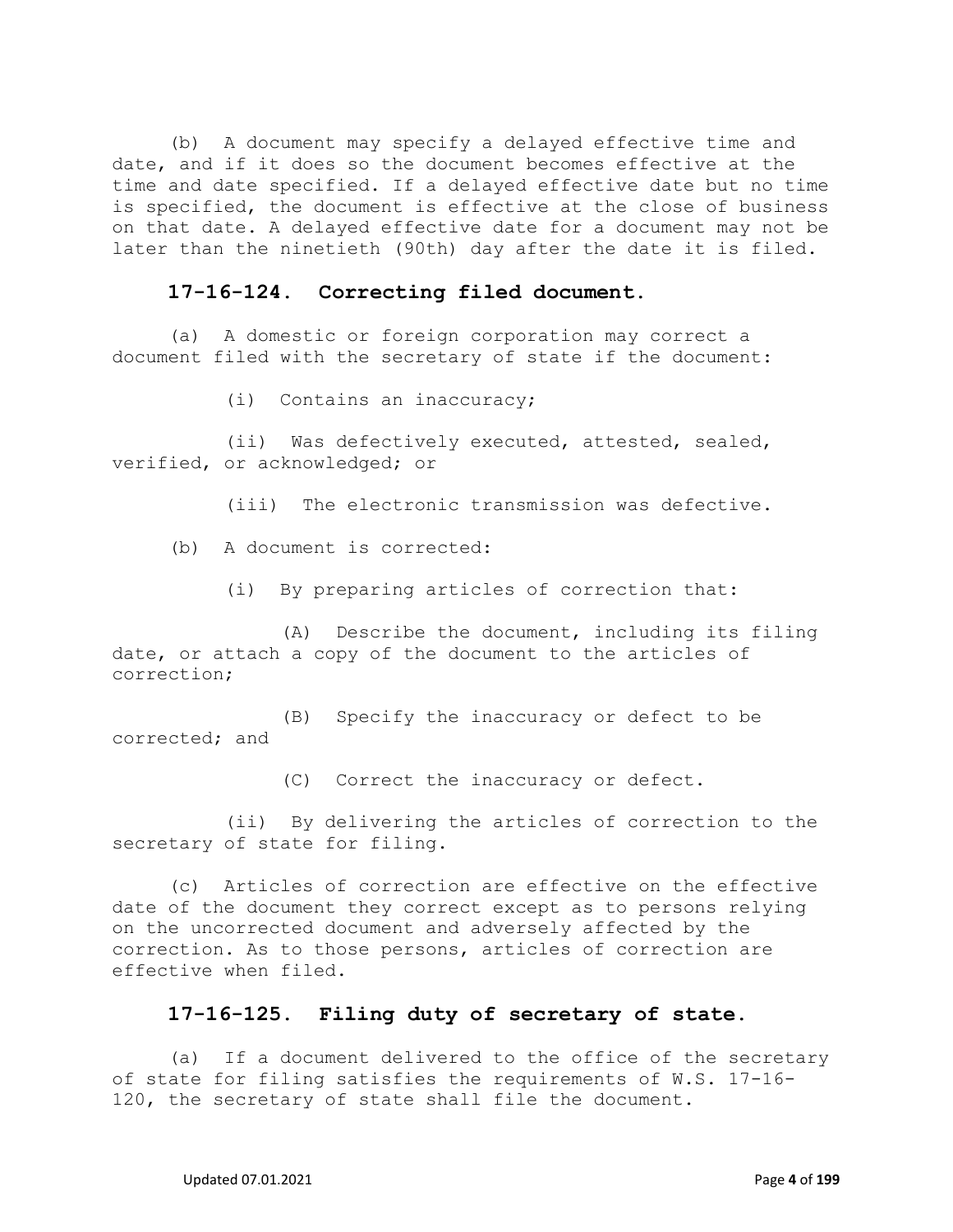(b) The secretary of state files a document by stamping or otherwise endorsing "Filed," together with his official title and the date and time of filing, on both the original and the document copy and on the receipt for the filing fee. The secretary of state may prescribe rules for filing of electronic transmissions. After filing a document, except as provided in W.S. 17-28-103, the secretary of state shall deliver the document copy, with the filing fee receipt (or acknowledgement of receipt if no fee is required) attached, to the domestic or foreign corporation or its representative. The secretary of state, in his discretion, may issue a certificate evidencing the filing of a document upon the payment of the requisite fee.

(c) If the secretary of state refuses to file a document, he shall return it to the domestic or foreign corporation or its representative within fifteen (15) days after the document was delivered, together with a brief, written explanation of the reason for his refusal.

(d) The secretary of state's duty to file documents under this section is ministerial. His filing or refusing to file a document does not:

(i) Affect the validity or invalidity of the document in whole or part;

(ii) Relate to the correctness or incorrectness of information contained in the document; or

(iii) Create a presumption that the document is valid or invalid or that information contained in the document is correct or incorrect.

**17-16-126. Appeal from secretary of state's refusal to file document.**

(a) If the secretary of state refuses to file a document delivered to his office for filing, the domestic or foreign corporation may, within thirty (30) days after the return of the document, appeal the refusal to the district court of the county where the corporation's principal office is located in the state or, if the corporation does not have a principal office in the state, the district court of the county where its registered office is or will be located, or the district court of the county of residence of an incorporator for a domestic corporation, or in the district court of Laramie county. The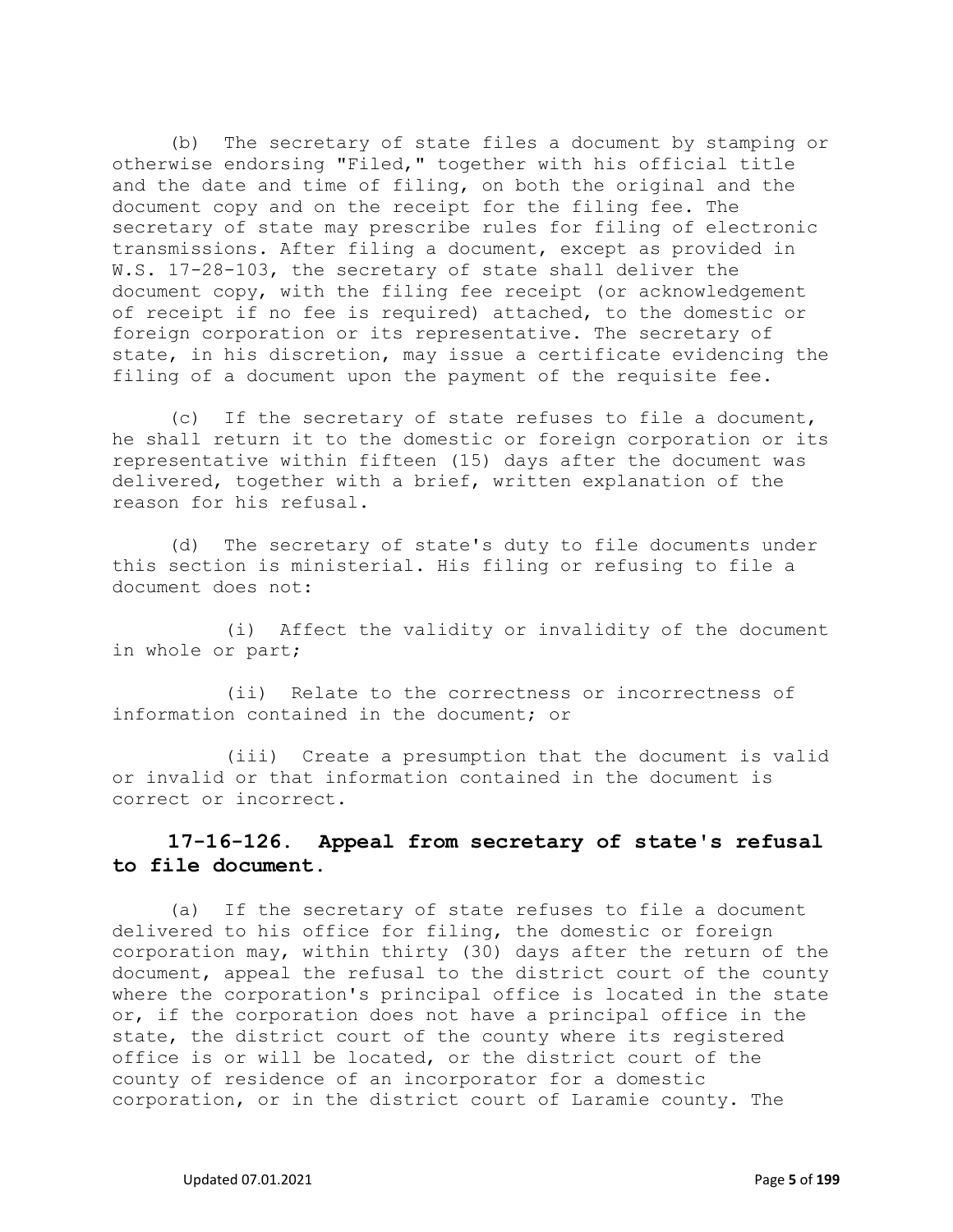appeal is commenced by petitioning the court to compel filing the document and by attaching to the petition the document and the secretary of state's explanation of his refusal to file.

(b) The court may summarily order the secretary of state to file the document or take other action the court considers appropriate.

(c) The court's final decision may be appealed as in other civil proceedings.

# **17-16-127. Evidentiary effect of copy of filed document.**

A certificate from the secretary of state delivered with a copy of a document filed by the secretary of state is conclusive evidence that the original document is on file with the secretary of state.

### **17-16-128. Certificate of existence.**

(a) Anyone may apply to the secretary of state to furnish a certificate of existence for a domestic corporation or a certificate of authorization for a foreign corporation.

(b) A certificate of existence or authorization sets forth:

(i) The domestic corporation's corporate name or the foreign corporation's corporate name used in this state;

(ii) That:

(A) The domestic corporation is duly incorporated under the law of this state, the date of its incorporation, and the period of its duration if less than perpetual; or

(B) The foreign corporation is authorized to transact business in this state.

(iii) That all fees, taxes, and penalties owed to this state have been paid, if:

(A) Payment is reflected in the records of the secretary of state; and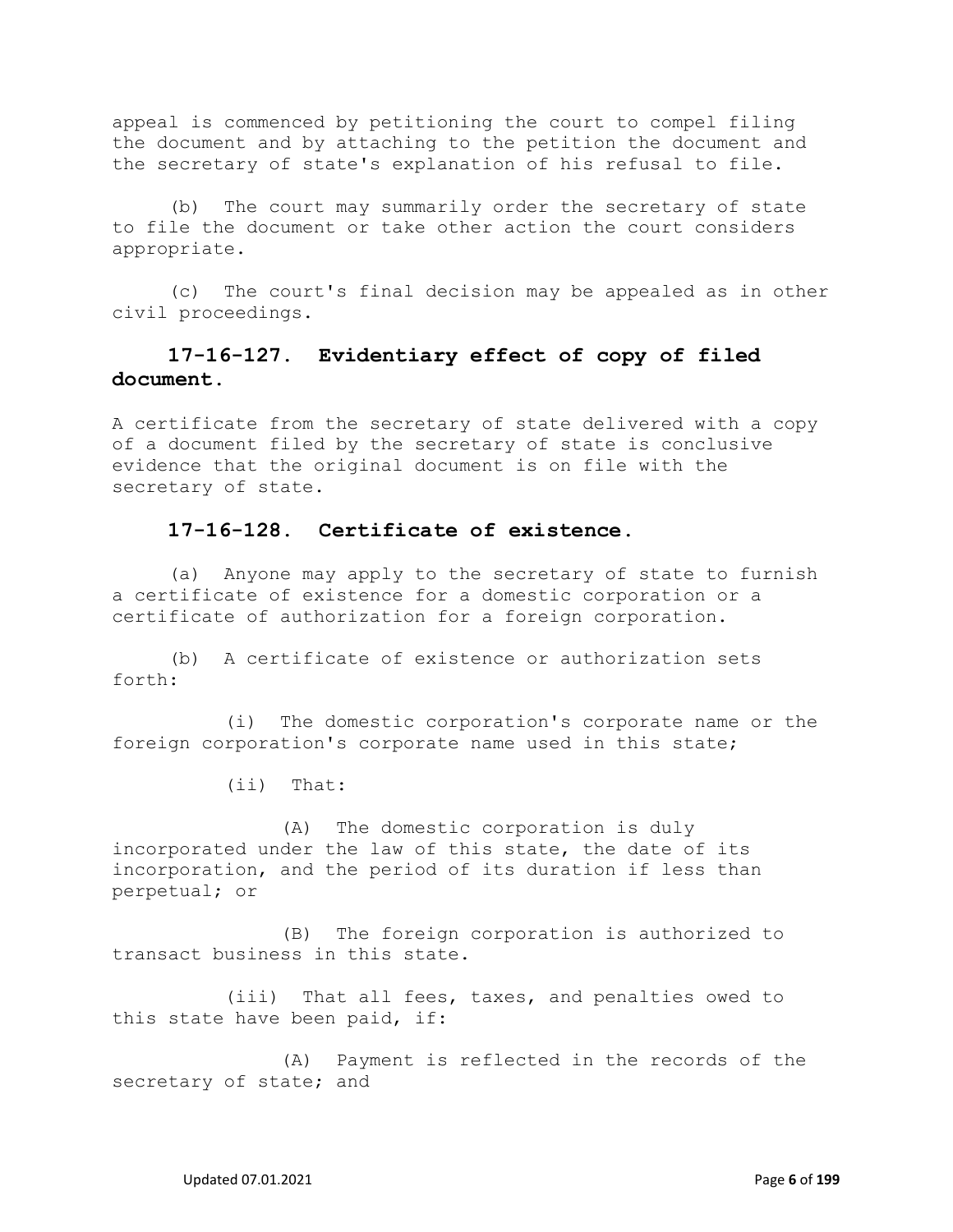(B) Nonpayment affects the existence or authorization of the domestic or foreign corporation.

(iv) That its most recent annual report required by W.S. 17-16-1630 has been filed by the secretary of state;

(v) That articles of dissolution have not been filed; and

(vi) Other facts of record in the office of the secretary of state that may be requested by the applicant.

(c) Subject to any qualification stated in the certificate, a certificate of existence or authorization issued by the secretary of state may be relied upon as conclusive evidence that the domestic or foreign corporation is in existence or is authorized to transact business in this state.

## **17-16-129. Repealed by Laws 2008, Ch. 91, § 3.**

## **17-16-130. Powers.**

The secretary of state has the power reasonably necessary to perform the duties required of him by this act. The secretary of state shall promulgate reasonable forms, rules and regulations necessary to carry out the purposes of this act.

### **17-16-140. Definitions.**

(a) In this act:

(i) "Articles of incorporation" means the original articles of incorporation, all amendments thereof and any other documents permitted or required to be filed by a domestic business corporation with the secretary of state under any provision of this act. If an amendment of the articles or any other document filed under this act restates the articles in their entirety thenceforth the articles shall not include any prior documents;

(ii) "Authorized shares" means the shares of all classes a domestic or foreign corporation is authorized to issue;

(iii) "Conspicuous" means so written that a reasonable person against whom the writing is to operate should have noticed it. For example, printing in italics or boldface or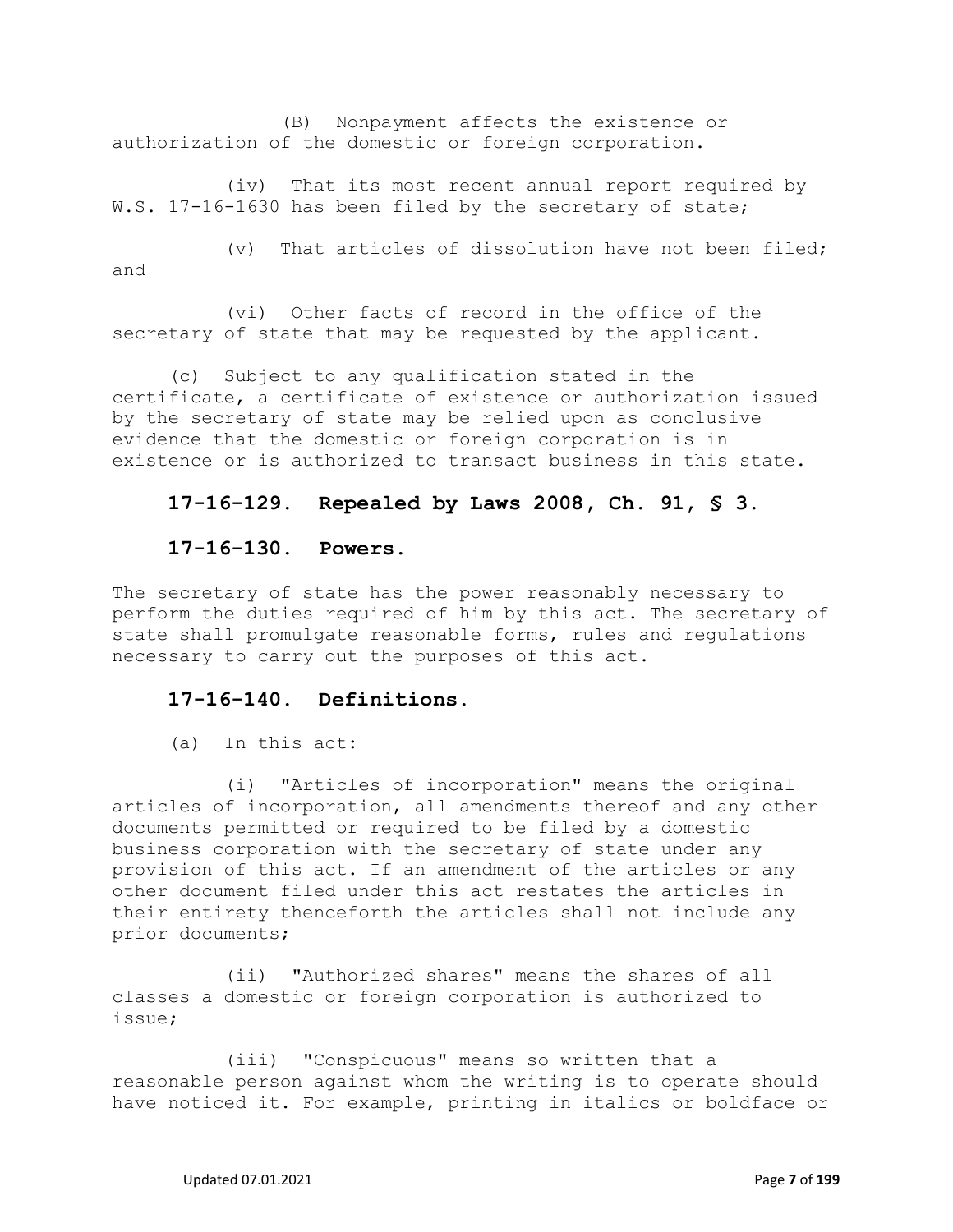contrasting color, or typing in capitals or underlined, is conspicuous;

(iv) "Corporation" or "domestic corporation" means a corporation for profit, which is not a foreign corporation, incorporated under or subject to the provisions of this act;

(v) "Deliver" or "delivery" means any method of delivery used in conventional commercial practice, including delivery by hand, mail, commercial delivery and electronic transmission;

(vi) "Distribution" means a direct or indirect transfer of money or other property, except the corporation's own shares, or incurrence of indebtedness by a corporation to or for the benefit of its shareholders in respect of any of its shares. A distribution may be in the form of a declaration or payment of a dividend, a purchase, redemption, or other acquisition of shares, a distribution of indebtedness, or otherwise;

(vii) "Domestic unincorporated entity" means an unincorporated entity whose internal affairs are governed by the laws of this state;

(viii) "Effective date of notice" is defined in W.S. 17-16-141;

(ix) "Electronic transmission" or "transmitted electronically" means any process of communication that does not directly involve the physical transfer of paper, including a process of communication that uses one (1) or more distributed or other electronic networks or databases, and that is suitable for the retention, retrieval and reproduction of information by the recipient;

(x) "Eligible entity" means a domestic or foreign unincorporated entity or a domestic or foreign nonprofit corporation;

(xi) "Eligible interests" means interests;

(xii) "Employee" includes an officer but not a director. A director may accept duties that make him also an employee;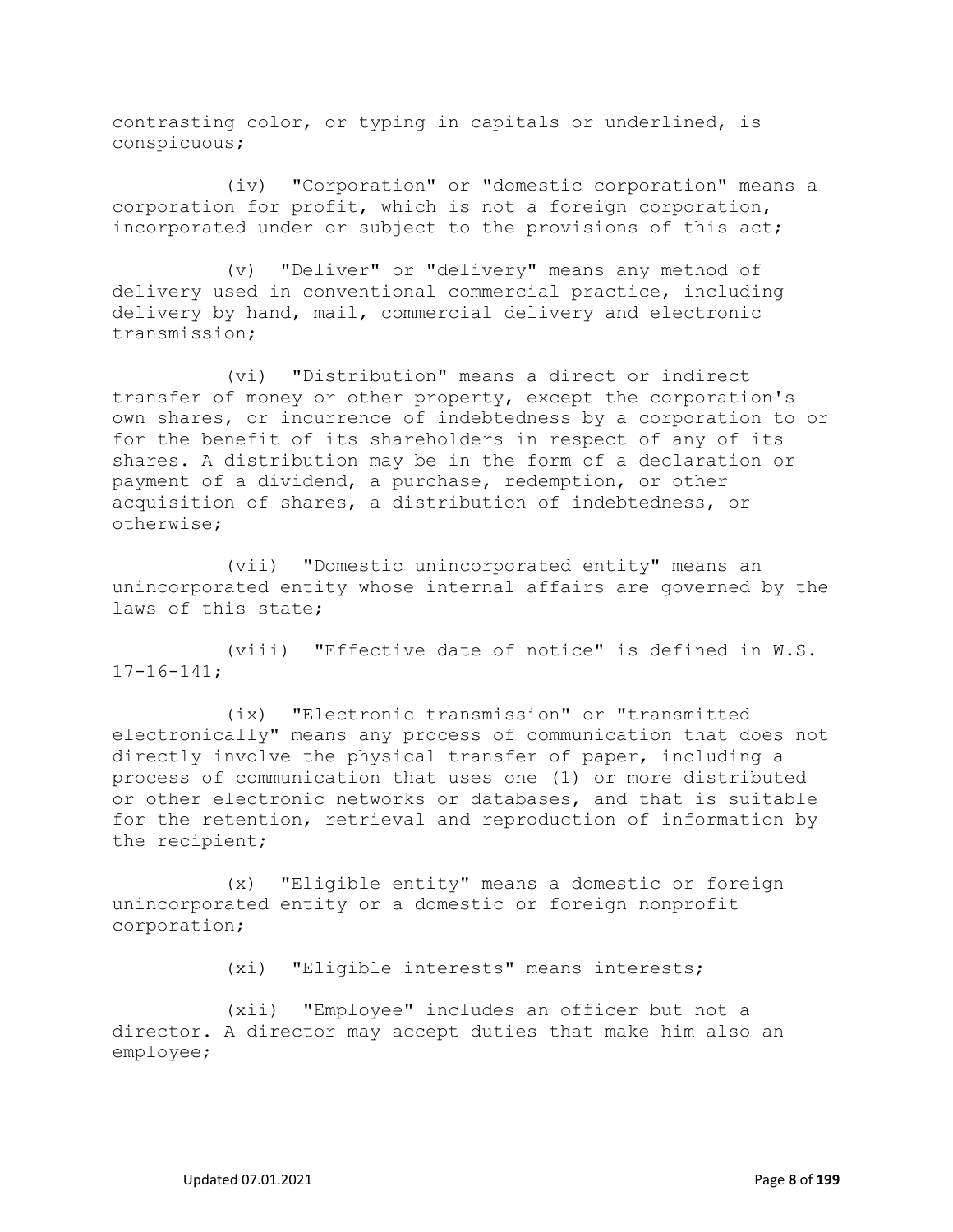(xiii) "Entity" includes domestic corporation and foreign corporation, domestic nonprofit corporation and foreign nonprofit corporation, domestic and foreign profit and not-forprofit unincorporated association, business trust, statutory trust, estate, partnership, trust, or two (2) or more persons having a joint or common economic interest, and state, United States or foreign government;

(xiv) "Expenses" means reasonable expenses of any kind that are incurred in connection with a matter, including but not limited to attorney and expert witness fees;

(xv) "Foreign corporation" means a corporation for profit incorporated under a law other than the law of this state;

(xvi) "Governmental subdivision" includes authority, county, district, municipality, and any other political subdivision;

(xvii) "Includes" denotes a partial definition;

(xviii) "Individual" means a natural person and includes the estate of an incompetent or deceased individual;

(xix) "Interest" means either or both of the following rights under the organic law of an unincorporated entity:

(A) The right to receive distributions from the entity either in the ordinary course or upon liquidation; or

(B) The right to receive notice or vote on issues involving its internal affairs, other than as an agent, assignee, proxy or person responsible for managing its business and affairs.

(xx) "Interest holder" means a person who holds of record an interest;

(xxi) "Means" denotes an exhaustive definition;

(xxii) "Net assets" means the amount by which the total assets of a corporation exceed the total debts of the corporation;

(xxiii) "Notice" is defined in W.S. 17-16-141;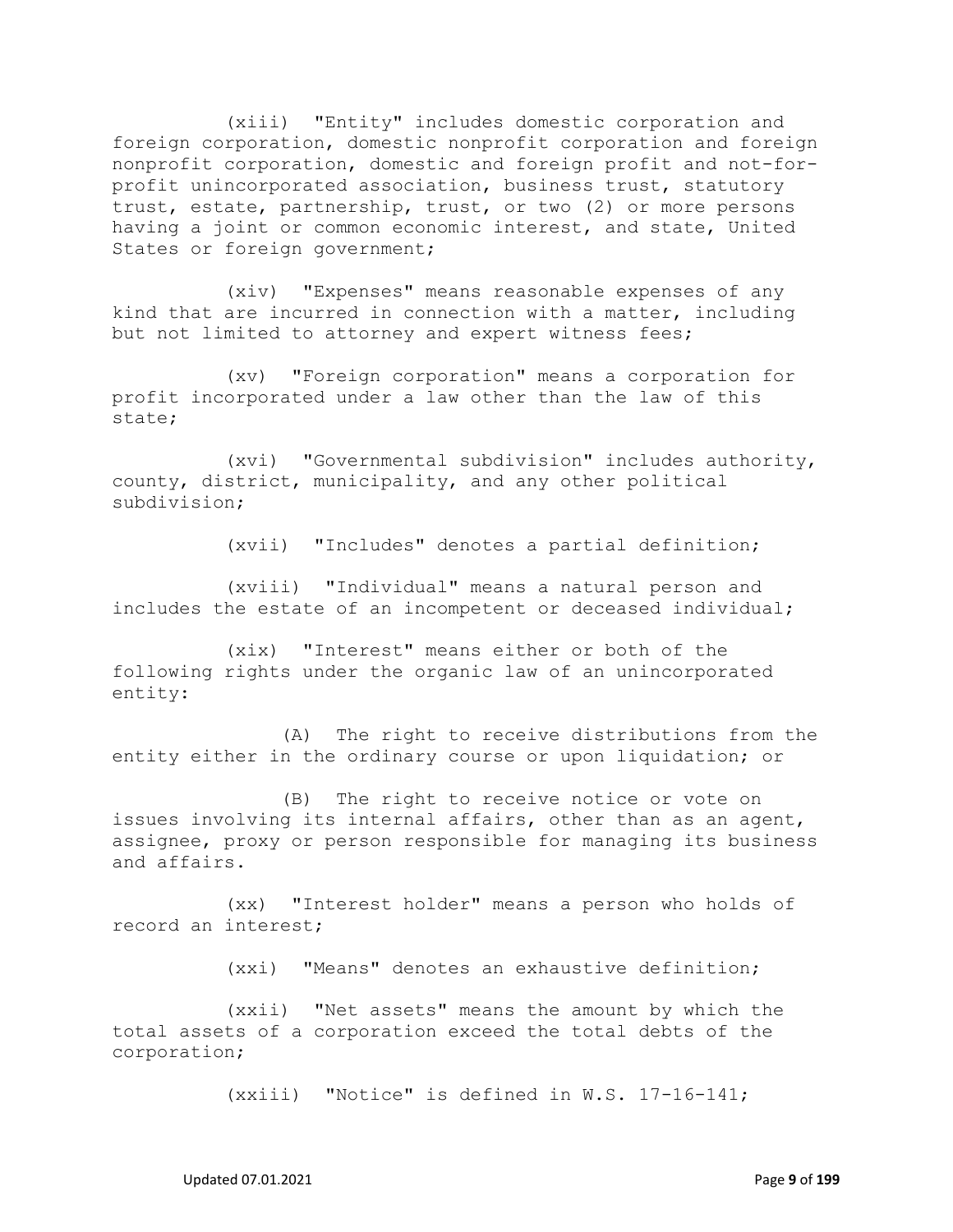(xxiv) "Organic document" means a public organic document or a private organic document;

(xxv) "Organic law" means the statute governing the internal affairs of a domestic or foreign business or nonprofit corporation or unincorporated entity;

(xxvi) "Owner liability" means personal liability for a debt, obligation or liability of a domestic or foreign business or nonprofit corporation or unincorporated entity that is imposed on a person:

(A) Solely by reason of the person's status as a shareholder or interest holder; or

(B) By the articles of incorporation, bylaws or an organic document under a provision of the organic law of an entity authorizing the articles of incorporation, bylaws or an organic document to make one (1) or more specified shareholders or interest holders liable in their capacity as shareholders or interest holders for all or specified debts, obligations or liabilities of the entity.

(xxvii) "Person" includes an individual, partnership, joint venture, corporation, joint stock company, limited liability company or any other association or entity, public or private;

(xxviii) "Principal office" means the office within or outside of this state, so designated in the annual report;

(xxix) "Private organic document" means any document other than the public organic document, if any, that determines the internal governance of an unincorporated entity. Where a private organic document has been amended or restated, the term means the private organic document as last amended or restated;

(xxx) "Proceeding" includes civil suit and criminal, administrative, and investigatory action;

(xxxi) "Public corporation" means a corporation that has shares listed on a national securities exchange or regularly traded in a market maintained by one (1) or more members of a national securities association;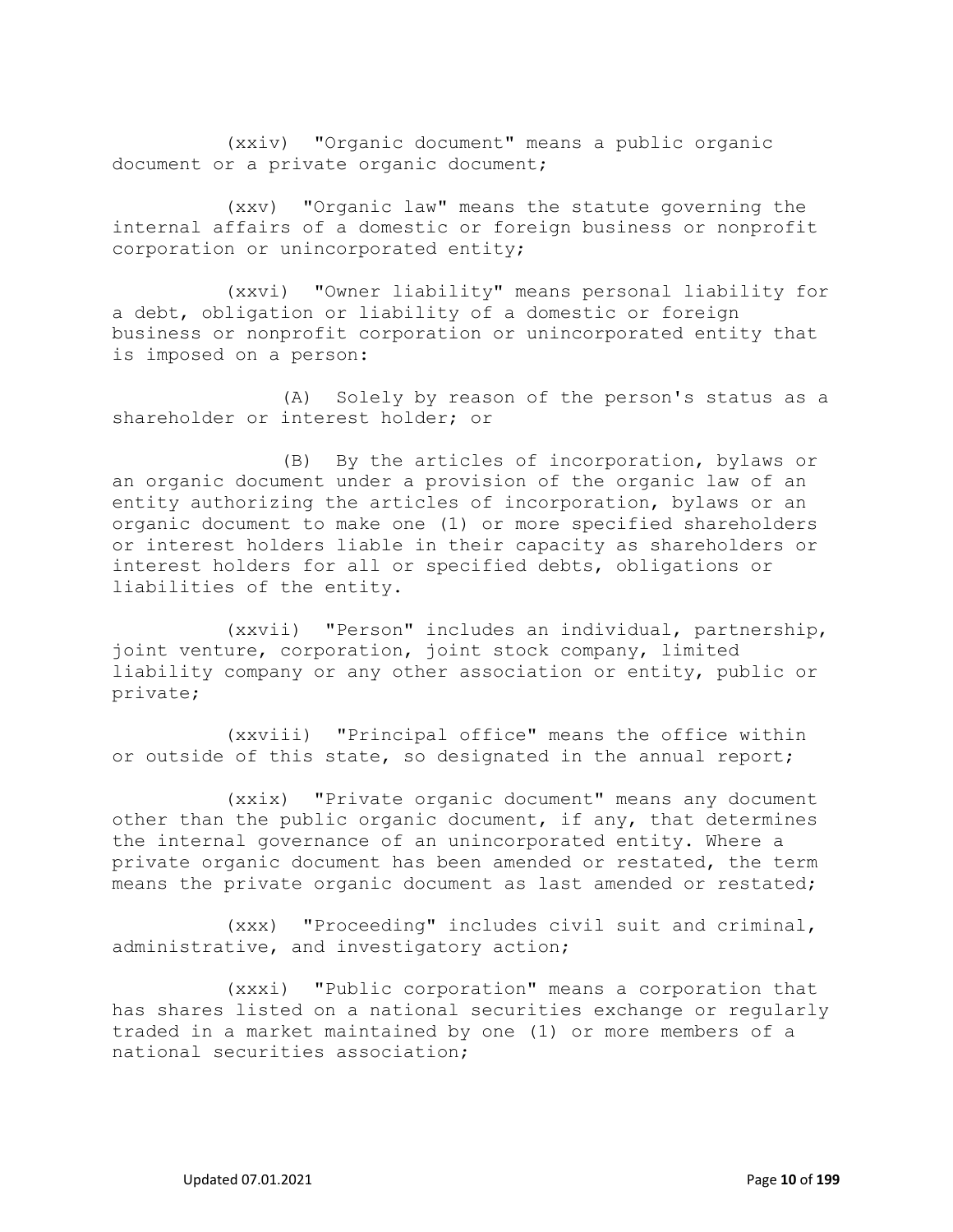(xxxii) "Public organic document" means the document, if any, that is filed of public record to create an unincorporated entity. Where a public organic document has been amended or restated, the term means the public organic document as last amended or restated;

(xxxiii) "Qualified director" is defined in W.S. 17- 16-143;

(xxxiv) "Record date" means the date established under article 6 or 7 on which a corporation determines the identity of its shareholders and their shareholdings for purposes of this act. The determinations shall be made as of the close of business on the record date unless another time for doing so is specified when the record date is fixed;

(xxxv) "Registered agent" means as provided in W.S. 17-28-101 through 17-28-111;

(xxxvi) "Secretary" means the corporate officer to whom the board of directors has delegated responsibility under W.S. 17-16-840(c) for custody of the minutes of the meetings of the board of directors and of the shareholders and for authenticating records of the corporation;

(xxxvii) "Shareholder" means the person in whose name shares are registered in the records of a corporation, the beneficial owner of shares to the extent of the rights granted by a nominee certificate on file with a corporation or the owner of a private key that is uniquely associated with a data address that facilitates or records the sending and receiving of shares;

(xxxviii) "Shares" means the units into which the proprietary interests in a corporation are divided;

(xxxix) "Sign" or "signature" includes any manual, facsimile, conformed or electronic signature or a network signature;

(xl) "State," when referring to a part of the United States, includes a state and commonwealth, and their agencies and governmental subdivisions, and a territory and insular possession, and their agencies and governmental subdivisions, of the United States;

(xli) "Subscriber" means a person who subscribes for shares in a corporation, whether before or after incorporation;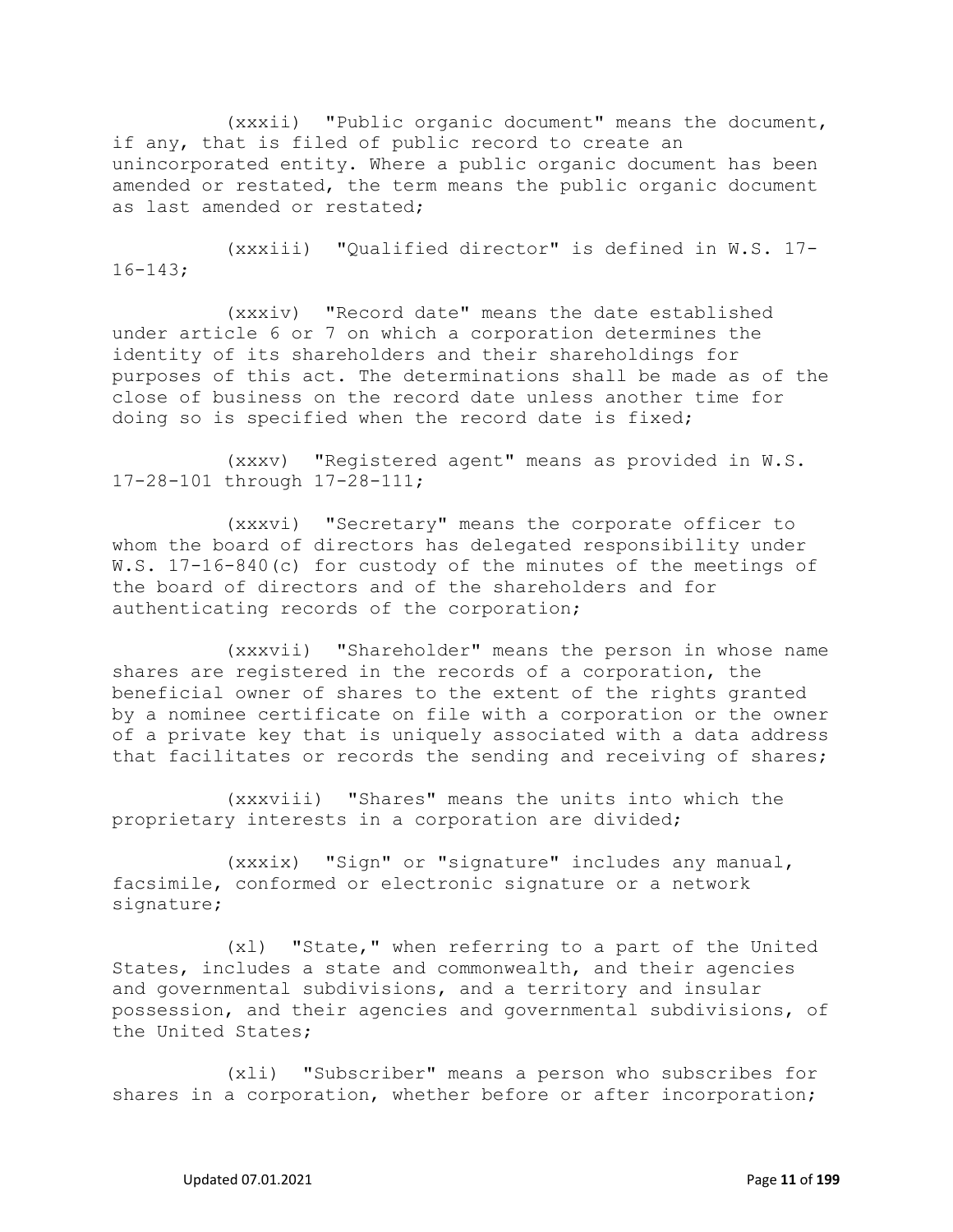(xlii) "Unincorporated entity" means an organization or artificial legal person that either has a separate legal existence or has the power to acquire an estate in real property in its own name and that is not any of the following: a domestic or foreign business or nonprofit corporation, an estate, a trust, a state, the United States or a foreign government. The term includes, but is not limited to, a general partnership, limited liability company, limited partnership, limited liability limited partnership, registered limited liability partnership, business trust, statutory trust, cooperative, joint stock association, joint venture and unincorporated nonprofit association;

(xliii) "United States" includes district, authority, bureau, commission, department, and any other agency of the United States;

(xliv) "Voting group" means all shares of one (1) or more classes or series that under the articles of incorporation or this act are entitled to vote and be counted together collectively on a matter at a meeting of shareholders. All shares entitled by the articles of incorporation or this act to vote generally on the matter are for that purpose a single voting group;

(xlv) "Voting power" means the current power to vote in the election of directors;

(xlvi) "Identity" means the name of a shareholder or the data address for which the shareholder has knowledge or possession of the private key uniquely associated with the data address;

(xlvii) "Data address" means the string of alphanumeric characters on one (1) or more distributed or other electronic networks or databases that may only be accessed by knowledge or possession of a private key in order to facilitate or record transactions on the distributed or other electronic network or database;

(xlviii) "Network signature" means a string of alphanumeric characters that, when broadcast by a person to the data address's corresponding distributed or other electronic network or database, provides reasonable assurances to a recipient that the broadcasting person has knowledge or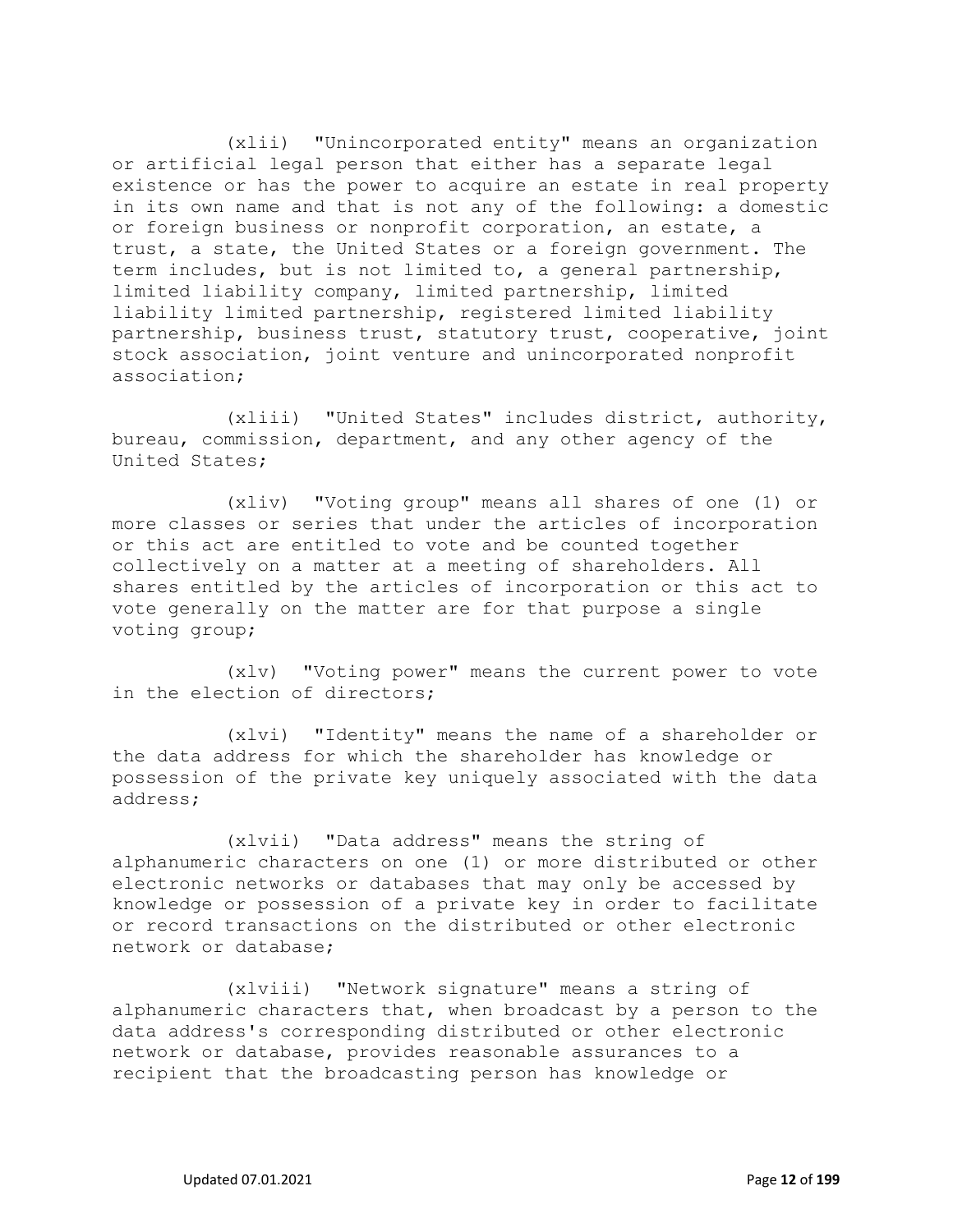possession of the private key uniquely associated with the data address;

(xlix) "Record of shareholders" means one (1) or more records administered by or on behalf of a corporation that records the identity of all the corporation's shareholders and the number and class of shares held by each shareholder in accordance with W.S. 17-16-1601. "Record of shareholders" includes a record of all issuances and transfers of shares of a corporation at the discretion of the corporation;

(l) "This act" means W.S. 17-16-101 through 17-16- 1810.

### **17-16-141. Notice.**

(a) Notice under this act shall be in writing unless oral notice is reasonable under the circumstances. Notice by electronic transmission is written notice.

(b) Notice may be communicated in person; by telephone, telegraph, teletype, or other form of wire or wireless communication; or by mail or private carrier. If these forms of personal notice are impracticable, notice may be communicated by a newspaper of general circulation in the area where published; or by radio, television, or other form of public broadcast communication.

(c) Written notice by a domestic or foreign corporation to its shareholder, if in a comprehensible form, is effective:

(i) Upon deposit in the United States mail, if mailed postpaid and correctly addressed to the shareholder's address shown in the corporation's current record of shareholders;

(ii) When an electronic transmission has been made to a data address provided by the shareholder; or

(iii) When electronically transmitted to the shareholder in a manner otherwise authorized by the shareholder.

(d) Written notice to a domestic or foreign corporation authorized to transact business in this state may be addressed to its registered agent at its registered office or to the corporation or its secretary at its principal office shown in its most recent annual report or, in the case of a foreign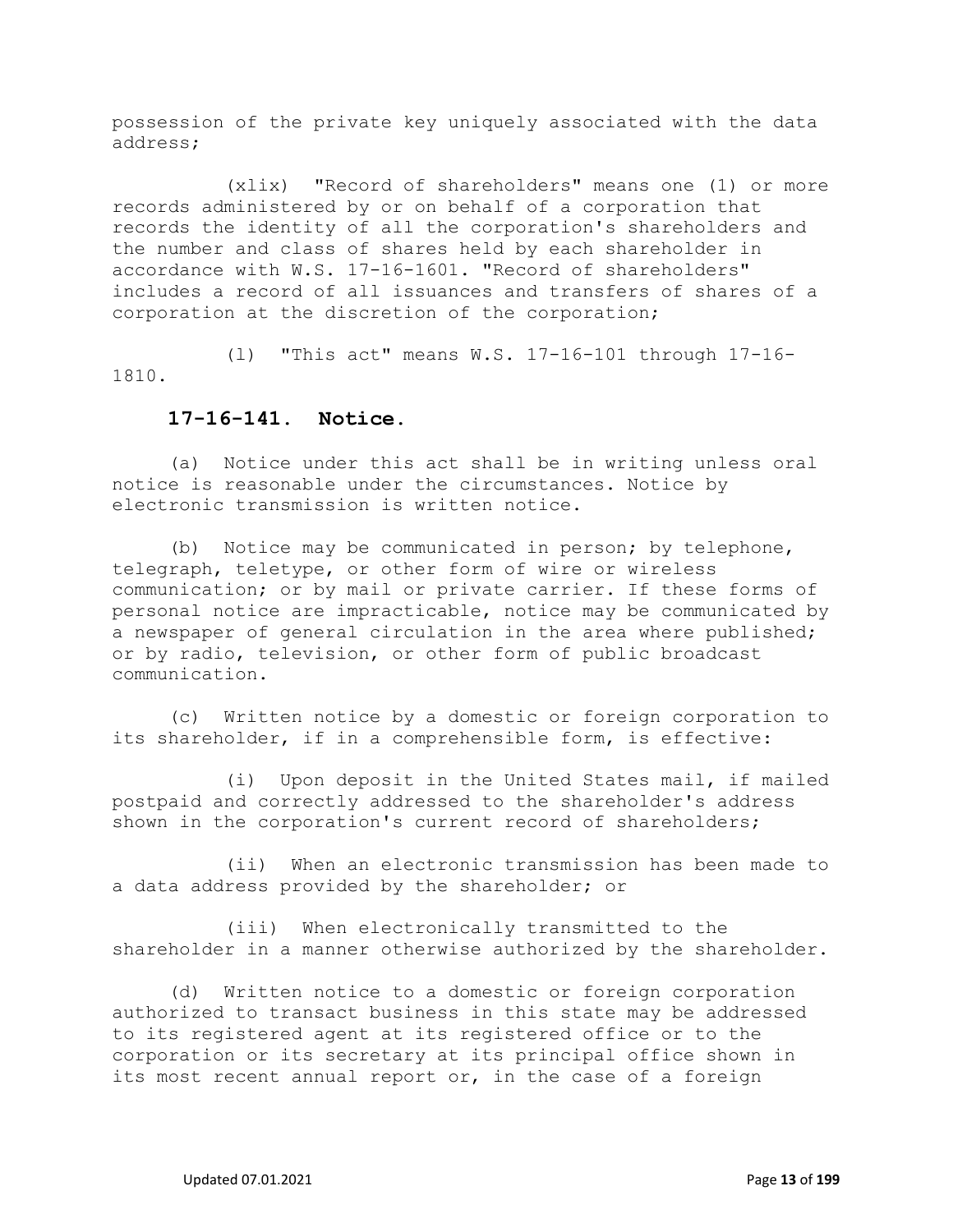corporation that has not yet delivered an annual report, in its application for a certificate of authority.

(e) Except as provided in subsection (c) of this section, written notice, if in a comprehensible form, is effective at the earliest of the following:

(i) When received;

(ii) Five (5) days after its deposit in the United States mail, as evidenced by the postmark, if mailed postpaid and correctly addressed; or

(iii) On the date shown on the return receipt, if sent by registered or certified mail, or comparable private carrier, return receipt requested, and the receipt is signed, either manually or in facsimile, by or on behalf of the addressee.

(f) Oral notice is effective when communicated if communicated in a comprehensible manner.

(g) If this act prescribes notice requirements for particular circumstances, those requirements govern. If articles of incorporation or bylaws prescribe notice requirements, not inconsistent with this section or other provisions of this act, those requirements govern.

### **17-16-142. Number of shareholders.**

(a) For purposes of this act, the following identified as a shareholder in a corporation's current record of shareholders constitutes one (1) shareholder:

(i) Three (3) or fewer coowners;

(ii) A corporation, partnership, trust, estate, or other entity;

(iii) The trustees, guardians, custodians, or other fiduciaries of a single trust, estate, or account; or

(iv) One (1) data address.

(b) For purposes of this act, shareholdings registered in substantially similar names constitute one (1) shareholder if it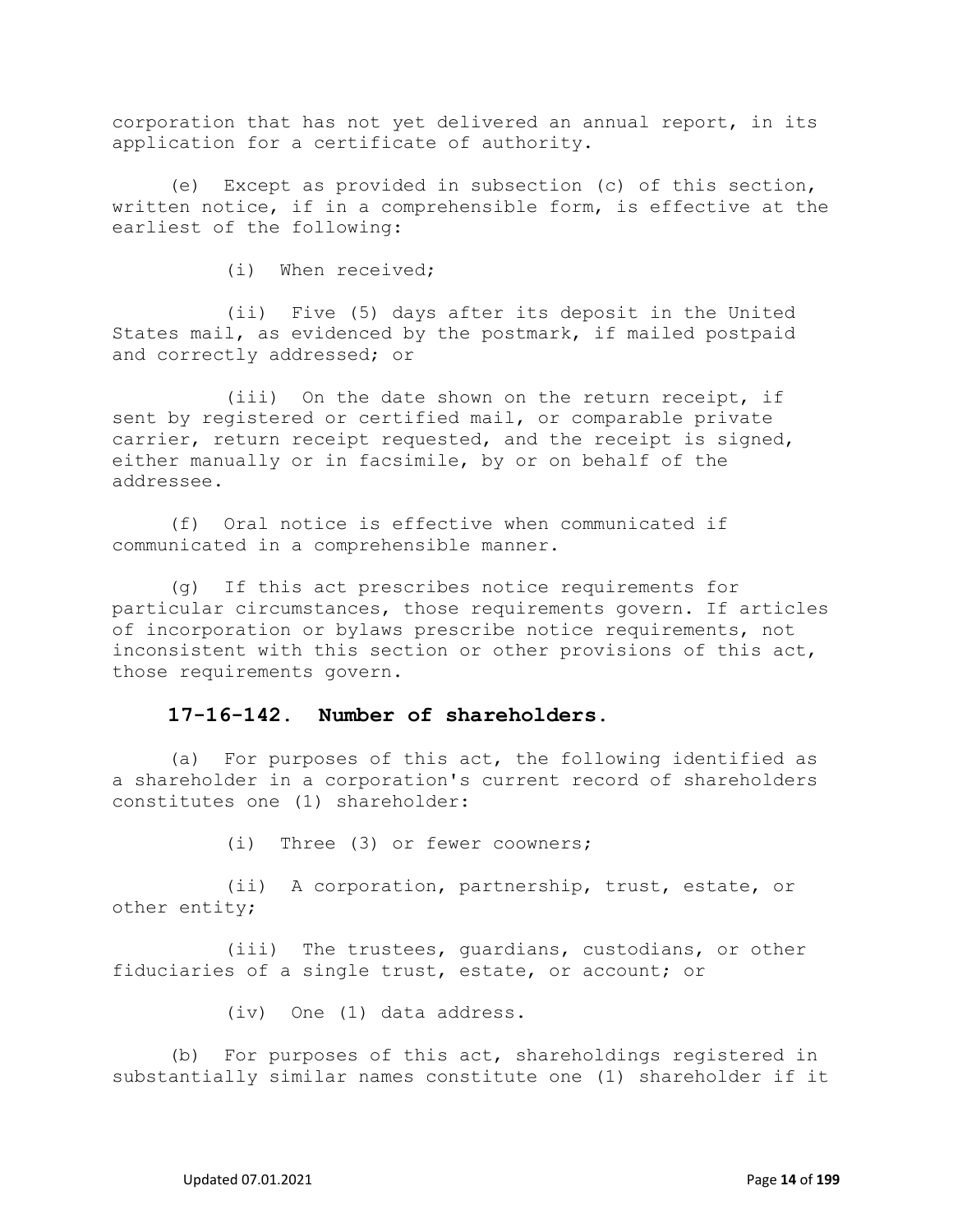is reasonable to believe that the names represent the same person.

### **17-16-143. Qualified director.**

(a) A "qualified director" is a director who, at the time action is to be taken under:

(i) W.S. 17-16-744, does not have:

(A) A material interest in the outcome of the proceeding; or

(B) A material relationship with a person who has such an interest.

(ii) W.S. 17-16-853 or 17-16-855:

(A) Is not a party to the proceeding;

(B) Is not a director as to whom a transaction is a director's conflicting interest transaction or who sought a disclaimer of the corporation's interest in a business opportunity under W.S. 17-16-870, which transaction or disclaimer is challenged in the proceeding; and

(C) Does not have a material relationship with a director described in either subparagraph (A) or (B) of this paragraph.

(iii) W.S. 17-16-862, is not a director as to whom the transaction is a director's conflicting interest transaction, or a director who has a material relationship with another director as to whom the transaction is a director's conflicting interest transaction; or

(iv) W.S. 17-16-870, would be a qualified director under paragraph (iii) of this subsection if the business opportunity were a director's conflicting interest transaction.

(b) For purposes of this section:

(i) "Material interest" means an actual or potential benefit or detriment, other than one which would devolve on the corporation or the shareholders generally, that would reasonably be expected to impair the objectivity of the director's judgment when participating in the action to be taken;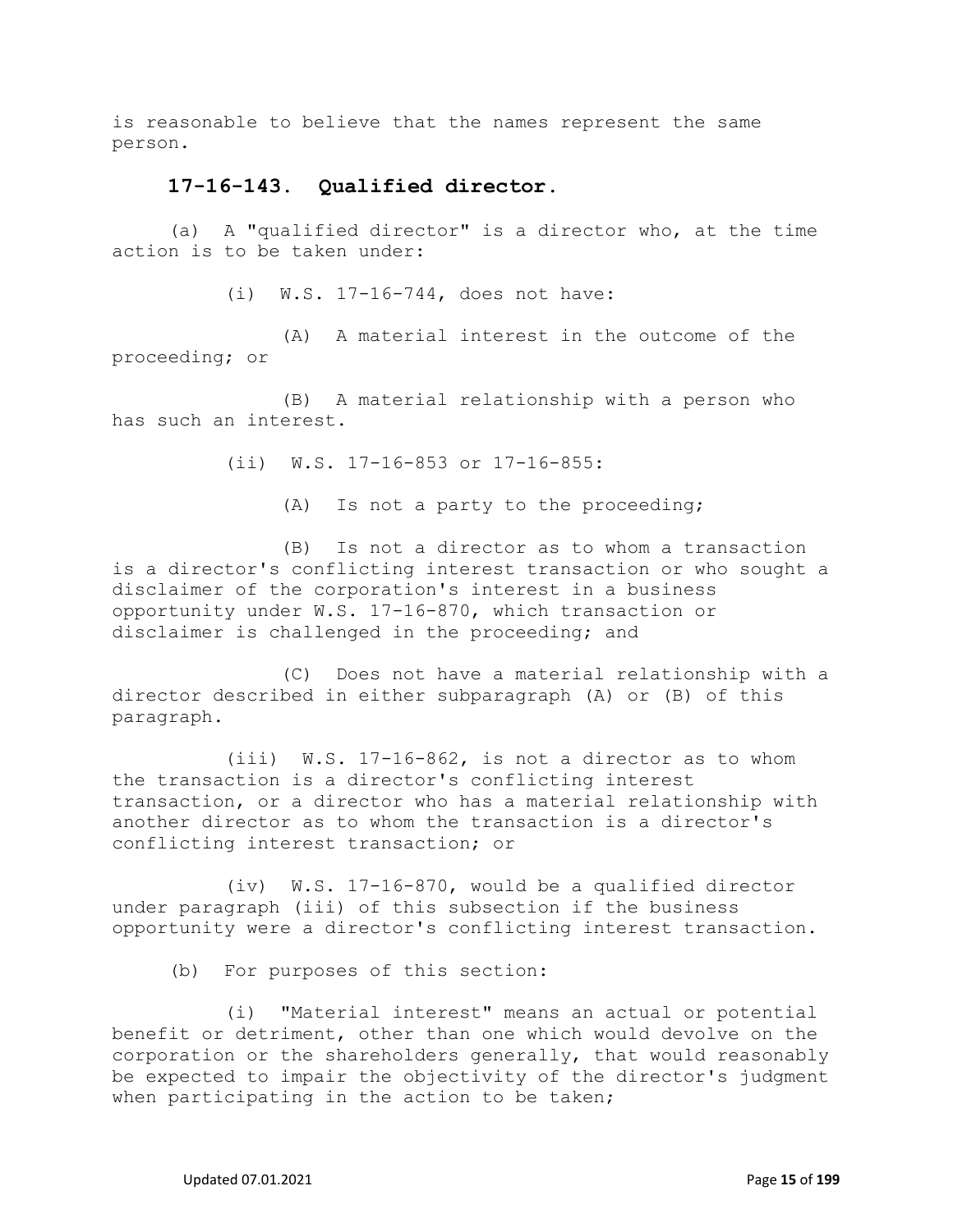(ii) "Material relationship" means a familial, financial, professional, employment or other relationship that would reasonably be expected to impair the objectivity of the director's judgment when participating in the action to be taken.

(c) The presence of one (1) or more of the following circumstances shall not automatically prevent a director from being a qualified director:

(i) Nomination or election of the director to the current board by any director who is not a qualified director with respect to the matter, or by any person that has a material relationship with that director, acting alone or participating with others;

(ii) Service as a director of another corporation of which a director who is not a qualified director with respect to the matter, or any individual who has a material relationship with that director, is or was also a director; or

(iii) With respect to action to be taken under W.S. 17-16-744, status as a named defendant, as a director against whom action is demanded or as a director who approved the conduct being challenged.

#### **17-16-144. Reserved.**

ARTICLE 2 - INCORPORATION

## **17-16-201. Incorporators.**

One (1) or more persons may act as the incorporator or incorporators of a corporation by delivering articles of incorporation to the secretary of state for filing.

#### **17-16-202. Articles of incorporation.**

(a) The articles of incorporation shall set forth:

(i) A corporate name for the corporation that satisfies the requirements of W.S. 17-16-401;

(ii) The number of shares the corporation is authorized to issue, which may be unlimited if so stated;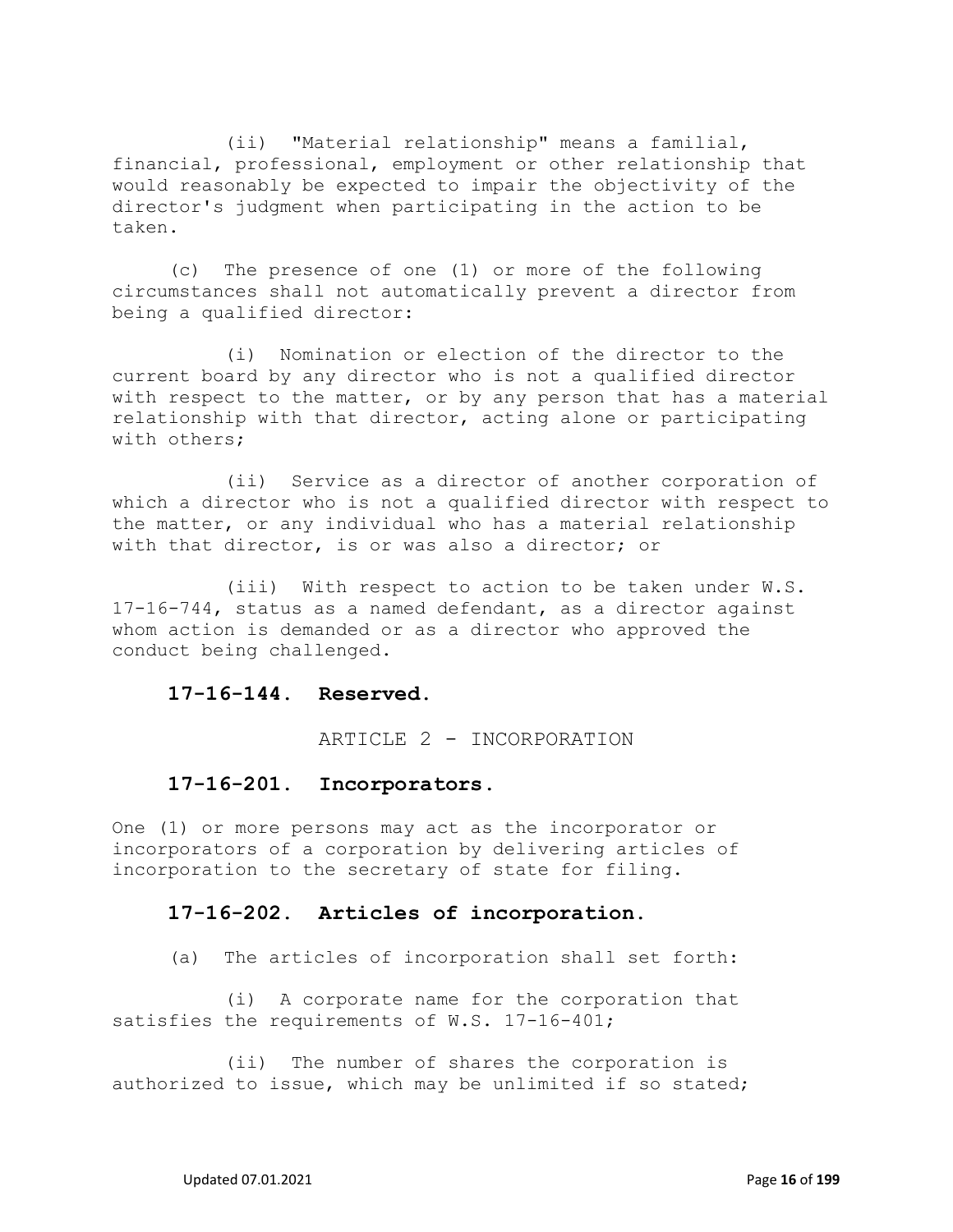(iii) The street address of the corporation's initial registered office and the name of its initial registered agent at that office; and

(iv) The name and address of each incorporator.

(b) The articles of incorporation may set forth:

(i) The names and addresses of the individuals who are to serve as the initial directors;

(ii) Provisions not inconsistent with law including:

(A) The purpose or purposes for which the corporation is organized;

(B) Managing the business and regulating the affairs of the corporation;

(C) Defining, limiting, and regulating the powers of the corporation, its board of directors, and shareholders;

(D) A par value for authorized shares or classes of shares;

(E) The imposition of personal liability on shareholders for the debts of the corporation to a specified extent and upon specified conditions.

(iii) Any provision that under this act is required or permitted to be set forth in the bylaws;

(iv) A provision eliminating or limiting the liability of a director to the corporation or its shareholders for money damages for any action taken, or any failure to take any action, as a director, except liability for:

(A) The amount of financial benefit received by a director to which he is not entitled;

(B) An intentional infliction of harm on the corporation or shareholders;

(C) A violation of W.S. 17-16-833; or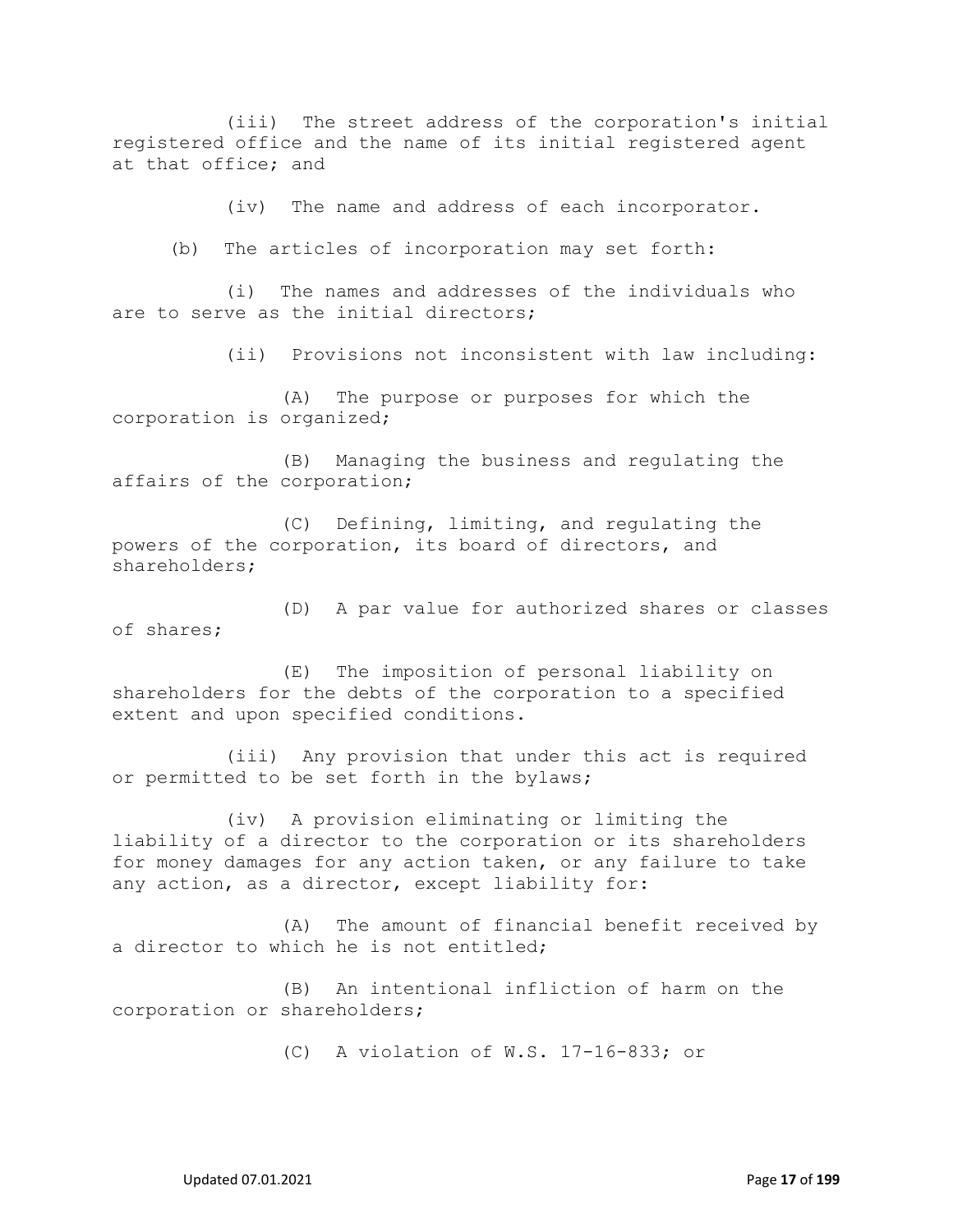(D) An intentional violation of criminal law;

and

(v) A provision permitting or making obligatory indemnification of a director for liability (as defined in W.S. 17-16-850(a)(iii)) to any person for any action taken, or failure to take any action, as a director, except liability for:

(A) Receipt of a financial benefit to which he is not entitled;

(B) An intentional infliction of harm on the corporation or its shareholders;

(C) A violation of W.S. 17-16-833; or

(D) An intentional violation of criminal law.

(c) The articles of incorporation need not set forth any of the corporate powers enumerated in this act.

(d) Reserved.

(e) The articles of incorporation shall be accompanied by a written consent to appointment signed by the registered agent.

#### **17-16-203. Incorporation.**

(a) Unless a delayed effective date is specified, the corporate existence becomes effective when the articles of incorporation are filed.

(b) The secretary of state's filing of the articles of incorporation is conclusive proof that the incorporators satisfied all conditions precedent to incorporation except in a proceeding by the state to cancel or revoke the incorporation or involuntarily dissolve the corporation.

# **17-16-204. Liability for preincorporation transactions.**

All persons purporting to act as or on behalf of a corporation, knowing there was no incorporation under this act, are jointly and severally liable for all liabilities created while so acting.

### **17-16-205. Organization of corporation.**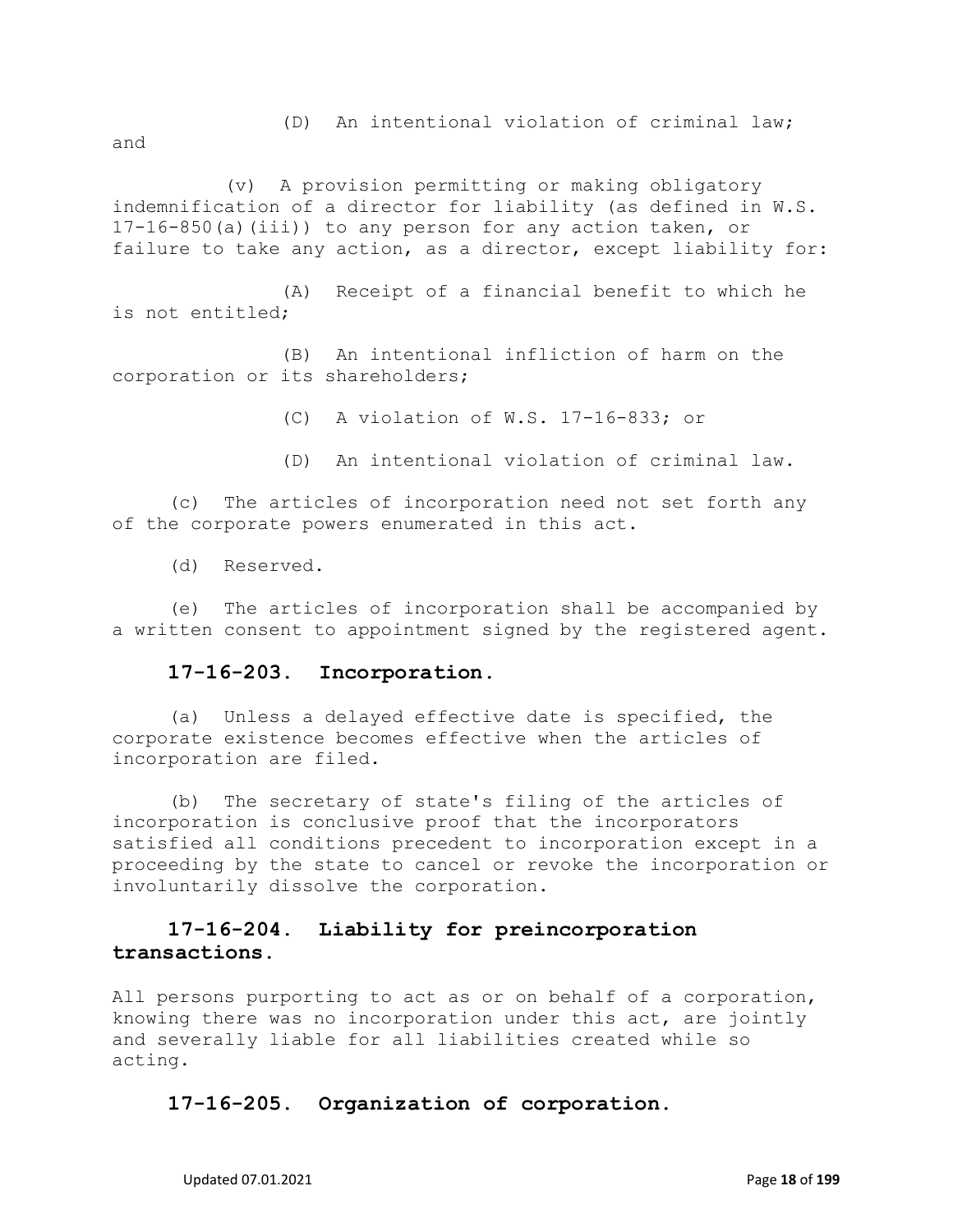(a) After incorporation:

(i) If initial directors are named in the articles of incorporation, the initial directors shall hold an organizational meeting, at the call of a majority of the directors, to complete the organization of the corporation by appointing officers, adopting bylaws, and carrying on any other business brought before the meeting;

(ii) If initial directors are not named in the articles, the incorporator or incorporators shall hold an organizational meeting at the call of a majority of the incorporators to:

(A) Elect directors and complete the organization of the corporation; or

(B) Elect a board of directors who shall complete the organization of the corporation.

(b) Action required or permitted by this act to be taken by incorporators at an organizational meeting may be taken without a meeting if the action taken is evidenced by one (1) or more written consents describing the action taken and signed by each incorporator.

(c) An organizational meeting may be held within or outside of this state.

(d) Within sixty (60) days after filing articles of incorporation, a corporation shall provide information to its registered agent as required by W.S. 17-28-107.

# **17-16-206. Bylaws.**

(a) The incorporators or board of directors of a corporation shall adopt initial bylaws for the corporation.

(b) The bylaws of a corporation may contain any provision for managing the business and regulating the affairs of the corporation that is not inconsistent with law or the articles of incorporation.

(c) If bylaws are not adopted: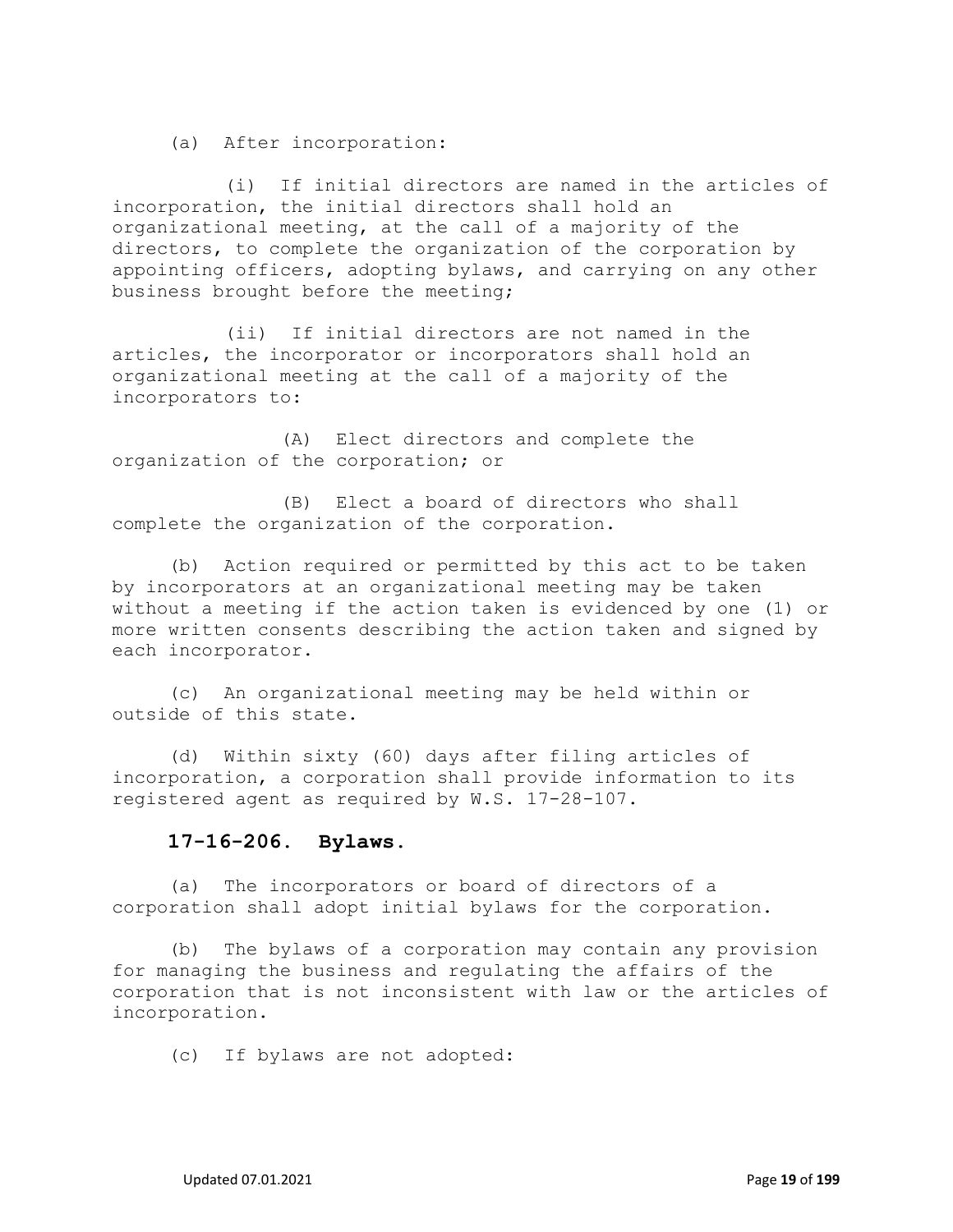(i) An annual meeting shall be held within three (3) months after the close of the corporation's fiscal year;

(ii) The required officers shall be the president, the secretary and the treasurer; and

(iii) Bylaws may be adopted at any director or shareholder meeting.

#### **17-16-207. Emergency bylaws.**

(a) Unless the articles of incorporation provide otherwise, the board of directors of a corporation may adopt bylaws to be effective only in an emergency defined in subsection (d) of this section. The emergency bylaws, which are subject to amendment or repeal by the shareholders, may make all provisions necessary for managing the corporation during the emergency, including:

(i) Procedures for calling a meeting of the board of directors;

(ii) Quorum requirements for the meeting; and

(iii) Designation of additional or substitute directors.

(b) All provisions of the regular bylaws consistent with the emergency bylaws remain effective during the emergency. The emergency bylaws are not effective after the emergency ends.

(c) Corporate action taken in good faith in accordance with the emergency bylaws:

(i) Binds the corporation; and

(ii) May not be used to impose liability on a corporate director, officer, employee, or agent.

(d) An emergency exists for purposes of this section if a quorum of the corporation's directors cannot readily be assembled because of some extraordinary event.

ARTICLE 3 - PURPOSES AND POWERS

### **17-16-301. Purposes.**

Updated 07.01.2021 Page **20** of **199**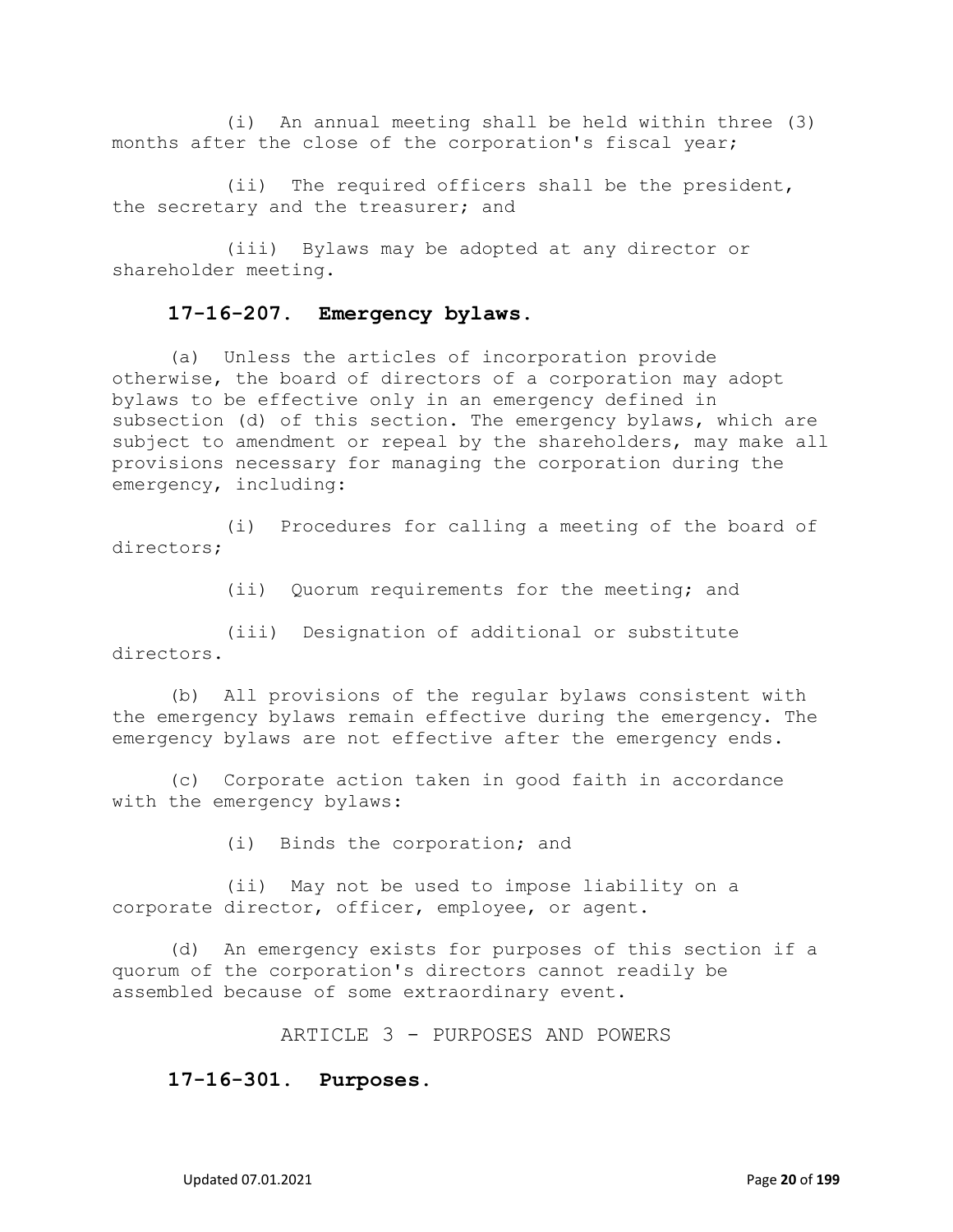(a) Every corporation incorporated under this act has the purpose of engaging in any lawful business unless a more limited purpose is set forth in the articles of incorporation.

(b) A corporation engaging in a business that is subject to regulation under another statute of this state may incorporate under this act only if permitted by, and subject to all limitations of, the other statute.

## **17-16-302. General powers.**

(a) Unless its articles of incorporation provide otherwise, every corporation has perpetual duration and succession in its corporate name and has the same powers as an individual to do all things necessary or convenient to carry out its business and affairs, including without limitation power to:

(i) Sue and be sued, complain and defend in its corporate name;

(ii) Have a corporate seal, which may be altered at will, and to use it, or a facsimile of it, by impressing or affixing it or in any other manner reproducing it;

(iii) Make and amend bylaws, not inconsistent with its articles of incorporation or with the laws of this state, for managing the business and regulating the affairs of the corporation;

(iv) Purchase, receive, lease, or otherwise acquire, and own, hold, improve, use, and otherwise deal with, real or personal property, or any legal or equitable interest in property, wherever located;

(v) Sell, convey, mortgage, pledge, lease, exchange, and otherwise dispose of all or any part of its property;

(vi) Purchase, receive, subscribe for, or otherwise acquire; own, hold, vote, use, sell, mortgage, lend, pledge, or otherwise dispose of; and deal in and with shares or other interests in, or obligations of, any other entity;

(vii) Make contracts and guarantees, incur liabilities, borrow money, issue its notes, bonds, and other obligations which may be convertible into or include the option to purchase other securities of the corporation, and secure any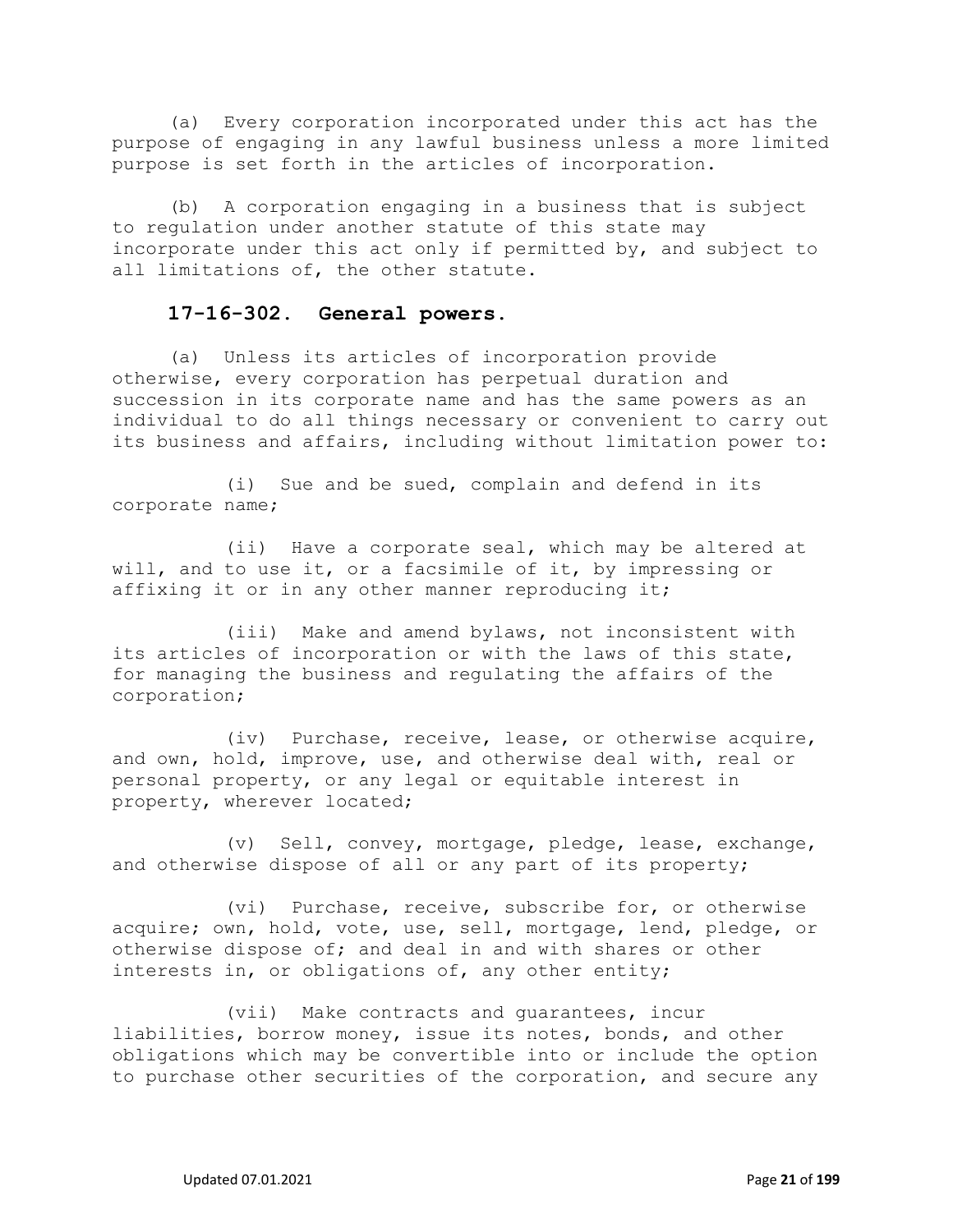of its obligations by mortgage or pledge of any of its property, franchises, or income;

(viii) Lend money, invest and reinvest its funds, and receive and hold real and personal property as security for repayment;

(ix) Be a promoter, partner, member, associate, or manager of any partnership, joint venture, trust, or other entity;

(x) Conduct its business, locate offices, and exercise the powers granted by this act within or without this state;

(xi) Elect directors and appoint officers, employees, and agents of the corporation, define their duties, fix their compensation, and lend them money and credit;

(xii) Pay pensions and establish pension plans, pension trusts, profit sharing plans, share bonus plans, share option plans, and benefit or incentive plans for any or all of its current or former directors, officers, employees, and agents;

(xiii) Make donations for the public welfare or for charitable, scientific, or educational purposes;

(xiv) Transact any lawful business; and

(xv) Make payments or donations, or do any other act, not inconsistent with law, that furthers the business and affairs of the corporation.

#### **17-16-303. Emergency powers.**

(a) In anticipation of or during an emergency defined in subsection (d) of this section, the board of directors of a corporation may:

(i) Modify lines of succession to accommodate the incapacity of any director, officer, employee, or agent; and

(ii) Relocate the principal office, designate alternative principal offices or regional offices, or authorize the officers to do so.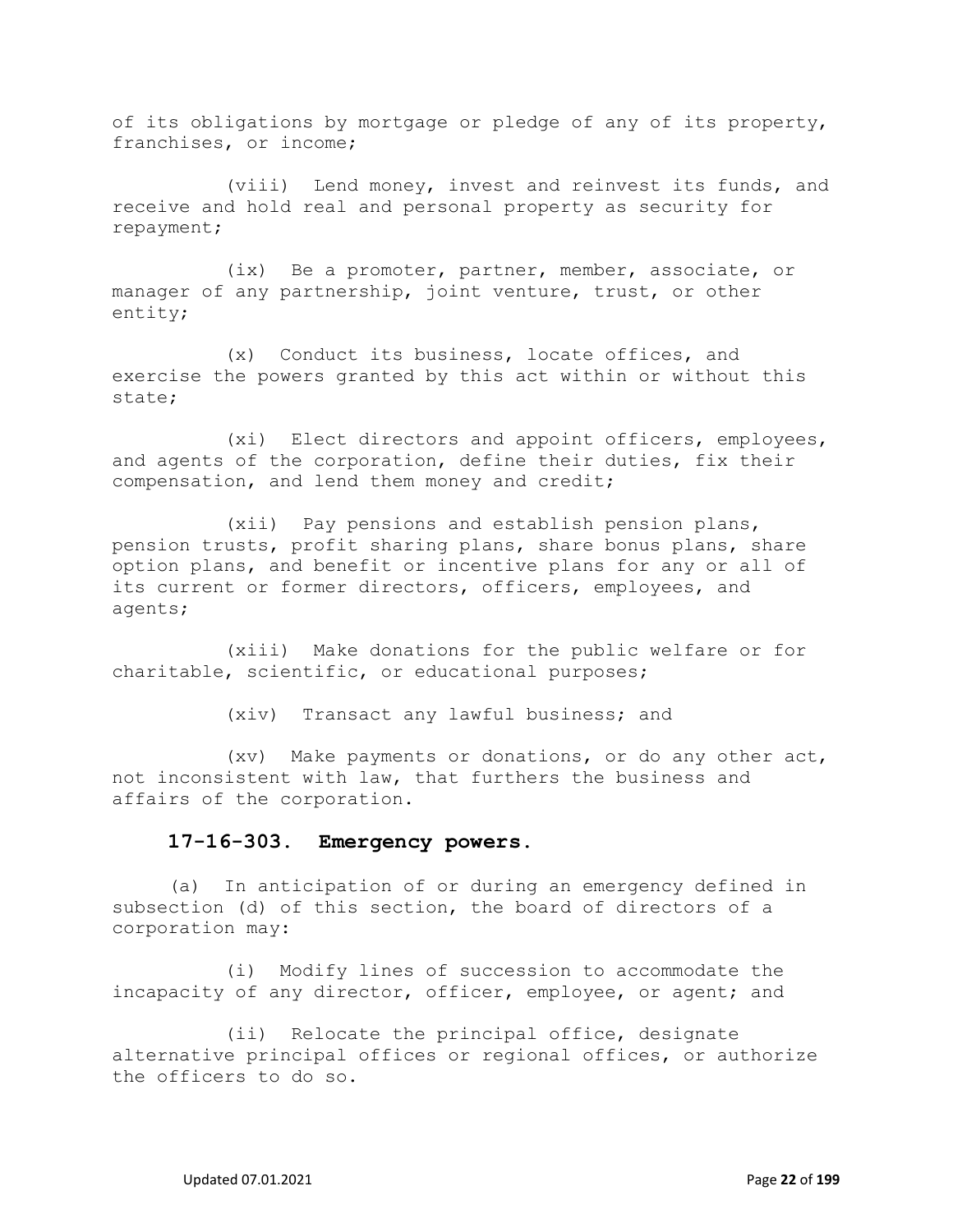(b) During an emergency defined in subsection (d) of this section, unless emergency bylaws provide otherwise:

(i) Notice of a meeting of the board of directors need be given only to those directors whom it is practicable to reach and may be given in any practicable manner, including by publication and radio; and

(ii) One (1) or more officers of the corporation present at a meeting of the board of directors may be deemed to be directors for the meeting, in order of rank and within the same rank in order of seniority, as necessary to achieve a quorum.

(c) Corporate action taken in good faith during an emergency under this section to further the ordinary business affairs of the corporation:

(i) Binds the corporation; and

(ii) May not be used to impose liability on a corporate director, officer, employee, or agent.

(d) An emergency exists for the purposes of this section if a quorum of the corporation's directors cannot readily be assembled because of some extraordinary event.

### **17-16-304. Ultra vires.**

(a) Except as provided in subsection (b) of this section, the validity of corporate action may not be challenged on the ground that the corporation lacks or lacked power to act.

(b) A corporation's power to act may be challenged in a proceeding by:

(i) A shareholder against the corporation to enjoin the act;

(ii) The corporation, directly, derivatively, or through a receiver, trustee, or other legal representative, against an incumbent or former director, officer, employee, or agent of the corporation; or

(iii) The attorney general under W.S. 17-16-1430.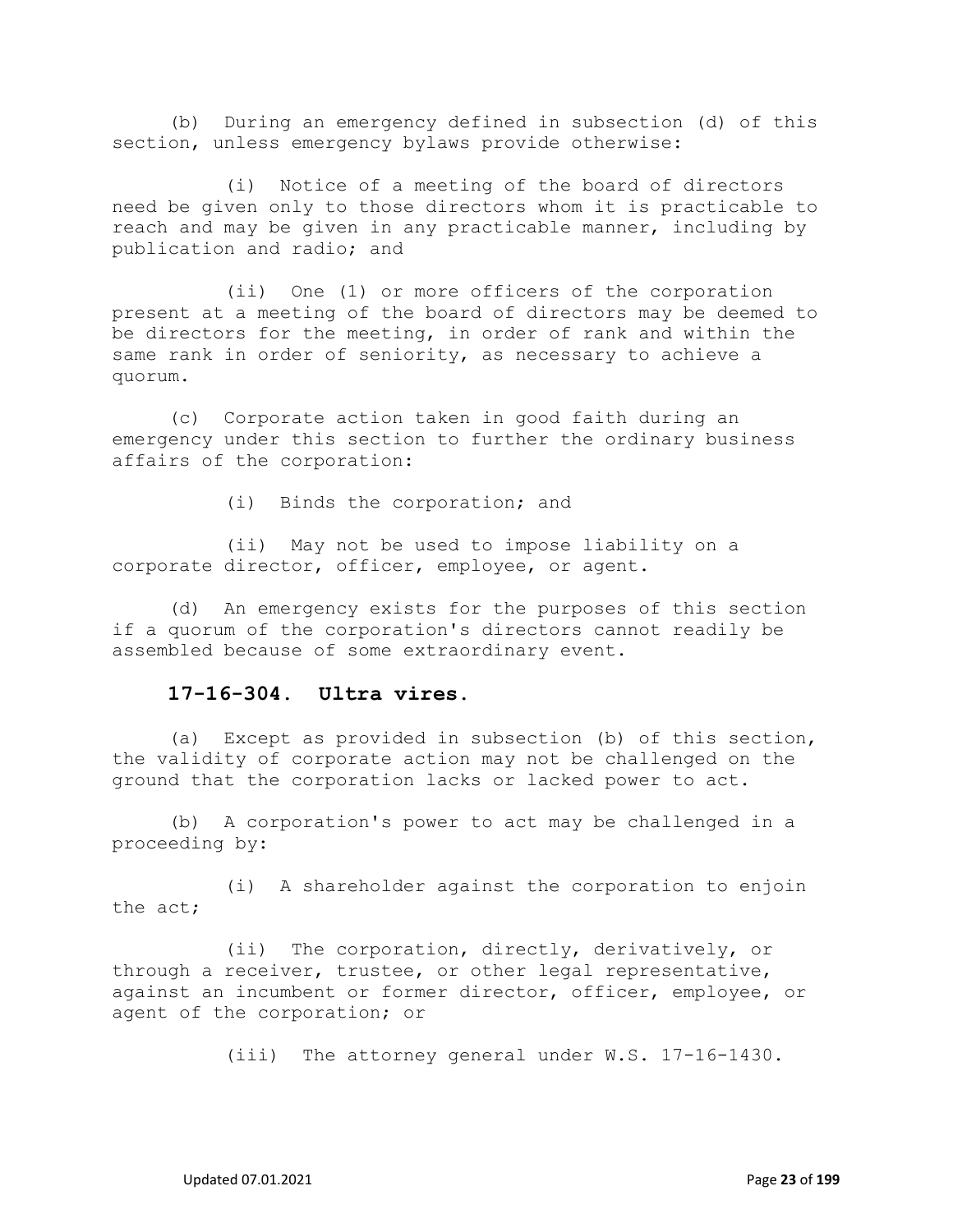(c) In a shareholder's proceeding under paragraph (b)(i) of this section to enjoin an unauthorized corporate act the court may enjoin or set aside the act, if equitable and if all affected persons are parties to the proceeding, and may award damages for loss, other than anticipated profits, suffered by the corporation or another party because of enjoining the unauthorized act.

### ARTICLE 4 - NAME

### **17-16-401. Corporate name.**

(a) A corporate name may not contain language stating or implying that the corporation is organized for a purpose other than that permitted by W.S. 17-16-301 and its articles of incorporation.

(b) Except as authorized by subsections (c) and (d) of this section, a corporate name shall not be the same as, or deceptively similar to any trademark or service mark registered in this state and shall be distinguishable upon the records of the secretary of state from the name of any profit or nonprofit corporation, trade name, limited liability company, statutory trust company, statutory foundation, limited partnership or other business entity organized, continued or domesticated under the laws of this state or licensed or registered as a foreign profit or nonprofit corporation, foreign limited partnership, foreign joint stock company, foreign statutory trust company, foreign foundation, foreign limited liability company or other foreign business entity in this state or any fictitious or reserved name.

(c) A corporation may apply to the secretary of state for authorization to use a name that is not distinguishable upon the secretary of state's records from one (1) or more of the names described in subsection (b) of this section. The secretary of state shall authorize use of the name applied for if:

(i) The other person whose name is not distinguishable from the name which the applicant desires to register or reserve, irrevocably consents to the use in writing and submits an undertaking in a form satisfactory to the secretary of state to change its name to a name that is distinguishable upon the records of the secretary of state from the name of the applicant; or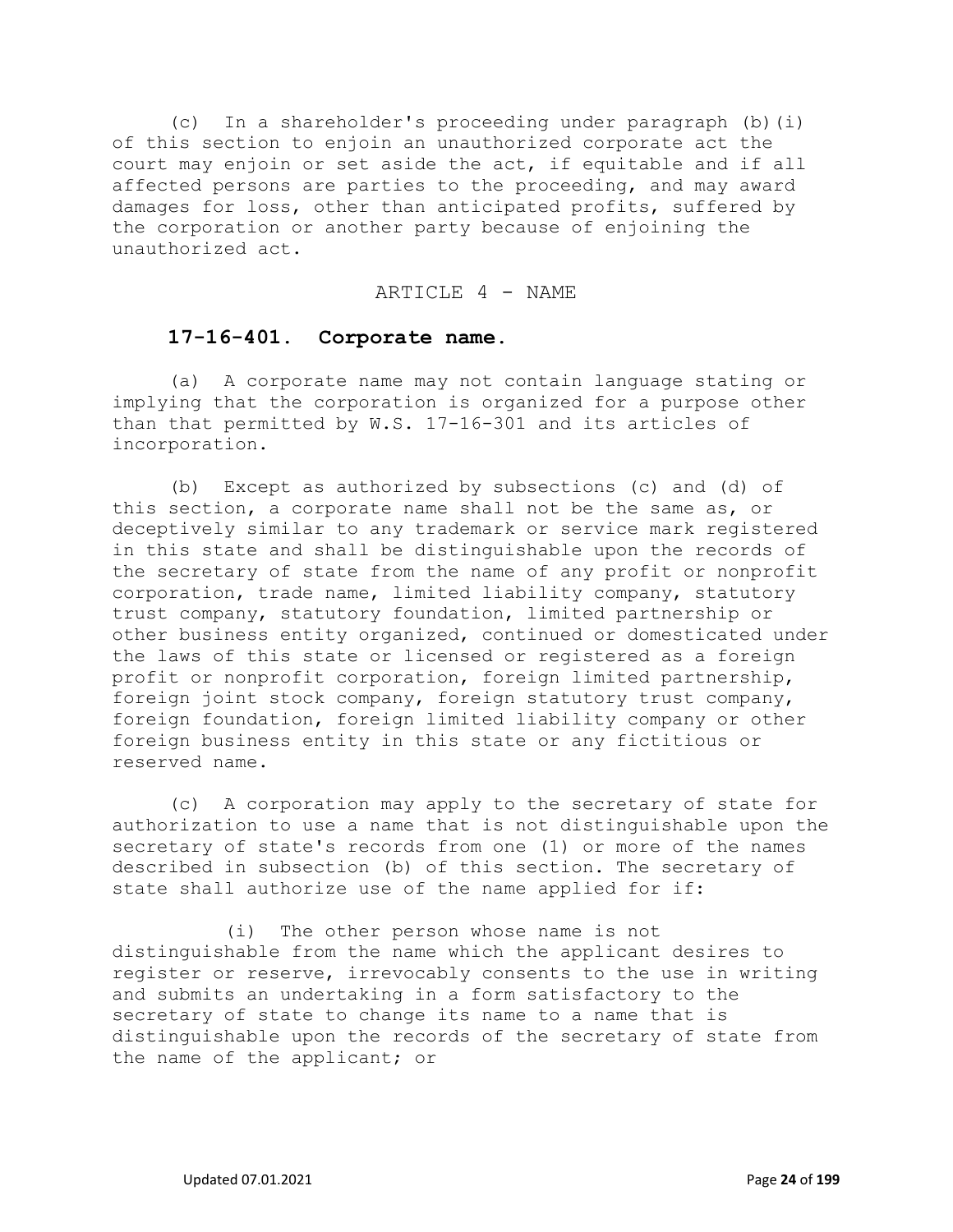(ii) The applicant delivers to the secretary of state a certified copy of the final judgment of a court of competent jurisdiction establishing the applicant's right to use the name applied for in this state.

(d) A corporation may use the name, including the fictitious name, of another domestic or foreign corporation that is used in this state if the other corporation is incorporated or authorized to transact business in this state and the proposed user corporation:

(i) Has merged with the other corporation; or

(ii) Has been formed by reorganization of the other corporation; or

(iii) Has acquired all or substantially all of the assets, including the corporate name, of the other corporation; or

(iv) Repealed By Laws 1996, ch. 80, § 3.

(v) Where the other corporation is affiliated with the proposed user corporation and has consented in writing to the use of the name by the proposed user corporation, and the written consent also sets forth a description of a proposed merger, consolidation, dissolution, amendment to articles of incorporation or other intended corporate action which establishes to the reasonable satisfaction of the secretary of state that the coexistence of two (2) corporations using the same name will not continue for more than one hundred twenty (120) days.

(e) This act does not control the use of fictitious names.

(f) A name is distinguishable from other names, on the records of the secretary of state, if it contains one (1) or more different letters or numerals, or if it has a different sequence of letters or numerals from the other names on the secretary of state's records. Differences which are not distinguishable are:

(i) The words or abbreviations of the words "corporation," "company," "incorporated," "limited partnership," "L.P.," "limited," "ltd.," "limited liability company," "limited company," "L.C." or "L.L.C.";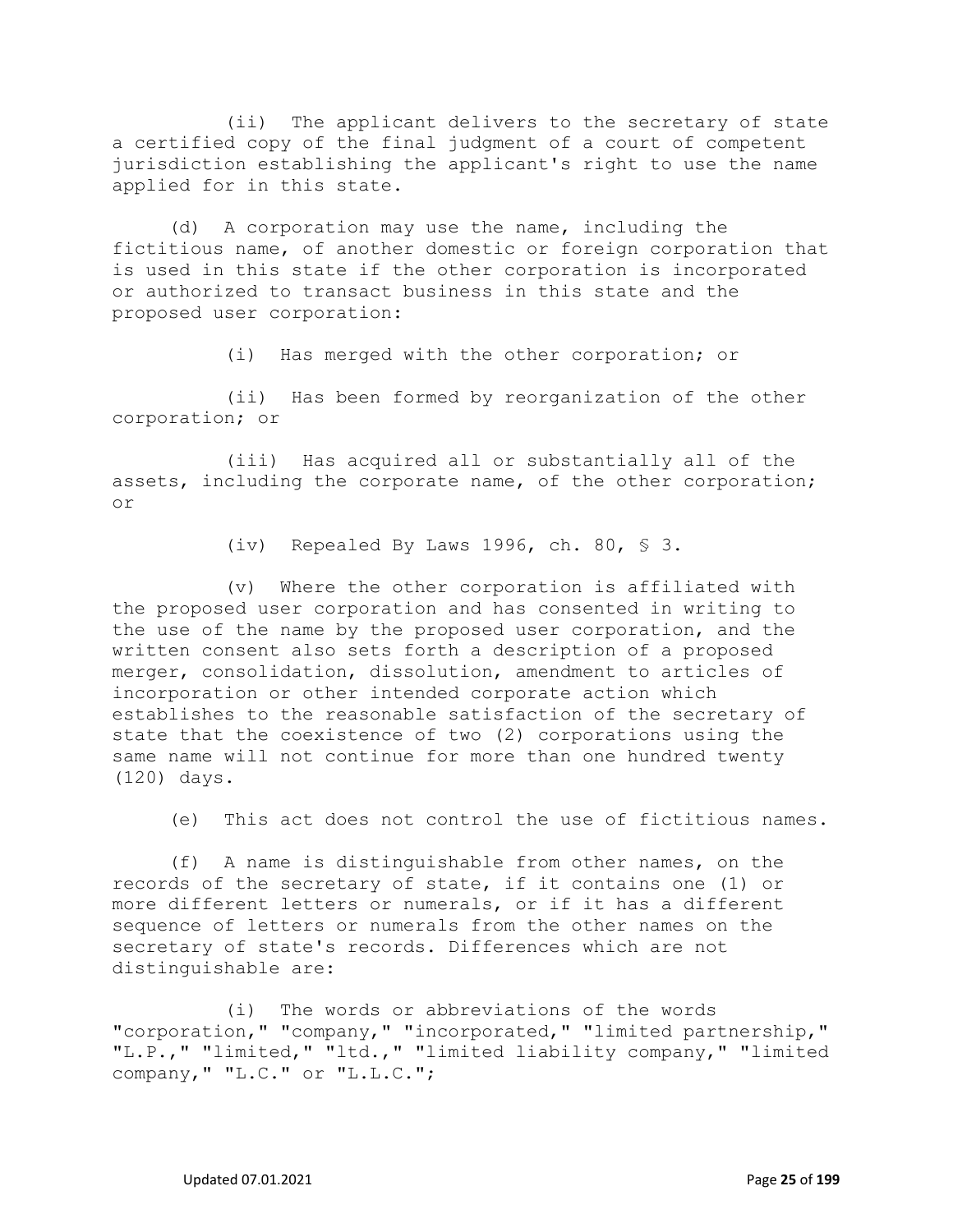(ii) The presence or absence of the words or symbols of the words "the," "and" or "a";

(iii) Differences in punctuation and special characters;

(iv) Differences in capitalization; or

(v) Differences between singular and plural forms of words.

(g) The secretary of state has the power and authority reasonably necessary to interpret and efficiently administer this section and to perform the duties imposed by this section.

### **17-16-402. Reserved name.**

(a) A person may apply to reserve the exclusive use of a corporate name, including a fictitious name for a foreign corporation whose corporate name is not available, by delivering an application to the secretary of state for filing. The application shall set forth the name and address of the applicant and the name proposed to be reserved. If the secretary of state finds that the corporate name applied for is available, he shall reserve the name for the applicant's exclusive use for a nonrenewable one hundred twenty (120) day period.

(b) The owner of a reserved corporate name may transfer the reservation to another person by delivering to the secretary of state a manually signed notice of the transfer that states the name and address of the transferee.

### **17-16-403. Reserved.**

RTICLE 5 - OFFICE AND AGENT

#### **17-16-501. Registered office and registered agent.**

(a) Each corporation shall continuously maintain in this state:

(i) A registered office as provided in W.S. 17-28-101 through  $17-28-111$ ; and

(ii) A registered agent as provided in W.S. 17-28-101 through 17-28-111.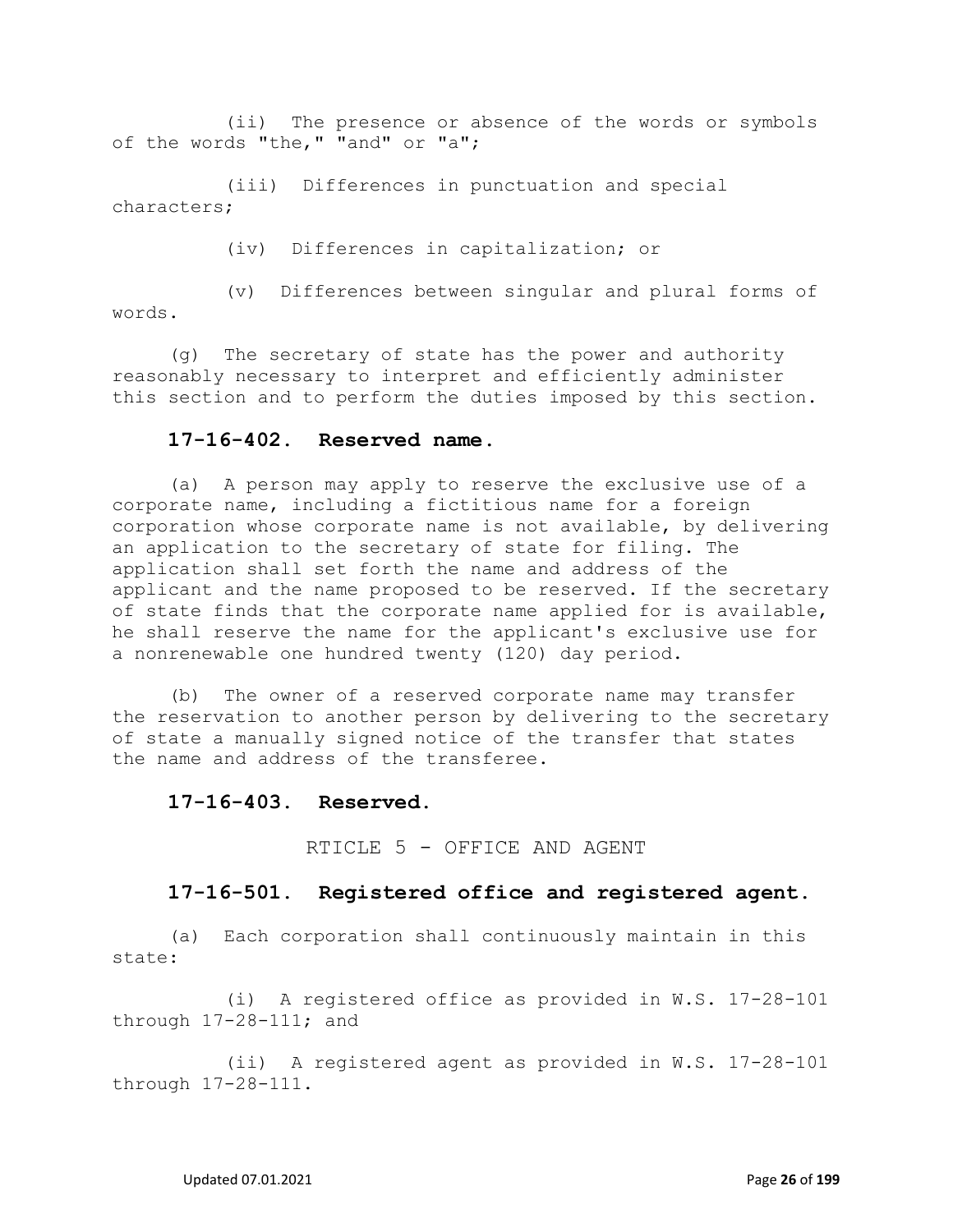- (A) Repealed by Laws 2008, Ch. 90, § 3.
- (B) Repealed by Laws 2008, Ch. 90, § 3.
- (C) Repealed by Laws 2008, Ch. 90, § 3.

(b) The provisions of W.S. 17-28-101 through 17-28-111 shall apply to all corporations.

**17-16-502. Repealed by Laws 2008, Ch. 90, § 3. 17-16-503. Repealed by Laws 2008, Ch. 90, § 3. 17-16-504. Repealed by Laws 2008, Ch. 90, § 3. 17-16-505. Repealed by Laws 2008, Ch. 90, § 3. 17-16-506. Repealed by Laws 2008, Ch. 90, § 3. 17-16-507. Repealed by Laws 2008, Ch. 90, § 3. 17-16-508. Repealed by Laws 2008, Ch. 90, § 3. 17-16-509. Repealed by Laws 2008, Ch. 90, § 3.**

ARTICLE 6 - SHARES AND DISTRIBUTIONS

### **17-16-601. Authorized shares.**

(a) The articles of incorporation shall set forth the classes of shares and series of shares within a class, and the number, which may be unlimited, of shares of each class and series that the corporation is authorized to issue. If more than one (1) class or series of shares is authorized, the articles of incorporation shall prescribe a distinguishing designation for each class or series, and shall prescribe, prior to the issuance of shares of a class or series, the terms, including preferences, rights and limitations of that class or series. Except to the extent varied as permitted by this section, all shares of a class or series shall have terms, including preferences, rights and limitations that are identical with those of other shares of the same class or series.

(b) The articles of incorporation shall authorize: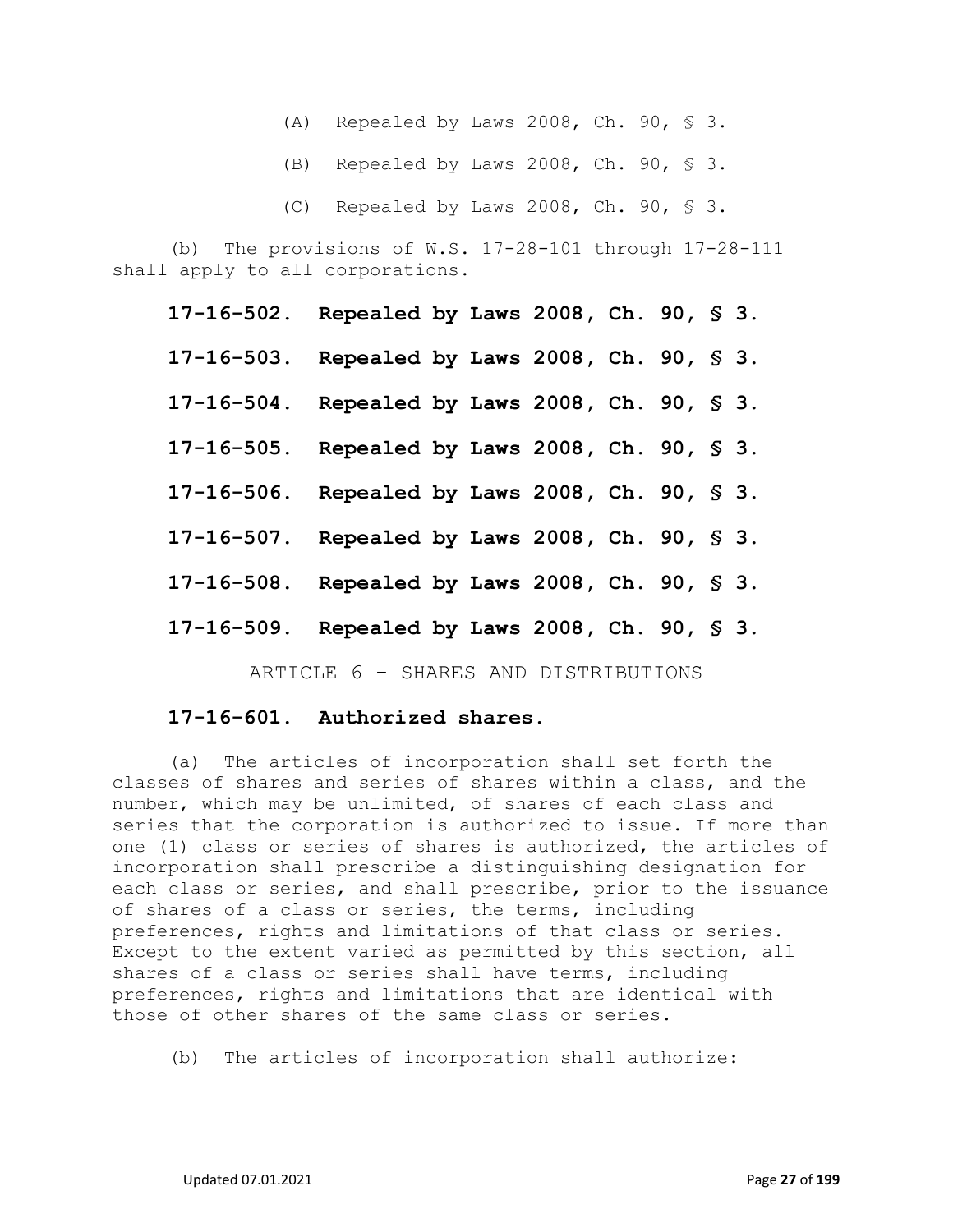(i) One (1) or more classes or series of shares that together have unlimited voting rights; and

(ii) One (1) or more classes or series of shares, which may be the same class or classes as those with voting rights, that together are entitled to receive the net assets of the corporation upon dissolution.

(c) The articles of incorporation may authorize one (1) or more classes or series of shares that:

(i) Have special, conditional, or limited voting rights, or no right to vote, except to the extent otherwise provided by this act;

(ii) Are redeemable or convertible as specified in the articles of incorporation:

(A) At the option of the corporation, the shareholder, or another person or upon the occurrence of a specified event;

(B) For cash, indebtedness, securities, or other property; and

(C) At prices and in amounts specified or determined in accordance with a formula.

(iii) Entitle the holders to distributions calculated in any manner, including dividends that may be cumulative, noncumulative, or partially cumulative; or

(iv) Have preference over any other class or series of shares with respect to distributions, including distributions upon the dissolution of the corporation.

(d) Terms of shares may be made dependent upon facts objectively ascertainable outside the articles of incorporation.

(e) Any of the terms of shares may vary among holders of the same class or series so long as such variations are expressly set forth in the articles of incorporation.

(f) The description of the preferences, rights and limitations of classes or series of shares in subsection (c) of this section is not exhaustive.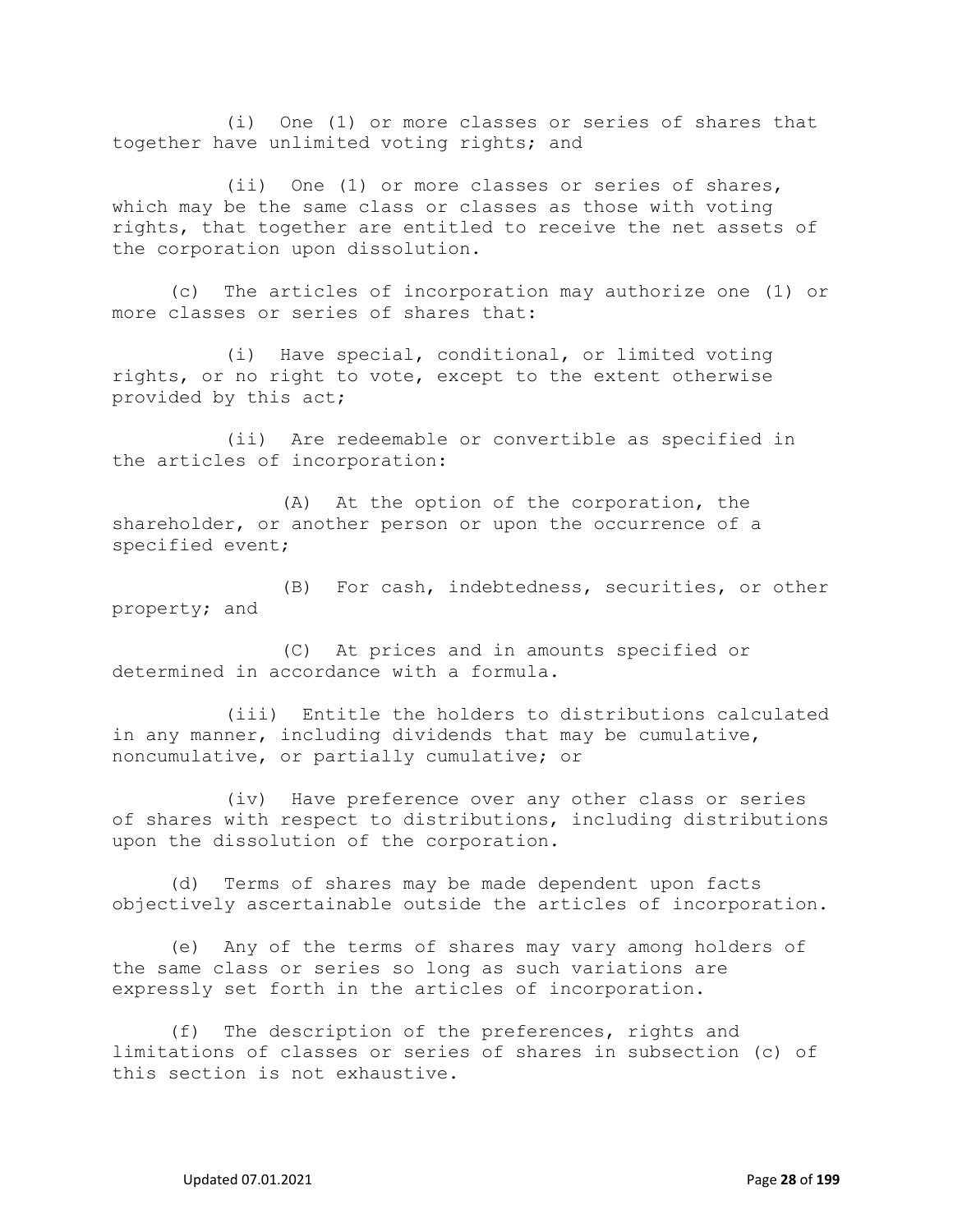# **17-16-602. Terms of class or series determined by board of directors.**

(a) If the articles of incorporation so provide, the board of directors is authorized, without shareholder approval, to:

(i) Classify any unissued shares into one (1) or more classes or into one (1) or more series within a class;

(ii) Reclassify any unissued shares of any class into one (1) or more classes or into one (1) or more series within one (1) or more classes; or

(iii) Reclassify any unissued shares of any series of any class into one (1) or more classes or into one (1) or more series within a class.

(b) If the board of directors acts pursuant to subsection (a) of this section, it shall determine the terms, including the preferences, rights and limitations, to the same extent permitted under W.S. 17-16-601, of:

(i) Any class of shares before the issuance of any shares of that class; or

(ii) Any series within a class before the issuance of any shares of that series.

(c) Before issuing any shares of a class or series created under this section, the corporation shall deliver to the secretary of state for filing articles of amendment effecting the provisions of this section in accordance with article 10 of this act and setting forth the terms determined under subsection (a) of this section.

#### **17-16-603. Issued and outstanding shares.**

(a) A corporation may issue the number of shares of each class or series authorized by the articles of incorporation. Shares that are issued are outstanding shares until they are reacquired, redeemed, converted, or cancelled.

(b) The reacquisition, redemption, or conversion of outstanding shares is subject to the limitations of subsection (c) of this section and to W.S. 17-16-640.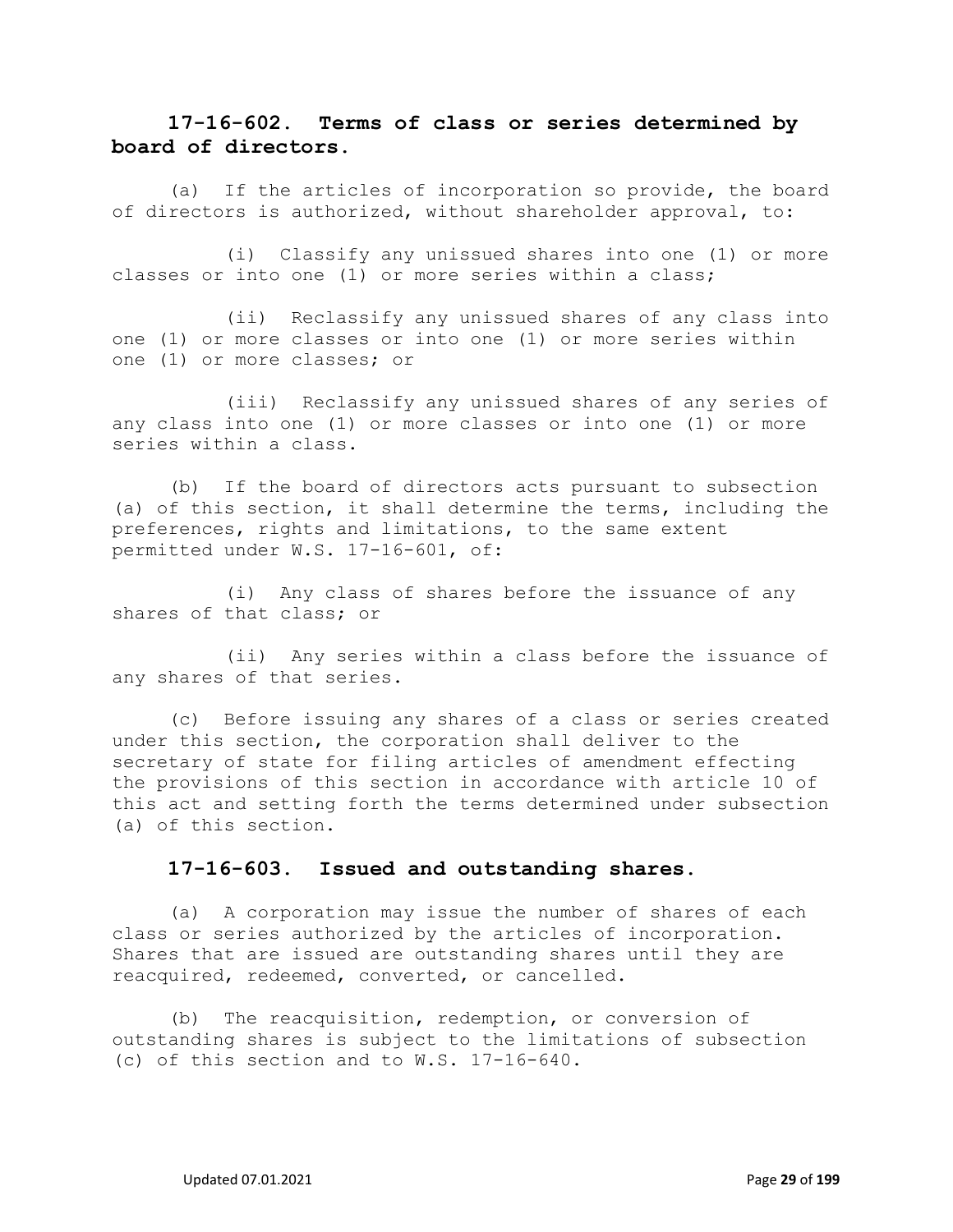(c) At all times that shares of the corporation are outstanding, one (1) or more shares that together have unlimited voting rights and one (1) or more shares that together are entitled to receive the net assets of the corporation upon dissolution shall be outstanding.

### **17-16-604. Fractional shares.**

(a) A corporation may:

(i) Issue fractions of a share or pay in money the value of fractions of a share;

(ii) Arrange for disposition of fractional shares by the shareholders; or

(iii) Issue scrip in registered or bearer form entitling the holder to receive a full share upon surrendering enough scrip to equal a full share.

(b) Each certificate representing scrip shall be conspicuously labeled "scrip" and shall contain the information required by W.S. 17-16-625(b).

(c) The holder of a fractional share is entitled to exercise the rights of a shareholder, including the right to vote, to receive dividends, and to participate in the assets of the corporation upon liquidation. The holder of scrip is not entitled to any of these rights unless the scrip provides for them.

(d) The board of directors may authorize the issuance of scrip subject to any condition considered desirable, including:

(i) That the scrip will become void if not exchanged for full shares before a specified date; and

(ii) That the shares for which the scrip is exchangeable may be sold and the proceeds paid to the scripholders.

**17-16-605. Construction of terms relating to stock and certificate tokens.**

(a) As used in this title, any reference to: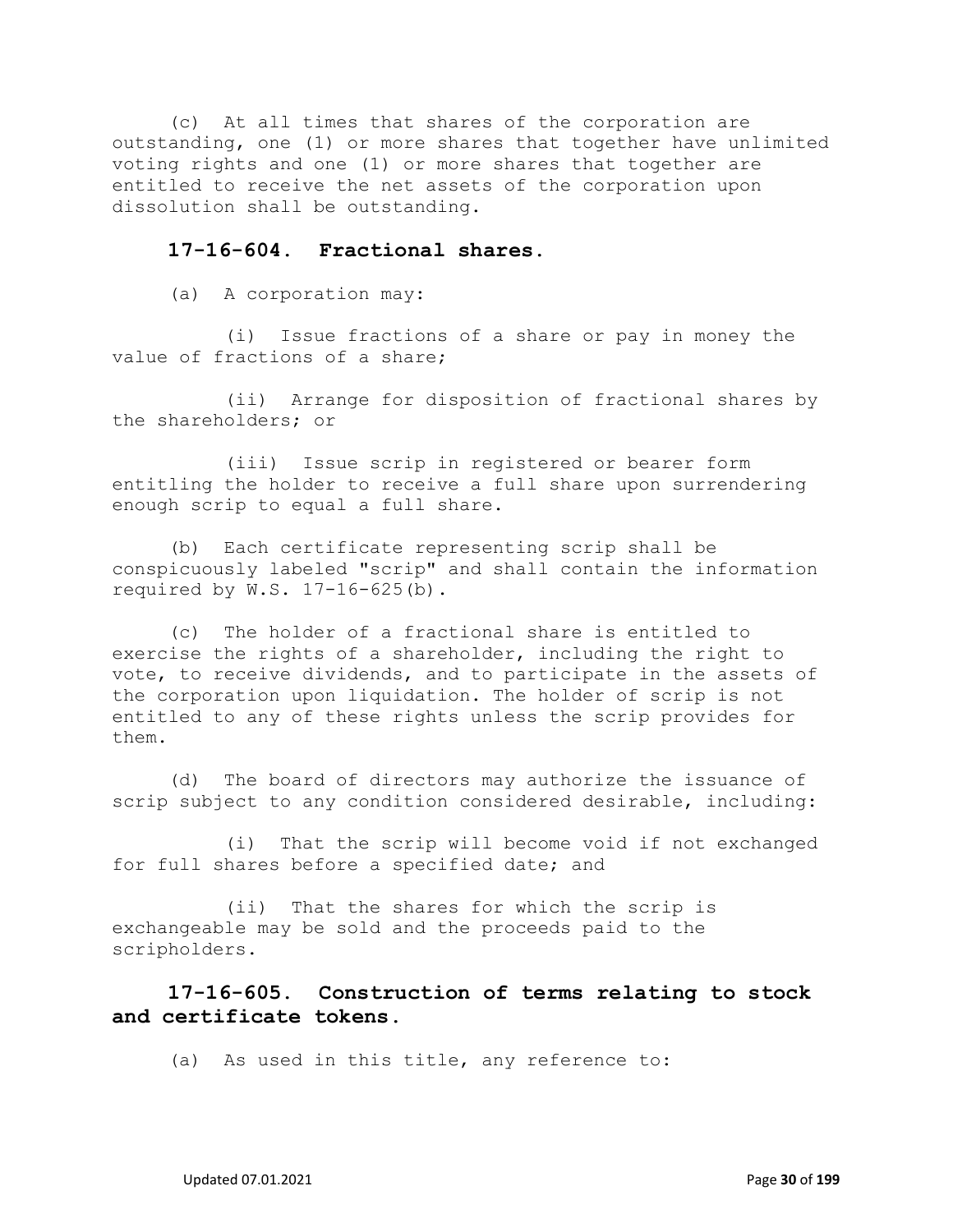(i) Share certificate, share, stock, share of stock or words of similar import shall be construed to include a certificate token;

(ii) A requirement to print information on a share certificate or words of similar import shall be construed to be satisfied if the information satisfies the requirements set forth in W.S. 17-16-625(g);

(iii) Certificated shares or words of similar import shall be construed to include shares represented by certificate tokens, and any reference to the delivery or deposit of these shares to the corporation shall be construed to refer to any method of granting control of the tokens to the corporation;

(iv) A certificate being duly endorsed or words of similar import shall be construed to mean that the transaction authorizing transfer of control of the certificate token was signed by the lawful holder of the token with the network signature corresponding to the lawful holder's data address to which the certificate token was issued or last lawfully transferred.

# **17-16-620. Subscription for shares before incorporation.**

(a) A subscription for shares entered into before incorporation is irrevocable for six (6) months unless the subscription agreement provides a longer or shorter period or all the subscribers agree to revocation.

(b) The board of directors may determine the payment terms of subscriptions for shares that were entered into before incorporation, unless the subscription agreement specifies them. A call for payment by the board of directors shall be uniform so far as practicable as to all shares of the same class or series, unless the subscription agreement specifies otherwise.

(c) Shares issued pursuant to subscriptions entered into before incorporation are fully paid and nonassessable when the corporation receives the consideration specified in the subscription agreement.

(d) If a subscriber defaults in payment of money or property under a subscription agreement entered into before incorporation, the corporation may collect the amount owed as any other debt. Alternatively, unless the subscription agreement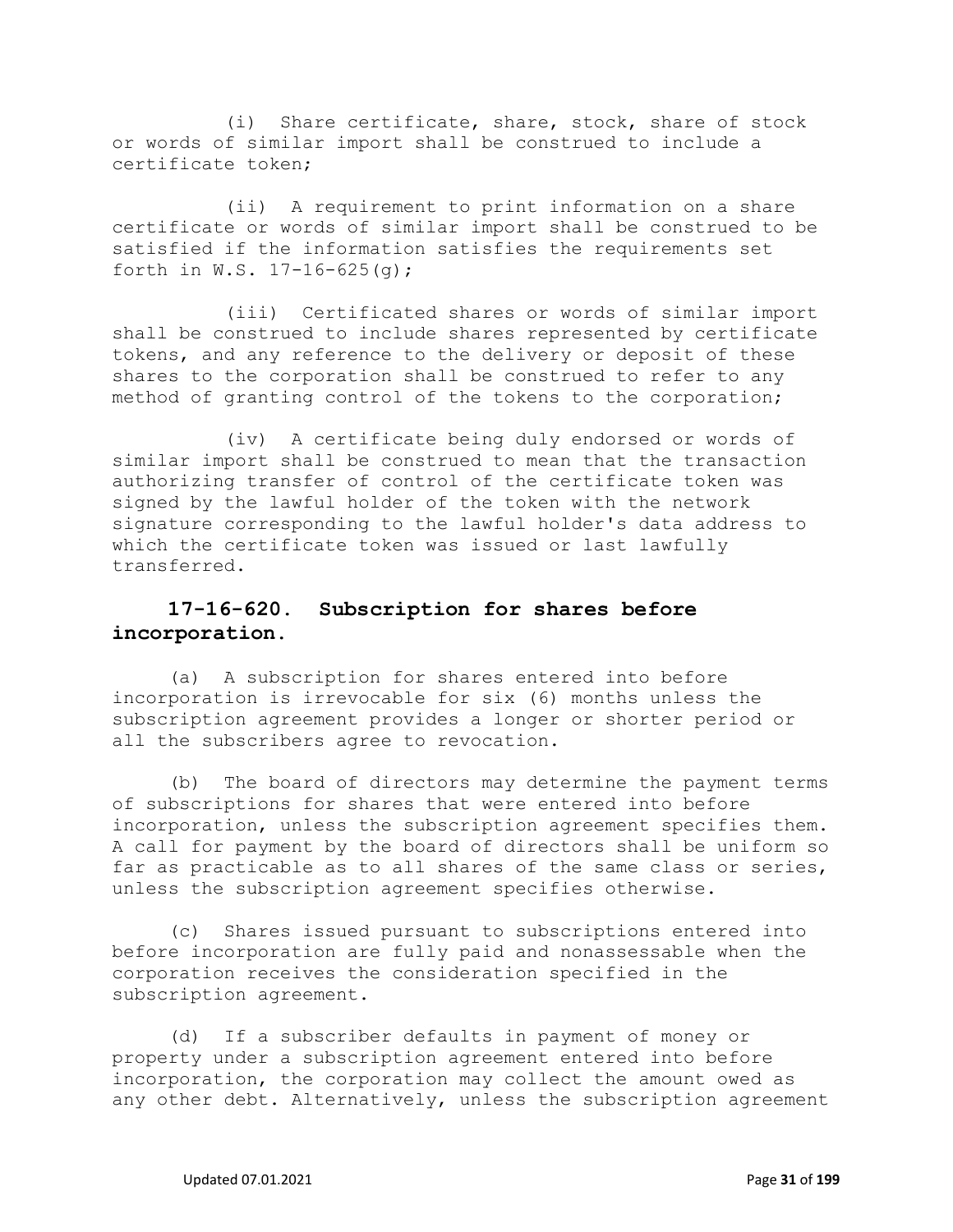provides otherwise, the corporation may rescind the agreement and may sell the shares if the debt remains unpaid more than twenty (20) days after the corporation sends written demand for payment to the subscriber.

(e) A subscription agreement entered into after incorporation is a contract between the subscriber and the corporation subject to W.S. 17-16-621.

#### **17-16-621. Issuance of shares.**

(a) The powers granted in this section to the board of directors may be reserved to the shareholders by the articles of incorporation.

(b) The board of directors may authorize shares to be issued for consideration consisting of any tangible or intangible property or benefit to the corporation, including cash, promissory notes, services performed, contracts for services to be performed, or other securities of the corporation.

(c) Before the corporation issues shares, the board of directors shall determine that the consideration received or to be received for shares to be issued is adequate. That determination by the board of directors is conclusive insofar as the adequacy of consideration for the issuance of shares relates to whether the shares are validly issued, fully paid, and nonassessable.

(d) When the corporation receives the consideration for which the board of directors authorized the issuance of shares, the shares issued therefor are fully paid and nonassessable.

(e) The corporation may place in escrow shares issued for a contract for future services or benefits or a promissory note, or make other arrangements to restrict the transfer of the shares, and may credit distributions in respect of the shares against their purchase price, until the services are performed, the note is paid, or the benefits received. If the services are not performed, the note is not paid, or the benefits are not received, the shares escrowed or restricted and the distributions credited may be cancelled in whole or part.

(f)(i) An issuance of shares or other securities convertible into or rights exercisable for shares, in a transaction or a series of integrated transactions, requires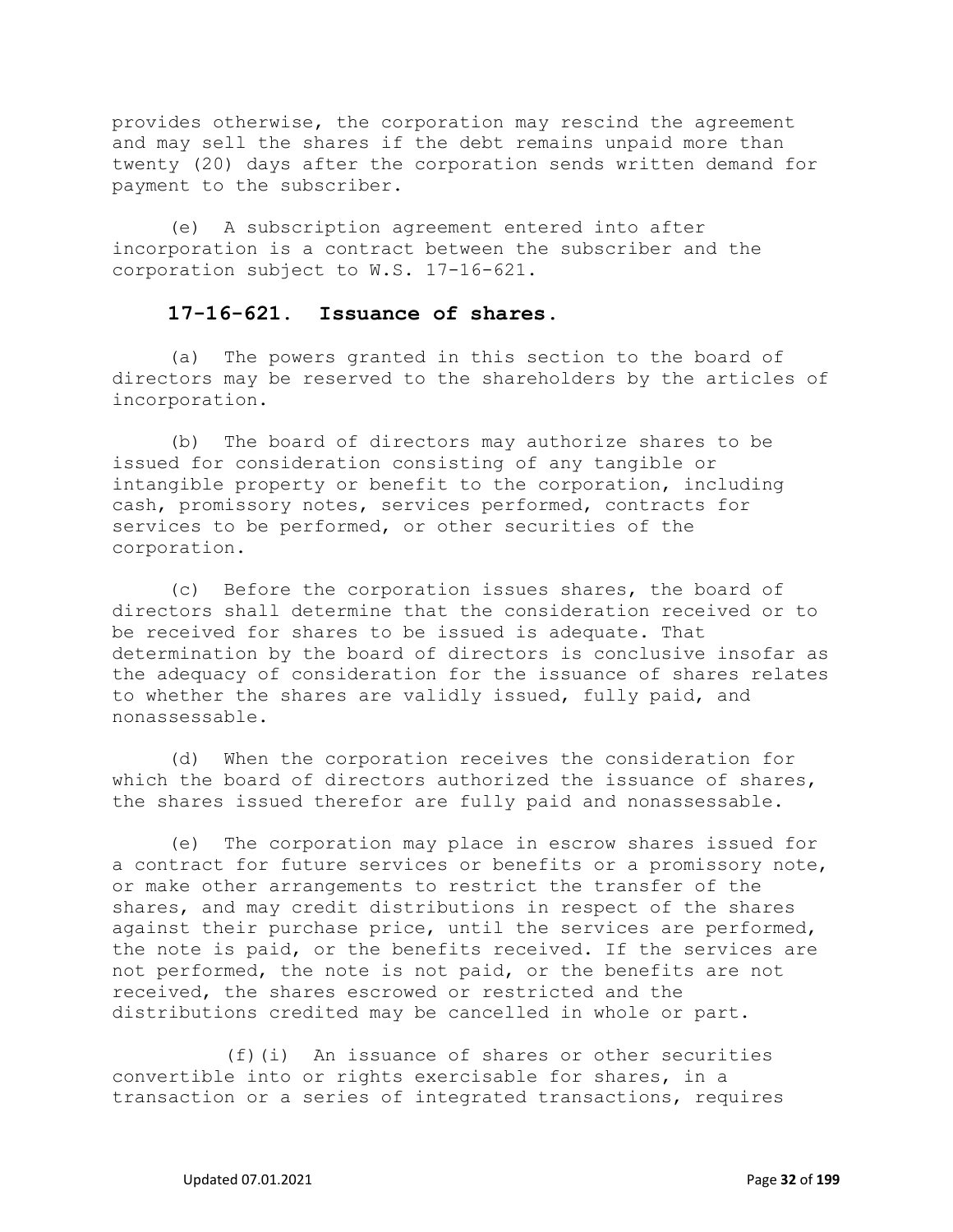approval of the shareholders, at a meeting at which a quorum exists, if:

(A) The shares, other securities, or rights are issued for consideration other than cash or cash equivalents; and

(B) The voting power of shares that are issued and issuable as a result of the transaction or series of integrated transactions will comprise more than twenty percent (20%) of the voting power of the shares of the corporation that were outstanding immediately before the transaction.

(ii) In this subsection:

(A) For purposes of determining the voting power of shares issued and issuable as a result of a transaction or series of integrated transactions, the voting power of shares shall be the greater of:

issued; or

(I) The voting power of the shares to be

(II) The voting power of the shares that would be outstanding after giving effect to the conversion of convertible shares and other securities and the exercise of rights to be issued.

(B) A series of transactions is integrated if consummation of one (1) transaction is made contingent on consummation of one (1) or more of the other transactions.

### **17-16-622. Liability of shareholders.**

(a) A purchaser from a corporation of its own shares is not liable to the corporation or its creditors with respect to the shares except to pay the consideration for which the shares were authorized to be issued pursuant to W.S. 17-16-621 or specified in the subscription agreement pursuant to W.S. 17-16- 620.

(b) Unless otherwise provided in the articles of incorporation, a shareholder of a corporation is not personally liable for the acts or debts of the corporation except that he may become personally liable by reason of his own acts or conduct.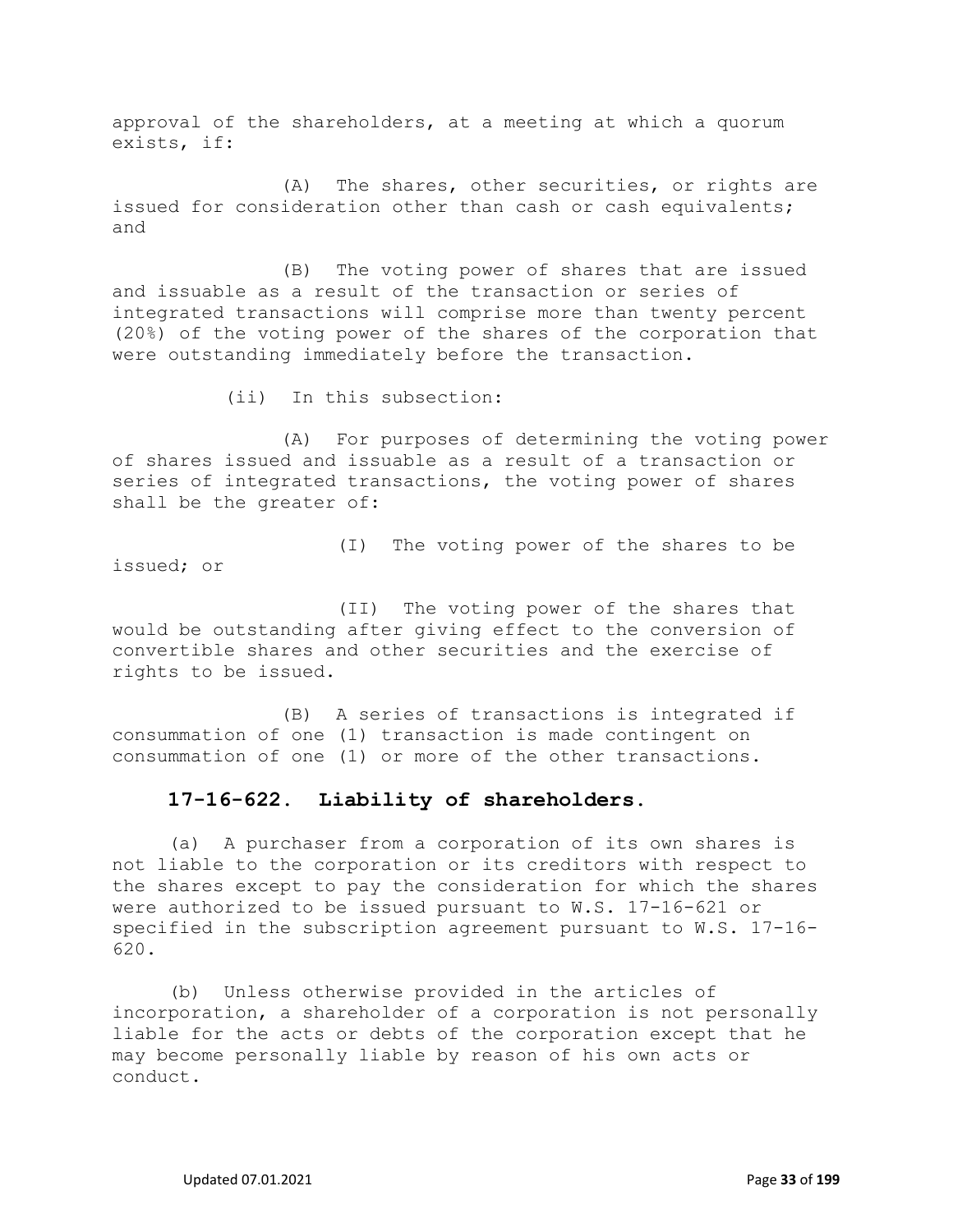### **17-16-623. Share dividends.**

(a) Unless the articles of incorporation provide otherwise, shares may be issued pro rata and without consideration to the corporation's shareholders or to the shareholders of one (1) or more classes or series. An issuance of shares under this subsection is a share dividend.

(b) Shares of one (1) class or series may not be issued as a share dividend in respect of shares of another class or series unless:

(i) The articles of incorporation so authorize;

(ii) A majority of the votes entitled to be cast by the class or series to be issued approve the issue; or

(iii) There are no outstanding shares of the class or series to be issued.

(c) If the board of directors does not fix the record date for determining shareholders entitled to a share dividend, it is the date the board of directors authorizes the share dividend.

#### **17-16-624. Share options.**

(a) A corporation may issue rights, options, or warrants for the purchase of shares of the corporation. The board of directors shall determine the terms upon which the rights, options, or warrants are issued and the terms, including the consideration for which the shares are to be issued. The authorization by the board of directors for the corporation to issue the rights, options or warrants constitutes authorization of the issuance of the shares or other securities for which the rights, options or warrants are exercisable.

(b) The terms and conditions of such rights, options or warrants, including those outstanding on July 1, 2009, may include, without limitation, restrictions or conditions that:

(i) Preclude or limit the exercise, transfer or receipt of such rights, options or warrants by any person owning or offering to acquire a specified number or percentage of the outstanding shares or other securities of the corporation or by any transferee of any such person; or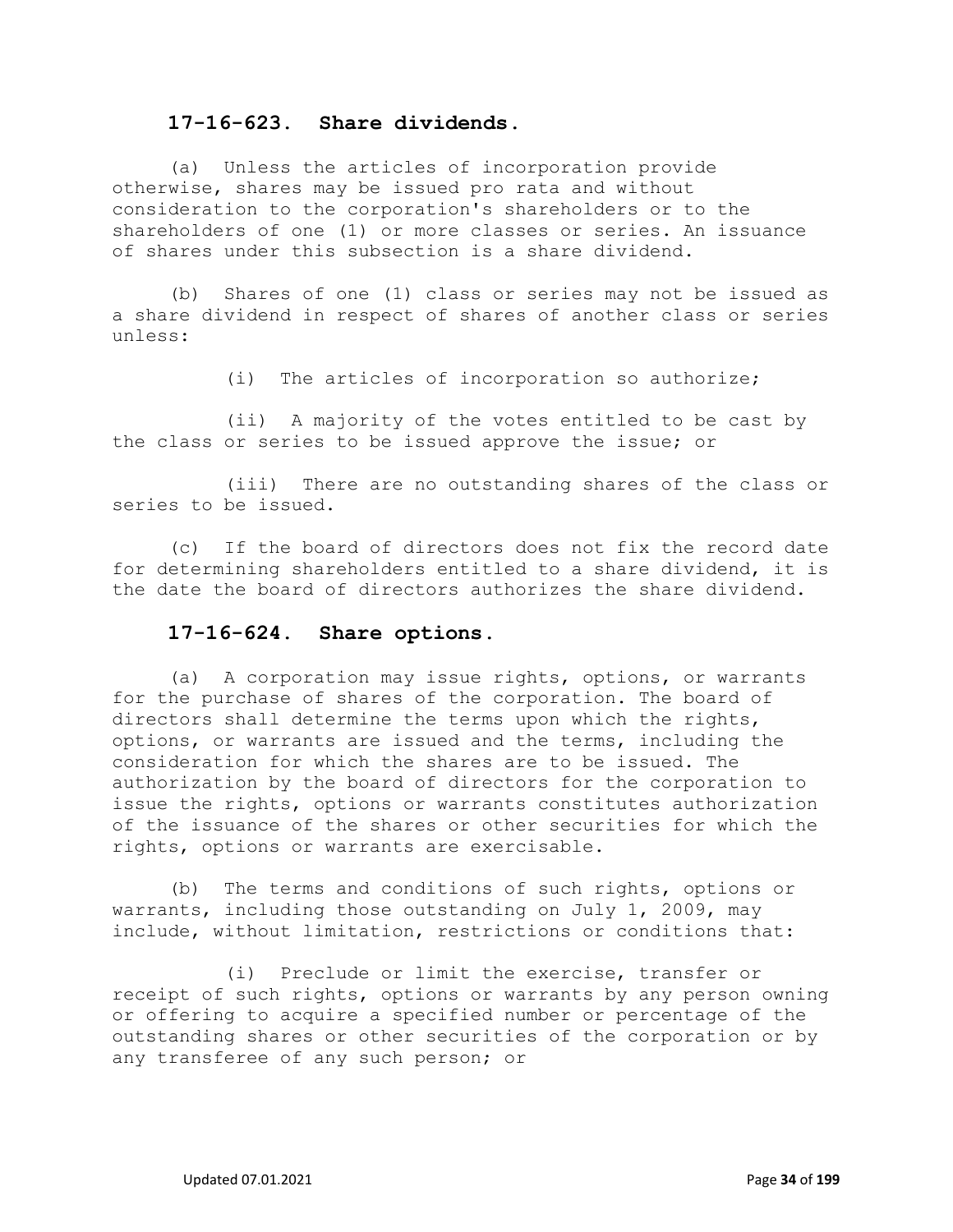(ii) Invalidate or void the rights, options or warrants held by any such person or transferee.

#### **17-16-625. Form and content of certificates.**

(a) Shares may but need not be represented by certificates. Unless this act or another statute expressly provides otherwise, the rights and obligations of shareholders are identical whether or not their shares are represented by certificates.

(b) At a minimum each share certificate shall state on its face:

(i) The name of the issuing corporation and that it is organized under the law of this state;

(ii) The name of the person to whom, or in the case of a certificate token, the data address to which the token was issued; and

(iii) The number and class of shares and the designation of the series, if any, the certificate represents.

(c) If the issuing corporation is authorized to issue different classes of shares or different series within a class, the designations, relative rights, preferences, and limitations applicable to each class and the variations in rights, preferences, and limitations determined for each series, and the authority of the board of directors to determine variations for future series, shall be summarized on the front or back of each certificate. Alternatively, each certificate may state conspicuously on its front or back that the corporation will furnish the shareholder this information on request in writing and without charge.

(d) Except as otherwise provided by subsection (g) of this section, each share certificate:

(i) Shall be signed, either manually or in facsimile, by two (2) officers designated in the bylaws or by the board of directors; and

(ii) May bear the corporate seal or its facsimile.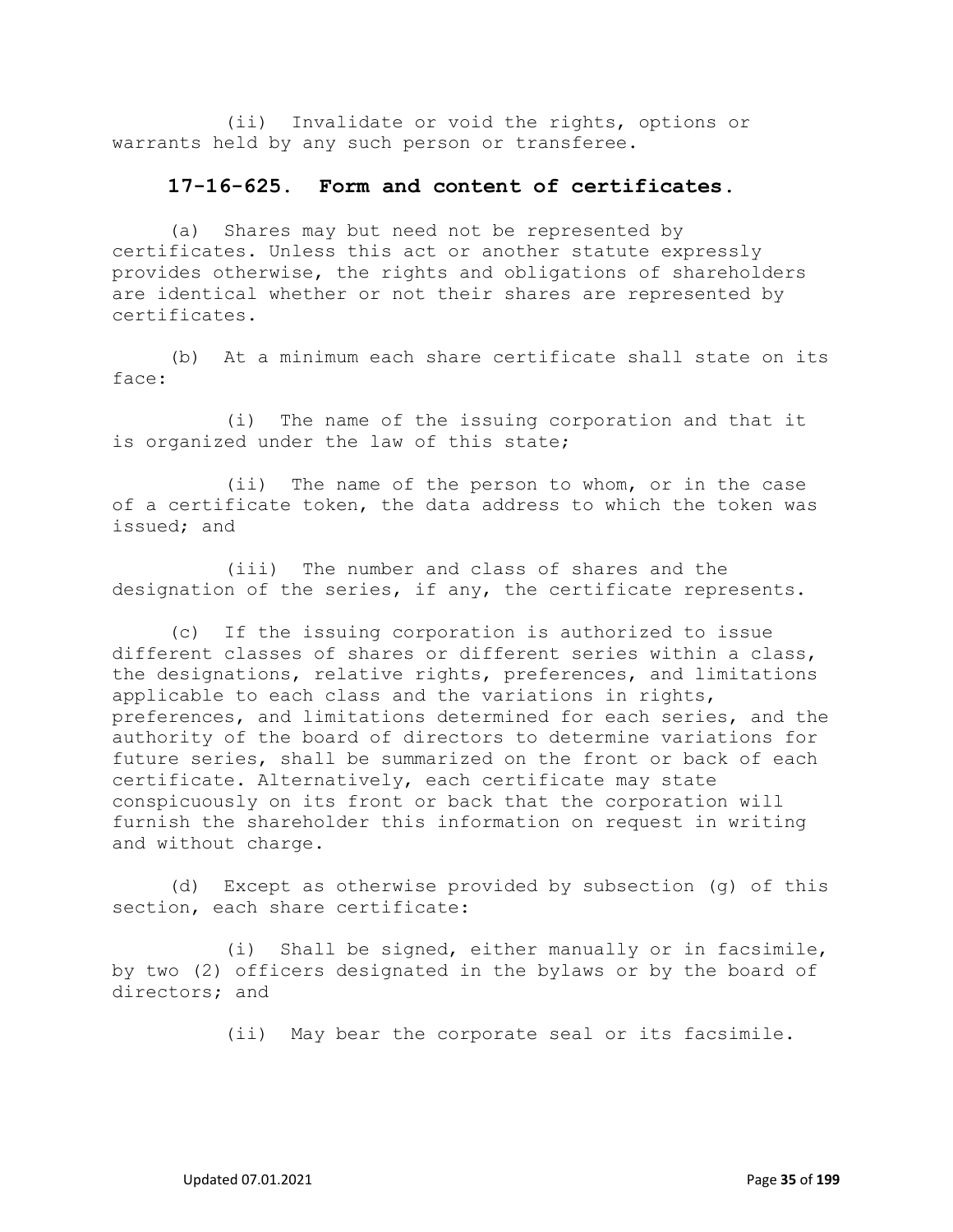(e) If the person who signed a share certificate no longer holds office when the certificate is issued, the certificate is nevertheless valid.

(f) In no case shall a corporation issue share certificates in bearer form. For purposes of this subsection "bearer form" means a form in which the certificate is payable to the bearer of the certificate according to its terms but not by reason of an endorsement. If a corporation formed under this act or qualified to do business under this act has bearer shares outstanding, the entity shall conform those shares to comply with this section on or before October 1, 2007. Failure to do so shall be prima facie evidence of an ultra vires act pursuant to W.S. 17-16-304.

(g) The articles of incorporation or bylaws of a corporation may specify that all or a portion of the shares of the corporation may be represented by share certificates in the form of certificate tokens. The electronic message, command or transaction that transmits the certificate tokens to the data address to which a certificate token was issued shall be authorized at the time of issuance by one (1) or more messages, commands or transactions signed with the network signatures of two (2) officers designated in the bylaws or by the board of directors of the corporation.

(h) As used in this section:

(i) "Blockchain" means a digital ledger or database which is chronological, consensus based, decentralized and mathematically verified in nature;

(ii) "Certificate token" means a representation of shares that is stored in an electronic format which contains the information specified under subsections (b) and (c) of this section, and this information is:

(A) Entered into a blockchain or other secure, auditable database;

(B) Linked to or associated with the certificate token; and

(C) Able to be transmitted electronically to the issuing corporation, the person to whom the certificate token was issued and any transferee.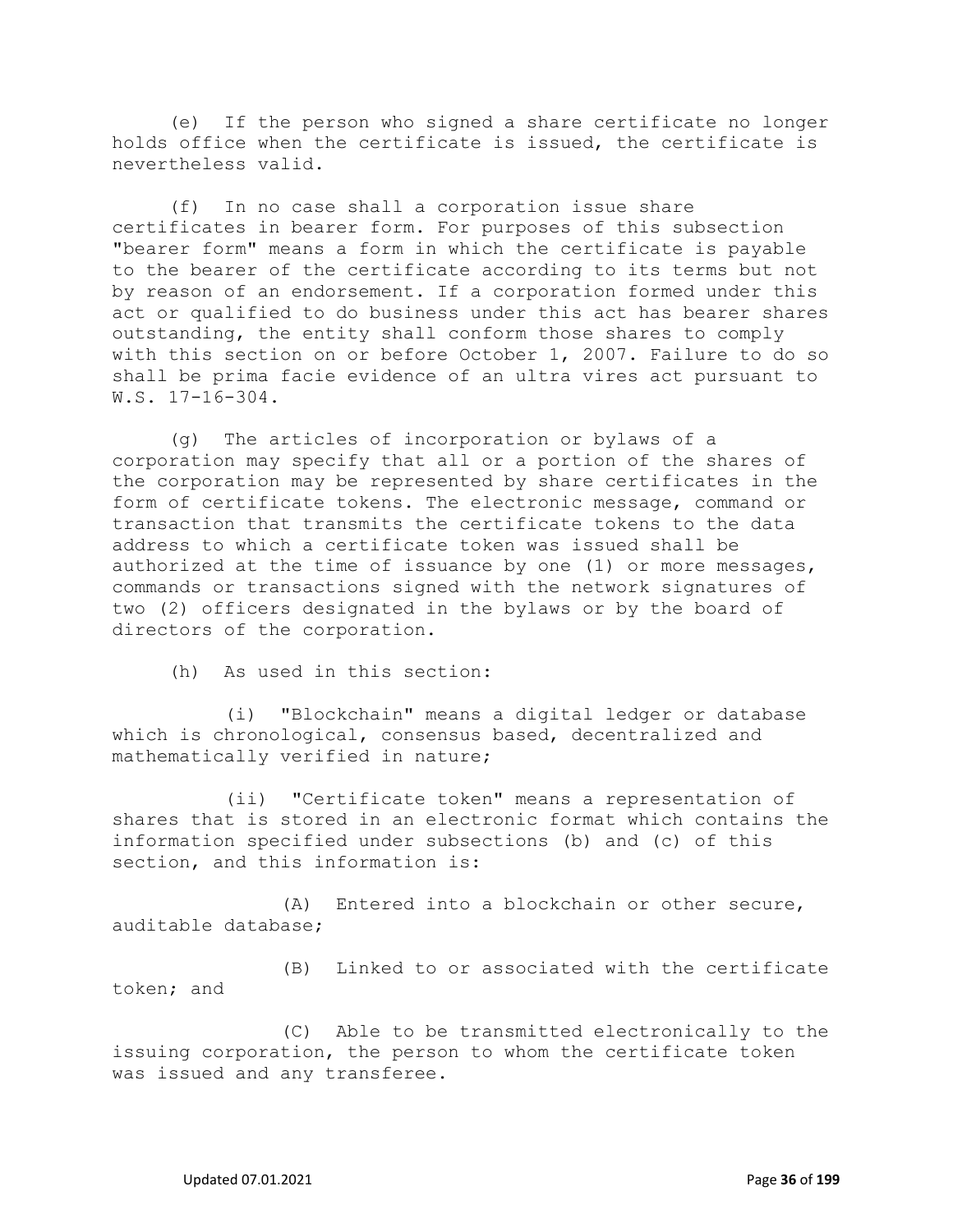### **17-16-626. Shares without certificates.**

(a) Unless the articles of incorporation or bylaws provide otherwise, the board of directors of a corporation may authorize the issue of some or all of the shares of any or all of its classes or series without certificates. The authorization does not affect shares already represented by certificates until they are surrendered to the corporation.

(b) Within a reasonable time after the issue or transfer of shares without certificates, the corporation shall give the shareholder a written statement of the information required on certificates by  $W.S. 17-16-625(b)$  and (c), and, if applicable, W.S. 17-16-627.

# **17-16-627. Restriction on transfer of shares and other securities.**

(a) The articles of incorporation, bylaws, an agreement among shareholders, or an agreement between shareholders and the corporation may impose restrictions on the transfer or registration of transfer of shares of the corporation. A restriction does not affect shares issued before the restriction was adopted unless the holders of the shares are parties to the restriction agreement or voted in favor of the restriction.

(b) A restriction on the transfer or registration of transfer of shares is valid and enforceable against the holder or a transferee of the holder if the restriction is authorized by this section and its existence is noted conspicuously on the front or back of the certificate or is contained in the information statement required by W.S. 17-16-626(b). Unless so noted or contained, a restriction is not enforceable against a person without knowledge of the restriction.

(c) A restriction on the transfer or registration of transfer of shares is authorized:

(i) To maintain the corporation's status when it is dependent on the number or identity of its shareholders;

(ii) To preserve exemptions under federal or state securities law; or

(iii) For any other reasonable purpose.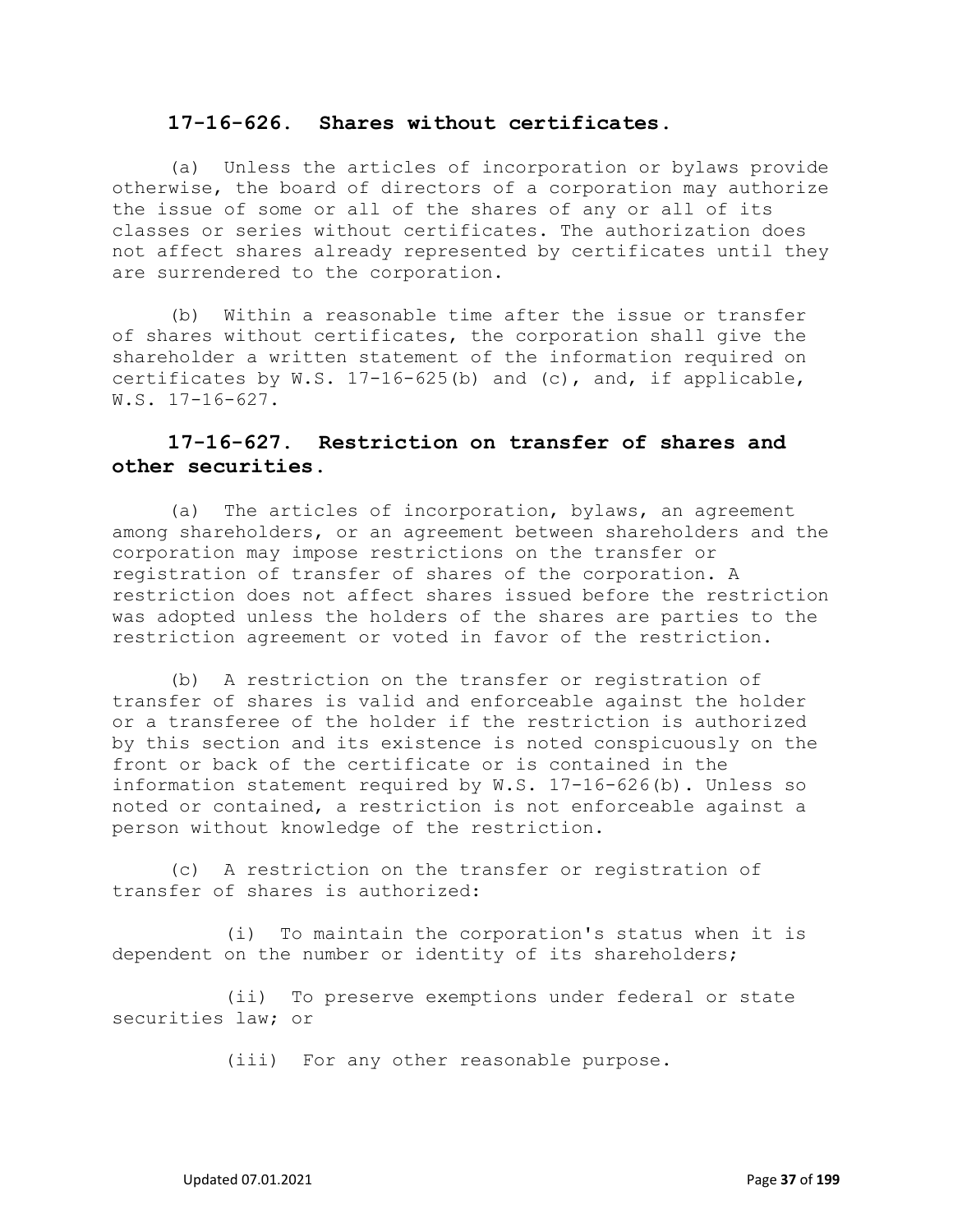(d) A restriction on the transfer or registration of transfer of shares may:

(i) Obligate the shareholder first to offer the corporation or other persons, separately, consecutively, or simultaneously, an opportunity to acquire the restricted shares;

(ii) Obligate the corporation or other persons, separately, consecutively, or simultaneously, to acquire the restricted shares;

(iii) Require the corporation, the holders of any class of its shares, or another person to approve the transfer of the restricted shares, if the requirement is not manifestly unreasonable; or

(iv) Prohibit the transfer of the restricted shares to designated persons or classes of persons, if the prohibition is not manifestly unreasonable.

(e) For purposes of this section, "shares" includes a security convertible into or carrying a right to subscribe for or acquire shares.

### **17-16-628. Expense of issue.**

A corporation may pay the expenses of selling or underwriting its shares, and of organizing or reorganizing the corporation, from the consideration received for shares.

### **17-16-630. Shareholders' preemptive rights.**

(a) The shareholders of a corporation do not have a preemptive right to acquire the corporation's unissued shares except to the extent the articles of incorporation so provide.

(b) A statement included in the articles of incorporation that "the corporation elects to have preemptive rights," or words of similar import, means that the following principles apply except to the extent the articles of incorporation expressly provide otherwise:

(i) The shareholders of the corporation have a preemptive right, granted on uniform terms and conditions prescribed by the board of directors to provide a fair and reasonable opportunity to exercise the right, to acquire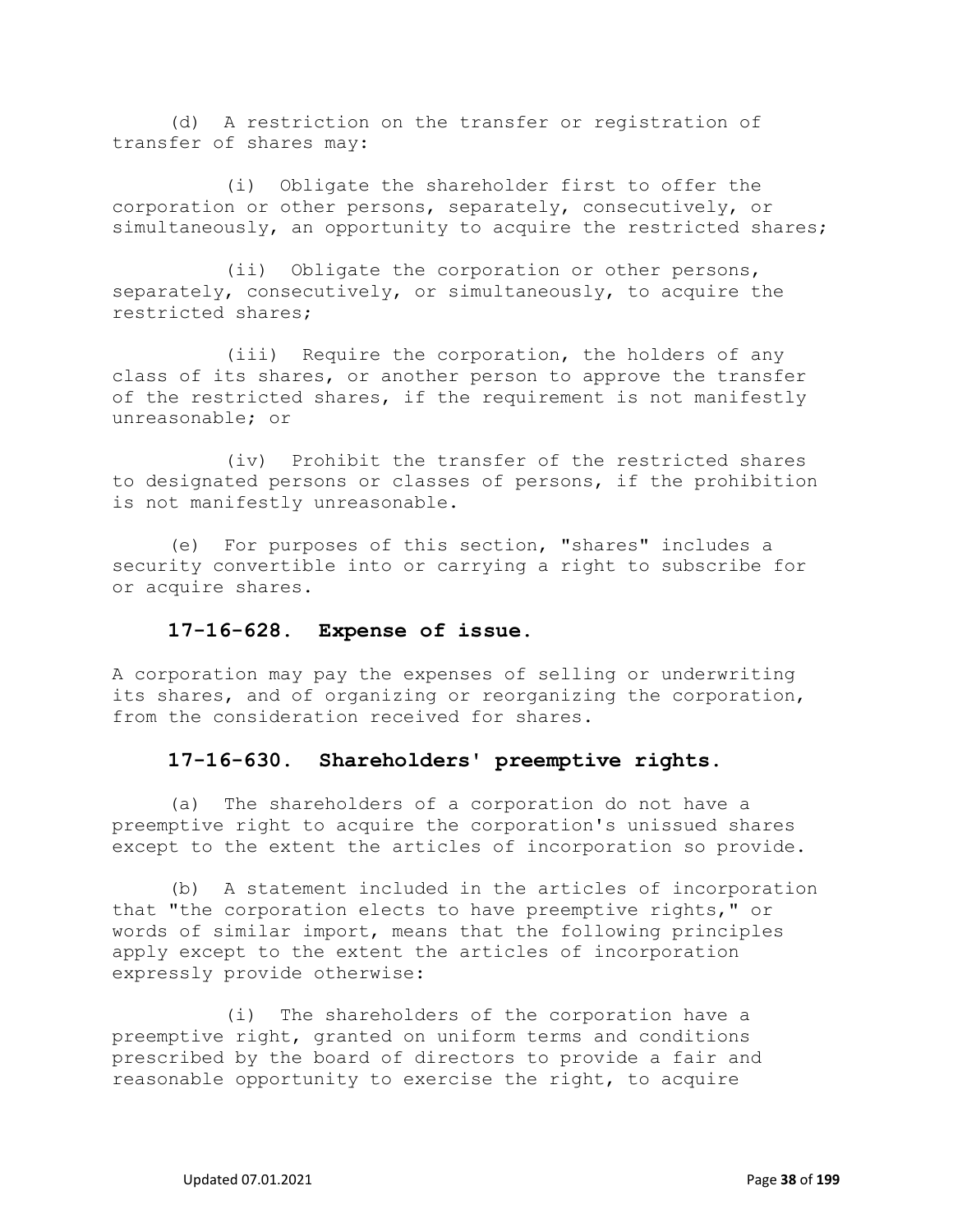proportional amounts of the corporation's unissued shares upon the decision of the board of directors to issue them;

(ii) A shareholder may waive his preemptive right. A waiver evidenced by a writing is irrevocable even though it is not supported by consideration;

(iii) There is no preemptive right with respect to:

(A) Shares issued as compensation to directors, officers, agents, or employees of the corporation, its subsidiaries or affiliates;

(B) Shares issued to satisfy conversion or option rights created to provide compensation to directors, officers, agents, or employees of the corporation, its subsidiaries or affiliates;

(C) Shares authorized in articles of incorporation that are issued within six (6) months from the effective date of incorporation; or

(D) Shares sold otherwise than for money.

(iv) Holders of shares of any class without general voting rights but with preferential rights to distributions or assets have no preemptive rights with respect to shares of any class;

(v) Holders of shares of any class with general voting rights but without preferential rights to distributions or assets have no preemptive rights with respect to shares of any class with preferential rights to distributions or assets unless the shares with preferential rights are convertible into or carry a right to subscribe for or acquire shares without preferential rights;

(vi) Shares subject to preemptive rights that are not acquired by shareholders may be issued to any person for a period of one (1) year after being offered to shareholders at a consideration set by the board of directors that is not lower than the consideration set for the exercise of preemptive rights. An offer at a lower consideration or after the expiration of one (1) year is subject to the shareholders' preemptive rights.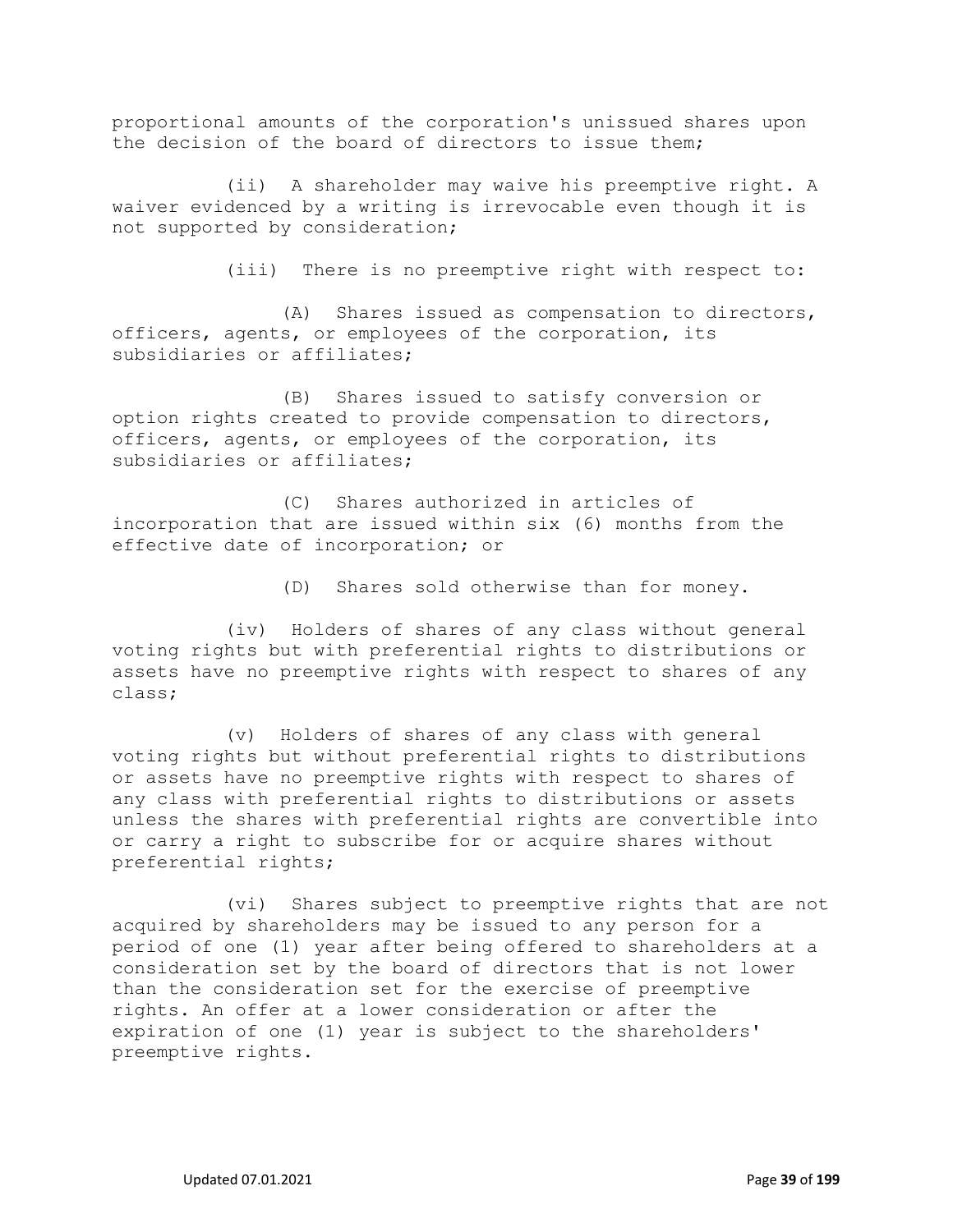(c) For purposes of this section, "shares" includes a security convertible into or carrying a right to subscribe for or acquire shares.

# **17-16-631. Corporation's acquisition of its own shares.**

(a) A corporation may acquire its own shares and shares so acquired constitute authorized but unissued shares.

(b) If the articles of incorporation prohibit the reissue of the acquired shares, the number of authorized shares is reduced by the number of shares acquired.

(c) The board of directors may adopt articles of amendment effecting the provisions of this section under article 10 of this act without shareholder action and deliver them to the secretary of state for filing.

# **17-16-640. Distributions to shareholders.**

(a) A board of directors may authorize and the corporation may make distributions to its shareholders subject to restriction by the articles of incorporation and the limitation in subsection (c) of this section.

(b) If the board of directors does not fix the record date for determining shareholders entitled to a distribution, other than one (1) involving a purchase, redemption, or other acquisition of the corporation's shares, it is the date the board of directors authorizes the distribution.

(c) No distribution may be made if, after giving it effect:

(i) The corporation would not be able to pay its debts as they become due in the usual course of business; or

(ii) The corporation's total assets would be less than the sum of its total liabilities plus (unless the articles of incorporation permit otherwise) the amount that would be needed, if the corporation were to be dissolved at the time of the distribution, to satisfy the preferential rights upon dissolution of shareholders whose preferential rights are superior to those receiving the distribution.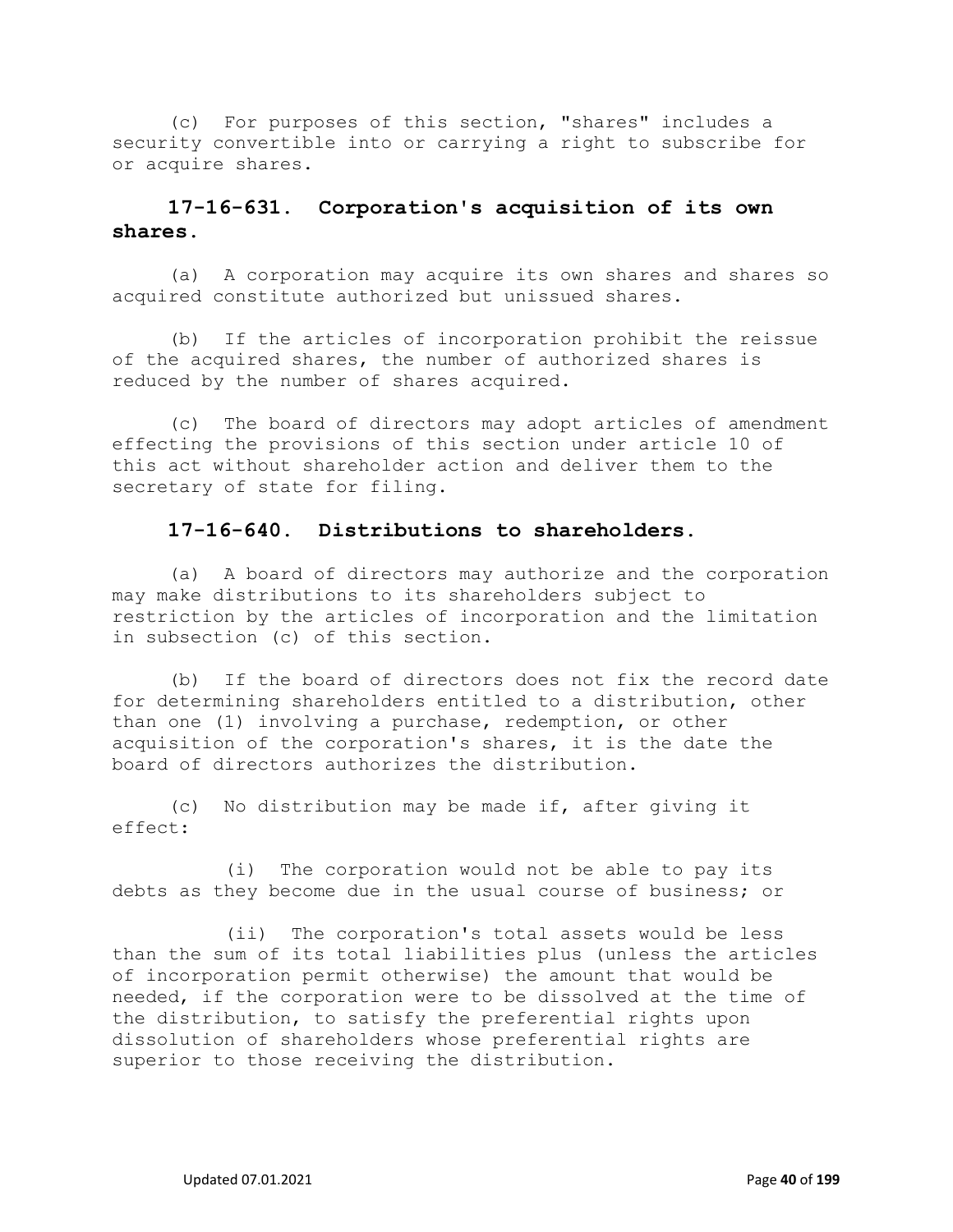(d) The board of directors may base a determination that a distribution is not prohibited under subsection (c) of this section either on financial statements prepared on the basis of accounting practices and principles that are reasonable in the circumstances or on a fair valuation or other method that is reasonable in the circumstances.

(e) Except as provided in subsection (g) of this section, the effect of a distribution under subsection (c) of this section is measured:

(i) In the case of distribution by purchase, redemption, or other acquisition of the corporation's shares, as of the earlier of:

(A) The date money or other property is transferred or debt incurred by the corporation; or

(B) The date the shareholder ceases to be a shareholder with respect to the acquired shares.

(ii) In the case of any other distribution of indebtedness, as of the date the indebtedness is distributed; and

(iii) In all other cases, as of:

(A) The date the distribution is authorized if the payment occurs within one hundred twenty (120) days after the date of authorization; or

(B) The date the payment is made if it occurs more than one hundred twenty (120) days after the date of authorization.

(f) A corporation's indebtedness to a shareholder incurred by reason of a distribution made in accordance with this section is at parity with the corporation's indebtedness to its general, unsecured creditors except to the extent subordinated by agreement.

(g) Indebtedness of a corporation, including indebtedness issued as a distribution, is not considered a liability for purposes of determinations under subsection (c) of this section if its terms provide that payment of principal and interest are made only if and to the extent that payment of a distribution to shareholders could then be made under this section. If the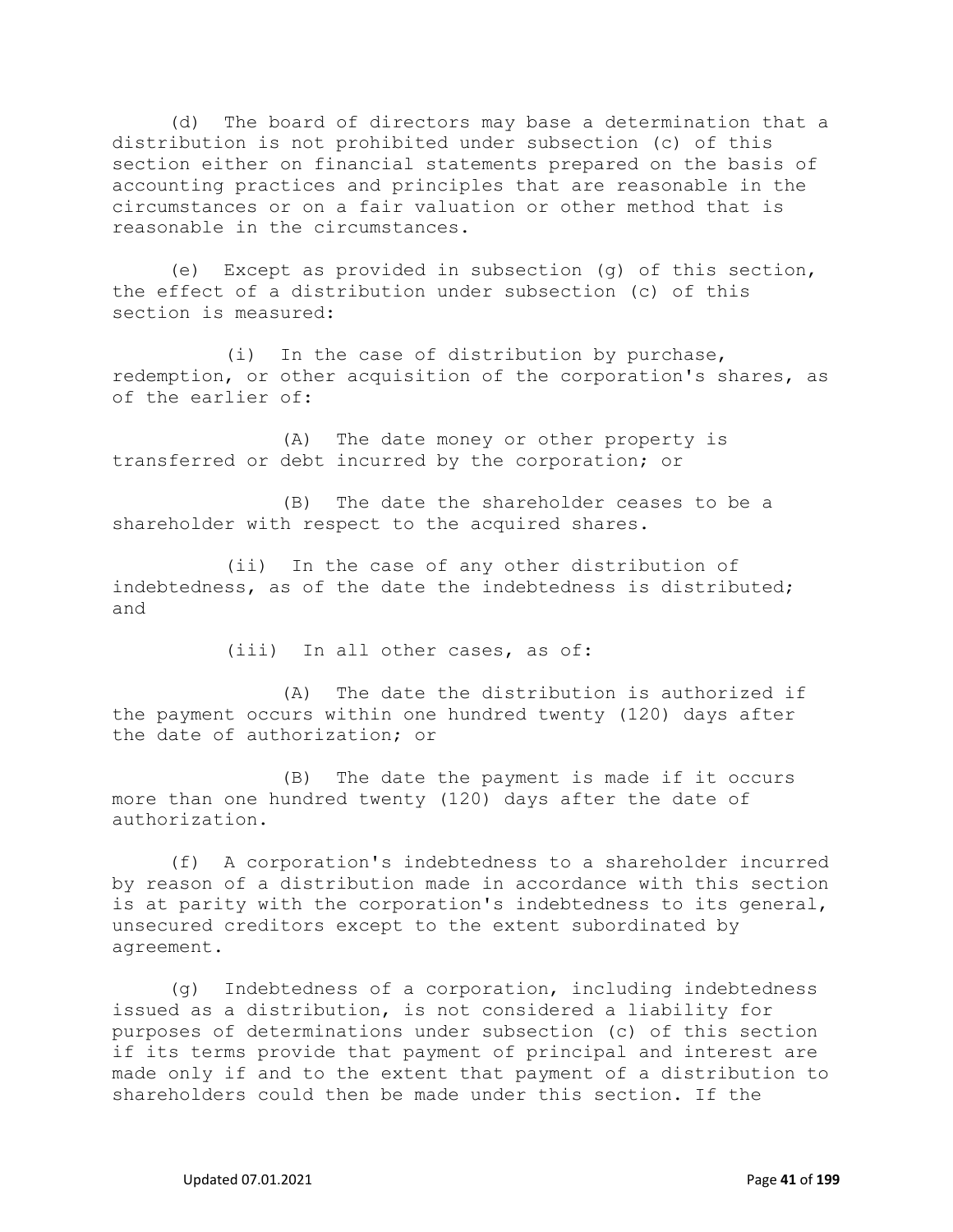indebtedness is issued as a distribution, each payment of principal or interest is treated as a distribution, the effect of which is measured on the date the payment is actually made.

(h) This section shall not apply to distributions in liquidation under article 14 of this act.

### ARTICLE 7 - SHAREHOLDERS

### **17-16-701. Annual meeting.**

(a) Unless directors are elected by written consent in lieu of an annual meeting as permitted by W.S. 17-16-704, a corporation shall hold a meeting of shareholders annually at a time stated in or fixed in accordance with the bylaws.

(b) Annual shareholders' meetings may be held in or out of this state at the place stated in or fixed in accordance with the bylaws. If no place is stated in or fixed in accordance with the bylaws, annual meetings shall be held at the corporation's principal office. The board of directors may, in its sole discretion, determine that the meeting shall not be held at any place, but may instead be held by means of remote communication. The board shall take into consideration stockholders' ability to participate by remote communication and provide an alternative means of participation for those stockholders unable to participate by remote communication. If authorized by the board of directors in its sole discretion, and subject to guidelines and procedures the board of directors may adopt, stockholders and proxies not physically present at a meeting of stockholders may, by means of remote communication:

(i) Participate in a meeting of stockholders; and

(ii) Be deemed present in person and vote at a meeting of stockholders, whether the meeting is held at a designated place or solely by means of remote communication, provided that the corporation shall implement reasonable measures to verify that each person deemed present and permitted to vote at the meeting by means of remote communication is a stockholder or proxy. The corporations shall implement reasonable measures to provide the stockholders and proxies a reasonable opportunity to participate in the meeting and to vote on matters submitted to the stockholders, including an opportunity to read or hear the proceedings of the meeting substantially concurrently with the proceeding. If any stockholder or proxy votes or takes other action at the meeting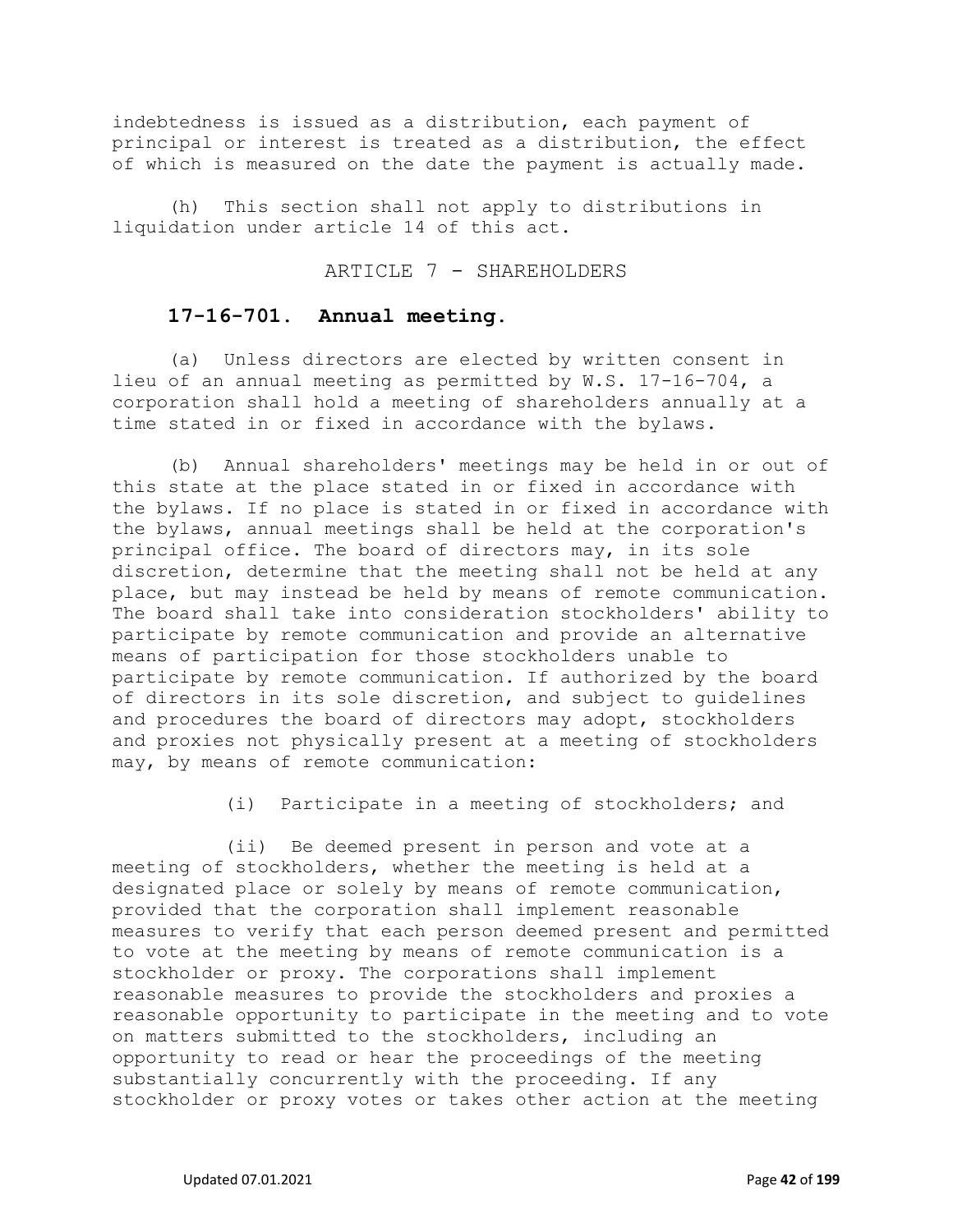by means of remote communication, a record of the vote or other action shall be maintained by the corporation.

(c) The failure to hold an annual meeting at the time stated in or fixed in accordance with a corporation's bylaws does not affect the validity of any corporate action.

### **17-16-702. Special meeting.**

(a) A corporation shall hold a special meeting of shareholders:

(i) On call of its board of directors or the person or persons authorized to do so by the articles of incorporation or bylaws; or

(ii) If the holders of at least ten percent (10%) of all the votes entitled to be cast on any issue proposed to be considered at the proposed special meeting sign, date, and deliver to the corporation one (1) or more written demands for the meeting describing the purpose or purposes for which it is to be held, provided that the articles of incorporation may fix a lower percentage or a higher percentage not exceeding twentyfive percent (25%) of all the votes entitled to be cast on any issue proposed to be considered. Unless otherwise provided in the articles of incorporation, a written demand for a special meeting may be revoked by a writing to that effect received by the corporation prior to the receipt by the corporation of demands sufficient in number to require the holding of a special meeting.

(b) If not otherwise fixed under W.S. 17-16-703 or 17-16- 707, the record date for determining shareholders entitled to demand a special meeting is the date the first shareholder signs the demand.

(c) Special shareholders' meetings may be held in or out of this state at the place stated in or fixed in accordance with the bylaws. If no place is stated or fixed in accordance with the bylaws, special meetings shall be held at the corporation's principal office.

(d) Only business within the purpose or purposes described in the meeting notice required by W.S. 17-16-705(c) may be conducted at a special shareholders' meeting.

### **17-16-703. Court-ordered meeting.**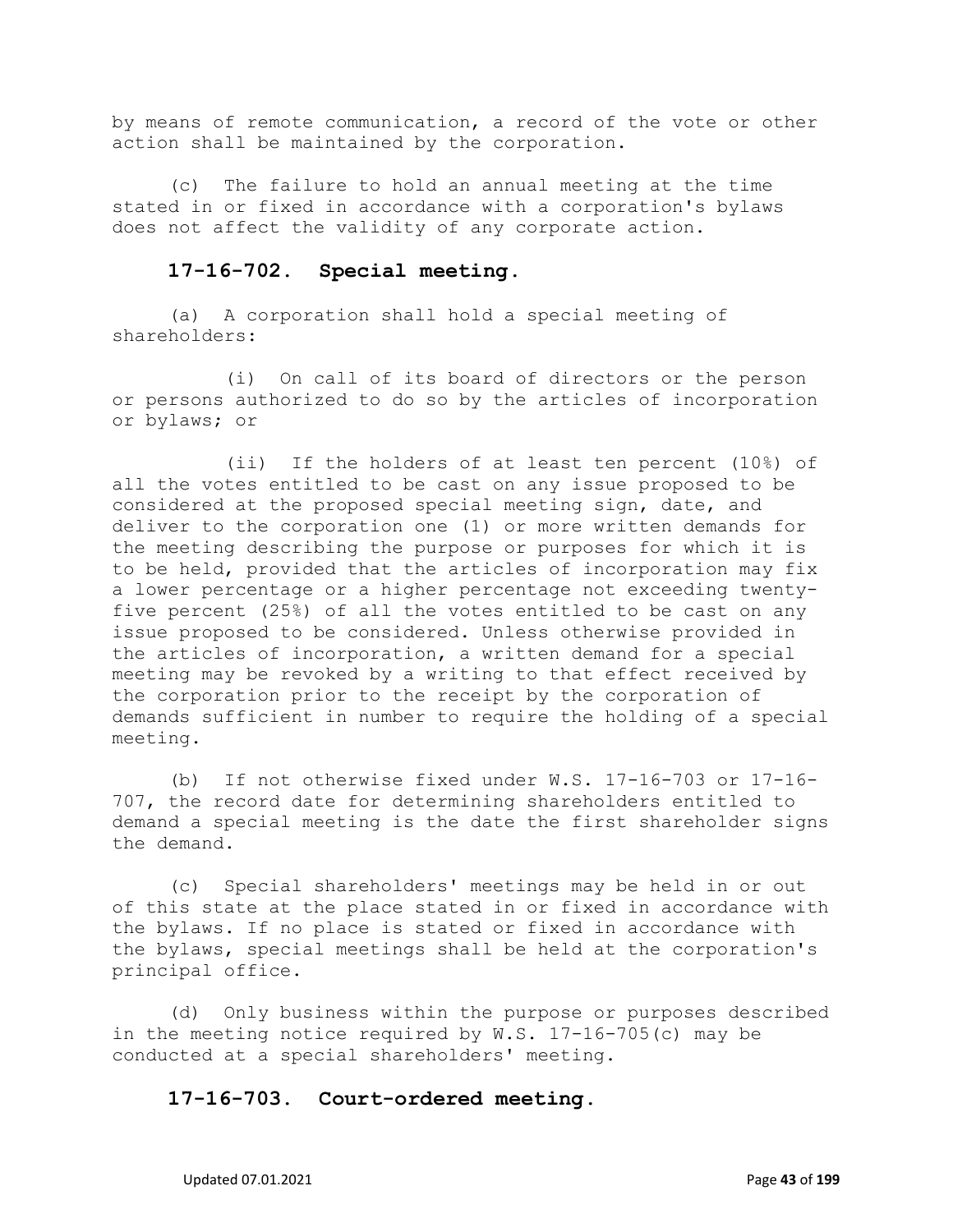(a) The district court of the county where a corporation's principal office or, if none in this state, its registered office is located may summarily order a meeting to be held:

(i) On application of any shareholder of the corporation entitled to participate in an annual meeting if an annual meeting was not held or action by written consent in lieu thereof did not become effective within the earlier of six (6) months after the end of the corporation's fiscal year or fifteen (15) months after its last annual meeting; or

(ii) On application of a shareholder who signed a demand for a special meeting valid under W.S. 17-16-702, if:

(A) Notice of the special meeting was not given within thirty (30) days after the date the demand was delivered to the corporation's secretary; or

(B) The special meeting was not held in accordance with the notice.

(b) The court may fix the time and place of the meeting, determine the shares entitled to participate in the meeting, specify a record date for determining shareholders entitled to notice of and to vote at the meeting, prescribe the form and content of the meeting notice, fix the quorum required for specific matters to be considered at the meeting or direct that the votes represented at the meeting constitute a quorum for action on those matters, and enter other orders necessary to accomplish the purpose or purposes of the meeting.

### **17-16-704. Action without meeting.**

(a) Action required or permitted by this act to be taken at a shareholders' meeting may be taken without a meeting if the action is taken by all the shareholders entitled to vote on the action. The action shall be evidenced by one (1) or more written consents bearing the date of signature and describing the action taken, signed by the holders of the requisite number of shares entitled to vote on the action, and delivered to the corporation for inclusion in the minutes or filing with the corporate records.

(b) The articles of incorporation may provide that any action required or permitted by this act to be taken at a shareholders' meeting may be taken without a meeting, and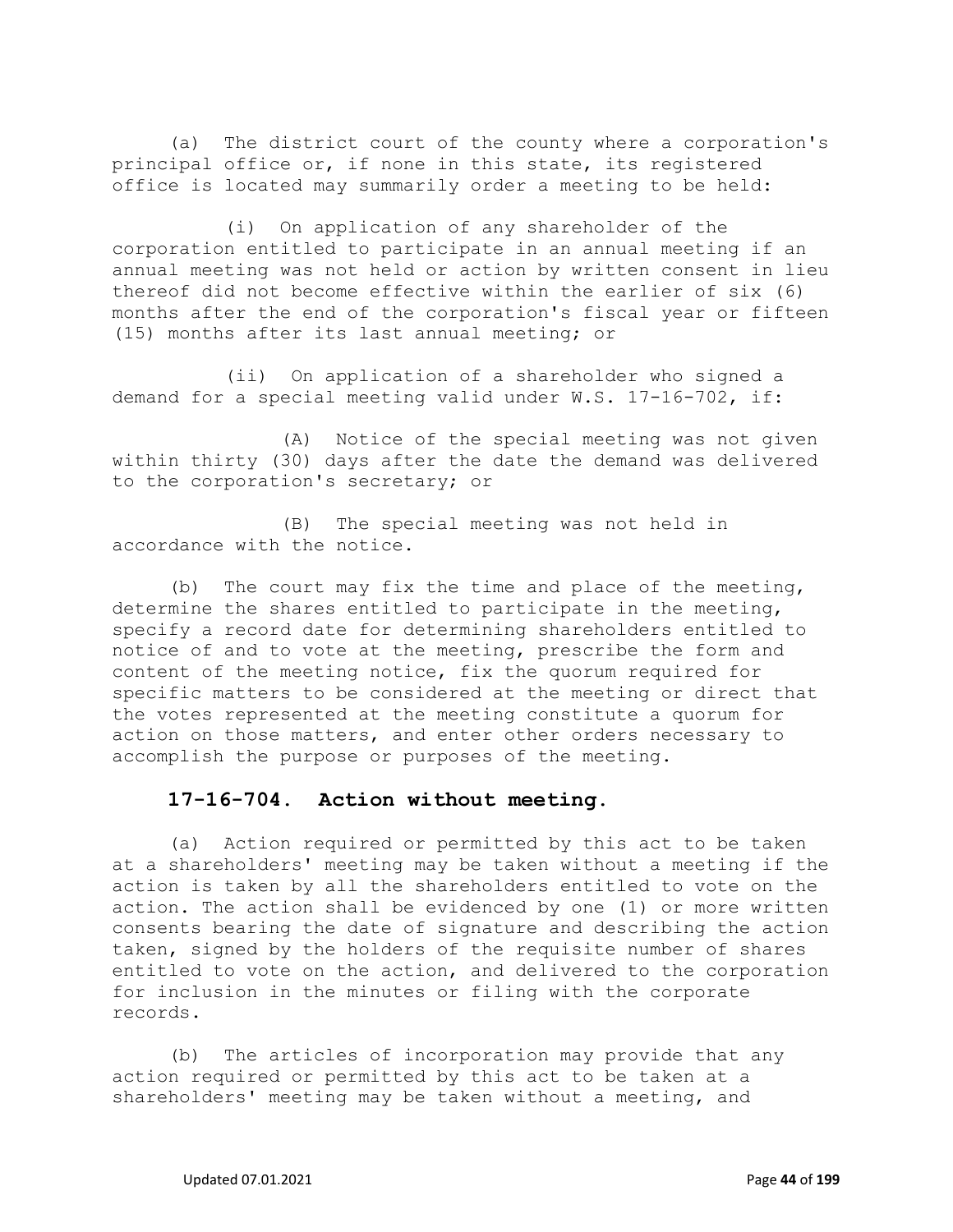without prior notice, if consents in writing setting forth the action so taken are signed by the holders of outstanding shares having not less than the minimum number of votes that would be required to authorize or take the action at a meeting at which all shares entitled to vote on the action were present and voted. The written consent shall bear the date of signature of the shareholder who signs the consent and be delivered to the corporation for inclusion in the minutes or filing with the corporate records.

(c) If not otherwise fixed under W.S. 17-16-703 or 17-16- 707, and if prior board action is not required respecting the action to be taken without a meeting, the record date for determining shareholders entitled to take action without a meeting shall be the first date on which a signed written consent is delivered to the corporation. If not otherwise fixed under W.S. 17-16-707 and if prior board action is required respecting the action to be taken without a meeting, the record date shall be the close of business on the day the resolution of the board taking such prior action is adopted. No written consent shall be effective to take the corporate action referred to therein unless, within sixty (60) days of the earliest date on which a consent delivered to the corporation as required by this section was signed, written consents signed by sufficient shareholders to take the action have been delivered to the corporation. A written consent may be revoked by a writing to that effect delivered to the corporation before unrevoked written consents sufficient in number to take corporate action are delivered to the corporation.

(d) A consent signed pursuant to the provisions of this section has the effect of a vote taken at a meeting and may be described as such in any document. Unless the articles of incorporation, bylaws or a resolution of the board of directors provides for a reasonable delay to permit tabulation of written consents, the action taken by written consent shall be effective when written consents signed by sufficient shareholders to take the action are delivered to the corporation.

(e) If this act requires that notice of proposed action be given to nonvoting shareholders and the action is to be taken by written consent of the voting shareholders, the corporation shall give its nonvoting shareholders written notice of the action not more than ten (10) days after written consents sufficient to take the action have been delivered to the corporation or the later date that tabulation of consents is completed pursuant to the authorization under subsection (d) of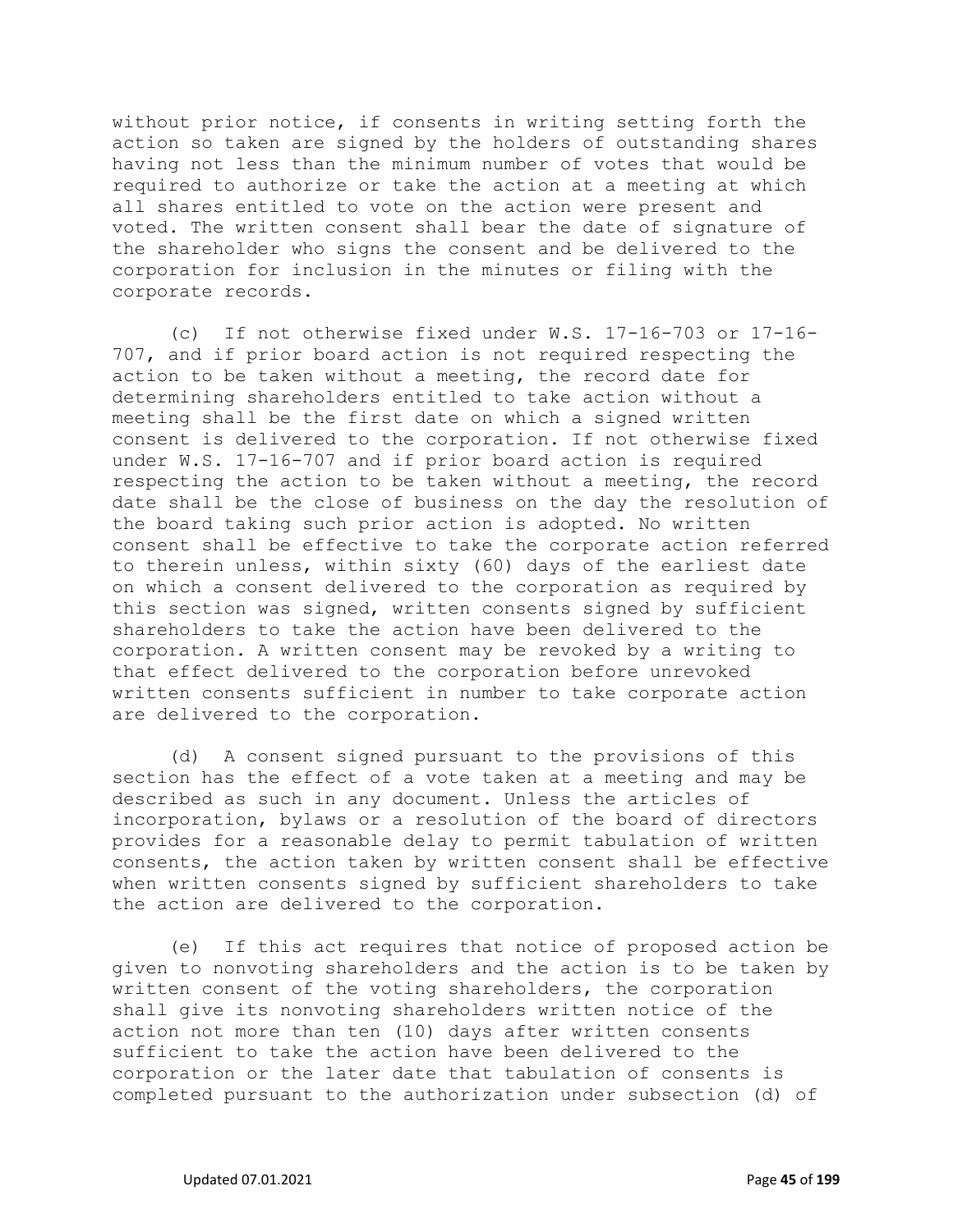this section. The notice shall reasonably describe the action taken and contain or be accompanied by the same material that, under any provision of this act, would have been required to be sent to nonvoting shareholders in a notice of meeting at which the proposed action would have been submitted to the shareholders for action.

(f) If action is taken by less than unanimous written consent of the voting shareholders, the corporation shall give its nonconsenting voting shareholders written notice of the action not more than ten (10) days after written consents sufficient to take the action have been delivered to the corporation, or the later date that tabulation of consents is completed pursuant to an authorization under subsection (d) of this section. The notice shall reasonably describe the action taken and contain or be accompanied by the same material that, under any provision of this act, would have been required to be sent to voting shareholders in a notice of a meeting at which the action would have been submitted to the shareholders for action.

(g) The notice requirements in subsections (e) and (f) of this section shall not delay the effectiveness of actions taken by written consent, and a failure to comply with such notice requirements shall not invalidate actions taken by written consent, provided that this subsection shall not be deemed to limit judicial power to fashion any appropriate remedy in favor of a shareholder adversely affected by a failure to give the notice within the required time period.

(h) An electronic transmission may be used to consent to an action, if the electronic transmission contains or is accompanied by information from which the corporation can determine the date on which the electronic transmission was signed and that the electronic transmission was authorized by the shareholder, the shareholder's agent or the shareholder's attorney-in-fact.

(i) Delivery of a written consent to the corporation under this section is delivery to the corporation's registered agent at its registered office or to the secretary of the corporation at its principal office.

### **17-16-705. Notice of meeting.**

(a) A corporation shall notify shareholders of the date, time, place and means of communication of each annual and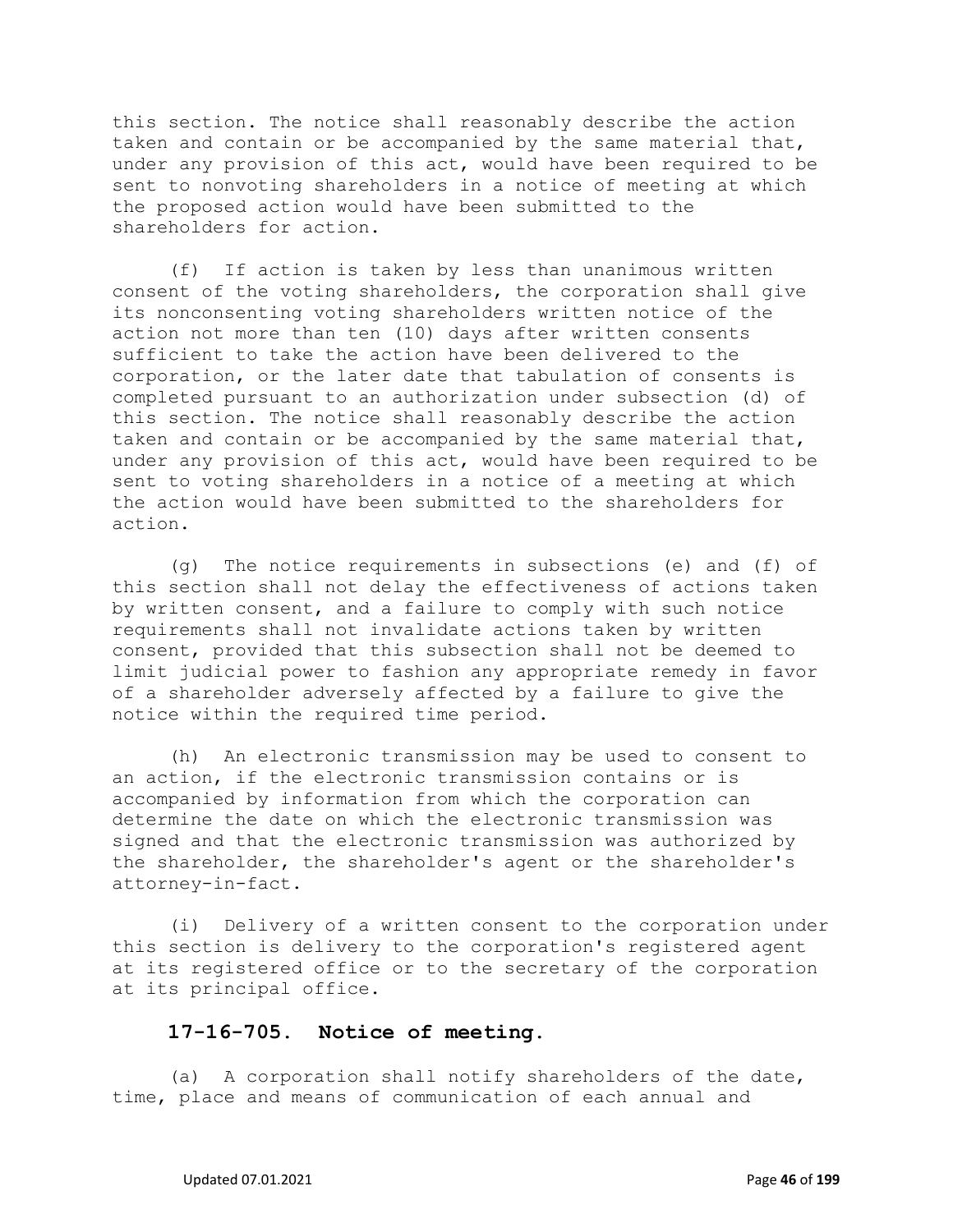special shareholders' meeting no fewer than ten (10) nor more than sixty (60) days before the meeting date. Unless this act or the articles of incorporation require otherwise, the corporation is required to give notice only to shareholders entitled to vote at the meeting.

(b) Unless this act or the articles of incorporation require otherwise, notice of an annual meeting need not include a description of the purpose or purposes for which the meeting is called.

(c) Notice of a special meeting shall include a description of the purpose or purposes for which the meeting is called.

(d) If not otherwise fixed under W.S. 17-16-703 or 17-16- 707, the record date for determining shareholders entitled to notice of and to vote at an annual or special shareholders' meeting is the day before the first notice is delivered to shareholders.

(e) Unless the bylaws require otherwise, if an annual or special shareholders' meeting is adjourned to a different date, time, place or means of communication, notice need not be given of the new date, time, place or means of communication if the new date, time place or means of communication is announced at the meeting before adjournment. If a new record date for the adjourned meeting is or shall be fixed under W.S. 17-16-707, however, notice of the adjourned meeting shall be given under this section to persons who are shareholders as of the new record date.

### **17-16-706. Waiver of notice.**

(a) A shareholder may waive any notice required by this act, the articles of incorporation, or bylaws before or after the date and time stated in the notice. The waiver shall be in writing, be signed or shall be sent by electronic transmission by the shareholder entitled to the notice, and be delivered to the corporation for inclusion in the minutes or filing with the corporate records.

(b) A shareholder's attendance at a meeting:

(i) Waives objection to lack of notice or defective notice of the meeting, unless the shareholder at the beginning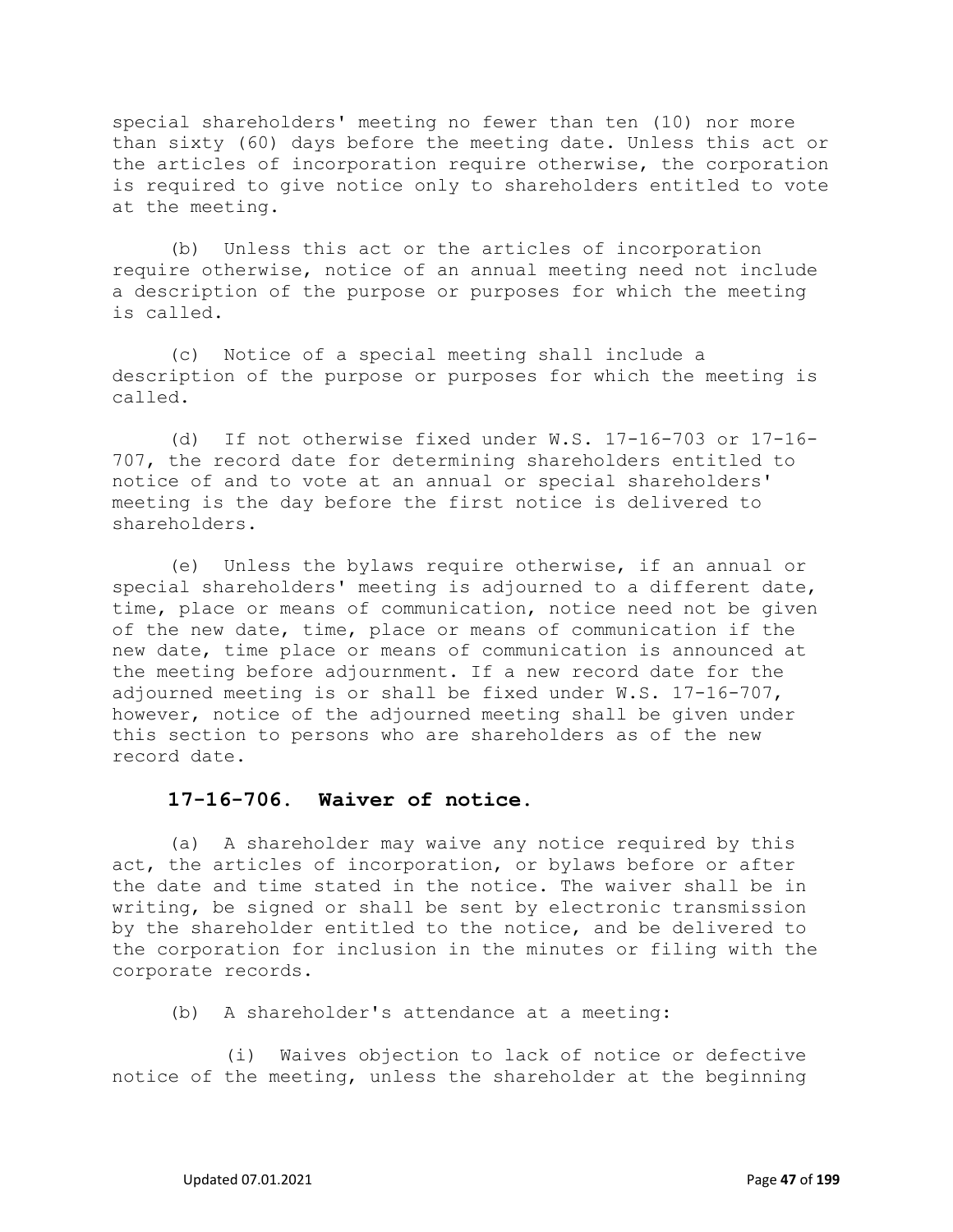of the meeting objects to holding the meeting or transacting business at the meeting; and

(ii) Waives objection to consideration of a particular matter at the meeting that is not within the purpose or purposes described in the meeting notice, unless the shareholder objects to considering the matter when it is presented.

## **17-16-707. Record date.**

(a) The bylaws may fix or provide the manner of fixing the record date for one (1) or more voting groups in order to determine the shareholders entitled to notice of a shareholders' meeting, to demand a special meeting, to vote, or to take any other action. If the bylaws do not fix or provide for fixing a record date, the board of directors of the corporation may fix a future date as the record date.

(b) A record date fixed under this section may not be more than seventy (70) days before the meeting or action requiring a determination of shareholders.

(c) A determination of shareholders entitled to notice of or to vote at a shareholders' meeting is effective for any adjournment of the meeting unless the board of directors fixes a new record date, which it shall do if the meeting is adjourned to a date more than one hundred twenty (120) days after the date fixed for the original meeting.

(d) If a court orders a meeting adjourned to a date more than one hundred twenty (120) days after the date fixed for the original meeting, it may provide that the original record date continues in effect or it may fix a new record date.

# **17-16-708. Conduct of the meeting.**

(a) At each meeting of shareholders, a chair shall preside. The chair shall be appointed as provided in the bylaws or, in the absence of such provision, by the board.

(b) The chair, unless the articles of incorporation or bylaws provide otherwise, shall determine the order of business and shall have the authority to establish rules for the conduct of the meeting.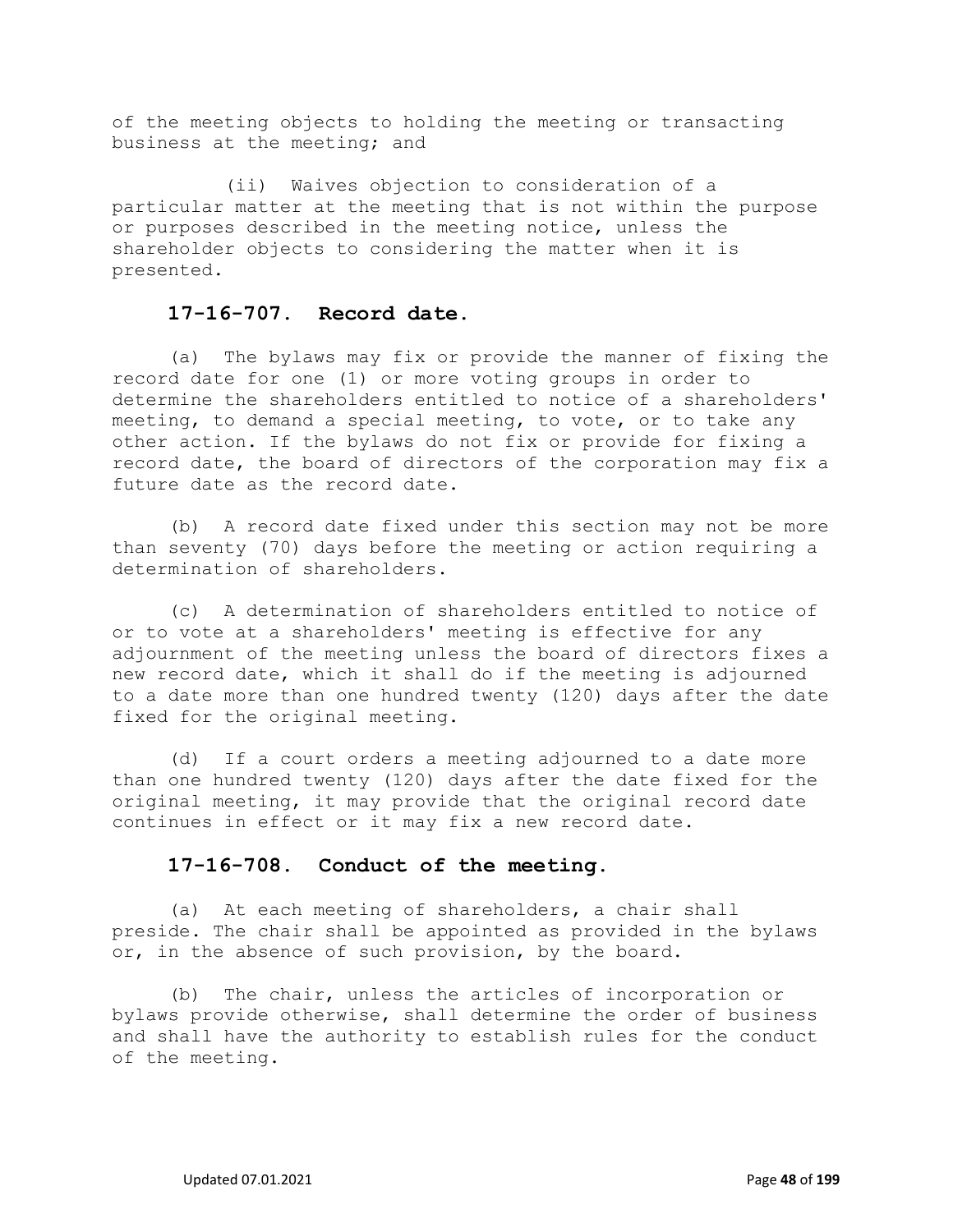(c) Any rules adopted for, and the conduct of, the meeting shall be fair to shareholders.

(d) The chair of the meeting shall announce at the meeting when the polls close for each matter voted upon. If no announcement is made, the polls shall be deemed to have closed upon the final adjournment of the meeting. After the polls close, no ballots, proxies or votes nor any revocations or changes thereto may be accepted.

### **17-16-720. Shareholders' list for meeting.**

(a) After fixing a record date for a meeting, a corporation shall prepare an alphabetical or numerical list of the identities of all its shareholders who are entitled to notice of a shareholders' meeting. The list shall be arranged by voting group, and within each voting group by class or series of shares, and show the number of shares held by each shareholder. The list shall also show each shareholder's physical mailing address, if the identity of a shareholder on the list consists of the shareholder's name, and each shareholder's authorized means of receipt for electronic transmissions, if the identity of a shareholder on the list consists of the shareholder's data address.

(b) The shareholders' list shall be available for inspection by any shareholder, beginning two (2) business days after notice of the meeting is given for which the list was prepared and continuing through the meeting, at the corporation's principal office or at a place identified in the meeting notice in the city where the meeting will be held. A shareholder, his agent, or attorney is entitled on written demand to inspect and, subject to the requirements of W.S. 17-  $16-1602(c)$ , to copy the list, during regular business hours and at the shareholder's expense, during the period it is available for inspection.

(c) The corporation shall make the shareholders' list available at the meeting, and any shareholder, his agent, or attorney is entitled to inspect the list at any time during the meeting or any adjournment.

(d) If the corporation refuses to allow a shareholder, his agent, or attorney to inspect the shareholders' list before or at the meeting, or to copy the list as permitted by subsection (b) of this section, the district court of the county where a corporation's principal office or, if none in this state, its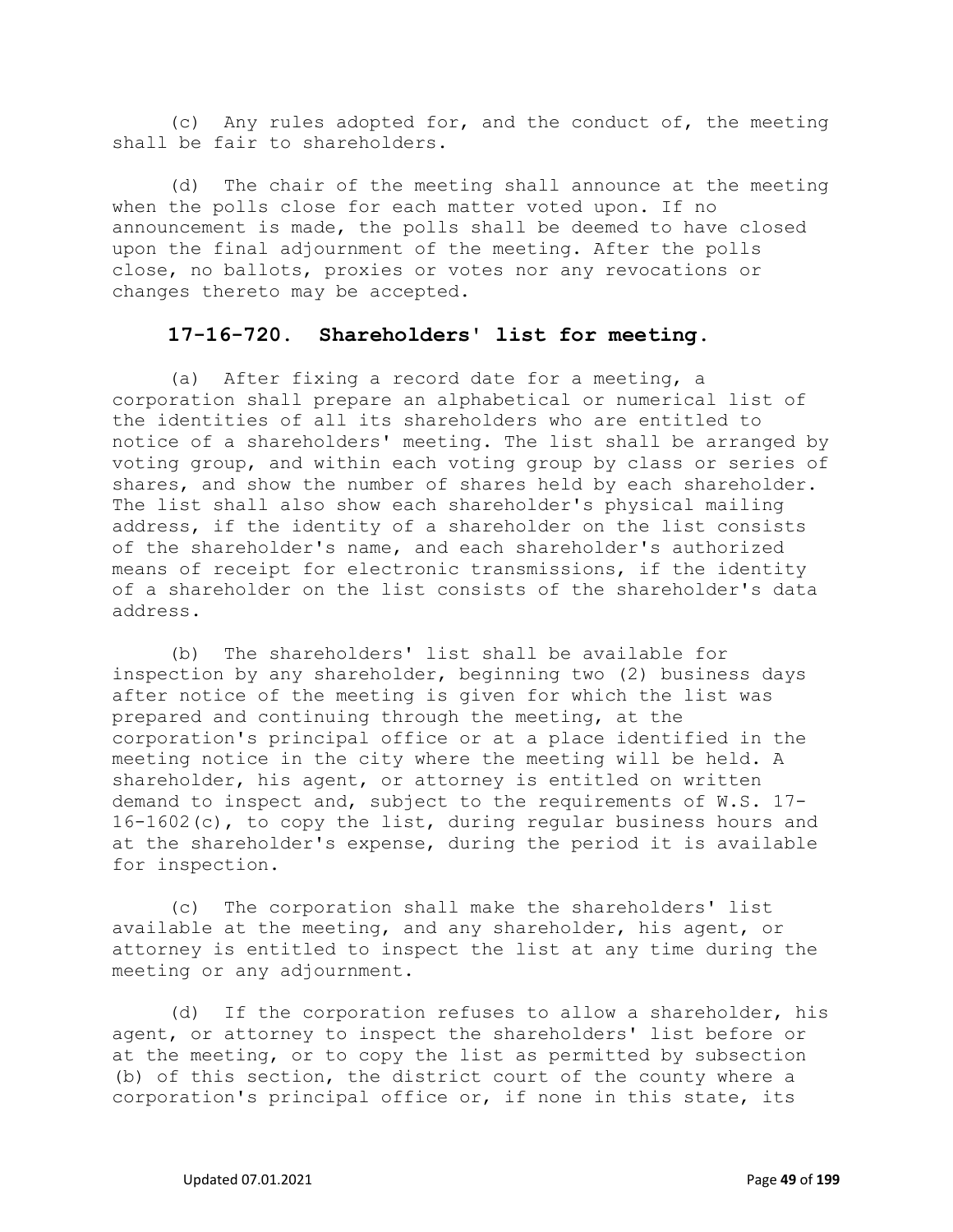registered office, is located, on application of the shareholder, may summarily order the inspection or copying at the corporation's expense, order payment by the corporation of the shareholder's cost of suit including reasonable attorney fees and may postpone the meeting for which the list was prepared until the inspection or copying is complete.

(e) Refusal or failure to prepare or make available the shareholders' list does not affect the validity of action taken at the meeting.

# **17-16-721. Voting entitlement of shares.**

(a) Except as provided in subsections (b) and (d) of this section or unless the articles of incorporation provide otherwise, each outstanding share, regardless of class, is entitled to one (1) vote on each matter voted on at a shareholders' meeting. Only shares are entitled to vote.

(b) Unless authorized by a district court, the shares of a corporation are not entitled to vote if they are owned, directly or indirectly, by a second corporation, domestic or foreign, and the first corporation owns, directly or indirectly, a majority of the shares entitled to vote for directors of the second corporation.

(c) Subsection (b) of this section does not limit the power of a corporation to vote any shares, including its own shares, held by it in a fiduciary capacity.

(d) Redeemable shares are not entitled to vote after notice of redemption is mailed to the holders and a sum sufficient to redeem the shares has been deposited with a bank, trust company, or other financial institution under an irrevocable obligation to pay the holders the redemption price on surrender of the shares.

# **17-16-722. Proxies.**

(a) A shareholder may vote his shares in person or by proxy.

(b) A shareholder or his agent or attorney-in-fact may appoint a proxy to vote or otherwise act for the shareholder by signing an appointment form or by an electronic transmission. An electronic transmission shall contain or be accompanied by information from which one can determine that the shareholder,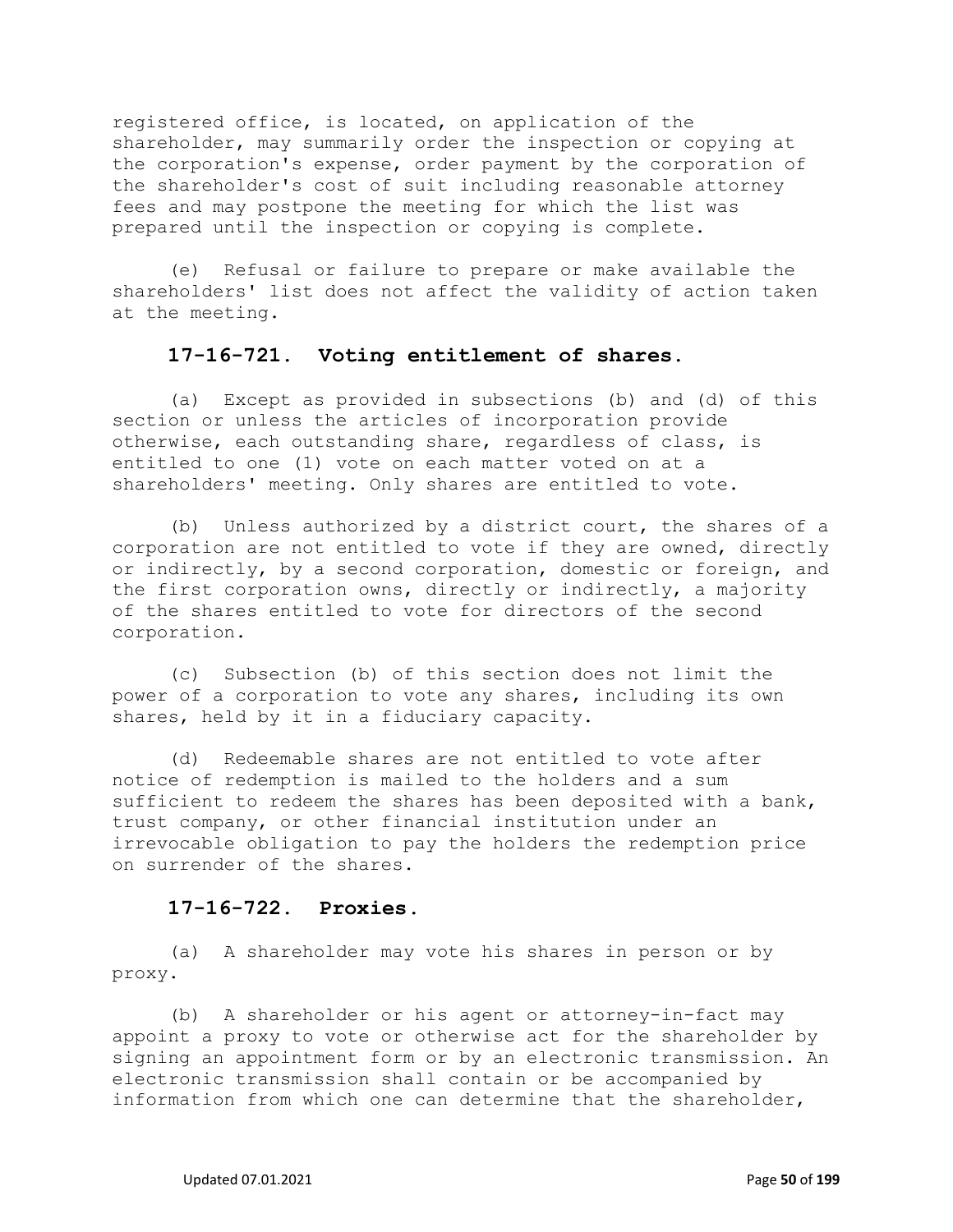the shareholder's agent, or the shareholder's attorney-in-fact authorized the electronic transmission.

(c) An appointment of a proxy is effective when a signed appointment form or an electronic transmission of the appointment is received by the inspector of election or the officer or agent of the corporation authorized to tabulate votes. An appointment is valid for eleven (11) months unless a longer period is expressly provided in the appointment form.

(d) An appointment of a proxy is revocable unless the appointment form or electronic transmission states that it is irrevocable and the appointment is coupled with an interest. Appointments coupled with an interest include the appointment of:

(i) A pledgee;

(ii) A person who purchased or agreed to purchase the shares;

(iii) A creditor of the corporation who extended it credit under terms requiring the appointment;

(iv) An employee of the corporation whose employment contract requires the appointment; or

(v) A party to a voting agreement created under W.S. 17-16-731.

(e) The death or incapacity of the shareholder appointing a proxy does not affect the right of the corporation to accept the proxy's authority unless notice of the death or incapacity is received by the secretary or other officer or agent authorized to tabulate votes before the proxy exercises his authority under the appointment.

(f) An appointment made irrevocable under subsection (d) of this section is revoked when the interest with which it is coupled is extinguished.

(g) A transferee for value of shares subject to an irrevocable appointment may revoke the appointment if he did not know of its existence when he acquired the shares and the existence of the irrevocable appointment was not noted conspicuously on the certificate representing the shares or on the information statement for shares without certificates.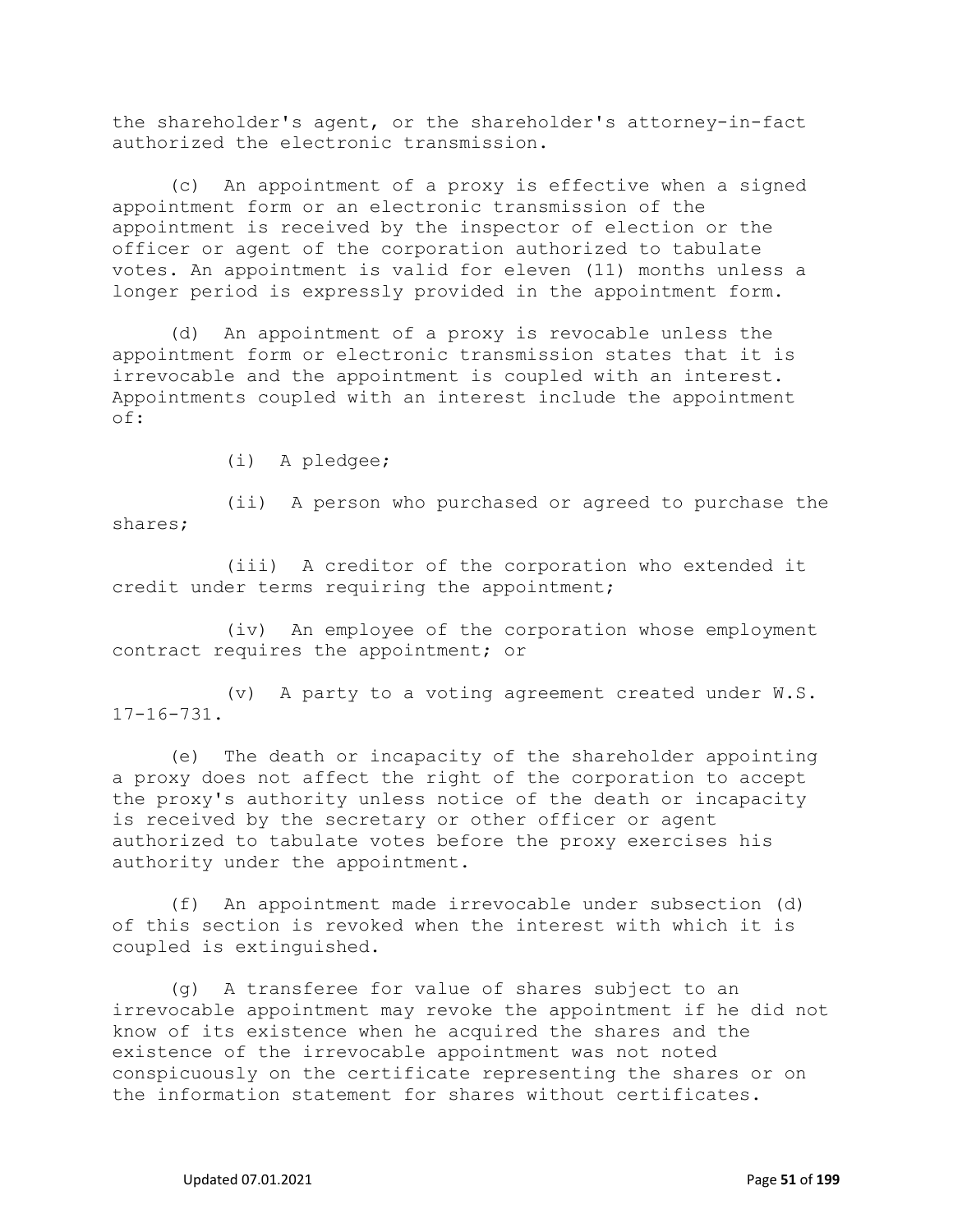(h) Subject to W.S. 17-16-724 and to any express limitation on the proxy's authority stated in the appointment form or electronic transmission, a corporation is entitled to accept the proxy's vote or other action as that of the shareholder making the appointment.

### **17-16-723. Shares held by nominees.**

(a) A corporation may establish a procedure by which the beneficial owner of shares that are registered in the name of a nominee is recognized by the corporation as the shareholder. The extent of this recognition may be determined in the procedure.

(b) The procedure may set forth:

(i) The types of nominees to which it applies;

(ii) The rights or privileges that the corporation recognizes in a beneficial owner;

(iii) The manner in which the procedure is selected by the nominee;

(iv) The information that shall be provided when the procedure is selected;

(v) The period for which selection of the procedure is effective; and

(vi) Other aspects of the rights and duties created.

#### **17-16-724. Corporation's acceptance of votes.**

(a) If the name or network signature signed on a vote, consent, waiver, or proxy appointment corresponds to the name or data address of a shareholder, the corporation if acting in good faith is entitled to accept the vote, consent, waiver, or proxy appointment and give it effect as the act of the shareholder.

(b) If the name or network signature signed on a vote, consent, waiver, or proxy appointment does not correspond to the name or data address of its shareholder, the corporation if acting in good faith is nevertheless entitled to accept the vote, consent, waiver, or proxy appointment and give it effect as the act of the shareholder if: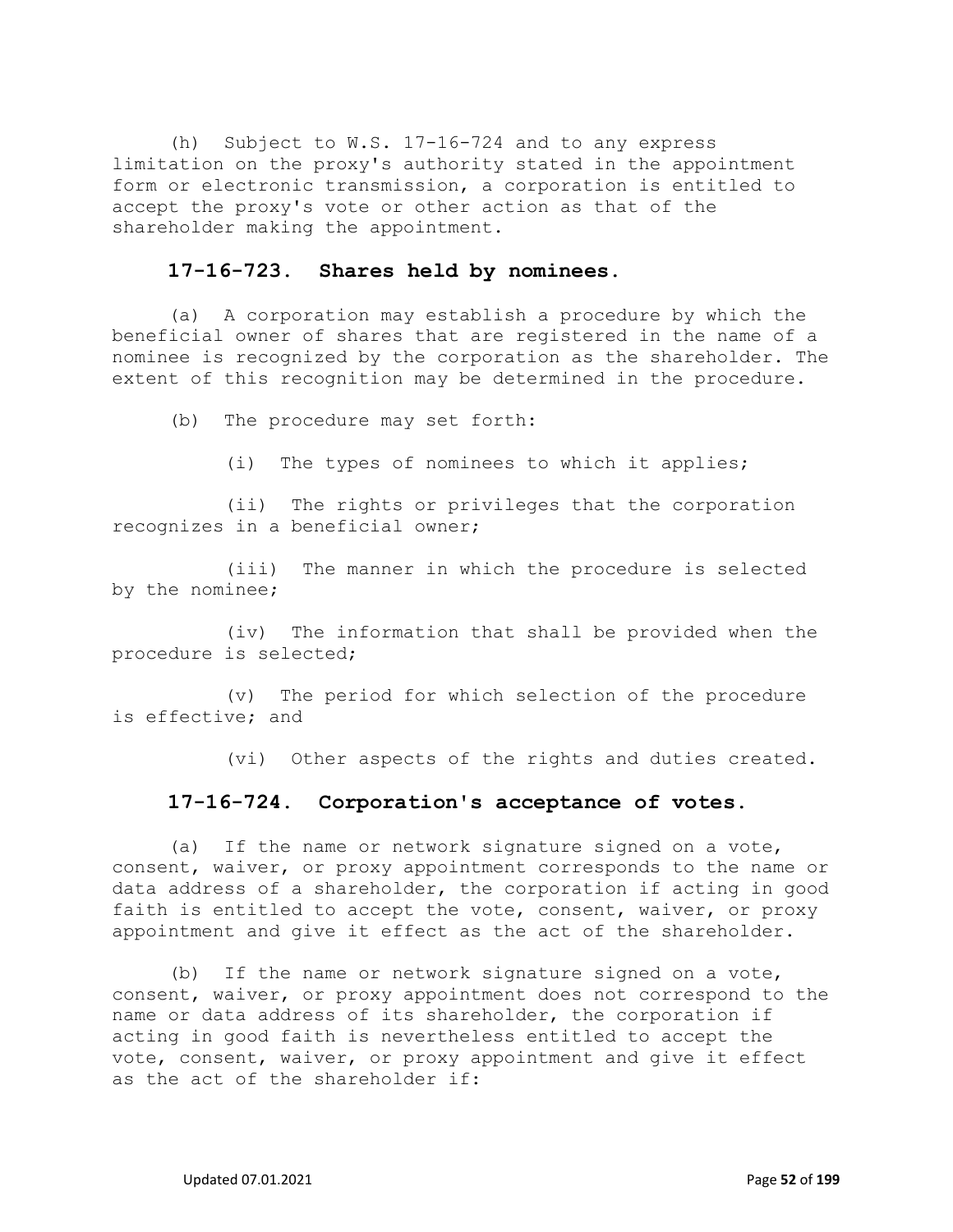(i) The shareholder is an entity and the name or network signature signed purports to be that of an officer or agent of the entity;

(ii) The name or network signature signed purports to be that of an administrator, executor, guardian, or conservator representing the shareholder and, if the corporation requests, evidence of fiduciary status acceptable to the corporation has been presented with respect to the vote, consent, waiver, or proxy appointment;

(iii) The name or network signature signed purports to be that of a receiver or trustee in bankruptcy of the shareholder and, if the corporation requests, evidence of this status acceptable to the corporation has been presented with respect to the vote, consent, waiver, or proxy appointment;

(iv) The name or network signature signed purports to be that of a pledgee, beneficial owner, or attorney-in-fact of the shareholder and, if the corporation requests, evidence acceptable to the corporation of the signatory's authority to sign for the shareholder has been presented with respect to the vote, consent, waiver, or proxy appointment; or

(v) Two (2) or more persons are the shareholder as cotenants or fiduciaries and the name or network signature signed purports to be the name or data address of at least one (1) of the coowners and the person signing appears to be acting on behalf of all the coowners.

(c) The corporation is entitled to reject a vote, consent, waiver, or proxy appointment if the secretary or other officer or agent authorized to tabulate votes, acting in good faith, has reasonable basis for doubt about the validity of the signature on it or about the signatory's authority to sign for the shareholder.

(d) The corporation and its officer or agent who accepts or rejects a vote, consent, waiver, or proxy appointment in good faith and in accordance with the standards of this section or W.S. 17-16-722(b) are not liable in damages to the shareholder for the consequences of the acceptance or rejection.

(e) Corporate action based on the acceptance or rejection of a vote, consent, waiver, or proxy appointment under this section or W.S. 17-16-722(b) is valid unless a court of competent jurisdiction determines otherwise.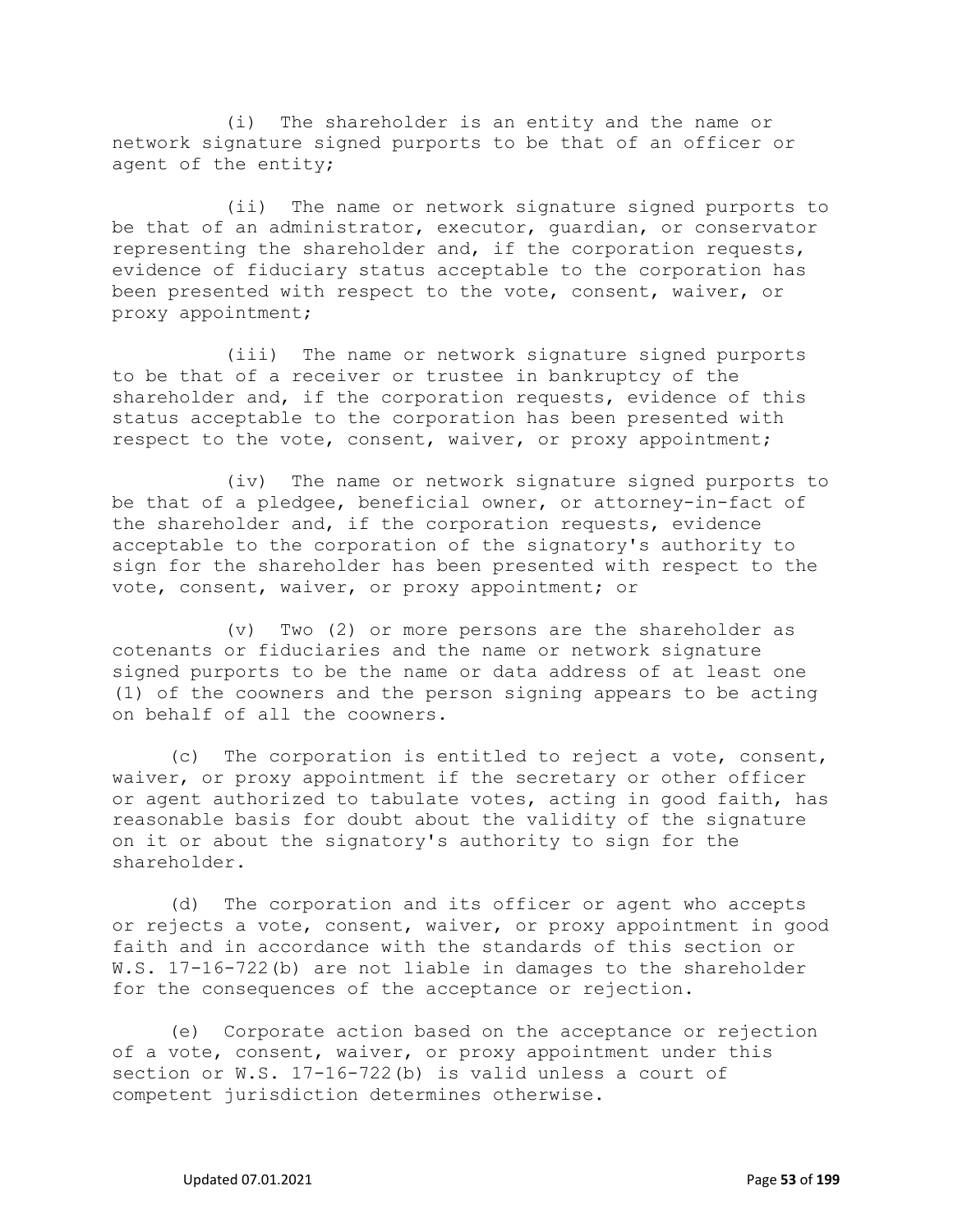# **17-16-725. Quorum and voting requirements for voting groups.**

(a) Shares entitled to vote as a separate voting group may take action on a matter at a meeting only if a quorum of those shares exists with respect to that matter. Unless the articles of incorporation or this act provide otherwise, a majority of the votes entitled to be cast on the matter by the voting group constitutes a quorum of that voting group for action on that matter.

(b) Once a share is represented for any purpose at a meeting, it is deemed present for quorum purposes for the remainder of the meeting and for any adjournment of that meeting unless a new record date is or shall be set for that adjourned meeting.

(c) If a quorum exists, action on a matter other than the election of directors by a voting group is approved if the votes cast within the voting group favoring the action exceed the votes cast opposing the action, unless the articles of incorporation or this act require a greater number of affirmative votes.

(d) An amendment of articles of incorporation adding, changing or deleting a quorum or voting requirement for a voting group greater or lesser than specified in subsection (a) or (c) of this section is governed by W.S. 17-16-727.

(e) The election of directors is governed by W.S. 17-16- 728.

# **17-16-726. Action by single and multiple voting groups.**

(a) If the articles of incorporation or this act provide for voting by a single voting group on a matter, action on that matter is taken when voted upon by that voting group as provided in W.S. 17-16-725.

(b) If the articles of incorporation or this act provide for voting by two (2) or more voting groups on a matter, action on that matter is taken only when voted upon by each of those voting groups counted separately as provided in W.S. 17-16-725. Action may be taken by one (1) voting group on a matter even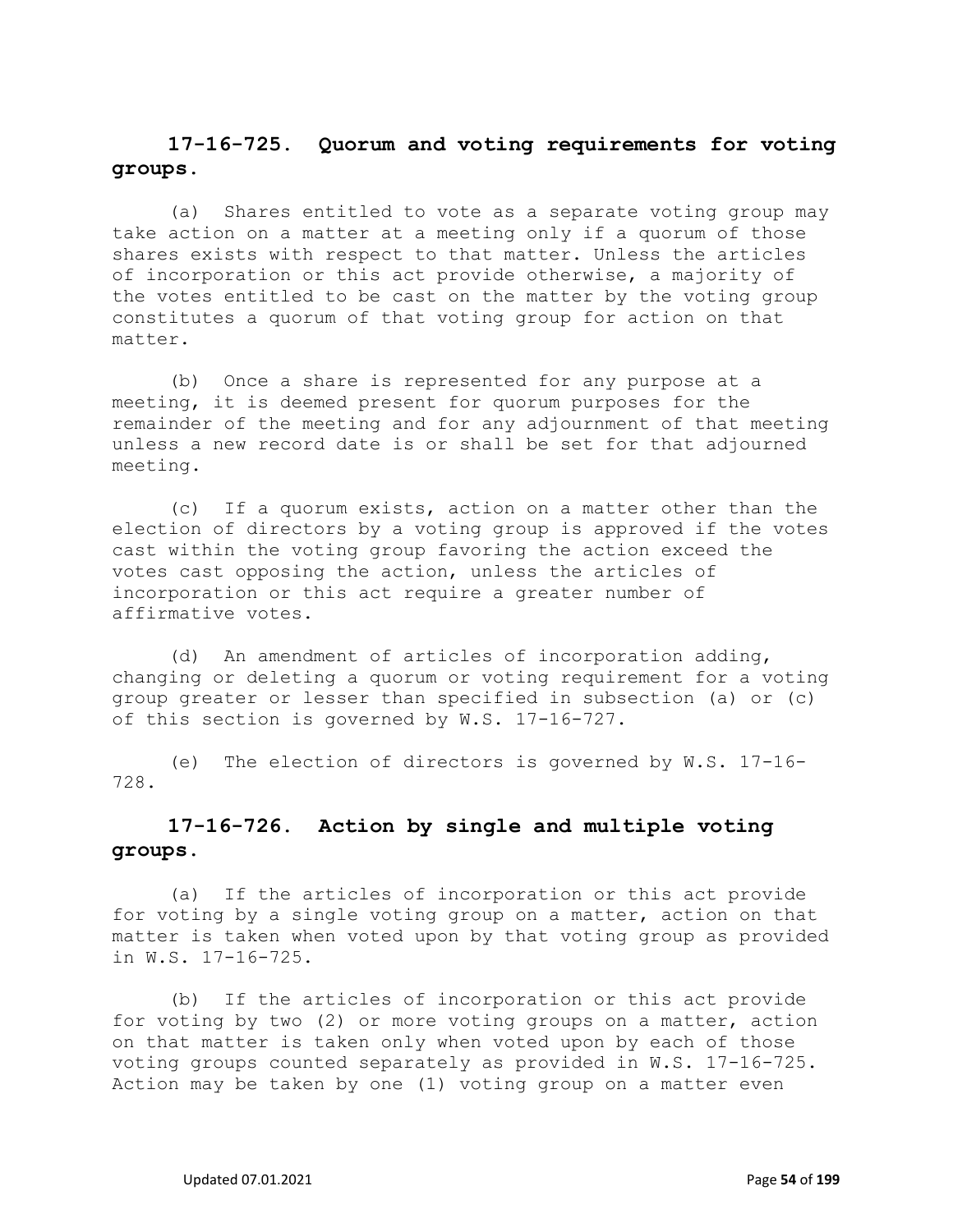though no action is taken by another voting group entitled to vote on the matter.

### **17-16-727. Changing quorum or voting requirements.**

(a) The articles of incorporation may provide for a greater or lesser quorum or voting requirement for shareholders, or voting groups of shareholders, than is provided for by this act.

(b) An amendment to the articles of incorporation that adds, changes or deletes a quorum or voting requirement shall meet the same quorum requirement and be adopted by the same vote and voting groups required to take action under the quorum and voting requirements then in effect or proposed to be adopted, whichever is greater.

### **17-16-728. Voting for directors; cumulative voting.**

(a) Unless otherwise provided in the articles of incorporation, directors are elected by a plurality of the votes cast by the shares entitled to vote in the election at a meeting at which a quorum is present.

(b) Shareholders do not have a right to cumulate their votes for directors unless the articles of incorporation so provide.

(c) A statement included in the articles of incorporation that "[all] [a designated voting group of] shareholders are entitled to cumulate their votes for directors," or words of similar import, means that the shareholders designated are entitled to multiply the number of votes they are entitled to cast by the number of directors for whom they are entitled to vote and cast the product for a single candidate or distribute the product among two (2) or more candidates.

(d) Shares otherwise entitled to vote cumulatively may not be voted cumulatively at a particular meeting unless:

(i) The meeting notice or proxy statement accompanying the notice states conspicuously that cumulative voting is authorized; or

(ii) A shareholder who has the right to cumulate his votes gives notice to the corporation not less than forty-eight (48) hours before the time set for the meeting of the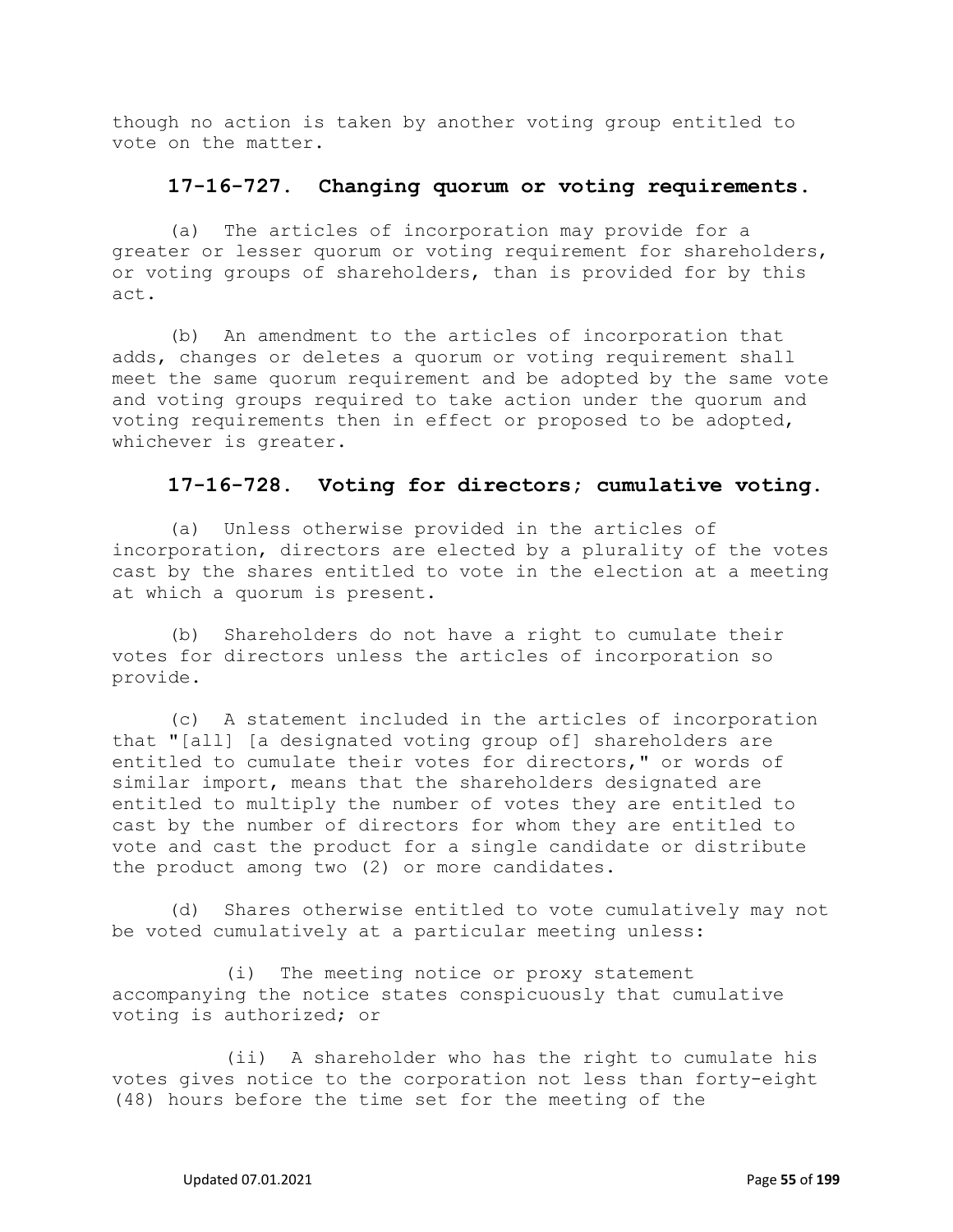shareholder's intent to cumulate his votes during the meeting. If one (1) shareholder gives this notice all other shareholders in the same voting group participating in the election are entitled to cumulate their votes without giving further notice.

# **17-16-729. Inspectors of election.**

(a) A public corporation shall, and any other corporation may, appoint one (1) or more inspectors to act at a meeting of shareholders and make a written report of the inspectors' determinations. Each inspector shall take and sign an oath faithfully to execute the duties of inspector with strict impartiality and according to the best of the inspector's ability.

(b) The inspectors shall:

(i) Ascertain the number of shares outstanding and the voting power of each;

- (ii) Determine the shares represented at a meeting;
- (iii) Determine the validity of proxies and ballots;
- (iv) Count all votes; and
- (v) Determine the result.

(c) An inspector may be an officer or employee of the corporation.

# **17-16-730. Voting trusts.**

(a) One (1) or more shareholders may create a voting trust, conferring on a trustee the right to vote or otherwise act for them, by signing an agreement setting out the provisions of the trust, which may include anything consistent with its purpose, and transferring their shares to the trustee. When a voting trust agreement is signed, the trustee shall prepare a list of the identities of all owners of beneficial interests in the trust, together with the number and class of shares each transferred to the trust. The list shall also show each shareholder's physical mailing address, if the identity of a shareholder on the list consists of the shareholder's name, and each shareholder's authorized means of receipt for electronic transmissions, if the identity of a shareholder on the list consists of the shareholder's data address. Copies of the list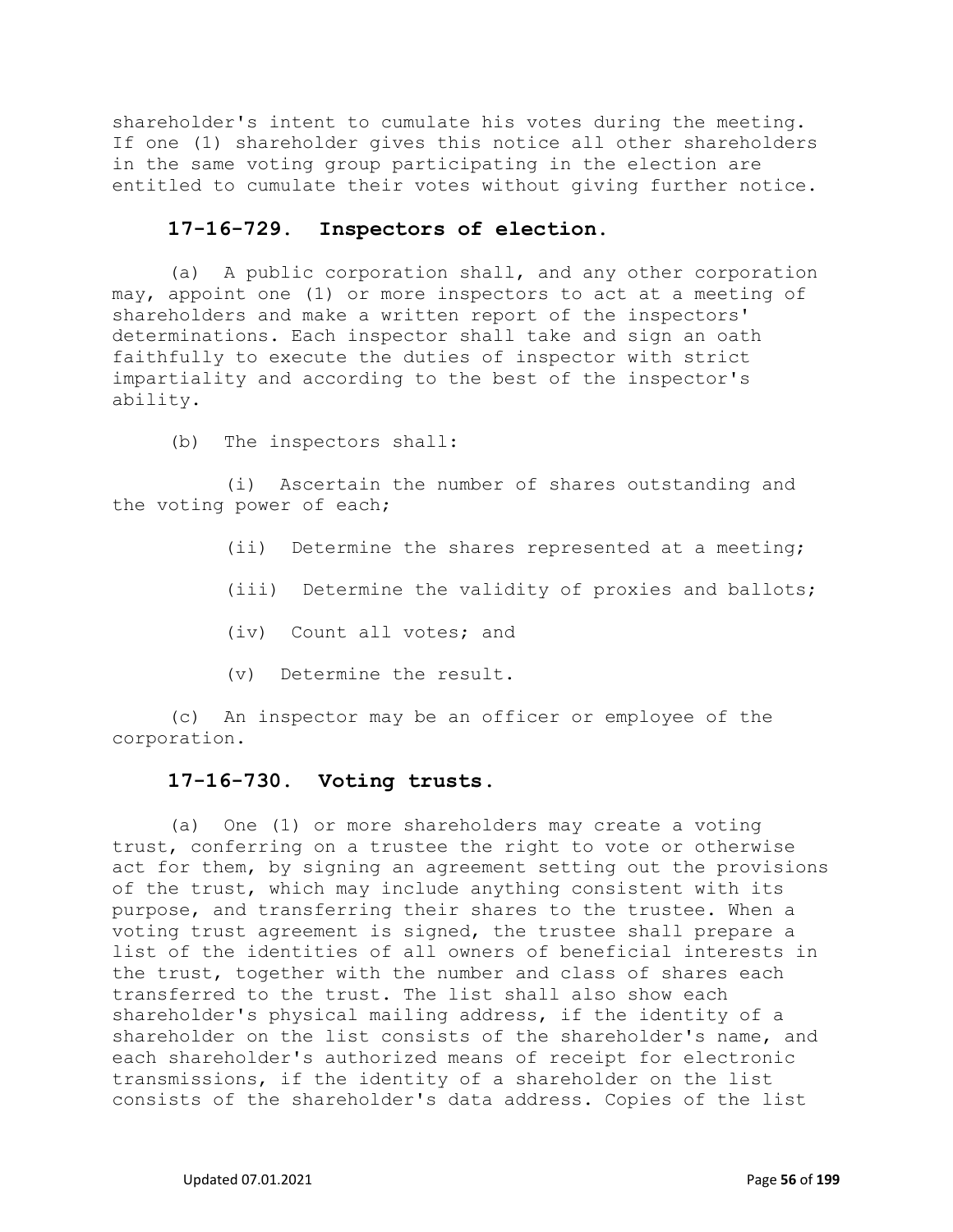and agreement shall be delivered to the corporation's principal office.

(b) A voting trust becomes effective on the date the first shares subject to the trust are registered in the trustee's name. A voting trust is valid for not more than ten (10) years after its effective date unless extended under subsection (c) of this section.

(c) All or some of the parties to a voting trust may extend it for additional terms of not more than ten (10) years each by signing written consent to the extension. An extension is valid for ten (10) years from the date the first shareholder signs the extension agreement. The voting trustee shall deliver copies of the extension agreement and list of beneficial owners to the corporation's principal office. An extension agreement binds only those parties signing it.

# **17-16-731. Voting agreements.**

(a) Two (2) or more shareholders may provide for the manner in which they will vote their shares by signing an agreement for that purpose. A voting agreement created under this section is not subject to the provisions of W.S. 17-16-730.

(b) A voting agreement created under this section is specifically enforceable.

# **17-16-732. Shareholder agreements.**

(a) An agreement among the shareholders of a corporation that complies with this section is effective among the shareholders and the corporation even though it is inconsistent with one (1) or more other provisions of this act in that it:

(i) Eliminates the board of directors or restricts the discretion or powers of the board of directors;

(ii) Governs the authorization or making of distributions whether or not in proportion to ownership of shares, subject to the limitations in W.S. 17-16-640;

(iii) Establishes who shall be directors or officers of the corporation, or their terms of office or manner of selection or removal;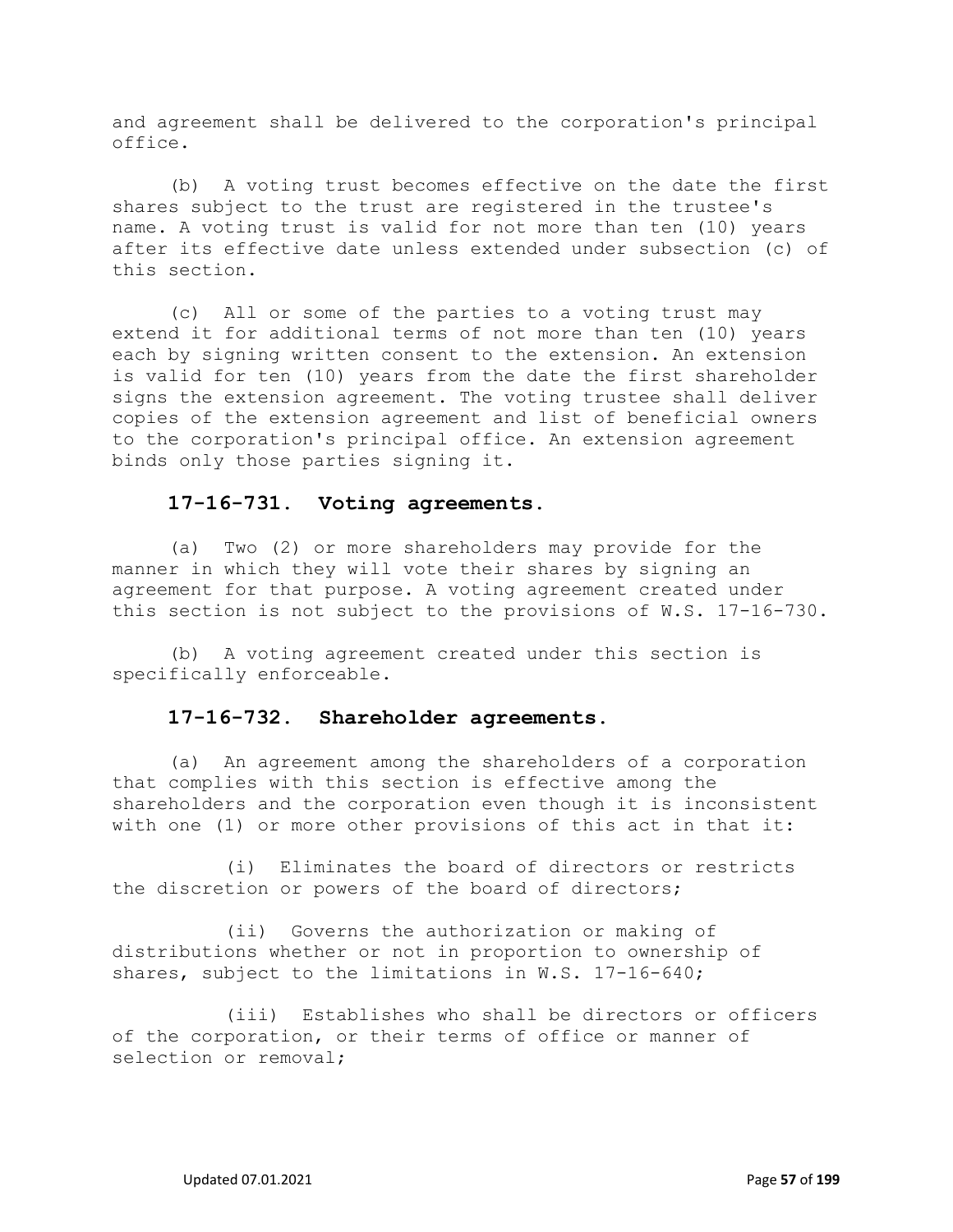(iv) Governs, in general or in regard to specific matters, the exercise or division of voting power by or between the shareholders and directors or by or among any of them, including use of weighted voting rights or director proxies;

(v) Establishes the terms and conditions of any agreement for the transfer or use of property or the provision of services between the corporation and any shareholder, director, officer or employee of the corporation or among any of them;

(vi) Transfers to one (1) or more shareholders or other persons all or part of the authority to exercise the corporate powers or to manage the business and affairs of the corporation, including the resolution of any issue about which there exists a deadlock among directors or shareholders;

(vii) Requires dissolution of the corporation at the request of one (1) or more of the shareholders or upon the occurrence of a specified event or contingency; or

(viii) Otherwise governs the exercise of the corporate powers or the management of the business and affairs of the corporation or the relationship among the shareholders, the directors and the corporation, or among any of them, and is not contrary to public policy.

(b) An agreement authorized by this section shall be:

(i) Set forth:

(A) In the articles of incorporation or bylaws and approved by all persons who are shareholders at the time of the agreement; or

(B) In a written agreement that is signed by all persons who are shareholders at the time of the agreement and which agreement is made known to the corporation.

(ii) Subject to amendment only by all persons who are shareholders at the time of the amendment, unless the agreement provides otherwise; and

(iii) Valid for ten (10) years, unless the agreement provides otherwise. Nothing herein affects agreements in force on July 1, 1997.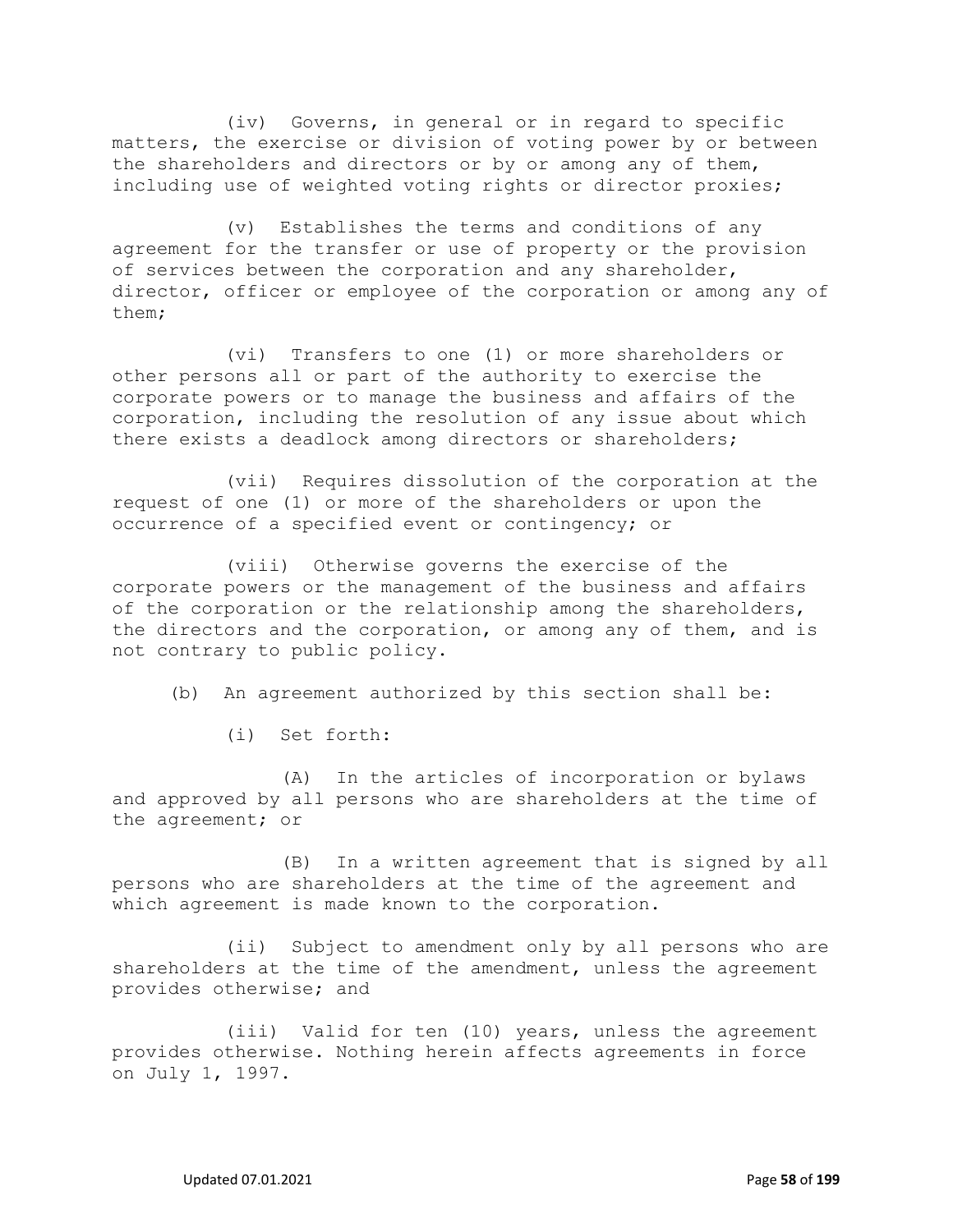(c) The existence of an agreement authorized by this section shall be noted conspicuously on the front or back of each certificate for outstanding shares or on the information statement required by W.S. 17-16-626(b). If at the time of the agreement the corporation has shares outstanding represented by certificates, the corporation shall recall the outstanding certificates and issue substitute certificates that comply with this subsection. The failure to note the existence of the agreement on the certificate or information statement shall not affect the validity of the agreement or any action taken pursuant to it. Any purchaser of shares who, at the time of purchase, did not have knowledge of the existence of the agreement shall be entitled to rescission of the purchase. A purchaser shall be deemed to have knowledge of the existence of the agreement if its existence is noted on the certificate or information statement for the shares in compliance with this subsection and, if the shares are not represented by a certificate, the information statement is delivered to the purchaser at or prior to the time of purchase of the shares. An action to enforce the right of rescission authorized by this subsection must be commenced within the earlier of ninety (90) days after discovery of the existence of the agreement or two (2) years after the time of purchase of the shares.

(d) An agreement authorized by this section shall cease to be effective when the corporation becomes a public corporation. If the agreement ceases to be effective for any reason, the board of directors may, if the agreement is contained or referred to in the corporation's articles of incorporation or bylaws, adopt an amendment to the articles of incorporation or bylaws, without shareholder action, to delete the agreement and any references to it.

(e) An agreement authorized by this section that limits the discretion or powers of the board of directors shall relieve the directors of, and impose upon the person or persons in whom such discretion or powers are vested, liability for acts or omissions imposed by law on directors to the extent that the discretion or powers of the directors are limited by the agreement.

(f) The existence or performance of an agreement authorized by this section shall not be a ground for imposing personal liability on any shareholder for the acts or debts of the corporation even if the agreement or its performance treats the corporation as if it were a partnership or results in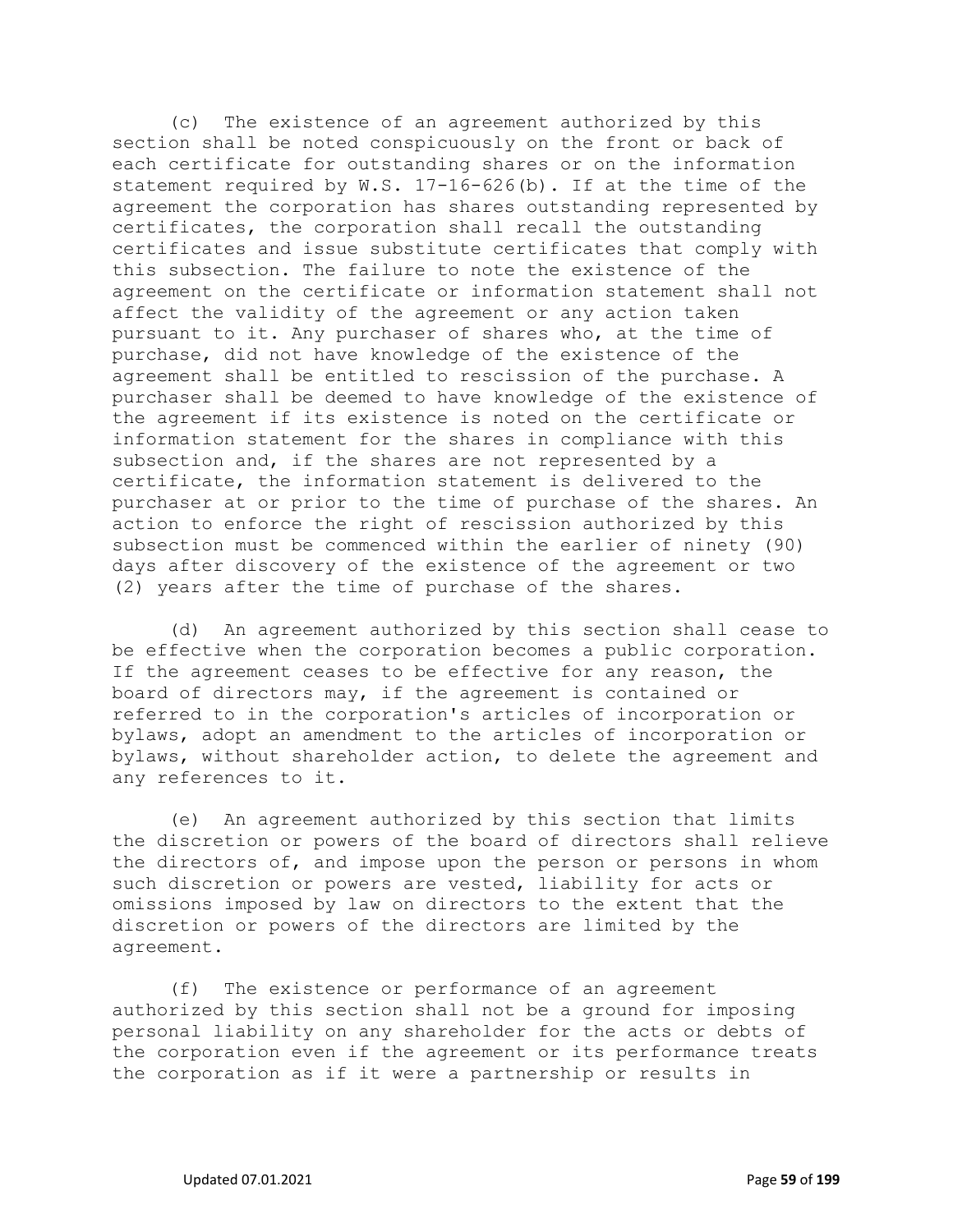failure to observe the corporate formalities otherwise applicable to the matters governed by the agreement.

(g) Incorporators or subscribers for shares may act as shareholders with respect to an agreement authorized by this section if no shares have been issued when the agreement is made.

# **17-16-740. Subarticle definitions.**

(a) As used in this subarticle:

(i) "Derivative proceeding" means a civil suit in the right of a domestic corporation or, to the extent provided in W.S. 17-16-747, in the right of a foreign corporation;

(ii) "Shareholder" includes a beneficial owner whose shares are held in a voting trust or held by a nominee on the beneficial owner's behalf.

# **17-16-741. Standing.**

(a) A shareholder may not commence or maintain a derivative proceeding unless the shareholder:

(i) Was a shareholder of the corporation at the time of the act or omission complained of, or became a shareholder through transfer by operation of law from one who was a shareholder at the time; and

(ii) Fairly and adequately represents the interests of the corporation in enforcing the right of the corporation.

# **17-16-742. Demand.**

(a) No shareholder may commence a derivative proceeding until:

(i) A written demand has been made upon the corporation to take suitable action; and

(ii) Ninety (90) days have expired from the date the demand was made unless the shareholder has earlier been notified that the demand has been rejected by the corporation or unless irreparable injury to the corporation would result by waiting for the expiration of the ninety (90) day period.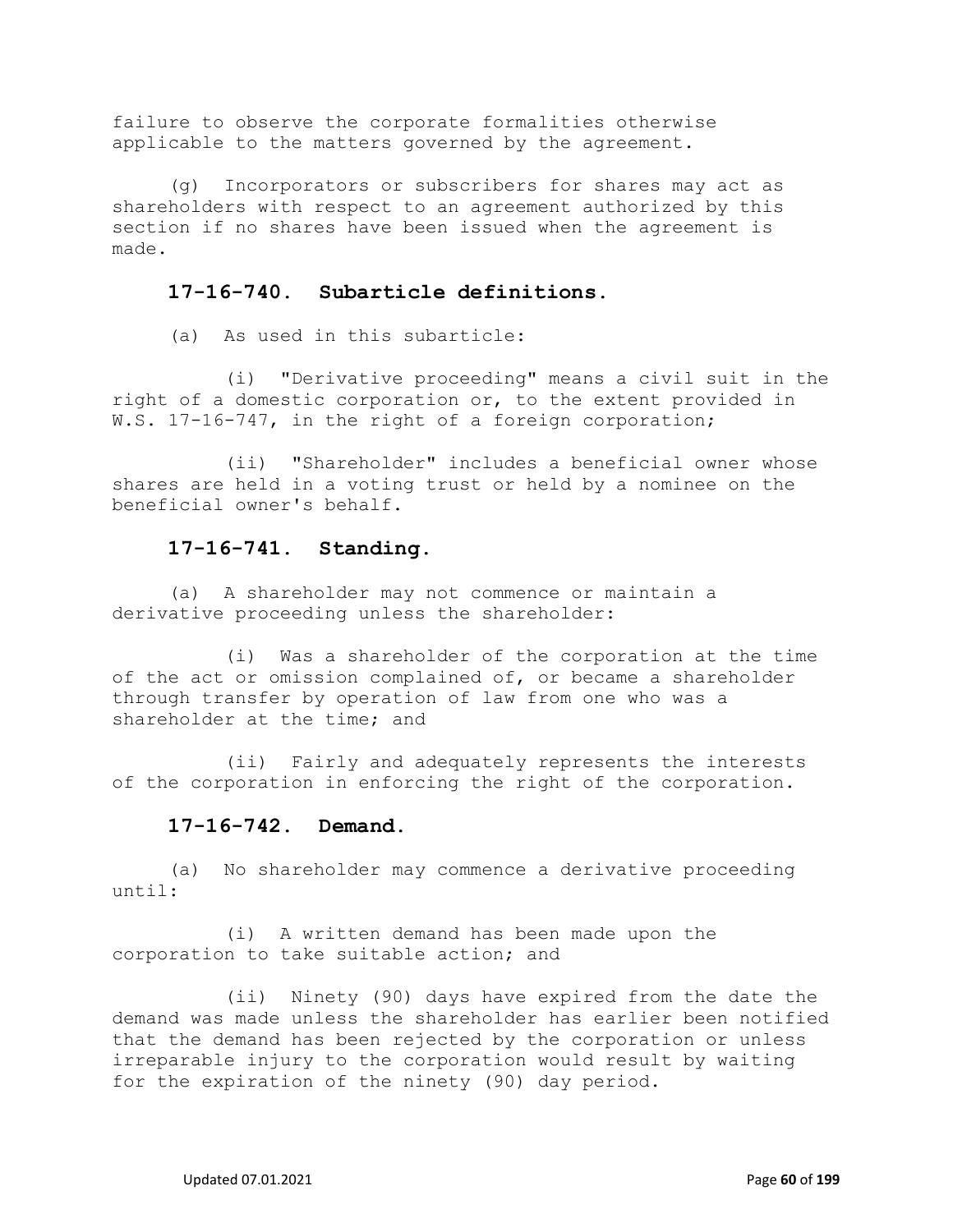# **17-16-743. Stay of proceedings.**

If the corporation commences an inquiry into the allegations made in the demand or complaint, the court may stay any derivative proceeding for such period as the court deems appropriate.

### **17-16-744. Dismissal.**

(a) A derivative proceeding shall be dismissed by the court on motion by the corporation if one (1) of the groups specified in subsection (b) or (e) of this section has determined in good faith after conducting a reasonable inquiry upon which its conclusions are based that the maintenance of the derivative proceeding is not in the best interests of the corporation.

(b) Unless a panel is appointed pursuant to subsection (e) of this section, the determination in subsection (a) of this section shall be made by:

(i) A majority vote of qualified directors present at a meeting of the board of directors if the qualified directors constitute a quorum; or

(ii) A majority vote of a committee consisting of two (2) or more qualified directors appointed by majority vote of qualified directors present at a meeting of the board of directors, regardless of whether such qualified directors constitute a quorum.

(c) If a derivative proceeding is commenced after a determination has been made rejecting a demand by a shareholder, the complaint shall allege with particularity facts establishing either:

(i) That a majority of the board of directors did not consist of qualified directors at the time the determination was made; or

(ii) That the requirements of subsection (a) of this section have not been met.

(d) If a majority of the board of directors consisted of qualified directors at the time the determination was made, the plaintiff shall have the burden of proving that the requirements of subsection (a) of this section have not been met; if not, the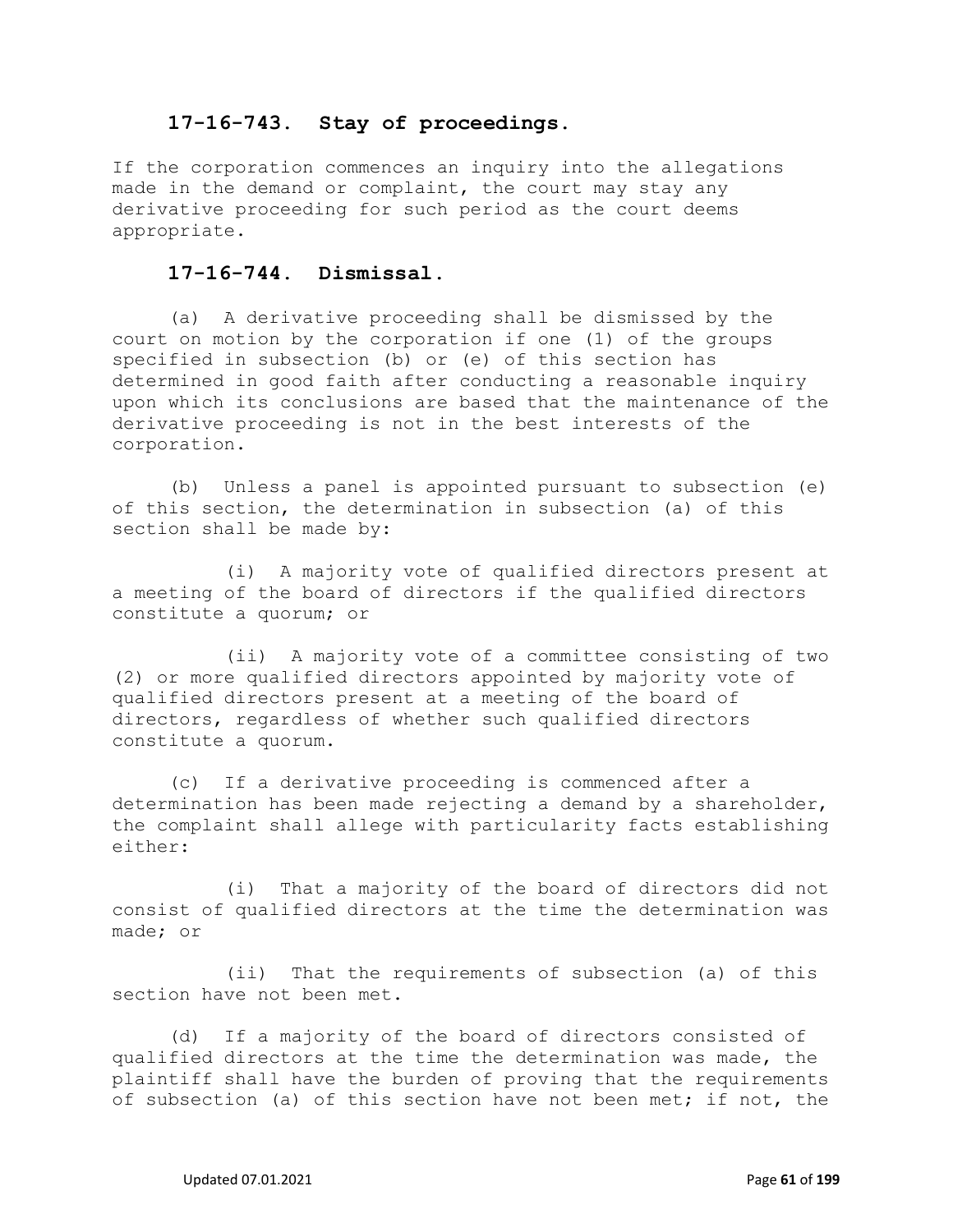corporation shall have the burden of proving that the requirements of subsection (a) of this section have been met.

(e) Upon motion by the corporation or any interested party, the court may appoint a panel of one (1) or more individuals to make a determination whether the maintenance of the derivative proceeding is in the best interests of the corporation. In such case, the plaintiff shall have the burden of proving that the requirements of subsection (a) of this section have not been met.

# **17-16-745. Discontinuance or settlement.**

A derivative proceeding may not be discontinued or settled without the court's approval. If the court determines that a proposed discontinuance or settlement will substantially affect the interests of the corporation's shareholders or a class of shareholders, the court shall direct that notice be given to the shareholders affected.

# **17-16-746. Payment of expenses.**

(a) On termination of the derivative proceeding the court may:

(i) Order the corporation to pay the plaintiff's reasonable expenses, including counsel fees, incurred in the proceeding if it finds that the proceeding resulted in a substantial benefit to the corporation;

(ii) Order the plaintiff to pay any defendant's reasonable expenses, including counsel fees, incurred in defending the proceeding if it finds that the proceeding was commenced or maintained without reasonable cause or for an improper purpose; or

(iii) Order a party to pay an opposing party's reasonable expenses, including counsel fees, incurred because of the filing of a pleading, motion or other paper, if it finds that the pleading, motion or other paper was not well grounded in fact, after reasonable inquiry, or warranted by existing law or a good faith argument for the extension, modification or reversal of existing law and was interposed for an improper purpose, such as to harass or to cause unnecessary delay or needless increase in the cost of litigation.

# **17-16-747. Applicability to foreign corporations.**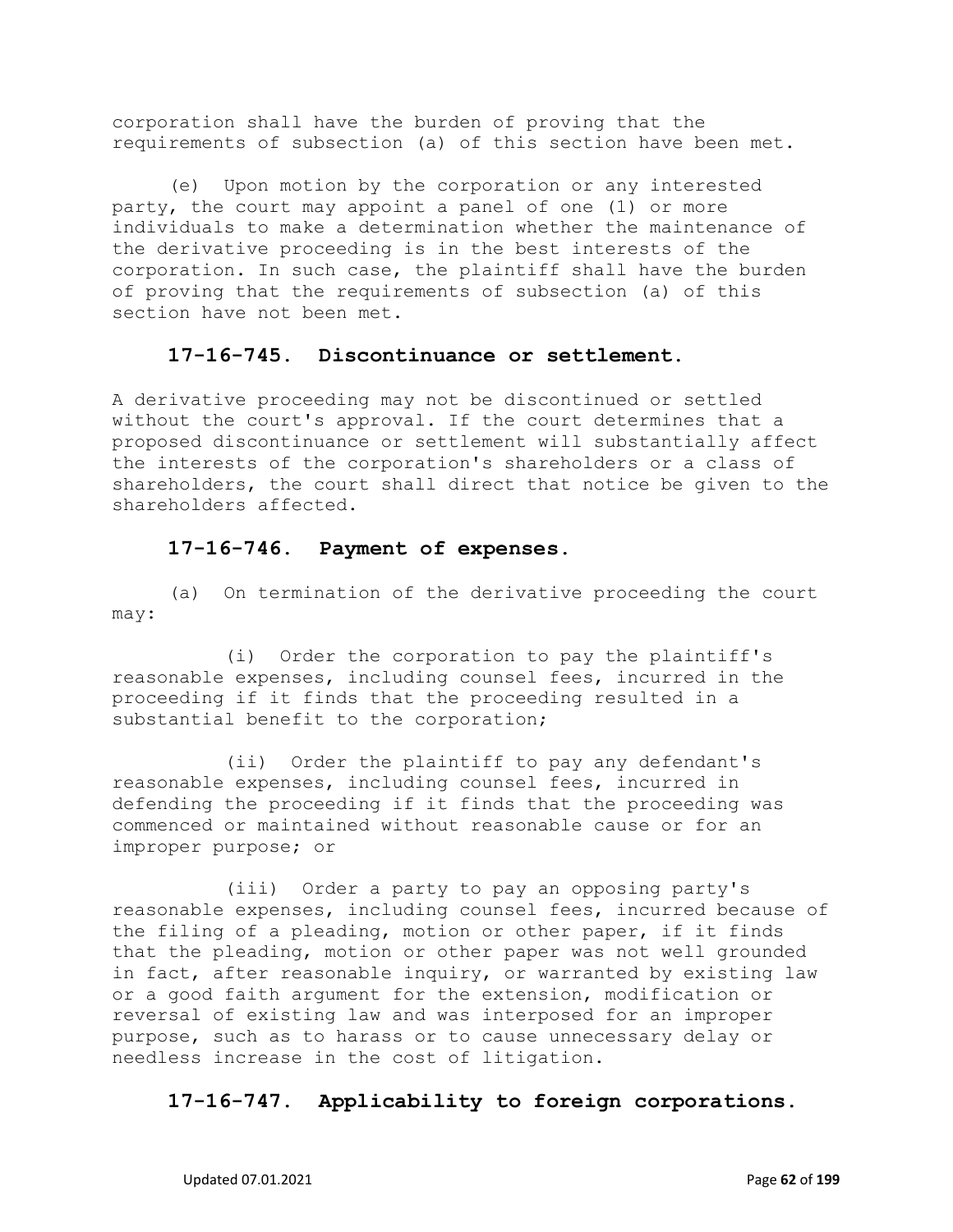In any derivative proceeding in the right of a foreign corporation, the matters covered by this subarticle shall be governed by the laws of the jurisdiction of incorporation of the foreign corporation except for W.S. 17-16-743, 17-16-745 and 17- 16-746.

# **17-16-748. Shareholder action to appoint custodian or receiver.**

(a) The district court may appoint one (1) or more persons to be custodians, or, if the corporation is insolvent, to be receivers, of and for a corporation in a proceeding by a shareholder where it is established that:

(i) The directors are deadlocked in the management of the corporate affairs, the shareholders are unable to break the deadlock, and irreparable injury to the corporation is threatened or being suffered; or

(ii) The directors or those in control of the corporation are acting fraudulently and irreparable injury to the corporation is threatened or being suffered.

(b) The court:

(i) May issue injunctions, appoint a temporary custodian or temporary receiver with all the powers and duties the court directs, take other action to preserve the corporate assets wherever located, and carry on the business of the corporation until a full hearing is held;

(ii) Shall hold a full hearing, after notifying all parties to the proceeding and any interested persons designated by the court, before appointing a custodian or receiver; and

(iii) Has jurisdiction over the corporation and all of its property, wherever located.

(c) The court may appoint an individual or domestic or foreign corporation authorized to transact business in this state as a custodian or receiver and may require the custodian or receiver to post bond, with or without sureties, in an amount the court directs.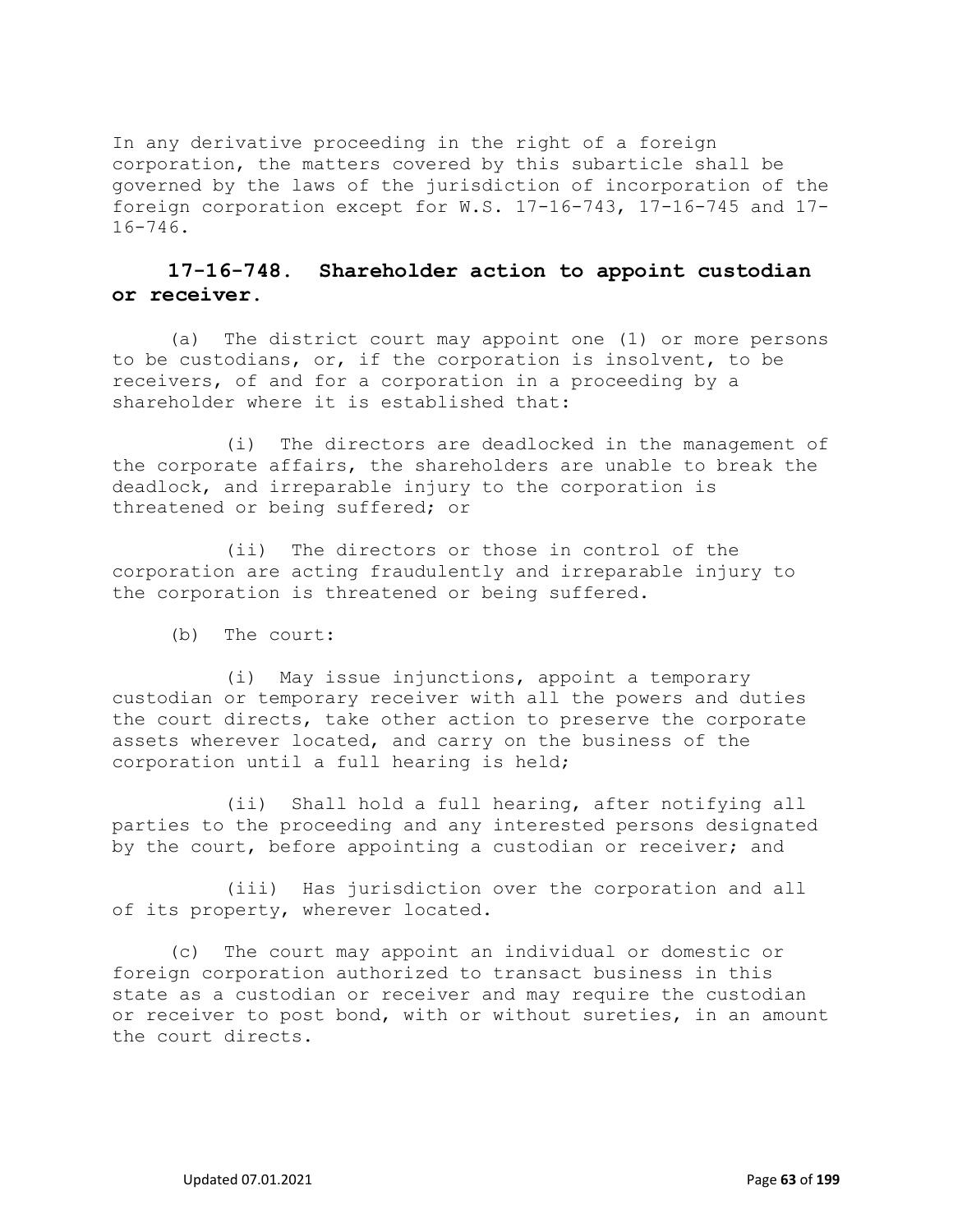(d) The court shall describe the powers and duties of the custodian or receiver in its appointing order, which may be amended from time to time. Among other powers:

(i) A custodian may exercise all of the powers of the corporation, through or in place of its board of directors, to the extent necessary to manage the business and affairs of the corporation; and

(ii) A receiver:

(A) May dispose of all or any part of the assets of the corporation wherever located, at a public or private sale, if authorized by the court; and

(B) May sue and defend in the receiver's own name as receiver in all courts of this state.

(e) The court during a custodianship may redesignate the custodian a receiver, and during a receivership may redesignate the receiver a custodian, if doing so is in the best interests of the corporation.

(f) The court from time to time during the custodianship or receivership may order compensation paid and expense disbursements or reimbursements made to the custodian or receiver from the assets of the corporation or proceeds from the sale of its assets.

ARTICLE 8 - DIRECTORS AND OFFICERS

# **17-16-801. Requirement for and functions of board of directors.**

(a) Except as provided in W.S. 17-16-732, each corporation shall have a board of directors.

(b) All corporate powers shall be exercised by or under the authority of the board of directors of the corporation, and the business and affairs of the corporation shall be managed by or under the direction, and subject to the oversight, of its board of directors, subject to any limitation set forth in the articles of incorporation or in an agreement authorized under W.S. 17-16-732.

(c) In the case of a public corporation, the board's oversight responsibilities include attention to: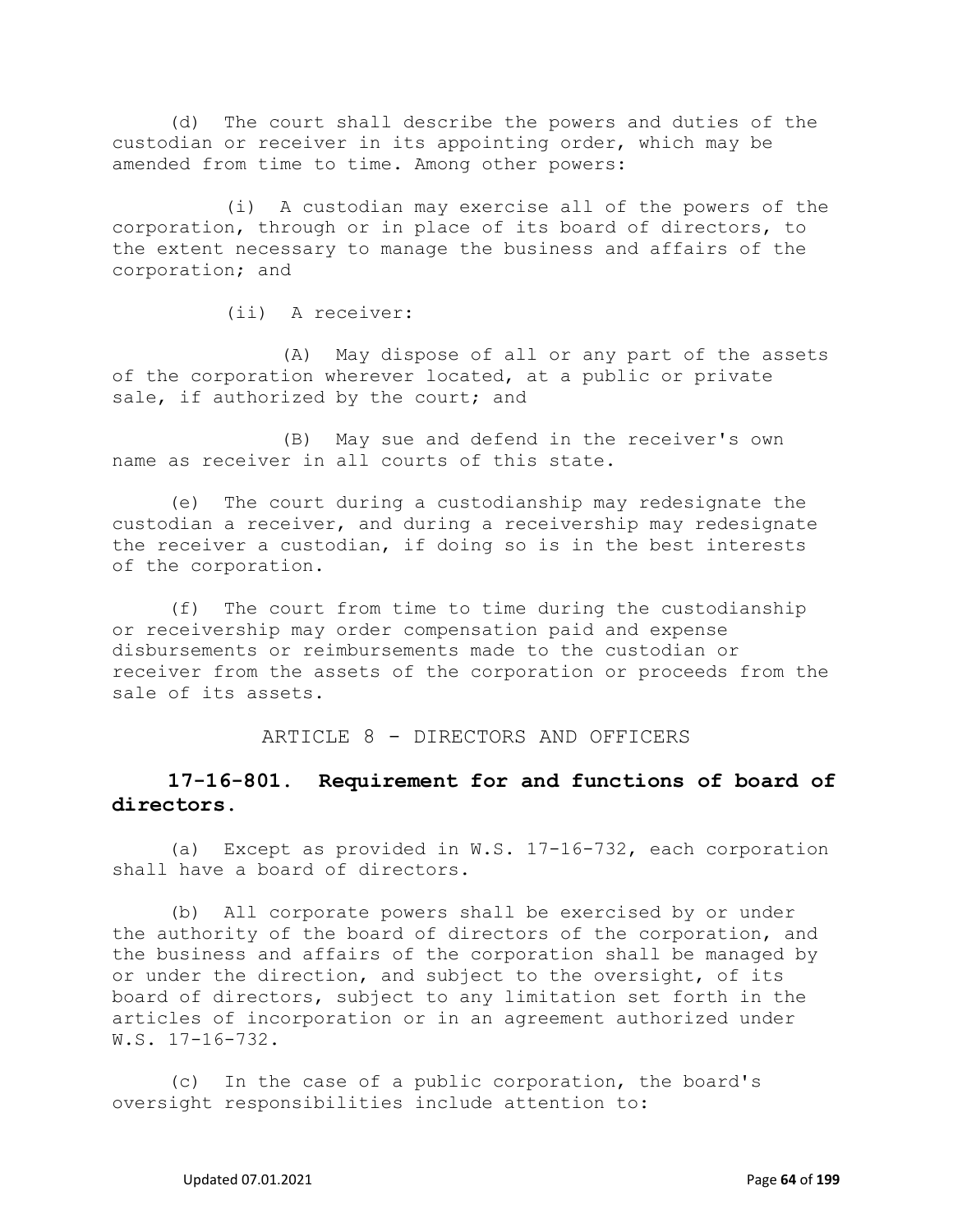(i) Business performance and plans;

(ii) Major risks to which the corporation is or may be exposed;

(iii) The performance and compensation of the chief executive officer;

(iv) Policies and practices to foster the corporation's compliance with law and ethical conduct;

(v) Preparation of the corporation's financial statements;

(vi) The effectiveness of the corporation's internal controls;

(vii) Arrangements for providing adequate and timely information to directors; and

(viii) The composition of the board and its committees, taking into account the important role of independent directors.

### **17-16-802. Qualifications of directors.**

The articles of incorporation or bylaws may prescribe qualifications for directors. A director need not be a resident of this state or a shareholder of the corporation unless the articles of incorporation or bylaws so prescribe.

### **17-16-803. Number and election of directors.**

(a) A board of directors shall consist of one (1) or more individuals, with the number specified in or fixed in accordance with the articles of incorporation or bylaws.

(b) The number of directors may be increased or decreased from time to time by amendment to, or in the manner provided in, the articles of incorporation or the bylaws.

(c) Directors are elected at the first annual shareholders' meeting and at each annual meeting thereafter unless their terms are staggered under W.S. 17-16-806.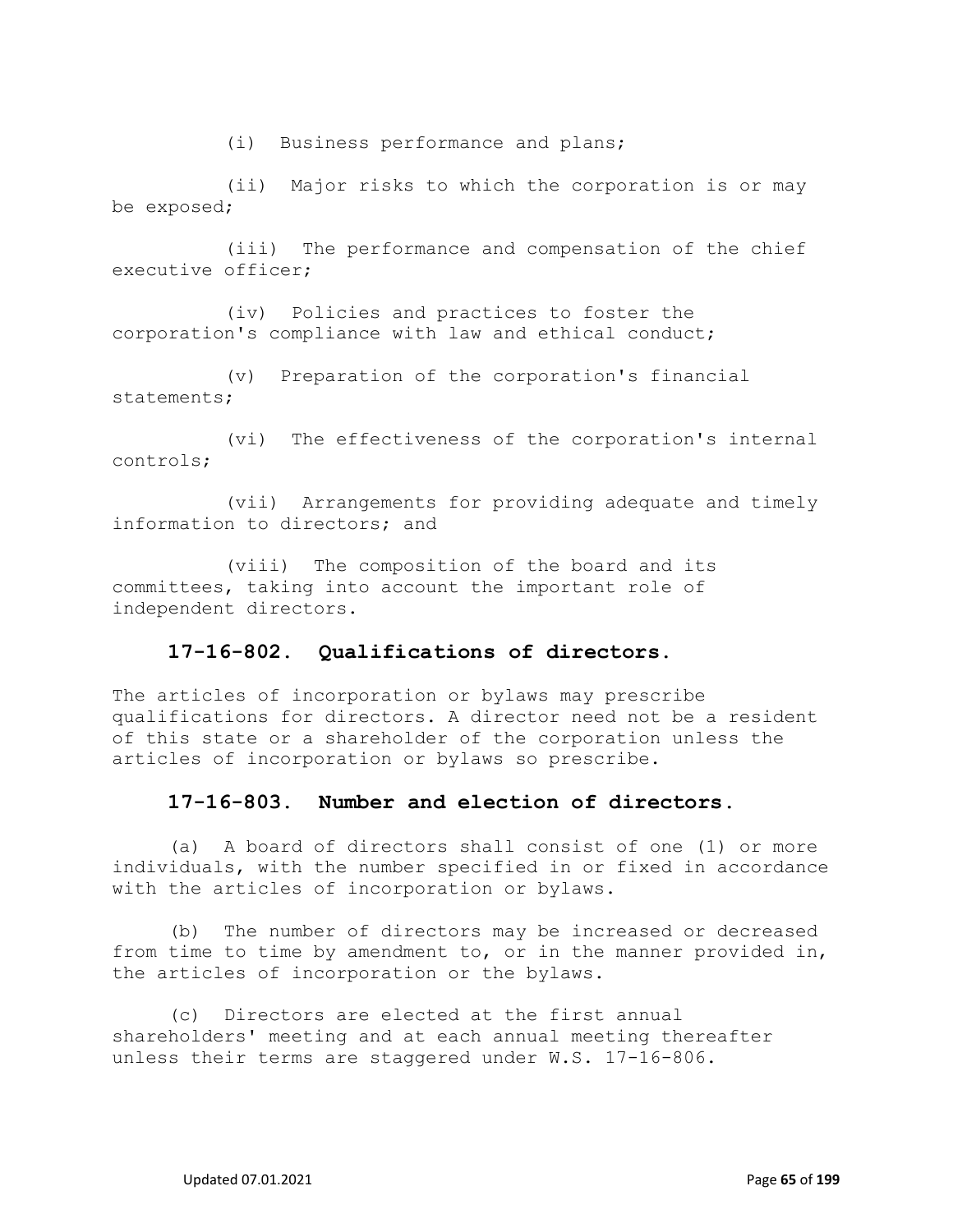(d) The articles of incorporation or bylaws may establish a variable range for the size of the board of directors by fixing a minimum and maximum number of directors. If a variable range is established, the number of directors may be fixed or changed from time to time within the minimum and maximum, by the shareholders or the board of directors. After shares are issued, only the shareholders may change the range for the size of the board or change from a fixed to a variable-range size board or vice versa.

# **17-16-804. Election of directors by certain classes of shareholders.**

If the articles of incorporation authorize dividing the shares into classes, the articles may also authorize the election of all or a specified number of directors by the holders of one (1) or more authorized classes of shares. A class or classes of shares entitled to elect one (1) or more directors is a separate voting group for purposes of the election of directors.

# **17-16-805. Terms of directors generally.**

(a) The terms of the initial directors of a corporation expire at the first shareholders' meeting at which directors are elected.

(b) The terms of all other directors expire at the next, or if their terms are staggered in accordance with W.S. 17-16- 806, at the applicable second or third, annual shareholders' meeting following their election except to the extent:

(i) Provided in W.S. 17-16-1022 if a bylaw electing to be governed by that section is in effect; or

(ii) A shorter term is specified in the articles of incorporation in the event of a director nominee failing to receive a specified vote for election.

(c) A decrease in the number of directors does not shorten an incumbent director's term.

(d) The term of a director elected to fill a vacancy expires at the next shareholders' meeting at which directors are elected.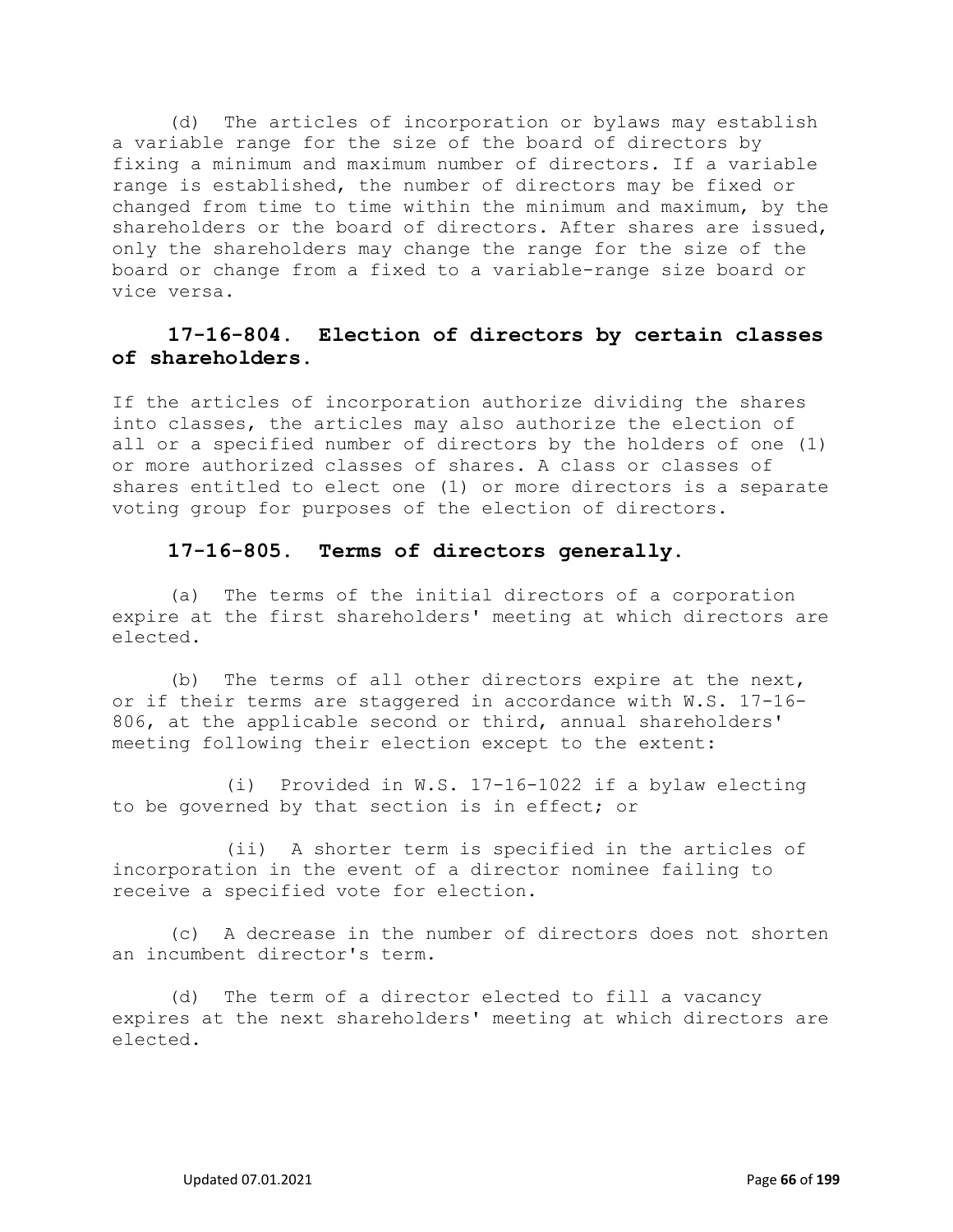(e) Despite the expiration of a director's term, he continues to serve until his successor is elected and qualifies or until there is a decrease in the number of directors.

### **17-16-806. Staggered terms for directors.**

The articles of incorporation may provide for staggering the terms of directors by dividing the total number of directors into two (2) or three (3) groups, with each group containing one-half  $(1/2)$  or one-third  $(1/3)$  of the total, as near as may be practicable. In that event, the terms of directors in the first group expire at the first annual shareholders' meeting after their election, the terms of the second group expire at the second annual shareholders' meeting after their election, and the terms of the third group, if any, expire at the third annual shareholders' meeting after their election. At each annual shareholders' meeting held thereafter, directors shall be chosen for a term of two (2) years or three (3) years, as the case may be, to succeed those whose terms expire.

# **17-16-807. Resignation of directors.**

(a) A director may resign at any time by written notice or by electronic transmission delivered to the board of directors, its chairman, or to the corporation.

(b) A resignation is effective when the resignation is delivered unless the resignation specifies a later effective date or an effective date determined upon the happening of an event or events. A resignation that is conditioned upon failing to receive a specified vote for election as a director may provide that it is irrevocable.

# **17-16-808. Removal of directors by shareholders.**

(a) The shareholders may remove one (1) or more directors with or without cause unless the articles of incorporation provide that directors may be removed only for cause.

(b) If a director is elected by a voting group of shareholders, only the shareholders of that voting group may participate in the vote to remove that director.

(c) If cumulative voting is authorized, a director may not be removed if the number of votes sufficient to elect the director under cumulative voting is voted against his removal. If cumulative voting is not authorized, a director may be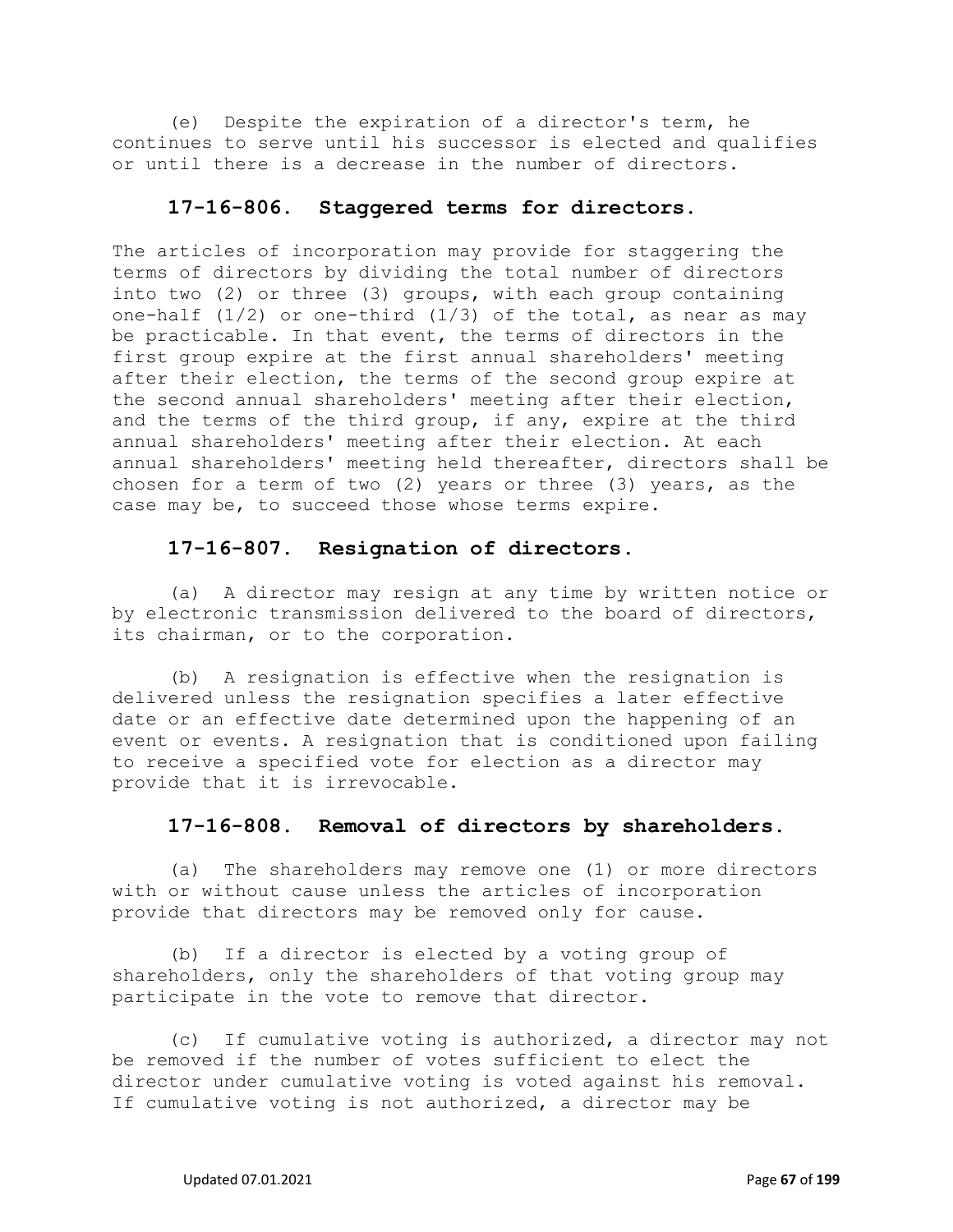removed only if the number of votes cast to remove the director exceeds the number of votes cast not to remove the director.

(d) A director may be removed by the shareholders only at a meeting called for the purpose of removing the director and the meeting notice shall state that the purpose, or one (1) of the purposes, of the meeting is removal of the director.

# **17-16-809. Removal of directors by judicial proceeding.**

(a) The district court of the county where a corporation's principal office, or if none in this state, its registered office, is located may remove a director of the corporation from office in a proceeding commenced by or in the right of the corporation if the court finds that:

(i) The director engaged in fraudulent conduct with respect to the corporation or its shareholders, grossly abused the position of director, or intentionally inflicted harm on the corporation; and

(ii) Considering the director's course of conduct and the inadequacy of other available remedies, removal would be in the best interest of the corporation.

(b) A shareholder proceeding on behalf of the corporation under subsection (a) of this section shall comply with all of the requirements of W.S. 17-16-740 through 17-16-747 excluding  $W.S. 17-16-741(a)(i)$ .

(c) The court in addition to removing a director may bar the director from reelection for a period prescribed by the court.

(d) Nothing in this section limits the equitable powers of the court to order other relief including, but not limited to, an award of expenses.

# **17-16-810. Vacancy on board.**

(a) Unless the articles of incorporation provide otherwise, if a vacancy occurs on a board of directors, including a vacancy resulting from an increase in the number of directors:

(i) The shareholders may fill the vacancy;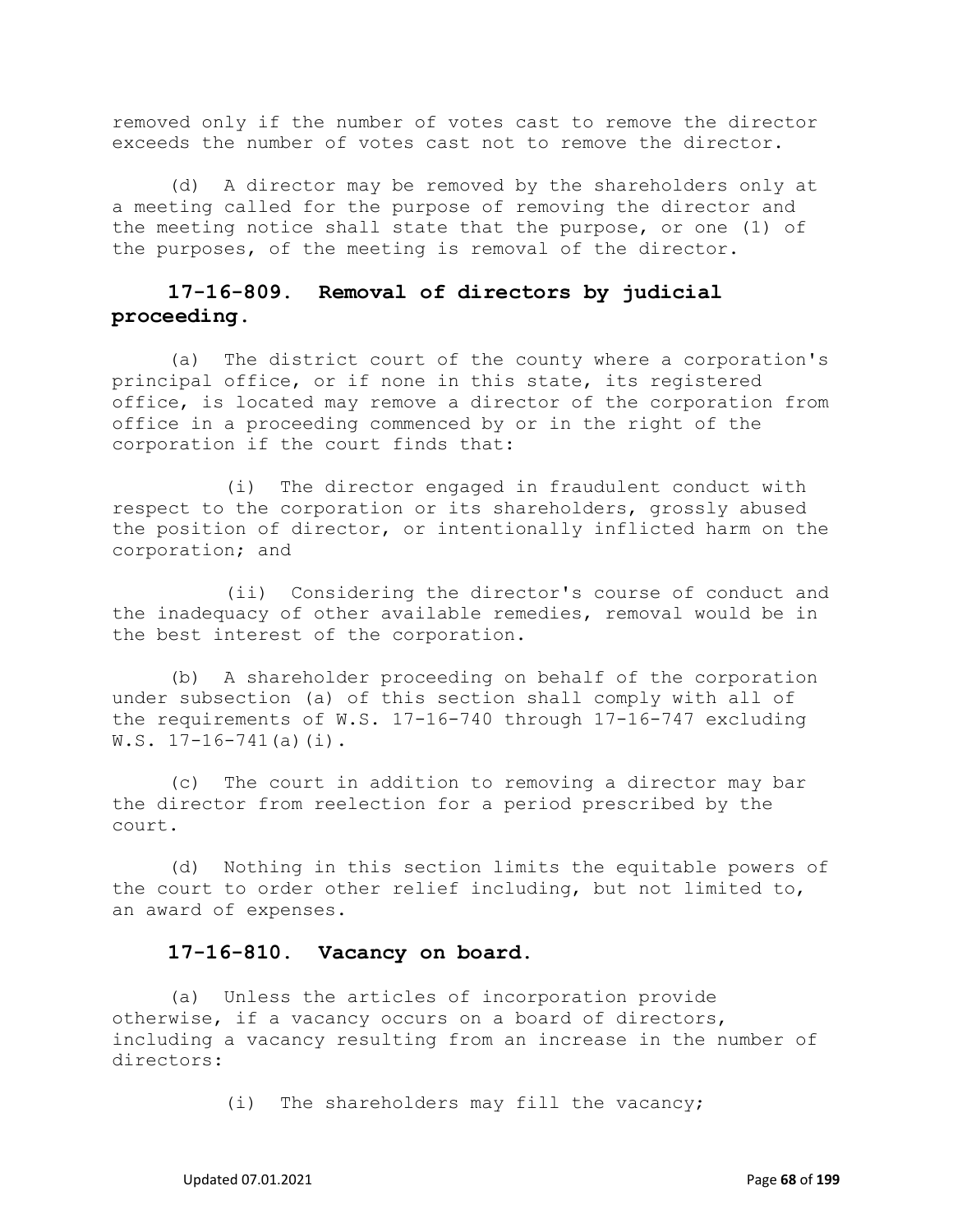(ii) The board of directors may fill the vacancy; or

(iii) If the directors remaining in office constitute fewer than a quorum of the board, they may fill the vacancy by the affirmative vote of a majority of all the directors remaining in office.

(b) If the vacant office was held by a director elected by a voting group of shareholders, only the holders of shares of that voting group are entitled to vote to fill the vacancy if it is filled by the shareholders, and only the directors elected by that voting group are entitled to fill the vacancy if it is filled by the directors.

(c) A vacancy that will occur at a later date, by reason of a resignation effective at a later date under W.S. 17-16- 807(b) or otherwise, may be filled before the vacancy occurs but the new director may not take office until the vacancy occurs.

#### **17-16-811. Compensation of directors.**

Unless the articles of incorporation or bylaws provide otherwise, the board of directors may fix the compensation of directors.

### **17-16-820. Meetings.**

(a) The board of directors may hold regular or special meetings within or outside of this state.

(b) Unless the articles of incorporation or bylaws provide otherwise, the board of directors may permit any or all directors to participate in a regular or special meeting by, or conduct the meeting through the use of, any means of communication, including electronic transmission by which all directors participating may communicate with each other during the meeting. A director participating in a meeting by this means is deemed to be present in person at the meeting.

### **17-16-821. Action without meeting.**

(a) Unless the articles of incorporation or bylaws provide otherwise, action required or permitted by this act to be taken at a board of directors' meeting may be taken without a meeting if the action is taken by the requisite number of members of the board. The action shall be evidenced by one (1) or more written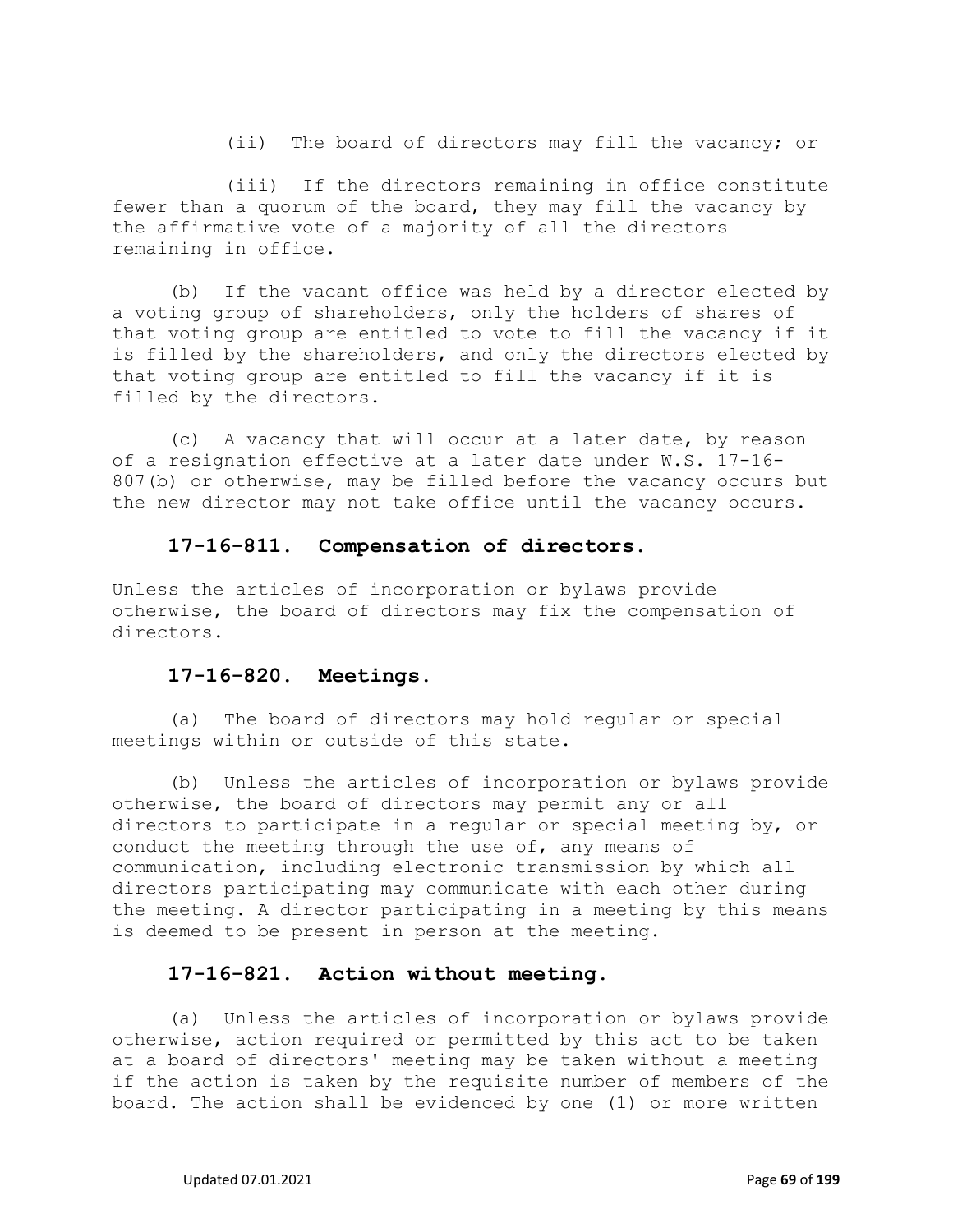consents describing the action taken, signed by the requisite number of directors, or shall be sent by electronic transmission by the requisite number of directors, and shall be included in the minutes or filed with the corporate records reflecting the action taken.

(b) Action taken under this section is the act of the board of directors when one (1) or more consents signed by the requisite number of directors are delivered to the corporation. The consent may specify the time at which the action taken thereunder is to be effective. A director's consent may be withdrawn by a revocation signed by the director and delivered to the corporation prior to delivery to the corporation of unrevoked written consents signed by the requisite number of directors. If action is taken by less than unanimous written consent of the directors, the corporation shall give the nonconsenting or nonvoting directors written notice of the action not more than ten (10) days after written consents sufficient to take the action have been delivered to the corporation. The notice shall reasonably describe the action taken. The requirement to give the notice shall not delay the effectiveness of actions taken by the written consent, and a failure to comply with the notice requirements shall not invalidate actions taken by written consent, provided that this subsection shall not be deemed to limit judicial power to fashion any appropriate remedy in favor of a director adversely affected by a failure to give the notice within the required time period.

(c) A consent signed under this section has the effect of action taken at a meeting of the board of directors and may be described as such in any document.

# **17-16-822. Notice of meeting.**

(a) Unless the articles of incorporation or bylaws provide otherwise, regular meetings of the board of directors may be held without notice of the date, time, place or purpose of the meeting.

(b) Unless the articles of incorporation or bylaws provide for a longer or shorter period, special meetings of the board of directors shall be preceded by at least two (2) days notice of the date, time and place of the meeting. The notice need not describe the purpose of the special meeting unless required by the articles of incorporation or bylaws.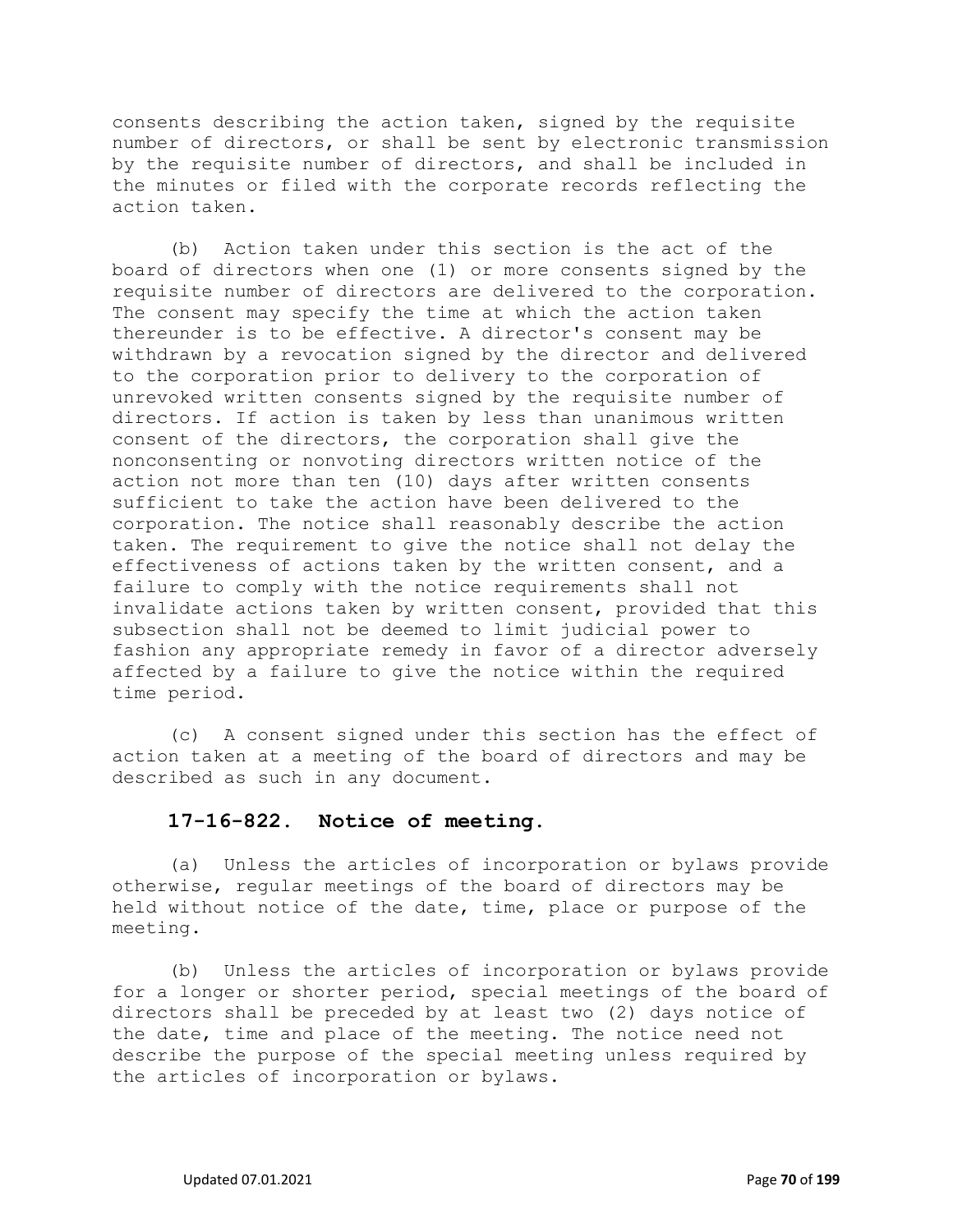### **17-16-823. Waiver of notice.**

(a) A director may waive any notice required by this act, the articles of incorporation, or bylaws before or after the date and time stated in the notice. Except as provided by subsection (b) of this section, the waiver shall be in writing, signed by the director entitled to the notice, and filed with the minutes or corporate records.

(b) A director's attendance at or participation in a meeting waives any required notice to the director of the meeting unless the director at the beginning of the meeting or promptly upon his arrival objects to holding the meeting or transacting business at the meeting and does not thereafter vote for or assent to action taken at the meeting.

### **17-16-824. Quorum and voting.**

(a) Unless the articles of incorporation or bylaws require a greater number or unless otherwise specifically provided in this act, a quorum of a board of directors consists of:

(i) A majority of the fixed number of directors if the corporation has a fixed board size; or

(ii) A majority of the number of directors prescribed, or if no number is prescribed the number in office immediately before the meeting begins, if the corporation has a variable-range size board.

(b) The articles of incorporation or bylaws may authorize a quorum of a board of directors to consist of no fewer than one-third (1/3) of the fixed or prescribed number of directors determined under subsection (a) of this section.

(c) If a quorum is present when a vote is taken, the affirmative vote of a majority of directors present is the act of the board of directors unless the articles of incorporation or bylaws require the vote of a greater number of directors.

(d) The right to dissent or abstention is not available to a director who votes in favor of the action taken. A director who is present at a meeting of the board of directors or a committee of the board of directors when corporate action is taken is deemed to have assented to the action taken unless: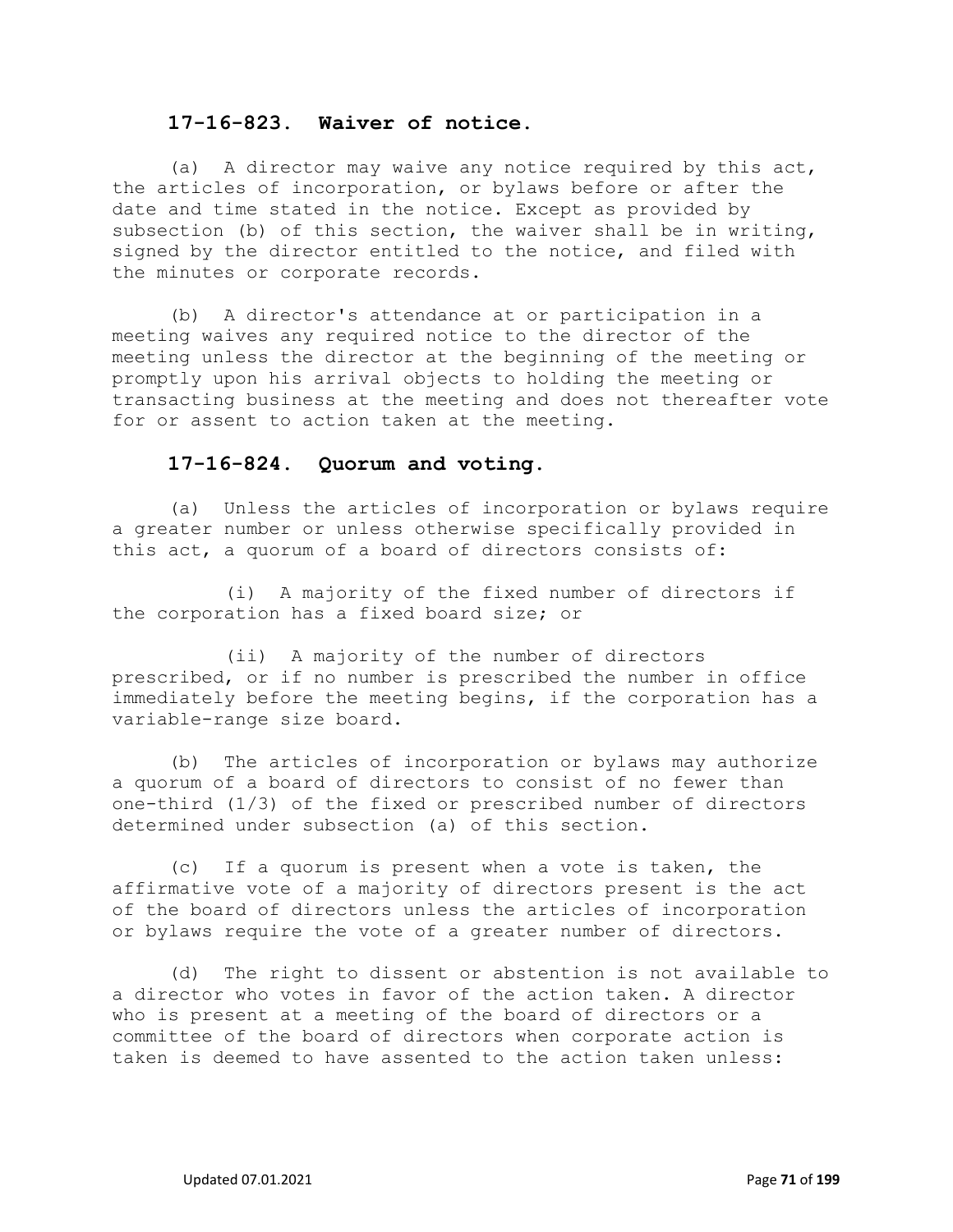(i) The director objects at the beginning of the meeting or promptly upon his arrival to holding the meeting or transacting business at the meeting;

(ii) The director's dissent or abstention from the action taken is entered in the minutes of the meeting; or

(iii) The director delivers written notice of his dissent or abstention to the presiding officer of the meeting before its adjournment or to the corporation immediately after adjournment of the meeting.

# **17-16-825. Committees.**

(a) Unless this act, the articles of incorporation or bylaws provide otherwise, a board of directors may create one (1) or more committees and appoint one (1) or more members of the board of directors to serve on any committee.

(b) The creation of a committee and appointment of members to it shall be approved by the greater of:

(i) A majority of all the directors in office when the action is taken; or

(ii) The number of directors required by the articles of incorporation or bylaws to take action under W.S. 17-16-824.

(c) W.S. 17-16-820 through 17-16-824 apply to committees and their members as well.

(d) To the extent specified by the board of directors or in the articles of incorporation or bylaws, each committee may exercise the authority of the board of directors under W.S. 17- 16-801.

(e) A committee may not, unless specifically authorized by the board of directors:

(i) Authorize or approve distributions except according to a formula or method, or within limits, prescribed by the board of directors;

(ii) Approve or propose to shareholders action that this act requires to be approved by shareholders;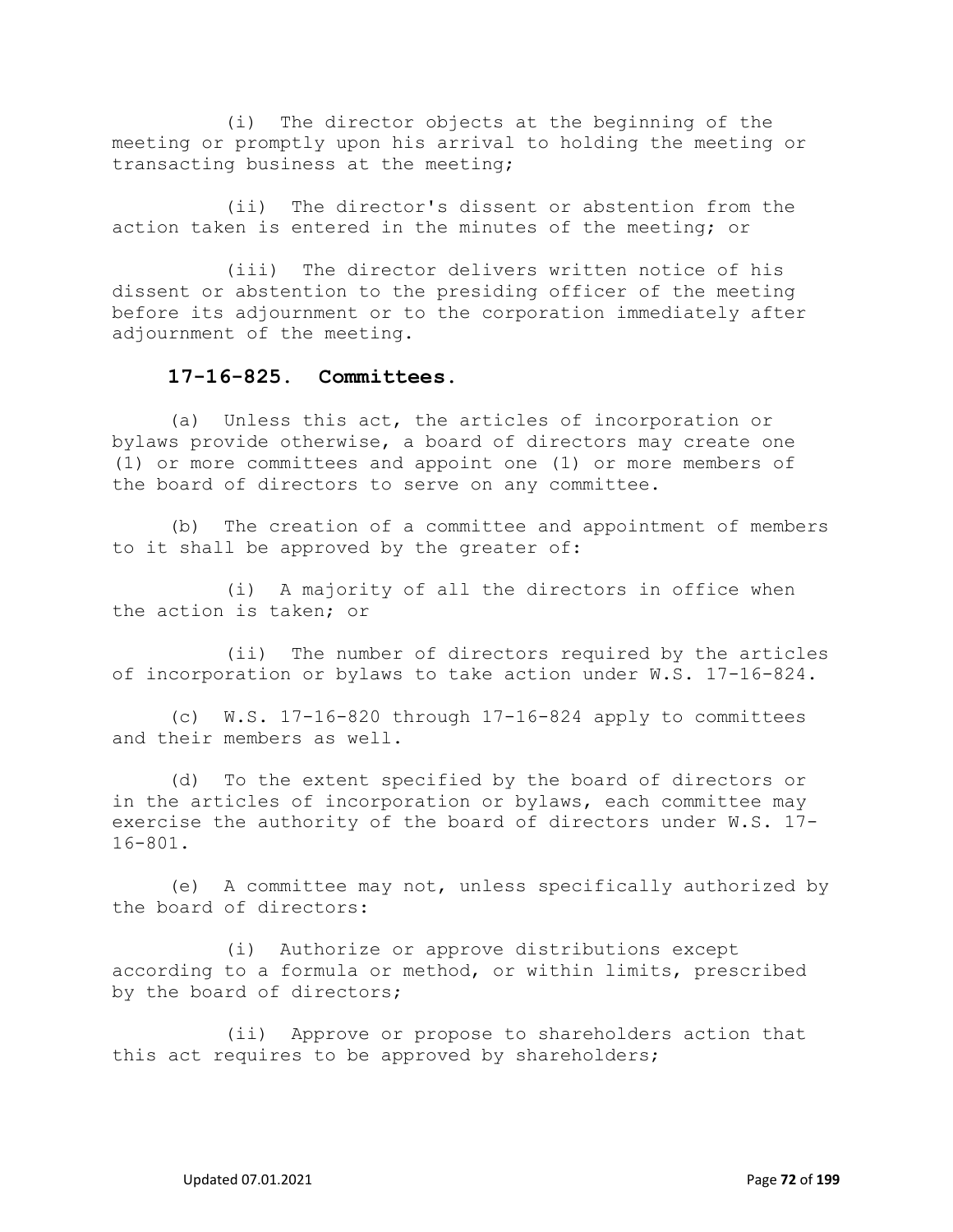(iii) Fill vacancies on the board of directors or, subject to subsection (g) of this section, on any of its committees;

(iv) Adopt, amend or repeal bylaws.

(f) The creation of, delegation of authority to, or action by a committee does not alone constitute compliance by a director with the standards of conduct described in W.S. 17-16- 830.

(g) The board of directors may appoint one (1) or more directors as alternate members of any committee to replace any absent or disqualified member during the member's absence or disqualification. Unless the articles of incorporation or the bylaws or the resolution creating the committee provide otherwise, in the event of the absence or disqualification of a member of a committee, the member or members present at any meeting and not disqualified from voting, unanimously, may appoint another director to act in place of the absent or disqualified member.

#### **17-16-830. General standards for directors.**

(a) Each member of the board of directors, when discharging the duties of a director, shall act:

(i) In good faith; and

(ii) In a manner he reasonably believes to be in or at least not opposed to the best interests of the corporation.

(b) The members of the board of directors or a committee of the board, when becoming informed in connection with their decision making function or devoting attention to their oversight function, shall discharge their duties with the care that a person in a like position would reasonably believe appropriate under similar circumstances.

(c) In discharging board or committee duties a director shall disclose, or cause to be disclosed, to the other board or committee members information not already known by them but known by the director to be material to the discharge of their decision making or oversight functions, except that disclosure is not required to the extent that the director reasonably believes that doing so would violate a duty imposed under law, a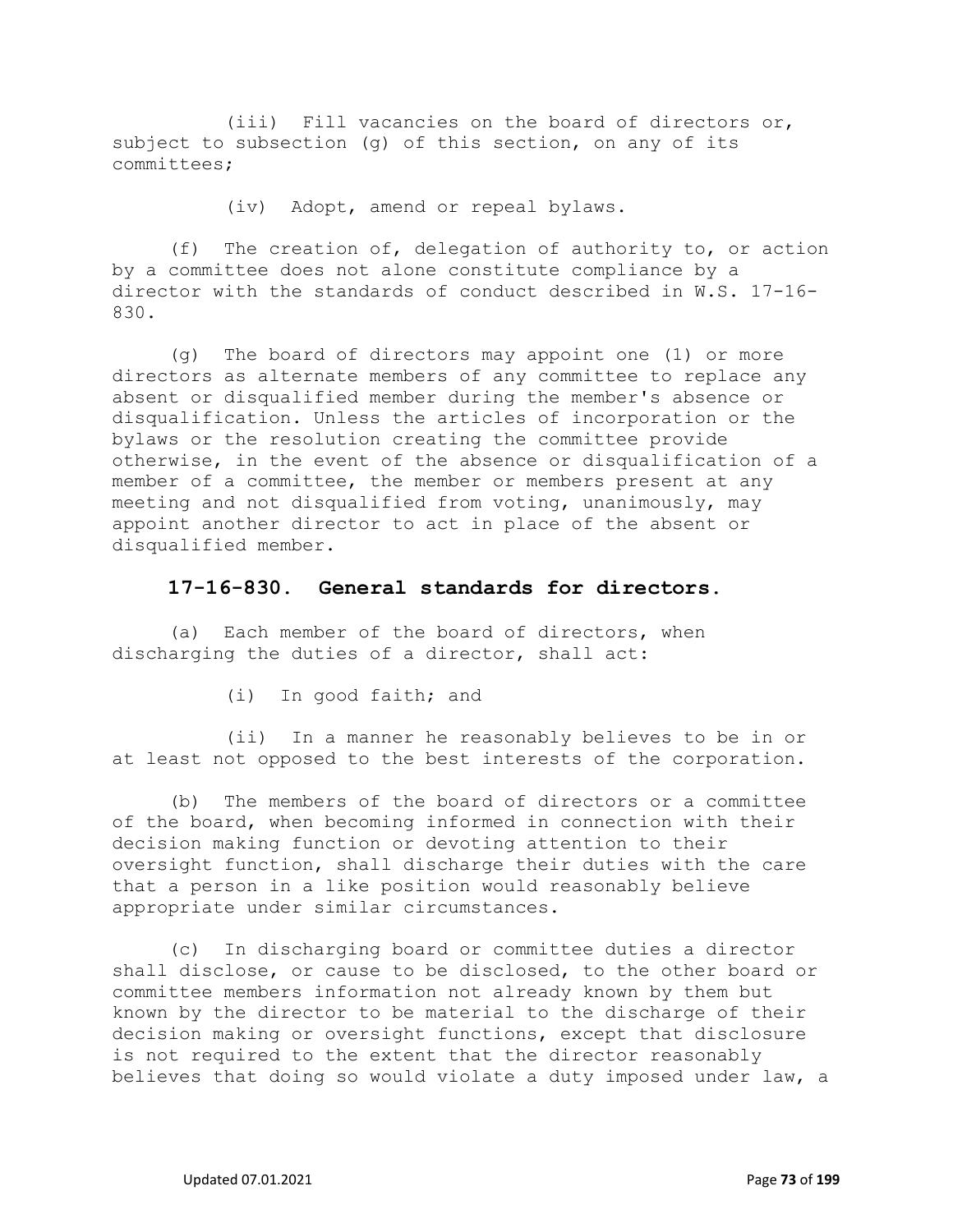legally enforceable obligation of confidentiality or a professional ethics rule.

(d) In discharging board or committee duties a director who does not have knowledge that makes reliance unwarranted is entitled to rely on the performance by any of the persons specified in paragraph (f)(i) or (iii) of this section to whom the board may have delegated, formally or informally by course of conduct, the authority or duty to perform one (1) or more of the board's functions that are delegable under applicable law.

(e) In discharging board or committee duties a director who does not have knowledge that makes reliance unwarranted is entitled to rely on information, opinions, reports or statements, including financial statements and other financial data, prepared or presented by any of the persons specified in subsection (f) of this section.

(f) A director is entitled to rely in accordance with subsections (d) and (e) of this section on:

(i) One (1) or more officers or employees of the corporation whom the director reasonably believes to be reliable and competent in the functions performed or the information, opinions, reports or statements provided;

(ii) Legal counsel, public accountants or other persons retained by the corporation as to matters involving skills or expertise the director reasonably believes are matters:

(A) Within the person's professional or expert competence; or

(B) As to which the particular person merits confidence; or

(iii) A committee of the board of directors of which he is not a member if the director reasonably believes the committee merits confidence.

(g) For purposes of subsection (a) of this section, a director, in determining what he reasonably believes to be in or not opposed to the best interests of the corporation, shall consider the interests of the corporation's shareholders and, in his discretion, may consider any of the following: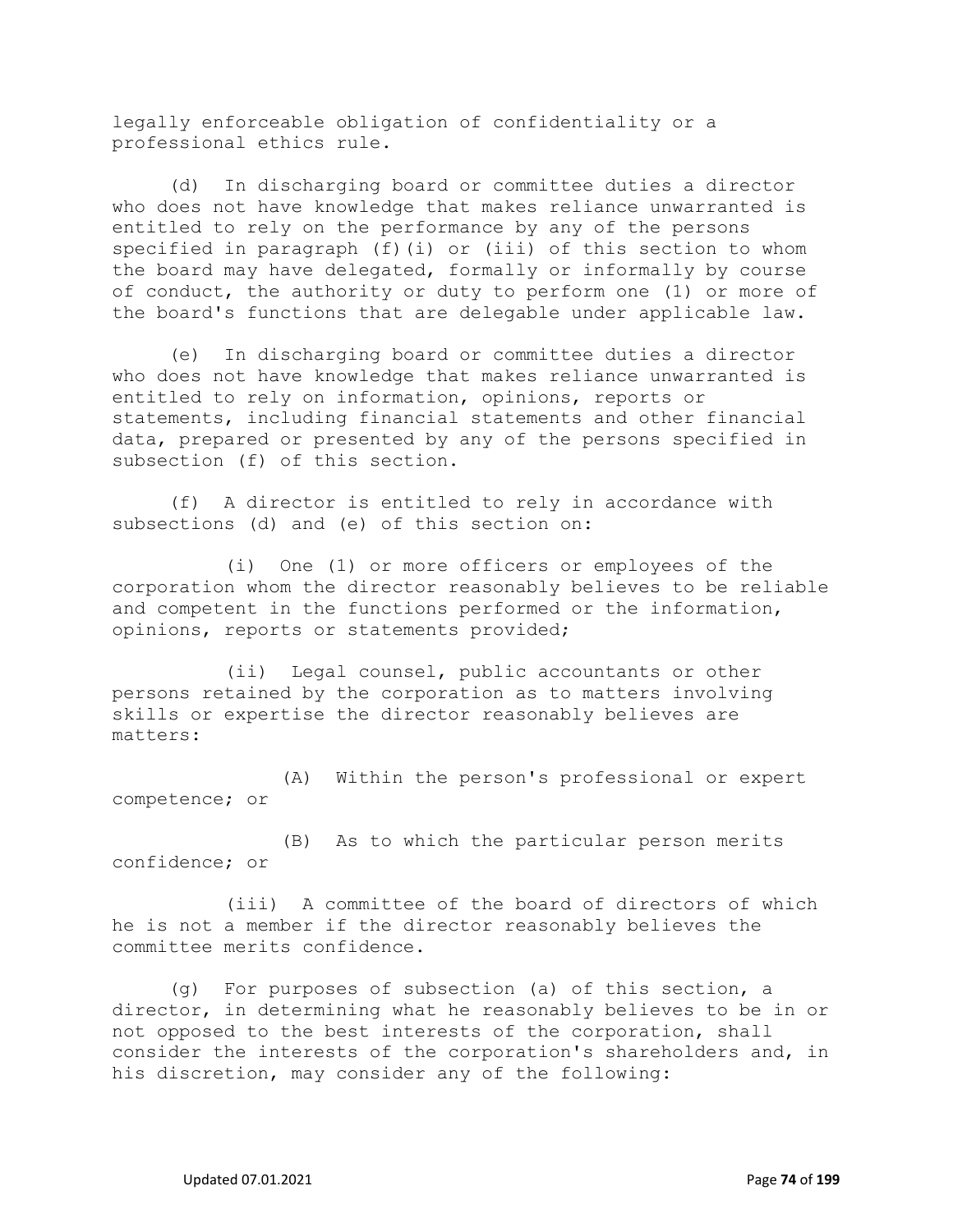(i) The interests of the corporation's employees, suppliers, creditors and customers;

(ii) The economy of the state and nation;

(iii) The impact of any action upon the communities in or near which the corporation's facilities or operations are located;

(iv) The long-term interests of the corporation and its shareholders, including the possibility that those interests may be best served by the continued independence of the corporation; and

(v) Any other factors relevant to promoting or preserving public or community interests.

## **17-16-831. Standards of liability for directors.**

(a) A director shall not be liable to the corporation or its shareholders for any decision to take or not to take action, or any failure to take any action including abstaining from voting after full disclosure, as a director, unless the party asserting liability in a proceeding establishes that:

(i) No defense interposed by the director based on the following precludes liability:

(A) Any provision in the articles of incorporation authorized by W.S.  $17-16-202$  (b) (iv); or

(B) The protection afforded by W.S. 17-16-861 for action taken in compliance with W.S. 17-16-862 or 17-16-863; or

(C) The protection afforded by W.S. 17-16-870;

and

(ii) The challenged conduct consisted or was the result of:

(A) Action not in good faith; or

(B) A decision: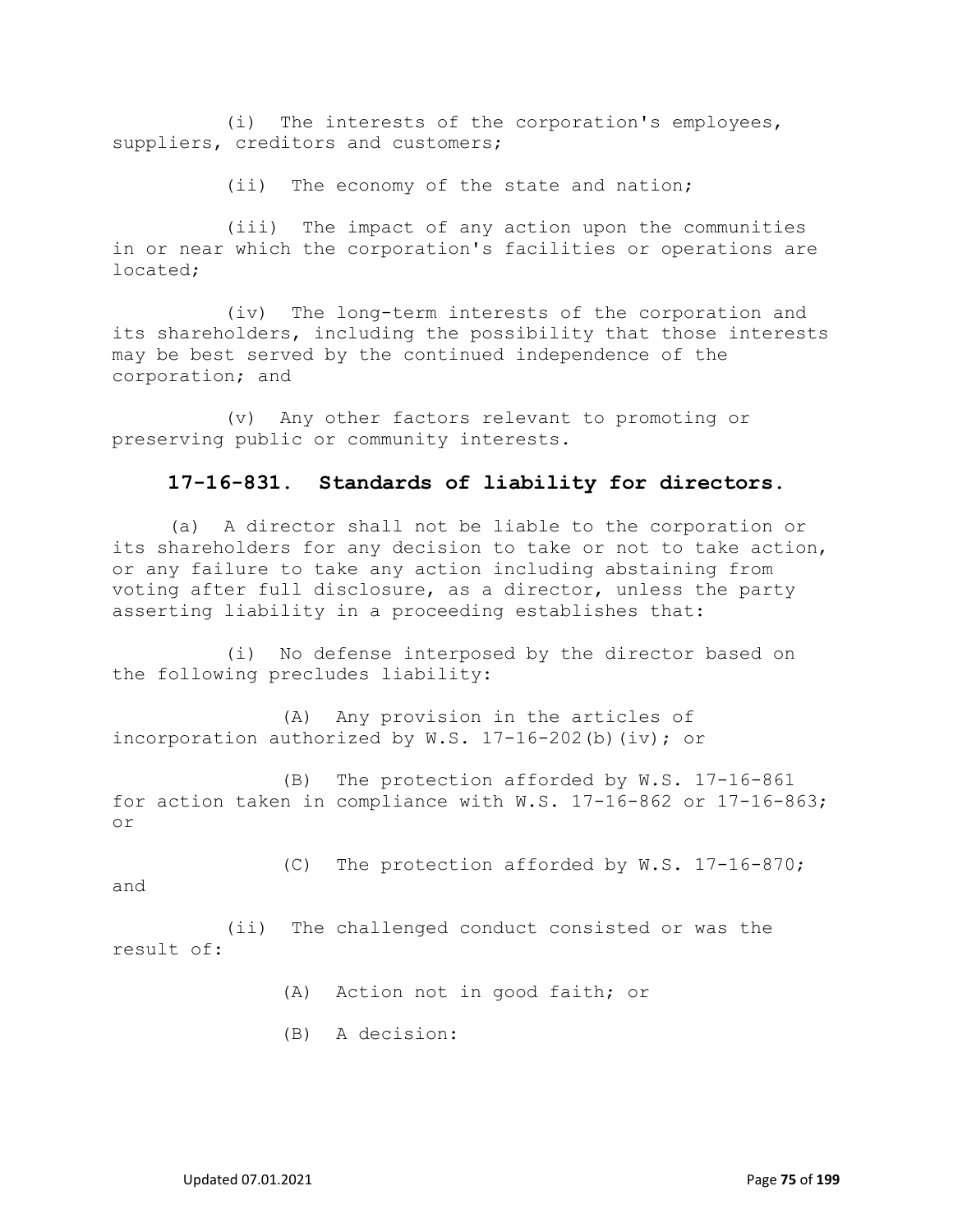(I) Which the director did not reasonably believe to be in or at least not opposed to the best interests of the corporation; or

(II) As to which the director was not informed to an extent the director reasonably believed appropriate in the circumstances; or

(C) Lack of objectivity due to the director's familial, financial or business relationship with, or a lack of independence due to the director's domination or control by, another person having a material interest in the challenged conduct:

(I) Which relationship or which domination or control could reasonably be expected to have affected the director's judgment respecting the challenged conduct in a manner adverse to the corporation; and

(II) After a reasonable expectation to such effect has been established, the director shall not have established that the challenged conduct was reasonably believed by the director to be in or at least not opposed to the best interests of the corporation; or

(D) A sustained failure of the director to devote attention to ongoing oversight of the business and affairs of the corporation, or a failure to devote timely attention, by making or causing to be made appropriate inquiry, when particular facts and circumstances of significant concern materialize that would alert a reasonably attentive director to the need therefore; or

(E) Receipt of a financial benefit to which the director was not entitled or any other breach of the director's duties to deal fairly with the corporation and its shareholders that is actionable under applicable law.

(b) The party seeking to hold the director liable:

(i) For money damages, shall also have the burden of establishing that:

(A) Harm to the corporation or its shareholders has been suffered; and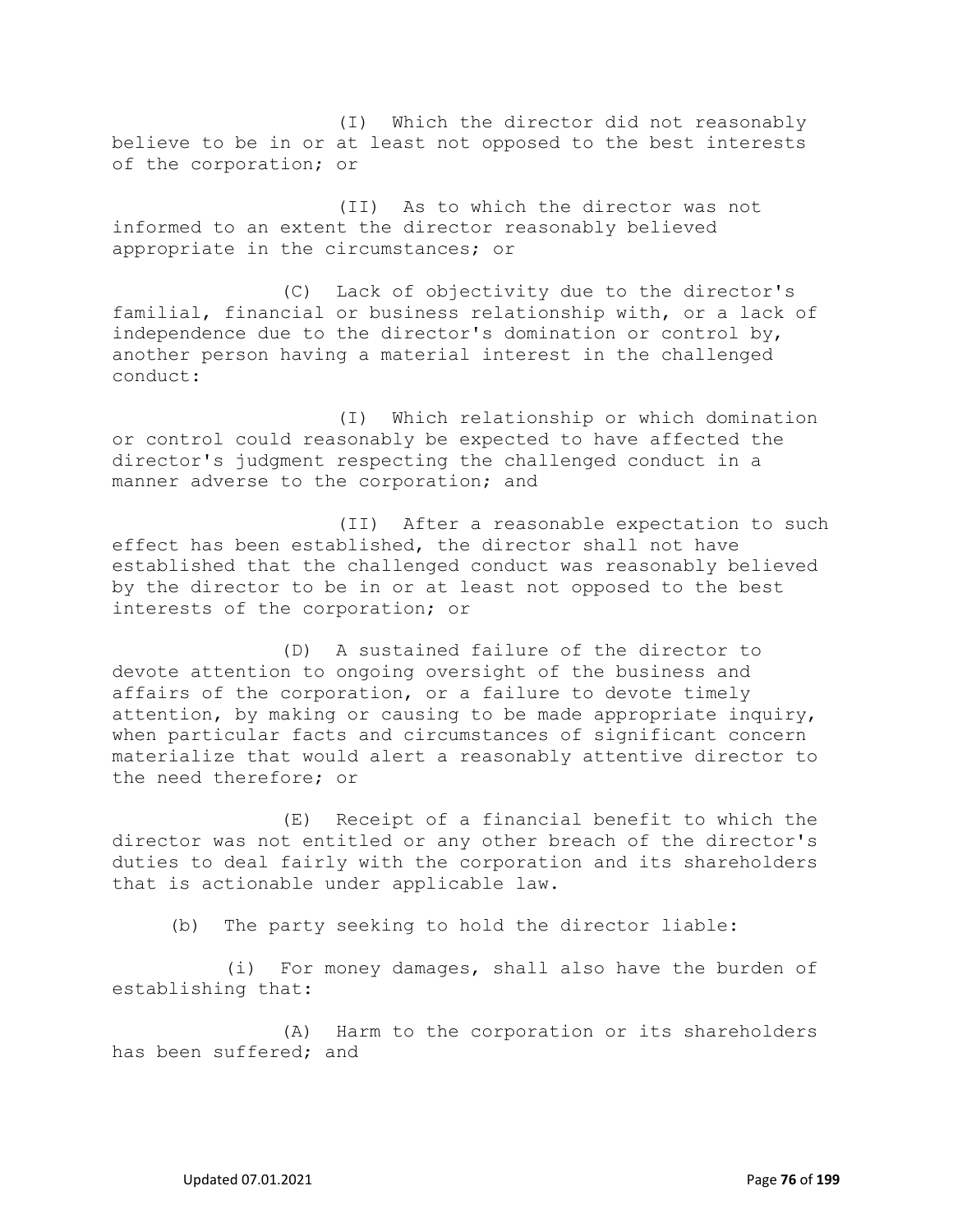(B) The harm suffered was proximately caused by the director's challenged conduct.

(ii) For other money payment under a legal remedy, such as compensation for the unauthorized use of corporate assets, shall also have whatever burden of proof may be called for to establish that the payment sought is appropriate in the circumstances; or

(iii) For other money payment under an equitable remedy, such as profit recovery by or disgorgement to the corporation, shall also have whatever burden of proof may be called for to establish that the equitable remedy sought is appropriate in the circumstances.

(c) Nothing contained in this section shall:

(i) In any instance where fairness is at issue, such as consideration of the fairness of a transaction to the corporation under W.S.  $17-16-861$  (b) (iii), alter the burden of proving the fact or lack of fairness otherwise applicable;

(ii) Alter the fact or lack of liability of a director under another section of this act, such as the provisions governing the consequences of an unlawful distribution under W.S. 17-16-833 or a transactional interest under W.S. 17-16-861; or

(iii) Affect any rights to which the corporation or a shareholder may be entitled under another statute of this state or the United States.

## **17-16-832. Reserved.**

# **17-16-833. Director's liability for unlawful distributions.**

(a) A director who votes for or assents to a distribution in excess of what may be authorized and made pursuant to W.S. 17-16-640 or 17-16-1409(a) is personally liable to the corporation for the amount of the distribution that exceeds what could have been distributed without violating W.S. 17-16-640 or 17-16-1409(a) if the party asserting liability establishes that when taking the action the director did not comply with W.S. 17- 16-830.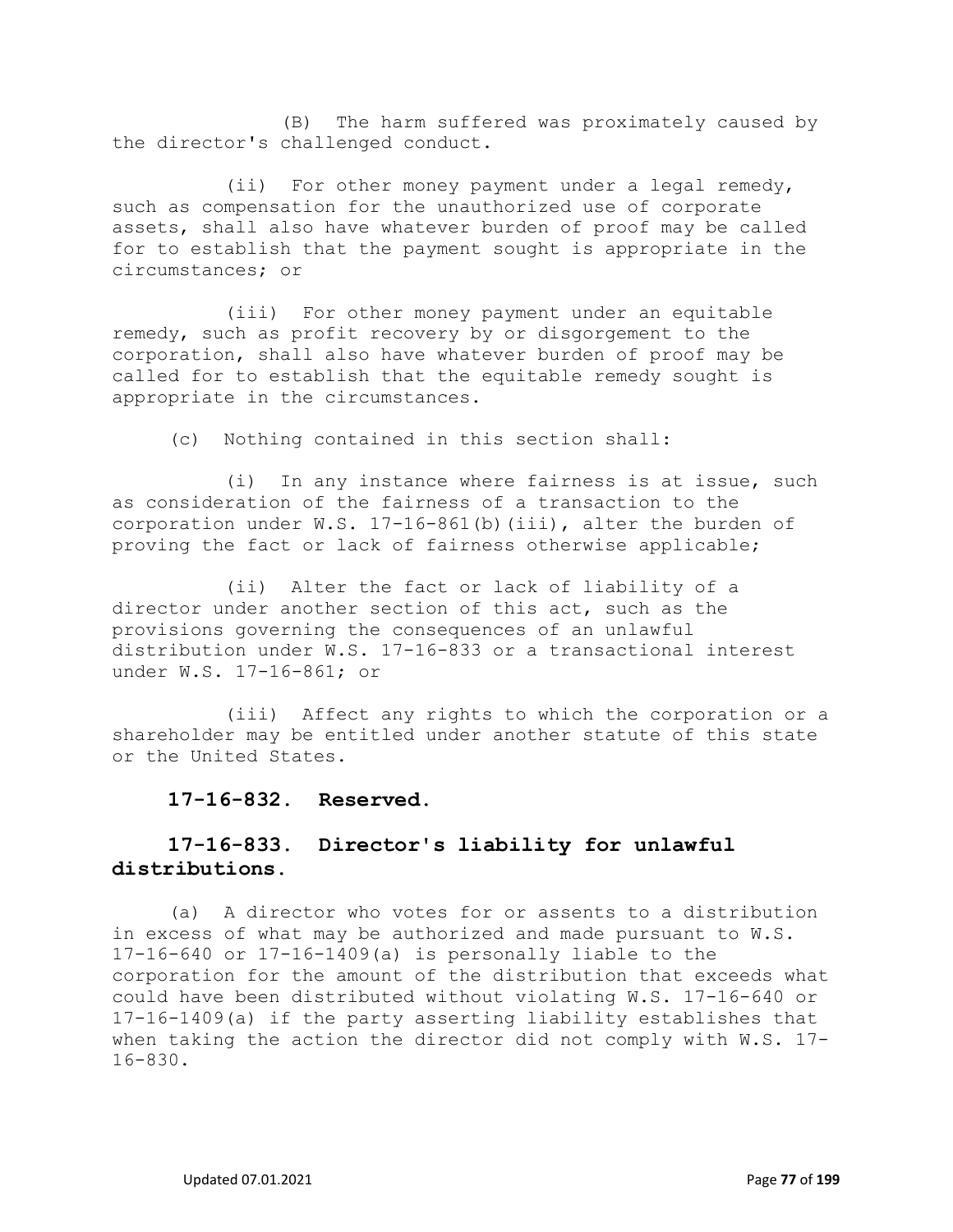(b) A director held liable under subsection (a) of this section for an unlawful distribution is entitled to:

(i) Contribution from every other director who could be held liable under subsection (a) of this section for the unlawful distribution; and

(ii) Recoupment from each shareholder of the pro-rata portion of the amount of the unlawful distribution the shareholder accepted knowing the distribution was made in violation of W.S. 17-16-640 or 17-16-1409(a).

(c) A proceeding to enforce:

(i) The liability of a director under subsection (a) of this section is barred unless it is commenced within two (2) years after the date:

(A) On which the effect of the distribution was measured under  $W.S. 17-16-640(e)$  or  $(g)$ ;

(B) As of which the violation of W.S. 17-16- 640(a) occurred as the consequence of disregard of a restriction in the articles of incorporation; or

(C) On which the distribution of assets to shareholders under W.S. 17-16-1409(a) was made.

(ii) Contribution or recoupment under subsection (b) of this section is barred unless it is commenced within one (1) year after the liability of the claimant has been finally adjudicated under subsection (a) of this section.

#### **17-16-840. Required officers.**

(a) A corporation has the officers described in its bylaws or appointed by the board of directors in accordance with the bylaws.

(b) The board of directors may elect individuals to fill one (1) or more offices of the corporation. An officer may appoint one (1) or more officers if authorized by the bylaws or the board of directors.

(c) The bylaws or the board of directors shall assign to one (1) of the officers responsibility for preparing minutes of the directors' and shareholders' meetings and for maintaining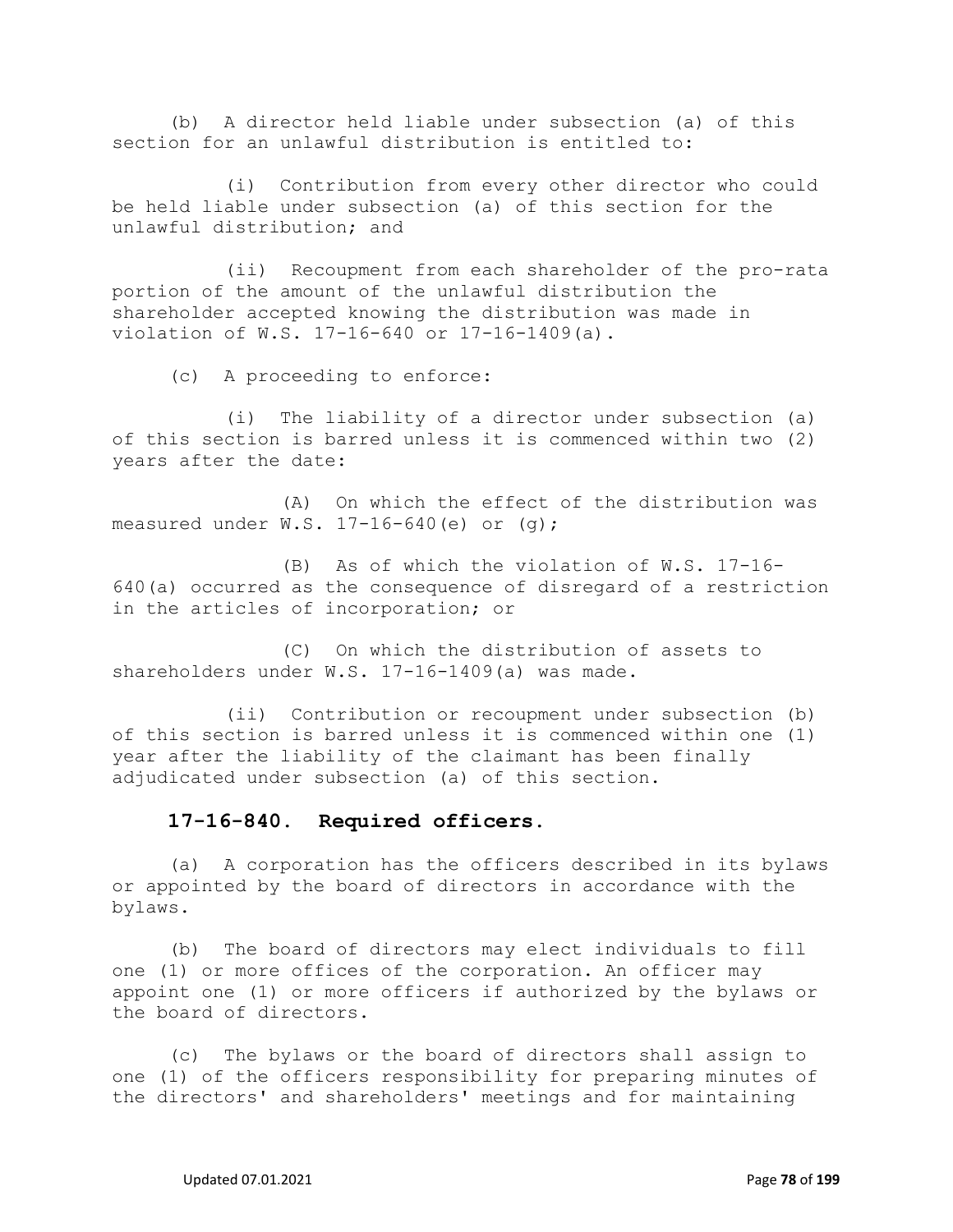and authenticating records of the corporation required to be kept under W.S. 17-16-1601(a) and (e).

(d) The same individual may simultaneously hold more than one (1) office in a corporation.

#### **17-16-841. Functions of officers.**

Each officer has the authority and shall perform the functions set forth in the bylaws or, to the extent consistent with the bylaws, the functions prescribed by the board of directors or by direction of an officer authorized by the board of directors to prescribe the functions of other officers.

### **17-16-842. Standards of conduct for officers.**

(a) An officer when performing in such capacity, has the duty to act:

(i) In good faith;

(ii) With the care that a person in a like position would reasonably exercise under similar circumstances; and

(iii) In a manner the officer reasonably believes to be in or at least not opposed to the best interests of the corporation.

(b) The duty of an officer includes the obligation:

(i) To inform the superior officer to whom, or the board of directors or the committee thereof to which, the officer reports of information about the affairs of the corporation known to the officer, within the scope of the officer's functions, and known to the officer to be material to the superior officer, board or committee; and

(ii) To inform the officer's superior officer, or another appropriate person within the corporation, or the board of directors, or a committee thereof, of any actual or probable material violation of law involving the corporation or material breach of duty to the corporation by an officer, employee or agent of the corporation, that the officer believes has occurred or is likely to occur.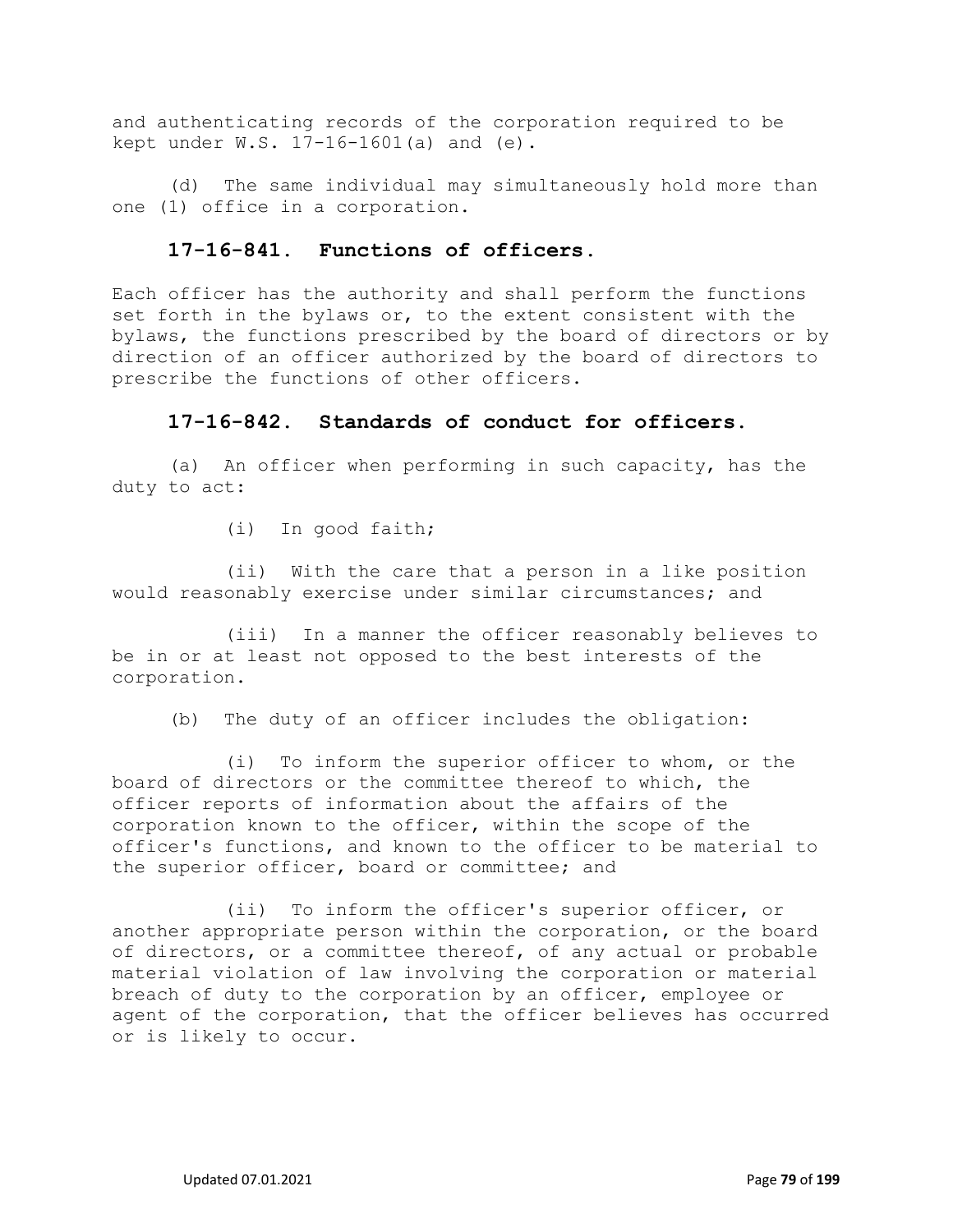(c) In discharging his duties an officer who does not have knowledge that makes reliance unwarranted is entitled to rely on:

(i) The performance of properly delegated responsibilities by one (1) or more employees of the corporation whom the officer reasonably believes to be reliable and competent in performing the responsibilities delegated; or

(ii) Information, opinions, reports or statements, including financial statements and other financial data, prepared or presented by one (1) or more employees of the corporation whom the officer reasonably believes to be reliable and competent in the matters presented or by legal counsel, public accountants or other persons retained by the corporation as to matters involving skills or expertise the officer reasonably believes are matters:

(A) Within the particular person's professional or expert competence; or

(B) As to which the particular person merits confidence.

(d) An officer shall not be liable to the corporation or its shareholders for any decisions to take or not to take action as an officer, or any failure to take any action, if he performed the duties of his office in compliance with this section. Whether an officer who does not comply with this section shall have liability shall depend in such instance on applicable law, including those principles of W.S. 17-16-831 that have relevance.

(e) For purposes of subsection (a) of this section, an officer, in determining what he reasonably believes to be in or not opposed to the best interests of the corporation, shall consider the interests of the corporation's shareholders and, in his discretion, may consider any of the following:

(i) The interests of the corporation's employees, suppliers, creditors and customers;

(ii) The economy of the state and nation;

(iii) The impact of any action upon the communities in or near which the corporation's facilities or operations are located;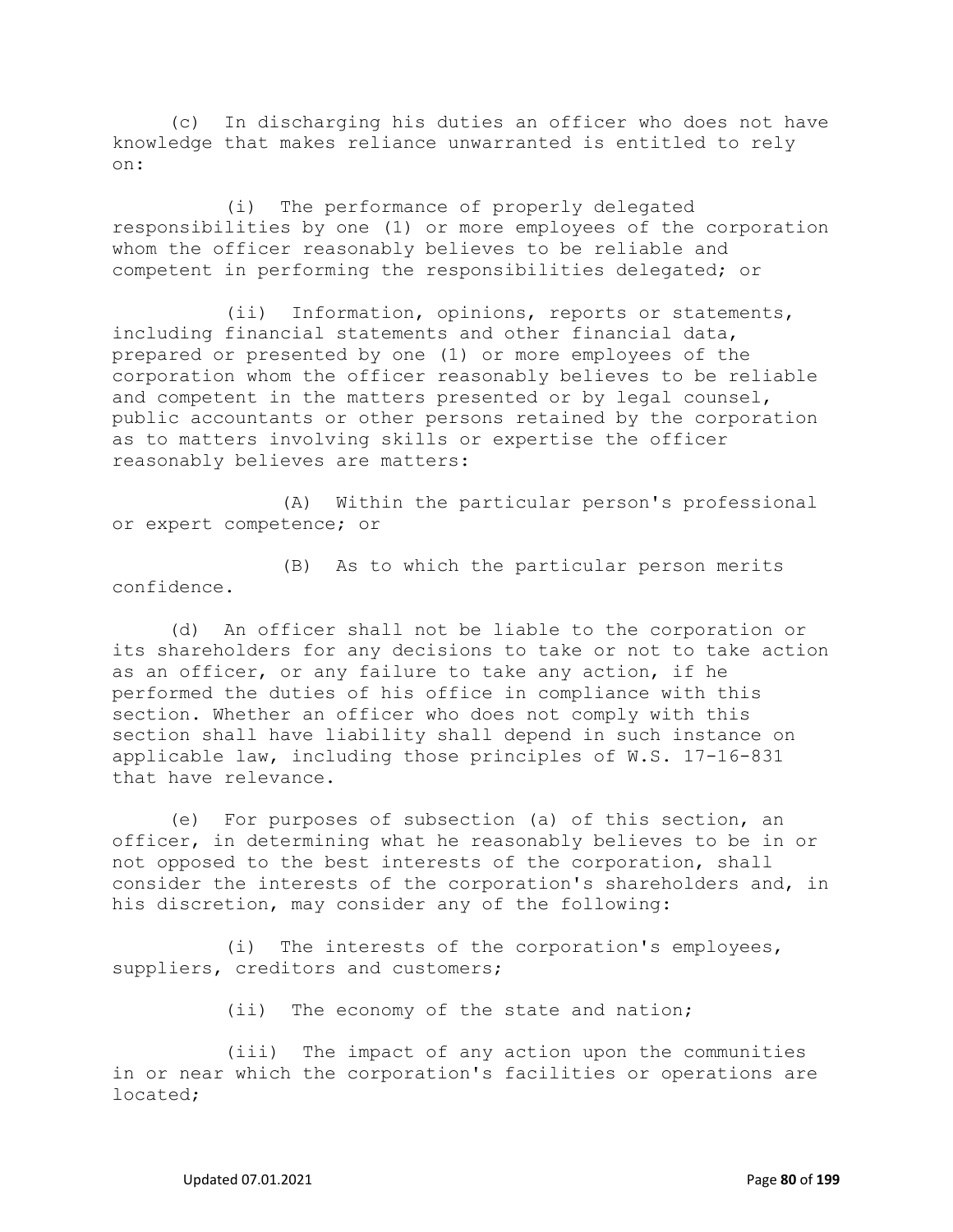(iv) The long-term interests of the corporation and its shareholders, including the possibility that those interests may be best served by the continued independence of the corporation; and

(v) Any other factors relevant to promoting or preserving public or community interests.

### **17-16-843. Resignation and removal of officers.**

(a) An officer may resign at any time by delivering notice to the corporation. A resignation is effective when the notice is delivered unless the notice specifies a later effective time. If a resignation is made effective at a later time and the board or appointing officer accepts the future effective time, the board or appointing officer may fill the pending vacancy before the effective time if the board or appointing officer provides that the successor does not take office until the effective time.

(b) An officer may be removed at any time with or without cause by:

(i) The board of directors;

(ii) The officer who appointed such officer, unless the bylaws or the board of directors provide otherwise; or

(iii) Any other officer if authorized by the bylaws or the board of directors.

(c) In this section, "appointing officer" means the officer, including any successor to that officer, who appointed the officer resigning or being removed.

### **17-16-844. Contract rights of officers.**

(a) The appointment of an officer does not itself create contract rights.

(b) An officer's removal does not affect the officer's contract rights, if any, with the corporation. An officer's resignation does not affect the corporation's contract rights, if any, with the officer.

#### **17-16-850. Subarticle definitions.**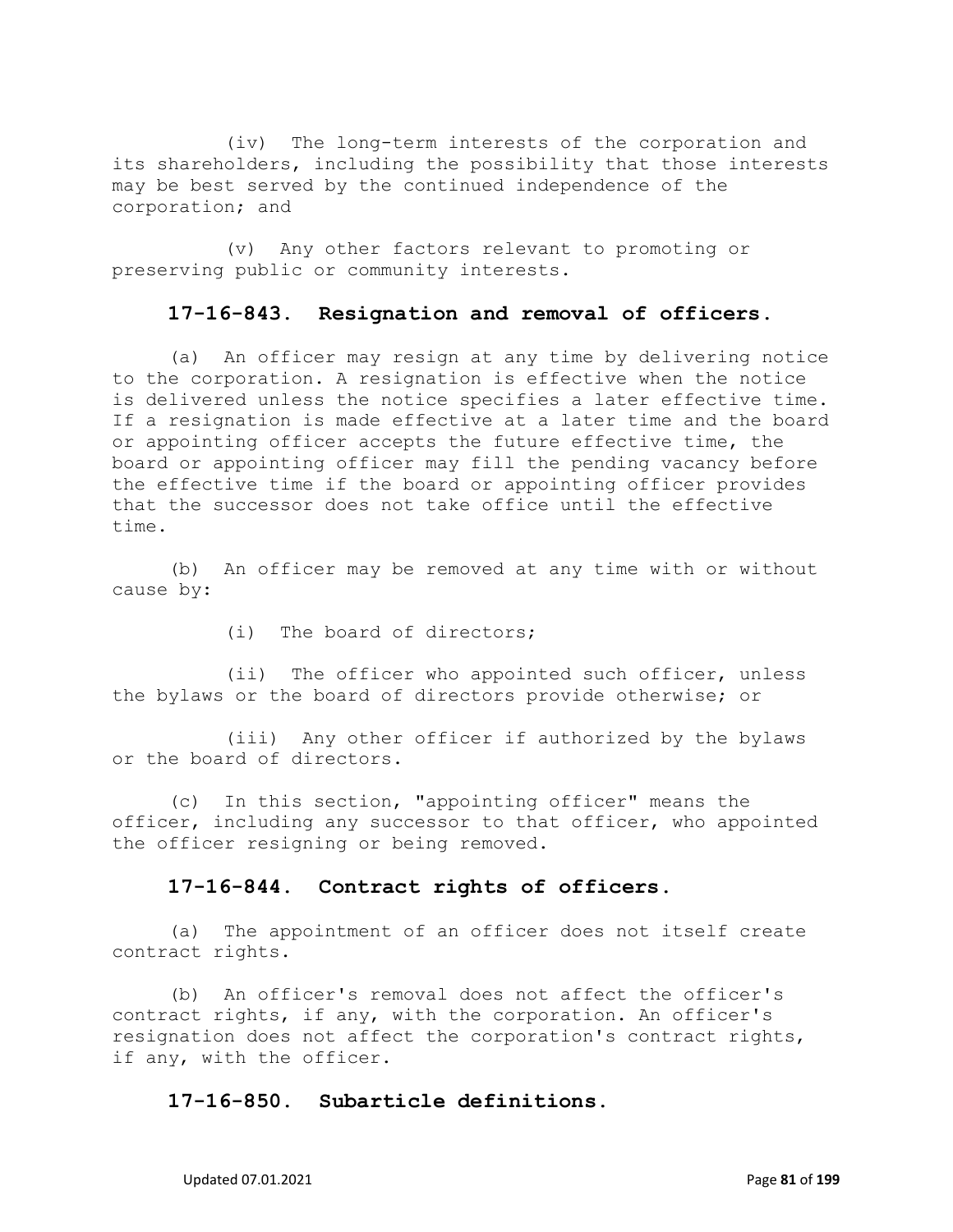(a) In this subarticle:

(i) "Corporation" includes any domestic or foreign predecessor entity of a corporation in a merger;

(ii) "Director" or "officer" means an individual who is or was a director or officer, respectively, of a corporation or who, while a director or officer of the corporation, is or was serving at the corporation's request as a director, officer, manager, partner, trustee, employee or agent of another entity or employee benefit plan. A director or officer is considered to be serving an employee benefit plan at the corporation's request if the individual's duties to the corporation also impose duties on, or otherwise involve services by, the individual to the plan or to participants in or beneficiaries of the plan. "Director" or "officer" includes, unless the context requires otherwise, the estate or personal representative of a director or officer;

(iii) "Liability" means the obligation to pay a judgment, settlement, penalty, fine (including an excise tax assessed with respect to an employee benefit plan), or reasonable expenses incurred with respect to a proceeding.

#### **17-16-851. Permissible indemnification.**

(a) Except as otherwise provided in this section, a corporation may indemnify an individual who is a party to a proceeding because the individual is a director against liability incurred in the proceeding if:

(i)(A) The director conducted himself in good

faith; and

(B) He reasonably believed that his conduct was in or at least not opposed to the corporation's best interests; and

(C) In the case of any criminal proceeding, the director had no reasonable cause to believe his conduct was unlawful; or

(ii) The director engaged in conduct for which broader indemnification has been made permissible or obligatory under a provision of the articles of incorporation, as authorized by  $W.S. 17-16-202(b)(v)$ .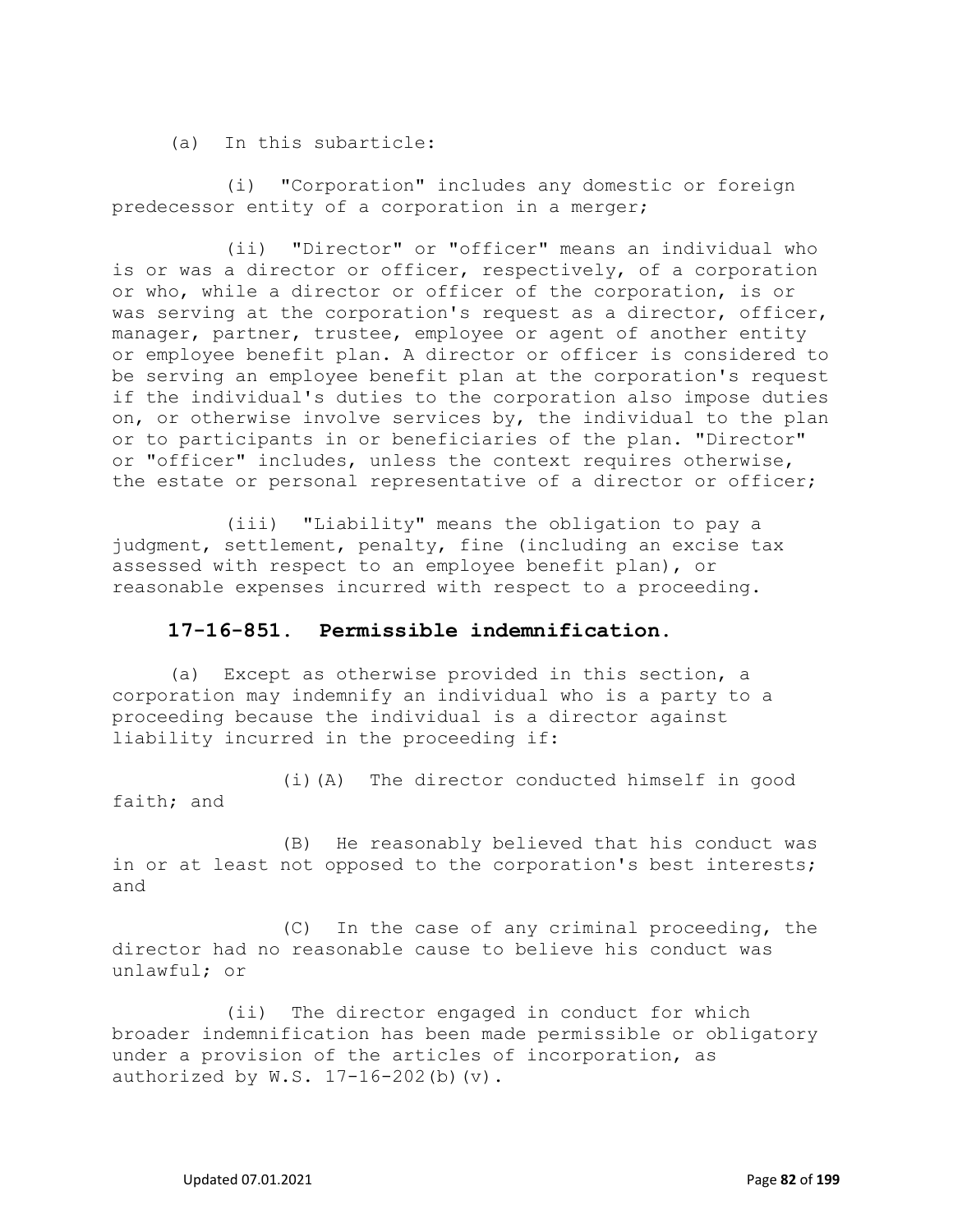(b) A director's conduct with respect to an employee benefit plan for a purpose the director reasonably believed to be in the interests of the participants in and beneficiaries of the plan is conduct that satisfies the requirement of subparagraph (a)(i)(B) of this section.

(c) The termination of a proceeding by judgment, order, settlement, conviction, or upon a plea of nolo contendere or its equivalent is not, of itself, determinative that the director did not meet the standard of conduct described in this section.

(d) Unless ordered by a court under  $W.S. 17-16-854$  (a) (iii) a corporation may not indemnify a director under this section:

(i) In connection with a proceeding by or in the right of the corporation, except for reasonable expenses incurred in connection with the proceeding if it is determined that the director has met the standard of conduct under subsection (a) of this section; or

(ii) In connection with any proceeding with respect to conduct for which he was adjudged liable on the basis that he received a financial benefit to which he was not entitled, whether or not involving action in the director's capacity.

(e) Repealed By Laws 1997, ch. 190, § 3.

### **17-16-852. Mandatory indemnification.**

A corporation shall indemnify a director who was wholly successful, on the merits or otherwise, in the defense of any proceeding to which the director was a party because he was a director of the corporation against reasonable expenses incurred by the director in connection with the proceeding.

## **17-16-853. Advance for expenses.**

(a) A corporation may, before final disposition of a proceeding, advance funds to pay for or reimburse the expenses incurred in connection with the proceeding by an individual who is a party to a proceeding because that individual is a member of the board of directors if he delivers to the corporation:

(i) A written affirmation of his good faith belief that the standard of conduct described in W.S. 17-16-851 has been met by the director or that the proceeding involves conduct for which liability has been eliminated under a provision of the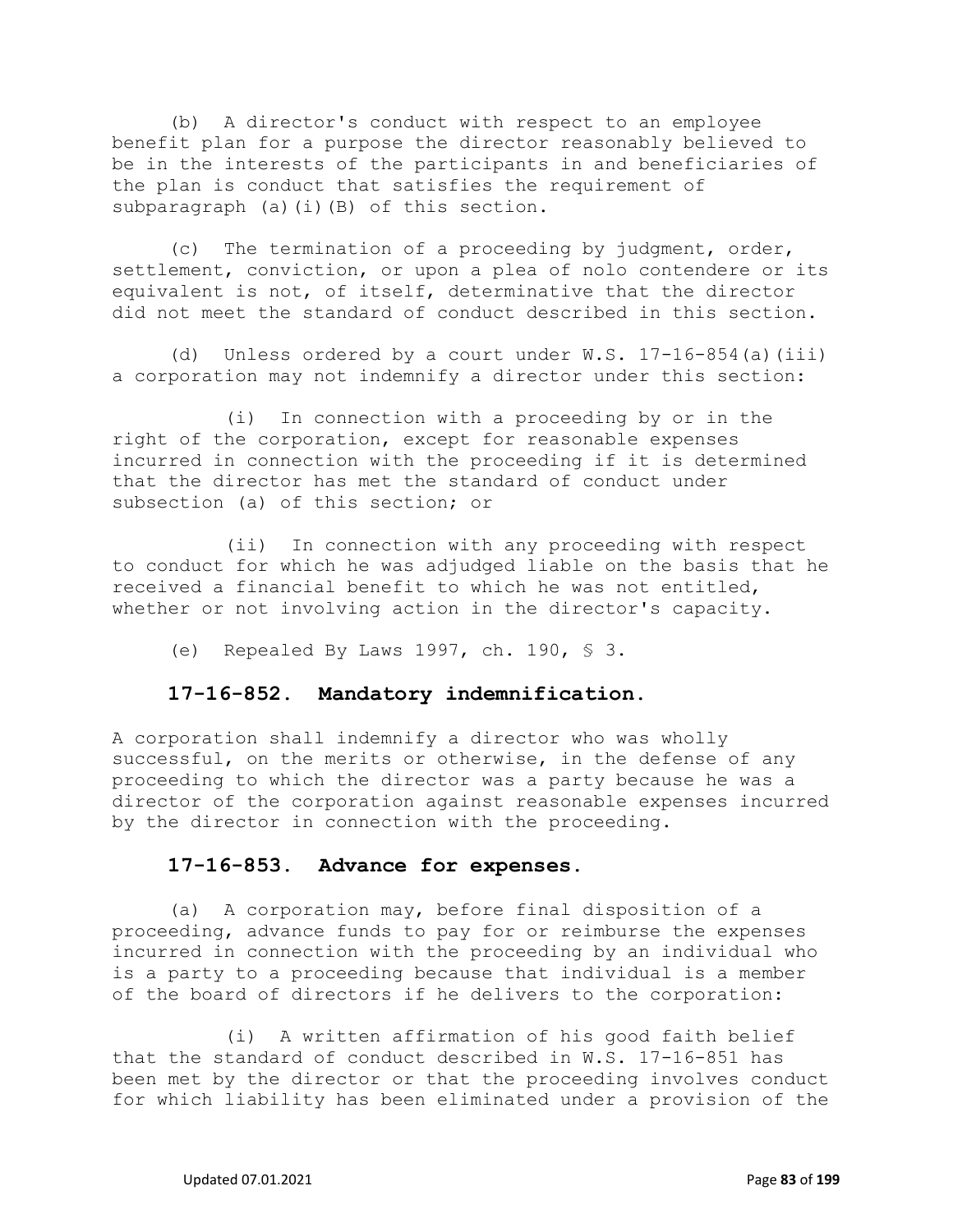articles of incorporation as authorized by W.S. 17-16-  $202(b)(iv);$  and

(ii) His written undertaking to repay any funds advanced if the director is not entitled to mandatory indemnification under W.S. 17-16-852 and it is ultimately determined under W.S. 17-16-854 or 17-16-855 that he has not met the standard of conduct described in W.S. 17-16-851.

(iii) Repealed By Laws 1997, ch. 190, § 3.

(b) The undertaking required by paragraph (a)(ii) of this section shall be an unlimited general obligation of the director but need not be secured and may be accepted without reference to the financial ability of the director to make repayment.

(c) Authorizations under this section shall be made:

(i) By the board of directors:

(A) If there are two (2) or more qualified directors, by a majority vote of all the qualified directors (a majority of whom shall for such purpose constitute a quorum) or by a majority of the members of a committee of two (2) or more qualified directors appointed by such a vote; or

(B) If there are fewer than two (2) qualified directors, by the vote necessary for action by the board in accordance with W.S. 17-16-824(c), in which authorization directors who are not qualified directors may participate; or

(ii) By the shareholders, but shares owned by or voted under the control of a director who at the time is not a qualified director may not be voted on the authorization.

# **17-16-854. Court-ordered indemnification and advance for expenses.**

(a) A director who is a party to a proceeding because he is a director may apply for indemnification or an advance for expenses to the court conducting the proceeding or to another court of competent jurisdiction. After receipt of an application and after giving any notice it considers necessary, the court shall: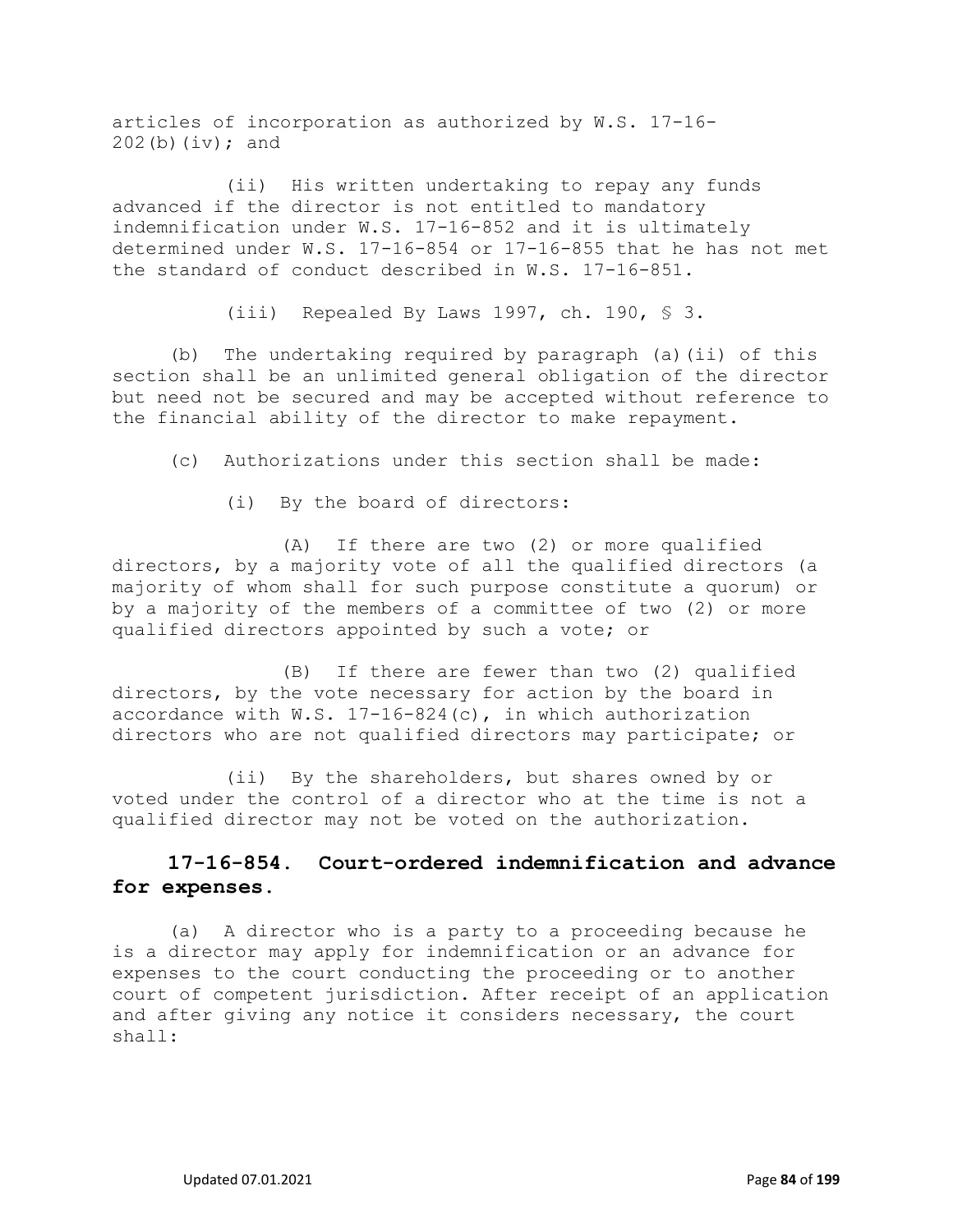(i) Order indemnification if the court determines that the director is entitled to mandatory indemnification under W.S. 17-16-852;

(ii) Order indemnification or advance for expenses if the court determines that the director is entitled to indemnification or advance for expenses pursuant to a provision authorized by  $W.S. 17-16-858(a);$  or

(iii) Order indemnification or advance for expenses if the court determines, in view of all the relevant circumstances, that it is fair and reasonable:

(A) To indemnify the director; or

(B) To advance expenses to the director, even if he has not met the standard of conduct set forth in W.S. 17-16- 851(a), failed to comply with W.S. 17-16-853 or was adjudged liable in a proceeding referred to in W.S. 17-16-851(d)(i) or (ii), but if the director was adjudged so liable his indemnification shall be limited to expenses incurred in connection with the proceeding.

(b) If the court determines that the director is entitled to indemnification under paragraph (a)(i) of this section or to indemnification or advance for expenses under paragraph (a)(ii) of this section, it shall also order the corporation to pay the director's expenses incurred in connection with obtaining courtordered indemnification or advance for expenses. If the court determines that the director is entitled to indemnification or advance for expenses under paragraph (a)(iii) of this section, it may also order the corporation to pay the director's expenses to obtain court-ordered indemnification or advance for expenses.

# **17-16-855. Determination and authorization of indemnification.**

(a) A corporation may not indemnify a director under W.S. 17-16-851 unless authorized for a specific proceeding after a determination has been made that indemnification of the director is permissible because the director has met the standard of conduct set forth in W.S. 17-16-851.

(b) The determination shall be made:

(i) If there are two (2) or more qualified directors, by the board of directors by majority vote of all the qualified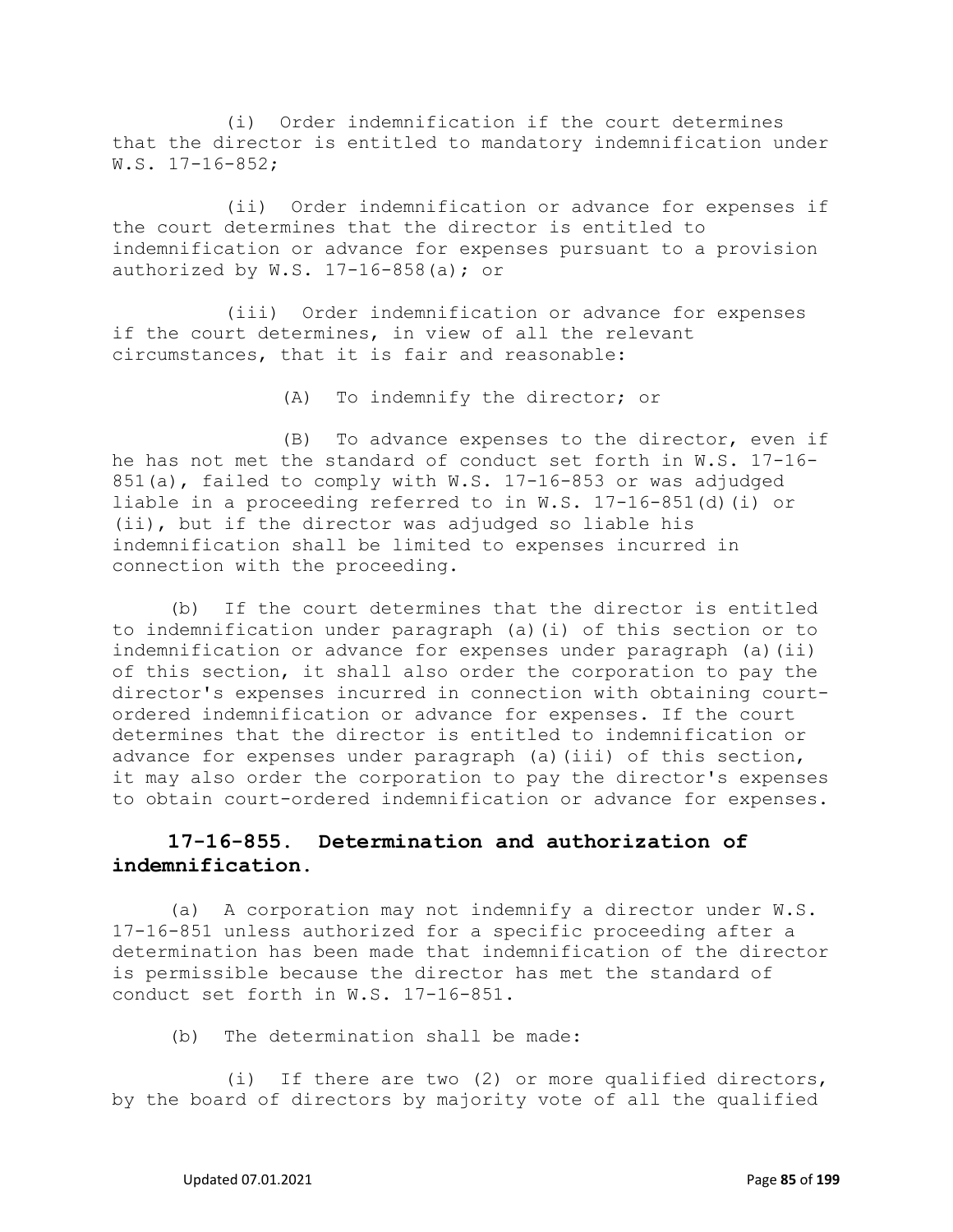directors (a majority of whom shall for such purpose constitute a quorum), or by a majority of the members of a committee of two (2) or more qualified directors appointed by such a vote;

(ii) By special legal counsel:

(A) Selected in the manner prescribed in paragraph (i) of this subsection; or

(B) If there are fewer than two (2) qualified directors, selected by the board of directors (in which selection directors who are not qualified directors may participate); or

(iii) By the shareholders, but shares owned by or voted under the control of a director who at the time is not a qualified director may not be voted on the determination.

(c) Authorization of indemnification shall be made in the same manner as the determination that indemnification is permissible, except that if there are fewer than two (2) qualified directors, authorization of indemnification shall be made by those entitled under paragraph (b)(ii) of this section to select special legal counsel.

### **17-16-856. Indemnification of officers.**

(a) A corporation may indemnify and advance expenses under this subarticle to an officer of the corporation who is a party to a proceeding because he is an officer of the corporation:

(i) To the same extent as a director; and

(ii) If he is an officer but not a director, to such further extent as may be provided by the articles of incorporation, the bylaws, a resolution of the board of directors or contract, except for:

(A) Liability in connection with a proceeding by or in the right of the corporation other than for expenses incurred in connection with the proceeding; or

(B) Liability arising out of conduct that constitutes:

(I) Receipt by the officer of a financial benefit to which he is not entitled;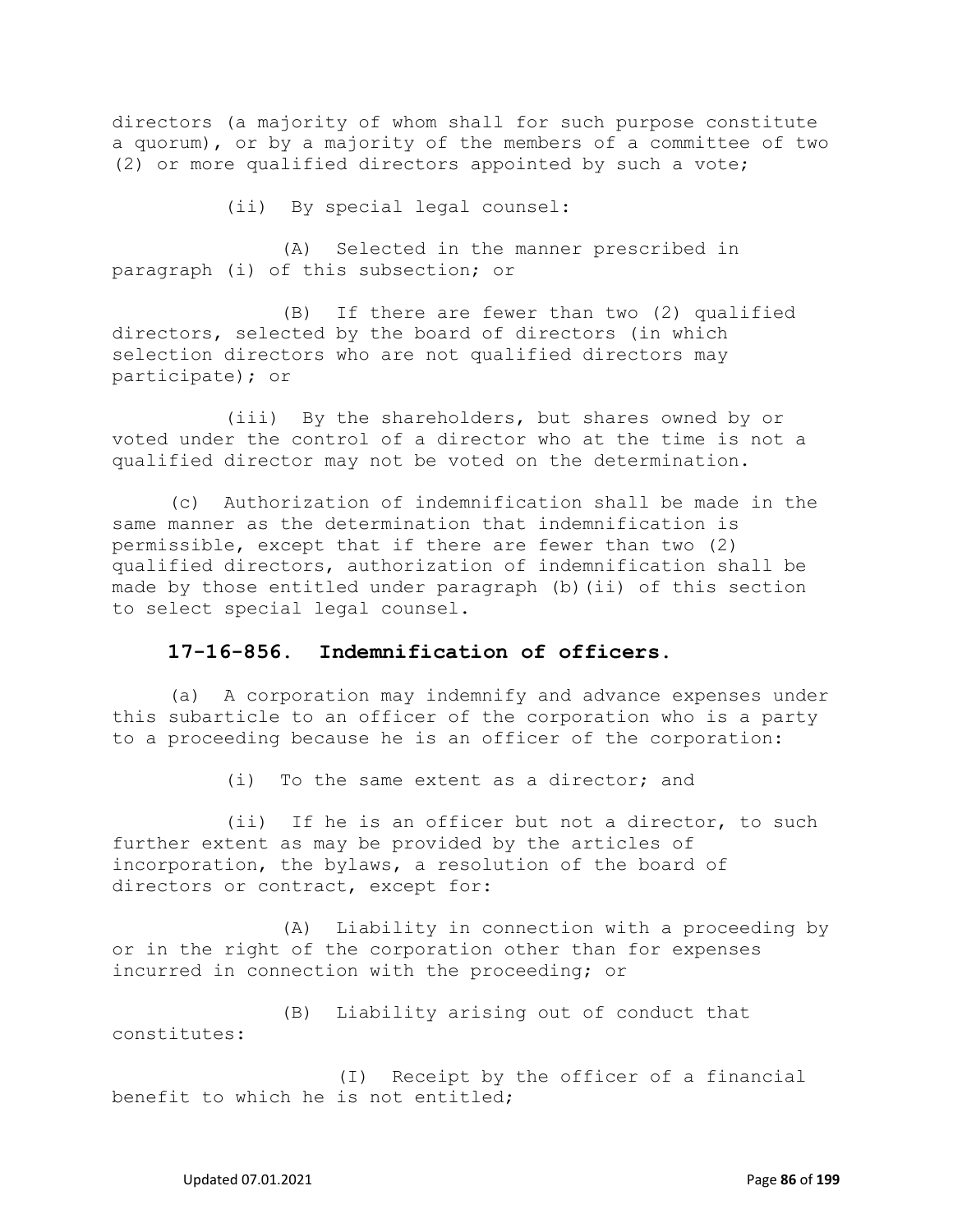(II) An intentional infliction of harm on the corporation or the shareholders; or

(III) An intentional violation of criminal

law.

(iii) A corporation may also indemnify and advance expenses to a current or former officer, employee or agent who is not a director to the extent, consistent with public policy, that may be provided by its articles of incorporation, bylaws, general or specific action of its board of directors or contract.

(b) The provisions of paragraph (a)(ii) of this section shall apply to an officer who is also a director if the basis on which he is made a party to the proceeding is an act or omission solely as an officer.

(c) An officer of a corporation who is not a director is entitled to mandatory indemnification under W.S. 17-16-852, and may apply to a court under W.S. 17-16-854 for indemnification or an advance for expenses, in each case to the same extent to which a director may be entitled to indemnification or advance for expenses under those provisions.

### **17-16-857. Insurance.**

A corporation may purchase and maintain insurance on behalf of an individual who is a director or officer of the corporation, or who, while a director or officer of the corporation, serves at the corporation's request as a director, officer, partner, trustee, employee or agent of another domestic or foreign corporation, partnership, joint venture, trust, employee benefit plan, or other entity, against liability asserted against or incurred by the individual in that capacity or arising from his status as a director or officer whether or not the corporation would have power to indemnify or advance expenses to the individual against the same liability under this subarticle.

# **17-16-858. Variation by corporate action; application of subarticle.**

(a) A corporation may, by a provision in its articles of incorporation or bylaws or in a resolution adopted or a contract approved by its board of directors or shareholders, obligate itself in advance of the act or omission giving rise to a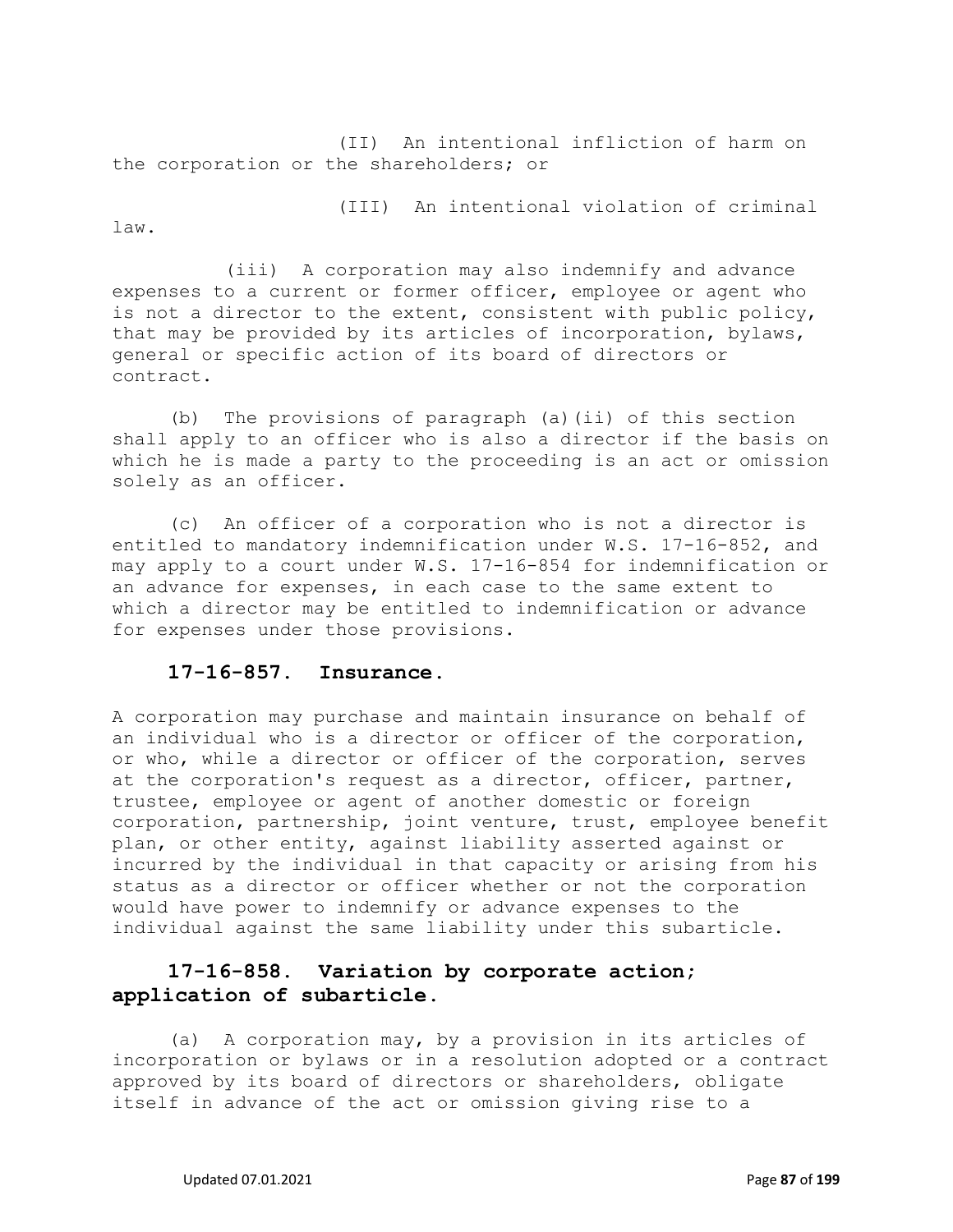proceeding to provide indemnification in accordance with W.S. 17-16-851 or advance funds to pay for or reimburse expenses in accordance with W.S. 17-16-853. Any such obligatory provision shall be deemed to satisfy the requirements for authorization referred to in W.S.  $17-16-853$  (c) and  $17-16-855$  (c). Any provision that obligates the corporation to provide indemnification to the fullest extent permitted by law shall be deemed to obligate the corporation to advance funds to pay for or reimburse expenses in accordance with W.S. 17-16-853 to the fullest extent permitted by law, unless the provision specifically provides otherwise.

(b) Any provision pursuant to subsection (a) of this section shall not obligate the corporation to indemnify or advance expenses to a director of a predecessor of the corporation, pertaining to conduct with respect to the predecessor, unless otherwise specifically provided. Any provision for indemnification or advance for expenses in the articles of incorporation, bylaws, or a resolution of the board of directors or shareholders of a predecessor of the corporation in a merger or in a contract to which the predecessor is a party, existing at the time the merger takes effect, shall be governed by  $W.S. 17-16-1107(a)(iv)$ .

(c) A corporation may, by provision in its articles of incorporation, limit any of the rights to indemnification or advance for expenses created by or pursuant to this subarticle.

(d) This subarticle does not limit a corporation's power to pay or reimburse expenses incurred by a director or officer in connection with his appearance as a witness in a proceeding at a time when he is not a party.

(e) This subarticle does not limit a corporation's power to indemnify, advance expenses to or provide or maintain insurance on behalf of an employee or agent.

#### **17-16-859. Exclusivity of subarticle.**

A corporation may provide indemnification or advance expenses to a director or an officer only as permitted by this subarticle.

#### **17-16-860. Subarticle definitions.**

(a) In this subarticle:

(i) "Control", including the term "controlled by",

means: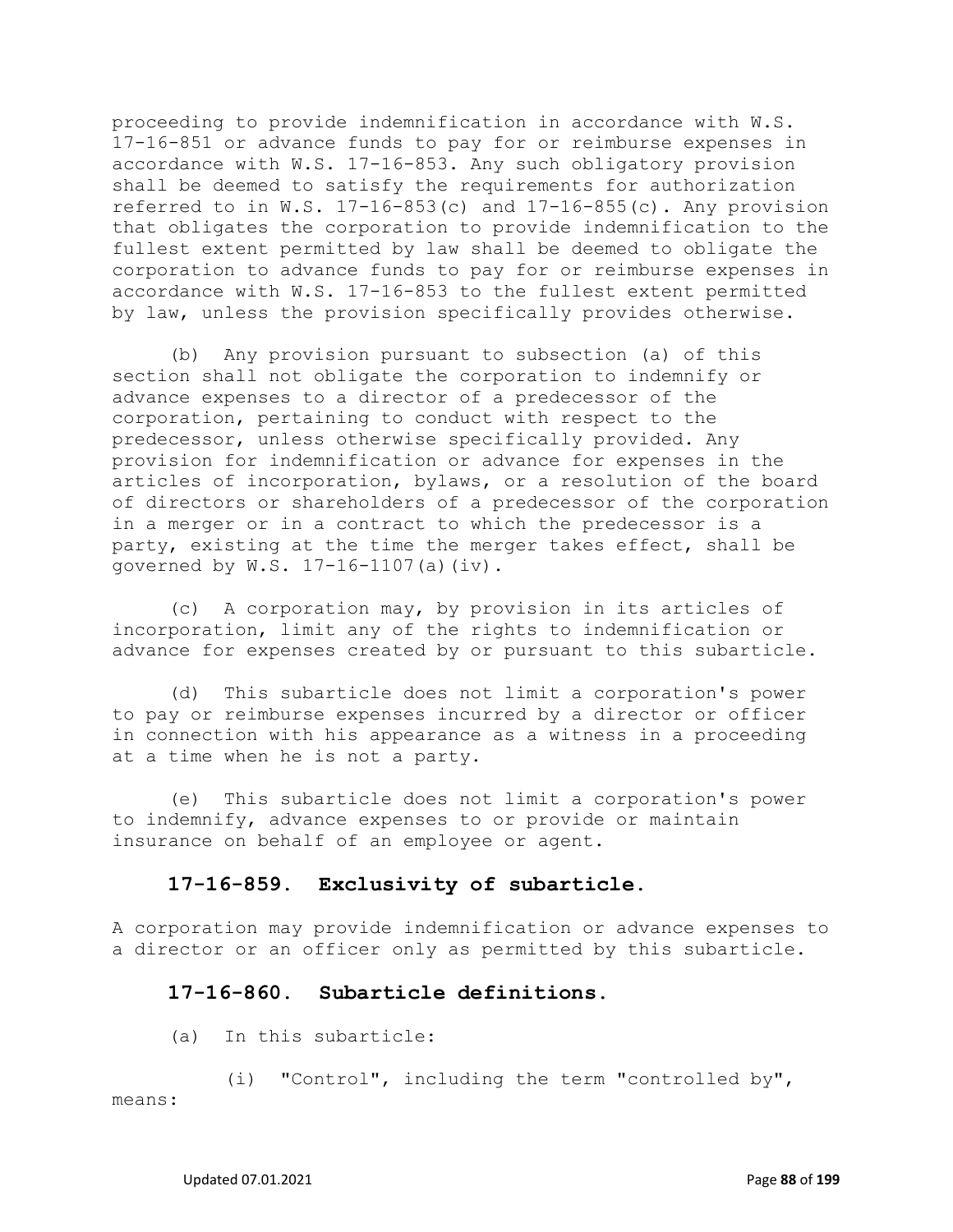(A) Having the power, directly or indirectly, to elect or remove a majority of the members of the board of directors or other governing body of an entity, whether through the ownership of voting shares or interests, by contract or otherwise; or

(B) Being subject to a majority of the risk of loss from the entity's activities or entitled to receive a majority of the entity's residual returns.

(ii) "Director's conflicting interest transaction" means a transaction effected or proposed to be effected by the corporation, or by an entity controlled by the corporation:

(A) To which, at the relevant time, the director is a party; or

(B) Respecting which, at the relevant time, the director had knowledge and a material financial interest known to the director; or

(C) Respecting which, at the relevant time, the director knew that a related person was a party or had a material financial interest.

(iii) "Fair to the corporation" means, for purposes of W.S. 17-16-861(b)(iii), that the transaction as a whole was beneficial to or at least not harmful to the corporation, taking into appropriate account whether it was:

(A) Fair in terms of the director's dealings with the corporation; and

(B) Comparable to what might have been obtainable in an arm's length transaction, given the consideration paid or received by the corporation.

(iv) "Material financial interest" means a financial interest in a transaction that would reasonably be expected to impair the objectivity of the director's judgment when participating in action on the authorization of the transaction;

- (v) "Related person" means:
	- (A) The director's spouse;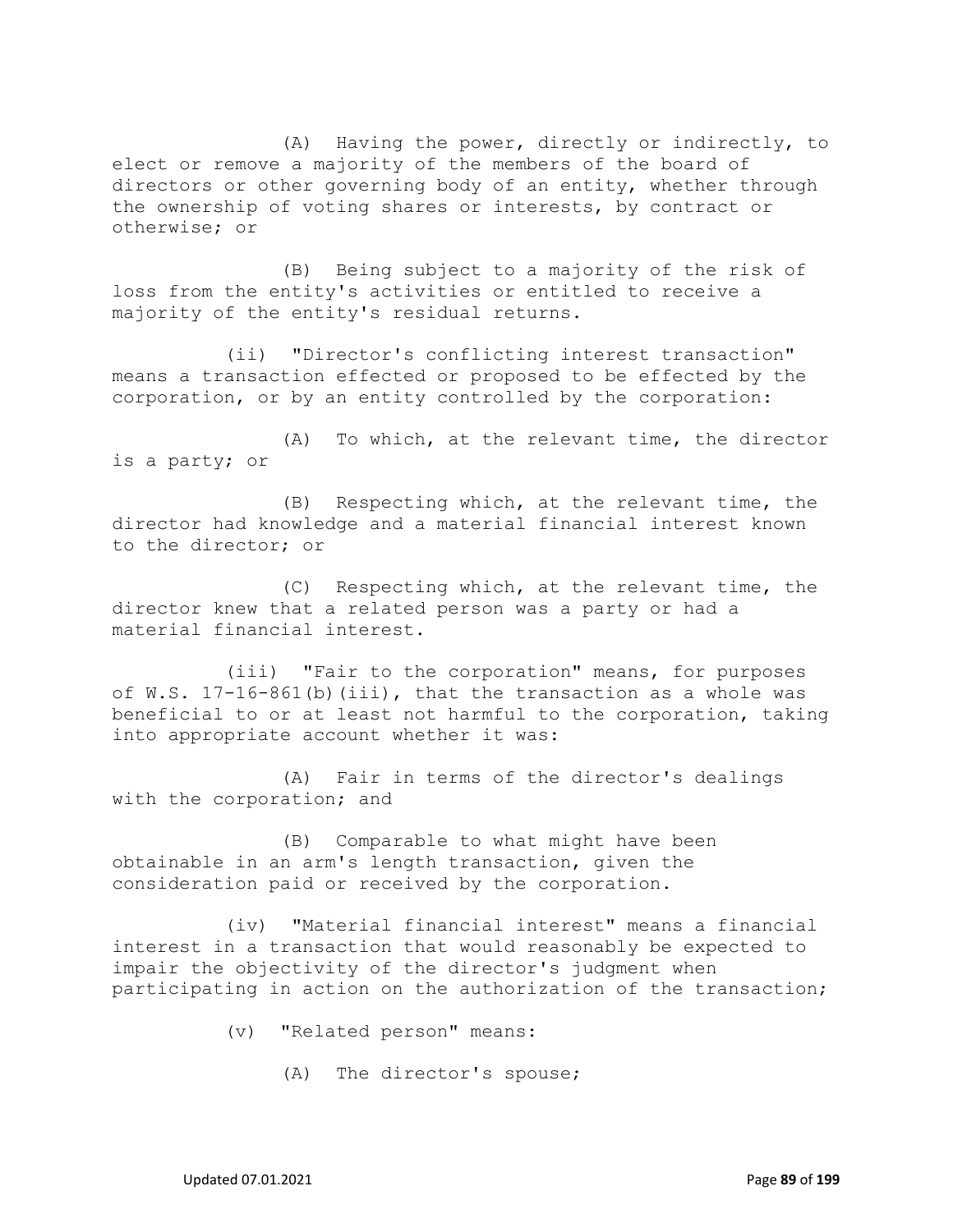(B) A child, stepchild, grandchild, parent, stepparent, grandparent, sibling, stepsibling, half sibling, aunt, uncle, niece or nephew, or spouse of any thereof, of the director or of the director's spouse;

(C) An individual living in the same home as the director;

(D) An entity, other than the corporation or an entity controlled by the corporation, controlled by the director or any person specified above in this paragraph;

(E) A domestic or foreign:

(I) Business or nonprofit corporation, other than the corporation or an entity controlled by the corporation, of which the director is a director;

(II) Unincorporated entity of which the director is a general partner or a member of the governing body; or

(III) Individual, trust or estate for whom or of which the director is a trustee, guardian, personal representative or like fiduciary; or

(F) A person that is, or an entity that is controlled by, an employer of the director.

(vi) "Relevant time" means:

(A) The time at which directors' action respecting the transaction is taken in compliance with W.S. 17- 16-862; or

(B) If the transaction is not brought before the board of directors of the corporation or its committee for action under W.S. 17-16-862, at the time the corporation or an entity controlled by the corporation becomes legally obligated to consummate the transaction.

(vii) "Required disclosure" means disclosure of:

(A) The existence and nature of the director's conflicting interest; and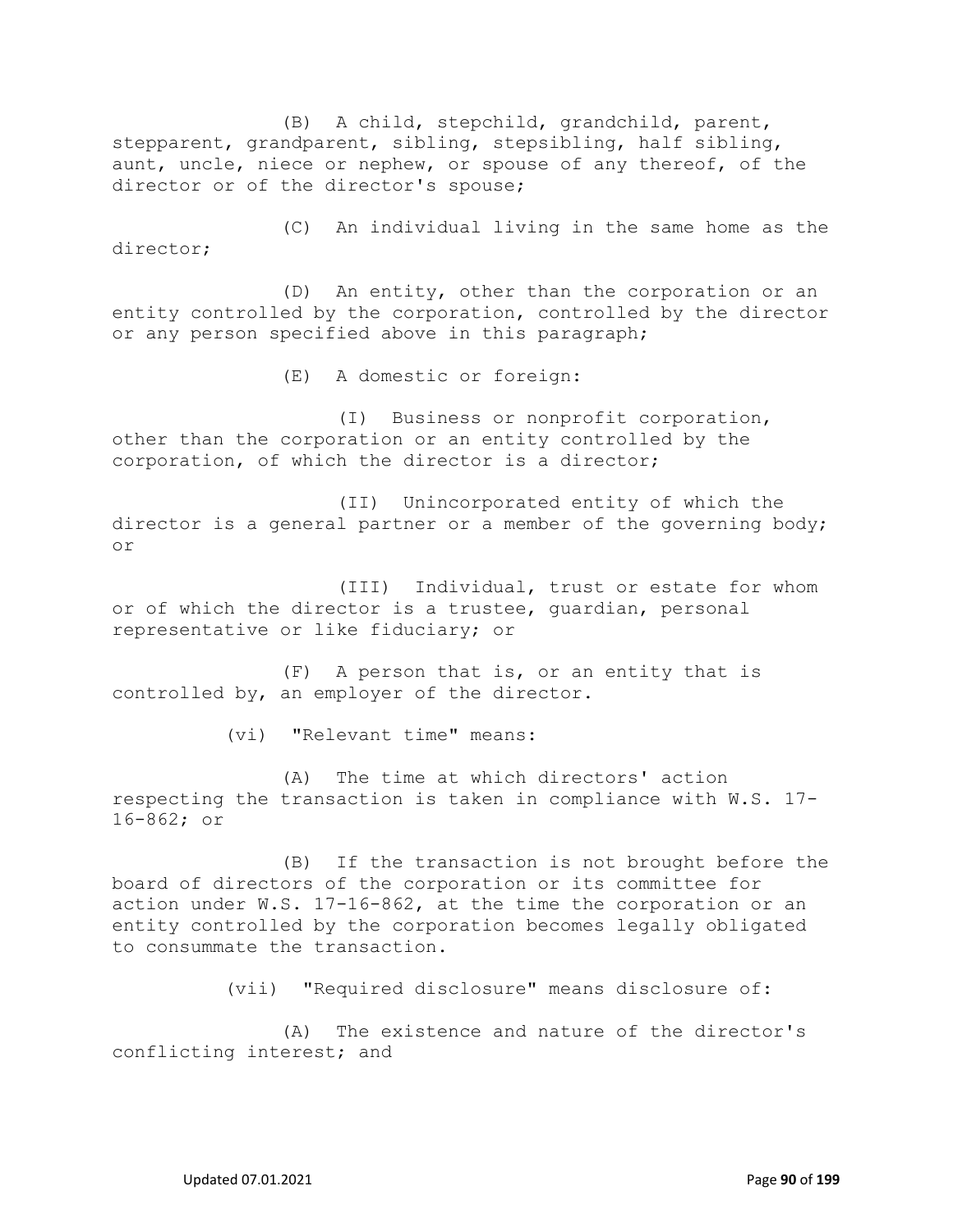(B) All facts known to the director respecting the subject matter of the transaction that a director free of such conflicting interest would reasonably believe to be material in deciding whether to proceed with the transaction.

## **17-16-861. Judicial action.**

(a) A transaction effected or proposed to be effected by the corporation, or by an entity controlled by the corporation, may not be the subject of equitable relief, or give rise to an award of damages or other relief against a director of the corporation, in a proceeding by a shareholder or by or in the right of the corporation, on the ground that the director has an interest respecting the transaction, if it is not a director's conflicting interest transaction.

(b) A director's conflicting interest transaction may not be the subject of equitable relief, or give rise to an award of damages or other relief against a director of the corporation, in a proceeding by a shareholder or by or in the right of the corporation, on the ground that the director has an interest respecting the transaction, if:

(i) Directors' action respecting the transaction was taken in compliance with W.S. 17-16-862 at any time; or

(ii) Shareholders' action respecting the transaction was taken in compliance with W.S. 17-16-863 at any time; or

(iii) The transaction, judged according to the circumstances at the relevant time, is established to have been fair to the corporation.

### **17-16-862. Directors' action.**

(a) Directors' action respecting a director's conflicting interest transaction is effective for purposes of W.S. 17-16- 861(b)(i) if the transaction has been authorized by the affirmative vote of a majority, but no fewer than two (2), of the qualified directors who voted on the transaction, after required disclosure by the conflicted director of information not already known by such qualified directors, or after modified disclosure in compliance with subsection (b) of this section, provided that: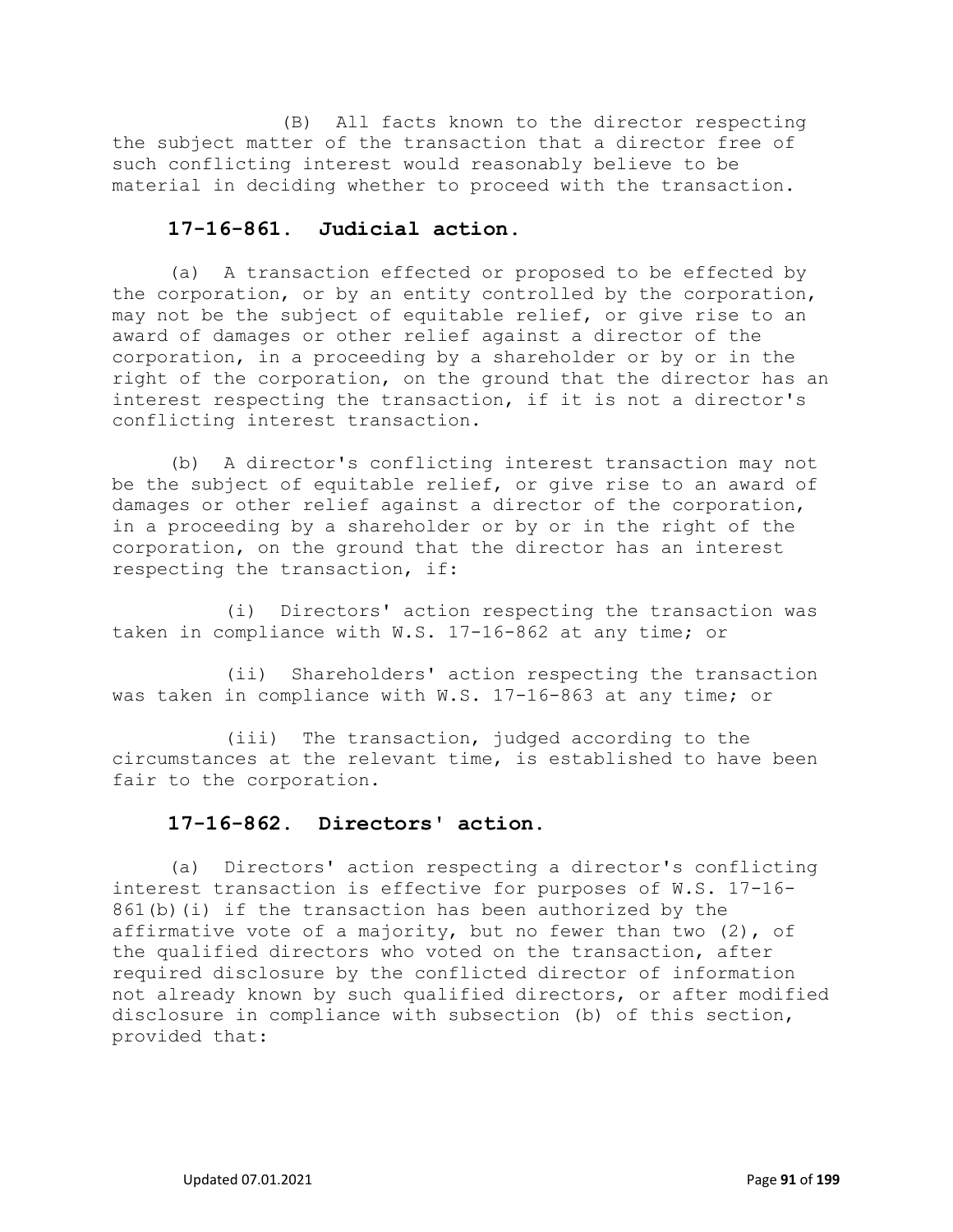(i) The qualified directors have deliberated and voted outside the presence of and without the participation by any other director; and

(ii) Where the action has been taken by a committee, all members of the committee were qualified directors, and either:

(A) The committee was composed of all the qualified directors on the board of directors; or

(B) The members of the committee were appointed by the affirmative vote of a majority of the qualified directors on the board.

(b) Notwithstanding subsection (a) of this section, when a transaction is a director's conflicting interest transaction only because a related person described in W.S. 17-16- 860(a)(v)(E) or (F) is a party to or has a material financial interest in the transaction, the conflicted director is not obligated to make required disclosure to the extent that the director reasonably believes that doing so would violate a duty imposed under law, a legally enforceable obligation of confidentiality, or a professional ethics rule, provided that the conflicted director discloses to the qualified directors voting on the transaction:

(i) All information required to be disclosed that is not so violative;

(ii) The existence and nature of the director's conflicting interest; and

(iii) The nature of the conflicted director's duty not to disclose the confidential information.

(c) A majority, but no fewer than two (2), of all the qualified directors on the board of directors, or on the committee, constitutes a quorum for purposes of action that complies with this section.

(d) Where directors' action under this section does not satisfy a quorum or voting requirement applicable to the authorization of the transaction by reason of the articles of incorporation, the bylaws or a provision of law, independent action to satisfy those authorization requirements shall be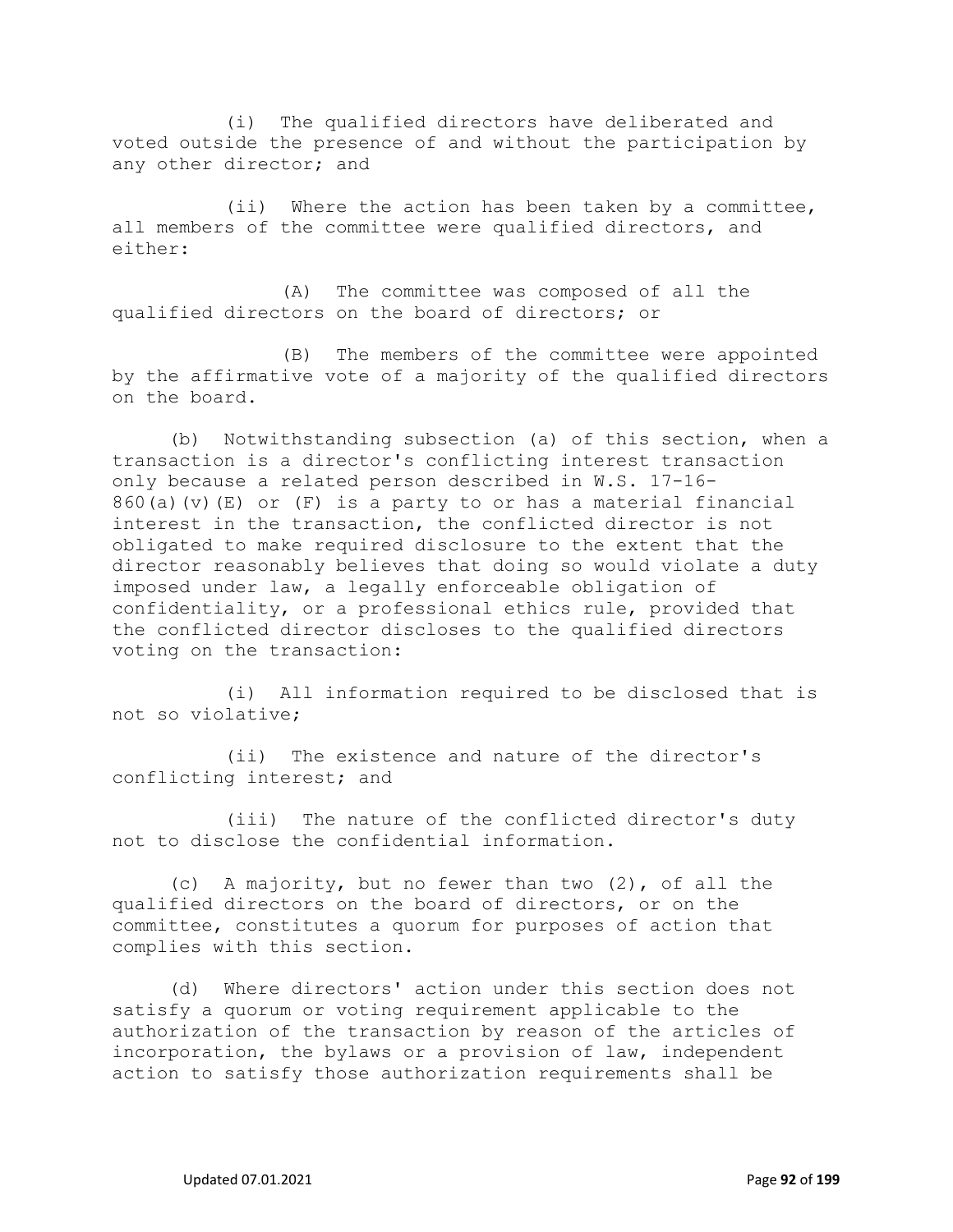taken by the board of directors or a committee, in which action directors who are not qualified directors may participate.

## **17-16-863. Shareholders' action.**

(a) Shareholders' action respecting a director's conflicting interest transaction is effective for purposes of W.S. 17-16-861(b)(ii) if a majority of the votes cast by the holders of all qualified shares are in favor of the transaction after:

(i) Notice to shareholders describing the action to be taken respecting the transaction;

(ii) Provision to the corporation of the information referred to in subsection (b) of this section; and

(iii) Communication to the shareholders entitled to vote on the transaction of the information that is the subject of required disclosure, or modified disclosure as described in W.S. 17-16-862(b) if the director's conflicting interest transaction is of the type described in that subsection, to the extent the information is not known by them.

(b) A director who has a conflicting interest respecting the transaction shall, before the shareholders' vote, inform the secretary or other officer or agent of the corporation authorized to tabulate votes, in writing, of the number of shares that the director knows are not qualified shares under subsection (c) of this section and the identity of the holders of those shares.

(c) For purposes of this section:

(i) "Holder" means and "held by" refers to shares held by both a record shareholder, as defined in W.S. 17-16- 1301(a)(vi), and a beneficial shareholder as defined in W.S. 17-  $16-1301(a)(i);$ 

(ii) "Qualified shares" means all shares entitled to be voted with respect to the transaction except for shares that the secretary or other officer or agent of the corporation authorized to tabulate votes either knows, or under subsection (b) of this section is notified, are held by:

(A) A director who has a conflicting interest respecting the transaction; or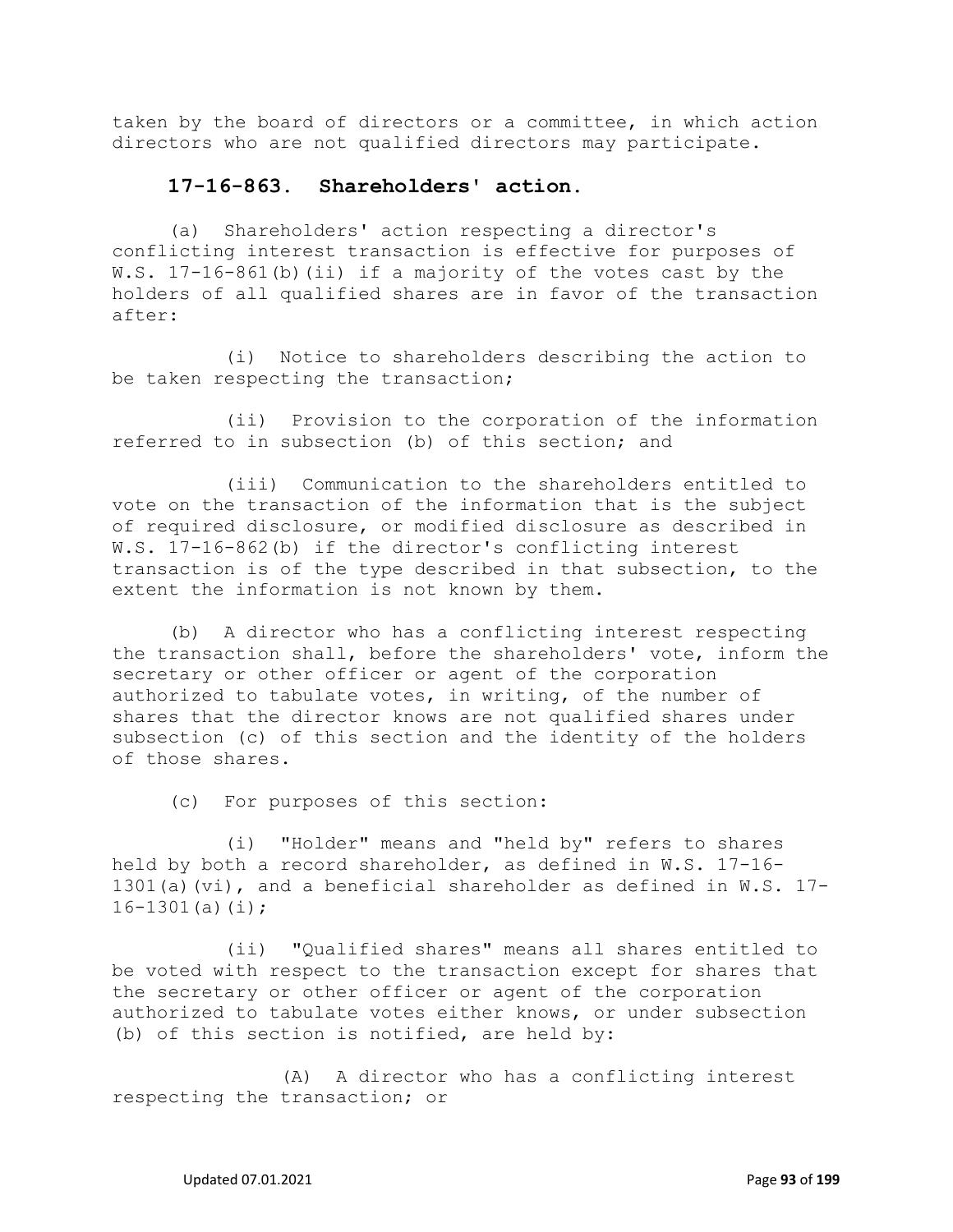(B) A related person of the director, excluding a person described in  $W.S. 17-16-860(a)(v)(F)$ .

(d) A majority of the votes entitled to be cast by the holders of all qualified shares constitutes a quorum for purposes of compliance with this section. Subject to the provisions of subsection (e) of this section, shareholders' action that otherwise complies with this section is not affected by the presence of holders, or by the voting, of shares that are not qualified shares.

(e) If a shareholders' vote does not comply with subsection (a) of this section solely because of a director's failure to comply with subsection (b) of this section, and if the director establishes that the failure was not intended to influence and did not in fact determine the outcome of the vote, the court may give the effect, if any, to the shareholders' vote, as the court considers appropriate in the circumstances.

(f) Where shareholders' action under this section does not satisfy a quorum or voting requirement applicable to the authorization of the transaction by reason of the articles of incorporation, the bylaws or a provision of law, independent action to satisfy those authorization requirements must be taken by the shareholders, in which action shares that are not qualified shares may participate.

#### **17-16-870. Business opportunities.**

(a) A director's taking advantage, directly or indirectly, of a business opportunity may not be the subject of equitable relief, or give rise to an award of damages or other relief against the director, in a proceeding by or in the right of the corporation on the ground that the opportunity should have first been offered to the corporation, if before becoming legally obligated respecting the opportunity the director brings it to the attention of the corporation and:

(i) Action by qualified directors disclaiming the corporation's interest in the opportunity is taken in compliance with the procedures set forth in W.S. 17-16-862, as if the decision being made concerned a director's conflicting interest transaction; or

(ii) Shareholders' action disclaiming the corporation's interest in the opportunity is taken in compliance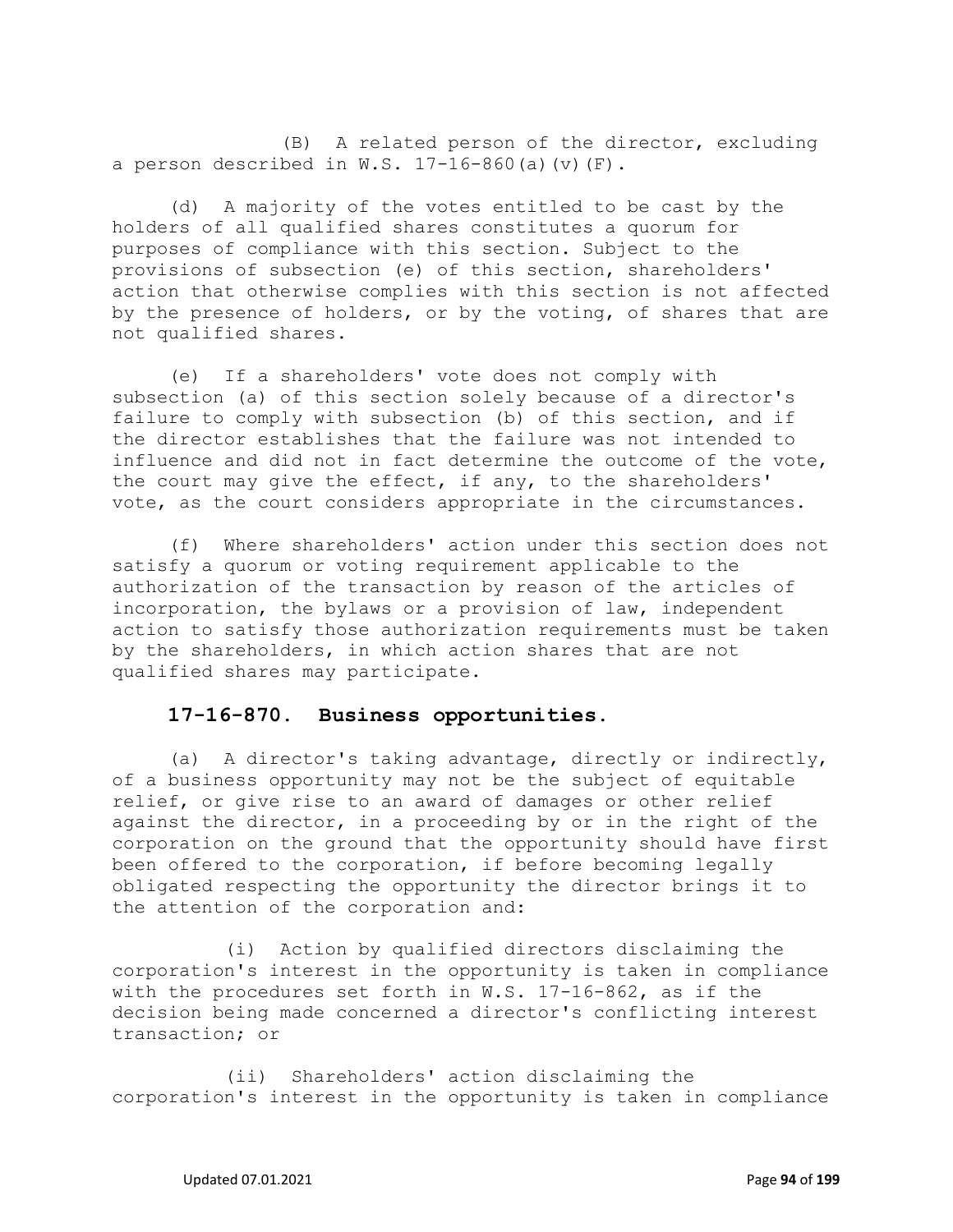with the procedures set forth in W.S. 17-16-863, as if the decision being made concerned a director's conflicting interest transaction, except that, rather than making required disclosure as defined in W.S. 17-16-860, in each case the director shall have made prior disclosure to those acting on behalf of the corporation of all material facts concerning the business opportunity that are then known to the director.

In any proceeding seeking equitable relief or other remedies based upon an alleged improper taking advantage of a business opportunity by a director, the fact that the director did not employ the procedure described in subsection (a) of this section before taking advantage of the opportunity shall not create an inference that the opportunity should have been first presented to the corporation or alter the burden of proof otherwise applicable to establish that the director breached a duty to the corporation in the circumstances.

#### ARTICLE 9 - RESERVED

# ARTICLE 10 - AMENDMENT OF ARTICLES OF INCORPORATION AND BYLAWS

#### **17-16-1001. Authority to amend.**

(a) A corporation may amend its articles of incorporation at any time to add or change a provision that is required or permitted in the articles of incorporation as of the effective date of the amendment or to delete a provision that is not required to be contained in the articles of incorporation.

(b) A shareholder of the corporation does not have a vested property right resulting from any provision in the articles of incorporation, including provisions relating to management, control, capital structure, dividend entitlement or purpose, or duration of the corporation.

### **17-16-1002. Amendment before issuance of shares.**

If a corporation has not yet issued shares, its board of directors, or its incorporators if it has no board of directors, may adopt one (1) or more amendments to the corporation's articles of incorporation.

# **17-16-1003. Amendment by board of directors and shareholders.**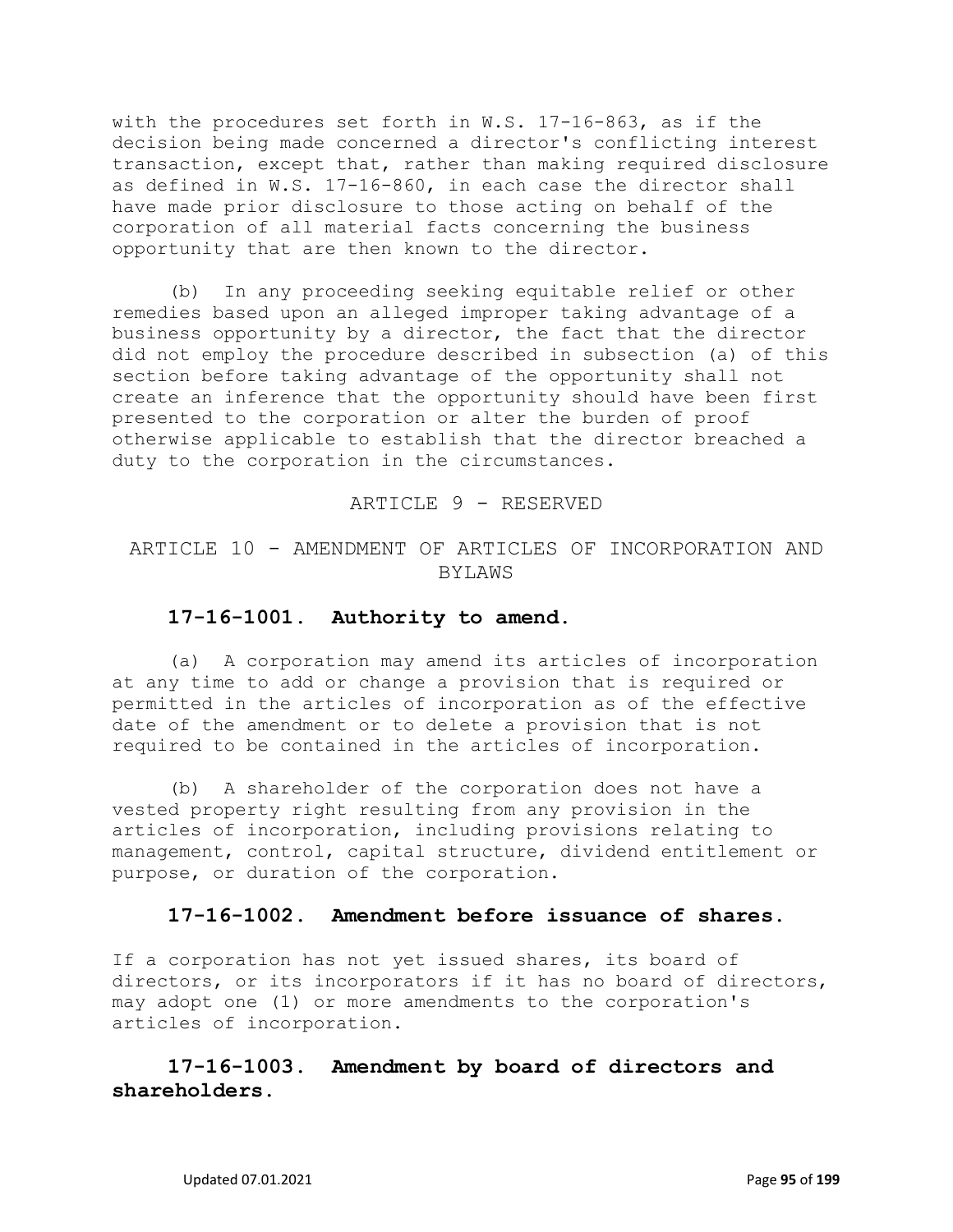(a) If a corporation has issued shares, an amendment to the articles of incorporation shall be adopted in the following manner:

(i) The proposed amendment shall be adopted by the board of directors;

(ii) Except as provided in W.S. 17-16-1005, 17-16- 1007 and 17-16-1008, after adopting the proposed amendment the board of directors shall submit the amendment to the shareholders for their approval. The board of directors shall also transmit to the shareholders a recommendation that the shareholders approve the amendment, unless the board of directors makes a determination that because of conflict of interest or other special circumstances it should not make such a recommendation in which case the board of directors shall transmit the basis for that determination to the shareholders;

(iii) The board of directors may condition its submission of the amendment to the shareholders on any basis;

(iv) If the amendment is required to be approved by the shareholders and the approval is to be given at a meeting, the corporation shall notify each shareholder, whether or not entitled to vote, of the shareholders' meeting at which the amendment is to be submitted for approval. The notice shall state that the purpose, or one (1) of the purposes, of the meeting is to consider the amendment and shall contain or be accompanied by a copy of the amendment;

(v) Unless the articles of incorporation, or the board of directors acting pursuant to paragraph (iii) of this subsection require a greater vote or a greater number of shares to be present, approval of the amendment requires the approval of the shareholders at a meeting at which a quorum exists, and, if any class or series of shares is entitled to vote as a separate group on the amendment, except as provided in W.S. 17- 16-1004(c), the approval of each such separate voting group at a meeting at which a quorum of the voting group exists.

#### **17-16-1004. Voting on amendments by voting groups.**

(a) If a corporation has more than one (1) class of shares outstanding, the holders of the outstanding shares of a class are entitled to vote as a separate voting group, if shareholder voting is otherwise required by this act, on a proposed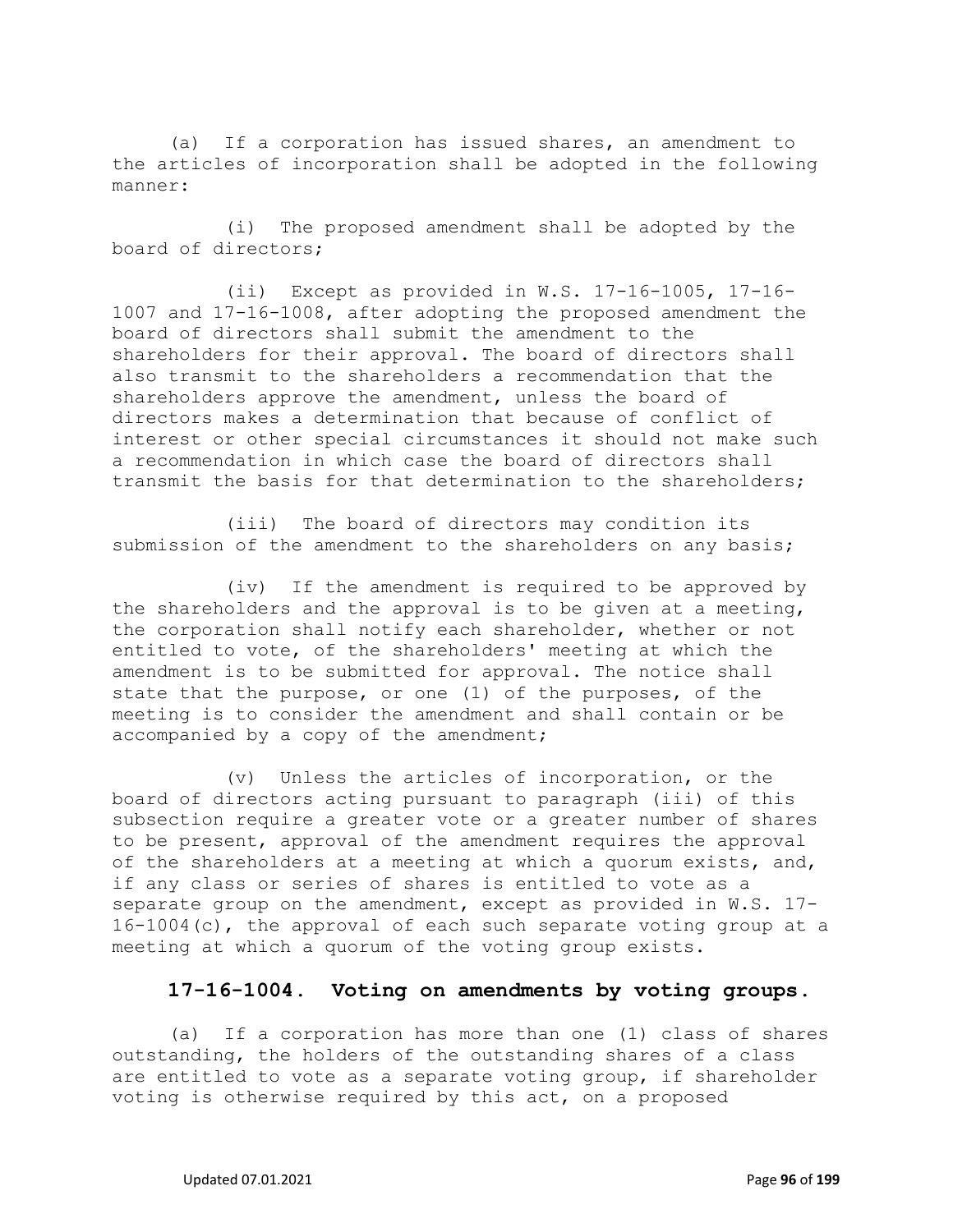amendment to the articles of incorporation if the amendment would:

(i) Effect an exchange or reclassification of all or part of the shares of the class into shares of another class;

(ii) Effect an exchange or reclassification, or create the right of exchange, of all or part of the shares of another class into shares of the class;

(iii) Change the rights, preferences, or limitations of all or part of the shares of the class;

(iv) Change the shares of all or part of the class into a different number of shares of the same class;

(v) Create a new class of shares having rights or preferences with respect to distributions or to dissolution that are prior or superior to the shares of the class;

(vi) Increase the rights, preferences, or number of authorized shares of any class that, after giving effect to the amendment, have rights or preferences with respect to distributions or to dissolution that are prior or superior to the shares of the class;

(vii) Limit or deny any existing preemptive right of all or part of the shares of the class; or

(viii) Cancel or otherwise affect rights to distributions that have accumulated but not yet been authorized on all or part of the shares of the class.

(b) If a proposed amendment would affect a series of a class of shares in one (1) or more of the ways described in subsection (a) of this section, the holders of shares of that series are entitled to vote as a separate voting group on the proposed amendment.

(c) If a proposed amendment that entitles two (2) or more classes or series of shares to vote as separate voting groups under this section would affect those two (2) or more classes or series in the same or a substantially similar way, the holders of shares of all the classes or series so affected shall vote together as a single voting group on the proposed amendment, unless otherwise provided in the articles of incorporation or required by the board of directors.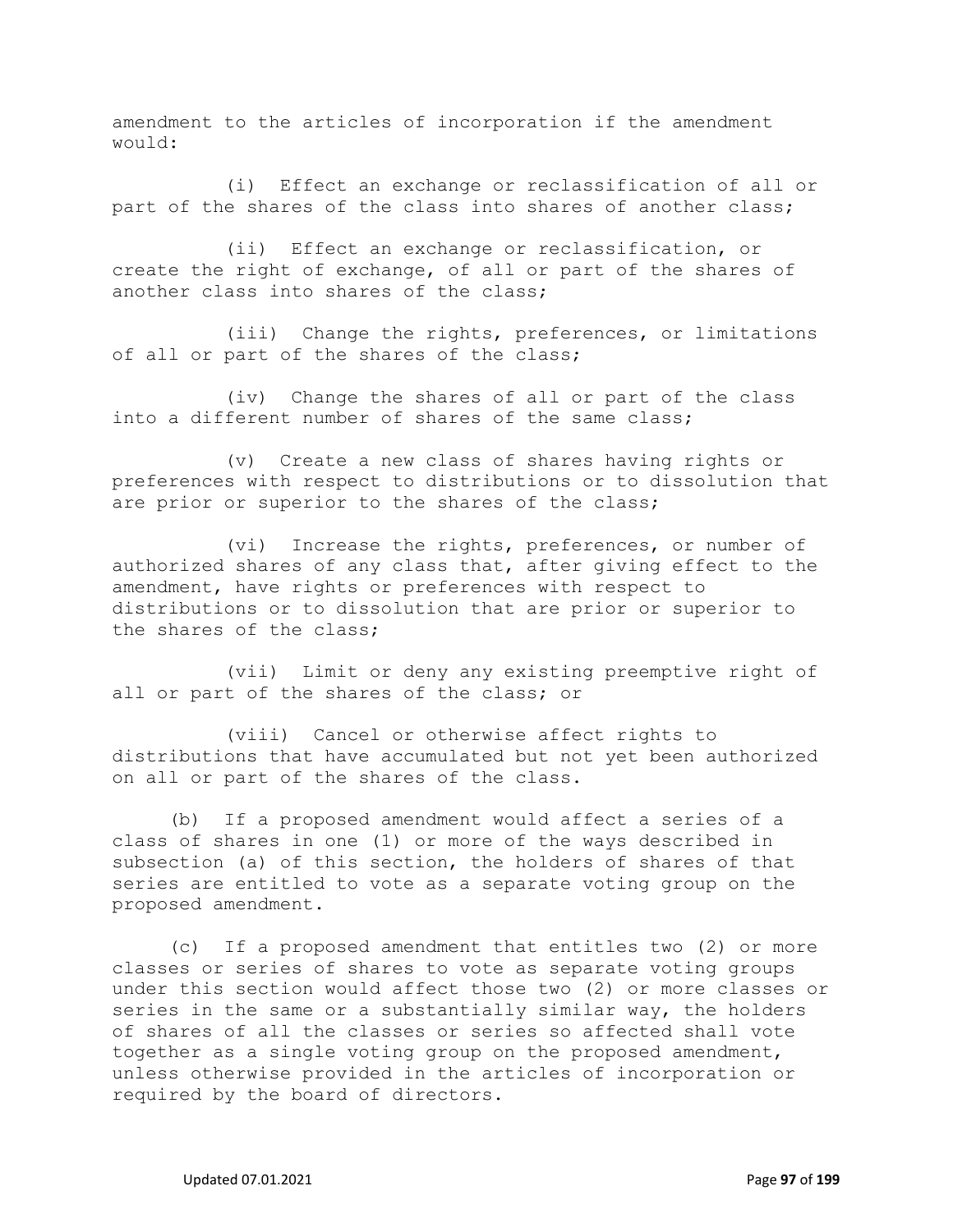(d) A class or series of shares is entitled to the voting rights granted by this section although the articles of incorporation provide that the shares are nonvoting shares.

#### **17-16-1005. Amendment by board of directors.**

(a) Unless the articles of incorporation provide otherwise, a corporation's board of directors may adopt amendments to the corporation's articles of incorporation without shareholder approval:

(i) To extend the duration of the corporation if it was incorporated at a time when limited duration was required by law;

(ii) To delete the names and addresses of the initial directors;

(iii) To delete the name and address of the initial registered agent or registered office, if a statement of change is on file with the secretary of state;

(iv) If the corporation has only one (1) class of shares outstanding:

(A) To change each issued and unissued authorized share of the class into a greater number of whole shares of that class; or

(B) To increase the number of authorized shares of the class to the extent necessary to permit the issuance of shares as a share dividend.

(v) To change the corporate name by substituting the word "corporation," "incorporated," "company," "limited," or the abbreviation "corp.," "inc.," "co.," or "ltd.," for a similar word or abbreviation in the name, or by adding, deleting, or changing a geographical attribution for the name;

(vi) To reflect a reduction in authorized shares, as a result of the operation of W.S. 17-16-631(b), when the corporation has acquired its own shares and the articles of incorporation prohibit the reissue of the acquired shares;

(vii) To delete a class of shares from the articles of incorporation, as a result of the operation of W.S. 17-16-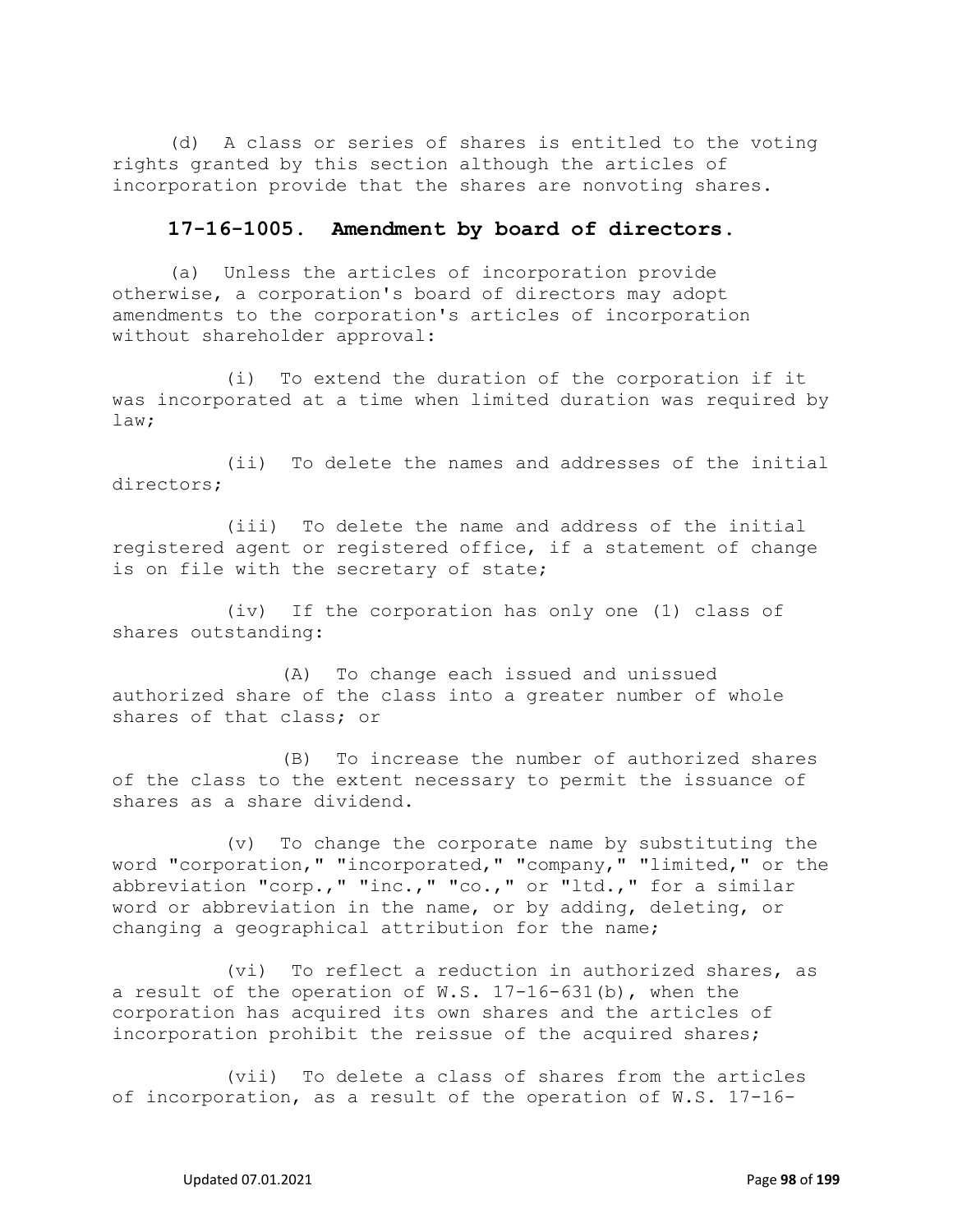631(b), when there are no remaining shares of the class because the corporation has acquired all shares of the class and the articles of incorporation prohibit the reissue of the acquired shares; or

(viii) To make any change expressly permitted by W.S. 17-16-602(a) or (b) to be made without shareholder approval.

## **17-16-1006. Articles of amendment.**

(a) After an amendment to the articles of incorporation has been adopted and approved in the manner required by this act and by the articles of incorporation, the corporation shall deliver to the secretary of state for filing articles of amendment setting forth:

(i) The name of the corporation;

(ii) The text of each amendment adopted;

(iii) If an amendment provides for an exchange, reclassification, or cancellation of issued shares, provisions for implementing the amendment if not contained in the amendment itself which may be made dependent upon facts objectively ascertainable outside the articles of amendment;

(iv) The date of each amendment's adoption; and

(v) If an amendment:

(A) Was adopted by the incorporators or board of directors without shareholder approval, a statement that the amendment was duly approved by the incorporators or by the board of directors as the case may be and that shareholder approval was not required; or

(B) Required approval by the shareholders, a statement that the amendment was duly approved by the shareholders in the manner required by this act and by the articles of incorporation;

- (C) Reserved.
- (vi) Repealed By Laws 2010, Ch. 82, § 2.

**17-16-1007. Restated articles of incorporation.**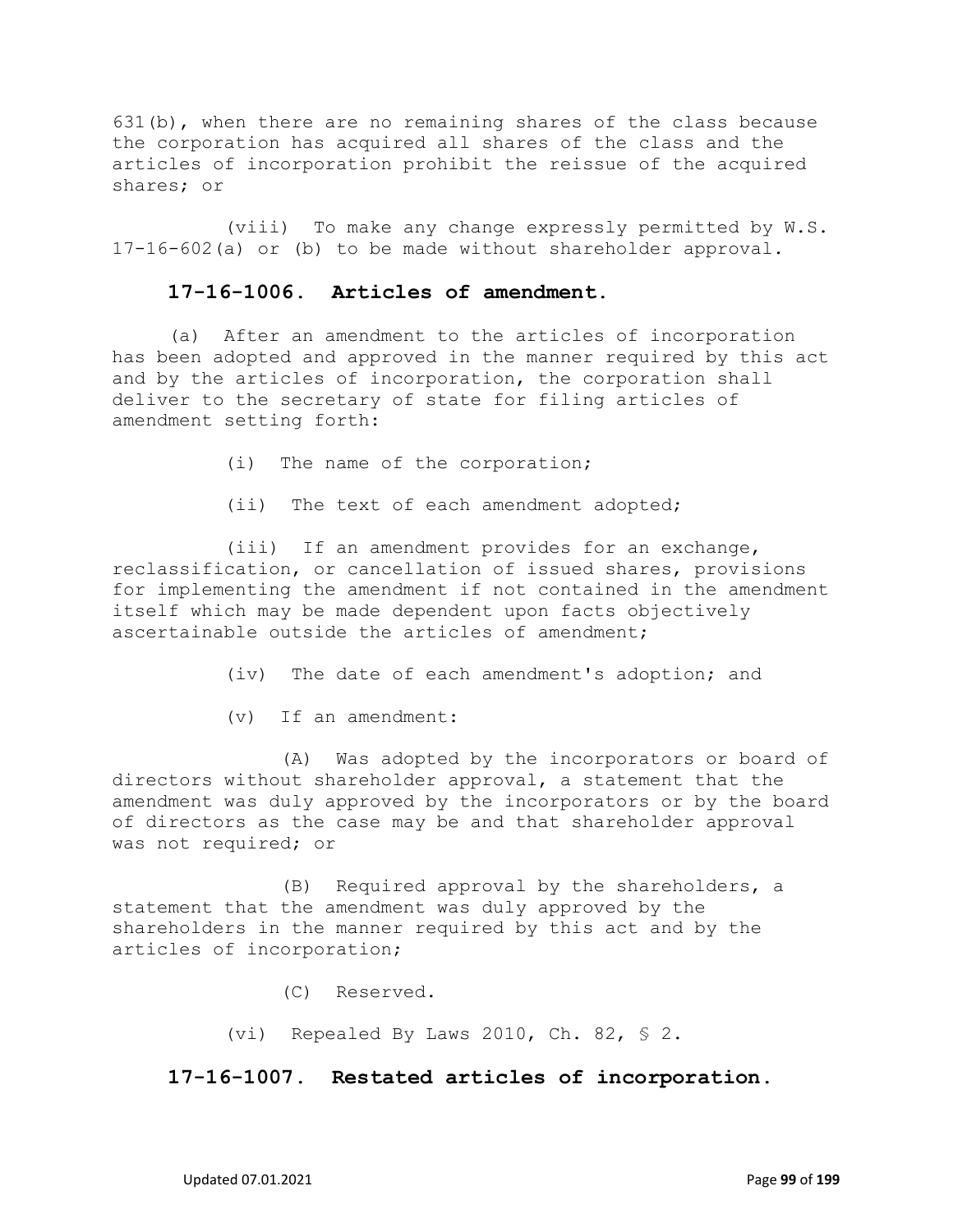(a) A corporation's board of directors may restate its articles of incorporation at any time with or without shareholder approval, to consolidate all amendments into a single document.

(b) If the restated articles include one (1) or more new amendments requiring shareholder approval, the amendments shall be adopted and approved as provided in W.S. 17-16-1003.

(c) A corporation restating its articles of incorporation shall deliver to the secretary of state for filing articles of restatement setting forth the name of the corporation and the text of the restated articles of incorporation together with a certificate which states that the restated articles consolidate all amendments into a single document and, if a new amendment is included in the restated articles, which also includes the statements required under W.S. 17-16-1006.

(d) Duly adopted restated articles of incorporation supersede the original articles of incorporation and all amendments to them.

(e) The secretary of state may certify restated articles of incorporation, as the articles of incorporation currently in effect, without including the certificate information required by subsection (c) of this section.

# **17-16-1008. Amendment pursuant to court-ordered reorganization.**

(a) A corporation's articles of incorporation may be amended without action by the board of directors or shareholders to carry out a plan of reorganization ordered or decreed by a court of competent jurisdiction under the authority of a law of the United States.

(b) The individual or individuals designated by the court shall deliver to the secretary of state for filing articles of amendment setting forth:

(i) The name of the corporation;

(ii) The text of each amendment approved by the court;

(iii) The date of the court's order or decree approving the articles of amendment;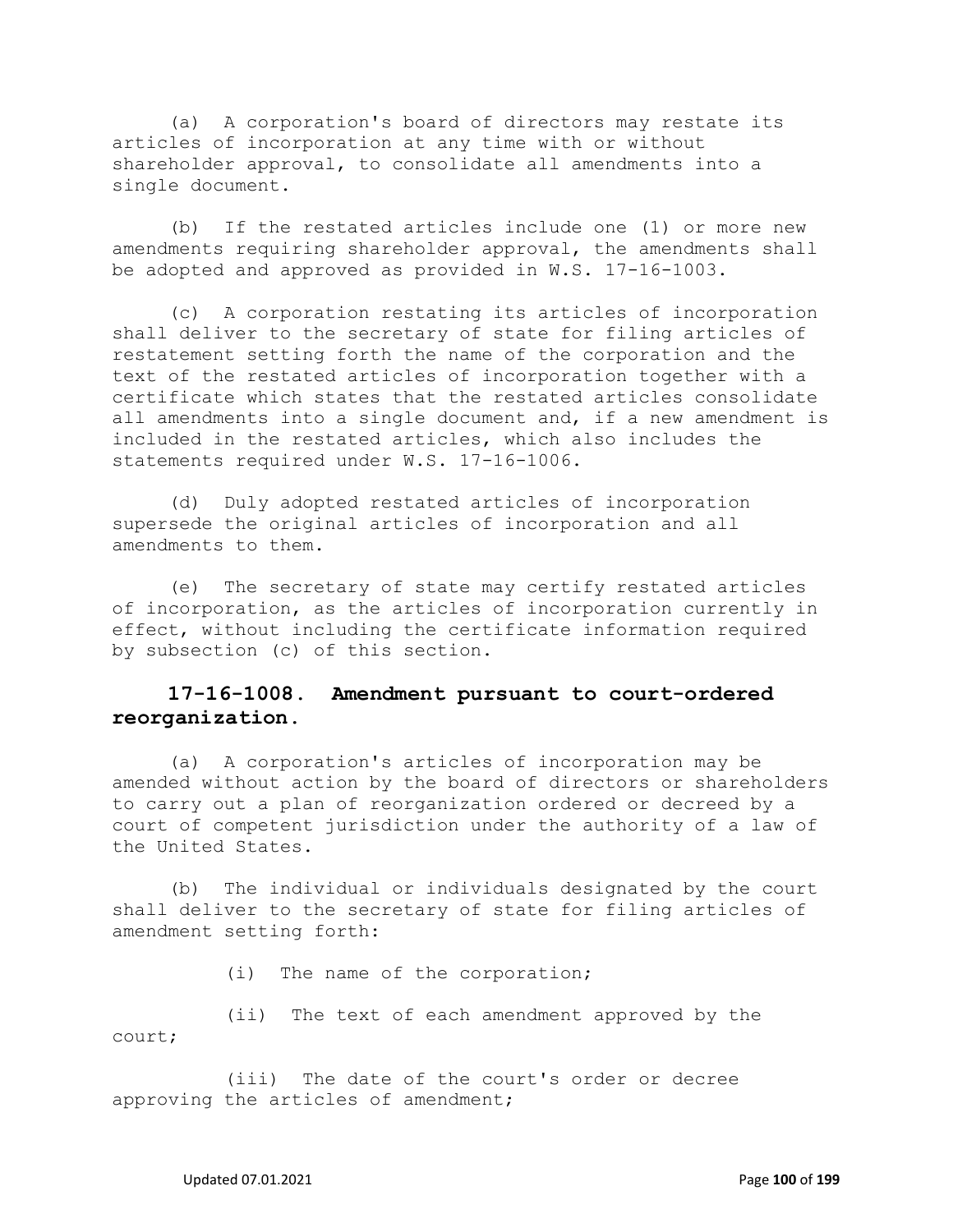(iv) The title of the reorganization proceeding in which the order or decree was entered; and

(v) A statement that the court had jurisdiction of the proceeding under federal statute.

(c) This section does not apply after entry of a final decree in the reorganization proceeding even though the court retains jurisdiction of the proceeding for limited purposes unrelated to consummation of the reorganization plan.

## **17-16-1009. Effect of amendment.**

An amendment to articles of incorporation does not affect a cause of action existing against or in favor of the corporation, a proceeding to which the corporation is a party, or the existing rights of persons other than shareholders of the corporation. An amendment changing a corporation's name does not abate a proceeding brought by or against the corporation in its former name.

## **17-16-1020. Amendment by board of directors or shareholders.**

(a) A corporation's shareholders may amend or repeal the corporation's bylaws.

(b) A corporation's board of directors may amend or repeal the corporation's bylaws unless:

(i) The articles of incorporation, W.S. 17-16-1021 or if applicable W.S. 17-16-1022 reserve this power exclusively to the shareholders in whole or part; or

(ii) The shareholders in amending, repealing or adopting a bylaw provide expressly that the board of directors may not amend, repeal or reinstate that bylaw.

## **17-16-1021. Bylaw increasing quorum or voting requirement for directors.**

(a) A bylaw that increases a quorum or voting requirement for the board of directors may be amended or repealed:

(i) If originally adopted by the shareholders, only by the shareholders, unless the bylaw otherwise provides;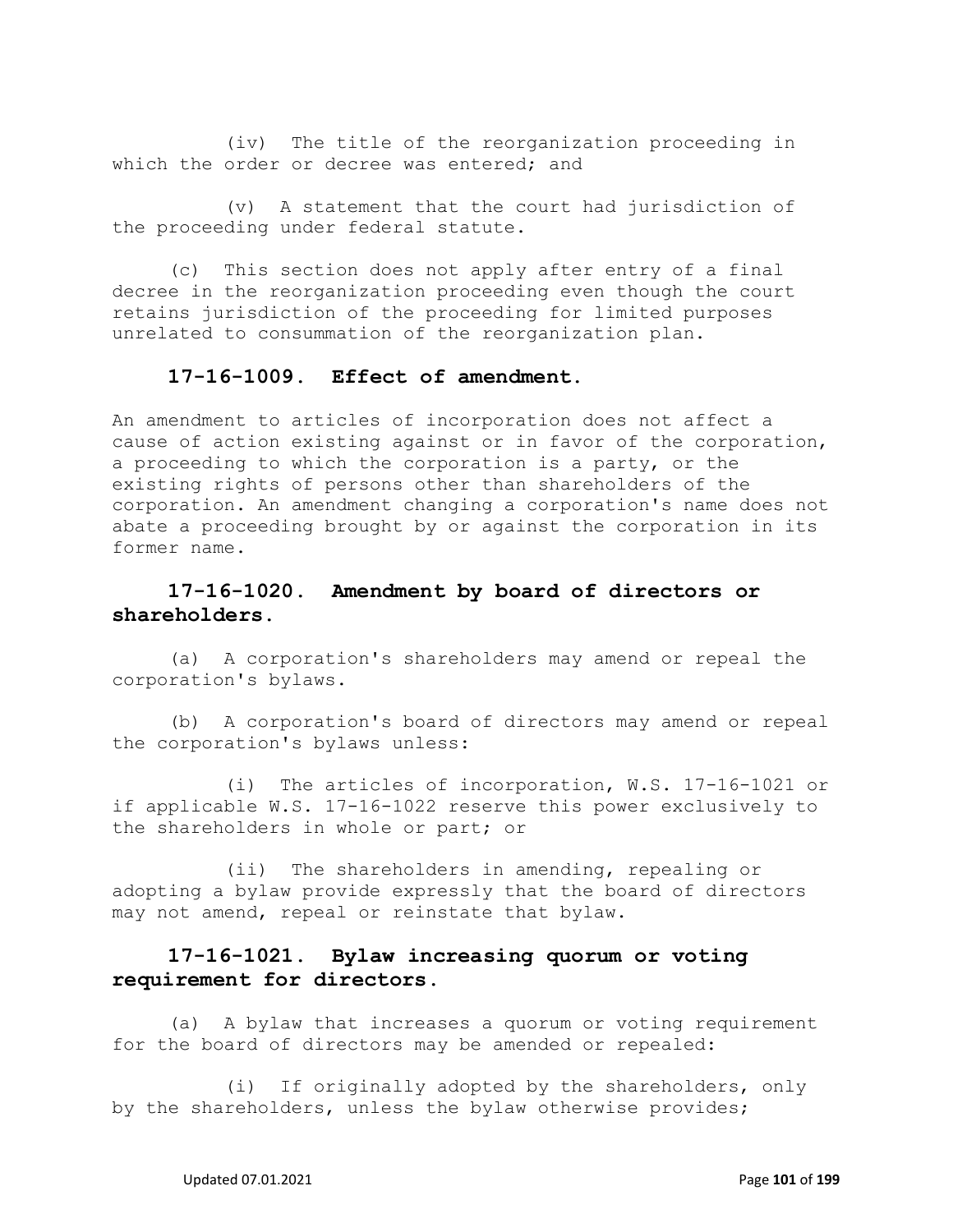(ii) If adopted by the board of directors, either by the shareholders or by the board of directors.

(b) A bylaw adopted or amended by the shareholders that increases a quorum or voting requirement for the board of directors may provide that it may be amended or repealed only by a specified vote of either the shareholders or the board of directors.

(c) Action by the board of directors under subsection (a) of this section to amend or repeal a bylaw that changes the quorum or voting requirement for the board of directors shall meet the same quorum requirement and be adopted by the same vote required to take action under the quorum and voting requirement then in effect or proposed to be adopted, whichever is greater.

## **17-16-1022. Bylaw provisions relating to the election of directors.**

(a) Unless the articles of incorporation specifically prohibit the adoption of a bylaw pursuant to this section, alter the vote specified in W.S. 17-16-728(a) or provide for cumulative voting, a public corporation may elect in its bylaws to be governed in the election of directors as follows:

(i) Each vote entitled to be cast may be voted for or against up to that number of candidates that is equal to the number of directors to be elected, or a shareholder may indicate an abstention, but without cumulating the votes;

(ii) To be elected, a nominee shall have received a plurality of the votes cast by holders of shares entitled to vote in the election at a meeting at which a quorum is present, provided that a nominee who is elected but receives more votes against than for election shall serve as a director for a term that shall terminate on the date that is the earlier of ninety (90) days from the date on which the voting results are determined pursuant to  $W.S. 17-16-729(b)$  (v) or is the date on which an individual is selected by the board of directors to fill the office held by such director, which selection shall be deemed to constitute the filling of a vacancy by the board to which W.S. 17-16-810 applies. Subject to paragraph (iii) of this subsection, a nominee who is elected but receives more votes against than for election shall not serve as a director beyond the ninety (90) day period referenced above; and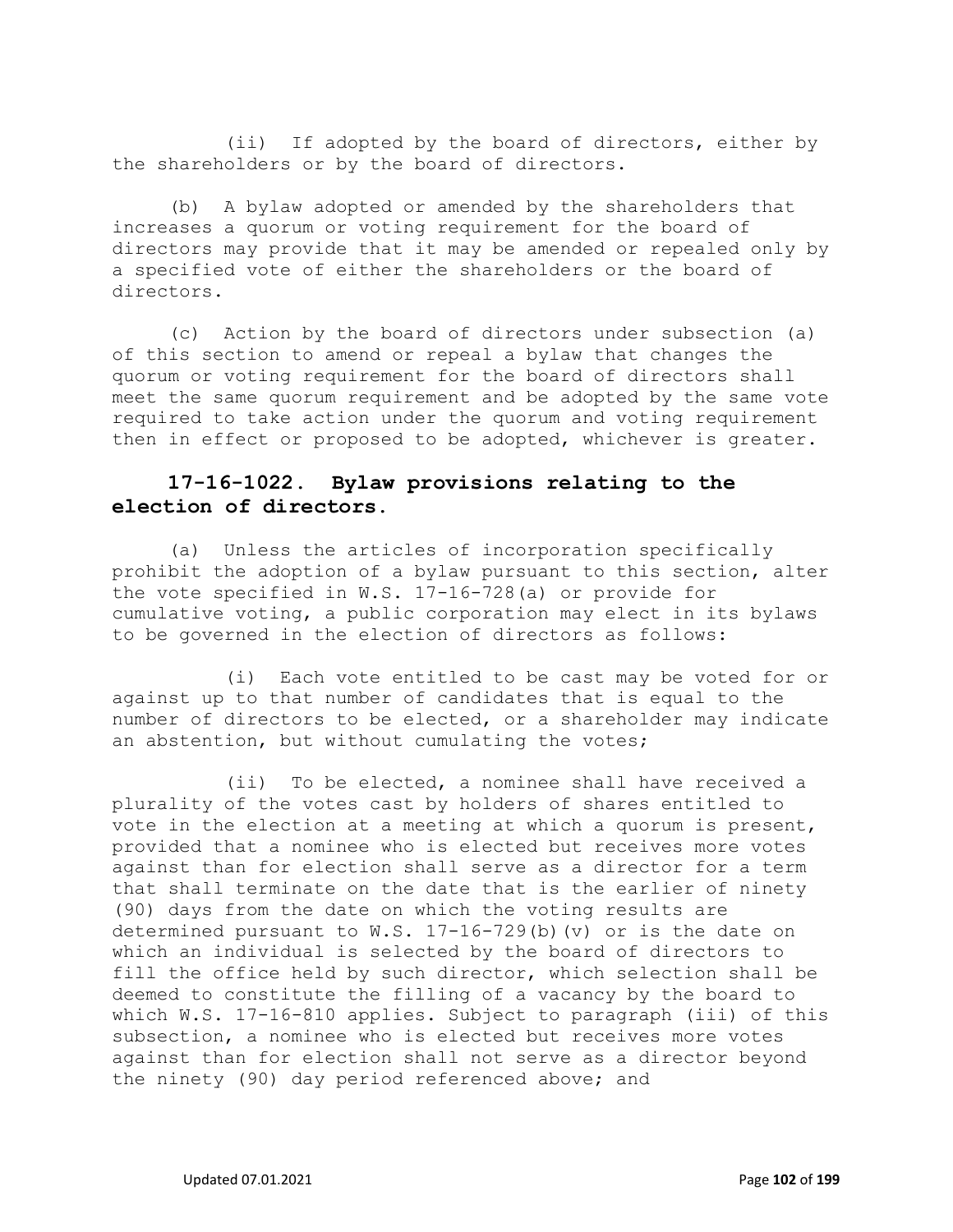(iii) The board of directors may select any qualified individual to fill the office held by a director who received more votes against than for election.

(b) Subsection (a) of this section does not apply to an election of directors by a voting group if at the expiration of the time fixed under a provision requiring advance notification of director candidates, or absent such a provision, at a time fixed by the board of directors which is not more than fourteen (14) days before notice is given of the meeting at which the election is to occur, there are more candidates for election by the voting group than the number of directors to be elected, one (1) or more of whom are properly proposed by shareholders. An individual shall not be considered a candidate for purposes of this subsection if the board of directors determines before the notice of meeting is given that such individual's candidacy does not create a bona fide election contest.

(c) A bylaw electing to be governed by this section may be repealed:

(i) If originally adopted by the shareholders, only by the shareholders, unless the bylaw otherwise provides; or

(ii) If adopted by the board of directors, by the board of directors or the shareholders.

ARTICLE 11 - MERGER, SHARE EXCHANGE, CONSOLIDATION AND CONVERSION

**17-16-1101. Reserved.**

#### **17-16-1102. Merger.**

(a) One (1) or more domestic business corporations may merge with one (1) or more domestic or foreign business corporations or eligible entities pursuant to a plan of merger, or two (2) or more foreign business corporations or domestic or foreign eligible entities may merge into a new domestic business corporation to be created in the merger in the manner provided in this chapter.

(b) A foreign business corporation, or a foreign eligible entity, may be a party to a merger with a domestic business corporation, or may be created by the terms of the plan of merger, only if the merger is permitted by the foreign business corporation or eligible entity. If Wyoming law does not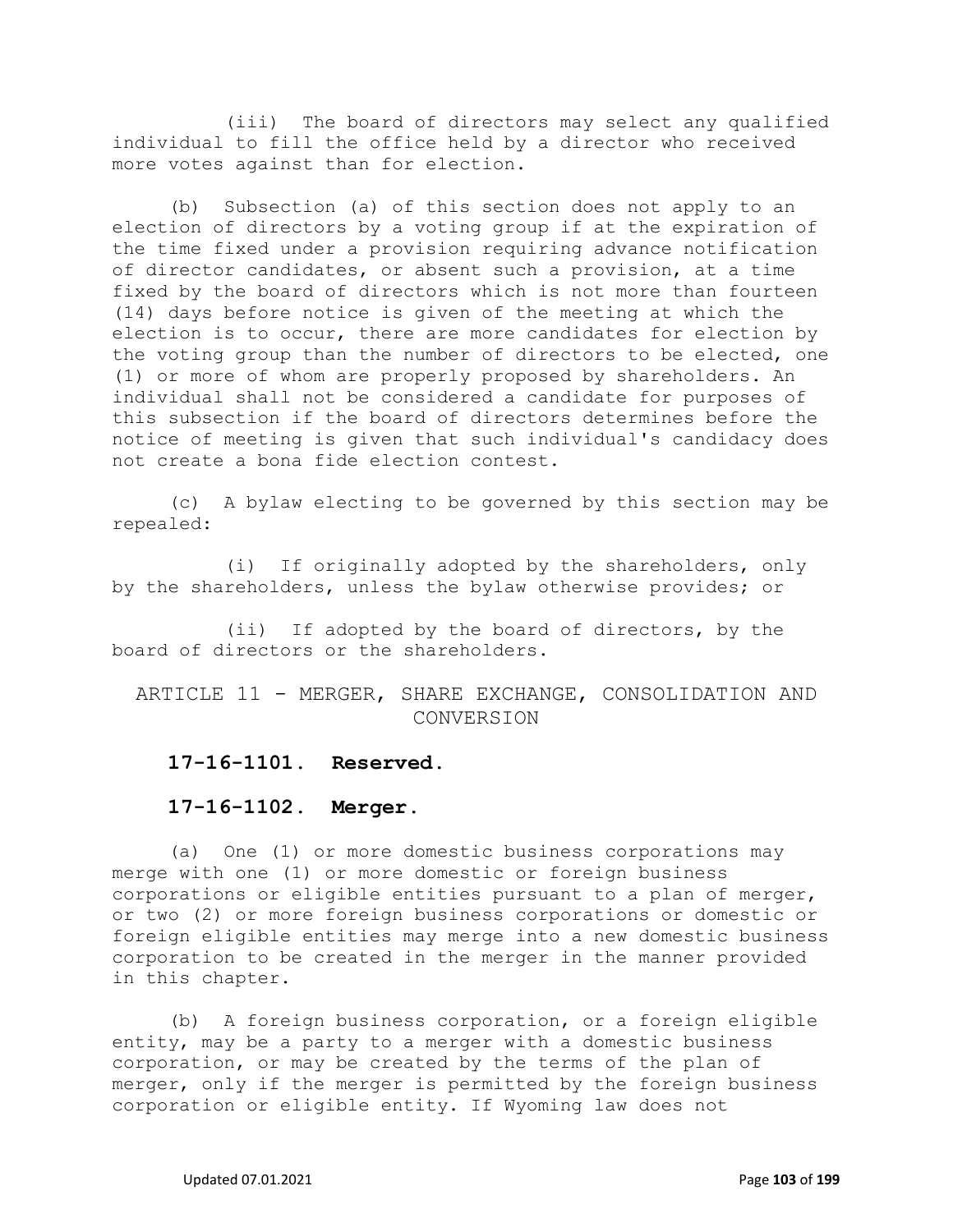otherwise provide procedures for the approval of a merger, a plan of merger may be adopted and approved, the merger effectuated, and appraisal rights exercised in accordance with the procedures in this article and article 13 of this chapter. For the purposes of applying this article and article 13 of this chapter:

(i) The eligible entity, its members or interest holders, eligible interests and organic documents taken together shall be deemed to be a domestic business corporation, shareholders, shares and articles of incorporation, respectively and vice versa as the context may require; and

(ii) If the business and affairs of the eligible entity are managed by a group of persons that is not identical to the members or interest holders, that group shall be deemed to be the board of directors.

(c) The plan of merger shall include:

(i) The name of each domestic or foreign business corporation or eligible entity that will merge and the name of the domestic or foreign business corporation or eligible entity that will be the survivor of the merger;

(ii) The terms and conditions of the merger;

(iii) The manner and basis of the disposition, if any, of the shares of each domestic or foreign business corporation and eligible interests of each domestic or foreign eligible entity;

(iv) The articles of incorporation of any domestic or foreign business or nonprofit corporation, or the organic documents of any domestic or foreign unincorporated entity, to be created by the merger, or if a new domestic or foreign business or nonprofit corporation or unincorporated entity is not to be created by the merger, any amendments to the survivor's articles of incorporation or organic documents; and

(v) Any other provisions required by the laws under which any party to the merger is organized or by which it is governed, or by the articles of incorporation or organic document of any party to the merger.

(d) The terms of the plan of merger may be made dependent on facts objectively ascertainable outside the plan.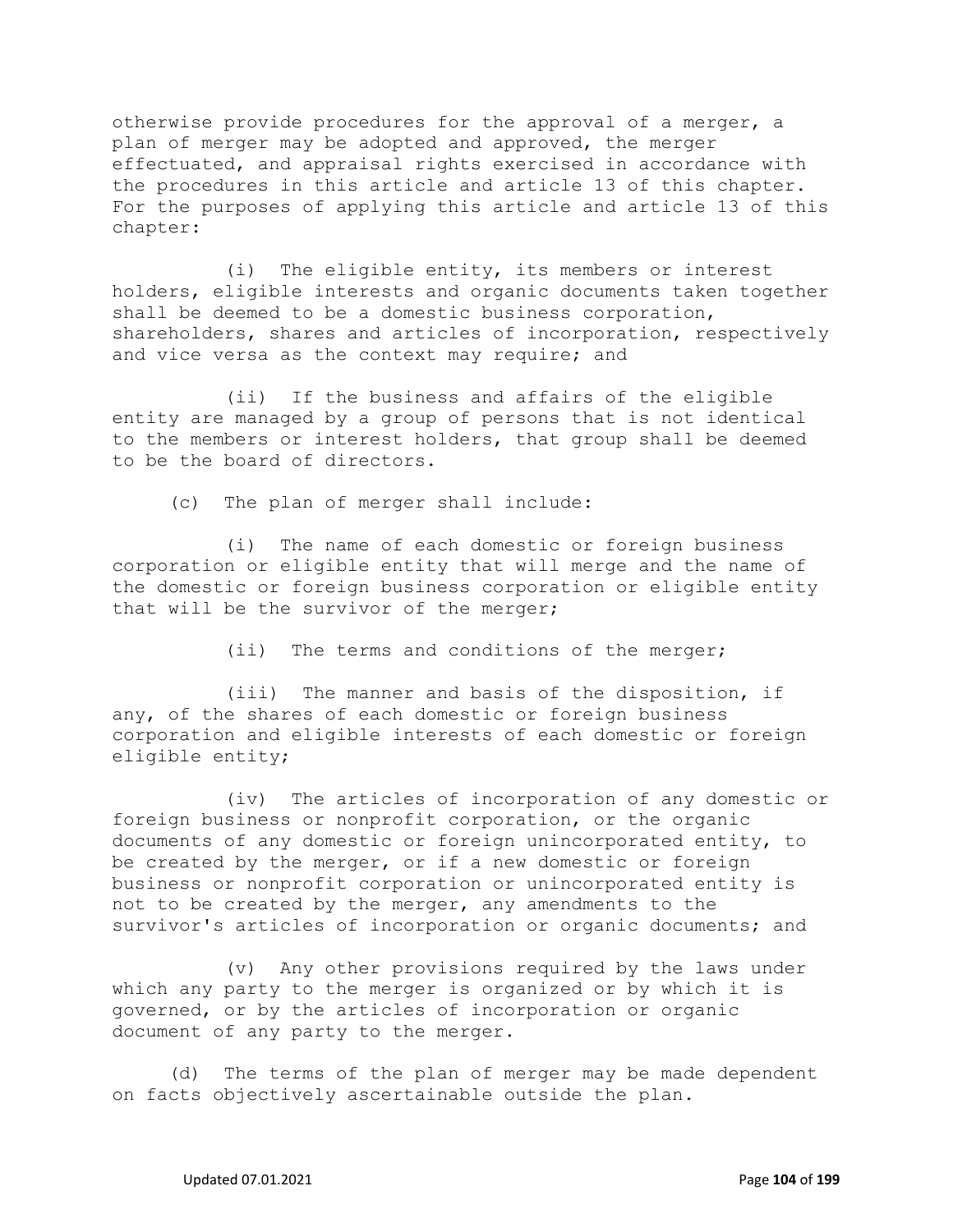(e) The plan of merger may also include a provision that the plan may be amended prior to filing articles of merger, but if the shareholders of a domestic corporation that is a party to the merger are required or permitted to vote on the plan, the plan must provide that subsequent to approval of the plan by the shareholders the plan may not be amended to change:

(i) The disposition of shares or other securities, eligible interests, obligations, rights to acquire shares, other securities or eligible interests, cash, or other property, if any, to be received under the plan by the shareholders of or owners of eligible interests in any party to the merger;

(ii) The articles of incorporation of any corporation, or the organic documents of any unincorporated entity, that will survive or be created as a result of the merger, except for changes permitted by W.S. 17-16-1005 or by comparable provisions of the organic laws of any such foreign corporation or domestic or foreign unincorporated entity; or

(iii) Any of the other terms or conditions of the plan if the change would adversely affect such shareholders in any material respect.

(f) Property held in trust or for charitable purposes under the laws of this state by a domestic or foreign eligible entity shall not be diverted by a merger from the objects for which it was donated, granted or devised, unless and until the eligible entity obtains an order of the district court specifying the disposition of the property to the extent required by and pursuant to the laws of this state.

#### **17-16-1103. Share exchange.**

(a) Through a share exchange:

(i) A domestic corporation may acquire all of the shares of one (1) or more classes or series of shares of another domestic or foreign corporation, or all of the interests of one (1) or more classes or series of interests of a domestic or foreign other entity, in exchange for shares or other securities, interests, obligations, rights to acquire shares or other securities, cash, other property, or any combination of the foregoing, pursuant to a plan of share exchange; or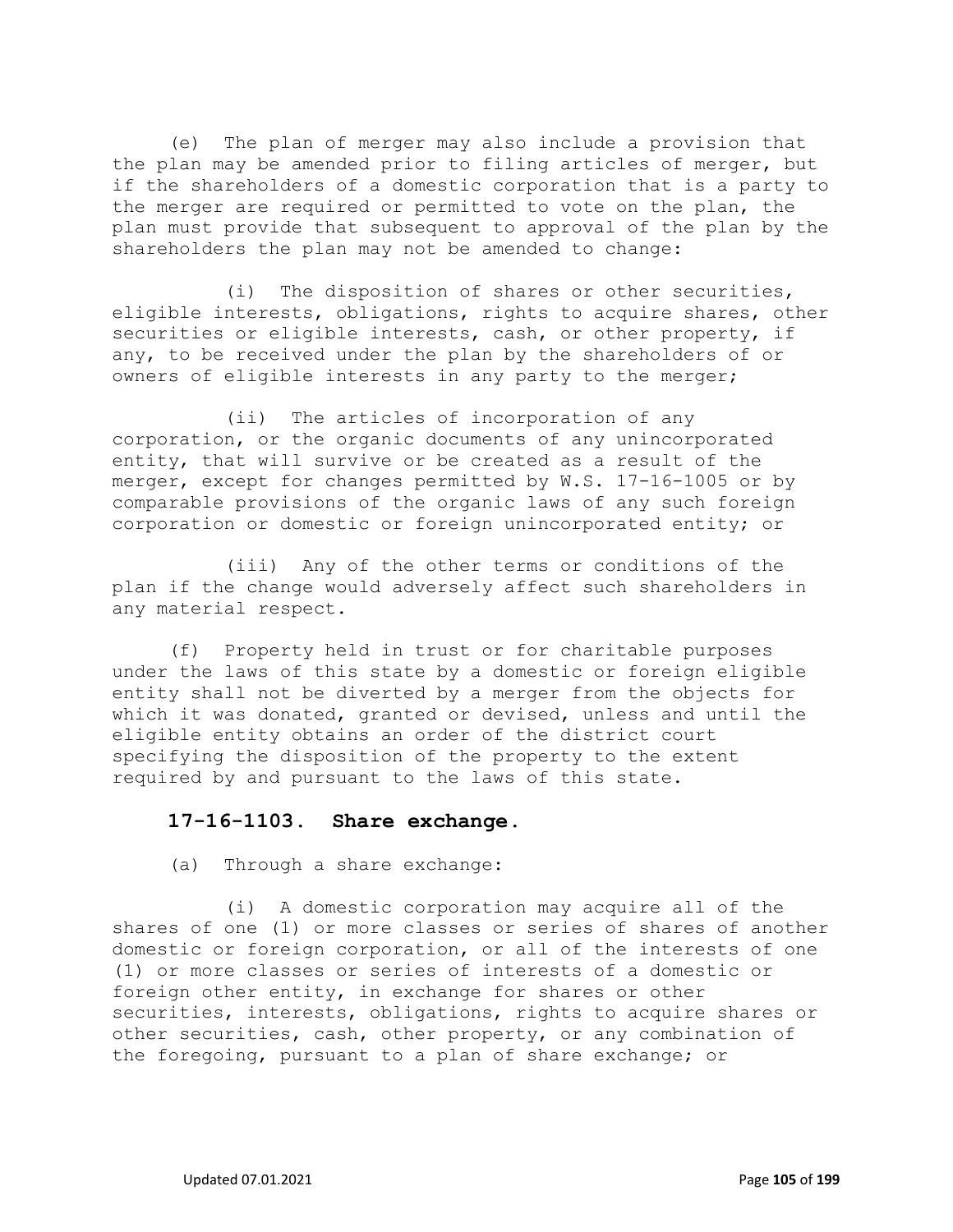(ii) All of the shares of one (1) or more classes or series of shares of a domestic corporation may be acquired by another domestic or foreign corporation or other entity, in exchange for shares or other securities, interests, obligations, rights to acquire shares or other securities, cash, other property, or any combination of the foregoing, pursuant to a plan of share exchange.

(b) A foreign corporation or eligible entity, may be a party to a share exchange only if the share exchange is permitted by the organic law under which the corporation or other entity is organized or by which it is governed. If Wyoming law does not otherwise provide procedures for the approval of a share exchange, a plan of share exchange may be adopted and approved, and the share exchange effectuated, in accordance with the procedures, if any, for a merger. If Wyoming law does not otherwise provide procedures for the approval of either a share exchange or a merger, a plan of share exchange may be adopted and approved, the share exchange effectuated, and appraisal rights exercised, in accordance with the procedures in this article and article 13 of this chapter. For the purposes of applying this article and article 13 of this chapter:

(i) The other entity, its interest holders, interests and organic documents taken together shall be deemed to be a domestic business corporation, shareholders, shares and articles of incorporation, respectively and vice versa as the context may require; and

(ii) If the business and affairs of the other entity are managed by a group of persons that is not identical to the interest holders, that group shall be deemed to be the board of directors.

(c) The plan of exchange shall include:

(i) The name of each corporation or other entity whose shares or interests will be acquired and the name of the corporation or other entity that will acquire those shares or interests;

(ii) The terms and conditions of the share exchange;

(iii) The manner and basis of exchanging the shares of a corporation or interests in any other entity whose shares or interests will be acquired under the share exchange into shares or other securities, interests, obligations, rights to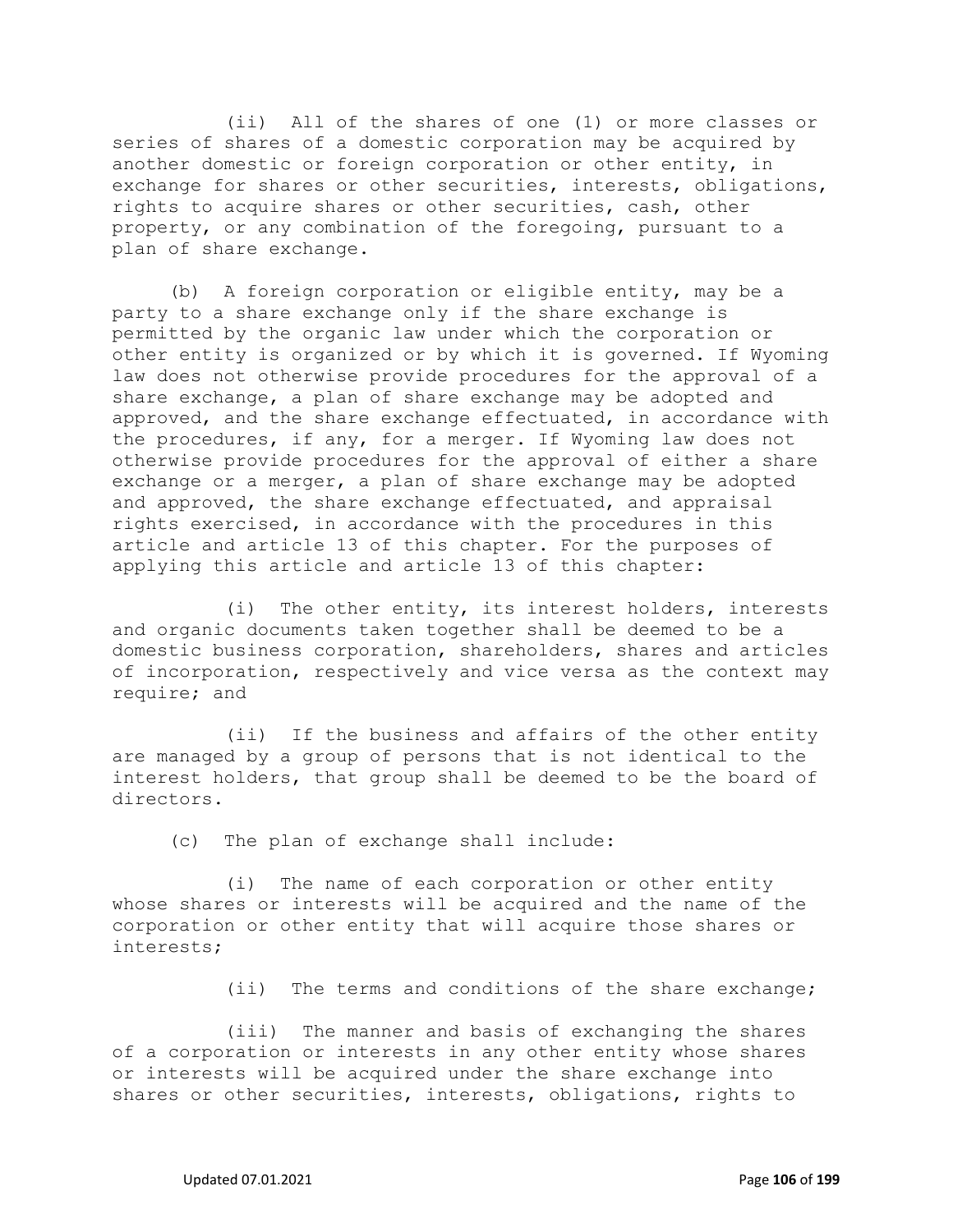acquire shares, other securities or interests, cash, other property or any combination of the foregoing; and

(iv) Any other provisions required by the laws under which any party to the share exchange is organized or by the articles of incorporation or organic document of any party to the share exchange.

(d) Terms of a plan of share exchange may be made dependent on facts objectively ascertainable outside the plan.

(e) The plan of share exchange may also include a provision that the plan may be amended prior to filing articles of share exchange, but if the shareholders of a domestic corporation that is a party to the share exchange are required or permitted to vote on the plan, the plan shall provide that subsequent to approval of the plan by the shareholders the plan may not be amended to change:

(i) The amount or kind of shares or other securities, interests, obligations, rights to acquire shares, other securities or interests, cash, or other property to be issued by the corporation or to be received under the plan by the shareholders of or owners of interests in any party to the share exchange; or

(ii) Any of the other terms or conditions of the plan if the change would adversely affect the shareholders of the domestic corporation in any material respect.

(f) This section does not limit the power of a domestic corporation to acquire shares of another corporation or interests in another entity in a transaction other than a share exchange.

# **17-16-1104. Action on plan of merger or share exchange.**

(a) In the case of a domestic corporation that is a party to a merger or share exchange, the plan of merger or share exchange shall be adopted by the board of directors. After adopting a plan of merger or share exchange, the board of directors except as provided in subsection (g) of this section and W.S. 17-16-1105, shall submit the plan to the shareholders for their approval. The board of directors shall also transmit to the shareholders a recommendation that the shareholders approve the plan, unless the board of directors makes a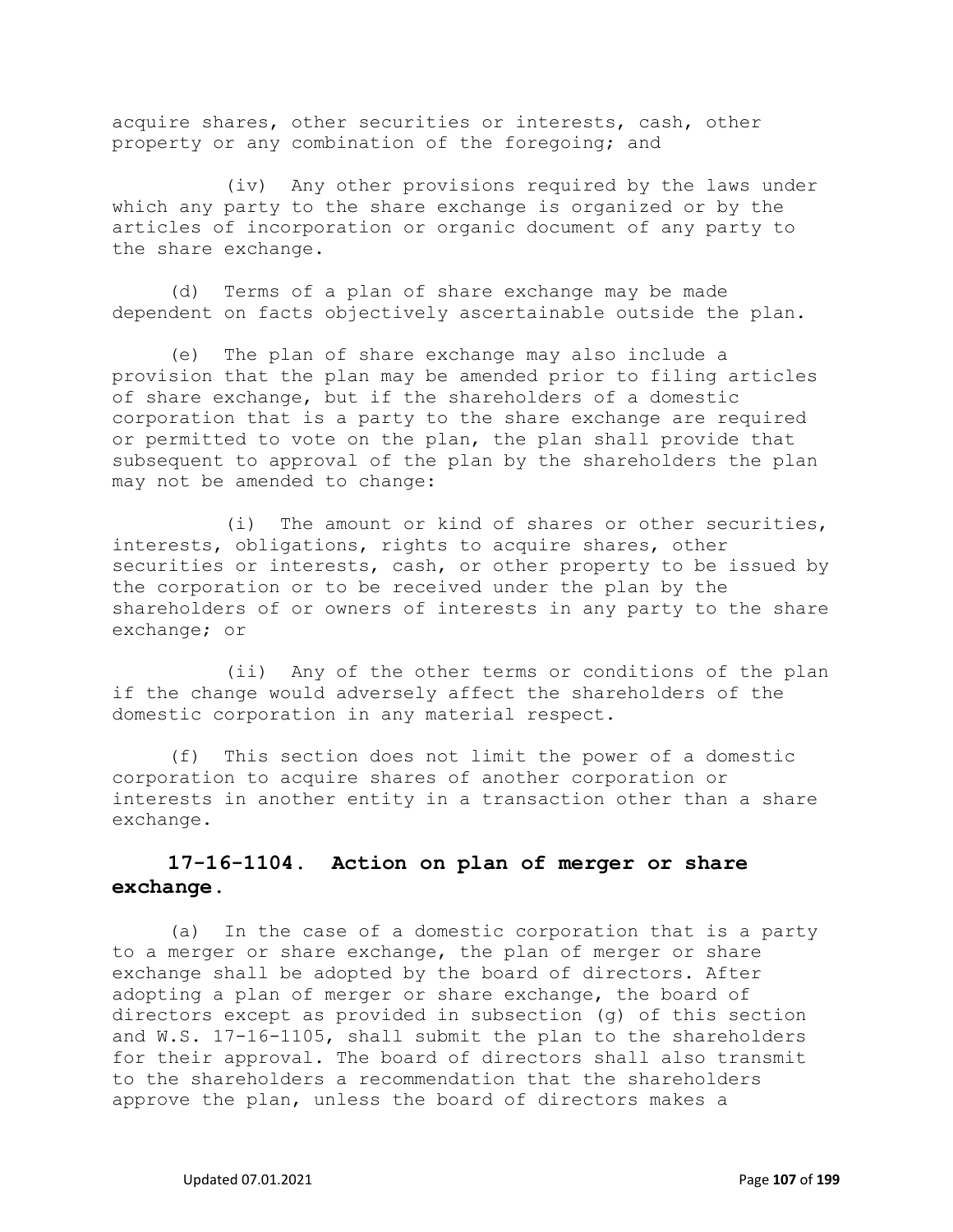determination that because of conflicts of interest or other special circumstances it should not make such a recommendation, in which case the board of directors shall transmit to the shareholders the basis for that determination.

(b) Reserved.

(c) The board of directors may condition its submission of the proposed merger or share exchange to the shareholders on any basis.

(d) If the plan of merger or share exchange is required to be approved by the shareholders and if the approval is to be given at a meeting, the corporation shall notify each shareholder, whether or not entitled to vote, of the shareholders' meeting at which the plan is to be submitted for approval. The notice shall state that the purpose, or one (1) of the purposes, of the meeting is to consider the plan and contain or be accompanied by a copy or summary of the plan. If the corporation is to be merged into an existing corporation or other entity, the notice shall also include or be accompanied by a copy or summary of the articles of incorporation or organizational documents of that corporation or other entity. If the corporation is to be merged into a corporation or other entity that is to be created pursuant to the merger, the notice shall include or be accompanied by a copy or a summary of the articles of incorporation or organizational documents of the new corporation or other entity.

(e) Unless the articles of incorporation or the board of directors acting pursuant to subsection (c) of this section require a greater vote or a greater number of votes to be present, approval of the plan of merger or share exchange requires the approval of the shareholders at a meeting at which a quorum exists, and, if any class or series of shares is entitled to vote as a separate group on the plan of merger or share exchange, the approval of each such separate voting group at a meeting at which a quorum of the voting group is present.

(f) Separate voting by voting groups is required:

(i) On a plan of merger by each class or series of shares that:

(A) Are to be converted under the plan of merger into other securities, interests, obligations, rights to acquire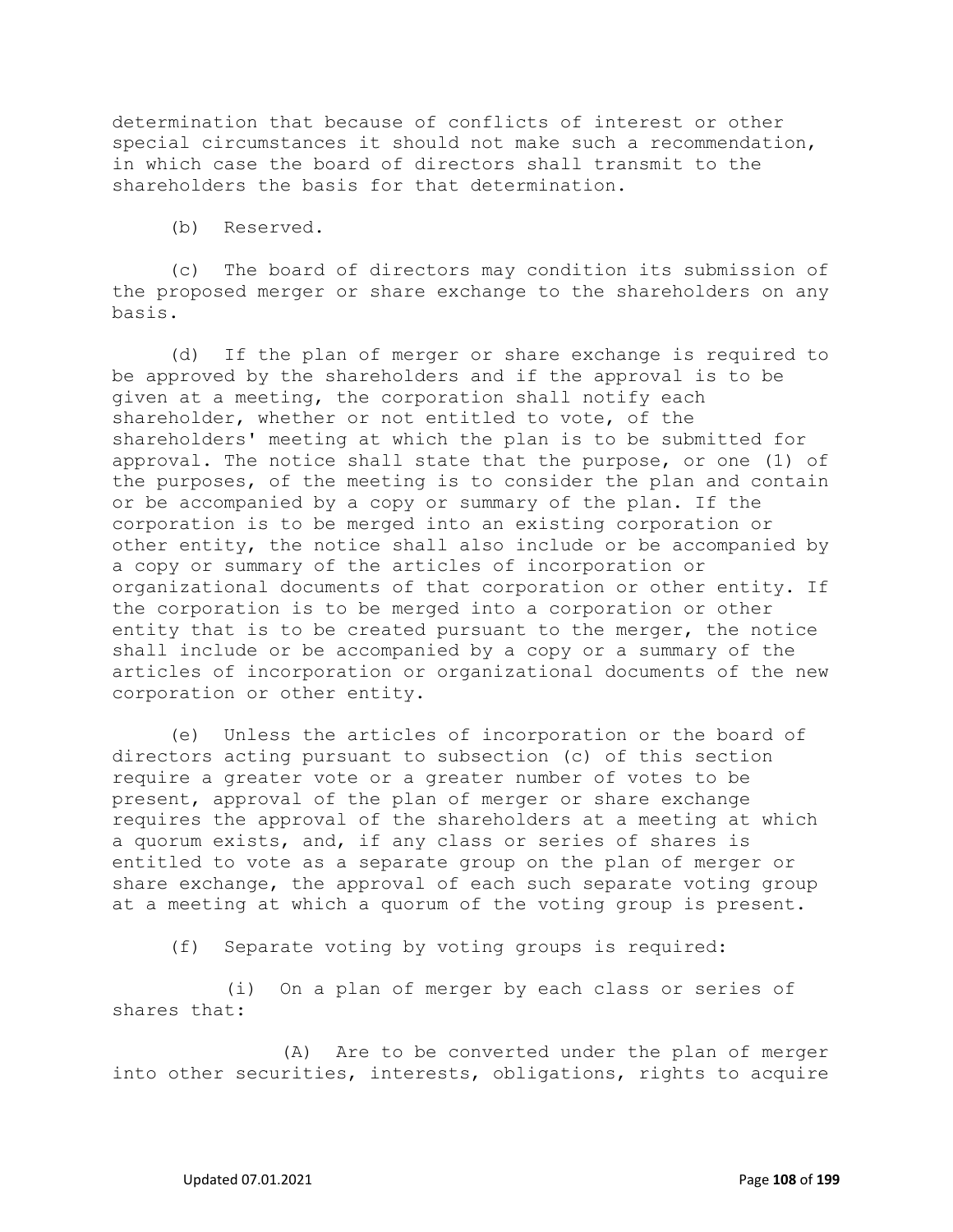shares, other securities or interests, cash, other property, or any combination of the foregoing; or

(B) Would be entitled to vote as a separate group on a provision in the plan that, if contained in a proposed amendment to articles of incorporation, would require action by separate voting groups under W.S. 17-16-1004;

(ii) On a plan of share exchange by each class or series of shares included in the exchange, with each class or series constituting a separate voting group; and

(iii) On a plan of merger or share exchange, if the voting group is entitled under the articles of incorporation to vote as a voting group to approve a plan of merger or share exchange.

(g) Unless the articles of incorporation otherwise provide, approval by the corporation's shareholders of a plan of merger or share exchange is not required if:

(i) The corporation will survive the merger or is the acquiring corporation in a share exchange;

(ii) Except for amendments permitted by W.S. 17-16- 1005, its articles of incorporation will not be changed;

(iii) Each shareholder of the corporation whose shares were outstanding immediately before the effective date of the merger or share exchange will hold the same number of shares, with identical preferences, limitations, and relative rights, immediately after the effective date of change; and

(iv) The issuance in the merger or share exchange of shares or other securities convertible into or rights exercisable for shares does not require a vote under W.S. 17-16- 621(f).

(h) If as a result of a merger or share exchange one (1) or more shareholders of a domestic corporation would become subject to owner liability for the debts, obligations or liabilities of any other person or entity, approval of the plan of merger or share exchange shall require the execution, by each shareholder of the domestic corporation, of a separate written consent to become subject to owner liability.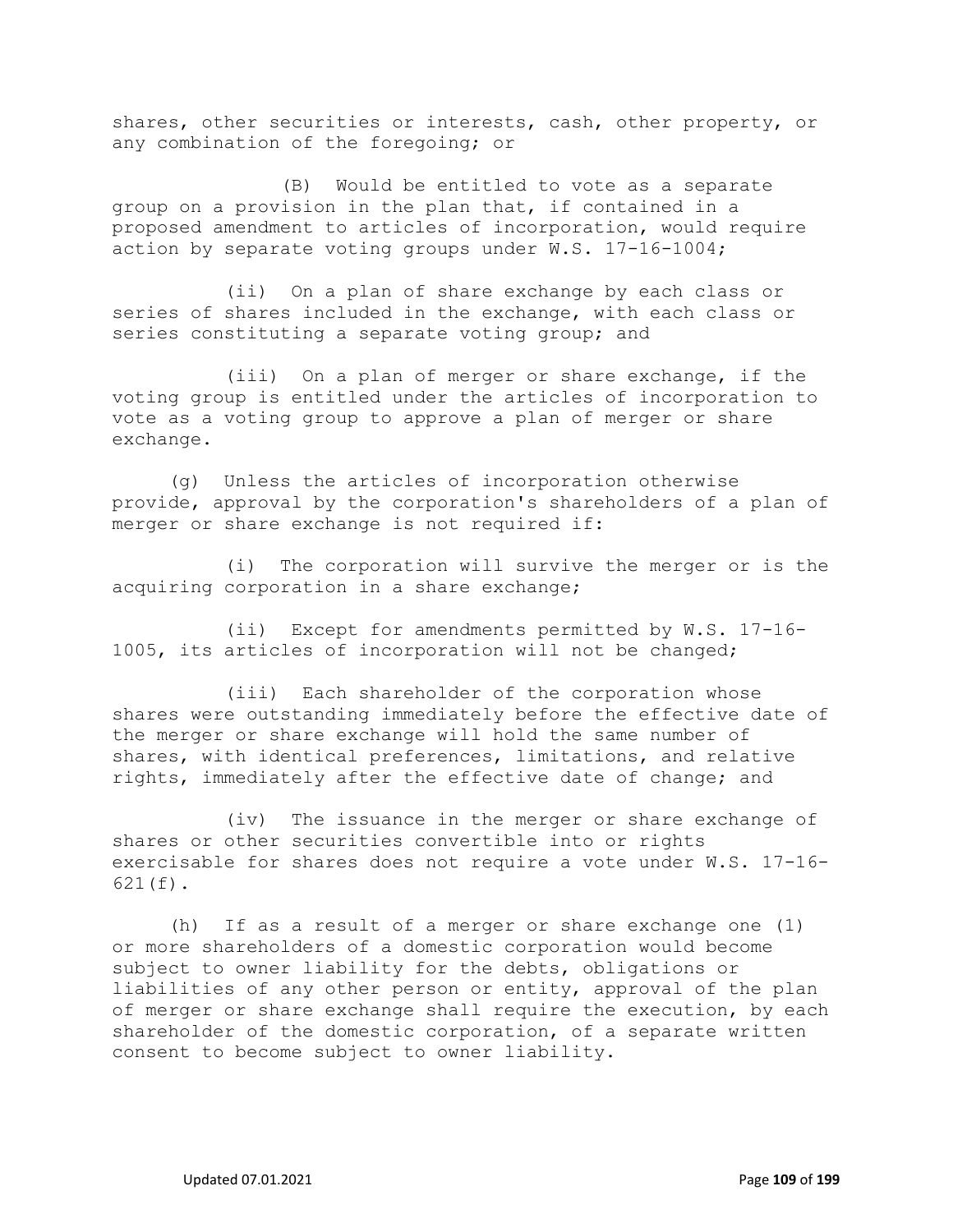(i) After a merger or share exchange is authorized, and at any time before articles of merger or share exchange are filed, the planned merger or share exchange may be abandoned, subject to any contractual rights, without further shareholder action, in accordance with the procedure set forth in the plan of merger or share exchange or, if none is set forth, in the manner determined by the board of directors.

# **17-16-1105. Merger between parent and subsidiary or between subsidiaries.**

(a) A domestic parent corporation that owns shares of a domestic or foreign subsidiary corporation that carry at least eighty percent (80%) of the voting power of each class and series of the outstanding shares of a subsidiary that have voting power may merge the subsidiary into itself or into another such subsidiary, or merge itself into the subsidiary, without approval of the board of directors or shareholders of the subsidiary, unless the articles of incorporation of any of the corporations otherwise provide, and unless, in the case of a foreign subsidiary, approval by the subsidiary's board of directors or shareholders is required by the laws under which the subsidiary is organized.

(b) If under subsection (a) of this section approval of a merger by the subsidiary's shareholders is not required, the parent corporation shall, within ten (10) days after the effective date of the merger, notify each of the subsidiary's shareholders that the merger has become effective.

(c) Except as provided in subsections (a) and (b) of this section, a merger between a parent and a subsidiary shall be governed by the provisions of this article applicable to mergers generally.

### **17-16-1106. Articles of merger or share exchange.**

(a) After a plan of merger or share exchange has been adopted and approved as required by this act, articles of merger or share exchange shall be executed on behalf of the surviving or acquiring corporation by any officer or other duly authorized representative. The articles shall set forth:

(i) The names of the parties to the merger or share exchange;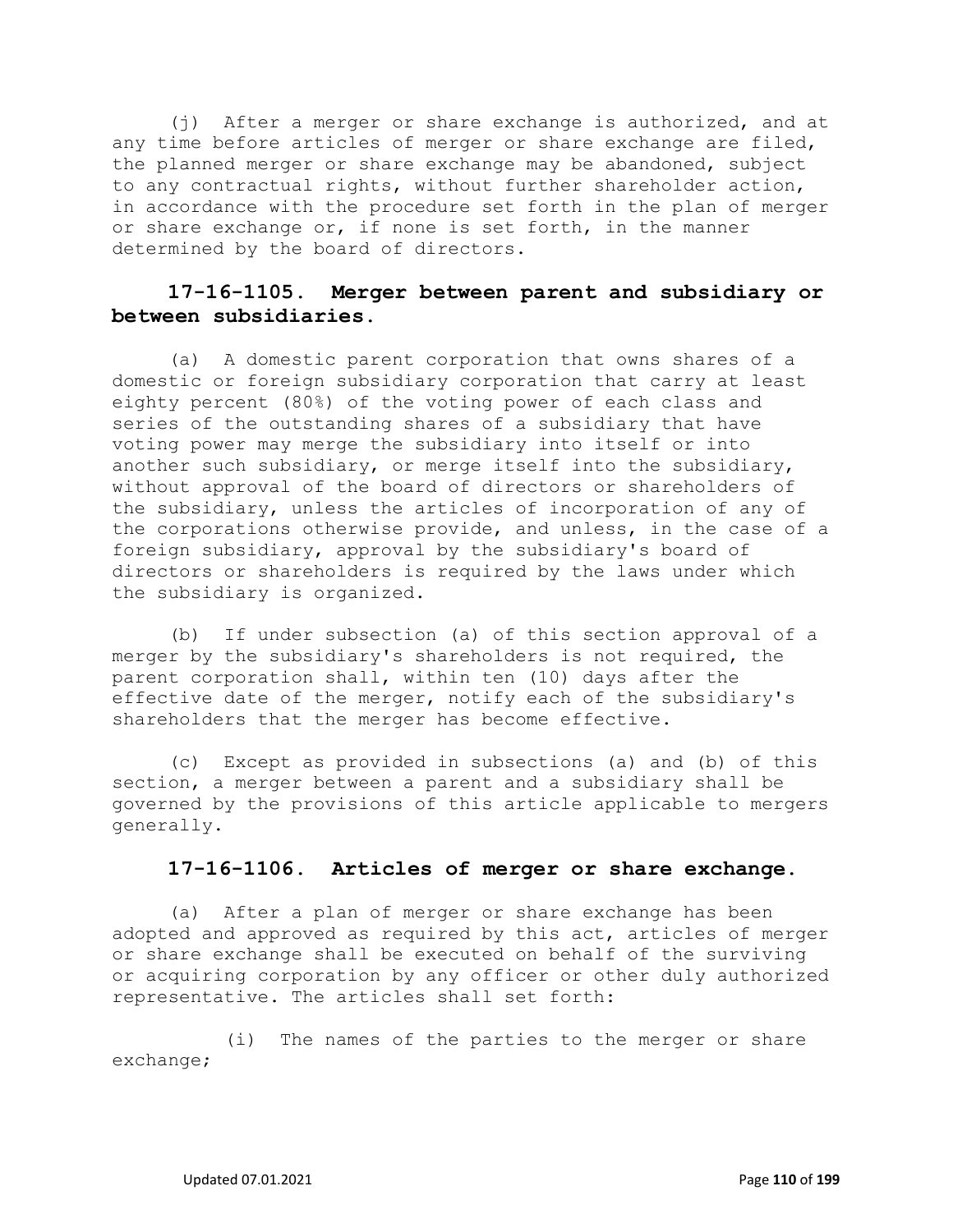(ii) If the articles of incorporation of the survivor of a merger are amended, or if a new corporation is created as a result of a merger, the amendments to the survivor's articles of incorporation or the articles of incorporation of the new corporation;

(iii) If the plan of merger or share exchange required approval by the shareholders of a domestic corporation that was a party to the merger or share exchange, a statement that the plan was duly approved by the shareholders and, if voting by any separate voting group was required, by each such separate voting group, in the manner required by this act and the articles of incorporation;

(iv) If the plan of merger or share exchange did not require approval by the shareholders of a domestic corporation that was a party to the merger or share exchange, a statement to that effect; and

(v) As to each foreign corporation or eligible entity that was a party to the merger or share exchange, a statement that the participation of the foreign corporation or eligible entity was duly authorized as required by the organic law of the corporation or eligible entity.

(b) Articles of merger or share exchange shall be delivered to the secretary of state for filing by the survivor of the merger or the acquiring corporation in a share exchange, and shall take effect upon the effective time provided in W.S. 17-16-123. Articles of merger or share exchange filed under this section may be combined with any filing required under any other provision of Wyoming law if the combined filing satisfies the requirements of both this section and any other provision of Wyoming law.

### **17-16-1107. Effect of merger or share exchange.**

(a) When a merger becomes effective:

(i) The corporation or eligible entity that is designated in the plan of merger as the survivor continues or comes into existence, as the case may be and the separate existence of every corporation or eligible entity that is merged into the survivor ceases;

(ii) Reserved;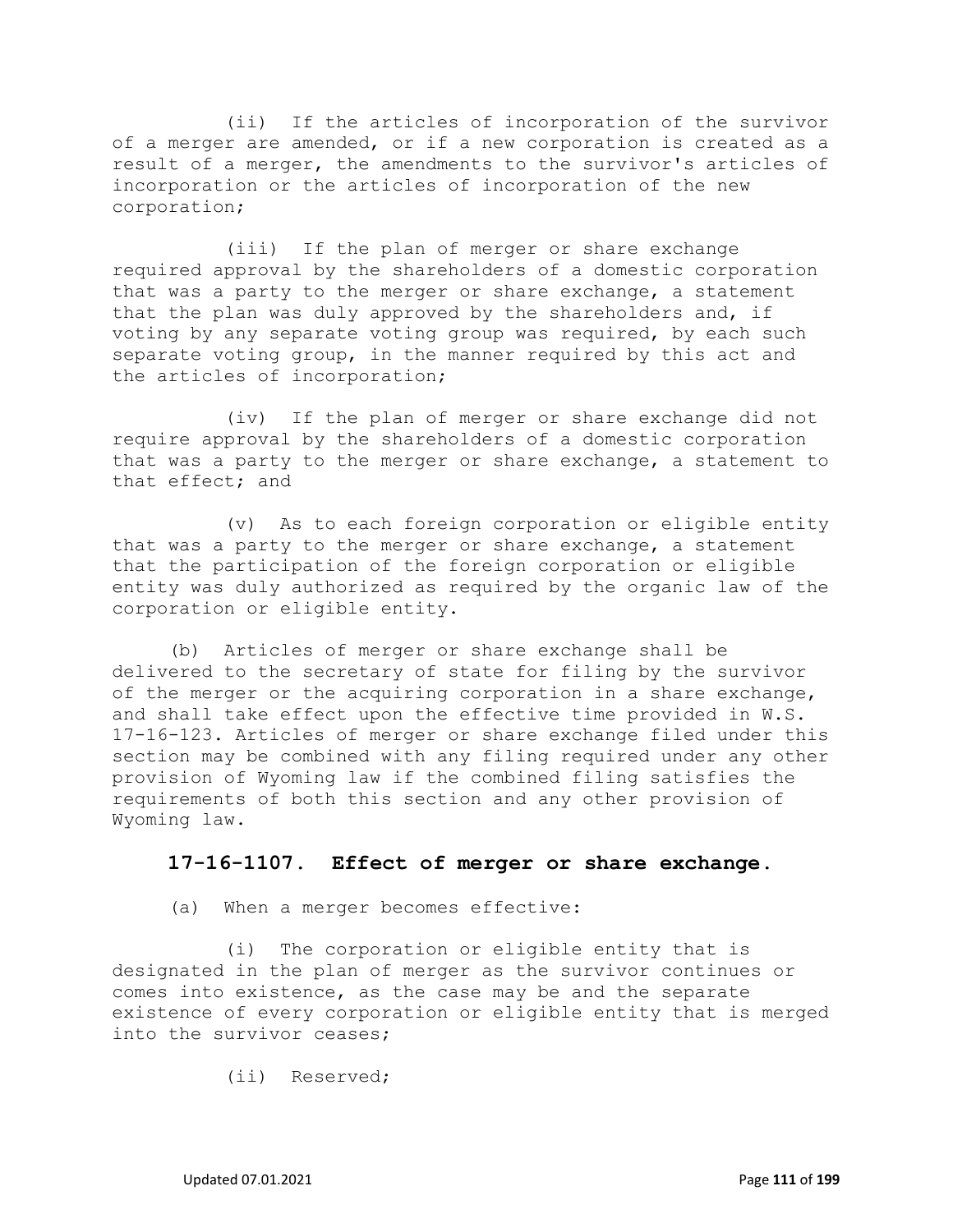(iii) All property owned by, and every contract right possessed by, each corporation or eligible entity that merges into the survivor is vested in the survivor without reversion or impairment;

(iv) All liabilities of each corporation or eligible entity that is merged into the survivor are vested in the survivor;

(v) The name of the survivor may, but need not be, substituted in any pending proceeding for the name of any party to the merger whose separate existence ceased in the merger;

(vi) The articles of incorporation or organic documents of the survivor are amended to the extent provided in the plan of merger;

(vii) The shares of each corporation that is a party to the merger, and the interests in an eligible entity that is a party to a merger, that are to be converted under the plan of merger into shares, eligible interests, obligations, rights to acquire securities, other securities, or eligible interests, cash, other property, or any combination of the foregoing, are converted, and the former holders of the shares or eligible interests are entitled only to the rights provided in the plan of merger or to any rights they may have under article 13 of this chapter or the organic law of the eligible entity; and

(viii) The articles of incorporation or organic documents of a survivor that is created by the merger become effective.

(b) When a share exchange becomes effective, the shares of each domestic corporation that are to be exchanged for shares or other securities, interests, obligations, rights to acquire shares or other securities, cash, other property, or any combination of the foregoing, are entitled only to the rights provided to them in the plan of share exchange or to any rights they may have under article 13 of this chapter.

(c) A person who becomes subject to owner liability for some or all of the debts, obligations or liabilities of any entity as a result of a merger or share exchange shall have owner liability only to the extent provided in the organic law of the entity and only for those debts, obligations and liabilities that arise after the effective time of the articles of merger or share exchange.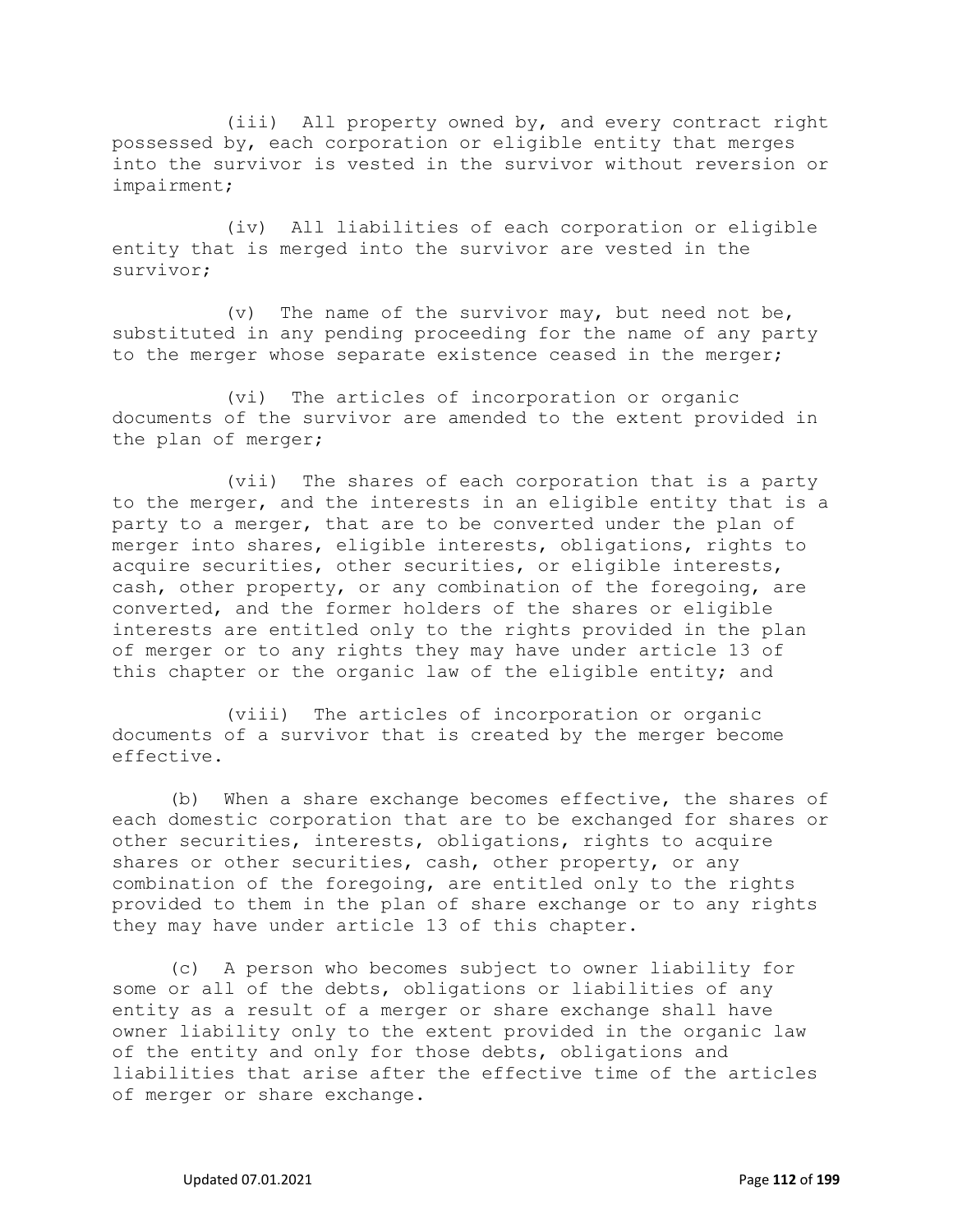(d) Upon a merger becoming effective, a foreign corporation, or a foreign eligible entity, that is the survivor of the merger is deemed to:

(i) Appoint the secretary of state as its agent for service of process in a proceeding to enforce the rights of shareholders of each domestic corporation that is a party to the merger who exercise appraisal rights; and

(ii) Agree that it will promptly pay the amount, if any, to which such shareholders are entitled under article 13.

(e) The effect of a merger or share exchange on the owner liability of a person who had owner liability for some or all of the debts, obligations or liabilities of a party to the merger or share exchange shall be as follows:

(i) The merger or share exchange does not discharge any owner liability under the organic law of the entity in which the person was a shareholder or interest holder to the extent any owner liability arose before the effective time of the articles of merger or share exchange;

(ii) The person shall not have owner liability under the organic law of the entity in which the person was a shareholder or interest holder prior to the merger or share exchange for any debt, obligation or liability that arises after the effective time of the articles of merger or share exchange;

(iii) The provisions of the organic law of any entity for which the person had owner liability before the merger or share exchange shall continue to apply to the collection or discharge of any owner liability preserved by paragraph (i) of this subsection, as if the merger or share exchange had not occurred;

(iv) The person shall have whatever rights of contribution from other persons are provided by the organic law of the entity for which the person had owner liability with respect to any owner liability preserved by paragraph (i) of this subsection, as if the merger or share exchange had not occurred.

**17-16-1108. Abandonment of a merger or share exchange.**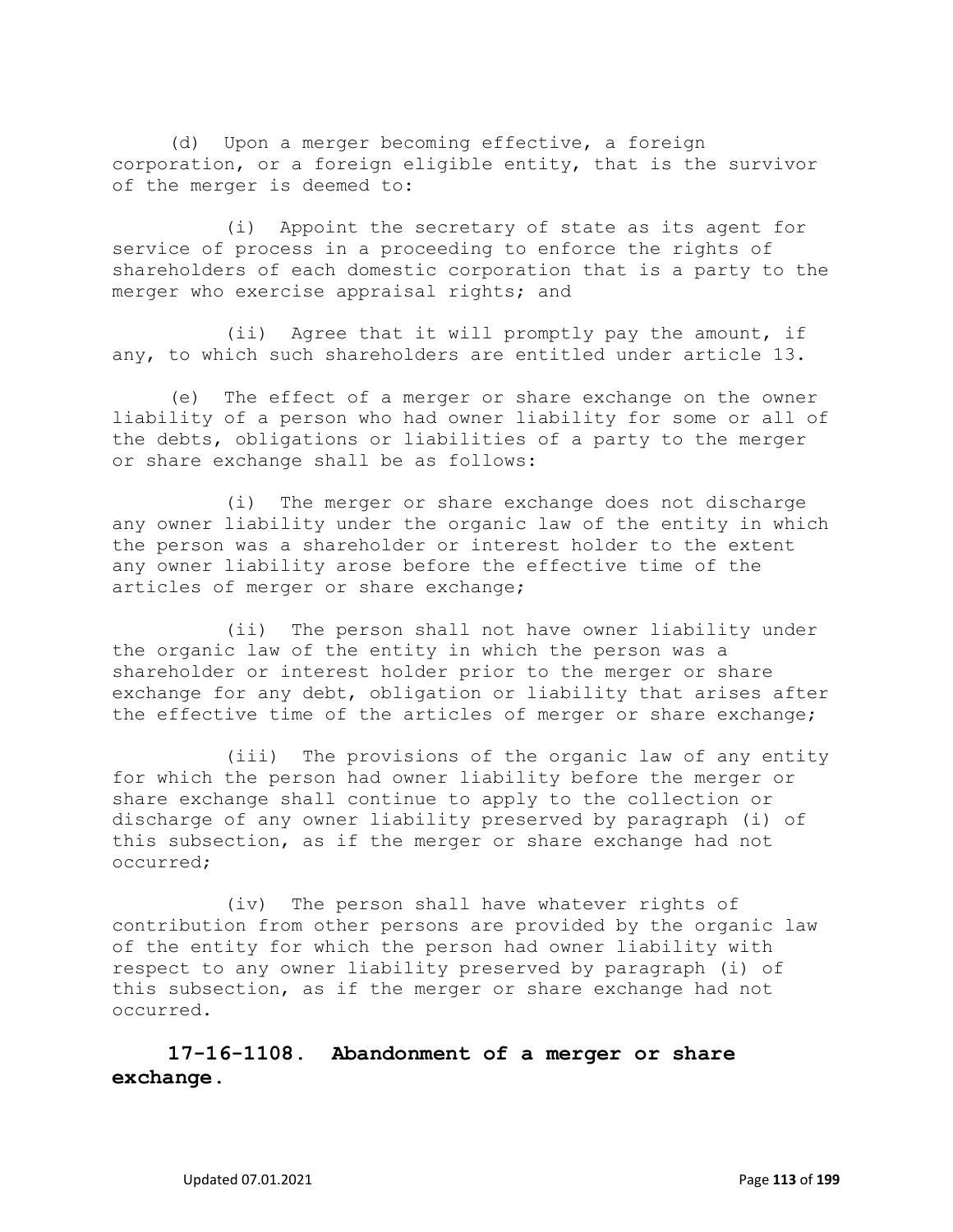(a) Unless otherwise provided in a plan of merger or share exchange or in the laws under which a foreign business corporation or a domestic or foreign eligible entity that is a party to a merger or a share exchange is organized or by which it is governed, after the plan has been adopted and approved as required by this chapter, and at any time before the merger or share exchange has become effective, it may be abandoned by a domestic business corporation that is a party thereto without action by its shareholders in accordance with any procedures set forth in the plan of merger or share exchange or, if no such procedures are set forth in the plan, in the manner determined by the board of directors, subject to any contractual rights of other parties to the merger or share exchange.

(b) If a merger or share exchange is abandoned under subsection (a) of this section after articles of merger or share exchange have been filed with the secretary of state but before the merger or share exchange has become effective, a statement that the merger or share exchange has been abandoned in accordance with this section, executed on behalf of a party to the merger or share exchange by an officer or other duly authorized representative, shall be delivered to the secretary of state for filing prior to the effective date of the merger or share exchange. Upon filing, the statement shall take effect and the merger or share exchange shall be deemed abandoned and shall not become effective.

### **17-16-1110. Consolidation.**

(a) Any two (2) or more domestic corporations may consolidate into a new corporation pursuant to a plan of consolidation approved in the manner provided in this act.

(b) The board of directors of each corporation shall, by a resolution adopted by each board, approve a plan of consolidation setting forth:

(i) The names of the corporations proposing to consolidate, and the name of the new corporation into which they proposed to consolidate, which is hereinafter designated as the new corporation;

(ii) The terms and conditions of the proposed consolidation;

(iii) The manner and basis of converting the shares of each corporation into shares or other securities or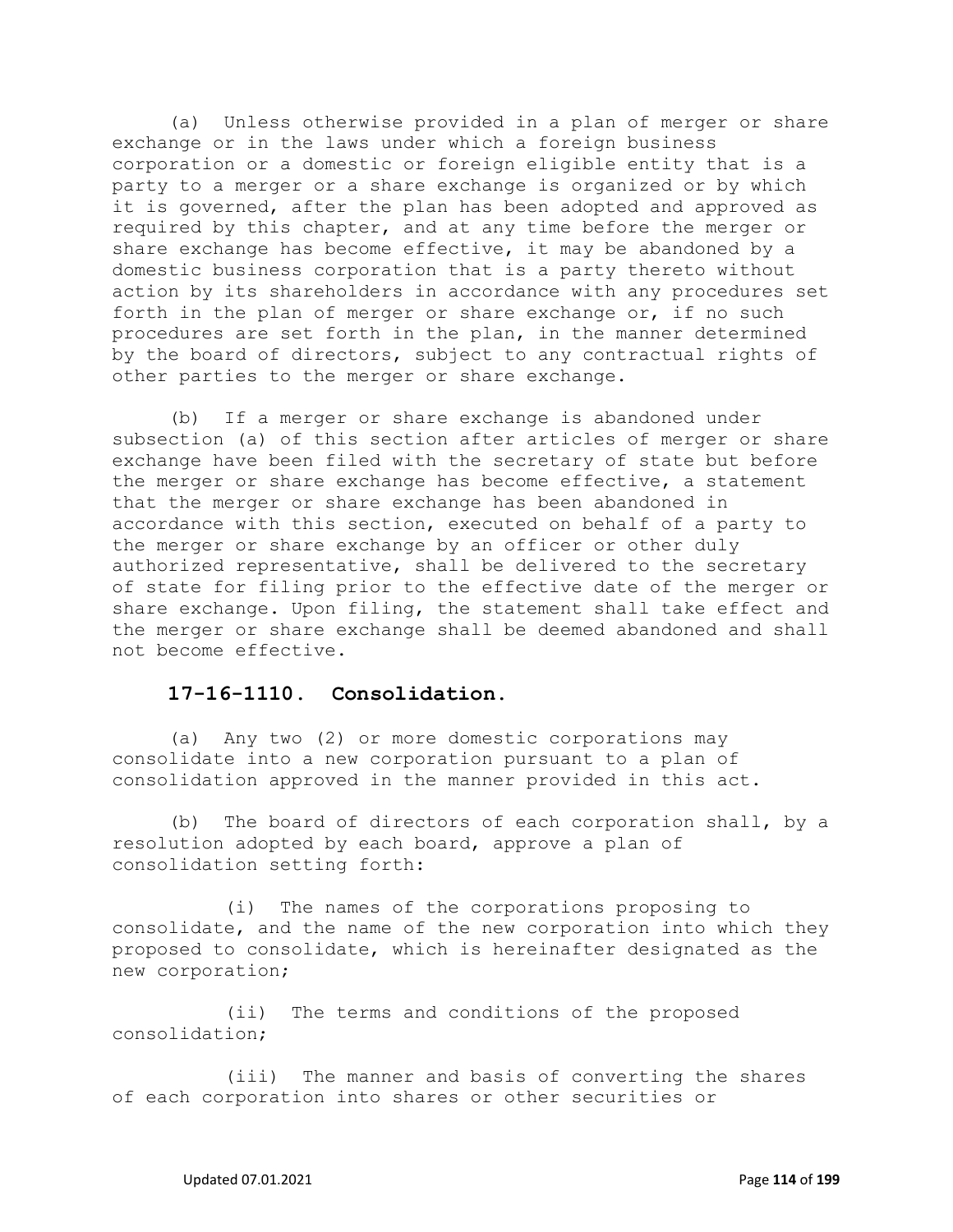obligations of the new corporation or of any other corporation or, in whole or in part, into cash or other property;

(iv) With respect to the new corporation, all of the statements required to be set forth in articles of incorporation for corporations organized under this act; and

(v) Such other provisions with respect to the proposed consolidation as are deemed necessary or desirable.

# **17-16-1111. Approval by shareholders; abandonment of plan.**

(a) The board of directors of each corporation, upon approving the plan of consolidation, shall, by resolution, direct that the plan be submitted to a vote at a meeting of shareholders, which may be either an annual or a special meeting. Written or printed notice shall be given to each shareholder of record whether or not entitled to vote at the meeting, not less than twenty (20) days before the meeting, in the manner provided in this act for the giving of notice of meetings of shareholders, and shall state that the purpose or one (1) of the purposes of the meeting is to consider the proposed plan of consolidation, whether the meeting be an annual or a special meeting. A copy of a summary of the plan of consolidation shall be included in or enclosed with the notice.

(b) At the shareholder's meeting for each corporation, a vote of the shareholders shall be taken on the proposed plan. The plan shall be approved upon receiving the affirmative vote of the holders of at least a majority of the shares entitled to vote. However, if any class of shares of each corporation is entitled to vote as a class, the plan shall be approved upon receiving the affirmative vote of the holders of at least a majority of the shares of each class of shares entitled to vote as a class. Any class of shares of each corporation shall be entitled to vote as a class if the plan contains any provision which, if contained in a proposed amendment to articles of incorporation, would entitle the class of shares to vote as a class.

(c) After approval by a vote of the shareholders of each corporation, and at any time prior to the filing of the articles of consolidation, the consolidation may be abandoned pursuant to provisions of the articles of consolidation, if any, set forth in the plan.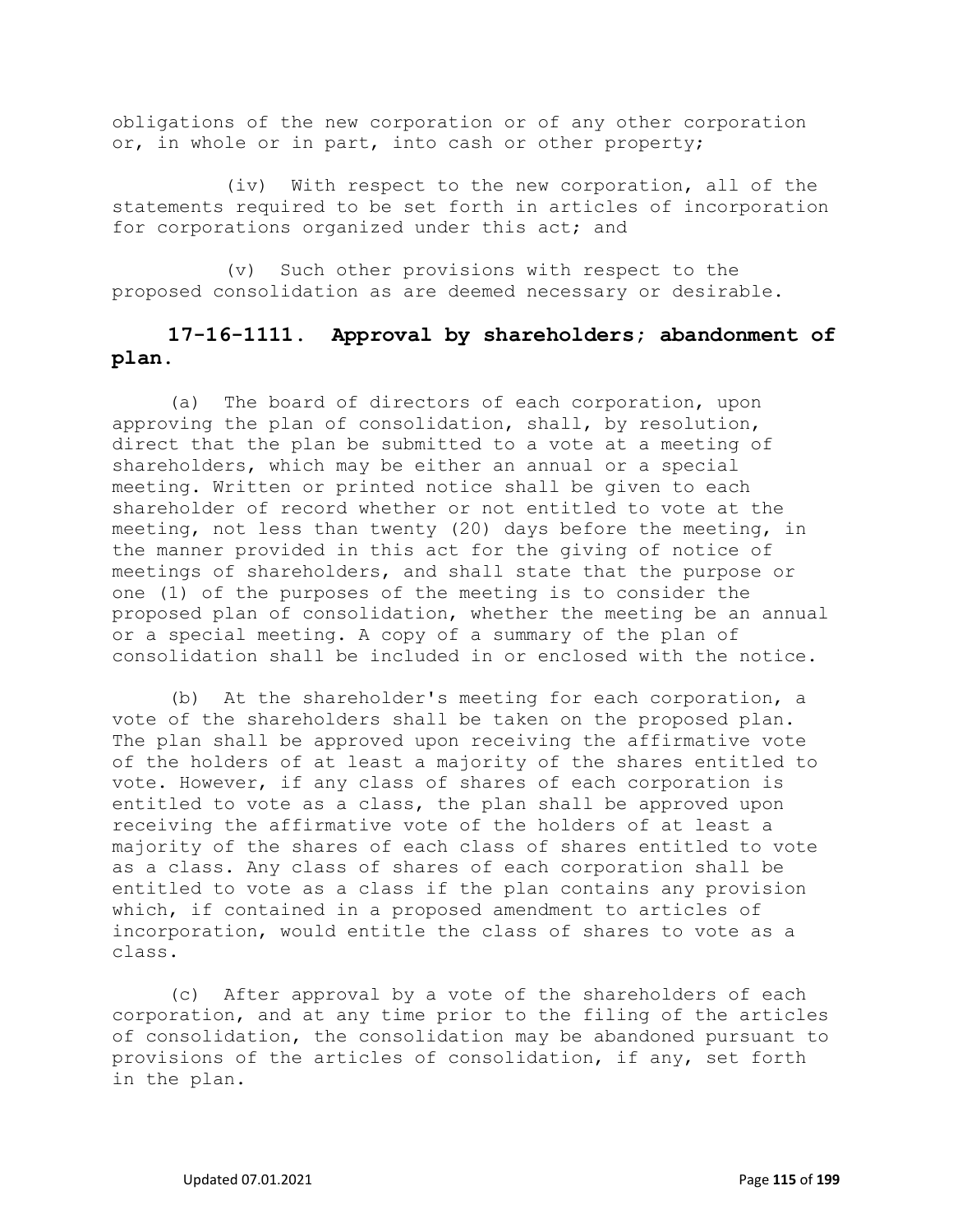## **17-16-1112. Articles of consolidation.**

(a) Upon approval, articles of consolidation shall be delivered to the secretary of state for filing. The articles of consolidation shall set forth:

(i) The plan of consolidation;

(ii) As to each corporation the shareholders of which were required to vote on the plan, the number of shares outstanding, and, if the shares of any class are entitled to vote as a class, the designation and number of outstanding shares of each class;

(iii) As to each corporation the shareholders of which were required to vote on the plan, the number of shares voted for and against the plan, respectively, and, if the shares of any class are entitled to vote as a class, the number of shares of each class voted for and against the plan respectively.

### **17-16-1113. Effect of consolidation.**

(a) A consolidation becomes effective upon filing by the secretary of state, or on a later date, not more than thirty (30) days subsequent to filing the plan with the secretary of state, as shall be provided in the plan.

(b) When a consolidation takes effect:

(i) The several corporations party to the plan of consolidation are a single corporation, which is the new corporation provided for in the plan of consolidation;

(ii) The separate existence of all corporations party to the plan of consolidation except the new corporation ceases;

(iii) The new corporation has all the rights, privileges, immunities and powers and is subject to all the duties and liabilities of a corporation organized under this act;

(iv) The new corporation has all the rights, privileges, immunities and franchises, public or private, of each corporation party to the plan of consolidation. The title to all real estate and other property owned by each corporation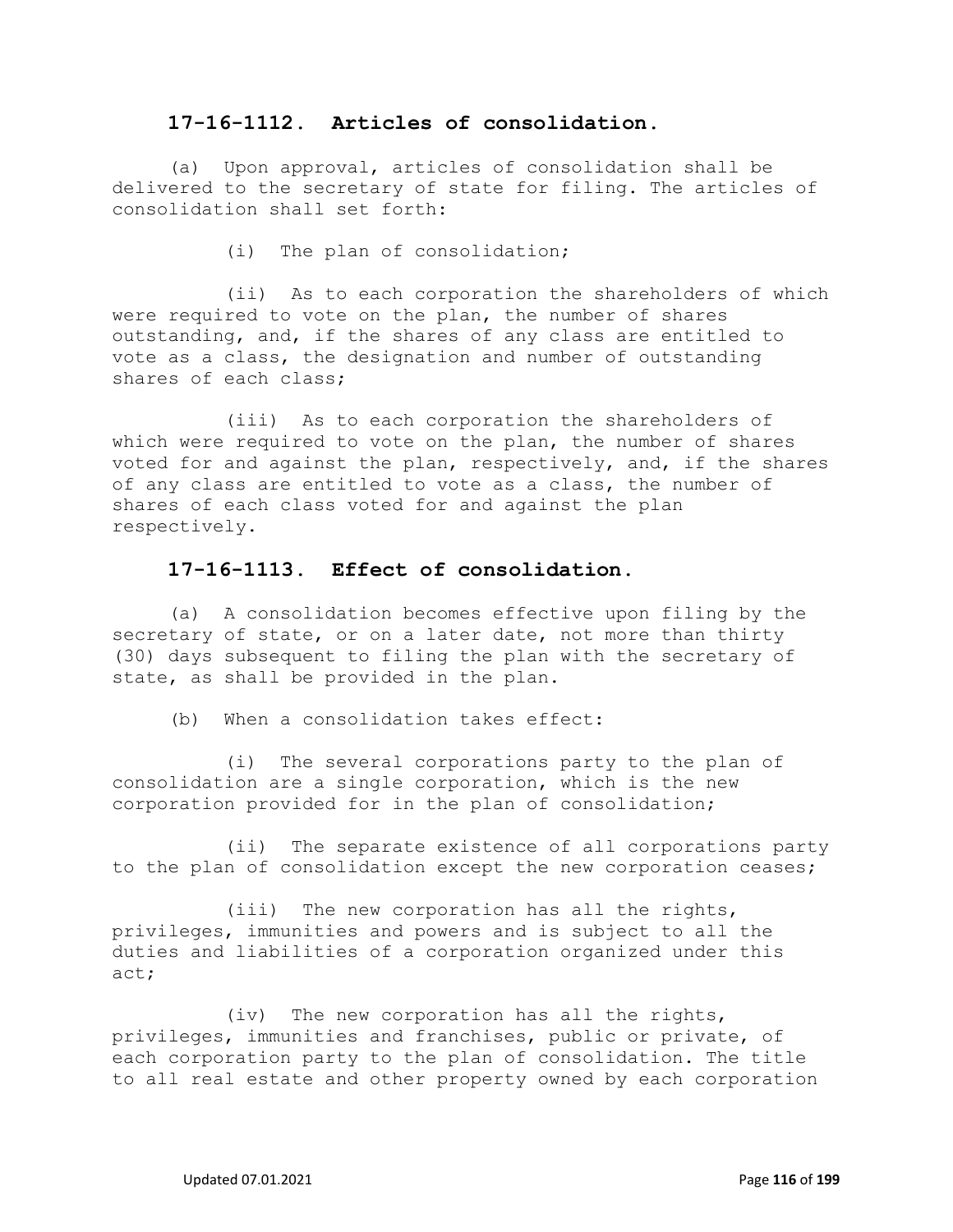party to the plan of consolidation is vested in the new corporation without reversion or impairment;

(v) The new corporation has all the liabilities and obligations of each corporation party to the plan of consolidation. Any claim existing or proceeding pending by or against any corporation party to the plan of consolidation may be continued as if the consolidation did not occur or the new corporation may be substituted for the corporation whose existence ceased. Neither the rights of creditors nor any liens upon the property of any corporation party to the plan of consolidation shall be impaired by the consolidation;

(vi) The statements set forth in the articles of consolidation and which are required or permitted to be set forth in the articles of incorporation of corporations organized under this act shall be deemed to be the original articles of incorporation of the new corporation;

(vii) The shares of each corporation party to the plan of consolidation that are to be converted into shares, obligations or other securities of the new corporation or into cash or other property are converted, and the former holders of the shares are entitled only to the rights provided in the plan of consolidation or to their rights under article 13 of this act.

# **17-16-1114. Consolidation of domestic and foreign corporations.**

(a) One (1) or more foreign corporations and one (1) or more domestic corporations may be consolidated in the following manner, if the consolidation is permitted by the laws of the state under which each foreign corporation is organized:

(i) Each domestic corporation shall comply with the provisions of this act with respect to the consolidation of domestic corporations and each foreign corporation shall comply with the applicable provisions of the laws of the state under which it is organized;

(ii) If the new corporation in a consolidation is to be governed by the laws of any state other than Wyoming, it shall comply with the provisions of this act with respect to foreign corporations if it is to transact business in Wyoming, and in every case it shall file with the secretary of state of Wyoming: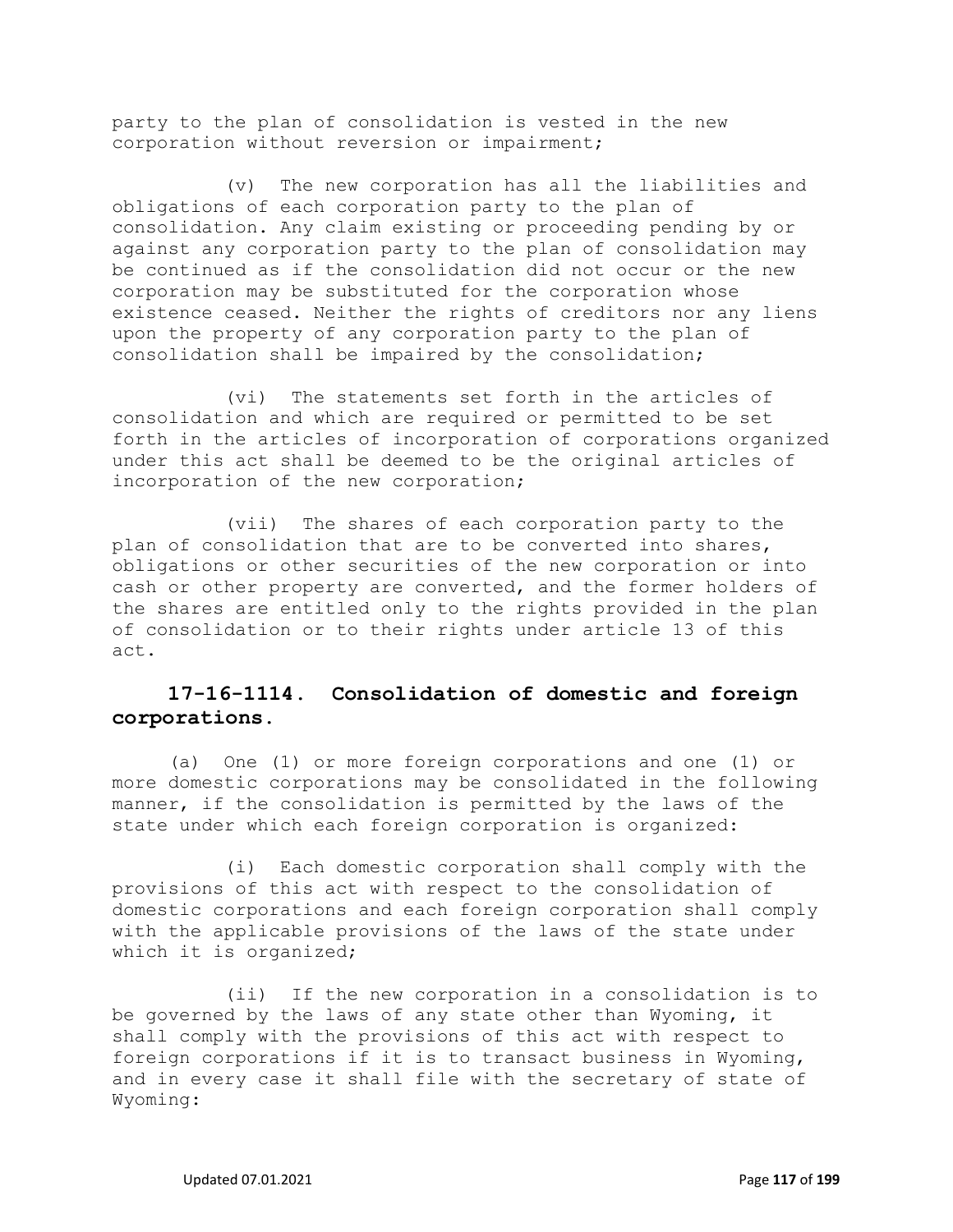(A) An agreement that it may be served with process in Wyoming in any proceeding for the enforcement of any obligation of any domestic corporation which is a party to such consolidation and in any proceeding for the enforcement of the rights of a dissenting shareholder of any such domestic corporation against the new corporation;

(B) An irrevocable appointment of the secretary of state of Wyoming as its agent to accept service of process in any such proceeding; and

(C) An agreement that it will promptly pay to the dissenting shareholders of any such domestic corporation the amount, if any, to which they shall be entitled under the provisions of this act with respect to the rights of dissenting shareholders.

# **17-16-1115. Conversion of corporation to limited liability company.**

(a) A domestic corporation may be converted to a domestic limited liability company pursuant to chapter 26 of this title.

(b) A foreign corporation may be converted to a domestic limited liability company pursuant to chapter 26 of this title.

(c) Repealed By Laws 2009, Ch. 115, § 3.

(d) After the conversion is approved by the shareholders, the limited liability company shall file articles of organization which satisfy the requirements of W.S. 17-29-201 and include:

(i) A statement that the corporation was converted to a limited liability company;

(ii) Its former name;

(iii) The state of formation and the date of organization; and

(iv) A statement of the number of votes cast by the shareholders for and against conversion and if the vote is less than unanimous, the number or percentage required to approve the conversion under the articles of incorporation or bylaws.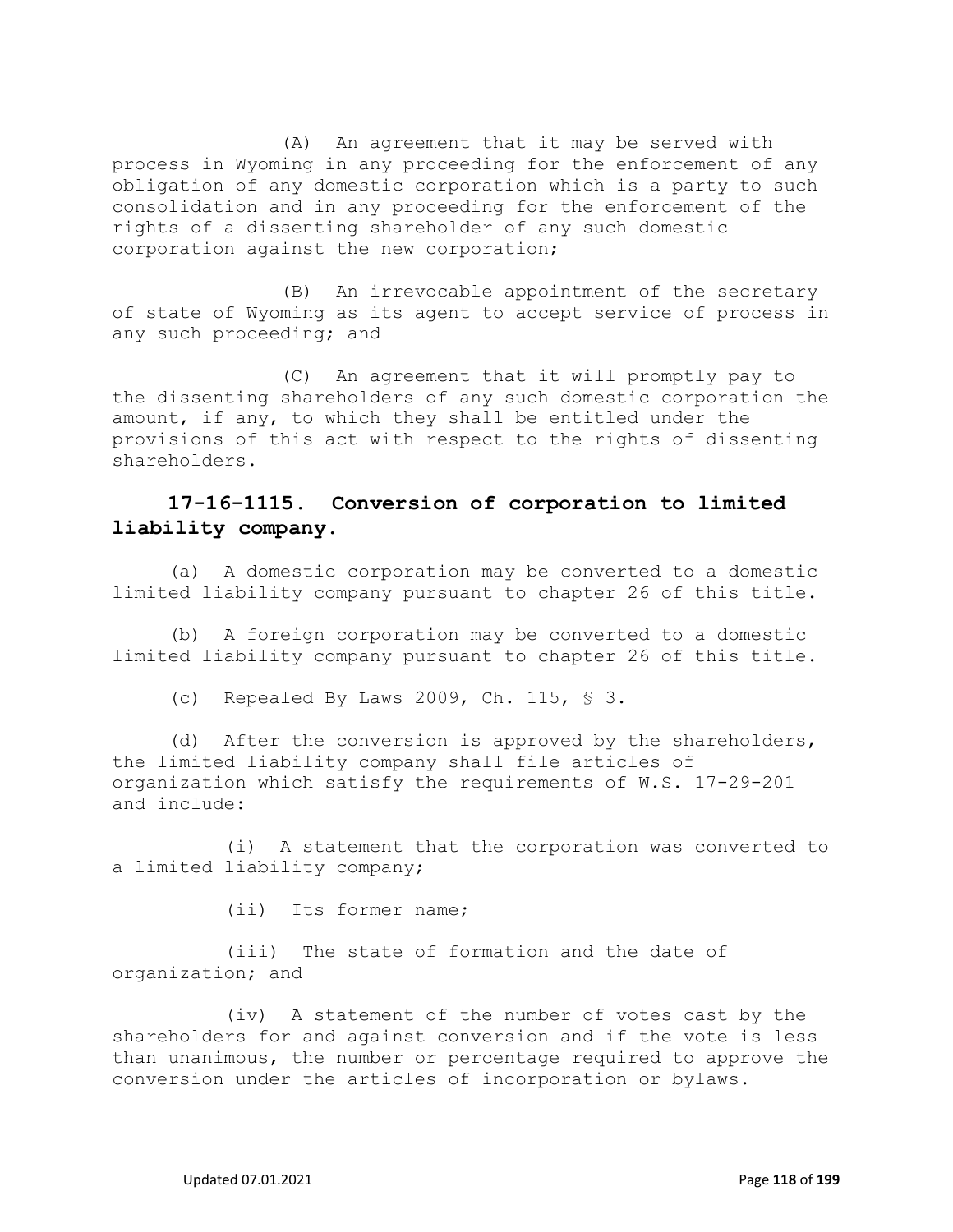(e) The conversion takes effect when the articles of organization are filed or at any later date specified in the articles.

#### **17-16-1116. Effect of conversion.**

(a) Upon conversion:

(i) All property owned by the corporation remains in the limited liability company;

(ii) All obligations of the converting corporation continue as obligations of the resulting limited liability company; and

(iii) An action or proceeding pending against the converting corporation may be continued as if the conversion had not occurred.

#### ARTICLE 12 - SALE OF ASSETS

# **17-16-1201. Disposition of assets not requiring shareholder approval.**

(a) No approval of the shareholders of a corporation is required unless the articles of incorporation otherwise provide:

(i) To sell, lease, exchange, or otherwise dispose of any or all of the corporation's assets in the usual and regular course of business;

(ii) To mortgage, pledge, dedicate to the repayment of indebtedness, whether with or without recourse, or otherwise encumber any or all of the corporation's assets whether or not in the usual and regular course of business; or

(iii) To transfer any or all of the corporation's assets to one (1) or more corporations or other entities all of the shares or interests of which are owned by the corporation; or

(iv) To distribute assets pro rata to the holders of one (1) or more classes or series of the corporation's shares.

(b) Repealed by Laws 2009, Ch. 115, § 3.

Updated 07.01.2021 Page **119** of **199**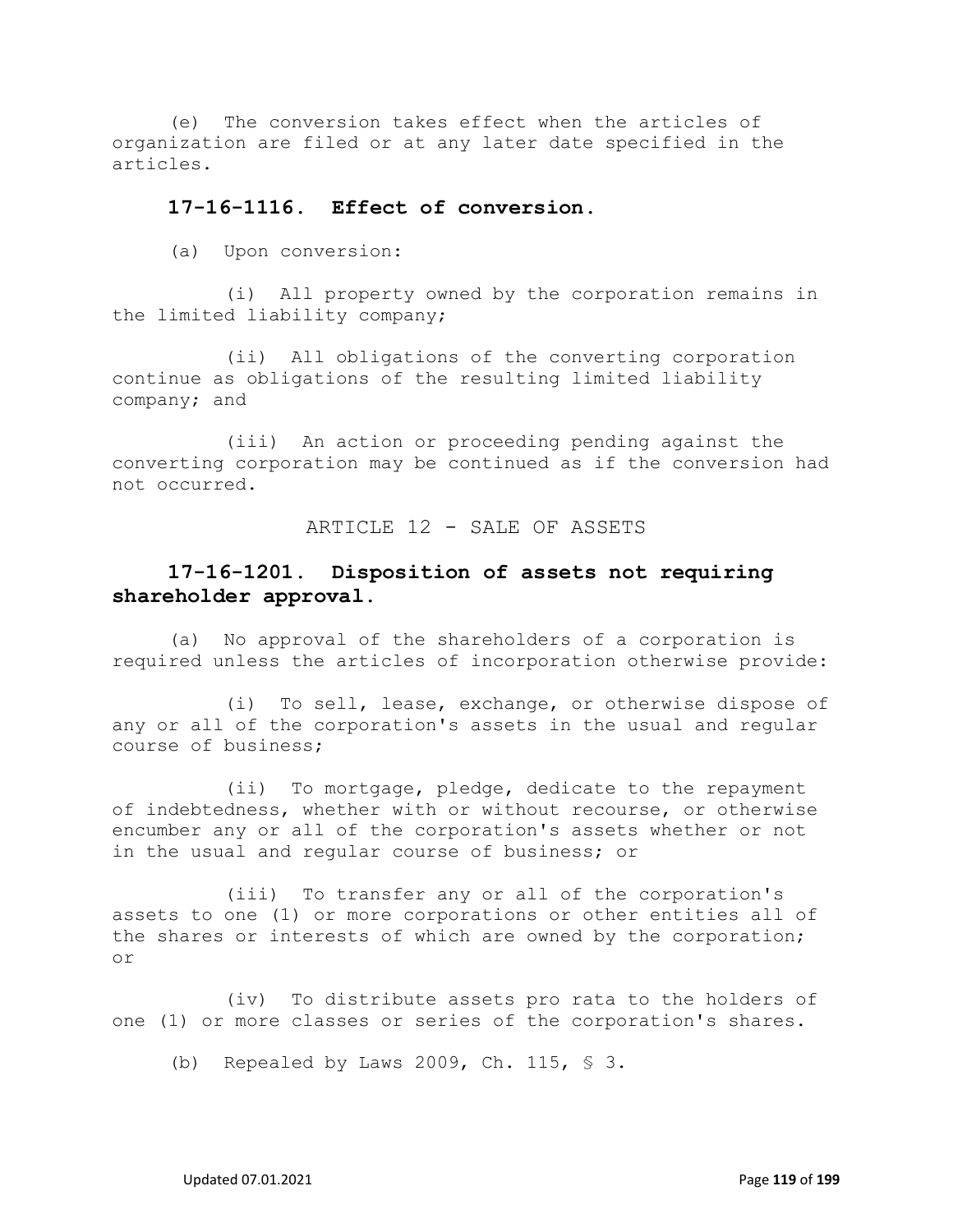# **17-16-1202. Shareholder approval of certain dispositions.**

(a) A sale, lease, exchange, or other disposition of assets, other than a disposition described in W.S. 17-16-1201, requires approval of the corporation's shareholders if the disposition would leave the corporation without a significant continuing business activity. If a significant business activity of the corporation prior to any such disposition of assets was the active or passive holding, maintenance or management of investments, then such holding, maintenance or management of investments shall be considered a significant continuing business activity. If a corporation retains a business activity that represented at least twenty-five percent (25%) of total assets at the end of the most recently completed fiscal year, and twenty-five percent (25%) of either income from continuing operations before taxes or revenues from continuing operations for that fiscal year, in each case of the corporation and its subsidiaries on a consolidated basis, the corporation will conclusively be deemed to have retained a significant continuing business activity.

(b) A disposition that requires approval of the shareholders under subsection (a) of this section shall be initiated by a resolution by the board of directors authorizing the disposition. After adoption of such a resolution, the board of directors shall submit the proposed disposition to the shareholders for their approval. The board of directors shall also transmit to the shareholders a recommendation that the shareholders approve the proposed disposition, unless the board of directors makes a determination that because of conflicts of interest or other special circumstances it should not make such a recommendation, in which case the board of directors shall transmit to the shareholders the basis for that determination.

(c) The board of directors may condition its submission of a disposition to the shareholders under subsection (b) of this section on any basis.

(d) If a disposition is required to be approved by the shareholders under subsection (a) of this section and if the approval is to be given at a meeting, the corporation shall notify each shareholder, whether or not entitled to vote, of the meeting of shareholders at which the disposition is to be submitted for approval. The notice shall state that the purpose, or one (1) of the purposes, of the meeting is to consider the disposition and shall contain a description of the disposition,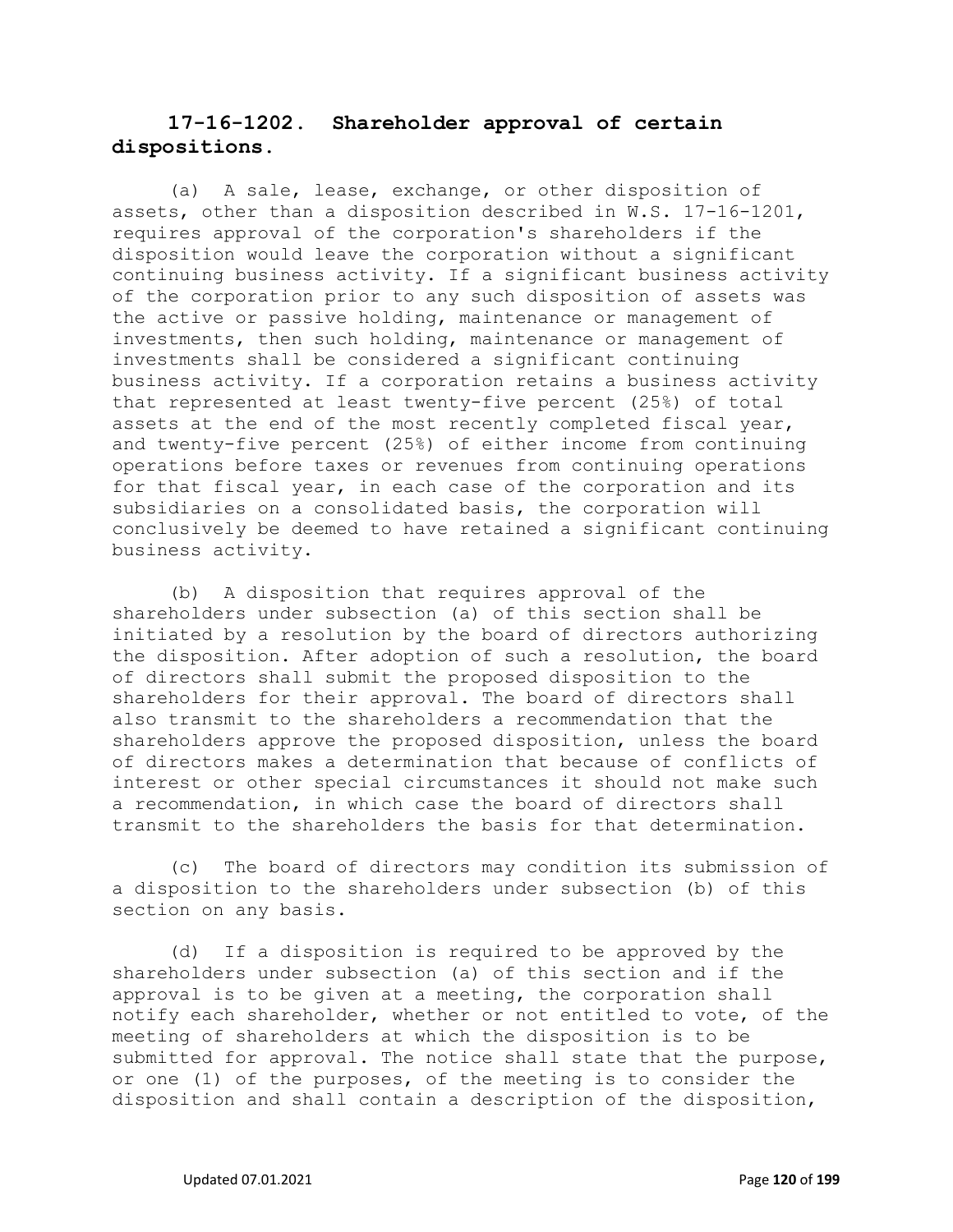including the terms and conditions thereof and the consideration to be received by the corporation.

(e) Unless the articles of incorporation or the board of directors, acting pursuant to subsection (c) of this section, require a greater vote or a greater number of votes to be present, the approval of a disposition by the shareholders shall require the approval of the shareholders at a meeting at which a quorum exists.

(f) After a disposition has been approved by the shareholders under subsection (b) of this section and at any time before the disposition has been consummated, it may be abandoned by the corporation without action by the shareholders, subject to any contractual rights of other parties to the disposition.

(g) A disposition of assets in the course of dissolution under article 14 is not governed by this section.

(h) For purposes of this section, the ownership interests of a parent corporation in its subsidiaries, whether owned directly by the parent corporation or indirectly through other subsidiaries shall be valued at the net asset values of such subsidiaries, without application of any discount to the valuation of such ownership interests because of a lack of marketability or otherwise.

ARTICLE 13 - APPRAISAL RIGHTS

### **17-16-1301. Definitions.**

(a) As used in this article:

(i) "Beneficial shareholder" means the person who is the beneficial owner of shares held in a voting trust or by a nominee on the beneficial owner's behalf;

(ii) "Corporation" means the issuer of the shares held by a shareholder demanding appraisal and, for matters covered in W.S. 17-16-1322 through 17-16-1331, includes the surviving entity in a merger;

(iii) Repealed By Laws 2009, Ch. 115, § 3.

(iv) "Fair value" means the value of the corporation's shares determined: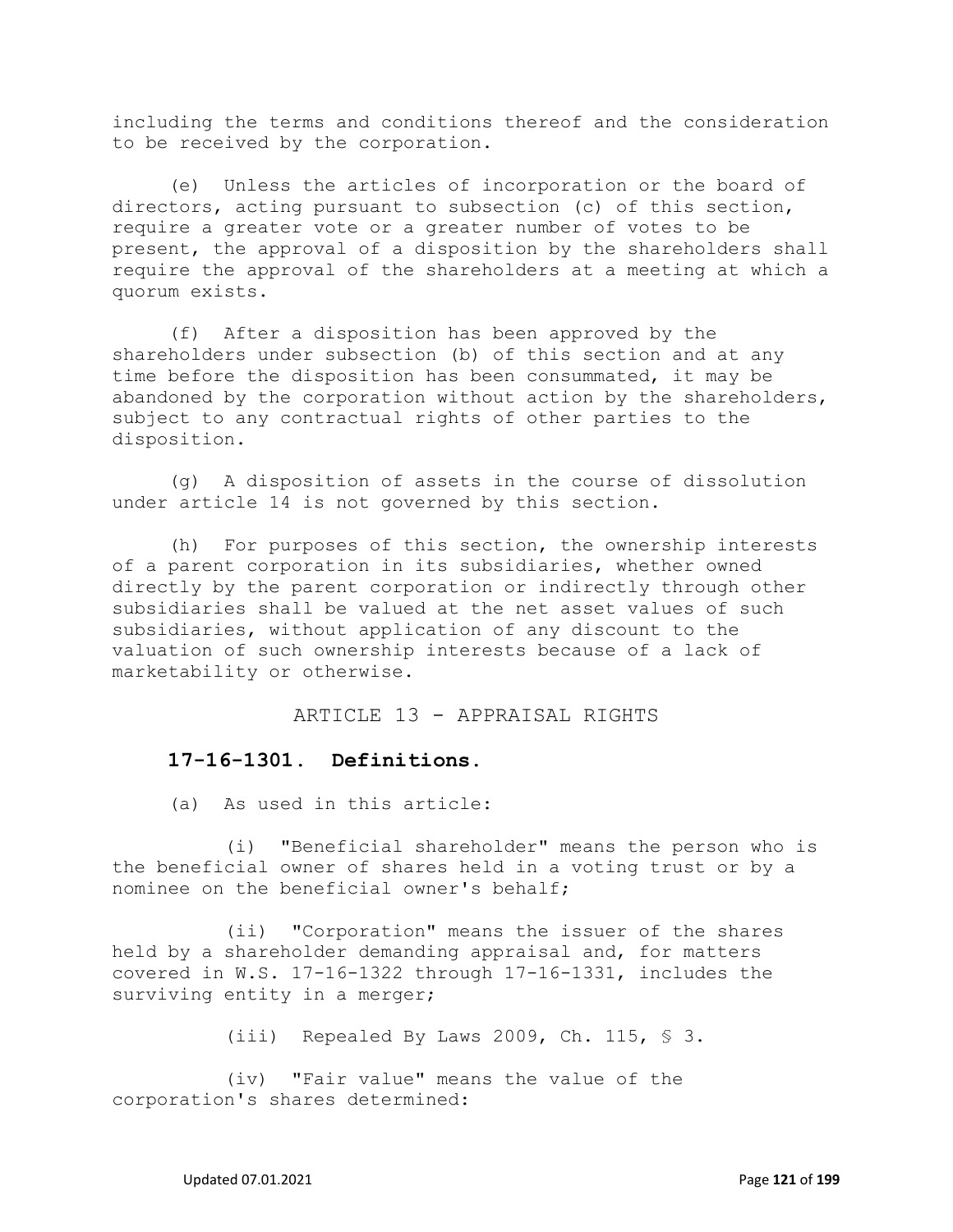(A) Immediately before the effectuation of the corporate action to which the shareholder objects;

(B) Using customary and current valuation concepts and techniques generally employed for similar businesses in the context of the transaction requiring appraisal; and

(C) Without discounting for lack of marketability or minority status except, if appropriate, for amendments to the articles pursuant to W.S 17-16-1302(a)(v).

(v) "Interest" means interest from the effective date of the corporate action until the date of payment, at the average rate currently paid by the corporation on its principal bank loans, or, if none, at a rate that is fair and equitable under all the circumstances;

(vi) "Record shareholder" means the person in whose names shares are registered in the records of a corporation or the beneficial owner of shares to the extent of the rights granted by a nominee certificate on file with a corporation;

(vii) "Shareholder" means the record shareholder or the beneficial shareholder.

(viii) "Affiliate" means a person that directly or indirectly through one (1) or more intermediaries controls, is controlled by, or is under common control with another person or is a senior executive thereof;

(ix) "Beneficial owner" means any person who, directly or indirectly, through any contract, arrangement, or understanding, other than a revocable proxy, has or shares the power to vote, or to direct the voting of, shares; except that a member of a national securities exchange is not deemed to be a beneficial owner of securities held directly or indirectly by it on behalf of another person solely because the member is the record holder of the securities if the member is precluded by the rules of the exchange from voting without instruction on contested matters or matters that may affect substantially the rights or privileges of the holders of the securities to be voted. When two (2) or more persons agree to act together for the purpose of voting their shares of the corporation, each member of the group formed thereby is deemed to have acquired beneficial ownership, as of the date of the agreement, of all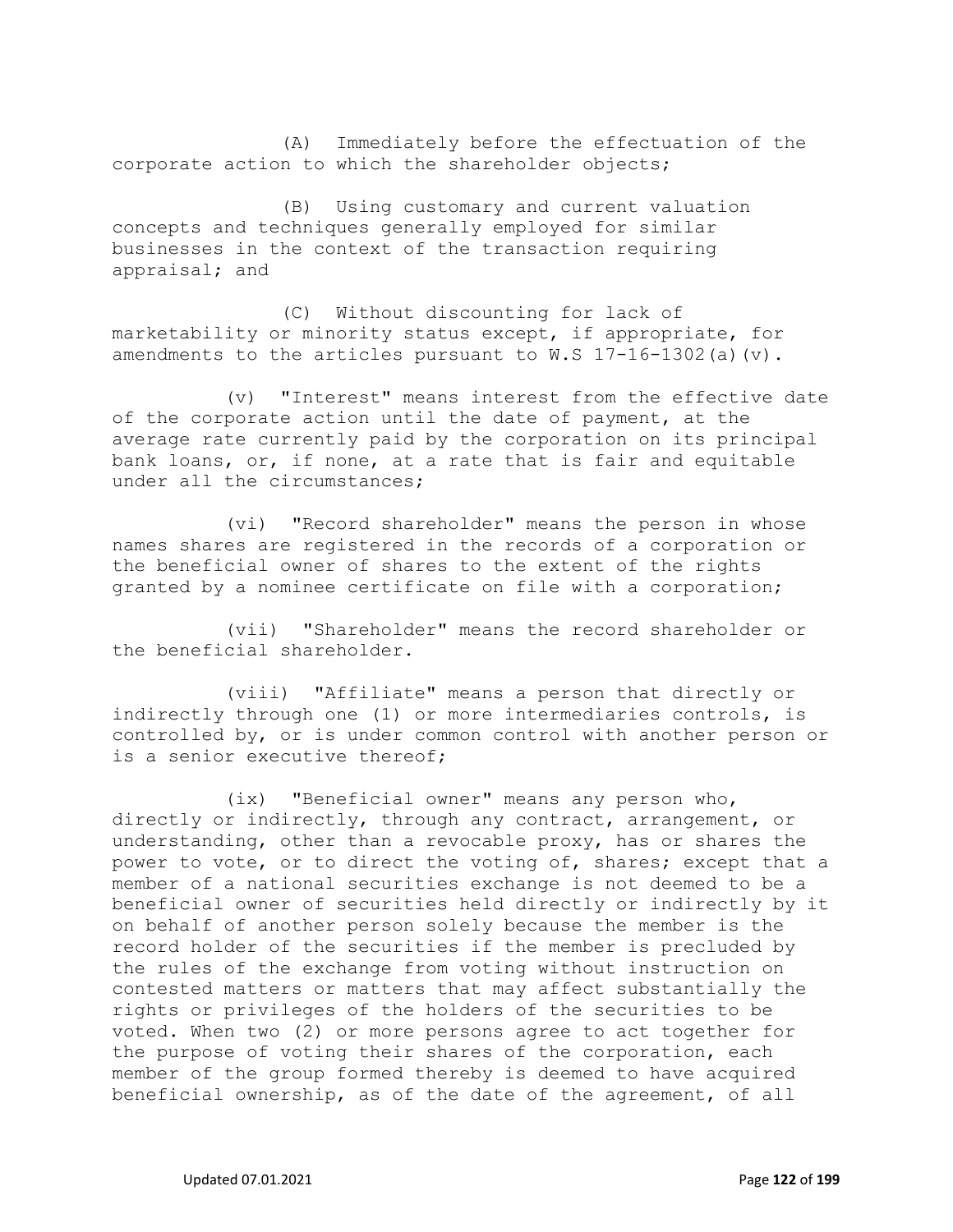voting shares of the corporation beneficially owned by any member of the group;

(x) "Preferred shares" means a class or series of shares whose holders have preference over any other class or series with respect to distributions.

### **17-16-1302. Right to appraisal.**

(a) A shareholder is entitled to appraisal rights, and to obtain payment of the fair value of his shares in the event of, any of the following corporate actions:

(i) Consummation of a plan of merger or consolidation to which the corporation is a party if:

(A) Shareholder approval is required for the merger or the consolidation by W.S. 17-16-1104 or 17-16-1111 and the shareholder is entitled to vote on the merger or consolidation, except that appraisal rights shall not be available to any shareholder of the corporation with respect to shares of any class or series that remain outstanding after consummation of the merger; or

(B) The corporation is a subsidiary that is merged with its parent under W.S. 17-16-1105.

(ii) Consummation of a share exchange to which the corporation is a party as the corporation whose shares will be acquired, if the shareholder is entitled to vote on the exchange, except that appraisal rights shall not be available to any shareholder of the corporation with respect to any class or series of shares of the corporation that is not exchanged;

(iii) Consummation of a disposition of assets pursuant to W.S. 17-16-1202 if the shareholder is entitled to vote on the disposition;

(iv) An amendment of the articles of incorporation with respect to a class or series of shares that:

(A) Alters or abolishes a preferential right of the shares;

(B) Creates, alters or abolishes a right in respect of redemption, including a provision respecting a sinking fund for the redemption or repurchase, of the shares;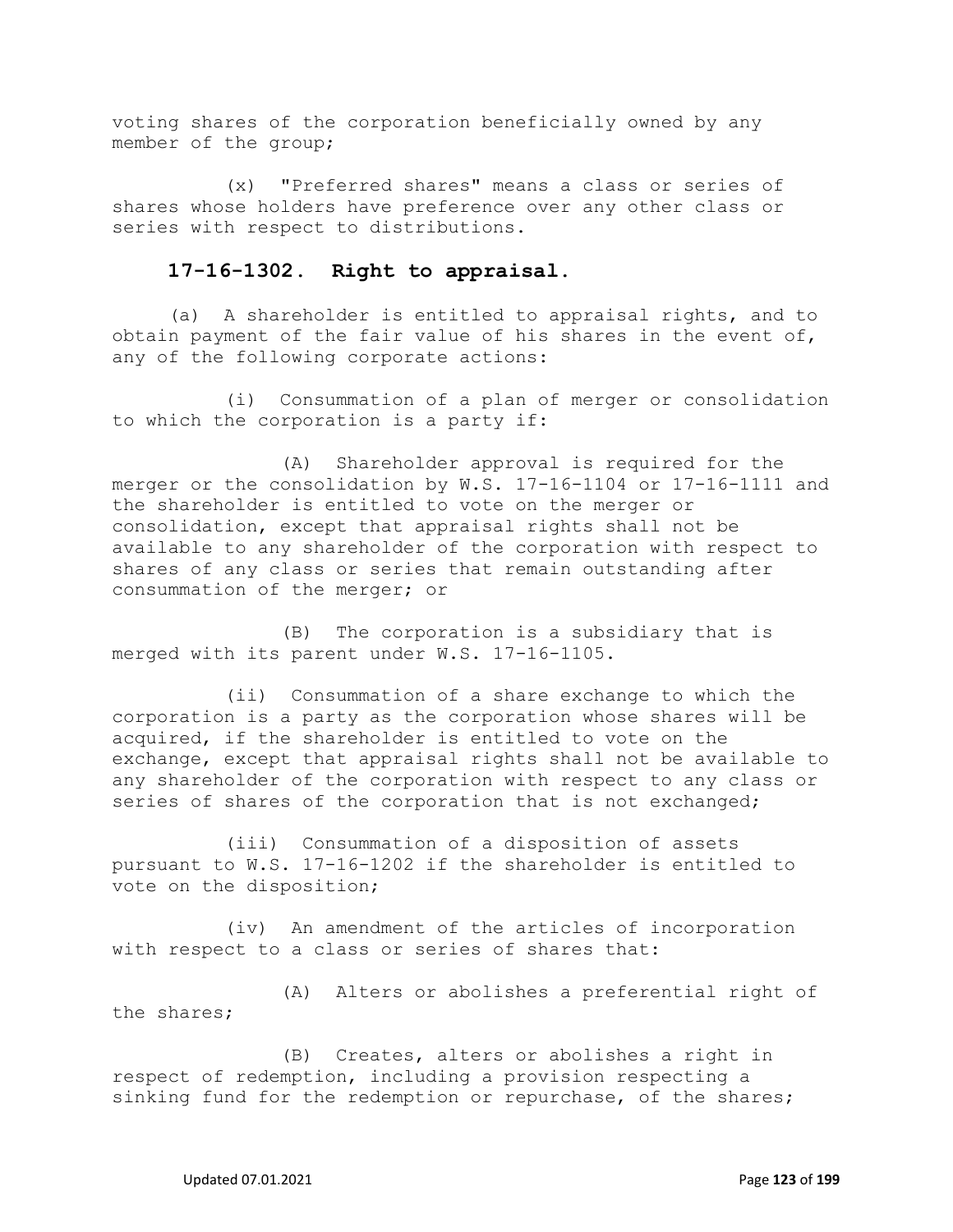(C) Alters or abolishes a preemptive right of the holder of the shares to acquire shares or other securities;

(D) Excludes or limits the right of the shares to vote on any matter, or to cumulate votes, other than a limitation by dilution through issuance of shares or other securities with similar voting rights; or

(E) Reduces the number of shares of a class or series owned by the shareholder to a fraction of a share if the corporation has the obligation or right to repurchase the fractional share so created.

(v) Any other amendment to the articles of incorporation, merger, share exchange or disposition of assets if specifically provided in the articles of incorporation, bylaws or a resolution of the board of directors;

(vi) Consummation of a transfer or domestication if the shareholder does not receive shares in the foreign corporation resulting from the transfer or domestication that have terms as favorable to the shareholder in all material respects, and represent at least the same percentage interest of the total voting rights of the outstanding shares of the corporation, as the shares held by the shareholder before the transfer or domestication;

(vii) Consummation of a conversion of the corporation to nonprofit status; or

(viii) Consummation of a conversion of the corporation to an unincorporated entity.

(b) Notwithstanding subsection (a) of this section, the availability of appraisal rights under paragraphs (a)(i), (ii), (iii), (iv), (vi) and (viii) of this section shall be limited in accordance with the following provisions:

(i) Appraisal rights shall not be available for the holders of shares of any class or series of shares which is:

(A) A covered security under section 18(b)(1)(A) or (B) of the Securities Act of 1933, as amended; or

(B) Traded in an organized market and has at least two thousand (2,000) shareholders and a market value of at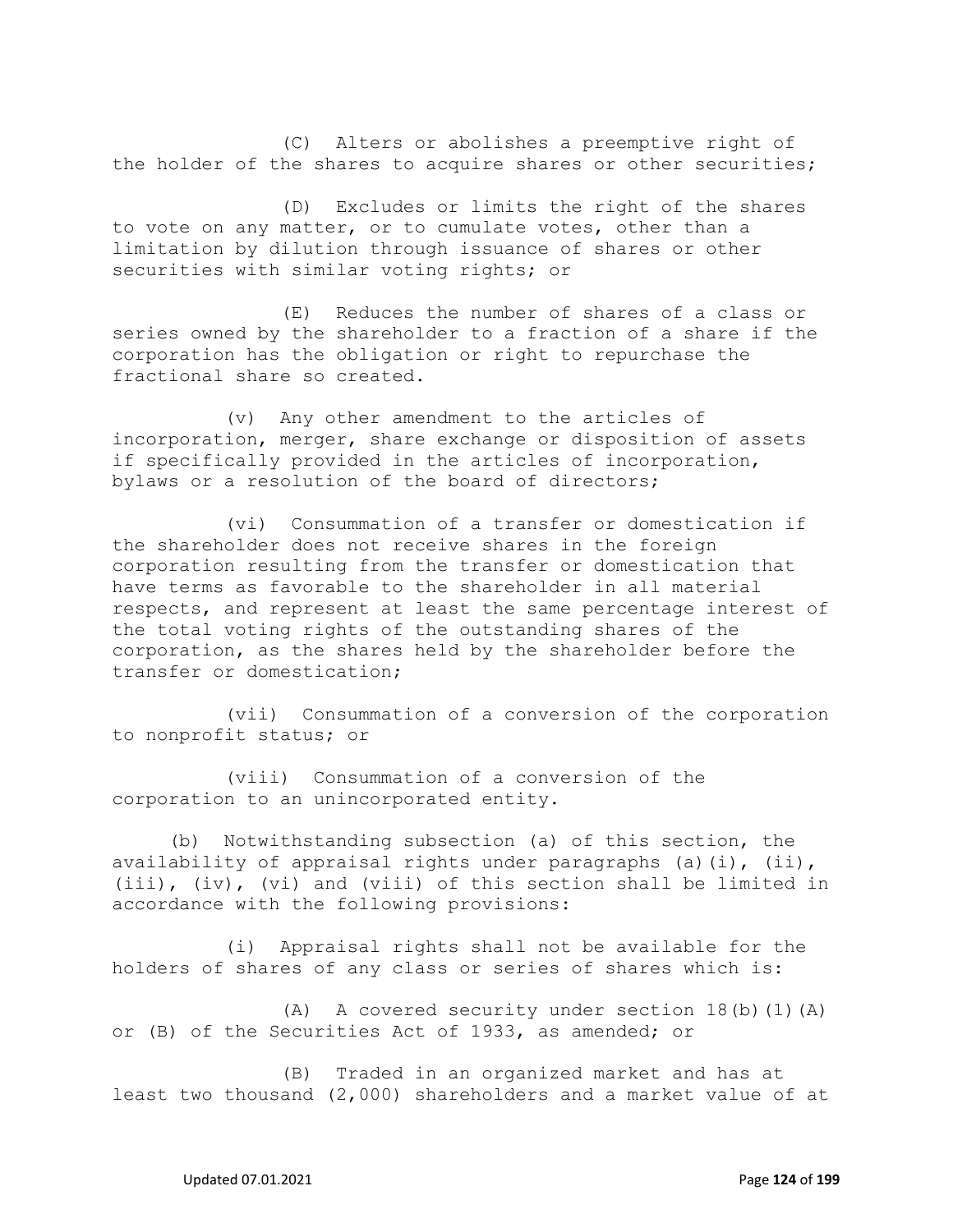least twenty million dollars (\$20,000,000.00), exclusive of the value of such shares held by the corporation's subsidiaries, senior executives, directors and beneficial shareholders owning more than ten percent (10%) of such shares; or

(C) Issued by an open end management investment company registered with the Securities and Exchange Commission under the Investment Company Act of 1940 and may be redeemed at the option of the holder at net asset value.

(ii) The applicability of paragraph (i) of this subsection shall be determined as of:

(A) The record date fixed to determine the shareholders entitled to receive notice of, and to vote at, the meeting of shareholders to act upon the corporate action requiring appraisal rights; or

(B) The day before the effective date of such corporate action if there is no meeting of shareholders.

(iii) Paragraph (i) of this subsection shall not be applicable and appraisal rights shall be available pursuant to subsection (a) of this section for the holders of any class or series of shares who are required by the terms of the corporate action requiring appraisal rights to accept for such shares anything other than cash or shares of any class or any series of shares of any corporation, or any other proprietary interest of any other entity, that satisfies the standards set forth in paragraph (i) of this subsection at the time the corporate action becomes effective;

(iv) Reserved.

# **17-16-1303. Assertion of rights by nominees and beneficial owners.**

(a) A record shareholder may assert appraisal rights as to fewer than all the shares registered in the record shareholder's name but owned by a beneficial shareholder only if the record shareholder objects with respect to all shares of the class or series owned by the beneficial shareholder and notifies the corporation in writing of the name and address of each beneficial shareholder on whose behalf appraisal rights are being asserted. The rights of a record shareholder who asserts appraisal rights for only part of the shares held of record in the record shareholder's name under this subsection shall be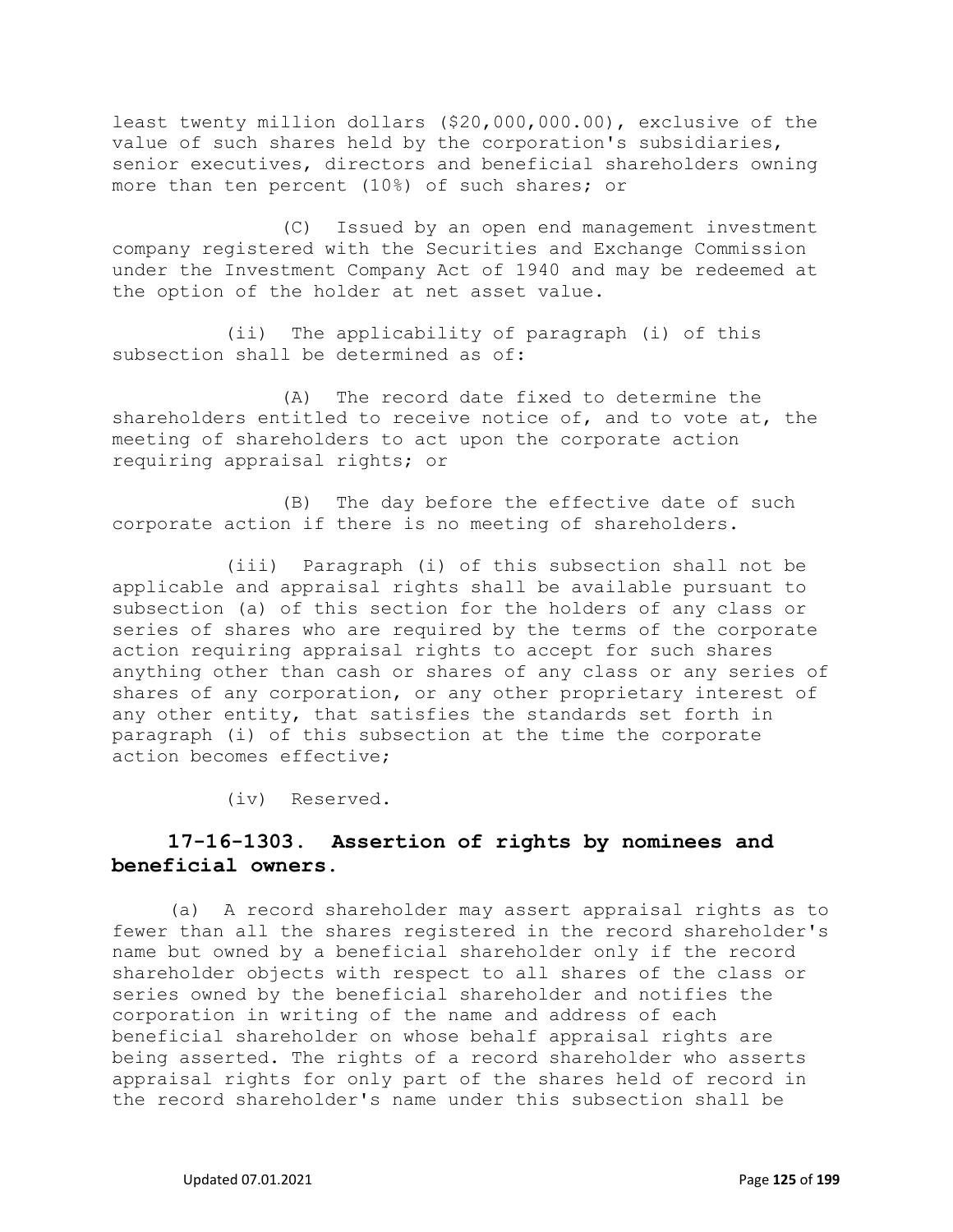determined as if the shares as to which the record shareholder objects and the record shareholder's other shares were registered in the names of different record shareholders.

(b) A beneficial shareholder may assert appraisal rights as to shares of any class or series held on behalf of the shareholder only if the shareholder:

(i) Submits to the corporation the record shareholder's written consent to the assertion of those rights not later than the date provided in W.S. 17-16-1322(b)(ii)(B); and

(ii) Does so with respect to all shares of the class or series that are beneficially owned by the beneficial shareholder.

### **17-16-1320. Notice of appraisal rights.**

(a) If proposed corporate action described in W.S. 17-16- 1302 is to be submitted to a vote at a shareholders' meeting, the meeting notice shall state that corporation has concluded that shareholders are, are not or may be entitled to assert appraisal rights under this article. If the corporation concludes that appraisal rights are or may be available, a copy of this article shall accompany the meeting notice sent to those record shareholders entitled to exercise appraisal rights.

(b) In a merger pursuant to W.S. 17-16-1105, the parent corporation shall notify in writing all record shareholders of the subsidiary who are entitled to assert appraisal rights that the corporate action became effective. The notice shall be sent within ten (10) days after the corporate action became effective and include the materials described in W.S. 17-16-1322.

(c) Where any corporate action specified in W.S. 17-16- 1302(a) is to be approved by written consent of the shareholders pursuant to W.S. 17-16-704:

(i) Written notice that appraisal rights are, are not or may be available shall be given to each record shareholder from whom a consent is solicited at the time consent of such shareholder is first solicited and, if the corporation has concluded that appraisal rights are or may be available, shall be accompanied by a copy of this article; and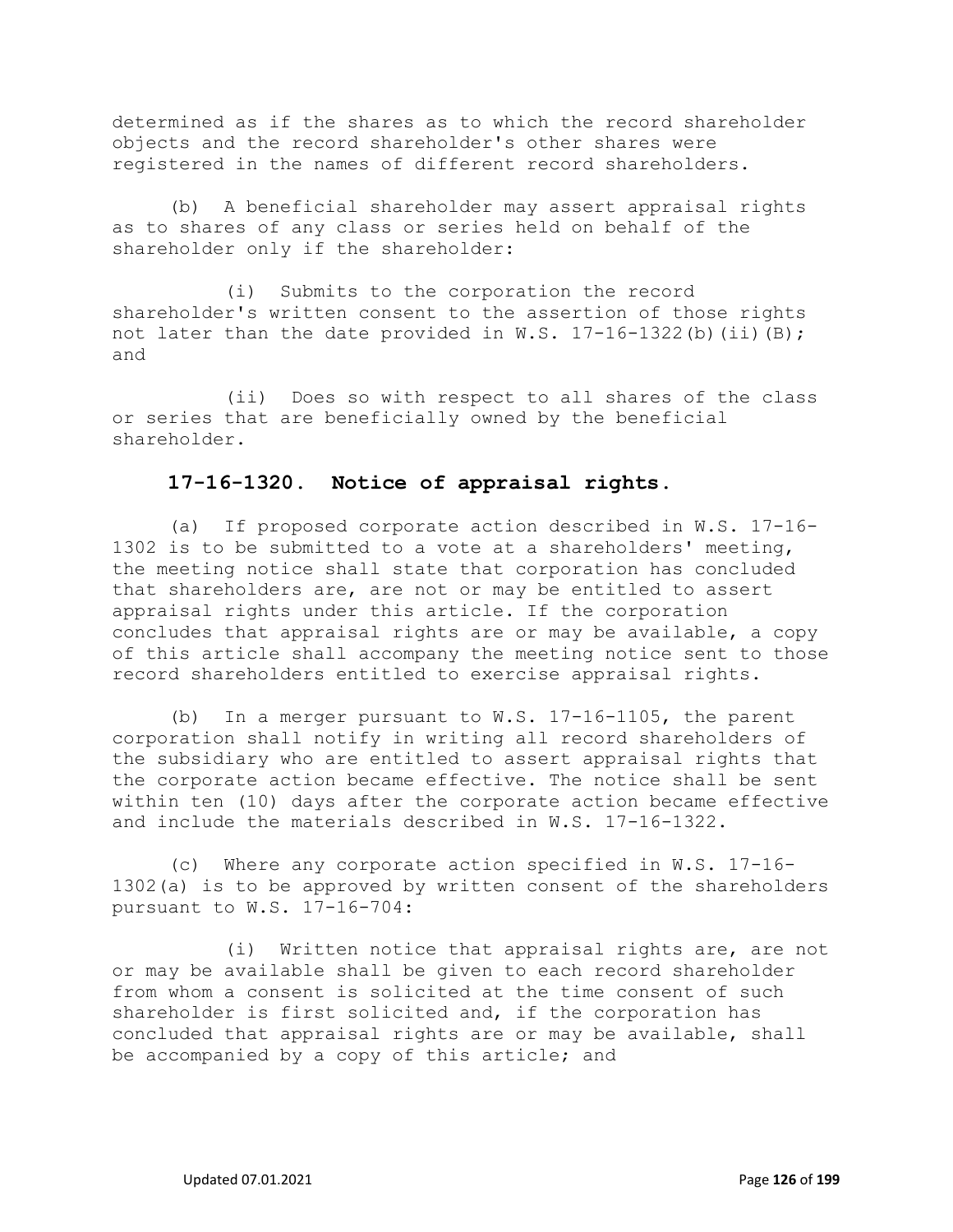(ii) Written notice that appraisal rights are, are not or may be available shall be delivered together with the notice to nonconsenting and nonvoting shareholders required by W.S. 17-16-704(e) and (f), may include the materials described in W.S. 17-16-1322 and, if the corporation has concluded that appraisal rights are or may be available, shall be accompanied by a copy of this article.

(d) Where corporate action described in W.S. 17-16-1302(a) is proposed, or a merger pursuant to W.S 17-16-1105 is effected, the notice referred to in subsection (a) or (c) of this section, if the corporation concludes that appraisal rights are or may be available, and in subsection (b) of this section shall be accompanied by:

(i) The annual financial statements specified in W.S. 17-16-1620(a) of the corporation that issued the shares that may be subject to appraisal, which shall be as of a date ending not more than sixteen (16) months before the date of the notice and shall comply with W.S.  $17-16-1620(b)$ ; provided that, if the annual financial statements are not reasonably available, the corporation shall provide reasonably equivalent financial information; and

(ii) The latest available quarterly financial statements of such corporation, if any.

(e) The right to receive the information described in subsection (d) of this section may be waived in writing by a shareholder before or after the corporate action.

# **17-16-1321. Notice of intent to demand payment and consequences of voting or consenting.**

(a) If proposed corporate action requiring appraisal under W.S. 17-16-1302 is submitted to a vote at a shareholders' meeting, a shareholder who wishes to assert appraisal rights with respect to any class or series of shares:

(i) Shall deliver to the corporation before the vote is taken written notice of the shareholder's intent to demand payment if the proposed action is effectuated; and

(ii) Shall not vote or cause or permit to be voted any shares of the class or series in favor of the proposed action.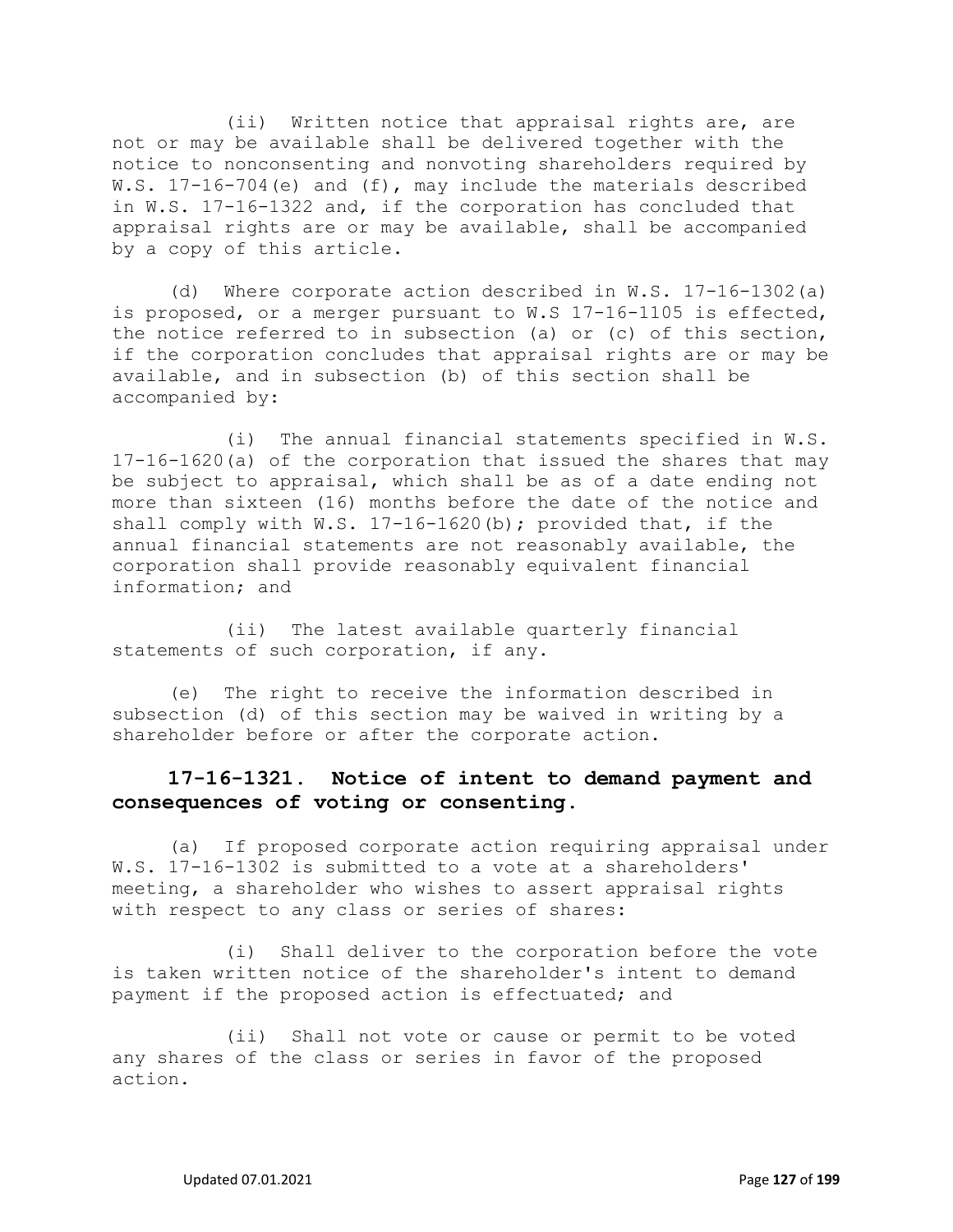(b) If a corporate action specified in W.S. 17-16-1302(a) is to be approved by written consent, a shareholder who wishes to assert appraisal rights with respect to any class or series of shares shall not execute a consent in favor of the proposed action with respect to that class or series of shares.

(c) A shareholder who does not satisfy the requirements of subsection (a) or (b) of this section is not entitled to payment for his shares under this article.

## **17-16-1322. Appraisal notice and form.**

(a) If corporate action requiring appraisal under W.S. 17- 16-1302(a) becomes effective, the corporation shall deliver a written appraisal notice to all shareholders who satisfied the requirements of W.S. 17-16-1321(a) or (b). In the case of a merger under W.S. 17-16-1105, the parent shall deliver a written appraisal notice and form to all record shareholders who may be entitled to assert appraisal rights.

(b) The appraisal notice shall be sent no later than ten (10) days after the corporate action specified in W.S. 17-16- 1302(a) became effective, and shall:

(i) Supply a form that:

(A) Specifies the first date of any announcement to shareholders made prior to the date the corporate action became effective of the principal terms of the proposed corporate action; and

(B) If such announcement was made, requires that the shareholder asserting appraisal rights certify whether beneficial ownership of the shares for which appraisal rights are asserted was acquired before that date; and

(C) Requires the shareholder asserting appraisal rights to certify that such shareholder did not vote for or consent to the transaction.

(ii) State:

(A) Where the form shall be sent and where certificates for certificated shares shall be deposited and the date by which those certificates shall be deposited, which date may not be earlier than the date for receiving the required form under subparagraph (B) of this paragraph;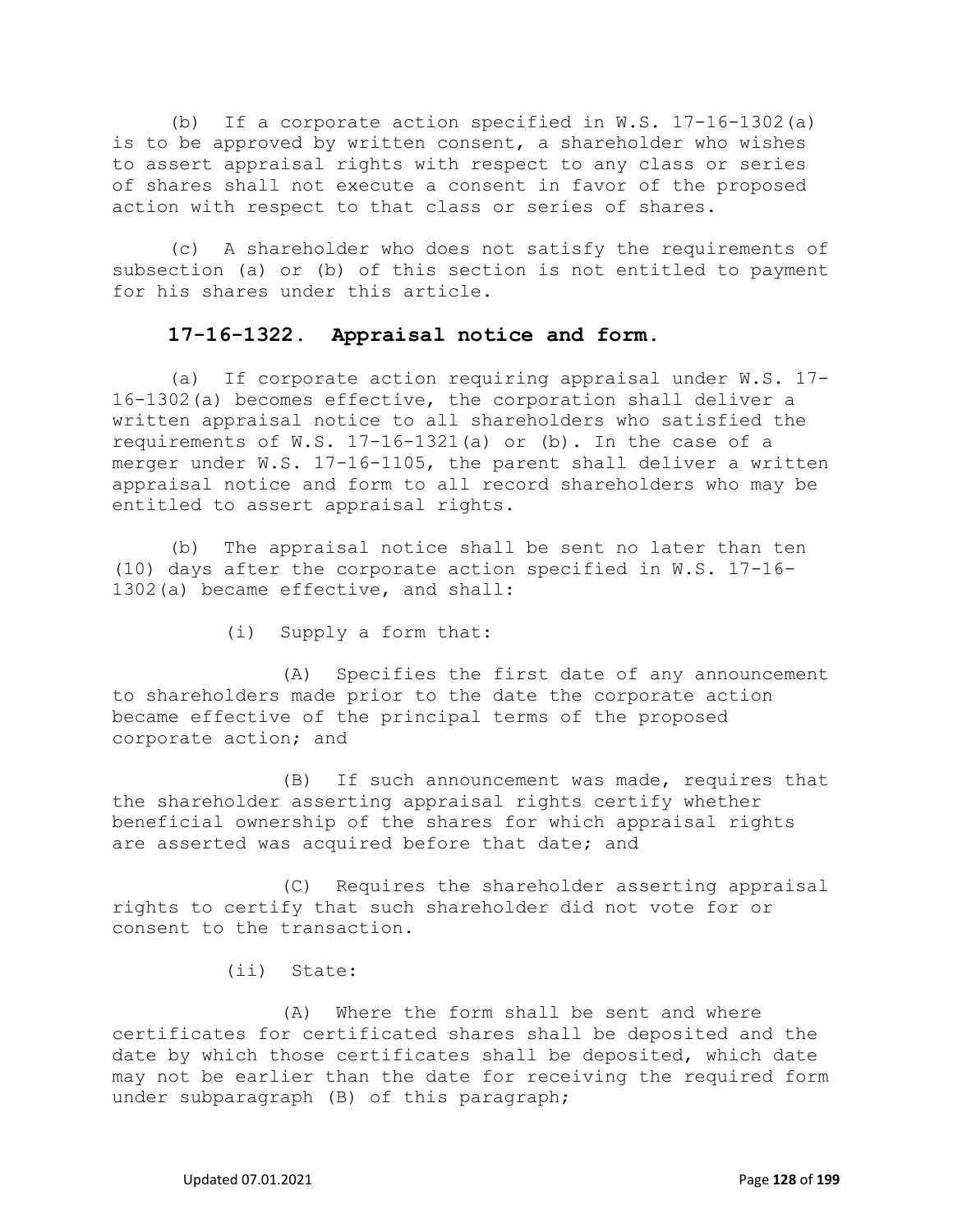(B) Date by which the corporation shall receive the form, which date may not be fewer than forty (40) nor more than sixty (60) days after the date the appraisal notice and form are sent pursuant to subsection (a) of this section, and state that the shareholder shall have waived the right to demand appraisal with respect to the shares unless the form is received by the corporation by such specified date;

(C) The corporation's estimate of the fair value of the shares;

(D) That, if requested in writing, the corporation will provide, to the shareholder so requesting, within ten (10) days after the date specified in subparagraph (B) of this paragraph the number of shareholders who return the forms by the specified date and the total number of shares owned by them; and

(E) The date by which the notice to withdraw under W.S. 17-16-1323 must be received, which date shall be within twenty (20) days after the date specified in subparagraph (B) of this paragraph.

(iii) Be accompanied by a copy of this article.

### **17-16-1323. Perfection of rights; right to withdraw.**

(a) A shareholder who receives notice pursuant to W.S. 17- 16-1322 and who wishes to exercise appraisal rights shall sign and return the form sent by the corporation and, in the case of certificated shares, deposit his certificates in accordance with the terms of the notice by the date referred to in the notice pursuant to  $W.S. 17-16-1322(b)$  (ii)(B). In addition, if applicable, the shareholder shall certify on the form whether the beneficial owner of such shares acquired beneficial ownership of the shares before the date required to be set forth in the notice pursuant to  $W.S. 17-16-1322(b)(i)$ . If a shareholder fails to make this certification, the corporation may elect to treat the shareholder's shares as after acquired shares under W.S. 17-16-1324. Once a shareholder deposits that shareholder's certificates or, in the case of uncertificated shares, returns the signed forms, that shareholder loses all rights as a shareholder, unless the shareholder withdraws pursuant to subsection (b) of this section.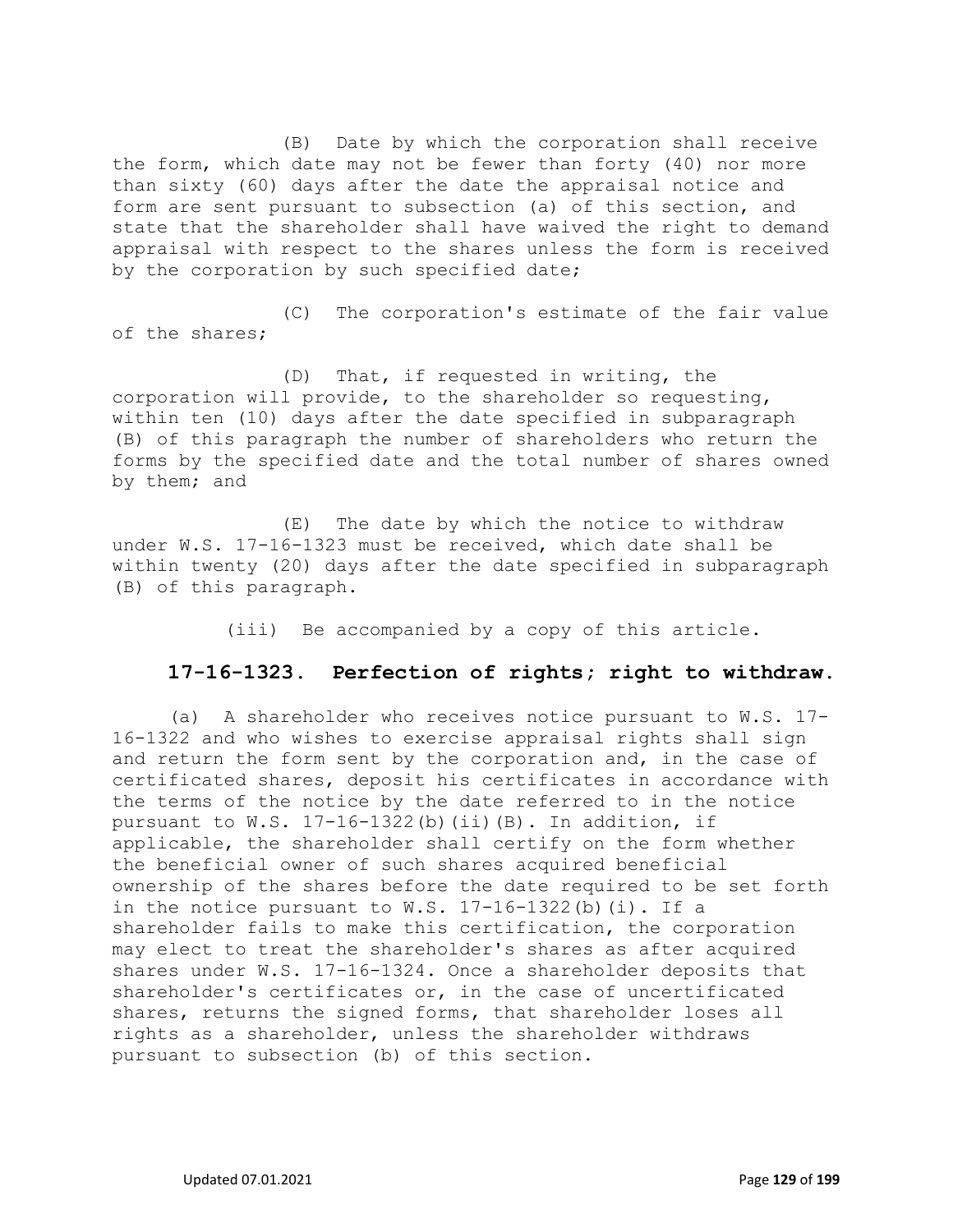(b) The shareholder who has complied with subsection (a) of this section may nevertheless decline to exercise appraisal rights and withdraw from the appraisal process by so notifying the corporation in writing by the date set forth in the appraisal notice pursuant to  $W.S. 17-16-1322(b)$  (ii)(E). A shareholder who fails to so withdraw from the appraisal process may not thereafter withdraw without the corporation's written consent.

(c) A shareholder who does not sign and return the form and, in the case of certificated shares, deposit his share certificates where required, each by the date set forth in the notice described in W.S. 17-16-1322(b), is not entitled to payment under this article.

### **17-16-1324. Payment.**

(a) Except as provided in W.S. 17-16-1325, within one hundred twenty (120) days after the form required by W.S. 17-16- 1322(b)(ii)(B) is due, the corporation shall pay in cash or other agreed upon consideration to those shareholders who complied with W.S. 17-16-1323 the amount the corporation estimates to be the fair value of his shares, plus interest.

(b) The payment to each shareholder pursuant to subsection (a) of this section shall be accompanied by:

(i) The annual financial statements specified in W.S. 17-16-1620(a) of the corporation that issued the shares to be appraised, which shall be of a date ending not more than sixteen (16) months before the date of payment and shall comply with W.S. 17-16-1620(b), provided that if such annual financial statements are not reasonably available, the corporation shall provide reasonably equivalent financial information. The corporation shall also provide the latest available quarterly financial statements, if any;

(ii) A statement of the corporation's estimate of the fair value of the shares which estimate shall equal or exceed the corporation's estimate given pursuant to W.S. 17-16- 1322(b)(ii)(C);

(iii) A statement that shareholders described in subsection (a) of this section have the right to demand further payment under W.S. 17-16-1326 and that if any shareholder does not do so within the time period specified therein, the shareholder shall be deemed to have accepted such payment in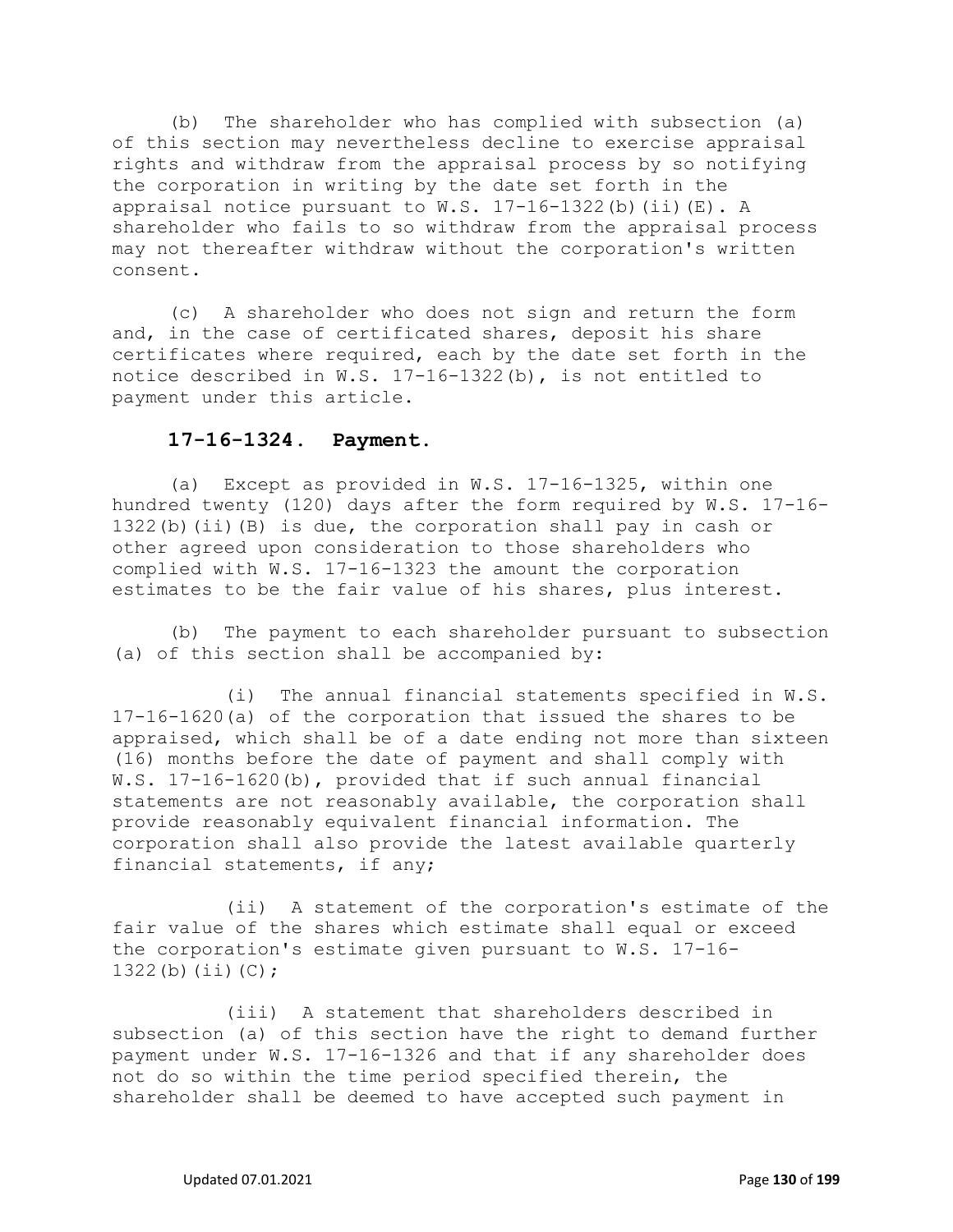full satisfaction of the corporation's obligations under this article.

### **17-16-1325. After-acquired shares.**

(a) A corporation may elect to withhold payment required by W.S. 17-16-1324 from any shareholder who was required to, but did not certify that beneficial ownership of all of the shareholder's shares for which appraisal rights are asserted was acquired before the date set forth in the appraisal notice sent pursuant to W.S. 17-16-1322(b)(i).

(b) If the corporation elected to withhold payment under subsection (a) of this section, it shall, within thirty (30) days after the form required by  $W.S. 17-16-1322(b)$  (ii)(B) is due, notify all shareholders described in subsection (a) of this section:

(i) Of the information required by W.S. 17-16- 1324(b)(i);

(ii) Of the corporation's estimate of fair value pursuant to  $W.S. 17-16-1324(b)$  (ii);

(iii) That they may accept the corporation's estimate of fair value, plus interest, in full satisfaction of their demands or demand appraisal under W.S. 17-16-1326;

(iv) That those shareholders who wish to accept the offer shall so notify the corporation of their acceptance of the corporation's offer within thirty (30) days after receiving the offer; and

(v) That those shareholders who do not satisfy the requirements for demanding appraisal under W.S. 17-16-1326 shall be deemed to have accepted the corporation's offer.

(c) Within ten (10) days after receiving the shareholder's acceptance pursuant to subsection (b) of this section, the corporation shall pay in cash or other agreed upon consideration the amount it offered under paragraph (b)(ii) of this section to each shareholder who agreed to accept the corporation's offer in full satisfaction of the shareholder's demand.

(d) Within one hundred thirty (130) days after sending the notice described in subsection (b) of this section, the corporation shall pay in cash the amount it offered to pay under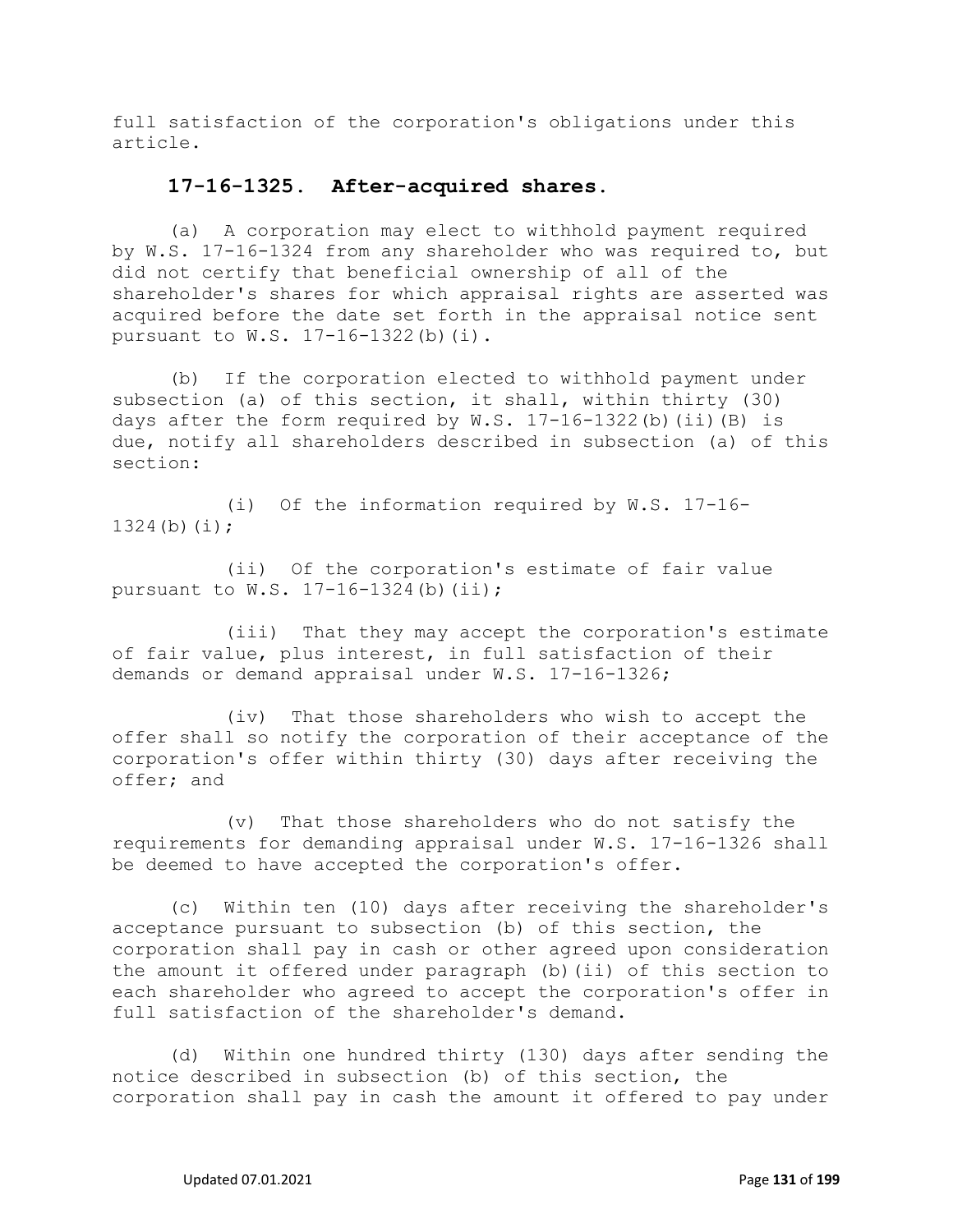paragraph (b)(ii) of this section to each shareholder described in paragraph (b)(v) of this section.

# **17-16-1326. Procedure if shareholder dissatisfied with payment or offer.**

(a) A shareholder paid pursuant to W.S. 17-16-1324 who is dissatisfied with the amount of the payment may notify the corporation in writing of that shareholder's estimate of the fair value of his shares and demand payment of his estimate plus interest, less any payment under W.S. 17-16-1324. A shareholder offered payment under W.S. 17-16-1325 who is dissatisfied with that offer shall reject the offer and demand payment of the shareholder's stated estimate of the fair value of the shares plus interest.

(b) A shareholder who fails to notify the corporation in writing of that shareholder's demand to be paid the shareholder's stated estimate of the fair value plus interest under subsection (a) of this section within thirty (30) days after receiving the corporation's payment or offer of payment under W.S. 17-16-1324 or 17-16-1325, respectively, waives the right to demand payment under this section and shall be entitled only to the payment made or offered pursuant to those respective sections.

### **17-16-1330. Court action.**

(a) If a shareholder makes a demand for payment under W.S. 17-16-1326 which remains unsettled, the corporation shall commence a proceeding within sixty (60) days after receiving the payment demand and petition the court to determine the fair value of the shares and accrued interest. If the corporation does not commence the proceeding within the sixty (60) day period, it shall pay each shareholder demanding appraisal rights whose demand remains unsettled the amount demanded pursuant to W.S. 17-16-1326 plus interest.

(b) The corporation shall commence the proceeding in the district court of the county where a corporation's principal office, or if none in this state, its registered office, is located. If the corporation is a foreign corporation without a registered office in this state, it shall commence the proceeding in the county in this state where the principal office or registered office of the domestic corporation merged with or whose shares were acquired by the foreign corporation was located at the time of the transaction.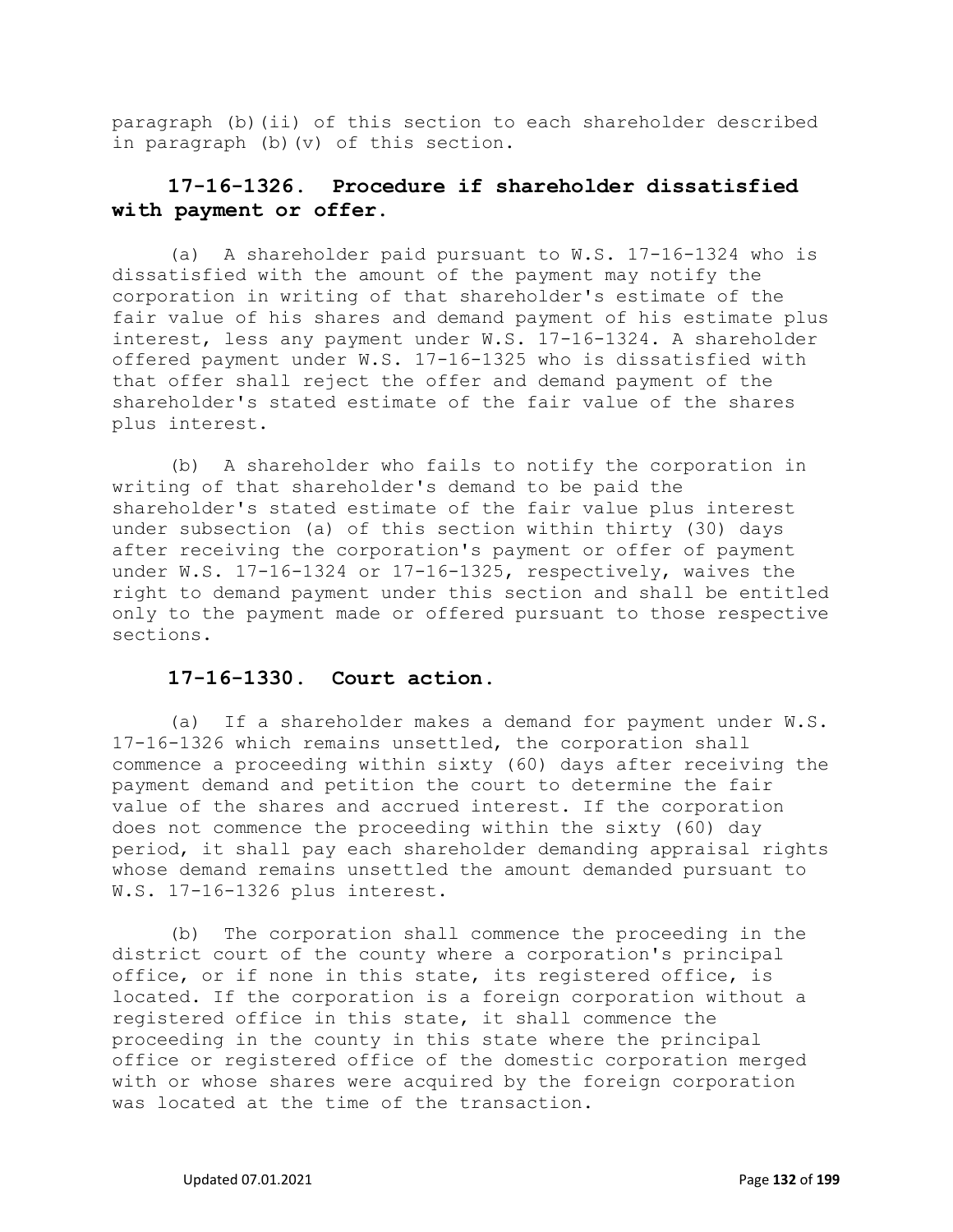(c) The corporation shall make all shareholders, whether or not residents of this state, whose demands remain unsettled parties to the proceeding as in an action against their shares and all parties shall be served with a copy of the petition. Nonresidents may be served by registered or certified mail or by publication as provided by law.

(d) The jurisdiction of the court in which the proceeding is commenced under subsection (b) of this section is plenary and exclusive. The court may appoint one (1) or more persons as appraisers to receive evidence and recommend decision on the question of fair value. The appraisers have the powers described in the order appointing them, or in the amendment to it. The shareholders demanding appraisal rights are entitled to the same discovery rights as parties in other civil proceedings.

(e) Each shareholder made a party to the proceeding is entitled to judgment for:

(i) The amount, if any, by which the court finds the fair value of his shares, plus interest, exceeds the amount paid by the corporation to the shareholder for those shares; or

(ii) The fair value, plus accrued interest, of his after-acquired shares for which the corporation elected to withhold payment under W.S. 17-16-1325.

## **17-16-1331. Court costs and counsel fees.**

(a) The court in an appraisal proceeding commenced under W.S. 17-16-1330 shall determine all costs of the proceeding, including the reasonable compensation and expenses of appraisers appointed by the court. The court shall assess the costs against the corporation, except that the court may assess costs against all or some of the shareholders demanding appraisal, in amounts the court finds equitable, to the extent the court finds the shareholders demanding appraisal rights acted arbitrarily, vexatiously, or not in good faith with respect to the rights provided by this article.

(b) The court in an appraisal proceeding may also assess the fees and expenses of counsel and experts for the respective parties, in amounts the court finds equitable:

(i) Against the corporation and in favor of any or all shareholders demanding appraisal if the court finds the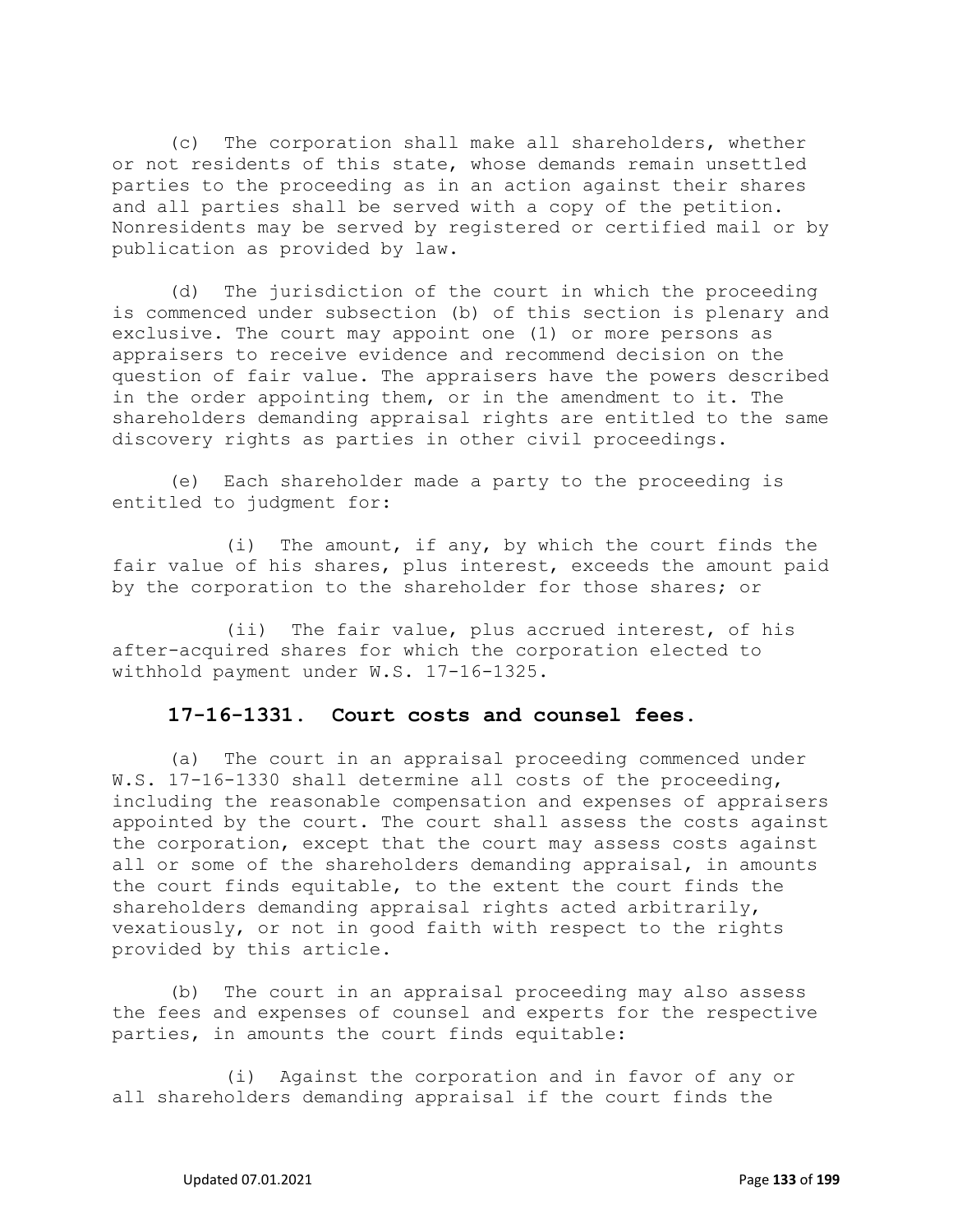corporation did not substantially comply with the requirements of W.S. 17-16-1320 through 17-16-1326; or

(ii) Against either the corporation or a shareholder demanding appraisal, in favor of any other party, if the court finds that the party against whom the fees and expenses are assessed acted arbitrarily, vexatiously, or not in good faith with respect to the rights provided by this article.

(c) If the court in an appraisal proceeding finds that the services of counsel and any other expenses incurred for any shareholder demanding appraisal were of substantial benefit to other shareholders similarly situated, and that the fees for those services and other expenses should not be assessed against the corporation, the court may direct that those fees and expenses be paid out of the amounts awarded the shareholders who were benefited.

(d) To the extent the corporation fails to make a required payment pursuant to W.S. 17-16-1324, 17-16-1325 or 17-16-1326, the shareholder may sue directly for the amount owed, and to the extent successful, shall be entitled to recover from the corporation all expenses of the suit.

### **17-16-1340. Other remedies limited.**

(a) The legality of a proposed or completed corporate action described in W.S. 17-16-1302(a) may not be contested, nor may the corporate action be enjoined, set aside or rescinded, in a legal or equitable proceeding by a shareholder after the shareholders have approved the corporate action.

(b) Subsection (a) of this section does not apply to a corporate action that:

(i) Was not authorized and approved in accordance with the applicable provisions of:

- (A) Article 9, 10, 11 or 12 of this act;
- (B) The articles of incorporation or bylaws; or

(C) The resolution of the board of directors authorizing the corporate action.

(ii) Was procured as a result of fraud, a material misrepresentation or an omission of a material fact necessary to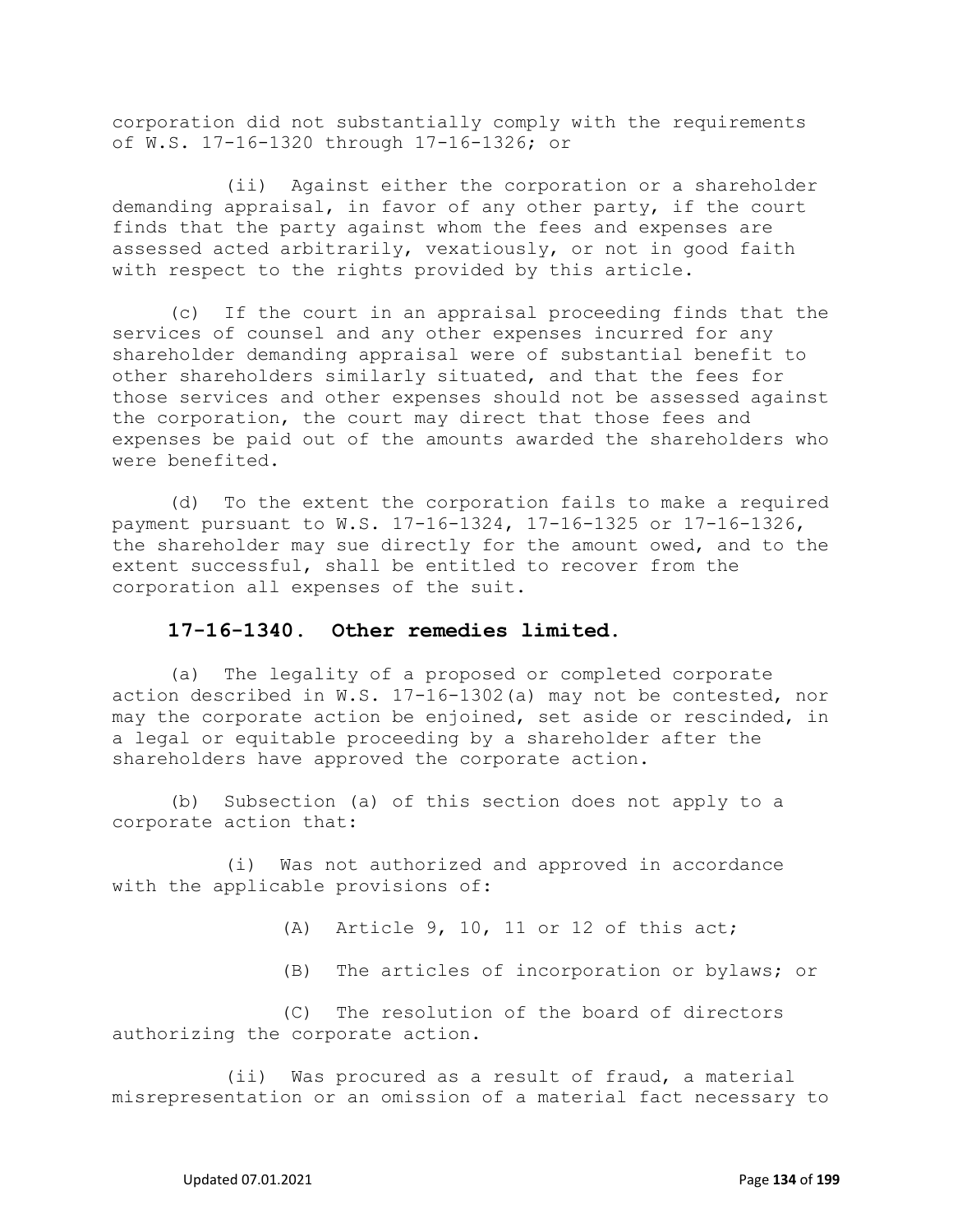make statements made, in light of the circumstances in which they were made, not misleading;

(iii) Reserved;

(iv) Is approved by less than unanimous consent of the voting shareholders pursuant to W.S. 17-16-704 if:

(A) The challenge to the corporate action is brought by a shareholder who did not consent and as to whom notice of the approval of the corporate action was not effective at least ten (10) days before the corporate action was effected; and

(B) The proceeding challenging the corporate action is commenced within ten (10) days after notice of the approval of the corporate action is effective as to the shareholder bringing the proceeding.

### ARTICLE 14 - DISSOLUTION

## **17-16-1401. Dissolution by incorporators or initial directors.**

(a) A majority of the incorporators or initial directors of a corporation that has not issued shares or has not commenced business may dissolve the corporation by delivering to the secretary of state for filing articles of dissolution that set forth:

(i) The name of the corporation;

(ii) The date of its incorporation;

(iii) Either:

(A) That none of the corporation's shares has been issued; or

(B) That the corporation has not commenced business.

(iv) That no debt of the corporation remains unpaid;

(v) That the net assets of the corporation remaining after winding up have been distributed to the shareholders, if shares were issued; and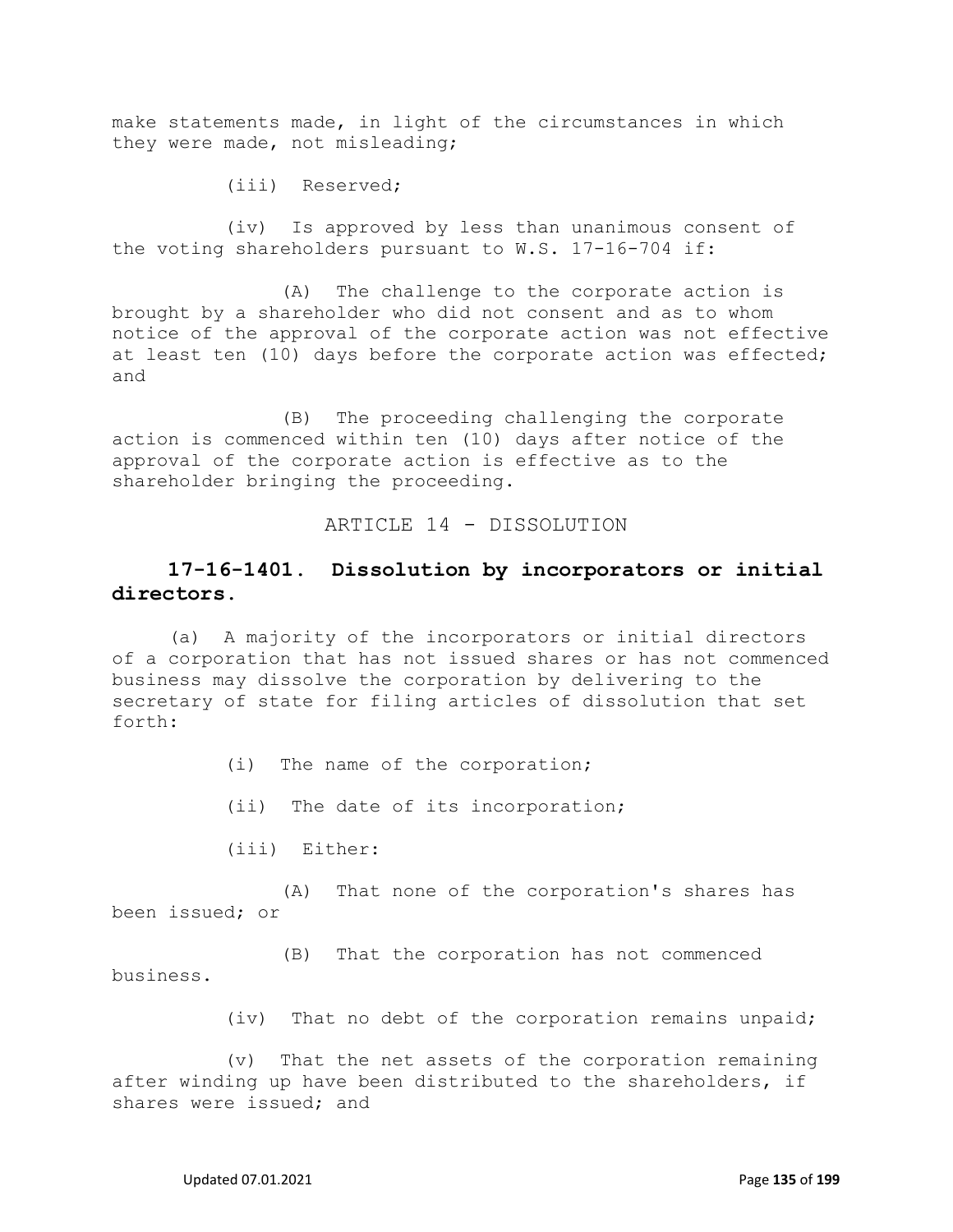(vi) That a majority of the incorporators or initial directors authorized the dissolution.

# **17-16-1402. Dissolution by board of directors and shareholders.**

(a) A corporation's board of directors may propose dissolution for submission to the shareholders.

(b) For a proposal to dissolve to be adopted:

(i) The board of directors shall recommend dissolution to the shareholders, unless the board of directors determines that because of conflict of interest or other special circumstances it should make no recommendation and communicates the basis for its determination to the shareholders; and

(ii) The shareholders entitled to vote shall approve the proposal to dissolve as provided in subsection (e) of this section.

(c) The board of directors may condition its submission of the proposal for dissolution on any basis.

(d) The corporation shall notify each shareholder, whether or not entitled to vote, of the proposed shareholders' meeting in accordance with W.S. 17-16-705. The notice shall also state that the purpose, or one (1) of the purposes, of the meeting is to consider dissolving the corporation.

(e) Unless the articles of incorporation or the board of directors, acting pursuant to subsection (c) of this section, require a greater vote or a vote by voting groups, adoption of the proposal to dissolve shall require the approval of the shareholders at a meeting at which a quorum consisting of at least a majority of the votes entitled to be cast exists.

### **17-16-1403. Articles of dissolution.**

(a) At any time after dissolution is authorized, the corporation may dissolve by delivering to the secretary of state for filing articles of dissolution setting forth:

- (i) The name of the corporation;
- (ii) The date dissolution was authorized;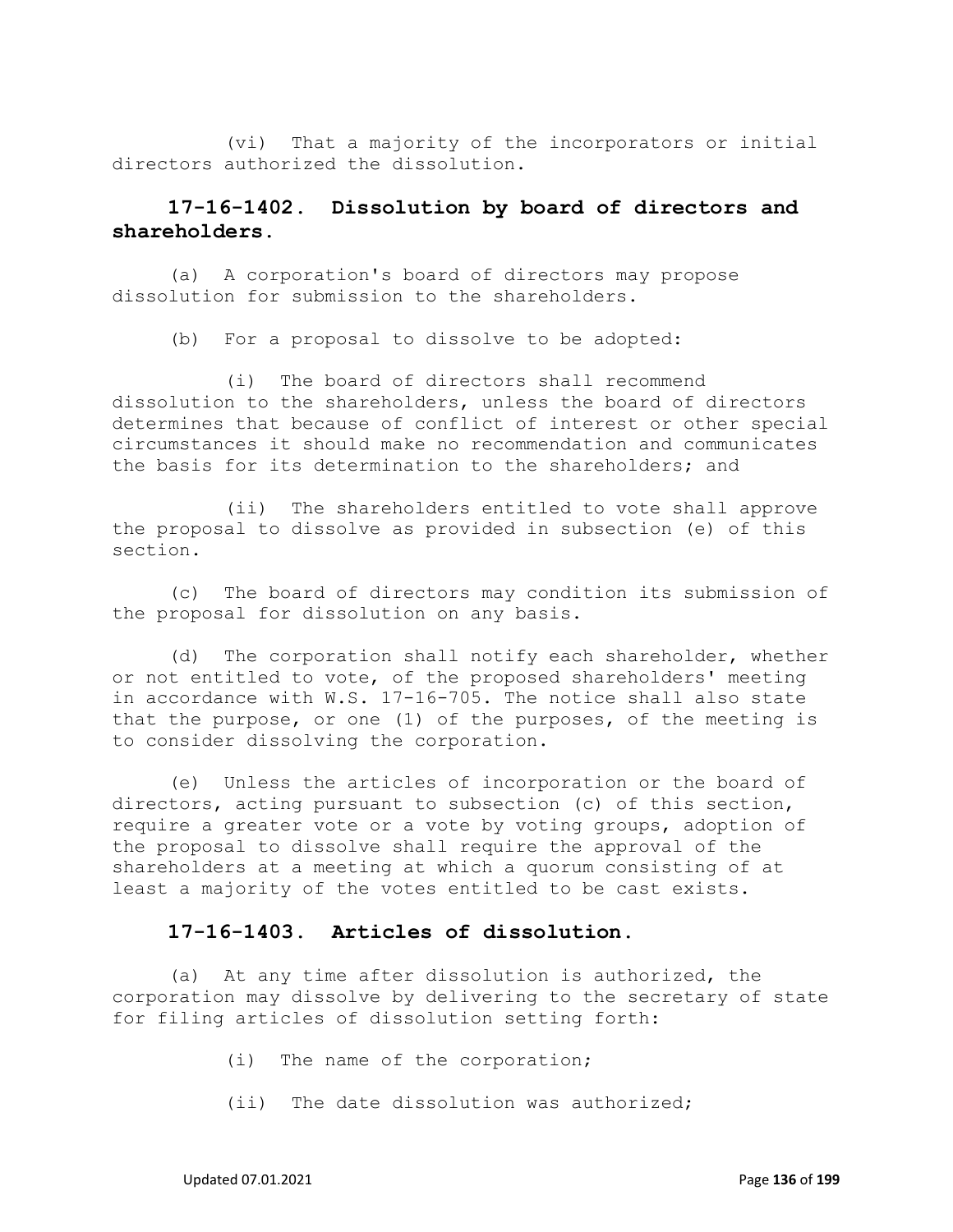(iii) If dissolution was approved by the shareholders a statement that the proposal to dissolve was duly approved by the shareholders in the manner required by this act and by the articles of incorporation.

(b) A corporation is dissolved upon the effective date of its articles of dissolution.

(c) For purposes of this article, "dissolved corporation" means a corporation whose articles of dissolution have become effective and includes a successor entity to which the remaining assets of the corporation are transferred subject to its liabilities for purposes of liquidation.

### **17-16-1404. Revocation of dissolution.**

(a) A corporation may revoke its dissolution within one hundred twenty (120) days of the effective date of the dissolution.

(b) Revocation of dissolution shall be authorized in the same manner as the dissolution was authorized unless that authorization permitted revocation by action of the board of directors alone, in which event the board of directors may revoke the dissolution without shareholder action.

(c) After the revocation of dissolution is authorized, the corporation may revoke the dissolution by delivering to the secretary of state for filing articles of revocation of dissolution, together with a copy of its articles of dissolution, that set forth:

(i) The name of the corporation which shall satisfy the requirements of W.S. 17-16-401;

(ii) The effective date of the dissolution that was revoked;

(iii) The date that the revocation of dissolution was authorized;

(iv) If the corporation's board of directors or incorporators revoked the dissolution, a statement to that effect;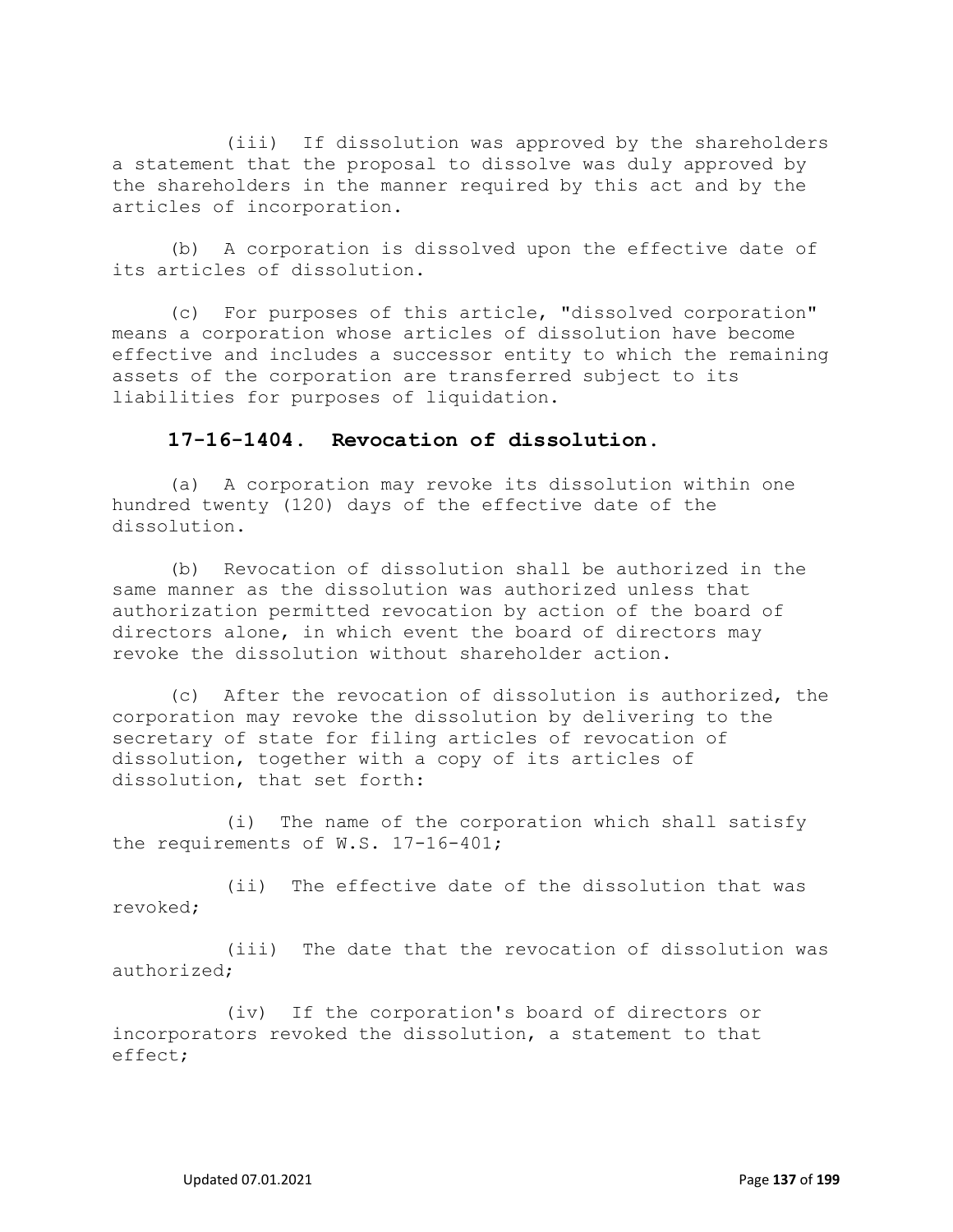(v) If the corporation's board of directors revoked a dissolution authorized by the shareholders, a statement that revocation was permitted by action by the board of directors alone pursuant to that authorization; and

(vi) If shareholder action was required to revoke the dissolution, the information required by W.S. 17-16-  $1403(a)$  (iii).

(d) Revocation of dissolution is effective upon the effective date of the articles of revocation of dissolution.

(e) When the revocation of dissolution is effective, it relates back to and takes effect as if the effective date of the dissolution and the corporation resumes carrying on its business as if dissolution had never occurred, except the corporation may be required to adopt some other name by amending its articles of incorporation in the manner provided by this act so its name satisfies the requirements of W.S. 17-16-401.

### **17-16-1405. Effect of dissolution.**

(a) A dissolved corporation continues its corporate existence but may not carry on any business except that appropriate to wind up and liquidate its business and affairs, including:

(i) Collecting its assets;

(ii) Disposing of its properties that will not be distributed in kind to its shareholders;

(iii) Discharging or making provision for discharging its liabilities;

(iv) Distributing its remaining property among its shareholders according to their interests; and

(v) Doing every other act necessary to wind up and liquidate its business and affairs.

(b) Dissolution of a corporation does not:

(i) Transfer title to the corporation's property;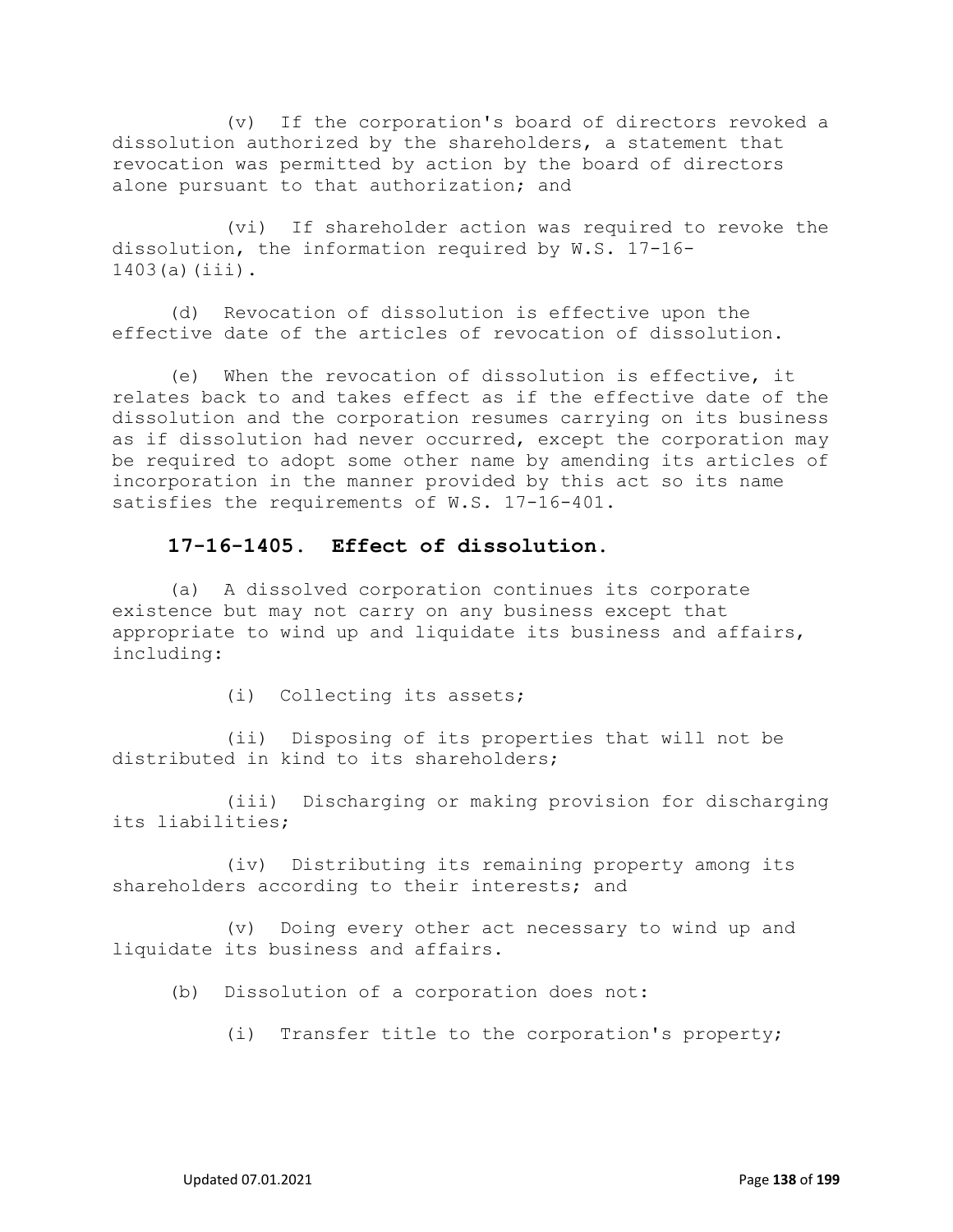(ii) Prevent transfer of its shares or securities, although the authorization to dissolve may provide for closing the corporation's share transfer records;

(iii) Subject its directors or officers to standards of conduct different from those prescribed in article 8;

(iv) Change quorum or voting requirements for its board of directors or shareholders; change provisions for selection, resignation, or removal of its directors or officers or both; or change provisions for amending its bylaws;

(v) Prevent commencement of a proceeding by or against the corporation in its corporate name;

(vi) Abate or suspend a proceeding pending by or against the corporation on the effective date of dissolution; or

(vii) Terminate the authority of the registered agent of the corporation.

## **17-16-1406. Known claims against dissolved corporation.**

(a) A dissolved corporation may dispose of the known claims against it by notifying its known claimants in writing of the dissolution at any time after its effective date.

(b) The written notice shall:

(i) Describe information that shall be included in a claim;

(ii) Provide a mailing address where a claim may be sent;

(iii) State the deadline, which may not be fewer than one hundred twenty (120) days from the effective date of the written notice, by which the dissolved corporation shall receive the claim; and

(iv) State that the claim will be barred if not received by the deadline.

(c) A claim against the dissolved corporation is barred: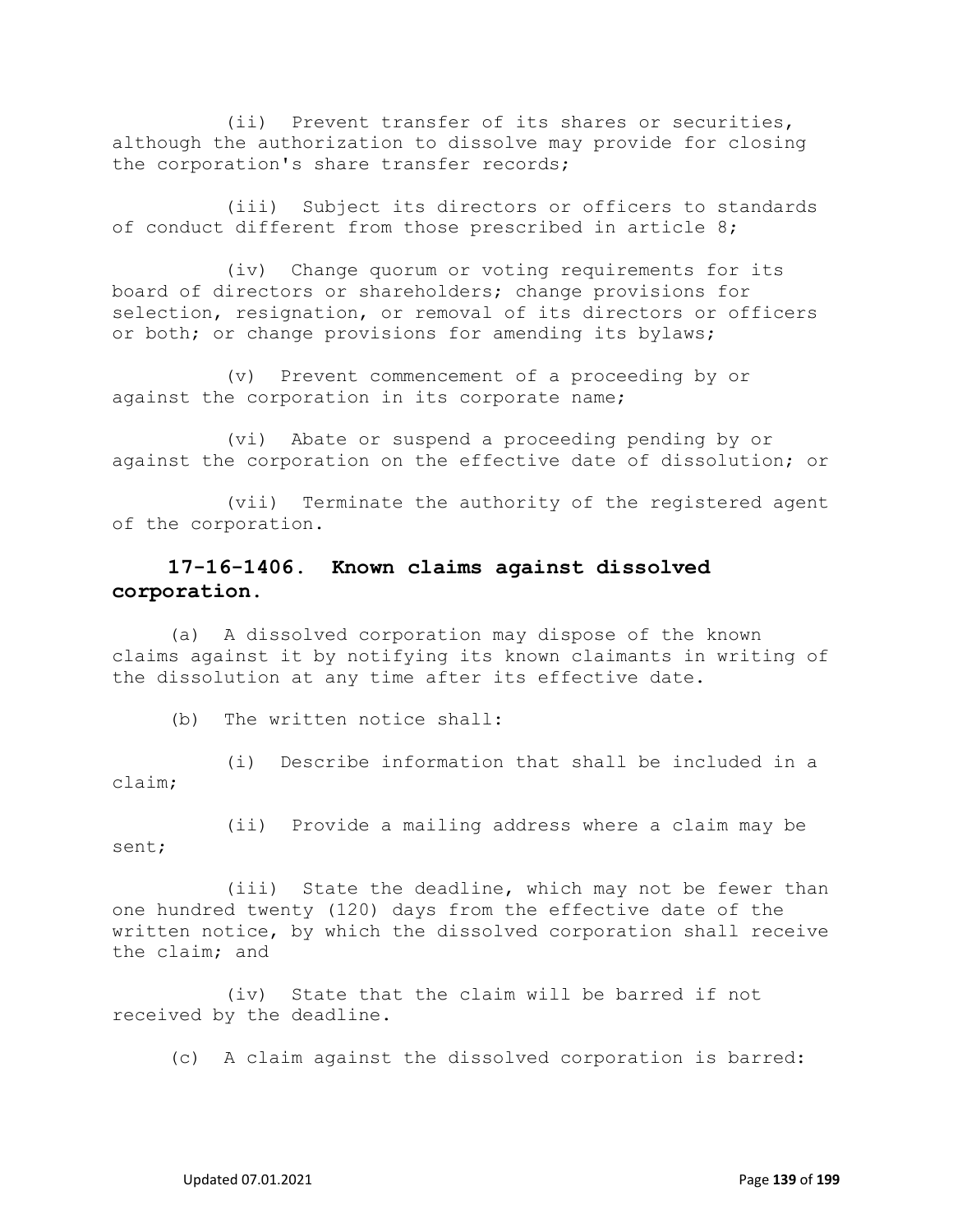(i) If a claimant who was given written notice under subsection (b) of this section does not deliver the claim to the dissolved corporation by the deadline; or

(ii) If a claimant whose claim was rejected by the dissolved corporation does not commence a proceeding to enforce the claim within ninety (90) days from the effective date of the rejection notice.

(d) For purposes of this section, "claim" does not include a contingent liability or a claim based on an event occurring after the effective date of dissolution.

(e) A claim that is not barred by this section may be enforced in accordance with W.S. 17-16-1407(d).

# **17-16-1407. Other claims against dissolved corporation.**

(a) A dissolved corporation may also publish notice of its dissolution and request that persons with claims against the corporation present them in accordance with the notice.

(b) The notice shall:

(i) Be published one (1) time in a newspaper of general circulation in the county where the dissolved corporation's principal office, or, if none in this state, its registered office, is or was last located;

(ii) Describe the information that shall be included in a claim and provide a mailing address where the claim may be sent; and

(iii) State that a claim against the corporation will be barred unless a proceeding to enforce the claim is commenced within three (3) years or the applicable statute of limitations, whichever is less, after the publication of the notice.

(c) If the dissolved corporation publishes a newspaper notice in accordance with subsection (b) of this section, the claim of each of the following claimants is barred unless the claimant commences a proceeding to enforce the claim against the dissolved corporation within three (3) years after the publication date of the newspaper notice: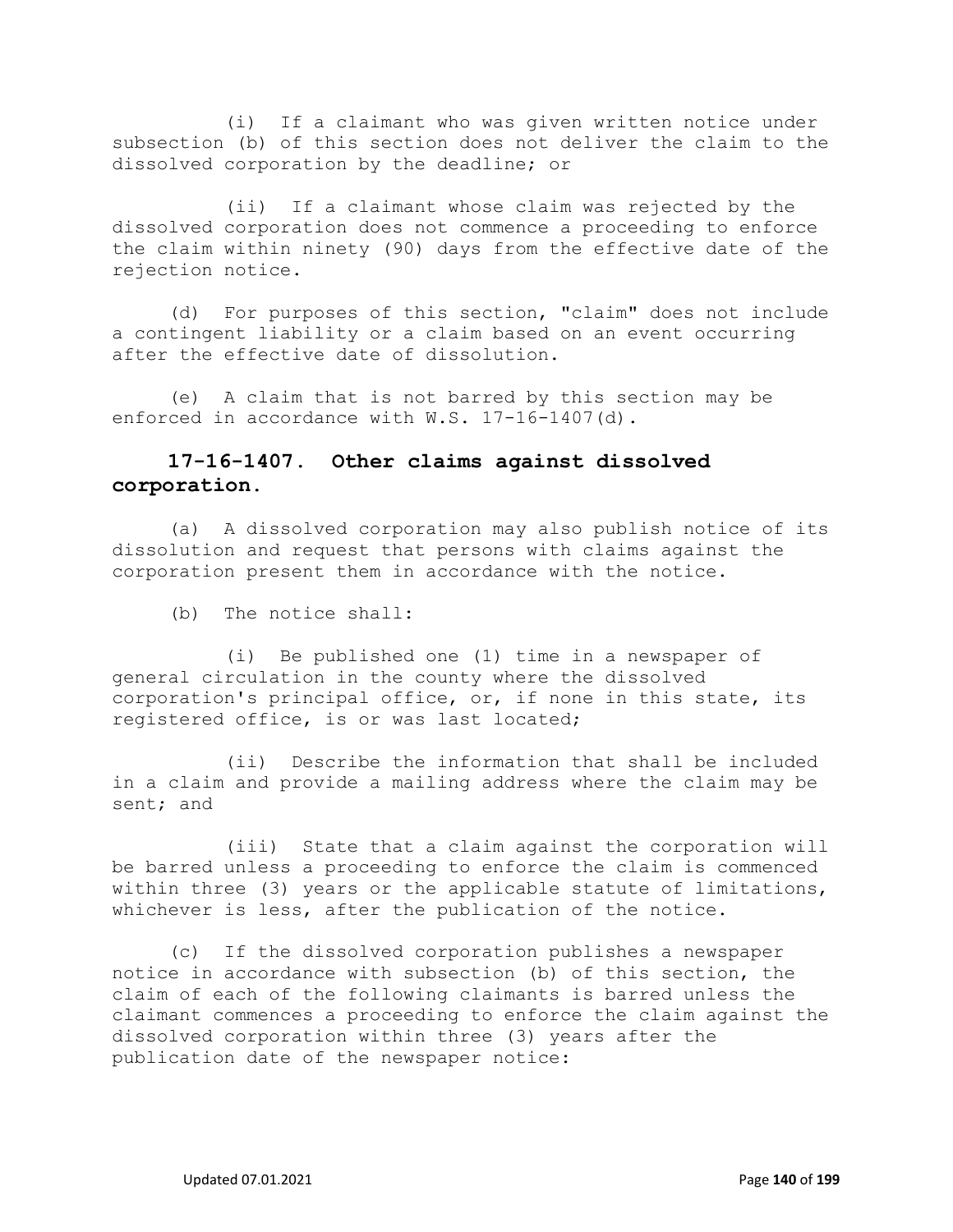(i) A claimant who did not receive written notice under W.S. 17-16-1406;

(ii) A claimant whose claim was timely sent to the dissolved corporation but not acted on; or

(iii) A claimant whose claim is contingent or based on an event occurring after the effective date of dissolution.

(d) A claim that is not barred by W.S. 17-16-1406(c) or subsection (c) of this section may be enforced:

(i) Against the dissolved corporation, to the extent of its undistributed assets; or

(ii) Except as provided in  $W.S. 17-16-1408$  (d), if the assets have been distributed in liquidation, against a shareholder of the dissolved corporation to the extent of his pro rata share of the claim or the corporate assets distributed to him in liquidation, whichever is less, but a shareholder's total liability for all claims under this section may not exceed the total amount of assets distributed to the shareholder.

### **17-16-1408. Court proceedings.**

(a) A dissolved corporation that has published a notice under W.S. 17-16-1407 may file an application with the district court of the county where the dissolved corporation's principal office, or, if none in this state, its registered office is located for a determination of the amount and form of security to be provided for payment of claims that are contingent or have not been made known to the dissolved corporation or that are based on an event occurring after the effective date of dissolution but that, based on the facts known to the dissolved corporation, are reasonably estimated to arise after the effective date of dissolution. Provision need not be made for any claim that is or is reasonably anticipated to be barred under W.S. 17-16-1407(c).

(b) Within ten (10) days after the filing of the application, notice of the proceeding shall be given by the dissolved corporation to each claimant holding a contingent claim whose contingent claim is shown on the records of the dissolved corporation.

(c) The court may appoint a guardian ad litem to represent all claimants whose identities are unknown in any proceeding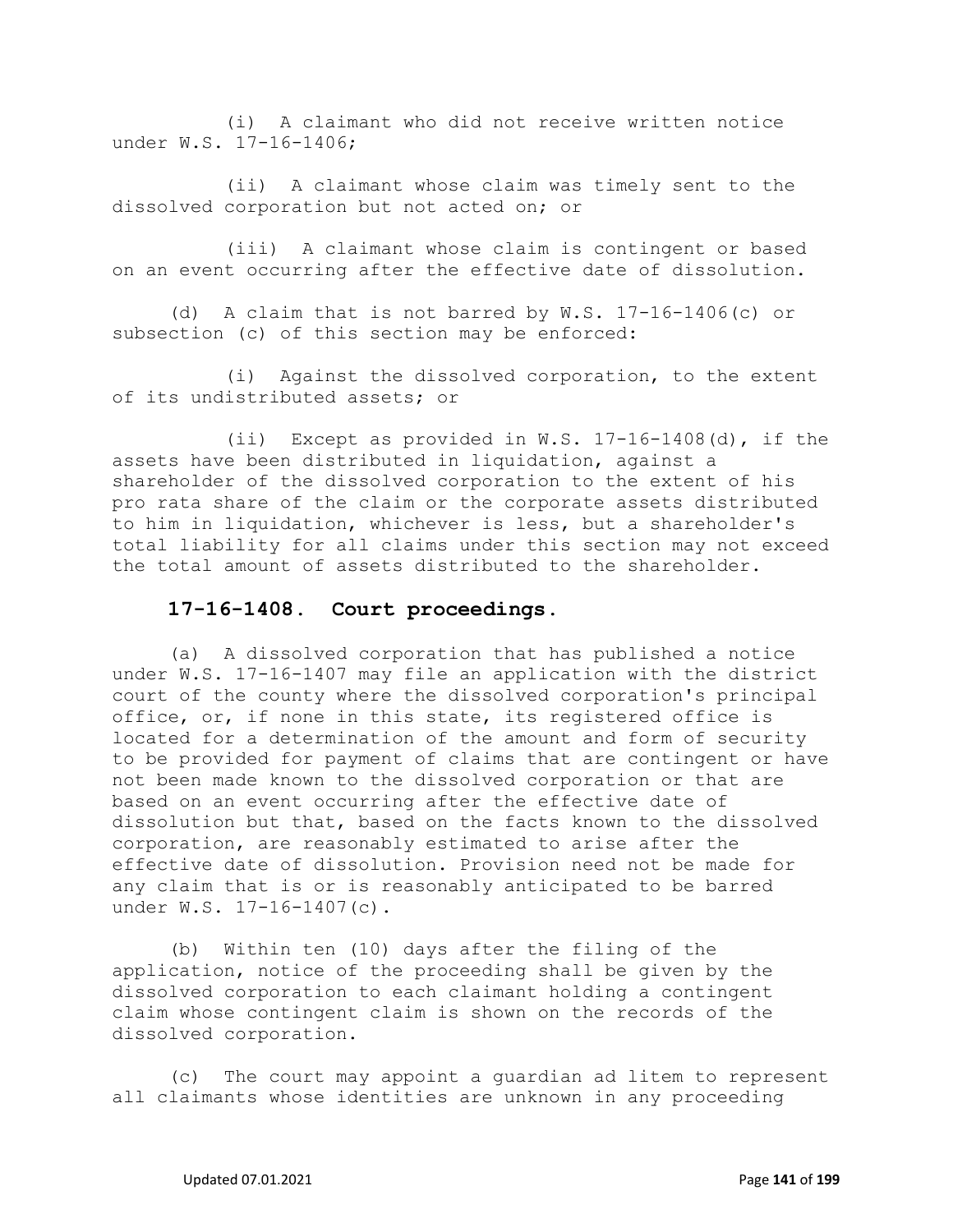brought under this section. The reasonable fees and expenses of the guardian, including all reasonable expert witness fees, shall be paid by the dissolved corporation.

(d) Provision by the dissolved corporation for security in the amount and the form ordered by the court under subsection (a) of this section shall satisfy the dissolved corporation's obligations with respect to claims that are contingent, have not been made known to the dissolved corporation or are based on an event occurring after the effective date of dissolution, and such claims may not be enforced against a shareholder who received assets in liquidation.

## **17-16-1409. Directors' duties.**

(a) Directors shall cause the dissolved corporation to discharge or make reasonable provision for the payment of claims and make distributions of assets to shareholders after payment or provision for claims.

(b) Directors of a dissolved corporation which has disposed of claims under W.S. 17-16-1406, 17-16-1407 or 17-16- 1408 shall not be liable for breach of this section with respect to claims against the dissolved corporation.

### **17-16-1420. Grounds for administrative dissolution.**

(a) The secretary of state may commence a proceeding under W.S. 17-16-1421 to administratively dissolve a corporation if any of the following has occurred:

(i) The corporation does not deliver its annual reports or pay the annual license taxes to the secretary of state when due pursuant to W.S. 17-16-1630;

(ii) Reserved;

(iii) The corporation is without a registered agent or registered office in this state;

(iv) The corporation does not notify the secretary of state within thirty (30) days that its registered agent or registered office has been changed, that its registered agent has resigned, or that its registered office has been discontinued;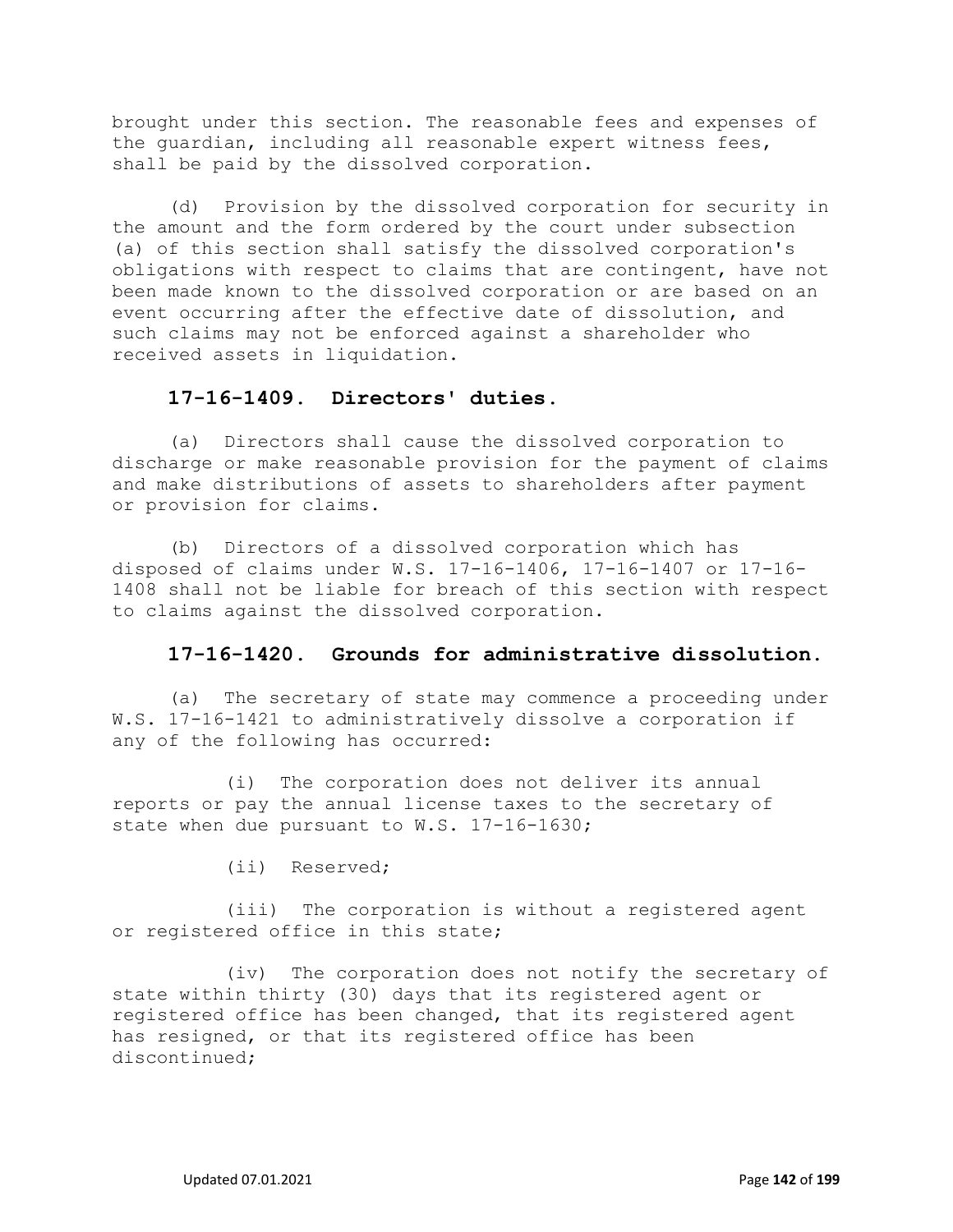(v) The corporation's period of duration stated in its articles of incorporation expires;

(vi) It is in the public interest and the corporation:

(A) Failed to provide records to the registered agent as required in W.S. 17-28-107;

(B) Has provided fraudulent information or has failed to correct false information upon request of the secretary of state on any filing under this act with the secretary of state; or

(C) Cannot be served by either the secretary of state or the registered agent at its address provided pursuant to W.S. 17-28-107.

(vii) An incorporator, director, officer or agent of the corporation signed a document he knew was false in any material respect with intent that the document be delivered to the secretary of state for filing;

(viii) The corporation has failed to respond to a valid and enforceable subpoena;

(ix) The corporation is in violation of W.S. 17-16- 401(d)(v) or 17-16-1506(d)(v);

(x) The corporation has failed to pay any penalties imposed under W.S. 17-28-109.

(b) Prior to commencing a proceeding under W.S. 17-16-1421 the secretary of state may classify a corporation as delinquent awaiting administrative dissolution if the corporation meets any of the criteria in subsection (a) of this section.

## **17-16-1421. Procedure for and effect of administrative dissolution.**

(a) If the secretary of state determines that one (1) or more grounds exist under W.S. 17-16-1420 for dissolving a corporation, he shall serve the corporation with written notice of his determination under W.S. 17-28-104, except for W.S. 17- 16-1420(a)(v) in which case dissolution is by choice and therefore automatic.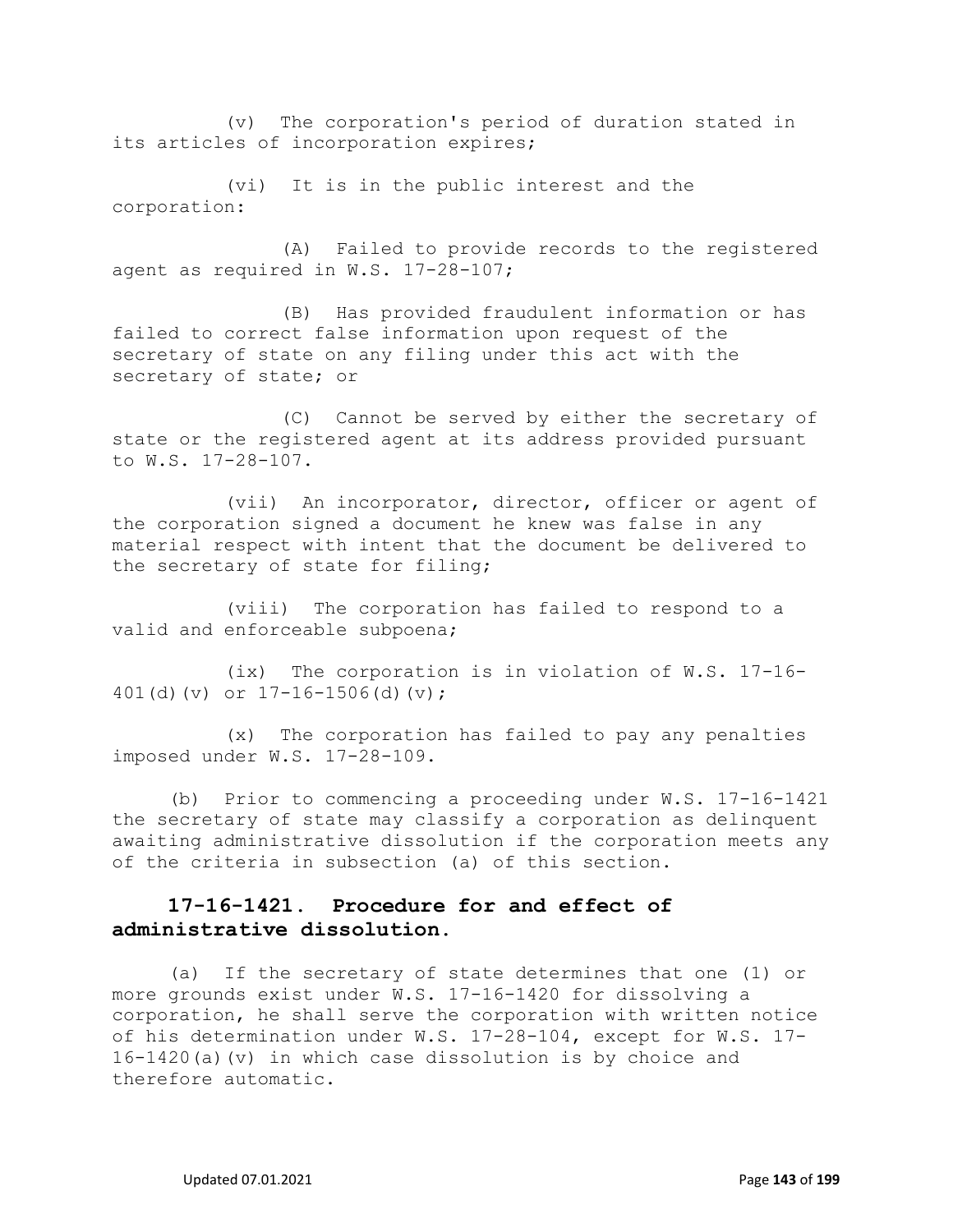(b) If the corporation does not correct each ground for dissolution or demonstrate to the reasonable satisfaction of the secretary of state that each ground determined by the secretary of state does not exist within sixty (60) days after service of the notice is perfected under W.S. 17-28-104, the secretary of state shall administratively dissolve the corporation by signing, either manually or in facsimile, a certificate of dissolution that recites the ground or grounds for dissolution and its effective date. The secretary of state shall file the original of the certificate and serve a copy on the corporation under W.S. 17-28-104.

(c) A corporation administratively dissolved under W.S. 17-16-1420 continues its corporate existence but may not carry on any business except that necessary to wind up and liquidate its business and affairs under W.S. 17-16-1405 and notify claimants under W.S. 17-16-1406 and 17-16-1407.

(d) The administrative dissolution of a corporation does not terminate the authority of its registered agent.

## **17-16-1422. Reinstatement following administrative dissolution.**

(a) An officer or other person with proper authority at the time a corporation was administratively dissolved under W.S. 17-16-1421 may apply to the secretary of state for reinstatement within two (2) years after the effective date of dissolution. Reinstatement may be denied by the secretary of state if the corporation has been the subject of secretary of state and law enforcement investigation pertaining to fraud or any other violation of state or federal law, or if there is other reason to believe the corporation was engaged in illegal operations. The application shall:

(i) Recite the name of the corporation and the effective date of its administrative dissolution;

(ii) State that the ground or grounds for dissolution either did not exist or have been eliminated;

(iii) Reserved;

(iv) If the corporation was administratively dissolved for failing to deliver its annual report or pay the annual license taxes to the secretary of state when due pursuant to W.S. 17-16-1630, include payment of fees and taxes then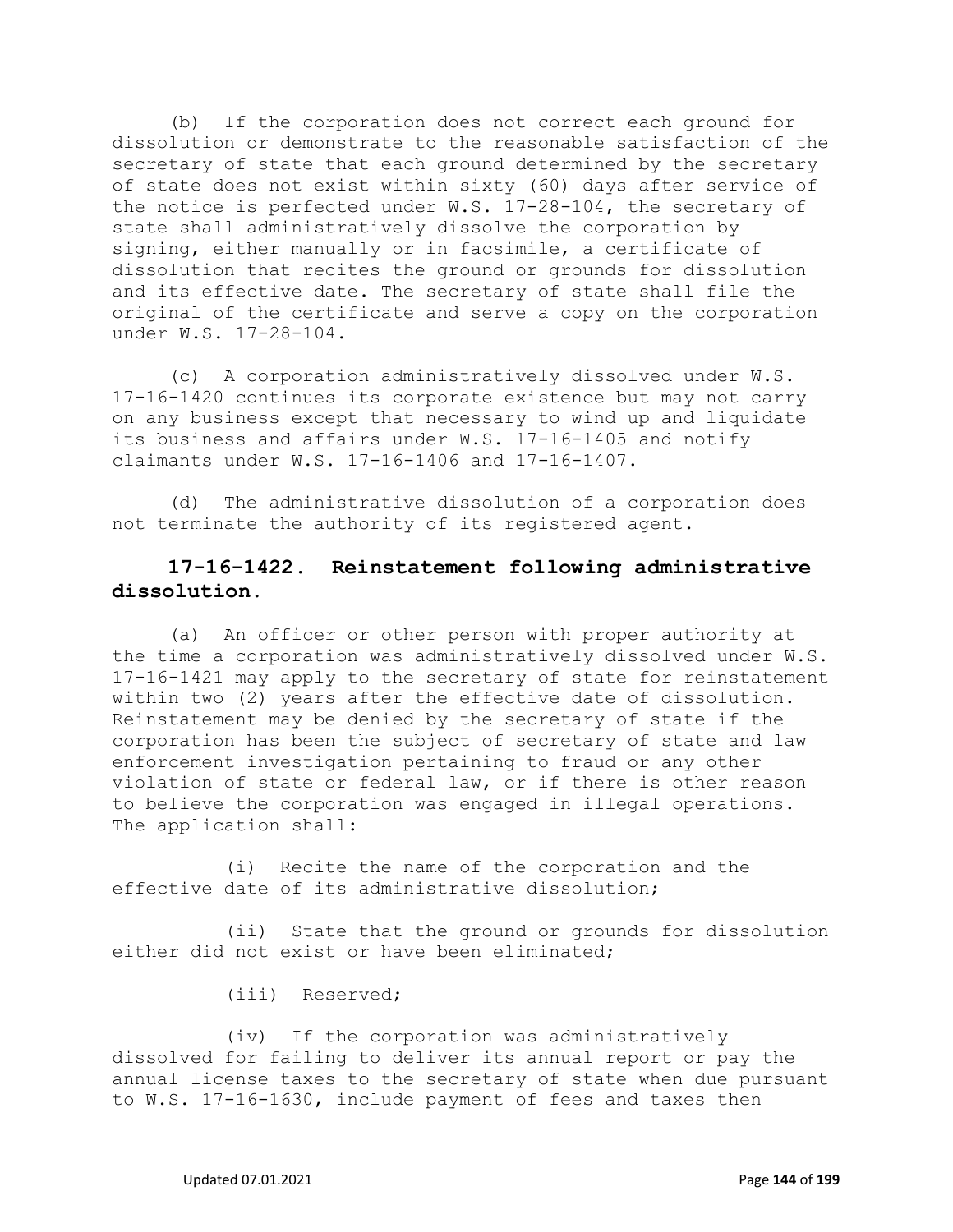delinquent and a reinstatement certificate fee prescribed pursuant to W.S. 17-16-122; and

(v) If the corporation was administratively dissolved for failure to maintain a registered agent, include payment of a two hundred fifty dollar (\$250.00) reinstatement fee and payment of any fees and taxes then delinquent.

(b) If the secretary of state determines that the application contains the information required by subsection (a) of this section and that the information is correct, he shall cancel the certificate of dissolution and prepare a certificate of reinstatement that recites his determination and the effective date of reinstatement, file the original of the certificate, and serve a copy on the corporation under W.S. 17- 28-104.

(c) When the reinstatement is effective, it relates back to and takes effect as of the effective date of the administrative dissolution and the corporation resumes carrying on its business as if the administrative dissolution had never occurred.

(d) The corporation shall retain its registered corporate name during the two (2) year reinstatement period.

(e) A person who files any document under this section without proper corporate authority to do so is in violation of W.S. 6-5-308.

### **17-16-1423. Appeal from denial of reinstatement.**

(a) If the secretary of state denies a corporation's application for reinstatement following administrative dissolution, he shall serve the corporation under W.S. 17-28-104 with a written notice that explains the reason or reasons for denial.

(b) The corporation may appeal the denial of reinstatement to the district court within thirty (30) days after service of the notice of denial is perfected. The corporation appeals by petitioning the court to set aside the dissolution and attaching to the petition copies of the secretary of state's certificate of dissolution, the corporation's application for reinstatement, and the secretary of state's notice of denial.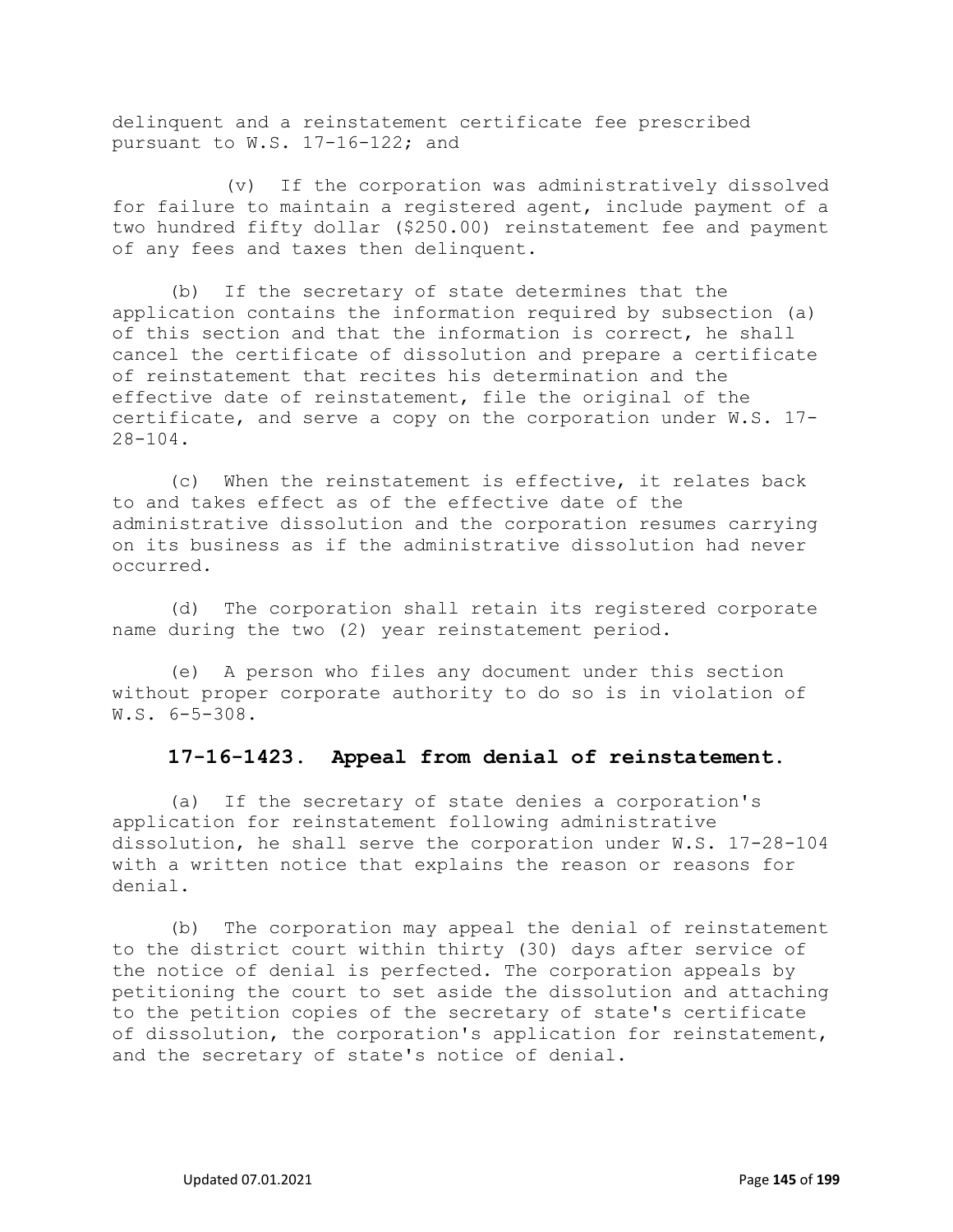(c) The court may summarily order the secretary of state to reinstate the dissolved corporation or may take other action the court considers appropriate.

(d) The court's final decision may be appealed as in other civil proceedings.

## **17-16-1430. Grounds for judicial dissolution.**

(a) The district court may dissolve a corporation:

(i) In a proceeding by the attorney general if it is established that:

(A) The corporation obtained its articles of incorporation through fraud; or

(B) The corporation has continued to exceed or abuse the authority conferred upon it by law.

(ii) In a proceeding by a shareholder if it is established that:

(A) The directors are deadlocked in the management of the corporate affairs, the shareholders are unable to break the deadlock, and irreparable injury to the corporation is threatened or being suffered, or the business and affairs of the corporation can no longer be conducted to the advantage of the shareholders generally, because of the deadlock;

(B) The directors or those in control of the corporation have acted, are acting, or will act in a manner that is illegal, oppressive or fraudulent;

(C) The shareholders are deadlocked in voting power and have failed, for a period that includes at least two (2) consecutive annual meeting dates, to elect successors to directors whose terms have expired; or

(D) The corporate assets are being misapplied or wasted.

(iii) In a proceeding by a creditor if it is established that: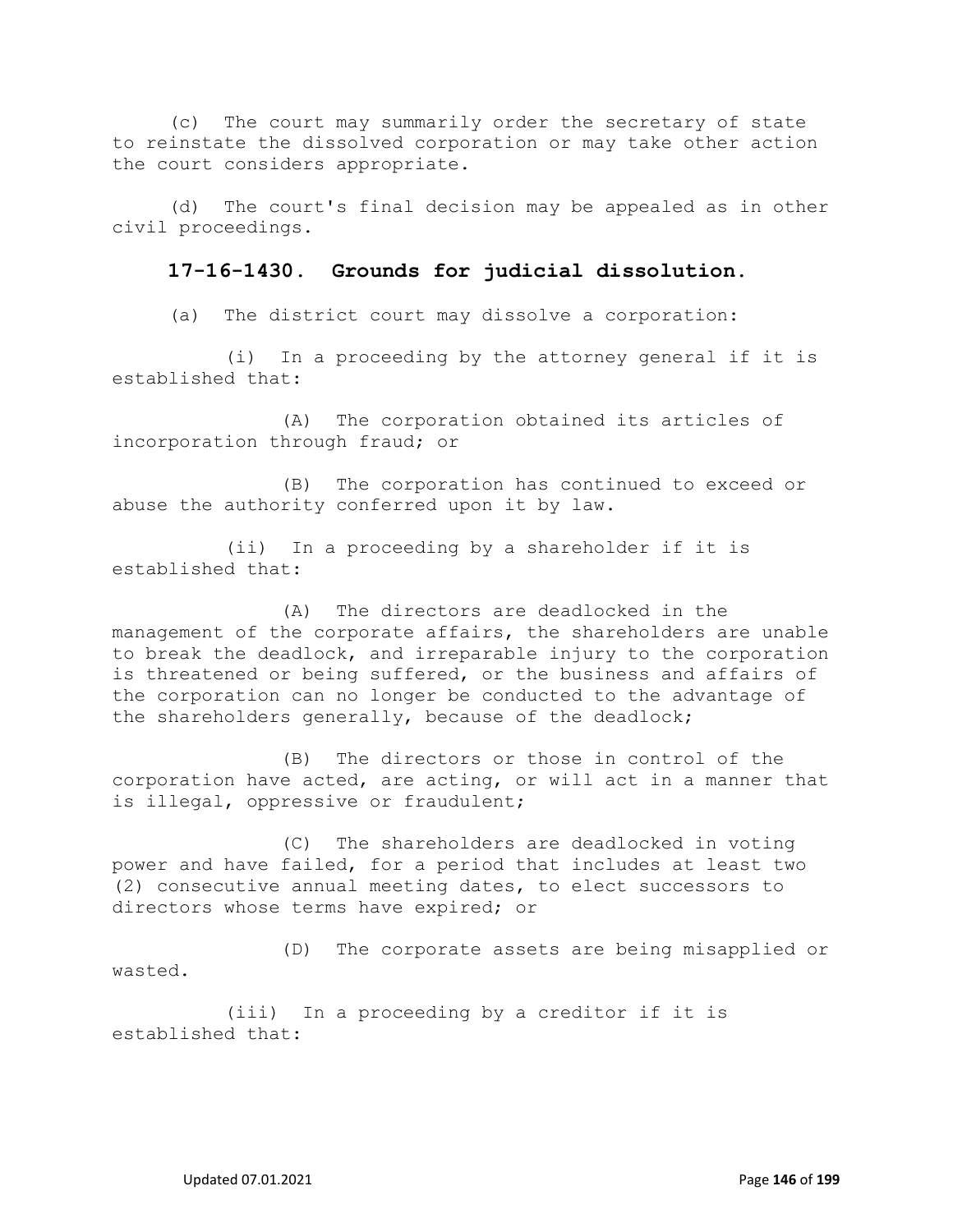(A) The creditor's claim has been reduced to judgment, the execution on the judgment returned unsatisfied, and the corporation is insolvent; or

(B) The corporation has admitted in writing that the creditor's claim is due and owing and the corporation is insolvent.

(iv) In a proceeding by the corporation to have its voluntary dissolution continued under court supervision;

(v) In a proceeding by a shareholder, if the corporation has abandoned its business and has failed within a reasonable time to liquidate and distribute its assets and dissolve.

- (b) Reserved.
- (c) Reserved.

#### **17-16-1431. Procedure for judicial dissolution.**

(a) Venue for a proceeding by the attorney general to dissolve a corporation lies in Laramie county district court. Venue for a proceeding brought by any other party named in W.S. 17-16-1430 lies in the county where a corporation's principal office, or, if none in this state, its registered office, is or was last located.

(b) It is not necessary to make shareholders parties to a proceeding to dissolve a corporation unless relief is sought against them individually.

(c) A court in a proceeding brought to dissolve a corporation may issue injunctions, appoint a receiver or custodian pendente lite with all powers and duties the court directs, take other action required to preserve the corporate assets wherever located, and carry on the business of the corporation until a full hearing can be held.

(d) Within ten (10) days of the commencement of a proceeding under W.S. 17-16-1430(a)(ii) to dissolve a corporation that has no shares listed on a national securities exchange or regularly traded in a market maintained by one (1) or more members of a national or affiliated securities association, the corporation must send to all shareholders, other than the petitioner, a notice stating that the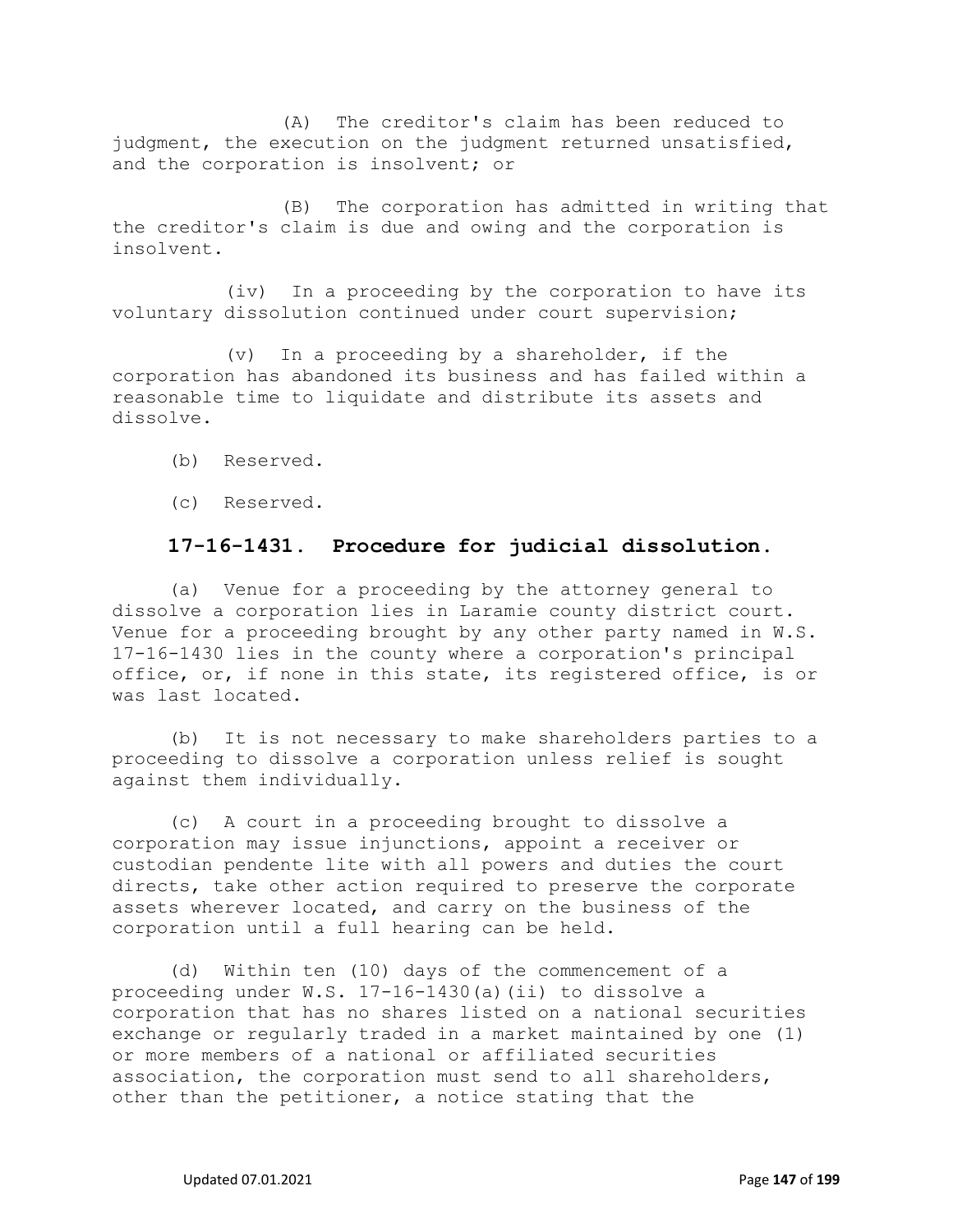shareholders are entitled to avoid the dissolution of the corporation by electing to purchase the petitioner's shares under W.S. 17-16-1434 and accompanied by a copy of W.S. 17-16-1434.

### **17-16-1432. Receivership or custodianship.**

(a) A court in a judicial proceeding brought to dissolve a corporation may appoint one (1) or more receivers to wind up and liquidate, or one (1) or more custodians to manage, the business and affairs of the corporation. The court shall hold a hearing, after notifying all parties to the proceeding and any interested persons designated by the court, before appointing a receiver or custodian. The court appointing a receiver or custodian has exclusive jurisdiction over the corporation and all of its property wherever located.

(b) The court may appoint an individual or a domestic or foreign corporation authorized to transact business in this state as a receiver or custodian. The court may require the receiver or custodian to post bond, with or without sureties, in an amount the court directs.

(c) The court shall describe the powers and duties of the receiver or custodian in its appointing order, which may be amended from time to time. Among other powers:

(i) The receiver may:

(A) Dispose of all or any part of the assets of the corporation wherever located, at a public or private sale, if authorized by the court; and

(B) Sue and defend in his own name as receiver of the corporation in all Wyoming courts.

(ii) The custodian may exercise all of the powers of the corporation, through or in place of its board of directors or officers, to the extent necessary to manage the affairs of the corporation in the best interests of its shareholders and creditors.

(d) The court during a receivership may redesignate the receiver a custodian, and during a custodianship may redesignate the custodian a receiver, if doing so is in the best interests of the corporation, its shareholders and creditors.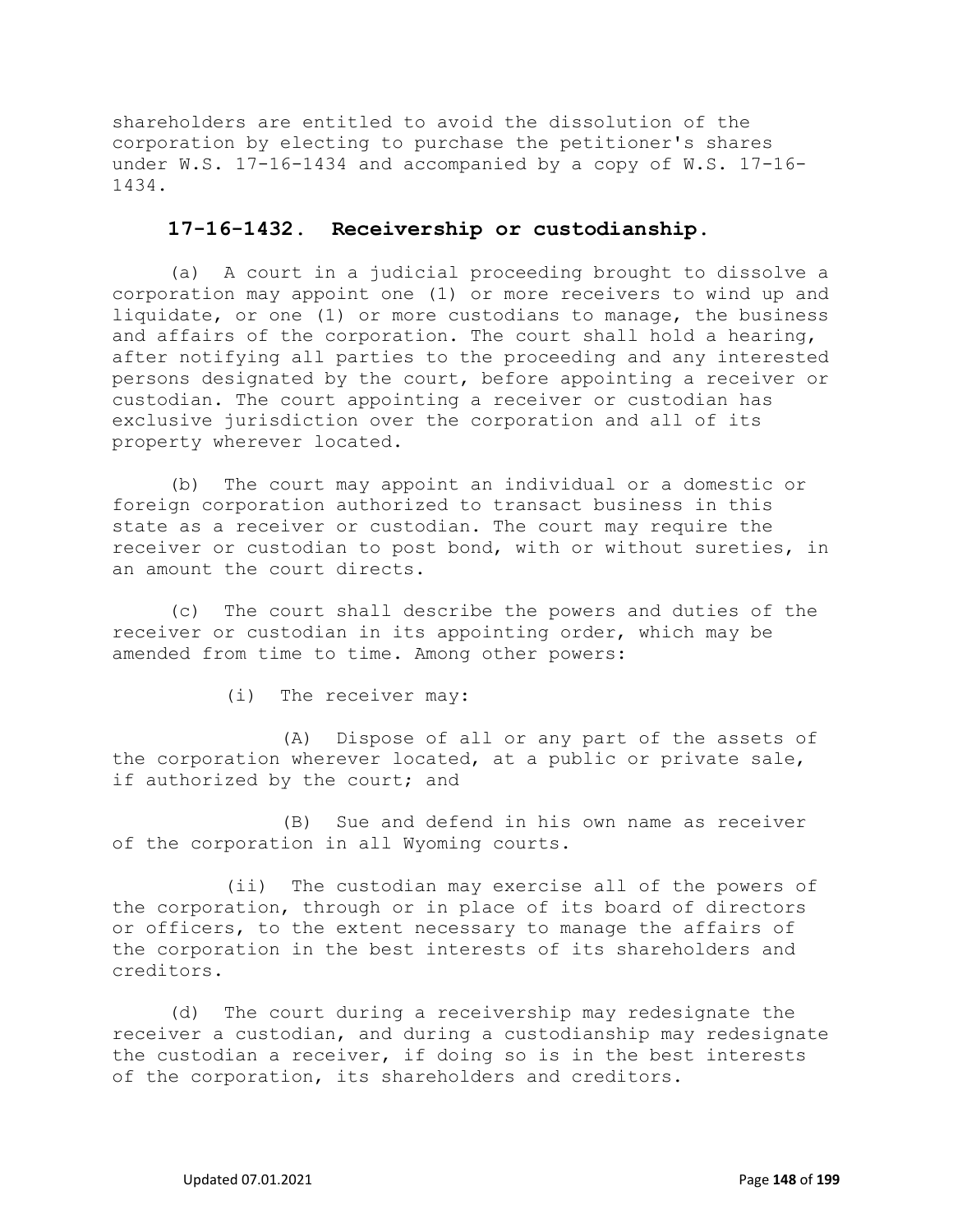(e) The court from time to time during the receivership or custodianship may order compensation paid and expense disbursements or reimbursements made to the receiver or custodian and his counsel from the assets of the corporation or proceeds from the sale of the assets.

### **17-16-1433. Decree of dissolution.**

(a) If after a hearing the court determines that one (1) or more grounds for judicial dissolution described in W.S. 17- 16-1430 exist, it may enter a decree dissolving the corporation and specifying the effective date of the dissolution, and the clerk of the court shall deliver a certified copy of the decree to the secretary of state, who shall file it.

(b) After entering the decree of dissolution, the court shall direct the winding up and liquidation of the corporation's business and affairs in accordance with W.S. 17-16-1405 and the notification of claimants in accordance with W.S. 17-16-1406 and  $17 - 16 - 1407$ .

## **17-16-1434. Election to purchase in lieu of dissolution.**

(a) In a proceeding under  $W.S. 17-16-1430(a)$  (ii) to dissolve a corporation that has no shares listed on a national securities exchange or regularly traded in a market maintained by one (1) or more members of a national or affiliated securities association, the corporation may elect or, if it fails to elect, one (1) or more shareholders may elect to purchase all shares owned by the petitioning shareholder at the fair value of the shares. An election pursuant to this section shall be irrevocable unless the court determines that it is equitable to set aside or modify the election.

(b) An election to purchase pursuant to this section may be filed with the court at any time within ninety (90) days after the filing of the petition under W.S. 17-16-1430(a)(ii) or at such later time as the court in its discretion may allow. If the election to purchase is filed by one (1) or more shareholders, the corporation shall, within ten (10) days thereafter, give written notice to all shareholders, other than the petitioner. The notice must state the name and number of shares owned by the petitioner and the name and number of shares owned by each electing shareholder and must advise the recipients of their right to join in the election to purchase shares in accordance with this section. Shareholders who wish to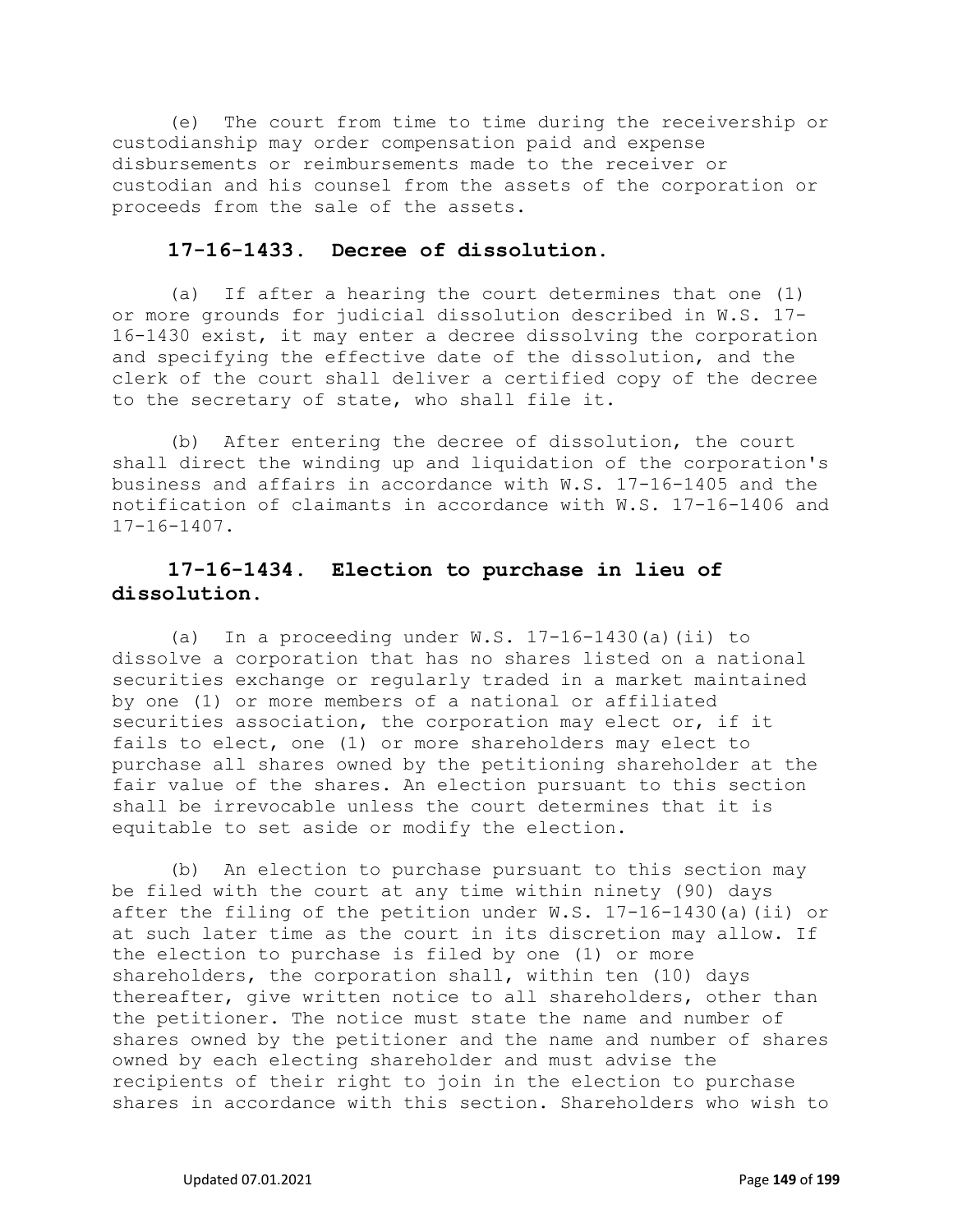participate must file notice of their intention to join in the purchase no later than thirty (30) days after the effective date of the notice to them. All shareholders who have filed an election or notice of their intention to participate in the election to purchase thereby become parties to the proceeding and shall purchase in proportion to their ownership of shares as of the date the first election was filed, unless they otherwise agree or the court otherwise directs. After an election has been filed by the corporation or one (1) or more shareholders, the proceeding under W.S. 17-16-1430(a)(ii) may not be discontinued or settled, nor may the petitioning shareholder sell or otherwise dispose of his shares, unless the court determines that it would be equitable to the corporation and the shareholders, other than the petitioner, to permit such discontinuance, settlement, sale or other disposition.

(c) If, within sixty (60) days of the filing of the first election, the parties reach agreement as to the fair value in terms of purchase of the petitioner's shares, the court shall enter an order directing the purchase of petitioner's shares upon the terms and conditions agreed to by the parties.

(d) If the parties are unable to reach an agreement as provided for in subsection (c) of this section, the court, upon application of any party, shall stay the W.S.  $17-16-1430$  (a) (ii) proceedings and determine the fair value of the petitioner's shares as of the day before the date on which the petition under W.S. 17-16-1430(a)(ii) was filed or as of such other date as the court deems appropriate under the circumstances.

(e) Upon determining the fair value of the shares, the court shall enter an order directing the purchase upon such terms and conditions as the court deems appropriate, which may include payment of the purchase price in installments, where necessary in the interest of equity, provision for security to assure payment of the purchase price and any additional costs, fees and expenses as may have been awarded, and, if the shares are to be purchased by the shareholders, the allocation of shares among them. In allocating petitioner's shares among holders of different classes of shares, the court should attempt to preserve the existing distribution of voting rights among holders of different classes insofar as practicable and may direct that the holders of a specific class or classes shall not participate in the purchase. Interest may be allowed at the rate and from the date determined by the court to be equitable, but if the court finds that the refusal of the petitioning shareholder to accept an offer of payment was arbitrary or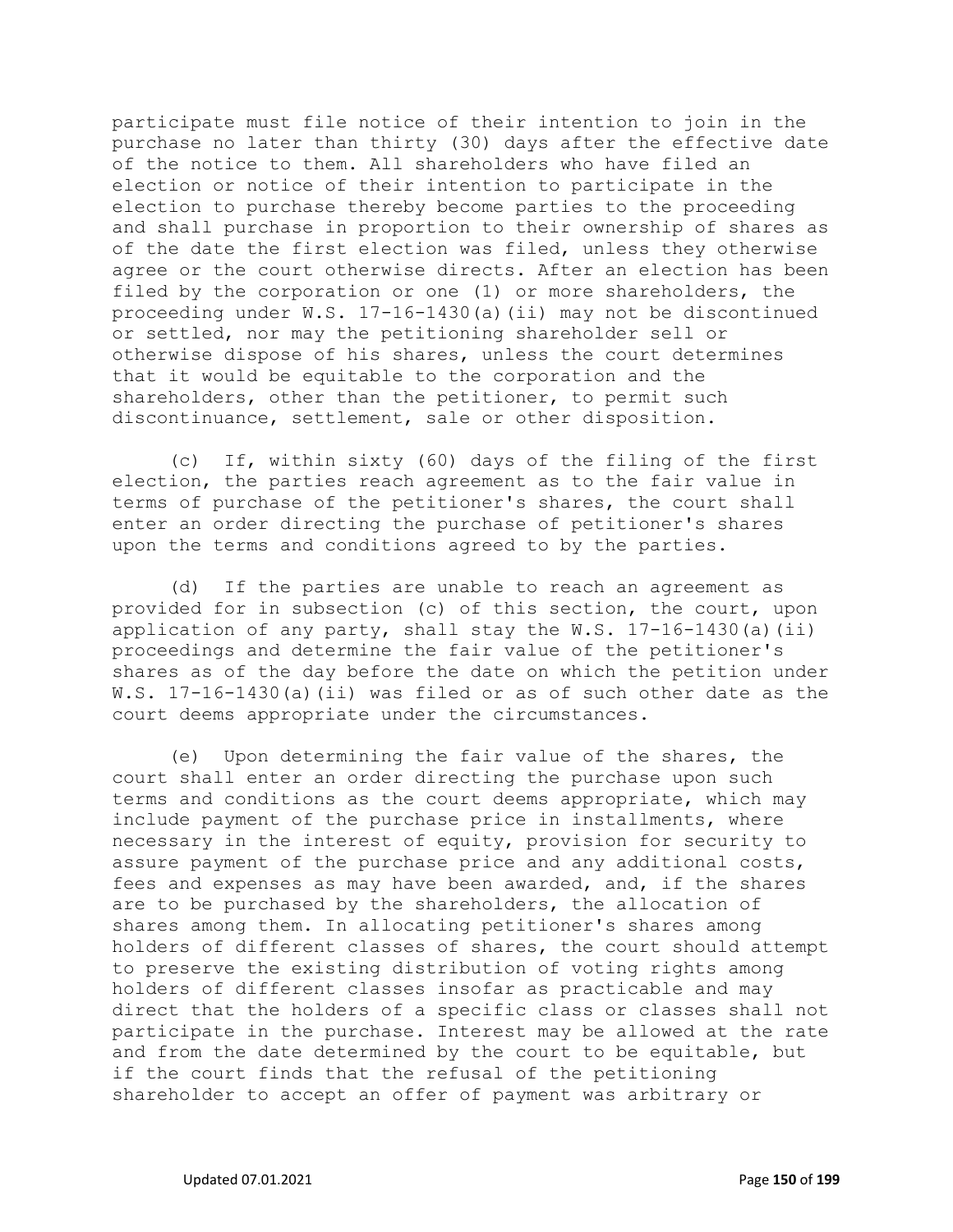otherwise not in good faith, no interest shall be allowed. If the court finds that the petitioning shareholder had probable grounds for relief under W.S. 17-16-1430(a)(ii)(B) or (D), it may award to the petitioning shareholder reasonable fees and expenses of counsel and of any experts employed by him.

(f) Upon entry of an order under subsection (c) or (e) of this section, the court shall dismiss the petition to dissolve the corporation under W.S. 17-16-1430, and the petitioning shareholder shall no longer have any rights or status as a shareholder of the corporation, except the right to receive the amounts awarded to him by the order of the court which shall be enforceable in the same manner as any other judgment.

(g) The purchase order pursuant to subsection (e) of this section shall be made within ten (10) days after the date the order becomes final unless before that time the corporation files with the court a notice of its intention to adopt articles of dissolution pursuant to W.S. 17-16-1402 and 17-16-1403, which articles must then be adopted and filed within fifty (50) days thereafter. Upon filing of such articles of dissolution, the corporation shall be dissolved in accordance with provisions of W.S. 17-16-1405 through 17-16-1407, and the order entered pursuant to subsection (e) of this section shall no longer be of any force or effect, except that the court may award the petitioning shareholder reasonable fees and expenses in accordance with the provisions of the last sentence of subsection (e) of this section and the petitioner may continue to pursue any claims previously asserted on behalf of the corporation.

(h) Any payment by the corporation pursuant to an order under subsection (c) or (e) of this section, other than an award of fees and expenses pursuant to subsection (e) of this section, is subject to the provisions of W.S. 17-16-640.

### **17-16-1440. Deposit with state treasurer.**

Assets of a dissolved corporation that should be transferred to a creditor, claimant or shareholder of the corporation who cannot be found or who is not competent to receive them shall be reduced to cash and deposited with the state treasurer for safekeeping. When the creditor, claimant or shareholder furnishes satisfactory proof of entitlement to the amount deposited, the state treasurer shall pay him or his representative that amount.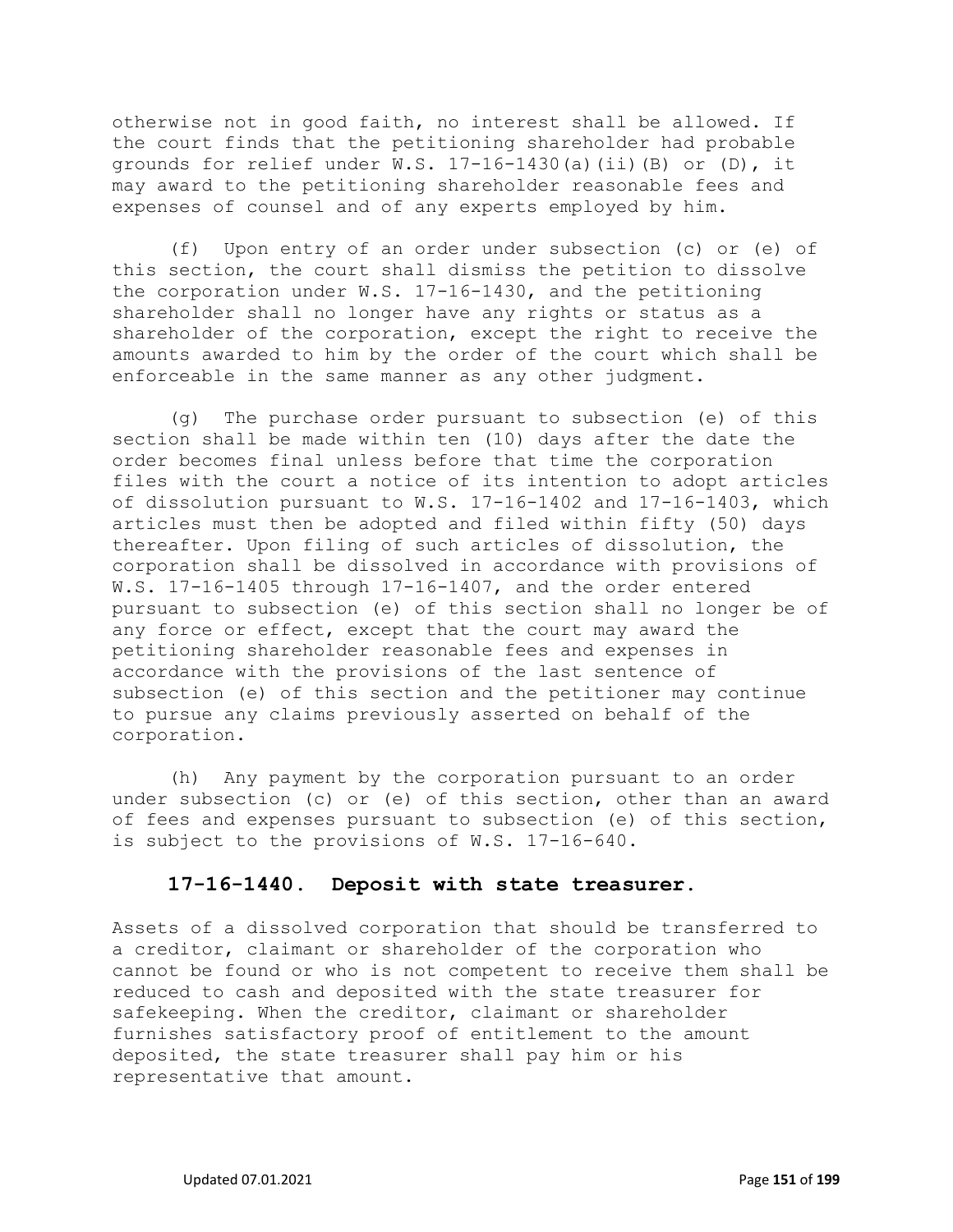### ARTICLE 15 - FOREIGN CORPORATIONS

### **17-16-1501. Authority to transact business required.**

(a) A foreign corporation may not transact business in this state until it obtains a certificate of authority from the secretary of state.

(b) The following activities, among others, do not constitute transacting business within the meaning of subsection (a) of this section:

(i) Maintaining, defending or settling any proceeding;

(ii) Holding meetings of the board of directors or shareholders or carrying on other activities concerning internal corporate affairs;

(iii) Maintaining bank accounts;

(iv) Maintaining offices or agencies for the transfer, exchange and registration of the corporation's own securities or maintaining trustees or depositaries with respect to those securities;

(v) Selling through independent contractors;

(vi) Soliciting or obtaining orders, whether by mail or through employees or agents or otherwise, if the orders require acceptance outside this state before they become contracts;

(vii) Creating or acquiring indebtedness, mortgages and security interests in real or personal property;

(viii) Securing or collecting debts or enforcing mortgages and security interests in property securing the debts;

(ix) Owning, without more, real or personal property;

(x) Conducting an isolated transaction that is completed within thirty (30) days and that is not one in the course of repeated transactions of a like nature; or

(xi) Transacting business in interstate commerce.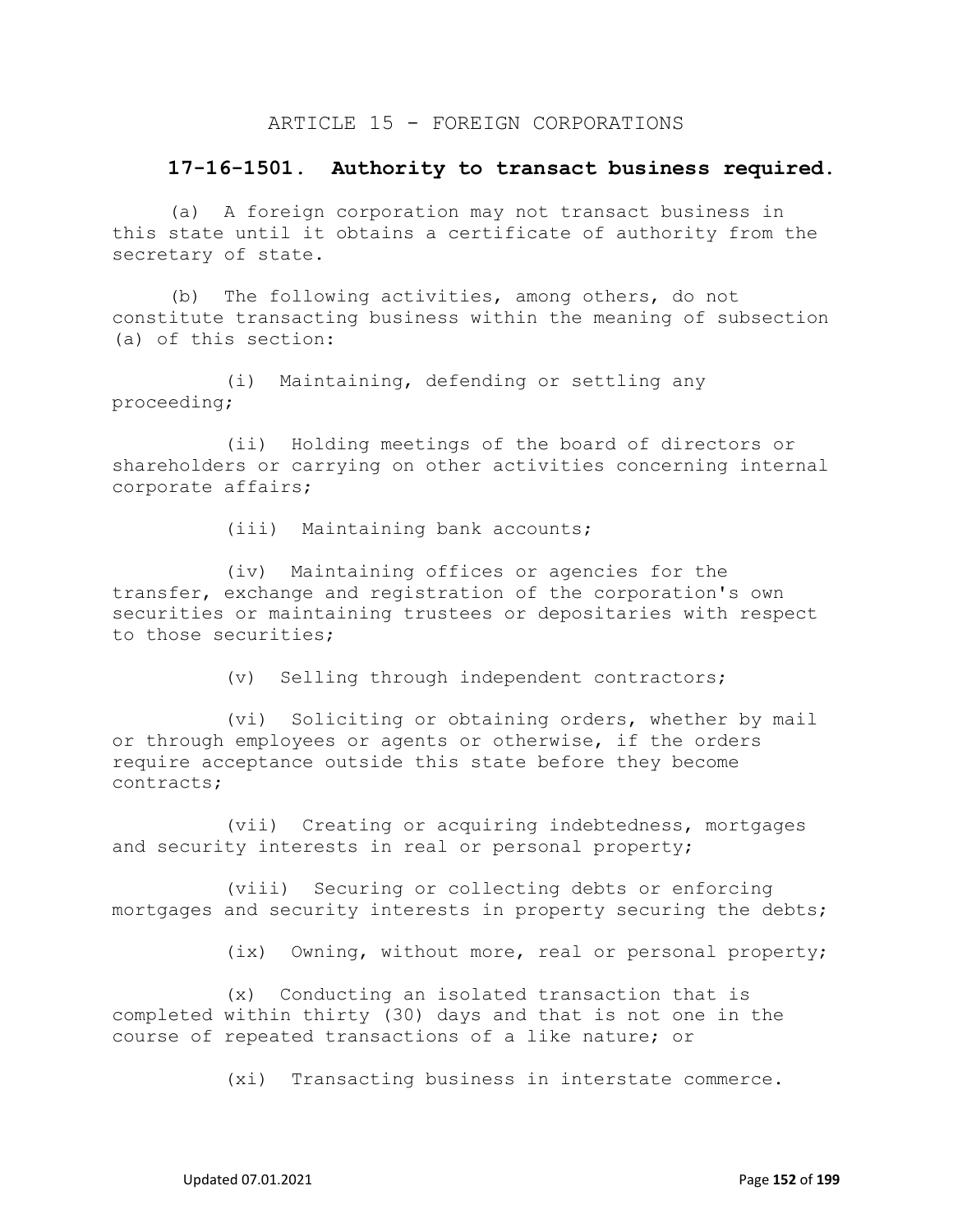(c) The list of activities in subsection (b) of this section is not exhaustive.

(d) A foreign corporation, foreign limited partnership or foreign limited liability company which is either an organizer, a manager or member of a company is not required to obtain a certificate of authority to undertake its duties in these capacities.

## **17-16-1502. Consequences of transacting business without authority.**

(a) A foreign corporation transacting business in this state without a certificate of authority may not maintain a proceeding in any court in this state until it obtains a certificate of authority.

(b) The successor to a foreign corporation that transacted business in this state without a certificate of authority and the assignee of a cause of action arising out of that business may not maintain a proceeding based on that cause of action in any court in this state until the foreign corporation or its successor obtains a certificate of authority.

(c) A court may stay a proceeding commenced by a foreign corporation, its successor or assignee until it determines whether the foreign corporation or its successor requires a certificate of authority. If it so determines, the court may further stay the proceeding until the foreign corporation or its successor obtains the certificate.

(d) A foreign corporation which transacts business in this state without a certificate of authority shall be liable to this state, for the years or parts thereof during which it transacted business in this state without a certificate of authority, in an amount equal to all fees and license taxes, plus interest of eighteen percent (18%), which would have been imposed by law upon such corporation had it duly applied for and received a certificate of authority to transact business in this state as required by this act and thereafter filed all reports required by law, and in addition shall be liable for a penalty in the amount of five thousand dollars (\$5,000.00), reasonable audit expenses and reasonable attorney fees. The secretary of state may refuse to issue a certificate of authority until all taxes, fees, interest, expenses and penalties due under this section have been paid to him. The attorney general may collect all penalties and other sums due under this subsection.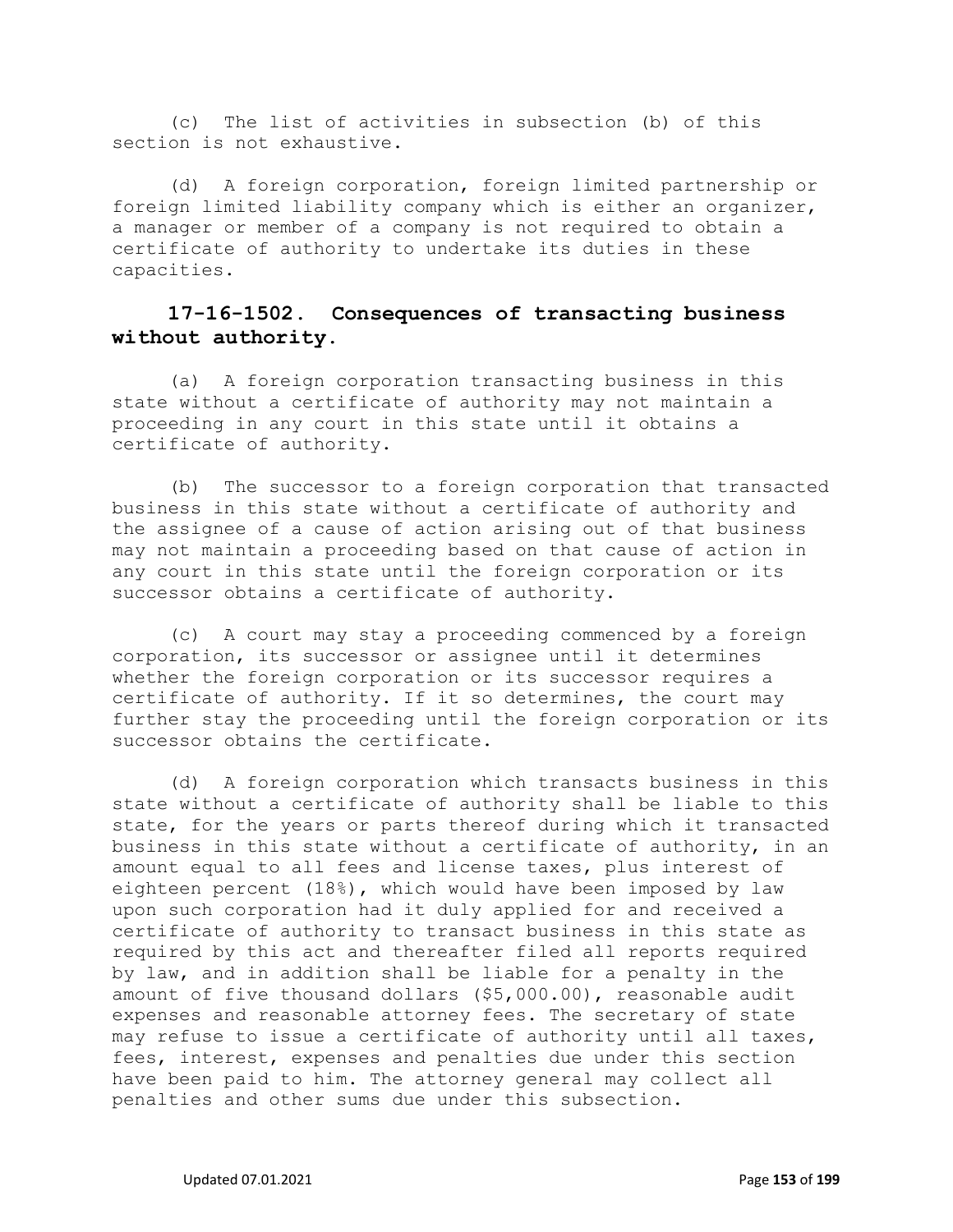(e) Notwithstanding subsections (a) and (b) of this section, the failure of a foreign corporation to obtain a certificate of authority does not impair the validity of its corporate acts or prevent it from defending any proceeding in this state.

## **17-16-1503. Application for certificate of authority.**

(a) A foreign corporation may apply for a certificate of authority to transact business in this state by delivering an application to the secretary of state for filing. The application shall set forth:

(i) The name of the foreign corporation or, if its name is unavailable for use in this state, a corporate name that satisfies the requirements of W.S. 17-16-1506;

(ii) The name of the state or country under whose law it is incorporated;

(iii) Its date of incorporation and period of duration;

(iv) The street address of its principal office and an email address for the foreign corporation;

(v) The address of its registered office in this state and the name of its registered agent at that office;

(vi) The names and usual business addresses of its current directors and officers; and

(vii) Repealed By Laws 2009, Ch. 115, § 3.

(viii) A statement that the corporation accepts the constitution of the state of Wyoming in compliance with the requirement of article 10, section 5 of the Wyoming constitution.

(ix) Repealed By Laws 2009, Ch. 115, § 3.

(b) The foreign corporation shall deliver with the completed application a certificate of existence, or a document of similar import, dated not more than sixty (60) days prior to filing in Wyoming, duly authenticated by the secretary of state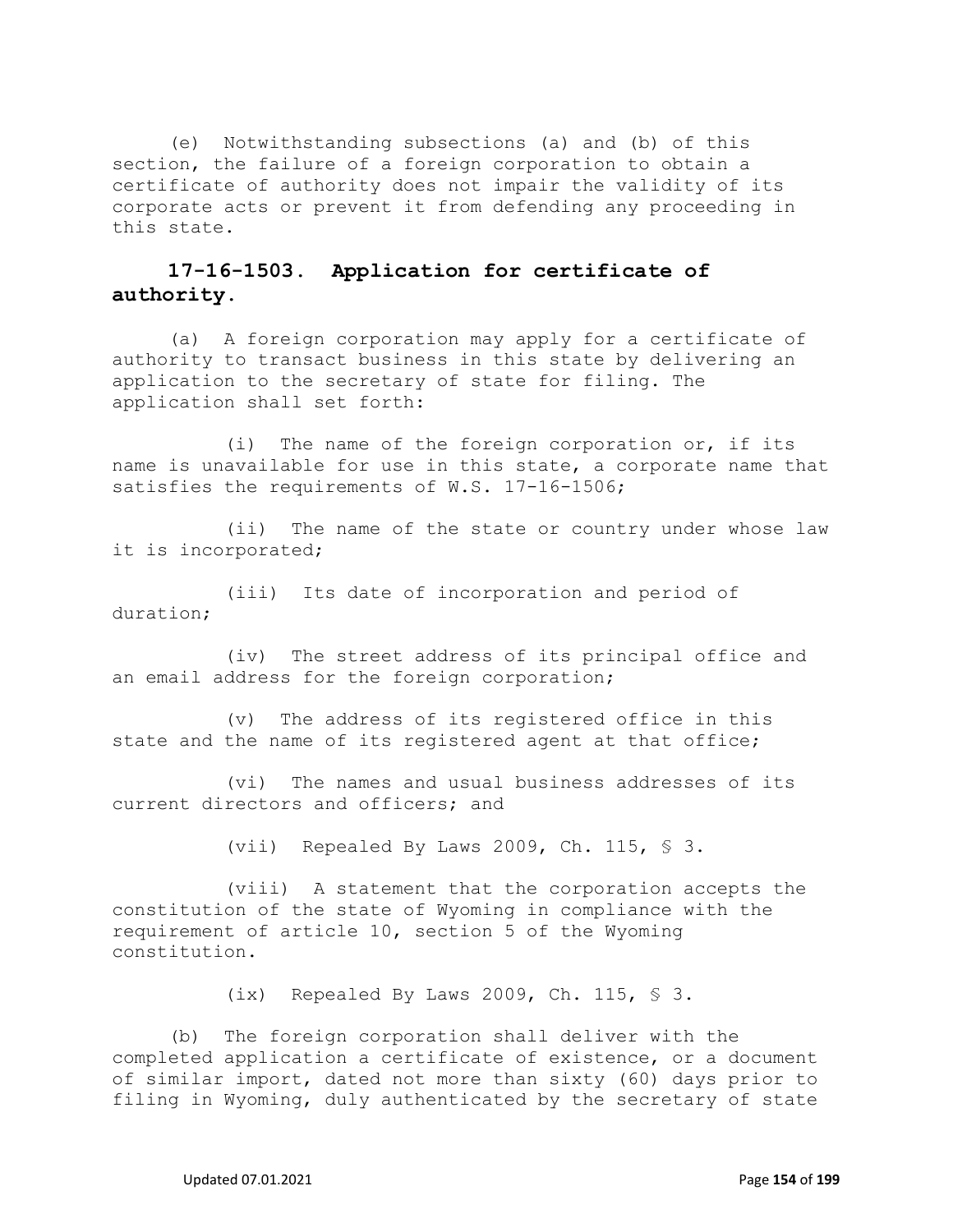or other official having custody of corporate records in the state or country under whose law it is incorporated.

(c) The application for certificate of authority shall be accompanied by a written consent to appointment executed by the registered agent.

## **17-16-1504. Amended certificate of authority.**

(a) A foreign corporation authorized to transact business in this state shall obtain an amended certificate of authority from the secretary of state if it changes:

- (i) Its corporate name;
- (ii) The period of its duration; or
- (iii) The state or country of its incorporation.

(b) The requirements of W.S. 17-16-1503 for obtaining an original certificate of authority apply to obtaining an amended certificate under this section.

### **17-16-1505. Effect on certificate of authority.**

(a) A certificate of authority authorizes the foreign corporation to which it is issued to transact business in this state subject, however, to the right of the state to revoke the certificate as provided in this act.

(b) A foreign corporation with a valid certificate of authority has the same but no greater rights and has the same but no greater privileges as, and except as otherwise provided by this act is subject to the same duties, restrictions, penalties and liabilities now or later imposed on, a domestic corporation of like character.

(c) This act does not authorize this state to regulate the organization or internal affairs of a foreign corporation authorized to transact business in this state.

### **17-16-1506. Corporate name of foreign corporation.**

(a) If the corporate name of a foreign corporation does not satisfy the requirements of W.S. 17-16-401, the foreign corporation to obtain or maintain a certificate of authority to transact business in this state may use a fictitious name to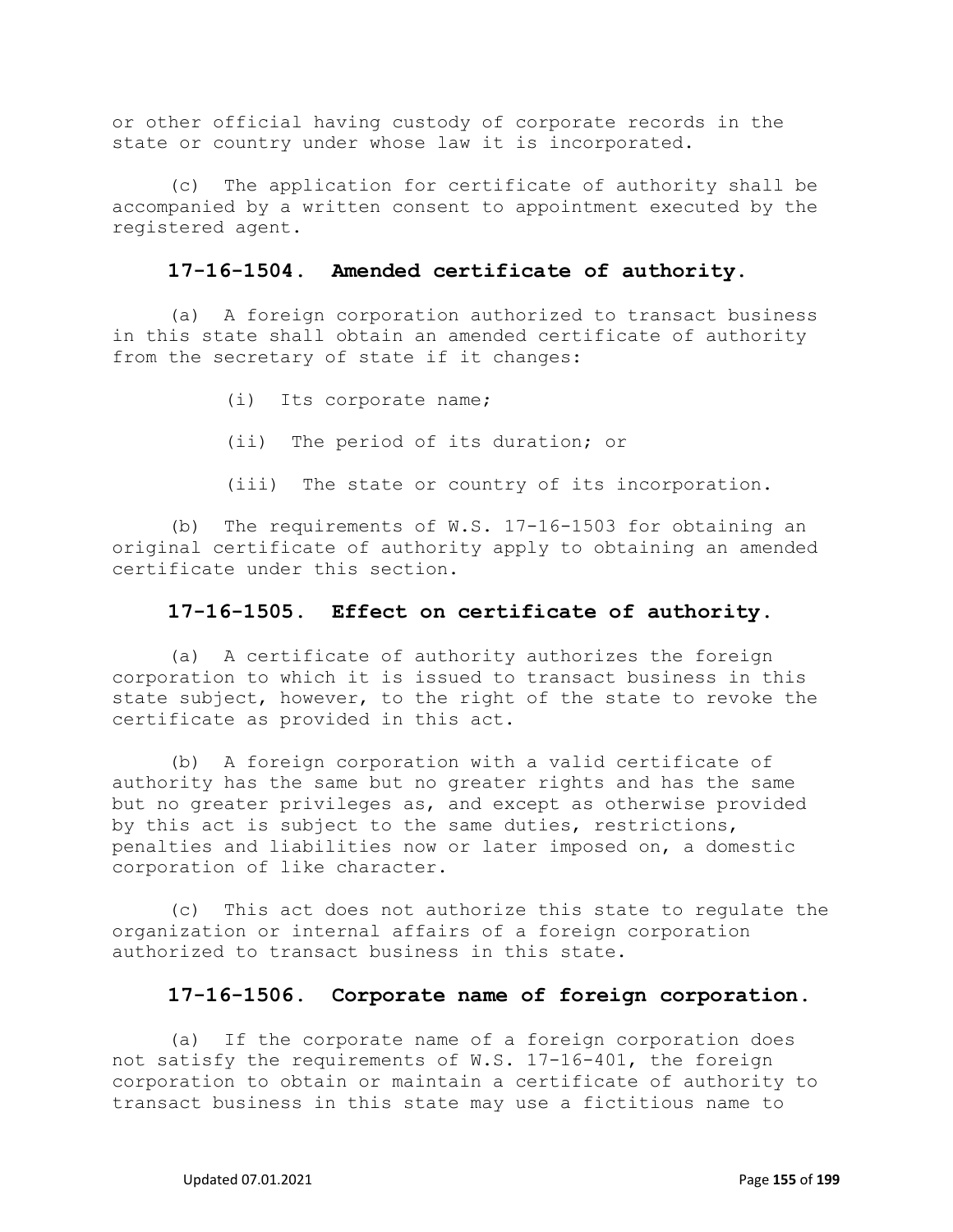transact business in this state if its real name is unavailable and it delivers to the secretary of state for filing a copy of the resolution of its board of directors, certified by its secretary, adopting the fictitious name.

(b) Except as authorized by subsections (c) and (d) of this section, the corporate name, including a fictitious name, of a foreign corporation shall not be the same as, or deceptively similar to the name of any trademark or service mark registered in this state and shall be distinguishable upon the records of the secretary of state from other business names as required by W.S. 17-16-401.

(c) A foreign corporation may apply to the secretary of state for authorization to use in this state the name of another corporation, incorporated or authorized to do business in this state, that is not distinguishable in accordance with the provisions of W.S. 17-16-401(c).

(i) Reserved;

(ii) Reserved.

(d) A foreign corporation may use in this state the name, including the fictitious name, of another domestic or foreign corporation that is used in this state if the other corporation is incorporated or authorized to transact business in this state and the foreign corporation has:

(i) Merged with the other corporation; or

(ii) Been formed by reorganization of the other corporation; or

(iii) Acquired all or substantially all of the assets, including the corporate name, of the other corporation; or

(iv) Repealed By Laws 1996, ch. 80, § 3.

(v) Has received the written consent of the other corporation, which written consent also sets forth a description of a proposed merger, consolidation, dissolution, amendment to articles of incorporation or other intended corporate action which establishes to the reasonable satisfaction of the secretary of state that the coexistence of two (2) corporations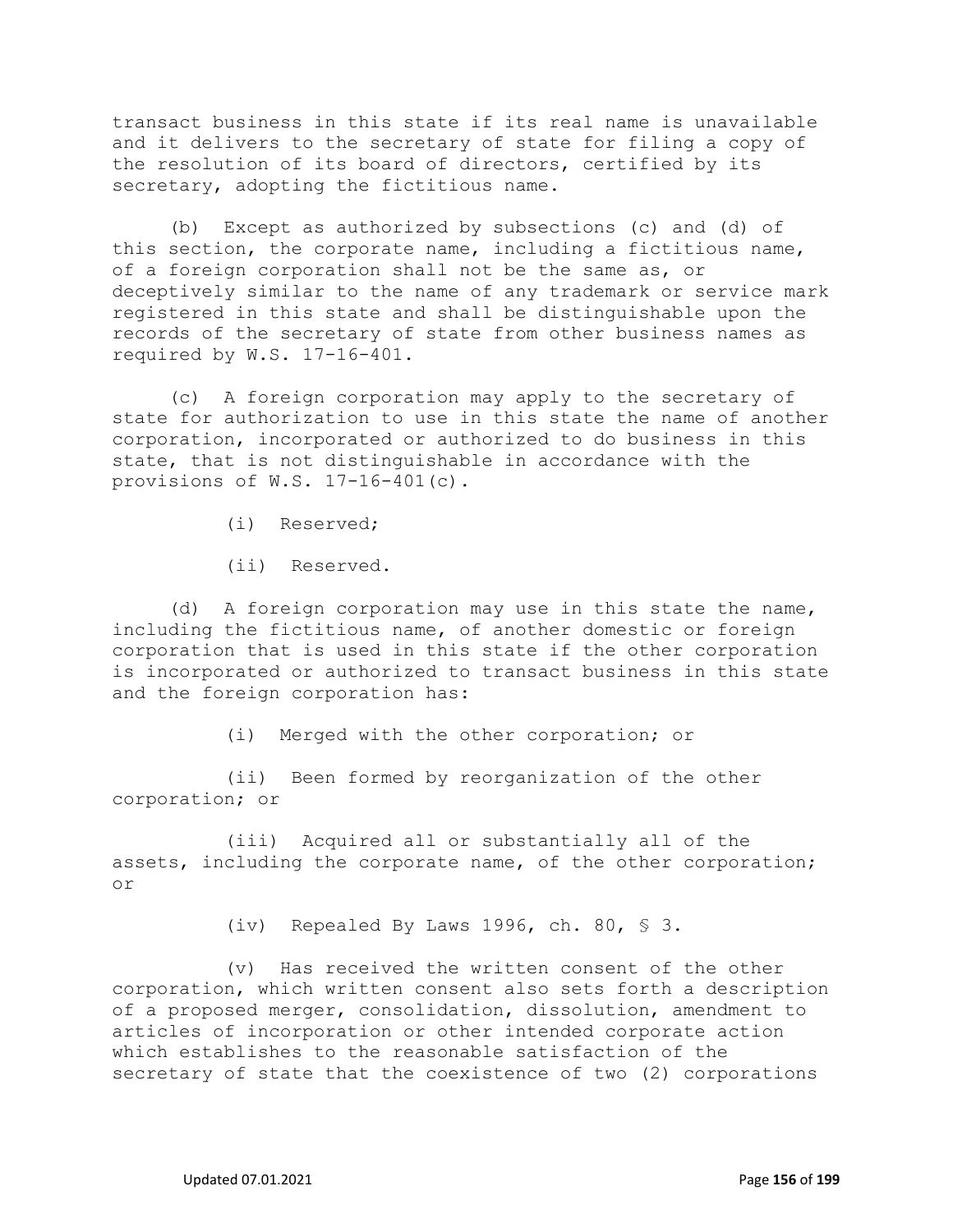using the same name will not continue for more than one hundred twenty (120) days.

(e) If a foreign corporation authorized to transact business in this state changes its corporate name to one that does not satisfy the requirements of W.S. 17-16-401, it may not transact business in this state under the changed name until it adopts a name satisfying the requirements of W.S. 17-16-401 and obtains an amended certificate of authority under W.S. 17-16- 1504.

# **17-16-1507. Registered office and registered agent of foreign corporation.**

(a) Each foreign corporation authorized to transact business in this state shall continuously maintain in this state:

(i) A registered office as provided in W.S. 17-28-101 through 17-28-111; and

(ii) A registered agent as provided in W.S. 17-28-101 through 17-28-111.

- (A) Reserved;
- (B) Reserved;
- (C) Reserved.

(b) The provisions of W.S. 17-28-101 through 17-28-111 shall apply to all foreign corporations.

**17-16-1508. Reserved. 17-16-1509. Reserved. 17-16-1510. Reserved.**

# **17-16-1511. Merger of foreign corporation authorized to transact business in this state.**

(a) Whenever a foreign corporation authorized to transact business in this state shall be a party to a statutory merger permitted by the laws of the state or country of incorporation, it shall, within thirty (30) days after a merger becomes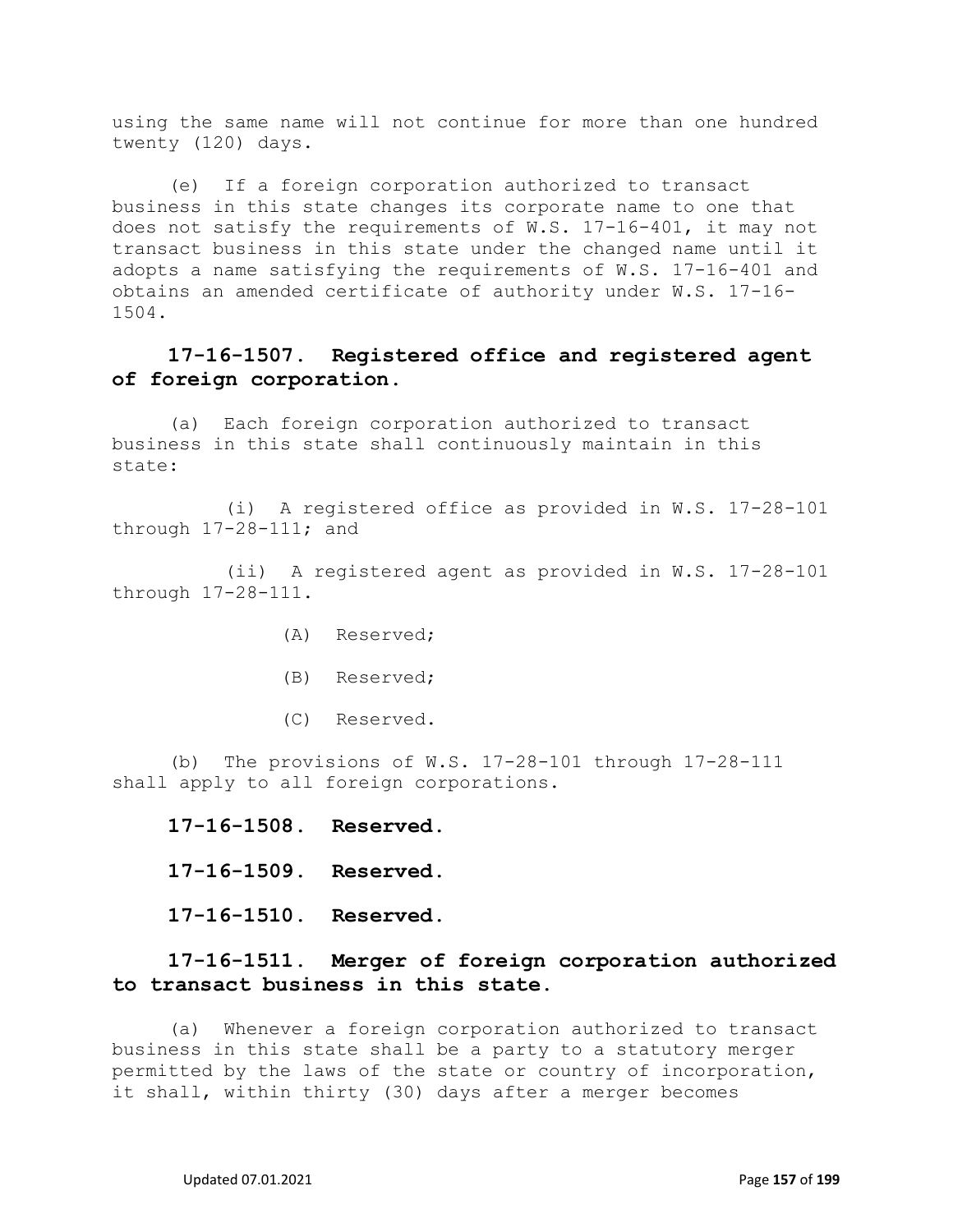effective, file with the secretary of state a current certificate of evidence issued by the proper officer of the state or country of incorporation which sets forth:

(i) The date of filing;

(ii) The names of each corporation involved and the states of incorporation; and

(iii) The name of the surviving corporation.

(b) It shall not be necessary for the corporation to procure either a new or amended certificate of authority to transact business in this state unless the name of the corporation is changed by merger or unless the corporation desires to pursue in this state other or additional purposes than those which it is then authorized to transact in this state.

## **17-16-1520. Withdrawal of foreign corporation.**

(a) A foreign corporation authorized to transact business in this state may not withdraw from this state until it obtains a certificate of withdrawal from the secretary of state.

(b) A foreign corporation authorized to transact business in this state may apply for a certificate of withdrawal by delivering an application to the secretary of state for filing. The application shall set forth:

(i) The name of the foreign corporation and the name of the state or country under whose law it is incorporated;

(ii) That it is not transacting business in this state and that it surrenders its authority to transact business in this state;

(iii) That it revokes the authority of its registered agent to accept service on its behalf and appoints the secretary of state as its agent for service of process in any proceeding based on a cause of action arising during the time it was authorized to transact business in this state;

(iv) A mailing address and an email address to which the secretary of state may provide a copy of any process served on him under paragraph (iii) of this subsection; and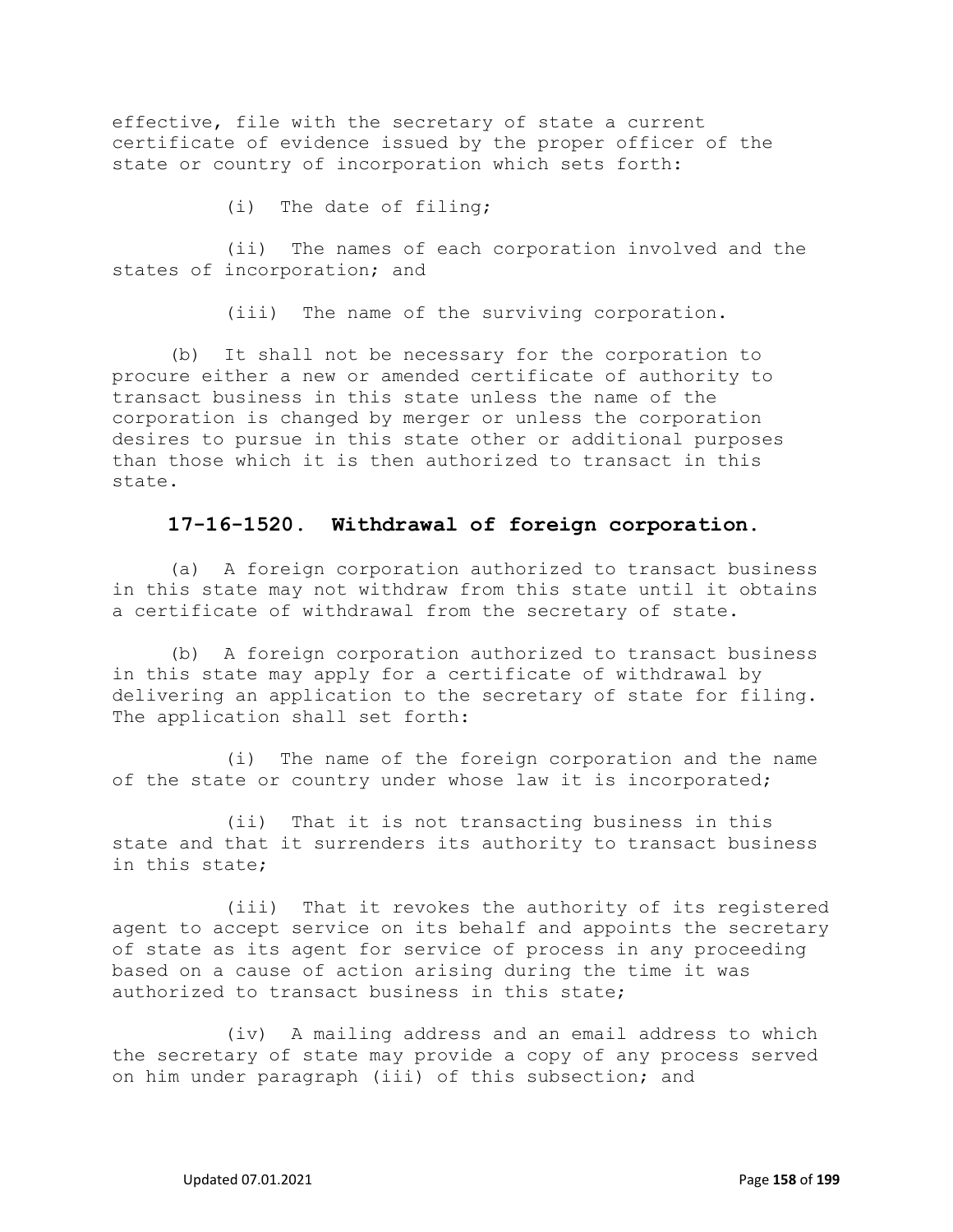(v) A commitment to notify the secretary of state in the future of any change in its mailing address and email address.

(c) After the withdrawal of the corporation is effective, service of process on the secretary of state under this section is service on the foreign corporation. Upon receipt of process, the secretary of state shall provide a copy of the process to the foreign corporation at the mailing address or email address set forth under subsection (b) of this section.

**17-16-1521. Reserved. 17-16-1522. Reserved.**

**17-16-1523. Reserved.**

**17-16-1530. Grounds for revocation.**

(a) The secretary of state may commence a proceeding under W.S. 17-16-1531 to revoke the certificate of authority of a foreign corporation authorized to transact business in this state if:

(i) The corporation does not deliver its annual reports or pay the annual license taxes to the secretary of state when due pursuant to W.S. 17-16-1630;

(ii) Reserved;

(iii) The foreign corporation is without a registered agent or registered office in this state;

(iv) The foreign corporation does not inform the secretary of state under W.S. 17-28-102 or 17-28-103 that its registered agent or registered office has changed, that its registered agent has resigned, or that its registered office has been discontinued within thirty (30) days of the change, resignation or discontinuance;

(v) An incorporator, director, officer or agent of the foreign corporation signed a document he knew was false in any material respect with intent that the document be delivered to the secretary of state for filing;

(vi) Reserved;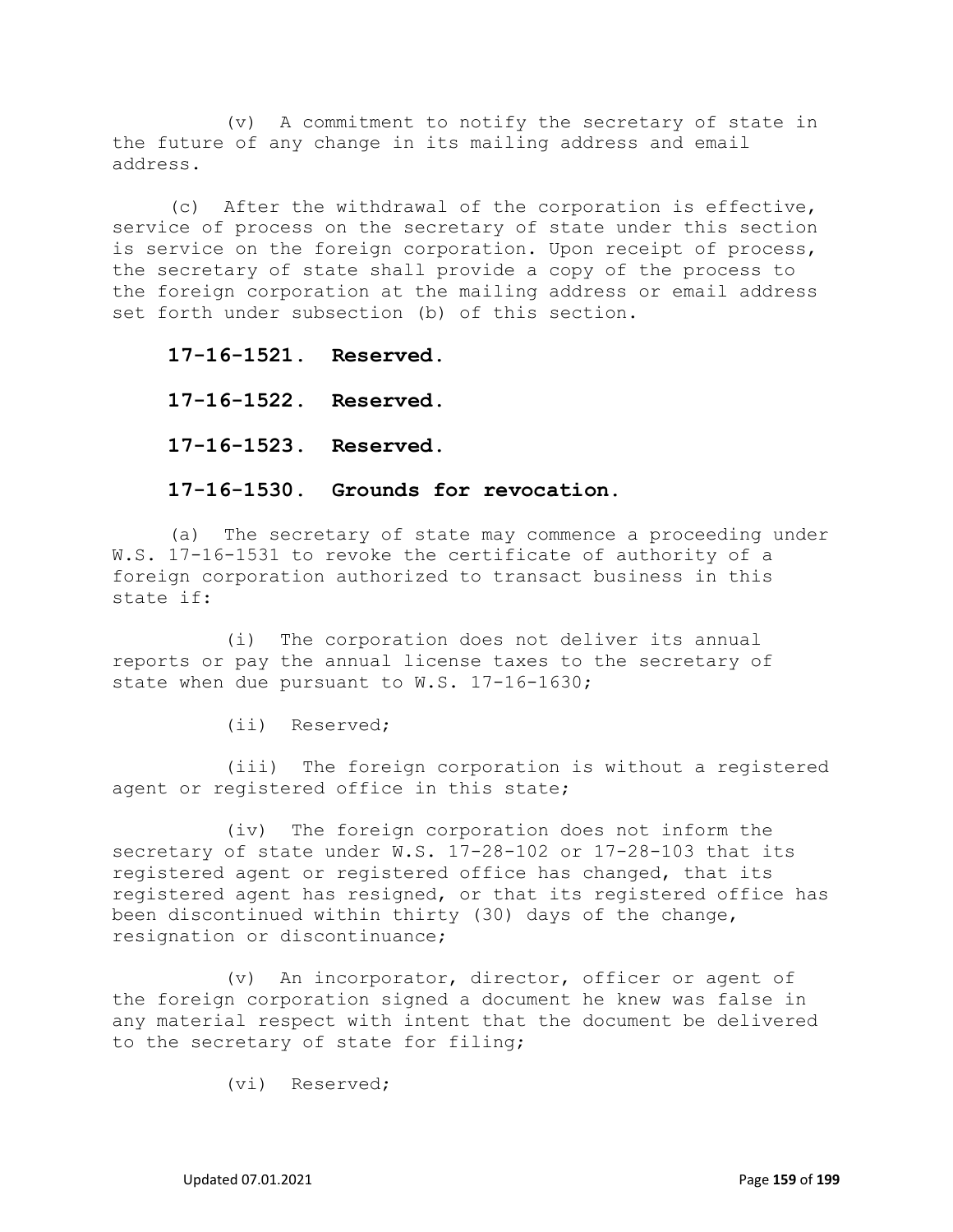(vii) The corporation has failed to respond to a valid and enforceable subpoena; or

(A) Has provided fraudulent information or has failed to correct false information upon request of the secretary of state on any filing under this act with the secretary of state; or

(B) Cannot be served either by the registered agent or by mail or electronically by the secretary of state acting as the agent for process.

(viii) It is in the public interest and the corporation:

(A) Has provided fraudulent information or has failed to correct false information upon request of the secretary of state on any filing under this act with the secretary of state; or

(B) Cannot be served either by the registered agent or by mail or electronically by the secretary of state acting as the agent for process.

(ix) The foreign corporation has failed to pay any penalties imposed under W.S. 17-28-109.

(b) Prior to commencing a proceeding under W.S. 17-16-1531 the secretary of state may classify a foreign corporation as delinquent awaiting administrative revocation if the foreign corporation meets any of the criteria in subsection (a) of this section.

### **17-16-1531. Procedure for and effect of revocation.**

(a) If the secretary of state determines that one (1) or more grounds exist under W.S. 17-16-1530 for revocation of a certificate of authority, he shall serve the foreign corporation with written notice of his determination under W.S. 17-28-104.

(b) If the foreign corporation does not correct each ground for revocation or demonstrate to the reasonable satisfaction of the secretary of state that each ground determined by the secretary of state does not exist within sixty (60) days after service of the notice is perfected under W.S. 17-28-104, the secretary of state may revoke the foreign corporation's certificate of authority by signing, either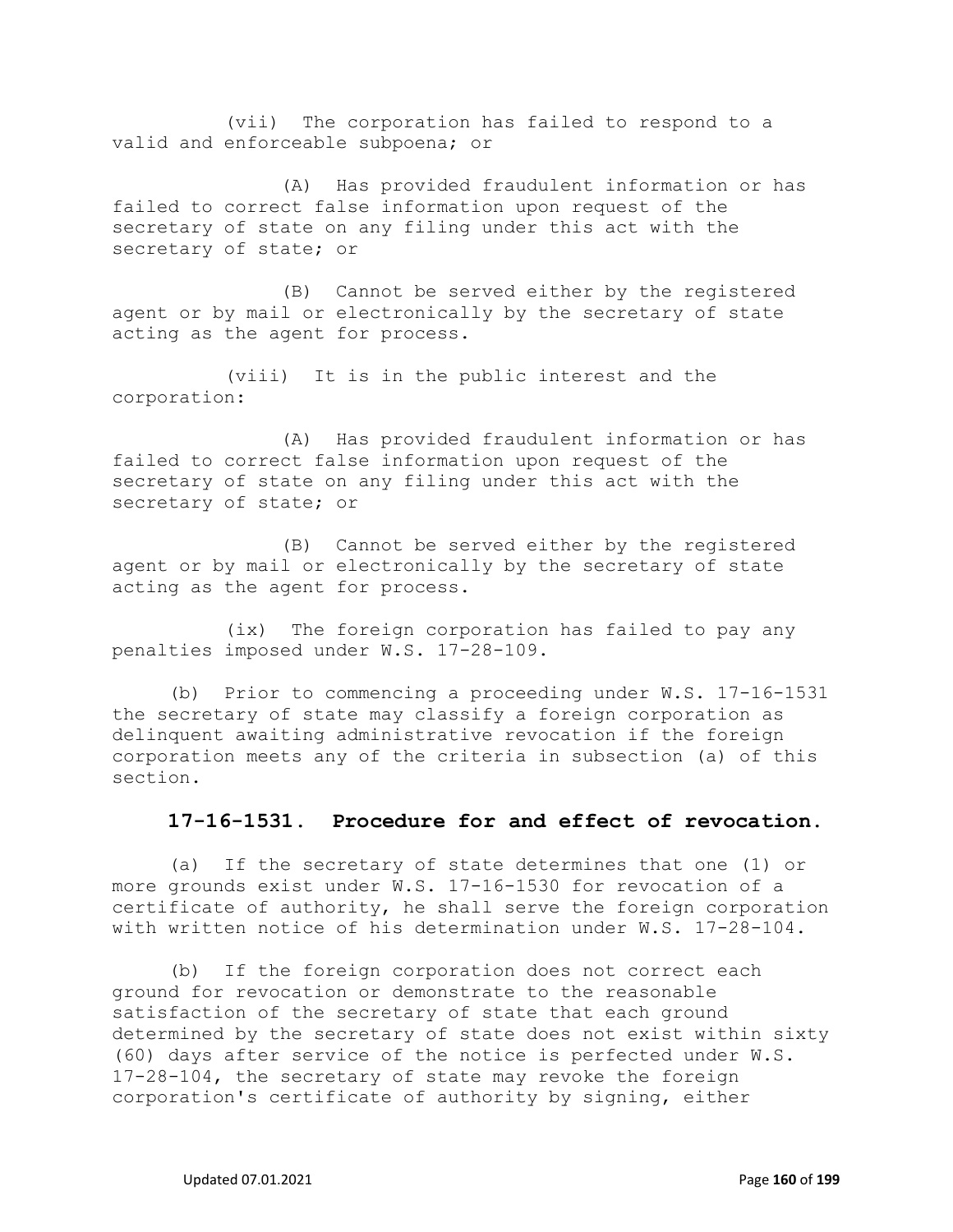manually or in facsimile, a certificate of revocation that recites the ground or grounds for revocation and its effective date. The secretary of state shall file the original of the certificate and serve a copy on the foreign corporation under W.S. 17-28-104.

(c) The authority of a foreign corporation to transact business in this state ceases on the date shown on the certificate revoking its certificate of authority.

(d) The secretary of state's revocation of a foreign corporation's certificate of authority appoints the secretary of state the foreign corporation's agent for service of process in any proceeding based on a cause of action which arose during the time the foreign corporation was authorized to transact business in this state. Service of process on the secretary of state under this subsection is service on the foreign corporation. Upon receipt of process, the secretary of state shall either:

(i) Mail a copy of the process to the secretary of the foreign corporation at its principal office shown in its most recent annual report or in any subsequent communication received from the corporation stating the current mailing address of its principal office, or, if none are on file, in its application for a certificate of authority; or

(ii) Electronically submit a copy of the process to the foreign corporation's email address.

(e) Revocation of a foreign corporation's certificate of authority does not terminate the authority of the registered agent of the corporation.

### **17-16-1532. Appeal from revocation.**

(a) A foreign corporation may appeal the secretary of state's revocation of its certificate of authority pursuant to W.S. 16-3-114, within thirty (30) days after service of the certificate of revocation is perfected under W.S. 17-28-104. The foreign corporation appeals by petitioning the court to set aside the revocation and attaching to the petition copies of its certificate of authority and the secretary of state's certificate of revocation.

(b) The court may summarily order the secretary of state to reinstate the certificate of authority or may take any other action the court considers appropriate.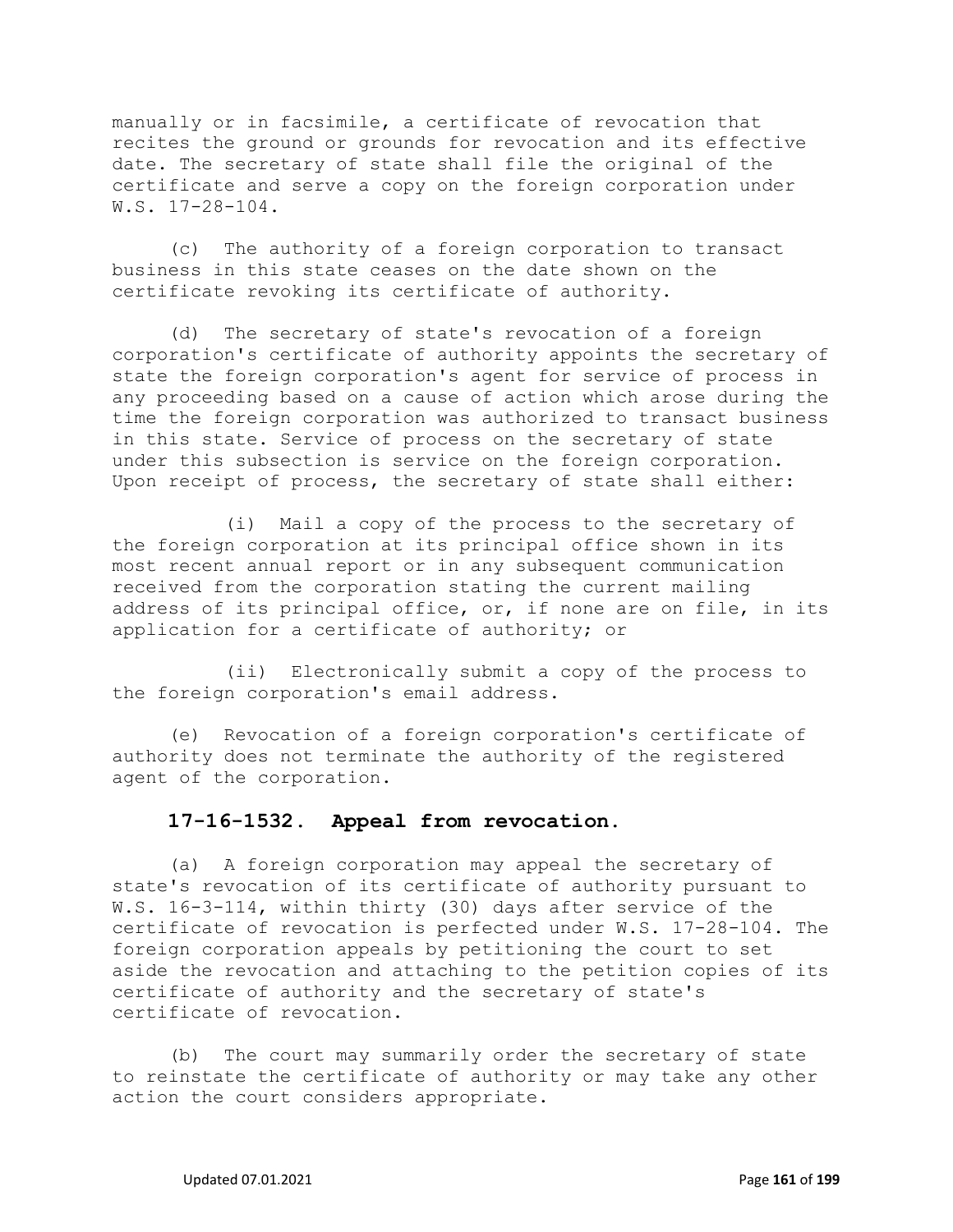(c) The court's final decision may be appealed as in other civil proceedings.

# **17-16-1533. Applicability of chapter to foreign limited liability companies.**

To the extent not inconsistent with the Wyoming Limited Liability Company Act, W.S. 17-29-101 through 17-29-1105 and the provisions of this chapter, a limited liability company organized in another jurisdiction shall do business in Wyoming by complying with the applicable provisions of this article. The certificate of authority of a limited liability company organized in another jurisdiction shall be revoked and reinstated as provided in this act.

# **17-16-1534. Applicability of chapter 23 to foreign statutory trust companies.**

To the extent not inconsistent with the Wyoming Statutory Trust Act, W.S. 17-23-101 through 17-23-302, a statutory trust as defined in W.S.  $17-23-102$  (a) (v), which is organized in another jurisdiction may do business in Wyoming by complying with W.S. 17-16-1501 through 17-16-1507, 17-16-1520 and 17-16-1530 through 17-16-1532.

# **17-16-1535. Reinstatement following revocation of certificate of authority.**

(a) An officer or other person with proper authority at the time a foreign corporation had its certificate of authority revoked under W.S. 17-16-1531 may apply to the secretary of state for reinstatement of its certificate of authority within two (2) years after the effective date of revocation. Reinstatement may be denied by the secretary of state if the corporation has been the subject of a secretary of state and law enforcement investigation pertaining to fraud or any other violation of state or federal law, or if there is other reason to believe the corporation was engaged in illegal operations. The application shall:

(i) Recite the name of the corporation and the effective date of the revocation of its certificate of authority;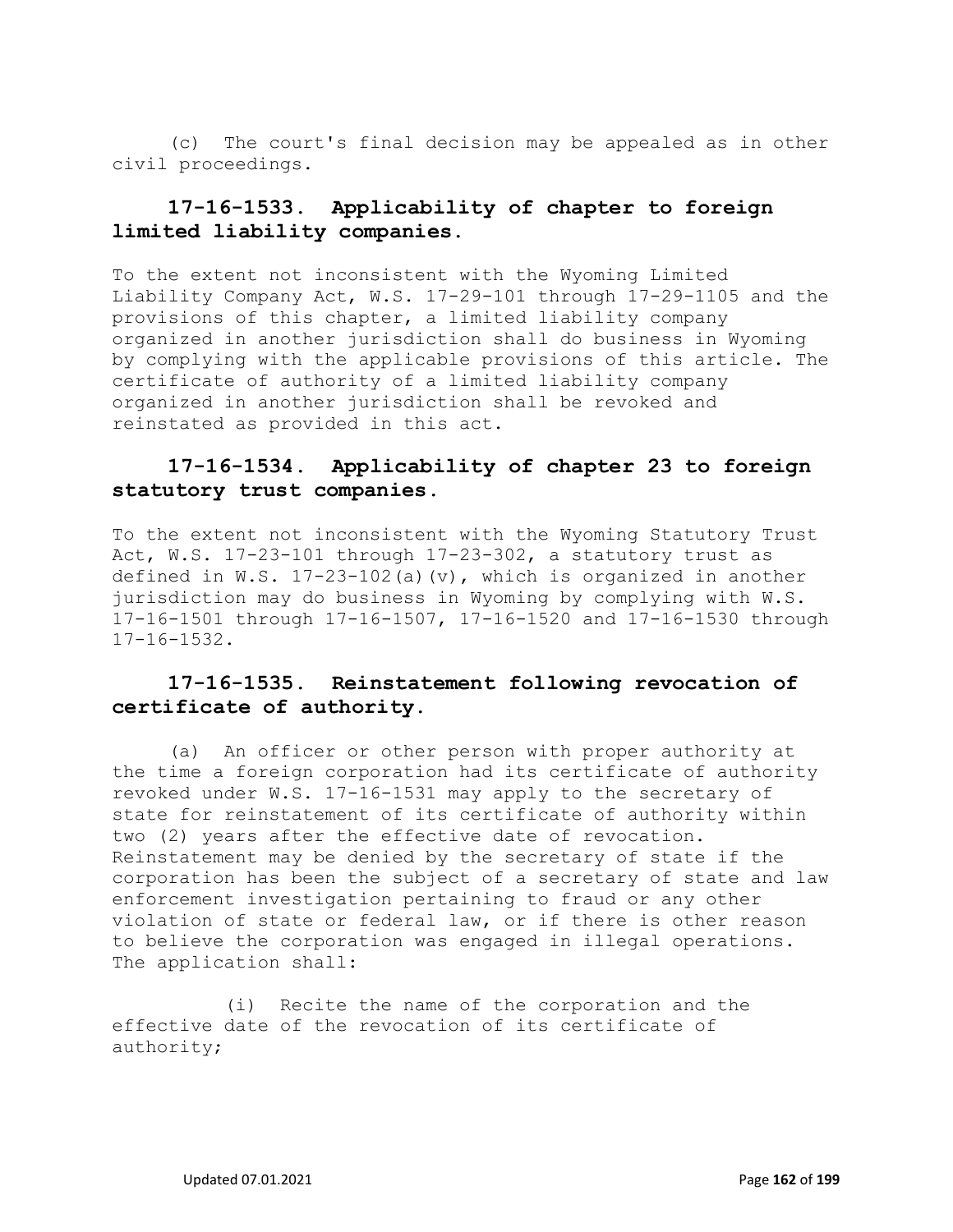(ii) State that the ground or grounds for revocation either did not exist or have been eliminated;

(iii) Reserved;

(iv) If the foreign corporation's certificate of authority was revoked for failing to deliver its annual report or pay the annual license taxes to the secretary of state when due pursuant to W.S. 17-16-1630, include payment of fees and taxes then delinquent and a reinstatement certificate fee prescribed pursuant to W.S. 17-16-122;

(v) If the foreign corporation's certificate of authority was revoked for failure to maintain a registered agent, include payment of a two hundred fifty dollar (\$250.00) reinstatement fee and payment of any fees and taxes then delinquent; and

(vi) Include proof that the foreign corporation is currently in good standing in the state of formation.

(b) If the secretary of state determines that the application contains the information required by subsection (a) of this section and that the information is correct, he shall cancel the certificate of revocation and prepare a certificate of reinstatement that recites his determination and the effective date of reinstatement, file the original of the certificate, and serve a copy on the corporation under W.S. 17-  $28 - 104$ .

(c) When the reinstatement is effective, it relates back to and takes effect as of the effective date of the revocation of the certificate of authority and the foreign corporation resumes carrying on its business as if the revocation had never occurred.

(d) The foreign corporation shall retain its registered corporate name during the two (2) year reinstatement period.

(e) If more than two (2) years has elapsed since the revocation of a foreign corporation's certificate of authority, the foreign corporation may reapply for a certificate of authority to transact business pursuant to W.S. 17-16-1503. If the foreign corporation continues transacting business in Wyoming after the two (2) year period elapsed, the foreign corporation shall be subject to the penalty for transacting business without authority as set forth in W.S. 17-16-1502(d).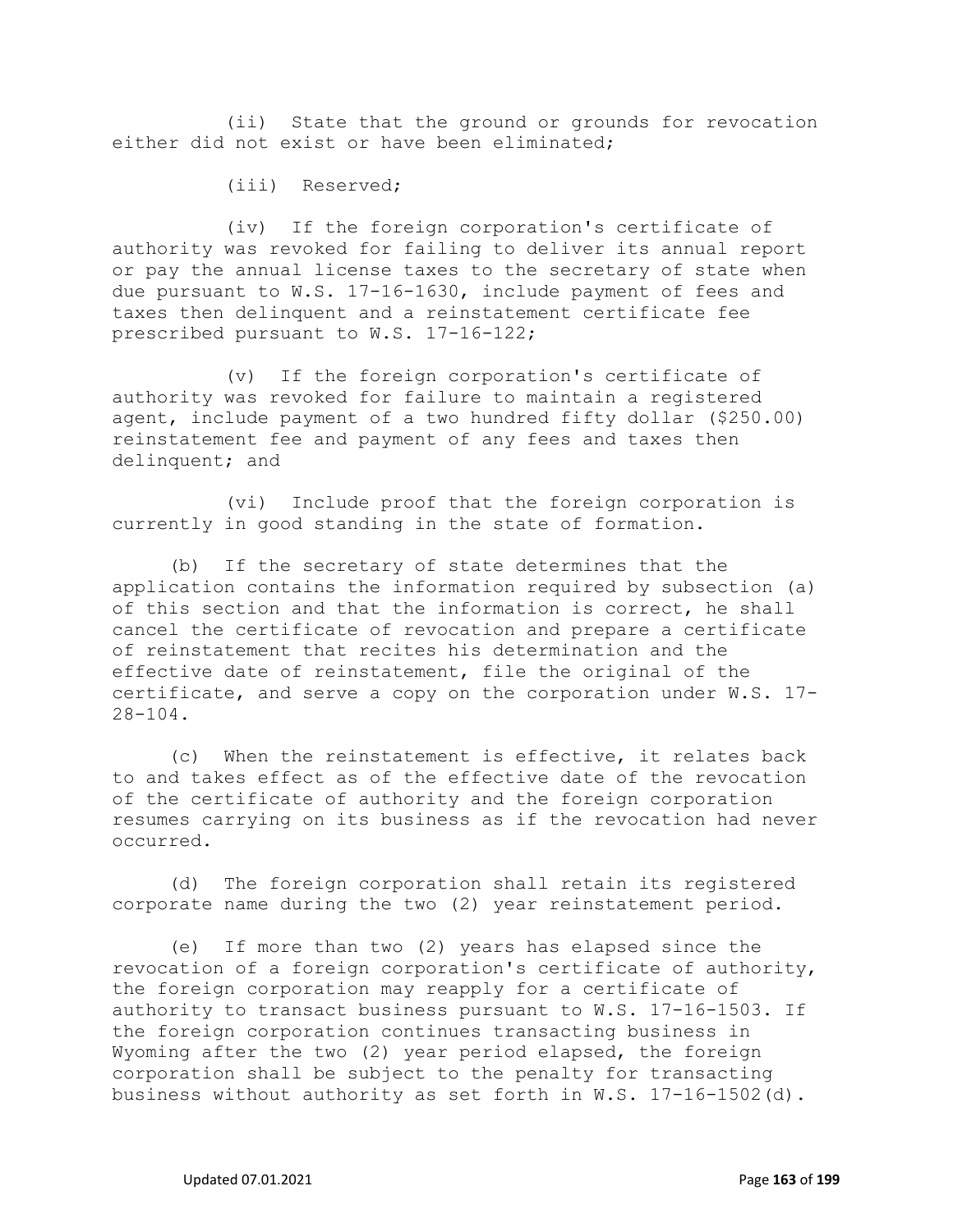(f) A person who files any document under this section without proper corporate authority to do so is in violation of W.S. 6-5-308.

### **17-16-1536. Appeal from denial of reinstatement.**

(a) If the secretary of state denies a foreign corporation's application for reinstatement following administrative revocation, he shall serve the corporation under W.S. 17-28-104 with a written notice that explains the reason or reasons for denial.

(b) The foreign corporation may appeal the denial of reinstatement to the district court within thirty (30) days after service of the notice of denial is perfected. The foreign corporation appeals by petitioning the court to set aside the revocation and attaching to the petition copies of the secretary of state's certificate of revocation, the foreign corporation's application for reinstatement and the secretary of state's notice of denial.

(c) The court may summarily order the secretary of state to reinstate the foreign corporation's certificate of authority or may take other action the court considers appropriate.

(d) The court's final decision may be appealed as in other civil proceedings.

### ARTICLE 16 - RECORDS AND REPORTS

### **17-16-1601. Corporate records.**

(a) A corporation shall keep as permanent records minutes of all meetings of its shareholders and board of directors, a record of all actions taken by the shareholders or board of directors without a meeting, and a record of all actions taken by a committee of the board of directors in place of the board of directors on behalf of the corporation.

(b) A corporation shall maintain appropriate accounting records.

(c) A record of shareholders administered by or on behalf of a corporation shall be kept in a form that permits preparation of a list of the identities of all shareholders, in alphabetical or numerical order by class of shares showing the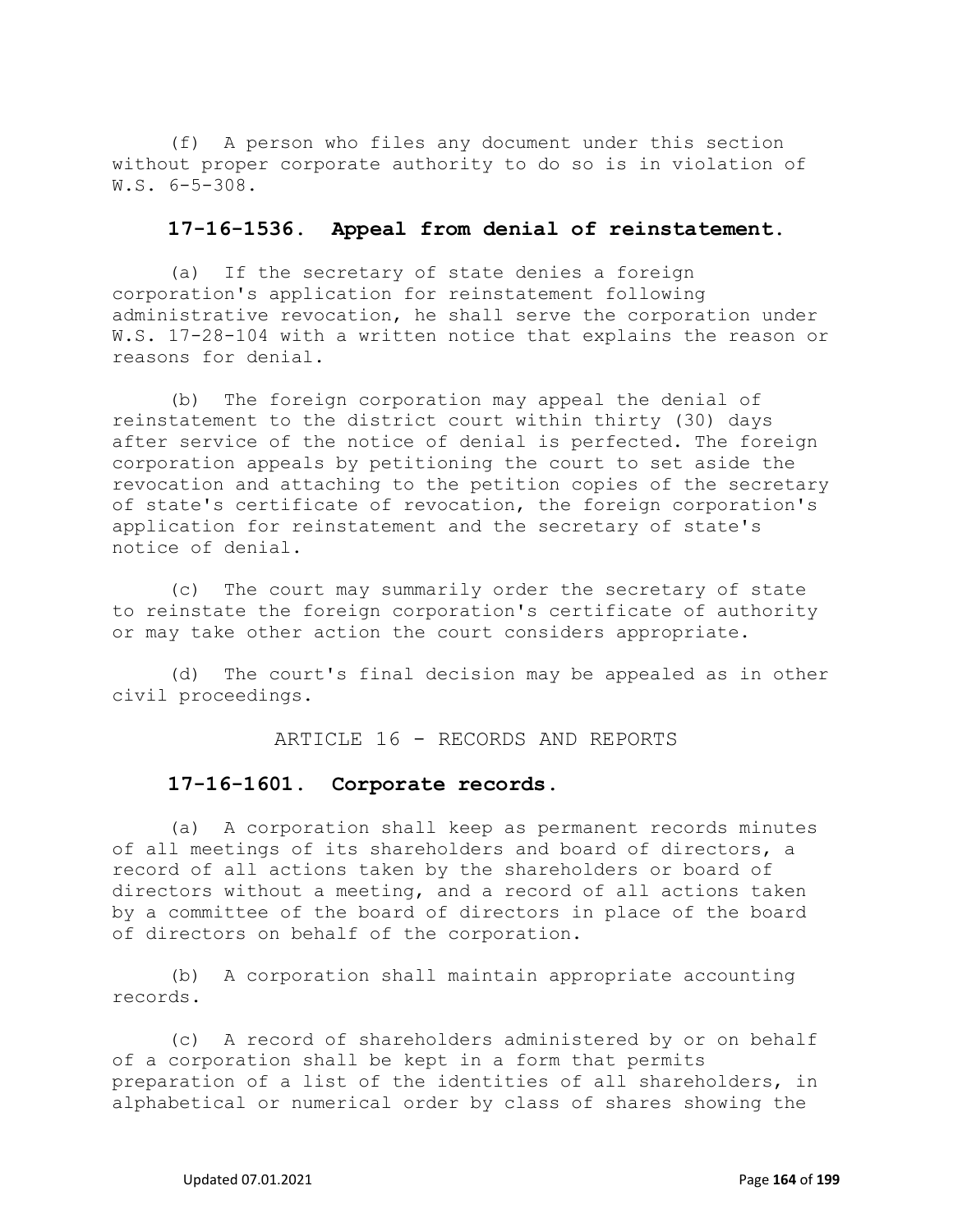number and class of shares held by each. The list shall also show each shareholder's physical mailing address, if the identity of a shareholder on the list consists of the shareholder's name, and each shareholder's authorized means of receipt for electronic transmissions, if the identity of a shareholder on the list consists of the shareholder's data address. A record of shareholders may show both the shareholder's name and data address.

(d) Records administered by or on behalf of, or maintained by, a corporation may be kept on, or by means of, or be in the form of any information storage device or method or any one (1) or more distributed or other electronic networks or databases provided that the records are kept in written form or in another form capable of conversion into written form within a reasonable time.

(e) A corporation shall keep a copy of the following records at its principal office:

(i) Its articles or restated articles of incorporation and all amendments to them currently in effect;

(ii) Its bylaws or restated bylaws and all amendments to them currently in effect;

(iii) Resolutions adopted by its board of directors creating one (1) or more classes or series of shares, and fixing their relative rights, preferences and limitations, if shares issued pursuant to those resolutions are outstanding;

(iv) The minutes of all shareholders' meetings, and records of all action taken by shareholders without a meeting, for the past three (3) years;

(v) All written communications to shareholders generally within the past three (3) years, including the financial statements furnished for the past three (3) years under W.S. 17-16-1620;

(vi) A list of the names and business addresses of its current directors and officers; and

(vii) Its most recent annual report delivered to the secretary of state under W.S. 17-16-1630.

**17-16-1602. Inspection of records by shareholders.**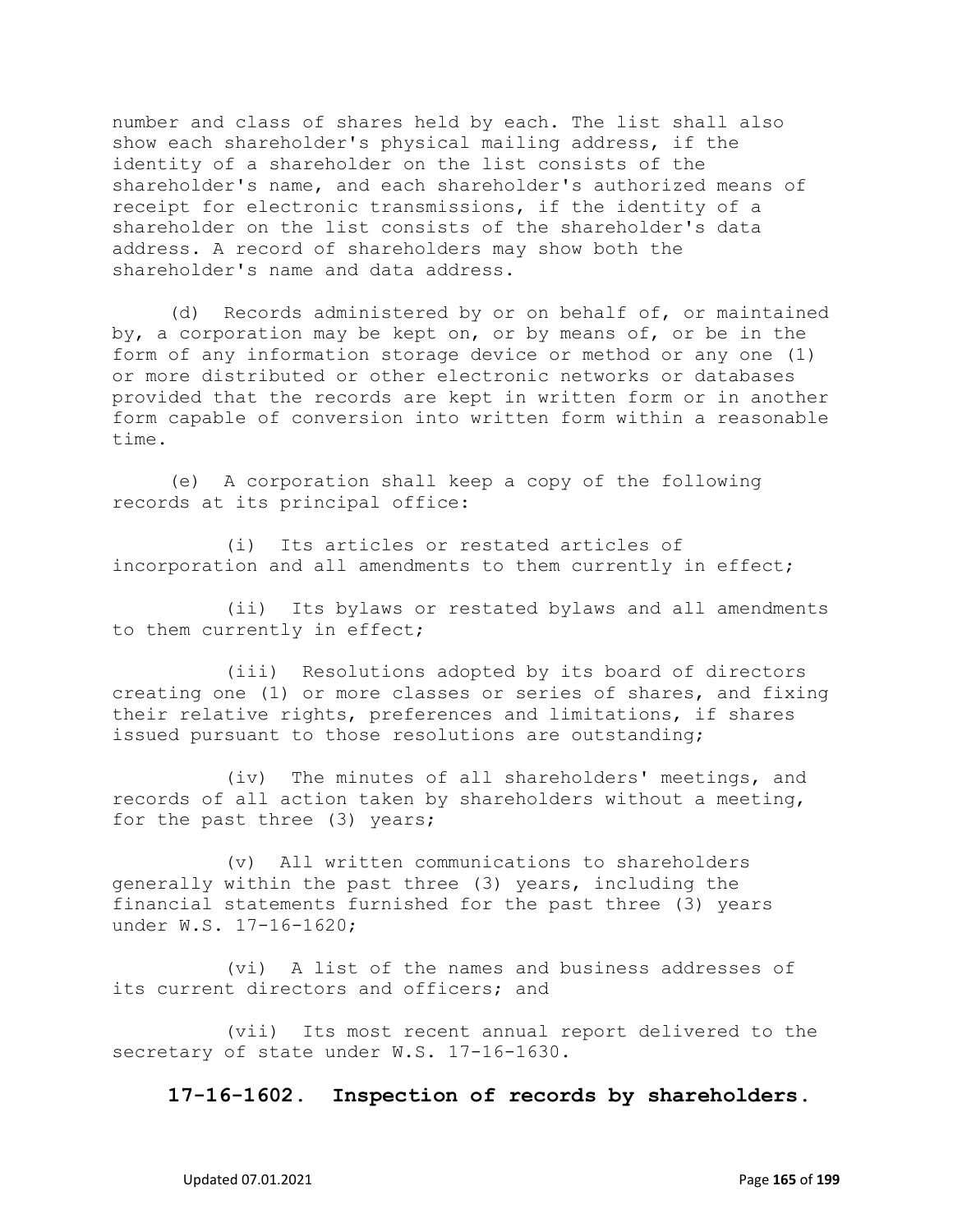(a) A shareholder of a corporation is entitled to inspect and copy, during regular business hours at the corporation's principal office, any of the records of the corporation described in W.S. 17-16-1601(e) if the shareholder gives the corporation written notice of the shareholder's demand at least five (5) business days before the date on which the shareholder wishes to inspect and copy.

(b) A shareholder who has been of record for at least six (6) months immediately preceding his demand and who shall be the holder of record of at least five percent (5%) of all the outstanding shares of a corporation is entitled to inspect and copy, during regular business hours at a reasonable location specified by the corporation, any of the following records of the corporation if the shareholder meets the requirements of subsection (c) of this section and gives the corporation written notice of the shareholder's demand at least five (5) business days before the date on which the shareholder wishes to inspect and copy:

(i) Excerpts from minutes of any meeting of the board of directors, records of any action of a committee of the board of directors while acting in place of the board of directors on behalf of the corporation, minutes of any meeting of the shareholders, and records of action taken by the shareholders or board of directors without a meeting, to the extent not subject to inspection under  $W.S. 17-16-1602(a)$ ;

(ii) Accounting records of the corporation; and

(iii) The record of shareholders.

(c) A shareholder may inspect and copy the records described in subsection (b) of this section only if:

(i) The shareholder's demand is made in good faith and for a proper purpose;

(ii) The shareholder describes with reasonable particularity his purpose and the records he desires to inspect; and

(iii) The records are directly connected with the shareholder's purpose.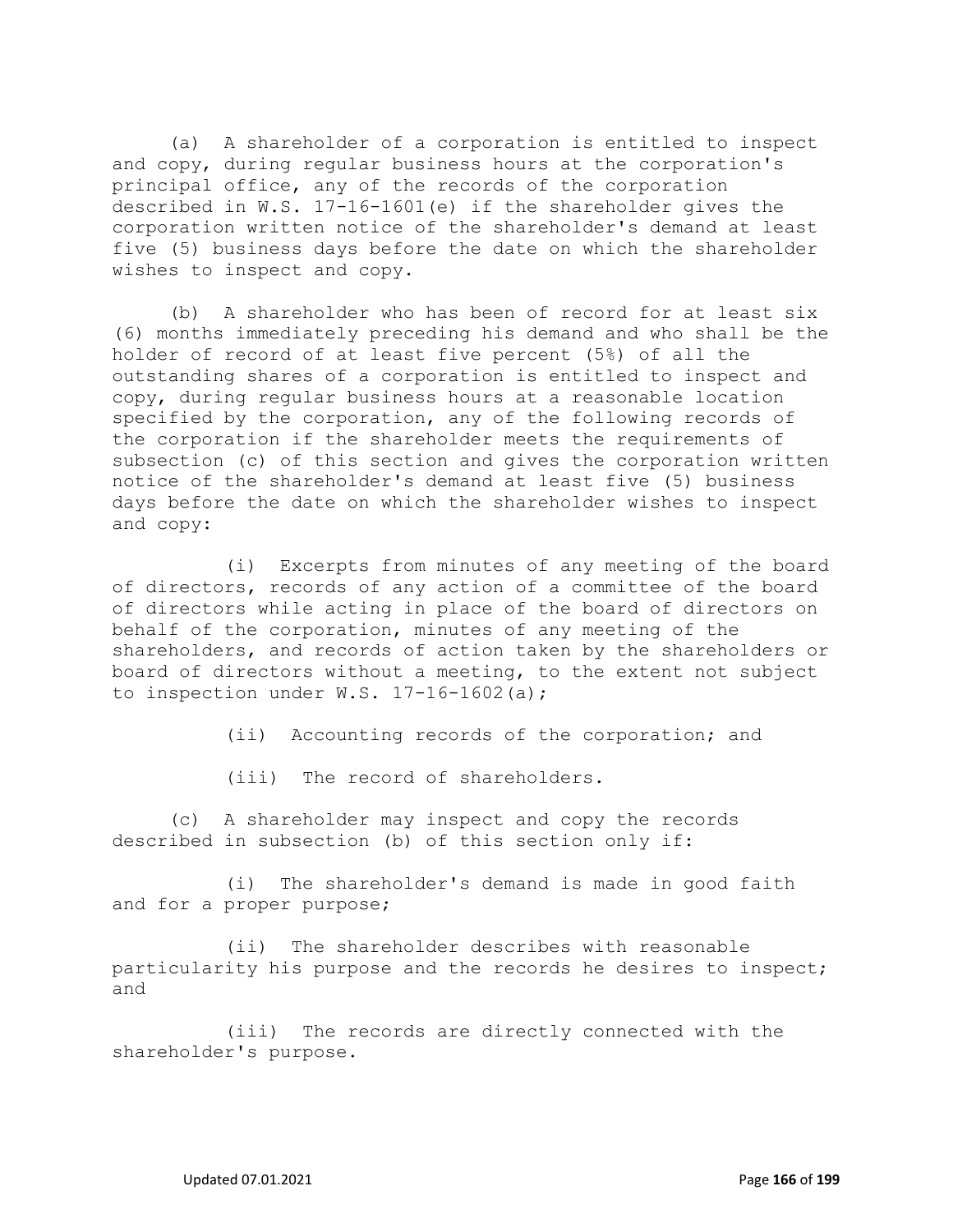(d) The right of inspection granted by this section may not be abolished or limited, but may be expanded, by a corporation's articles of incorporation or bylaws.

(e) This section does not affect:

(i) The right of a shareholder to inspect records under W.S. 17-16-720 or, if the shareholder is in litigation with the corporation, to the same extent as any other litigant; or

(ii) The power of a court, independently of this act, to compel the production of corporate records for examination.

(f) For purposes of this section, "shareholder" includes a beneficial owner whose shares are held in a voting trust or by a nominee on his behalf.

### **17-16-1603. Scope of inspection right.**

(a) A shareholder's agent or attorney has the same inspection and copying rights as the shareholder he represents.

(b) The right to copy records under W.S. 17-16-1602 includes, if reasonable, the right to receive copies by xerographic or other means, including copies through an electronic transmission if available and so requested by the shareholder.

(c) The corporation may comply with a shareholder's demand to inspect the record of shareholders under W.S. 17-16- 1602(b)(iii) by providing the shareholder with a list of its shareholders that was compiled no earlier than the date of the shareholder's demand.

(d) The corporation may impose a reasonable charge, covering the costs of labor and material, for copies of any documents provided to the shareholder. The charge may not exceed the estimated cost of production, reproduction or transmission of the records.

### **17-16-1604. Court ordered inspection.**

(a) If a corporation does not allow a shareholder who complies with W.S. 17-16-1602(a) to inspect and copy any records required by that subsection to be available for inspection, the district court of the county where the corporation's principal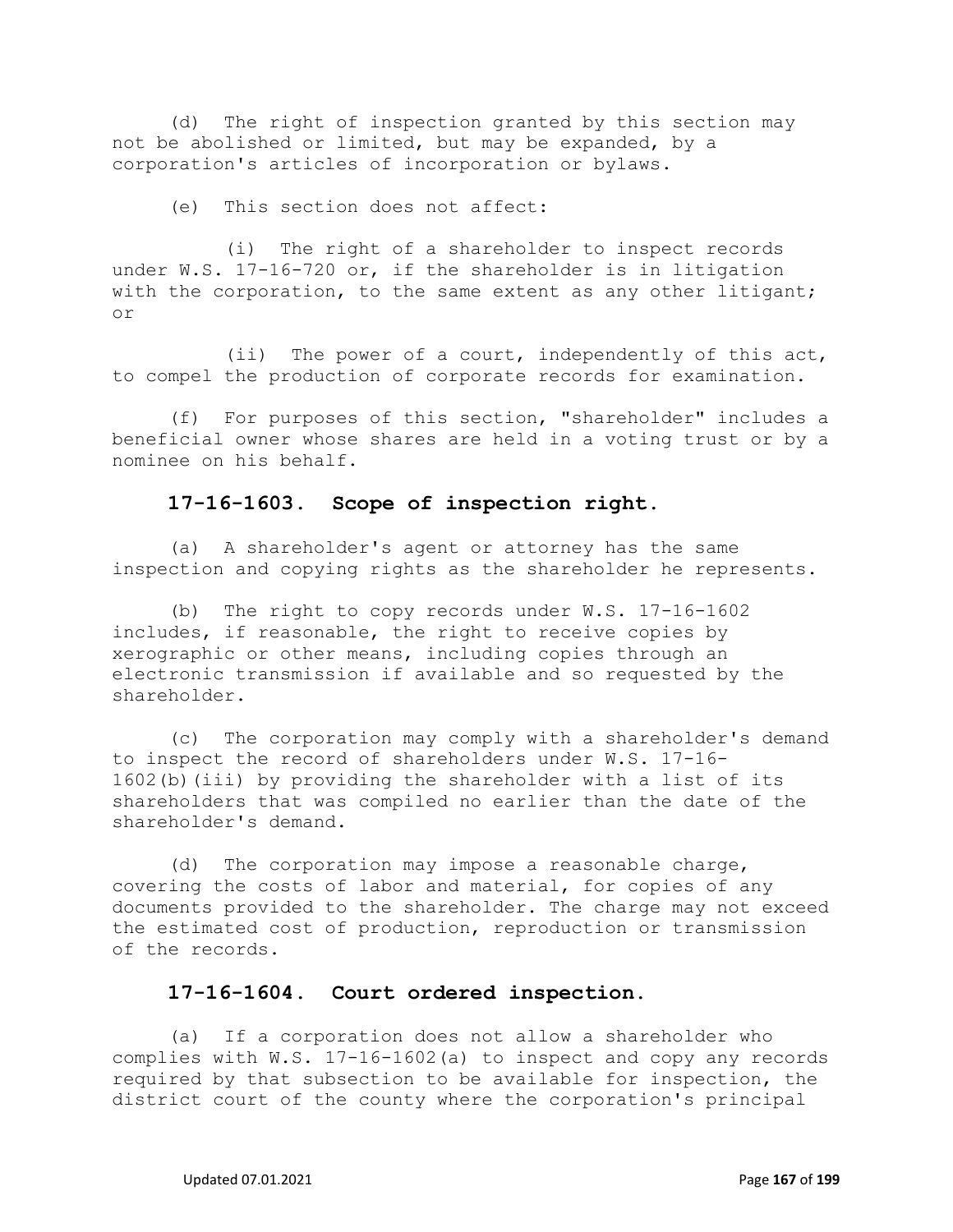office, or, if none in this state, its registered office, is located may summarily order inspection and copying of the records demanded at the corporation's expense upon application of the shareholder.

(b) If a corporation does not within a reasonable time allow a shareholder to inspect and copy any other record, the shareholder who complies with W.S. 17-16-1602(b) and (c) may apply to the district court in the county where the corporation's principal office, or, if none in this state, its registered office, is located for an order to permit inspection and copying of the records demanded. The court shall dispose of an application under this subsection on an expedited basis.

(c) If the court orders inspection and copying of the records demanded, it shall also order the corporation to pay the shareholder's expenses, including reasonable counsel fees, incurred to obtain the order unless the corporation proves that it refused inspection in good faith because it had a reasonable basis for doubt about the right of the shareholder to inspect the records demanded.

(d) If the court orders inspection and copying of the records demanded, it may impose reasonable restrictions on the use or distribution of the records by the demanding shareholder.

### **17-16-1605. Inspection of records by directors.**

(a) A director of a corporation is entitled to inspect and copy the books, records and documents of the corporation at any reasonable time to the extent reasonably related to the performance of the director's duties as a director, including duties as a member of a committee, but not for any other purpose or in any manner that would violate any duty to the corporation.

(b) The district court of the county where the corporation's principal office, or if none in this state, its registered office, is located may order inspection and copying of the books, records and documents at the corporation's expense, upon application of a director who has been refused inspection rights, unless the corporation establishes that the director is not entitled to those inspection rights. The court shall dispose of an application under this subsection on an expedited basis.

(c) If an order is issued, the court may include provisions protecting the corporation from undue burden or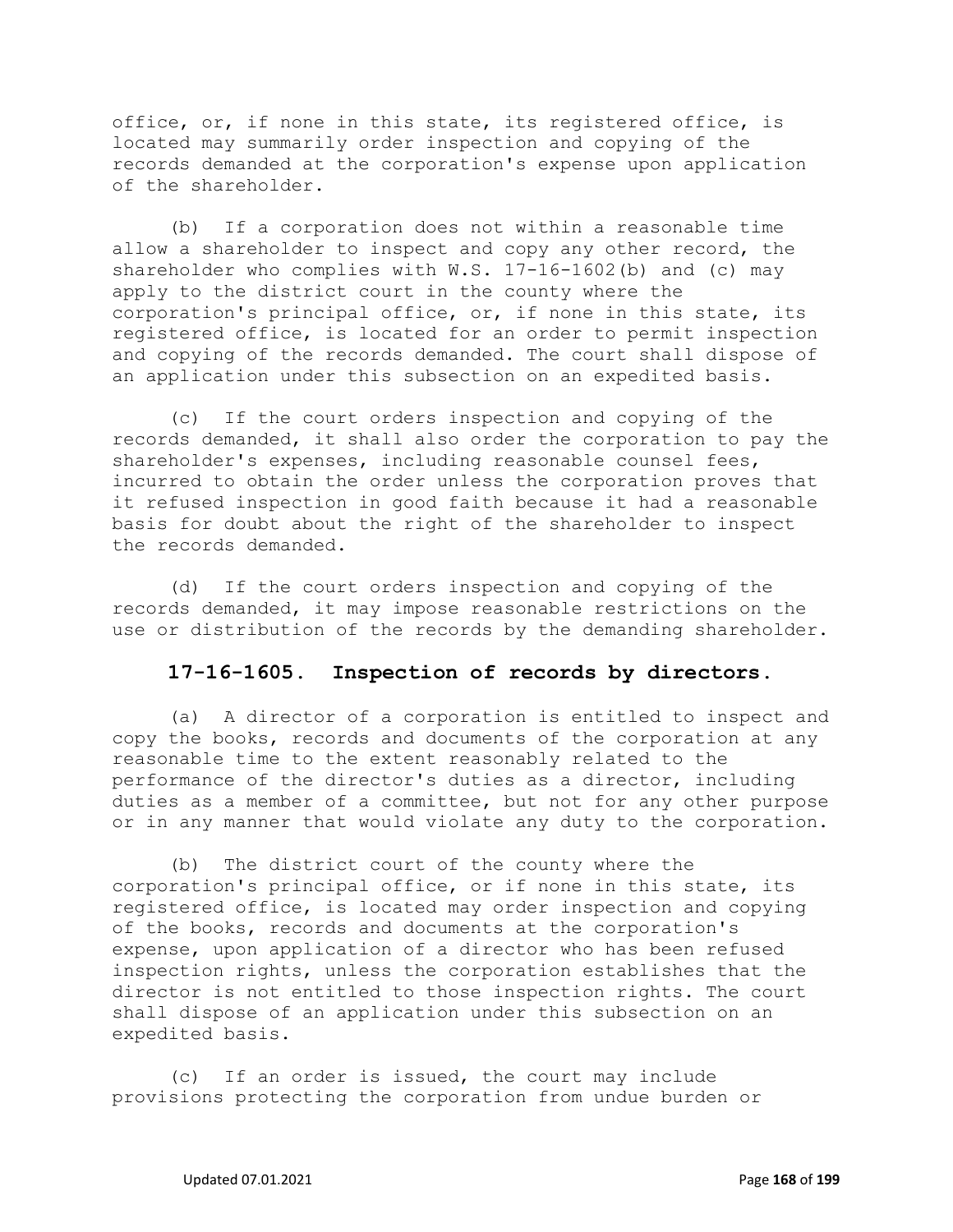expense, and prohibiting the director from using information obtained upon exercise of the inspection rights in a manner that would violate a duty to the corporation, and may also order the corporation to reimburse the director for the director's expenses, including reasonable counsel fees, incurred in connection with the application unless the corporation proves that it refused inspection in good faith because it had a reasonable basis for doubt about the right of the director to inspect the records demanded.

### **17-16-1606. Exception to notice requirement.**

(a) Whenever notice is required to be given under any provision of this act to any shareholder, the notice shall not be required to be given if:

(i) Notice of two (2) consecutive annual meetings, and all notices of meetings during the period between the two (2) consecutive annual meetings, have been sent to the shareholder at the shareholder's address as shown on the records of the corporation and have been returned undeliverable; or

(ii) All, but not less than two (2), payments of dividends on securities during a twelve (12) month period, or two (2) consecutive payments of dividends on securities during a period of more than twelve (12) months, have been sent to the shareholder at the shareholder's address as shown on the records of the corporation and have been returned undeliverable.

(b) If any shareholder shall deliver to the corporation a written notice setting forth the shareholder's then current address, the requirement that notice be given to the shareholder shall be reinstated.

### **17-16-1620. Financial statements for shareholders.**

(a) A corporation shall furnish, upon request, to its shareholders annual financial statements, which may be consolidated or combined statements of the corporation and one (1) or more of its subsidiaries, as appropriate, that include a balance sheet as of the end of the fiscal year, an income statement for that year, and a statement of changes in shareholders' equity for the year unless that information appears elsewhere in the financial statements. If financial statements are prepared for the corporation on the basis of generally accepted accounting principles, the annual financial statements shall also be prepared on that basis. If detailed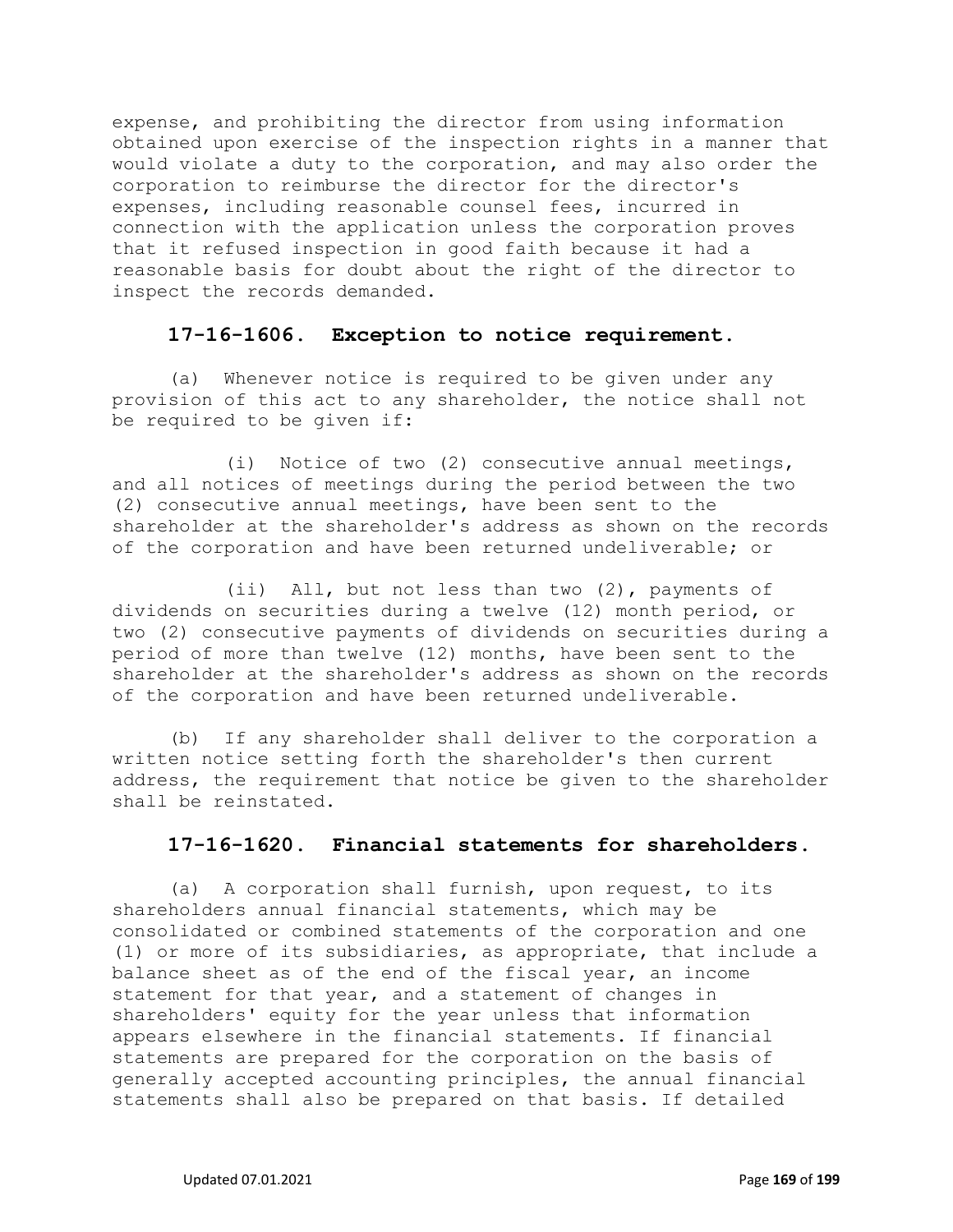financial statements are not prepared for the corporation on an annual basis, then a copy of its federal income tax return will satisfy the requirements of this section.

(b) If the annual financial statements are reported upon by a public accountant, his report shall accompany them. If not, the statements shall be accompanied by a statement of the president or the person responsible for the corporation's accounting records:

(i) Stating his reasonable belief whether the statements were prepared on the basis of generally accepted accounting principles and, if not, describing the basis of preparation; and

(ii) Describing any respects in which the statements were not prepared on a basis of accounting consistent with the statements prepared for the preceding year.

(c) A corporation shall mail, upon request, the annual financial statements to each shareholder within one hundred twenty (120) days after the close of each fiscal year. Thereafter, on written request from a shareholder who was not mailed the statements, the corporation shall mail the shareholder the latest financial statements.

**17-16-1621. Reserved.**

### **17-16-1622. Other reports to shareholders.**

(a) If a corporation indemnifies or advances expenses to a director under W.S. 17-16-851 through 17-16-854 in connection with a proceeding by or in the right of the corporation, the corporation shall report the indemnification or advance in writing to the shareholders with or before the notice of the next shareholders' meeting.

(b) If a corporation issues or authorizes the issuance of shares for promissory notes or for promises to render services in the future, the corporation shall report in writing to the shareholders the number of shares authorized or issued, and the consideration received by the corporation, with or before the notice of the next shareholders' meeting.

**17-16-1630. Filing of reports and payment of tax required; amount of tax; exemptions; records.**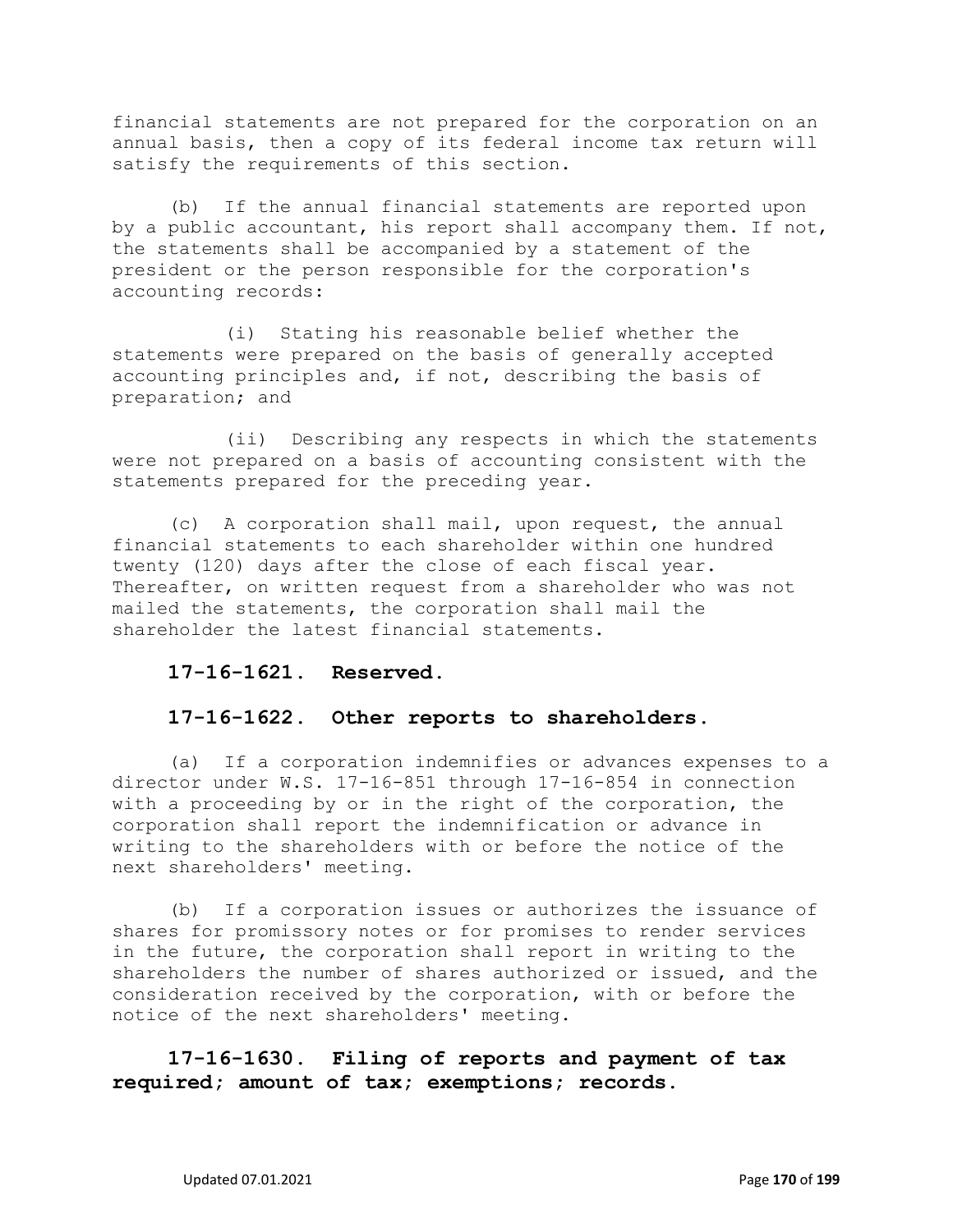(a) Every corporation organized under the laws of this state and every foreign corporation which obtains the right to transact and carry on business within this state (except banks, insurance companies and savings and loan associations) shall file with the secretary of state on or before the first day of the month of registration of every year a certification, under the penalty of perjury, by its treasurer or other fiscal agent setting forth its capital, property and assets located and employed in the state of Wyoming. The statement shall give the names and addresses of its officers and directors and the address of its principal office. On or before the first day of the month of registration of every year the corporation shall pay to the secretary of state in addition to all other statutory taxes and fees a license tax based upon the sum of its capital, property and assets reported, of sixty dollars (\$60.00) or twotenths of one mill on the dollar (\$.0002), whichever is greater.

(b) The provisions of W.S. 17-16-1630(a) shall be modified as follows:

(i) Repealed By Laws 2000, Ch. 35, § 2.

(ii) Any corporation engaged in the public calling of carrying goods, passengers or information interstate is not required to comply with the provisions of W.S. 17-16-1630(a) except to the extent of capital, property and assets used in intrastate business in this state;

(iii) The value of all mines and mining claims from which gold, silver and other precious metals, soda, saline, coal, mineral oil or other valuable deposit, is or shall be produced is deemed equivalent to the assessed value of the gross product thereof, for the previous year;

(iv) The assessed value of any property shall be its actual value.

(c) Financial information in the annual report shall be current as of the end of the corporation's fiscal year immediately preceding the date the annual report is executed on behalf of the corporation. All other information in the annual report shall be current as of the date the annual report is executed on behalf of the corporation.

(d) If an annual report does not contain the information required by this section, the secretary of state shall promptly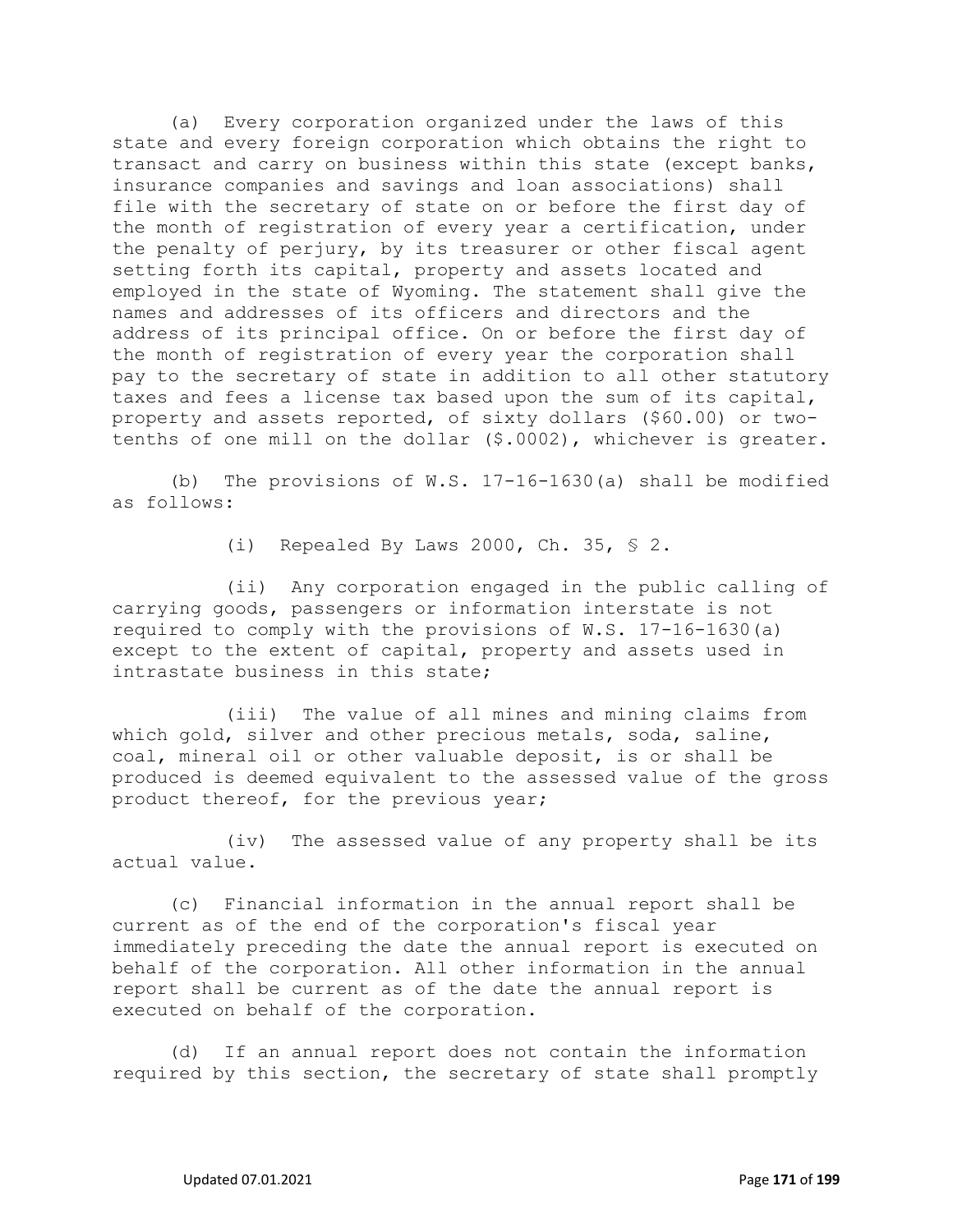notify the reporting domestic or foreign corporation in writing and return the report to it for correction.

(e) Every corporation registered or authorized to do business in the state of Wyoming shall preserve for three (3) years at its principal place of business, suitable records and books as may be necessary to determine the amount of tax for which it is liable for under this act. All records and books shall be available for examination by the secretary of state or his designee during regular business hours except as arranged by mutual consent.

(f) In addition to other fees provided under this section, each corporation shall pay one hundred dollars (\$100.00), except for foreign corporations which shall pay one hundred fifty dollars (\$150.00), to the secretary of state for initial incorporation or qualification to do business in Wyoming.

**17-16-1631. Repealed By Laws 1997, ch. 192, § 3. 17-16-1632. Repealed By Laws 1997, ch. 192, § 3. 17-16-1633. Repealed By Laws 1997, ch. 192, § 3.**

ARTICLE 17 - TRANSITION PROVISIONS

# **17-16-1701. Application to existing domestic corporations.**

(a) Except as provided in subsection (b) of this section, this act applies to domestic corporations in existence on its effective date that were incorporated under any general statute of this state providing for incorporation of corporations for profit if power to amend or repeal the statute under which the corporation was incorporated was reserved.

(b) For corporations incorporated in Wyoming prior to the effective date of this act, the cumulative voting and shareholder preemptive rights provisions contained in former W.S. 17-1-123 and 17-1-130 are continued for a period of four (4) years from the effective date of this act unless the corporation amends its articles of incorporation to provide otherwise.

**17-16-1702. Applications to qualified foreign corporations.**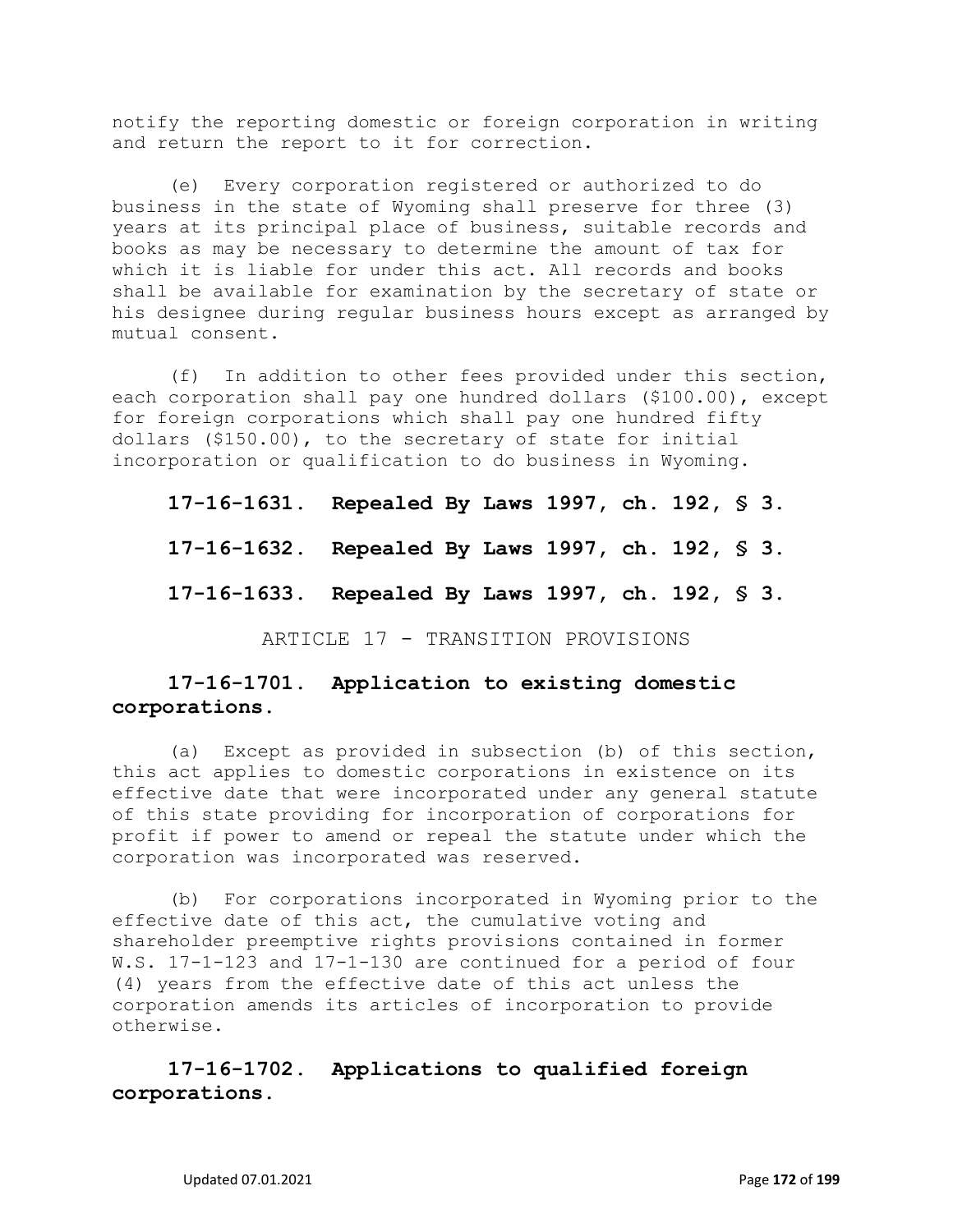A foreign corporation authorized to transact business in this state on the effective date of this act is subject to this act but is not required to obtain a new certificate of authority to transact business under this act.

### **17-16-1703. Saving provisions.**

(a) Except as provided in subsection (b) of this section, the repeal of a statute by this act does not affect:

(i) The operation of the statute or any action taken under it before its repeal;

(ii) Any ratification, right, remedy, privilege, obligation or liability acquired, accrued or incurred under the statute before its repeal;

(iii) Any violation of the statute, or any penalty, forfeiture or punishment incurred because of the violation, before its repeal; or

(iv) Any proceeding, reorganization or dissolution commenced under the statute before its repeal, and the proceeding, reorganization or dissolution may be completed in accordance with the statute as if it had not been repealed.

(b) If a penalty or punishment imposed for violation of a statute repealed by this act is reduced by this act, the penalty or punishment if not already imposed shall be imposed in accordance with this act.

**17-16-1704. Reserved.**

**17-16-1705. Reserved.**

**17-16-1706. Reserved.**

# **17-16-1720. Transfer of a Wyoming corporation to another jurisdiction.**

(a) A corporation incorporated, domesticated or continued under this act may, if authorized by resolution duly adopted as set forth in subsection (g) of this section, and by the laws of any other jurisdiction, within or without the United States, apply to the proper officer of the other jurisdiction for a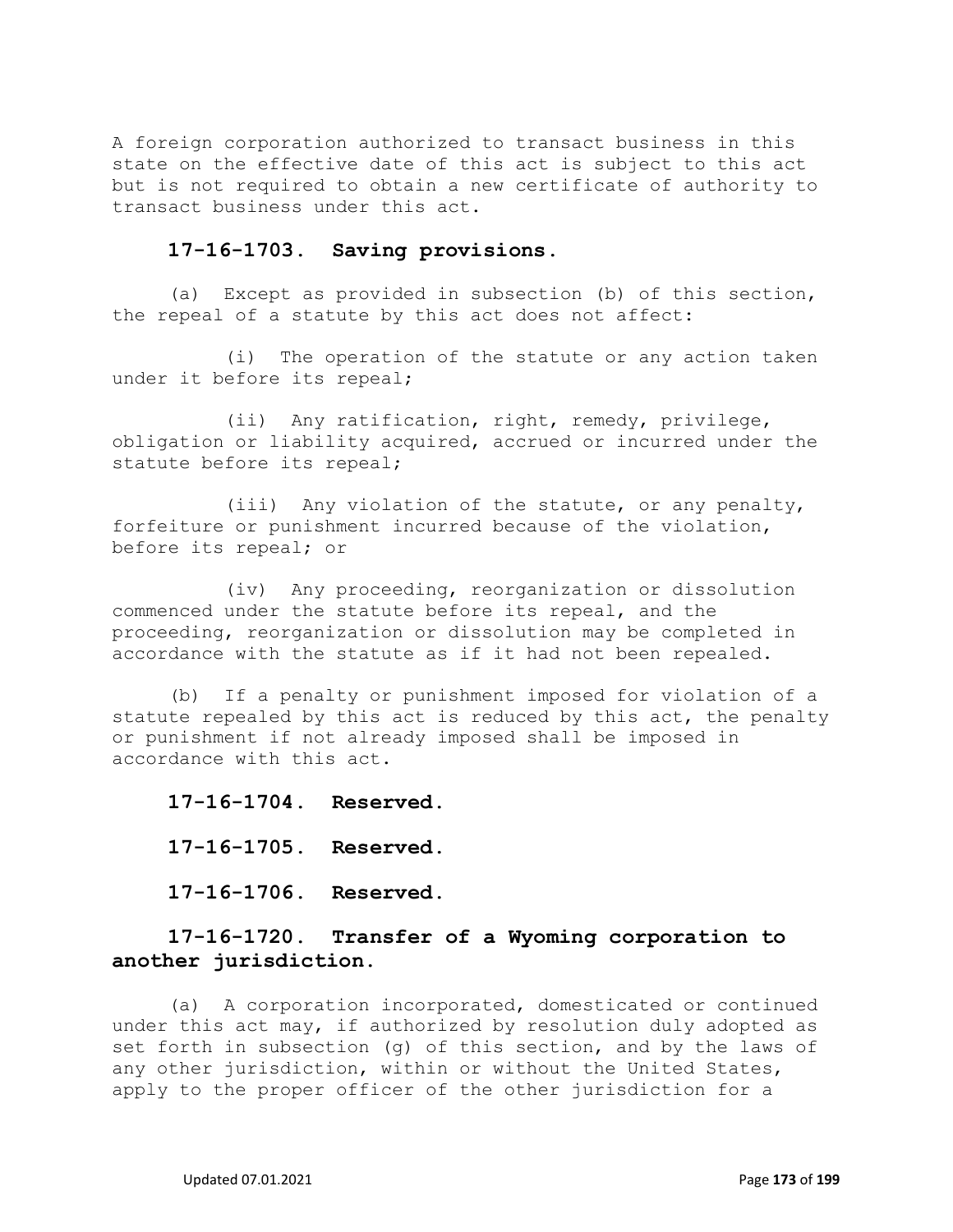certificate of registration, and to the secretary of state of this state for a certificate of transfer. The application for certificate of transfer shall set forth the following:

(i) The name of the corporation immediately prior to the transfer, and if that name is unavailable for use in the foreign jurisdiction or the corporation desires to change its name in connection with the transfer, the name by which the corporation will be known in the foreign jurisdiction;

(ii) A statement of the jurisdiction to which the corporation is to be transferred;

(iii) A statement that the corporation shall surrender its certificate of incorporation under this act upon the effectiveness of the transfer;

(iv) A statement that the transfer was duly approved by the directors and the shareholders in the manner required under subsection (g) of this section; and

(v) Any other terms and conditions of the transfer, including any desired amendments to the articles of incorporation of the corporation following its transfer.

(b) The secretary of state shall require that the corporation maintain within the state an agent for service of process for at least one (1) year after the transfer is effected and shall impose any conditions he considers appropriate for the protection of creditors and stockholders, including the provision of notice to the public of the application described in subsection (a) of this section, the provision of a bond or a deposit of funds in an appropriate depository located in Wyoming and subject to the jurisdiction of the courts of Wyoming, and if such conditions are not met, the secretary of state may refuse to issue a certificate of transfer.

(c) The secretary of state, upon compliance by the applicant and the secretary with subsections (a) and (b) of this section and receipt of payment of the special toll charge prescribed by subsection (e) of this section shall immediately transmit a notice of issuance of a certificate of transfer to the proper officer of the jurisdiction to which the corporation is transferred.

(d) Upon issuance of a certificate of transfer, the corporation shall be continued as if it had been incorporated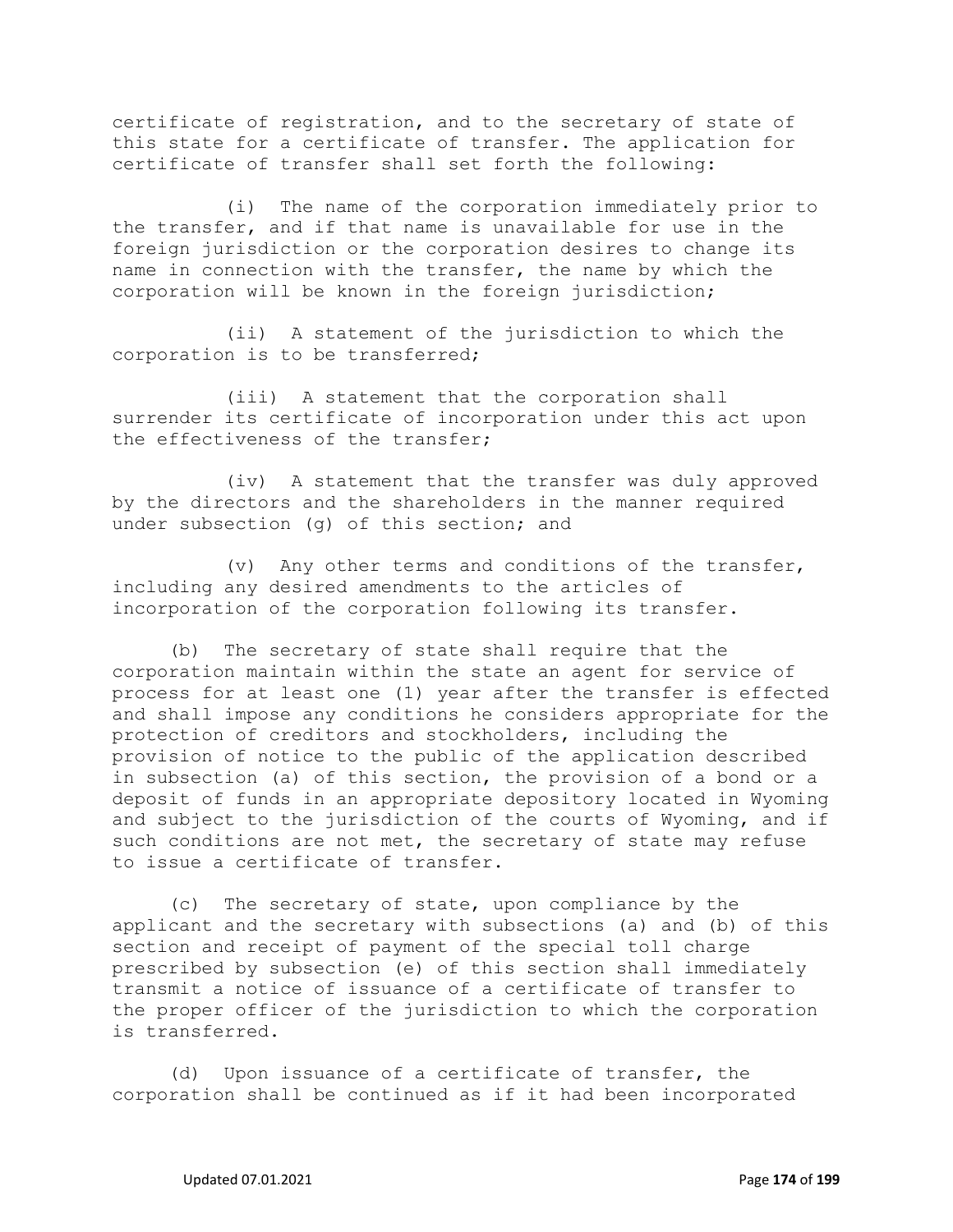under the laws of the other jurisdiction and becomes a corporation under the laws of the other jurisdiction upon issuance by such jurisdiction of a certificate of registration.

(e) Every corporation organized, domesticated or continued under the laws of this state in order to receive a certificate of transfer pursuant to subsection (c) of this section shall pay to the secretary of state, in addition to all other statutory taxes and fees, a special toll charge of sixty dollars (\$60.00).

(f) Repealed By Laws 2009, Ch. 115, § 3.

(g) A resolution to transfer the corporation to another jurisdiction shall be adopted by the board of directors, and shall thereafter be submitted to the shareholders for their approval. The board of directors shall also transmit to the shareholders a recommendation that the shareholders approve the resolution, unless the board of directors makes a determination that because of conflicts of interest or other special circumstances it should not make such a recommendation, in which case the board of directors shall transmit to the shareholders the basis for that determination. The board of directors may condition its submission of the resolution to the shareholders on any basis. If the approval of the shareholders is to be given at a meeting, the corporation shall notify each shareholder, whether or not entitled to vote, of the meeting of shareholders at which the resolution for transfer is to be submitted for approval. The notice shall contain or be accompanied by a copy or summary of the resolution and of the articles of incorporation of the corporation as they will be in effect in the new jurisdiction immediately after the transfer. Unless the articles of incorporation or the board of directors requires a greater vote or a greater number of votes to be present, approval of the resolution requires the affirmative vote of a majority of the shareholders at a meeting at which a quorum, consisting of a majority of the votes entitled to be cast, is present, and, if any class or series of shares is entitled to vote as a separate group on the resolution, the approval of each such separate voting group at a meeting at which a quorum of the voting group consisting of at least a majority of the votes entitled to be cast on the resolution by that voting group exists. Separate voting by voting groups is required to the extent the same would be required for a proposed amendment to the articles of incorporation.

(h) The corporation may represent to the proper officer of the jurisdiction to which the corporation is transferred that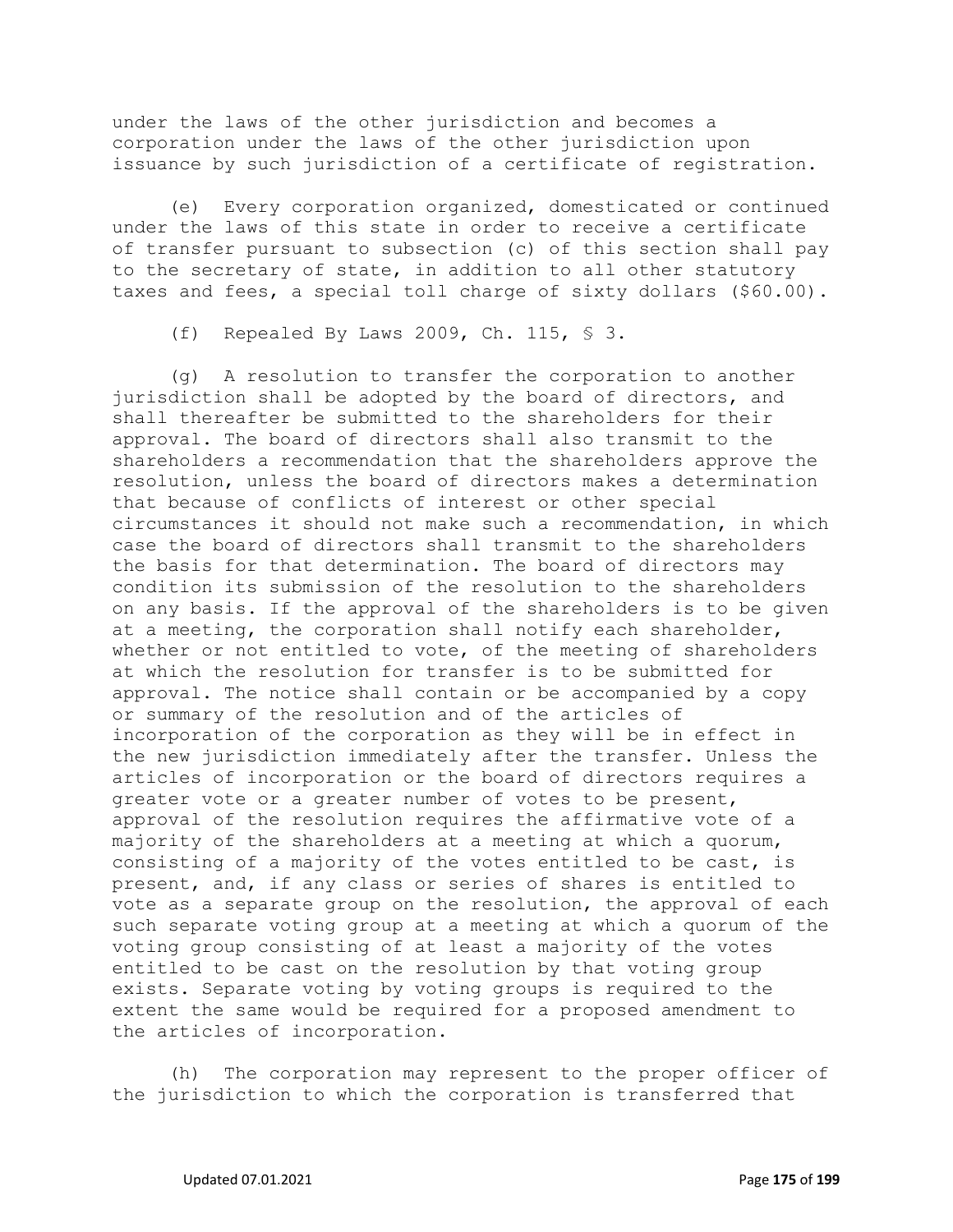the laws of the state of Wyoming permit such transfer, and may describe the permission extended by this section as authorizing the domestication, continuance or other transfer of domicile as may be required by the laws of the foreign jurisdiction in order for the corporation to be accepted in that jurisdiction, provided that the corporation may not misrepresent the requirements or effects of the provisions of this section.

## ARTICLE 18 - DOMESTICATION AND CONTINUANCE OF FOREIGN CORPORATIONS; TRANSFER OF DOMESTIC CORPORATIONS

### **17-16-1801. Domestication of foreign corporations.**

Any corporation incorporated under the laws of any of the several states of the United States for any purpose except acting as an insurer as defined in W.S.  $26-1-102$  (a) (xvi), or acting as a financial institution as described by W.S. 13-1- 101(a)(ix) may become a domestic corporation of this state by delivering or causing to be delivered to the secretary of state articles of domestication. Upon filing the articles of domestication, the secretary of state shall issue to the foreign corporation a certificate of domestication which shall continue the corporation as if it had been incorporated under this act. The articles of domestication, upon being filed by the secretary of state, constitute the articles of the domesticated foreign corporation and it shall thereafter have all the powers and privileges and be subjected to all the duties and limitations granted and imposed upon domestic corporations under the provisions of the Wyoming Business Corporation Act. A corporation does not become a resident for the purpose of W.S. 16-6-101 through 16-6-118 solely because it becomes a domestic corporation under this section.

# **17-16-1802. Application for certificate of domestication; articles of domestication.**

(a) A foreign corporation, in order to procure a certificate of domestication shall file articles of domestication with the secretary of state, which articles shall include and set forth:

(i) A certified copy of its original articles of incorporation and all amendments thereto or its equivalent basic corporate charter or other authorization, and a certificate of good standing not more than thirty (30) days old;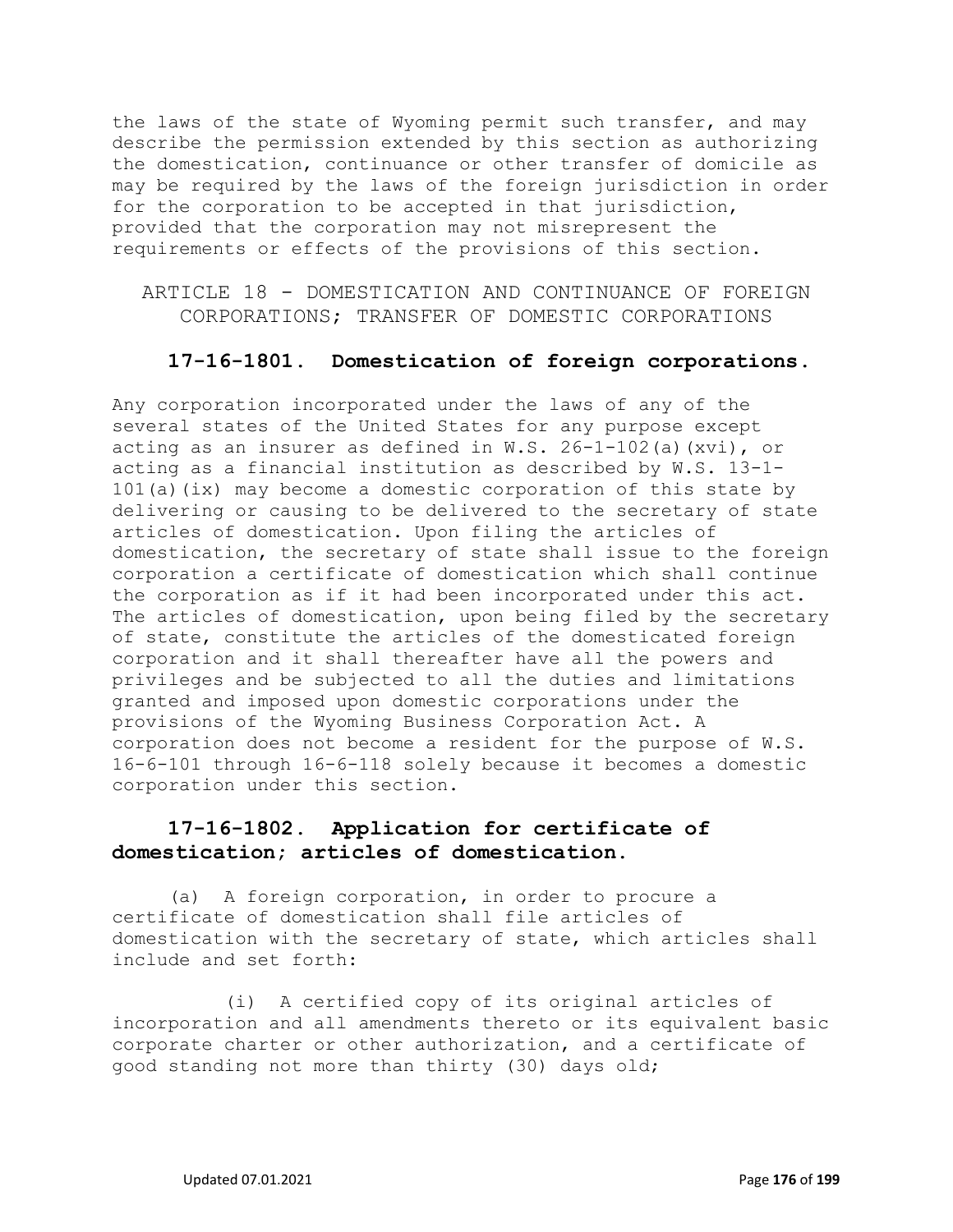(ii) The name of the corporation and the jurisdiction under the laws of which it is incorporated;

(iii) The date of incorporation and the period of duration of the corporation;

(iv) The address of the principal office of the corporation and the jurisdiction under the laws of which it is incorporated;

(v) The address of the proposed registered office of the corporation in this state, and the name of its proposed registered agent in this state at that address;

(vi) The purpose or purposes of the corporation which it proposes to pursue in the transaction of business in this state;

(vii) The names and addresses of the directors and officers of the corporation;

(viii) A statement of the aggregate number of shares or other ownership units which the corporation has authority to issue, itemized by classes, par value of shares, shares without par value and series, if any, within a class;

(ix) A statement of the aggregate number of issued shares or other ownership units itemized by classes, par value of shares, shares without par value and series, if any, within a class;

(x) A statement that the corporation accepts the constitution of this state in compliance with the requirement of article 10, section 5 of the Wyoming constitution;

(xi) Any additional information as may be necessary or appropriate to enable the secretary of state to determine whether the corporation is entitled to a certificate of domestication evidencing its authority to transact business in this state, and to determine and assess the fees and license taxes under the laws of this state.

### **17-16-1810. Continuance of foreign corporations.**

(a) Subject to subsection (b) of this section, any corporation incorporated for any purpose except acting as an insurer as defined in W.S. 26-1-102(a)(xvi), or acting as a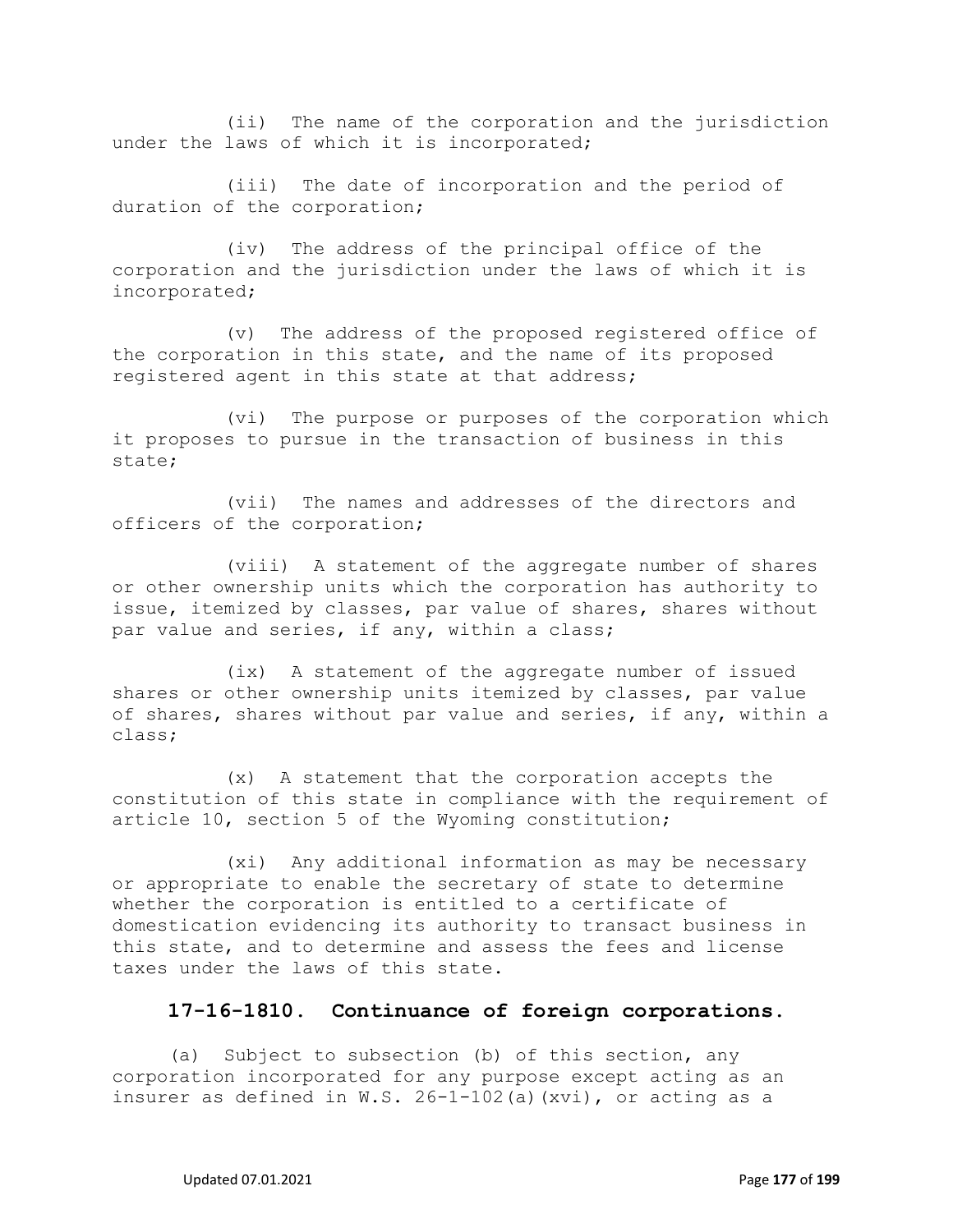financial institution as described by  $W.S. 13-1-101(a)$  (ix) under the laws of any jurisdiction other than this state may, if the jurisdiction will acknowledge the corporation's termination of domicile in the foreign jurisdiction, apply to the secretary of state for registration under this act, thus continuing the foreign corporation in Wyoming as if it had been incorporated in this state. The secretary of state may issue a certificate of registration upon receipt of an application supported by articles of continuance as provided by this act together with the statements, information and documents set out in subsection (c) of this section. The certificate of registration may then be issued subject to any limitations and conditions and may contain any provisions as may appear proper to the secretary of state.

(b) The secretary of state shall cause notice of issuance of a certificate of registration to be given forthwith to the proper officer of the jurisdiction in which the corporation was previously incorporated.

(c) The articles of continuance filed by a foreign corporation with the secretary of state shall contain:

(i) A certified copy of its original articles of incorporation and all amendments thereto or its equivalent basic corporate charter or other authorization;

(ii) The name of the corporation and the jurisdiction under the laws of which it is incorporated;

(iii) The date of incorporation and the period of duration of the corporation;

(iv) The address of the principal office of the corporation;

(v) The address of the proposed registered office of the corporation in this state and the name of its proposed registered agent in this state at the address;

(vi) The purpose or purposes of the corporation which it proposes to pursue in the transaction of business in this state;

(vii) The names and respective business addresses of the directors and officers of the corporation;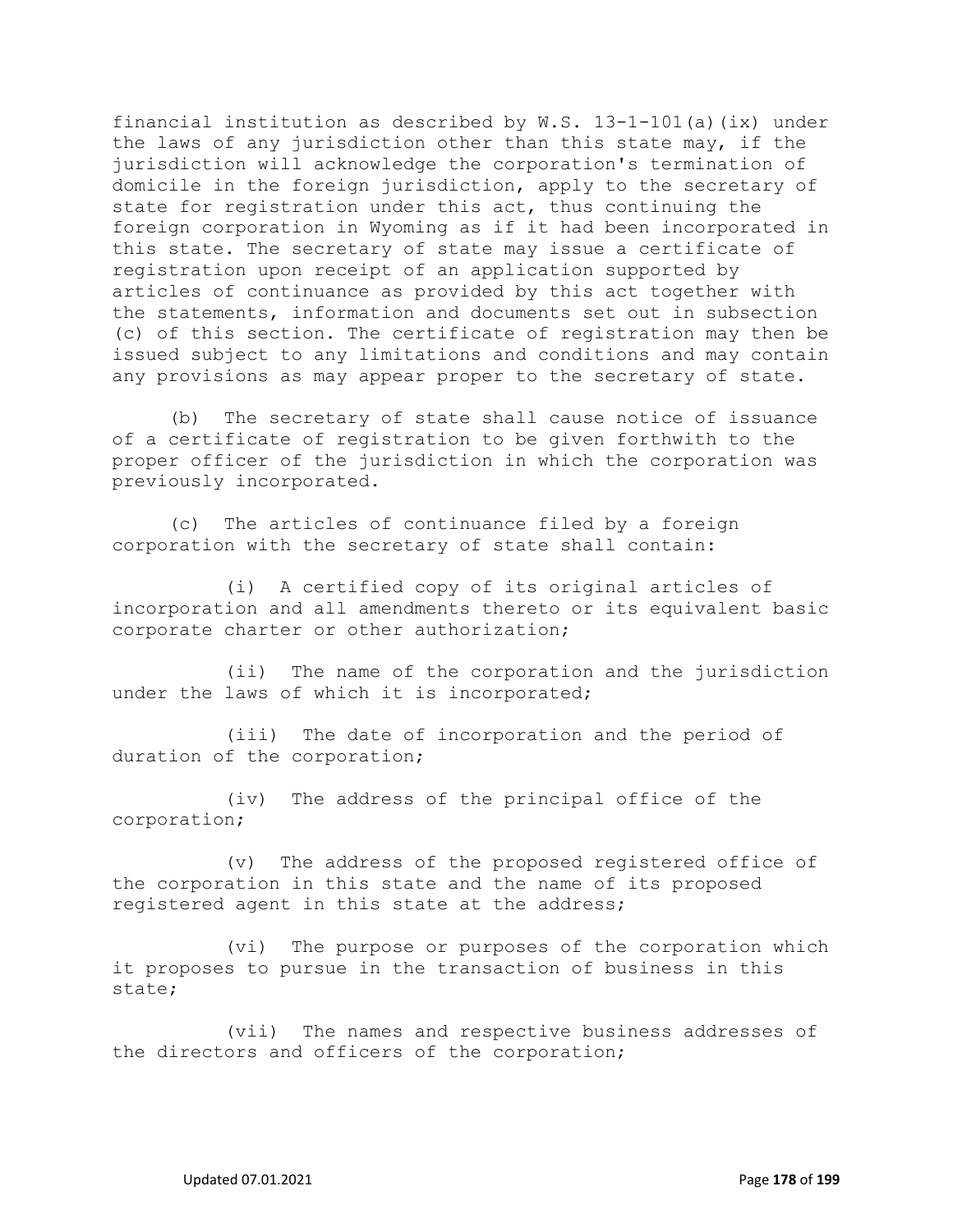(viii) A statement of the aggregate number of shares or other ownership units which the corporation has authority to issue, itemized by classes, par value of shares, shares without par value and series, if any, within a class;

(ix) A statement of the aggregate number of issued shares or other ownership units itemized by classes, par value of shares, shares without par value and series, if any, within a class;

(x) Such additional information concerning capital structure or financial status as the secretary of state deems necessary to establish fees;

(xi) A statement that the corporation accepts the constitution of this state in compliance with the requirements of article 10, section 5 of the Wyoming constitution;

(xii) Any additional information necessary or appropriate to enable the secretary of state to determine whether the corporation is entitled to a certificate of registration evidencing its authority to transact business in the state and to determine and to assess any fees and taxes under the laws of this state;

(xiii) Any additional information permitted in articles of incorporation under W.S. 17-16-202.

(d) The application shall be executed by the corporation by its president or other officer, director, trustee, manager or person performing functions equivalent to those of a president and who is authorized to execute the application on behalf of the corporation and shall be verified by the officer signing the application.

(e) The provisions of the articles of continuance may, without expressly so stating, vary from the provisions of the corporation's articles of incorporation or equivalent basic corporate charter or other authorization, if the variation is one which a corporation incorporated under the Wyoming Business Corporation Act could effect by way of amendment to its articles of incorporation. Upon issuance of a certificate of continuance by the secretary of state, the articles of continuance shall be deemed to be the articles of incorporation of the continued corporation. The corporation may elect to incorporate by reference in the articles of continuance its basic corporate charter or other authorization which had been adopted by the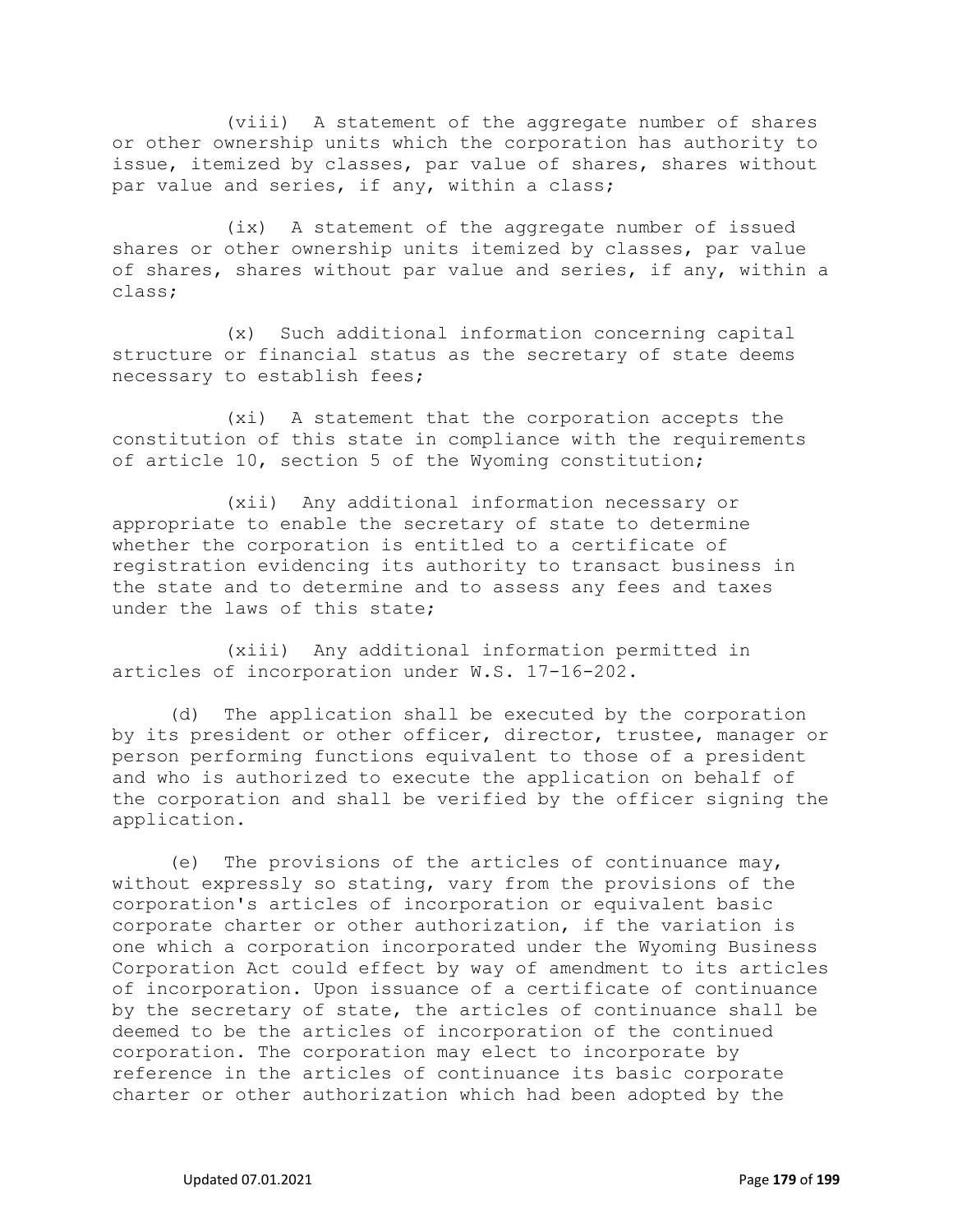corporation in the foreign jurisdiction, in order to permit the same to continue to act as the articles of incorporation of the corporation, provided, however, that such basic corporate charter or other authorization shall be deemed amended to the extent necessary to make the same conform to the laws of Wyoming and to the provisions of the articles of continuance.

(f) Except for the purpose of W.S. 16-6-101 through 16-6- 118, the existence of any corporation heretofore or hereafter issued a certificate of continuation under this act shall be deemed to have commenced on the date the corporation commenced its existence in the jurisdiction in which the corporation was first formed, incorporated or otherwise came into being. The laws of Wyoming shall apply to a corporation continuing under this act to the same extent as if the corporation had been incorporated under the laws of Wyoming from and after the issuance of a certificate of continuation under this act by the secretary of state to the corporation. When a foreign corporation is continued as a corporation under this act, such continuance shall not affect the corporation's ownership of its property or liability for any existing obligations, causes of action, claims, pending or threatened prosecutions or civil or administrative actions, convictions, rulings, orders, judgments, or any other characteristics or aspects of the corporation and its existence.

(g) A share of stock of a foreign corporation issued before the corporation's continuance in Wyoming is deemed to have been issued in compliance with the Wyoming Business Corporation Act and the provisions of the articles of continuance, irrespective of whether the share is fully paid and nonassessable, and irrespective of any designation, rights, privileges, restrictions or conditions set out on or referred to in the certificate representing the share, and irrespective of whether the certificate is in registered or bearer form. Continuance under this act does not deprive a stockholder of any right or privilege that he claims under, or relieve the stockholder of any liability in respect of, an issued share.

(h) As used in this section, the term "corporation" shall include any incorporated organization, foundation, trust, association, or similar entity which appears to the secretary of state to possess characteristics sufficiently similar to those of a corporation organized under the Wyoming Business Corporation Act.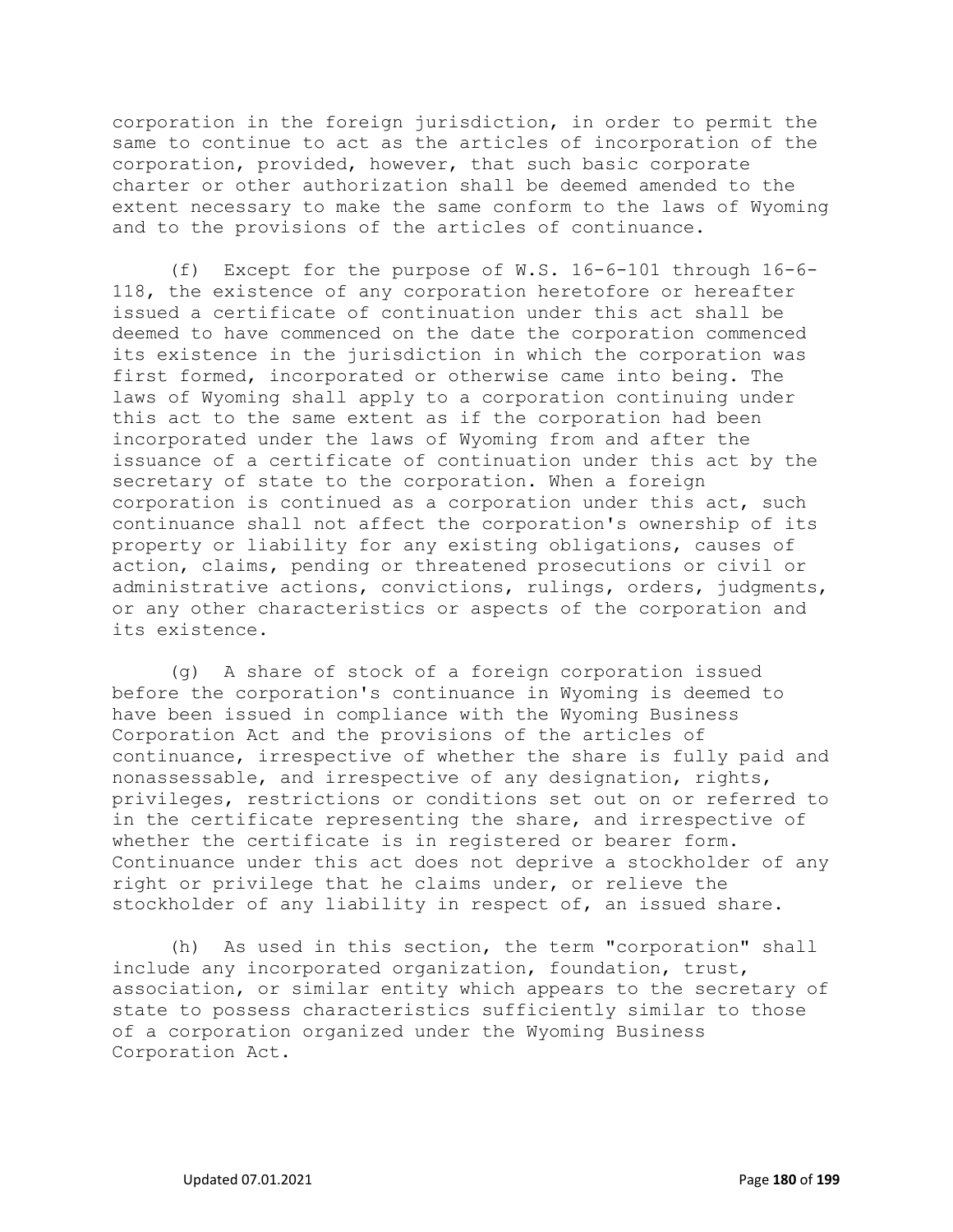(j) This act applies to all corporations continued in Wyoming on the effective date of this act. The repeal of any statute or part thereof by this act shall have such effect as is provided in W.S. 17-16-1703.

CHAPTER 3 - PRACTICE OF PROFESSIONS BY CORPORATIONS

# **17-3-101. Practice of profession through licensed stockholder or employee authorized.**

A corporation organized under the Wyoming Business Corporation Act or the Wyoming Statutory Close Corporation Supplement, whose capital stock is owned exclusively by a person or persons licensed to practice a profession by the state of Wyoming or by an agency, office or instrumentality authorized by the laws of Wyoming to license individuals for the practice of such profession, may, by and through the person or persons of such licensed stockholder or stockholders, or licensed employees, practice and offer professional services in such profession.

## **17-3-102. Licensed stockholder or employee subject to certain requirements.**

No corporation may offer professional services or practice a profession except by and through the person or persons of its licensed stockholder or stockholders, or licensed employees, each of whom shall retain his professional license in good standing, and shall remain as fully liable and responsible for his professional activities, and subject to all rules, regulations, standards and requirements pertaining thereto, as though practicing individually rather than in a corporation.

# **17-3-103. Words or initials to be contained in corporate name.**

The corporate name of every professional corporation shall contain either the words "A Professional Corporation" or the capital initials "P.C.". These words or initials shall be the last word of the name of the professional corporation.

# **17-3-104. Language to be contained in articles of incorporation; location.**

The articles of incorporation of a professional practice corporation incorporated after the date of this act shall contain the following language: "All shareholders of the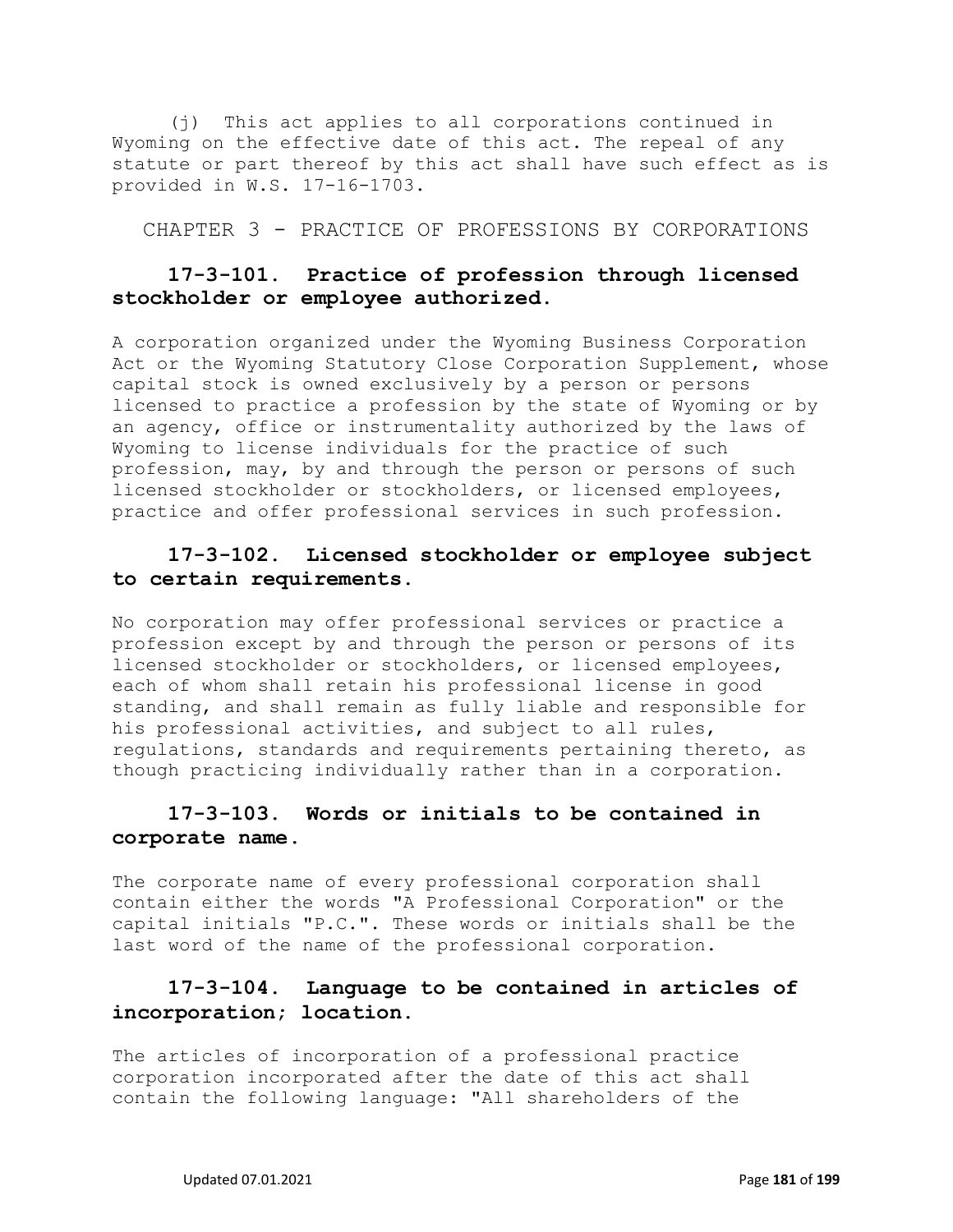corporation are, and will continually be, licensed in the profession for which the corporation is formed, and no professional service will be offered by the corporation except by or under the supervision of licensed stockholders or licensed employees." This language shall be inserted in the articles immediately after the provisions pertaining to the aggregate number of shares which the corporation is authorized to issue.

CHAPTER 17 - CLOSE CORPORATION SUPPLEMENT

ARTICLE 1 - PROVISIONS

### **17-17-101. Short title.**

This chapter shall be known and may be cited as the "Wyoming Statutory Close Corporation Supplement."

# **17-17-102. Application of Wyoming Business Corporation Act and the provisions of W.S. 17-3-101 through 17-3-104.**

(a) The Wyoming Business Corporation Act applies to statutory close corporations to the extent not inconsistent with the provisions of this chapter.

(b) This chapter applies to a professional corporation organized under W.S. 17-3-101 through 17-3-104 whose articles of incorporation contain the statement required by W.S. 17-17- 103(a), except insofar as W.S. 17-3-101 through 17-3-104 contain inconsistent provisions.

(c) This chapter does not repeal or modify any statute or rule of law that is or would apply to a corporation that is organized under the Wyoming Business Corporation Act and the provisions of W.S. 17-3-101 through 17-3-104 and that does not elect to become a statutory close corporation under W.S. 17-17- 103.

# **17-17-103. Definition and election of statutory close corporation status.**

(a) A statutory close corporation is a corporation whose articles of incorporation contain a statement that the corporation is a statutory close corporation.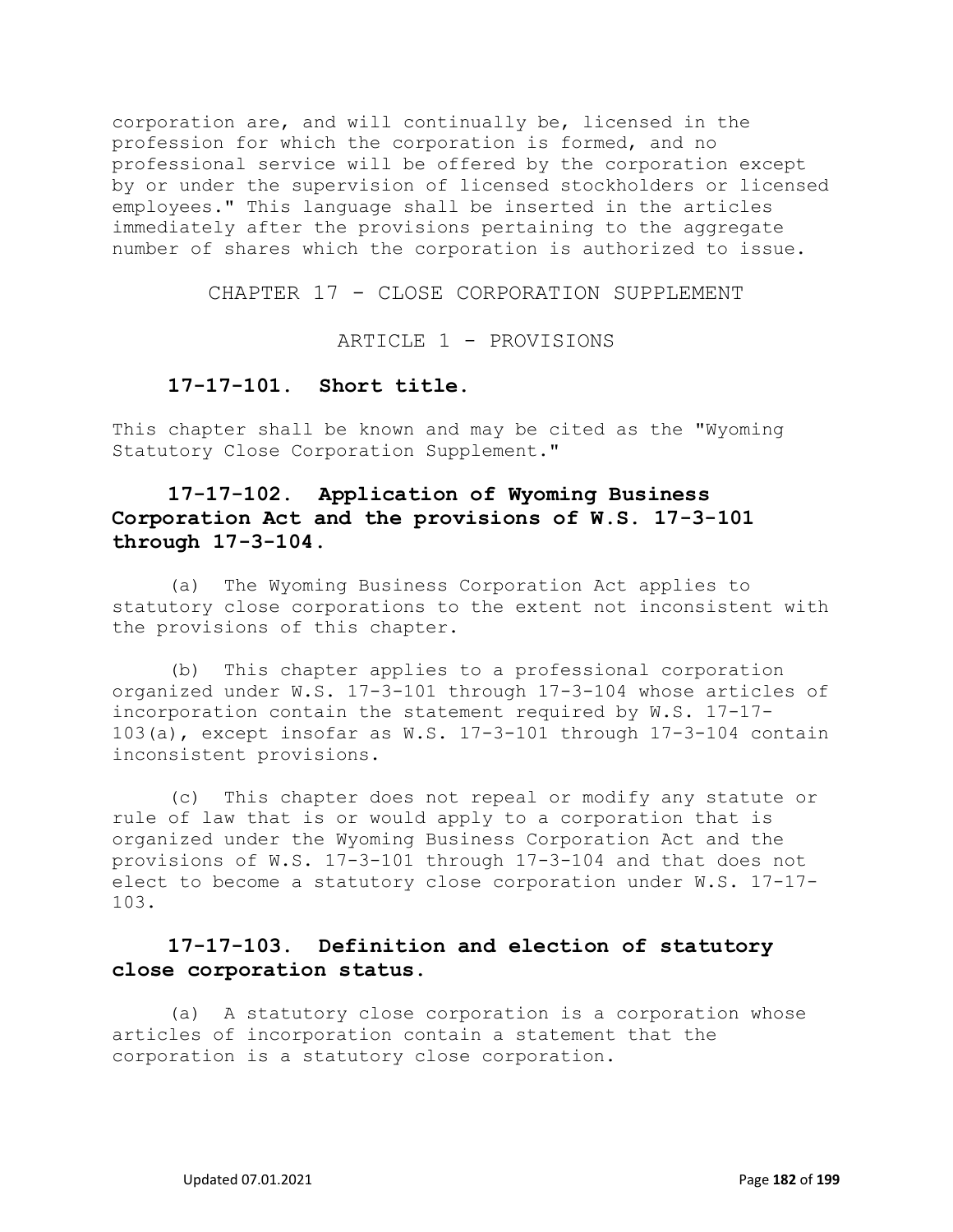(b) A corporation having thirty-five (35) or fewer shareholders may become a statutory close corporation by amending its articles of incorporation to include the statement required by subsection (a) of this section. For corporations formed prior to January 1, 1990, the amendment shall be approved by all of the holders of the votes of each class or series of shares of the corporation, whether or not otherwise entitled to vote on amendments. For corporations formed on or after January 1, 1990, the amendment must be approved by the holders of at least two-thirds (2/3) of the votes of each class or series of shares of the corporation, voting as separate voting groups, whether or not otherwise entitled to vote on amendments. If the amendment is adopted, a shareholder who voted against the amendment is entitled to assert dissenters' rights under W.S. 17-16-1301 through 17-16-1331.

## **17-17-110. Notice of statutory close corporations status on issued shares.**

(a) The following statement must appear conspicuously on each share certificate issued by a statutory close corporation:

The rights of shareholders in a statutory close corporation may differ materially from the rights of shareholders in other corporations. Copies of the articles of incorporation and bylaws, shareholders' agreements, and other documents, any of which may restrict transfers and affect voting and other rights, may be obtained by a shareholder on written request to the corporation.

(b) Within a reasonable time after the issuance or transfer of uncertificated shares, the corporation shall send to the shareholders a written notice containing the information required by subsection (a) of this section.

(c) The notice required by this section satisfies all requirements of this chapter and of W.S. 17-16-627 that notice of share transfer restrictions be given.

(d) A person claiming an interest in shares of a statutory close corporation which has complied with the notice requirement of this section is bound by the documents referred to in the notice. A person claiming an interest in shares of a statutory close corporation which has not complied with the notice requirement of this section is bound by any documents of which he, or a person through whom he claims, has knowledge or notice.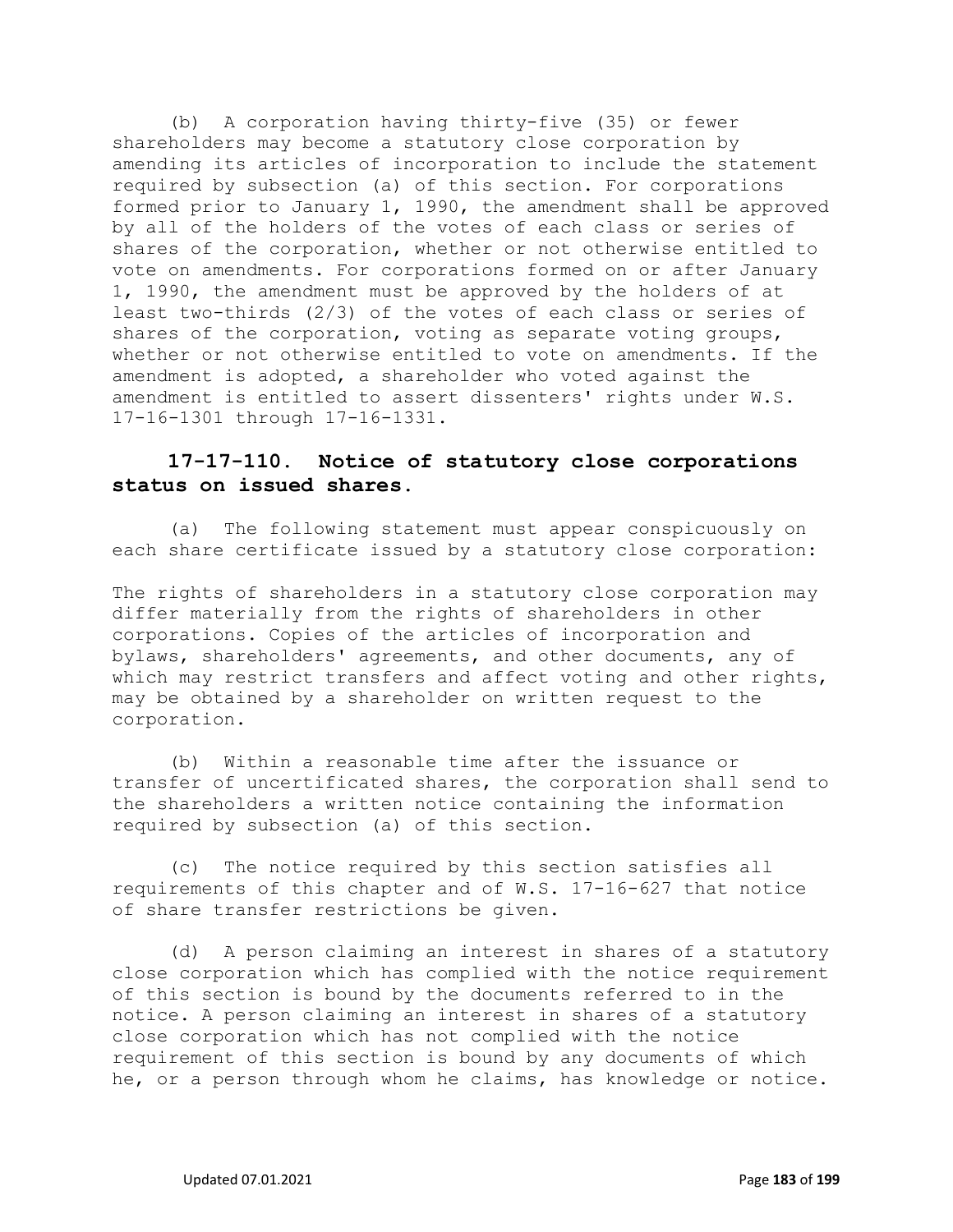(e) A corporation shall provide to any shareholder upon his written request and without charge copies of provisions that restrict transfer or affect voting or other rights of shareholders appearing in articles of incorporation, bylaws, or shareholders' or voting trust agreements filed with the corporation.

### **17-17-111. Share transfer prohibition.**

(a) An interest in shares of a statutory close corporation may not be voluntarily or involuntarily transferred, by operation of law or otherwise, except to the extent permitted by the articles of incorporation or under W.S. 17-17-112 or pursuant to a buy-sell agreement entered into by all the shareholders.

(b) Except to the extent the articles of incorporation provide otherwise, this section does not apply to a transfer:

(i) To the corporation or to any other holder of the same class or series of shares;

(ii) To members of the shareholder's immediate family, or to a trust, all of whose beneficiaries are members of the shareholder's immediate family, which immediate family consists of his spouse, parents, lineal descendants, including adopted children and stepchildren, and the spouse of any lineal descendant, and brothers and sisters;

(iii) That has been approved in writing by all of the holders of the corporation's shares having general voting rights;

(iv) To a personal representative upon the death of a shareholder or to a trustee or receiver as the result of a bankruptcy, insolvency, dissolution or similar proceeding brought by or against a shareholder;

(v) By merger, consolidation or share exchange under W.S. 17-16-1101 through 17-16-1114, or an exchange of existing shares for other shares of a different class or series in the corporation;

(vi) By a pledge as collateral for a loan that does not grant the pledgee any voting rights possessed by the pledgor; or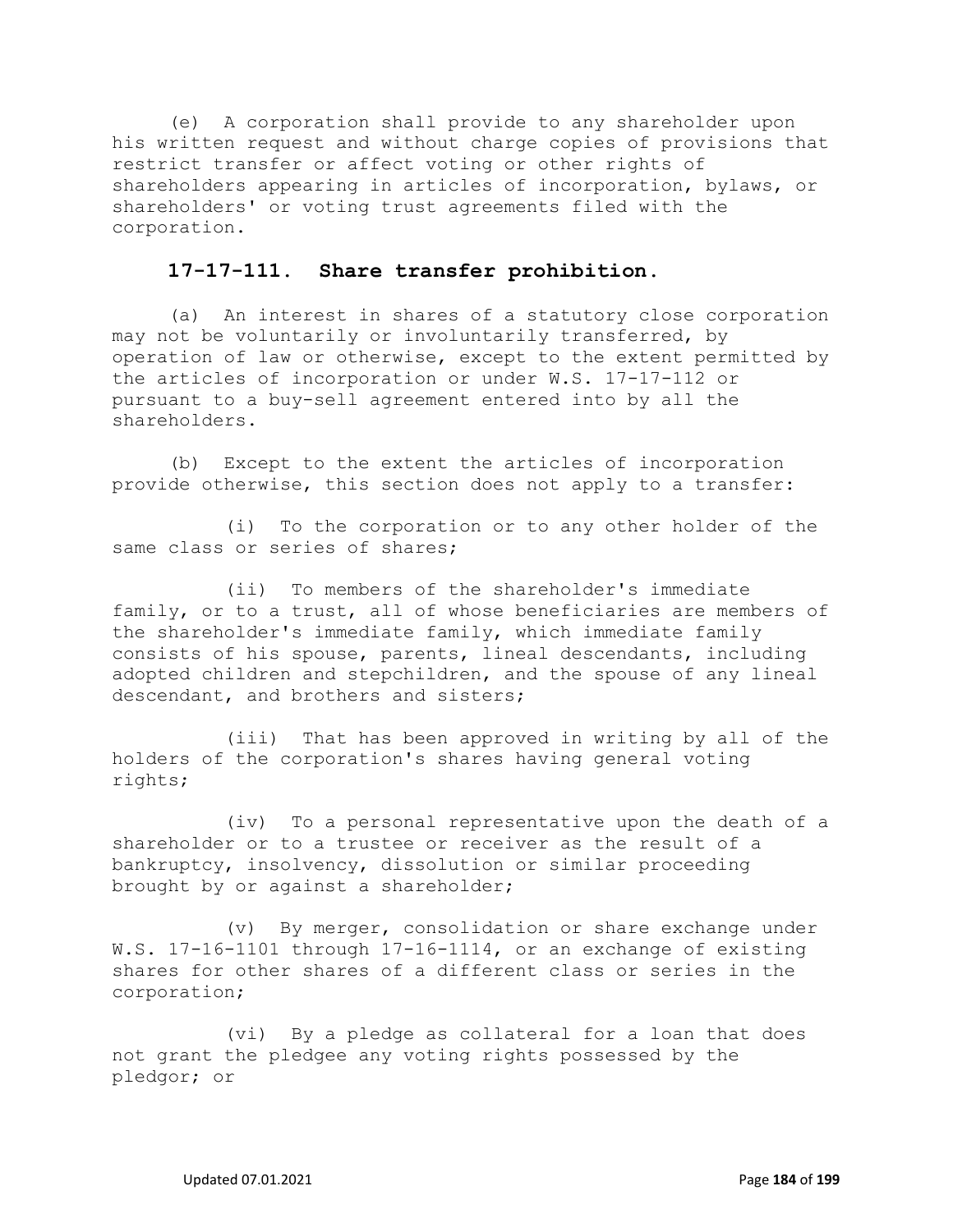(vii) Made after termination of the corporation's status as a statutory close corporation.

## **17-17-112. Share transfer after first refusal by corporation.**

(a) A person desiring to transfer shares of a statutory close corporation subject to the transfer prohibition of W.S. 17-17-111 must first offer them to the corporation by obtaining an offer to purchase the shares for cash from a third person who is eligible to purchase the shares under subsection (b) of this section. The offer by the third person must be in writing and state the offeror's name and address, the number and class, or series, of shares offered, the offering price per share, and the other terms of the offer.

(b) A third person is eligible to purchase the shares if:

(i) He is eligible to become a qualified shareholder under any federal or state tax statute the corporation has adopted and he agrees in writing not to terminate his qualification without the approval of the remaining shareholders; and

(ii) His purchase of the shares will not impose a personal holding company tax or similar federal or state penalty tax on the corporation.

(c) The person desiring to transfer shares shall deliver the offer to the corporation, and by doing so offers to sell the shares to the corporation on the terms of the offer. Within twenty (20) days after the corporation receives the offer, the corporation shall call a special shareholders' meeting, to be held not more than forty (40) days after the call, to decide whether the corporation should purchase all, but not less than all, of the offered shares. The offer must be approved by the affirmative vote of the holders of a majority of votes entitled to be cast at the meeting, excluding votes in respect of the shares covered by the offer.

(d) The corporation must deliver to the offering shareholder written notice of acceptance within seventy-five (75) days after receiving the offer or the offer is rejected. If the corporation makes a counteroffer, the shareholder must deliver to the corporation written notice of acceptance within fifteen (15) days after receiving the counteroffer or the counteroffer is rejected. If the corporation accepts the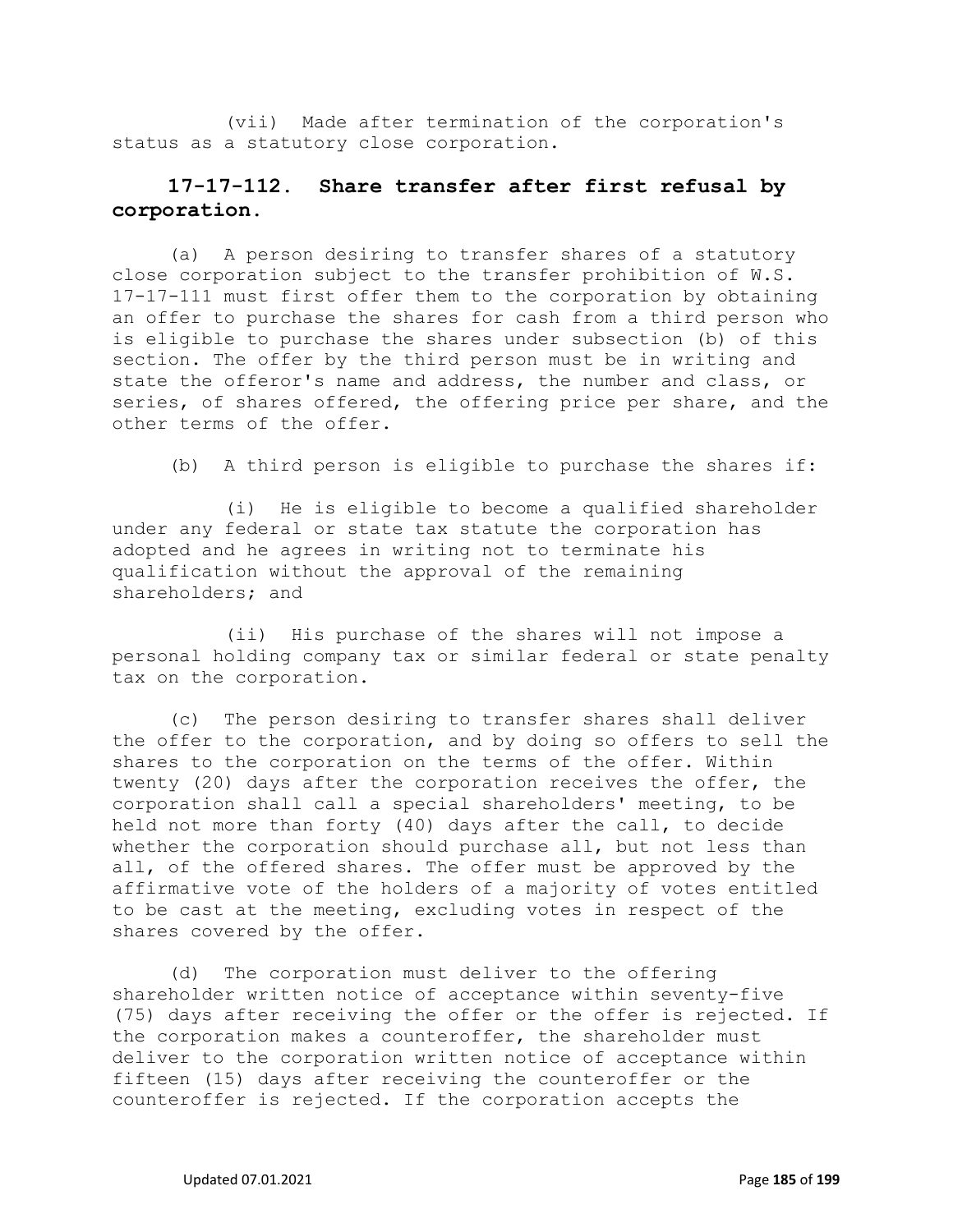original offer or the shareholder accepts the corporation's counteroffer, the shareholder shall deliver to the corporation duly endorsed certificates for the shares, or instruct the corporation in writing to transfer the shares if uncertificated, within twenty (20) days after the effective date of the notice of acceptance. The corporation may specifically enforce the shareholder's delivery or instruction obligation under this subsection.

(e) A corporation accepting an offer to purchase shares under this section may allocate some or all of the shares to one (1) or more of its shareholders or to other persons if all the shareholders voting in favor of the purchase approve the allocation. If the corporation has more than one (1) class or series of shares, however, the remaining holders of the class or series of shares being purchased are entitled to a first option to purchase the shares not purchased by the corporation in proportion to their shareholdings or in some other proportion agreed to by all the shareholders participating in the purchase.

(f) If an offer to purchase shares under this section is rejected, the offering shareholder, for a period of one hundred twenty (120) days after the corporation received his offer, is entitled to transfer to the third person offeror all, but not less than all, of the offered shares in accordance with the terms of his offer to the corporation.

# **17-17-113. Attempted share transfer in breach of prohibition.**

(a) An attempt to transfer shares in a statutory close corporation in violation of a prohibition against transfer binding on the transferee is ineffective.

(b) An attempt to transfer shares in a statutory close corporation in violation of a prohibition against transfer that is not binding on the transferee, either because the notice required by W.S. 17-17-110 was not given or because the prohibition is held unenforceable by a court, gives the corporation an option to purchase the shares from the transferee for the same price and on the same terms that he purchased them. To exercise its option, the corporation must give the transferee written notice within thirty (30) days after they are presented for registration in the transferee's name. The corporation may specifically enforce the transferee's sale obligation upon exercise of its purchase option.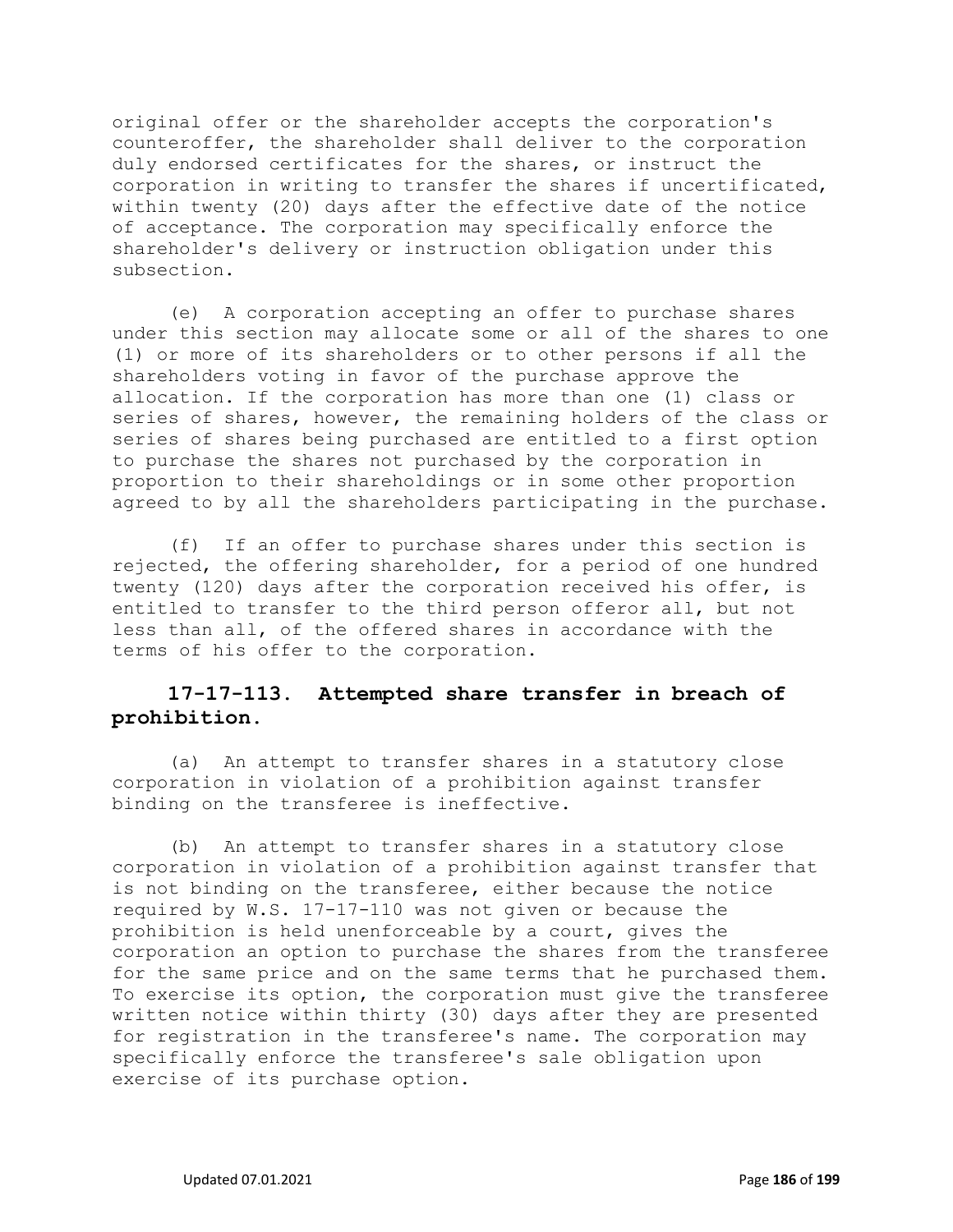### **17-17-114. Compulsory purchase of shares after death of shareholder.**

(a) This section, and  $W.S. 17-17-115$  through  $17-17-117$ , apply to a statutory close corporation only if so provided in its articles of incorporation. If these sections apply, the personal representative of the estate or the surviving joint tenant of a deceased shareholder may require the corporation to purchase or cause to be purchased all, but not less than all, of the decedent's shares or jointly owned shares or to be dissolved.

(b) The provisions of  $W.S. 17-17-115$  through  $17-17-117$  may be modified only if the modification is set forth or referred to in the articles of incorporation.

(c) An amendment to the articles of incorporation to provide for application of W.S. 17-17-115 through 17-17-117, or to modify or delete the provisions of these sections, must be approved by the holders of at least two-thirds (2/3) of the votes of each class or series of shares of the statutory close corporation, voting as separate voting groups, whether or not otherwise entitled to vote on amendments. If the corporation has no shareholders when the amendment is proposed, it must be approved by at least two-thirds (2/3) of the subscribers for shares, if any, or, if none, by all of the incorporators.

(d) A shareholder who votes against an amendment to modify or delete the provisions of W.S. 17-17-115 through 17-17-117 is entitled to dissenters' rights under W.S. 17-16-1301 through 17- 16-1331 if the amendment upon adoption terminates or substantially alters his existing rights under these sections to have his shares purchased.

(e) A shareholder may waive his and his estate's rights under W.S. 17-17-115 through 17-17-117 by a signed writing.

(f) W.S. 17-17-115 through 17-17-117 do not prohibit any other agreement providing for the purchase of shares upon a shareholder's death, nor do they prevent a shareholder from enforcing any remedy he has independent of these sections.

### **17-17-115. Exercise of compulsory purchase right.**

(a) A person entitled and desiring to exercise the compulsory purchase right described in W.S. 17-17-114 must deliver a written notice to the corporation, within one hundred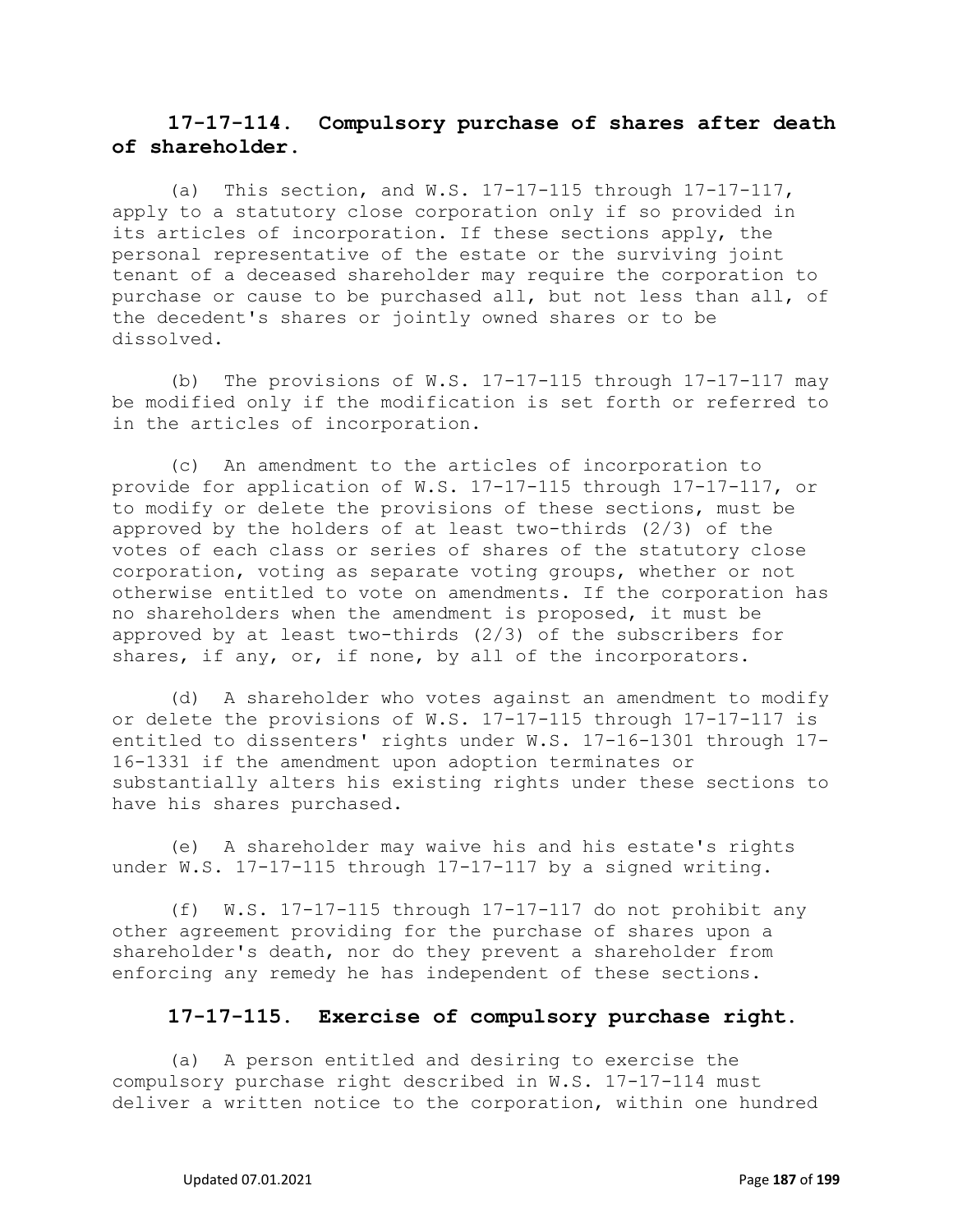twenty (120) days after the death of the shareholder, describing the number and class or series of shares beneficially owned by the decedent and requesting that the corporation offer to purchase the shares.

(b) Within twenty (20) days after the effective date of the notice, the corporation shall call a special shareholders' meeting, to be held not more than forty (40) days after the call, to decide whether the corporation should offer to purchase the shares. A purchase offer must be approved by the affirmative vote of the holders of a majority of votes entitled to be cast at the meeting, excluding votes in respect of the shares covered by the notice.

(c) The corporation must deliver a purchase offer to the person requesting it within seventy-five (75) days after the effective date of the request notice. A purchase offer must be accompanied by the corporation's balance sheet as of the end of a fiscal year ending not more than sixteen (16) months before the effective date of the request notice, an income statement for that year, a statement of changes in shareholders' equity for that year, and the latest available interim financial statements, if any. The person must accept the purchase offer in writing within fifteen (15) days after receiving it or the offer is rejected.

(d) A corporation agreeing to purchase shares under this section may allocate some or all of the shares to one (1) or more of its shareholders or to other persons if all the shareholders voting in favor of the purchase offer approve the allocation. If the corporation has more than one (1) class or series of shares, however, the remaining holders of the class or series of shares being purchased are entitled to a first option to purchase the shares not purchased by the corporation in proportion to their shareholdings or in some other proportion agreed to by all the shareholders participating in the purchase.

(e) If price and other terms of a compulsory purchase of shares are fixed or are to be determined by the articles of incorporation, bylaws, or a written agreement, the price and terms so fixed or determined govern the compulsory purchase unless the purchaser defaults, in which event the buyer is entitled to commence a proceeding for dissolution under W.S. 17- 17-116.

#### **17-17-116. Court action to compel purchase.**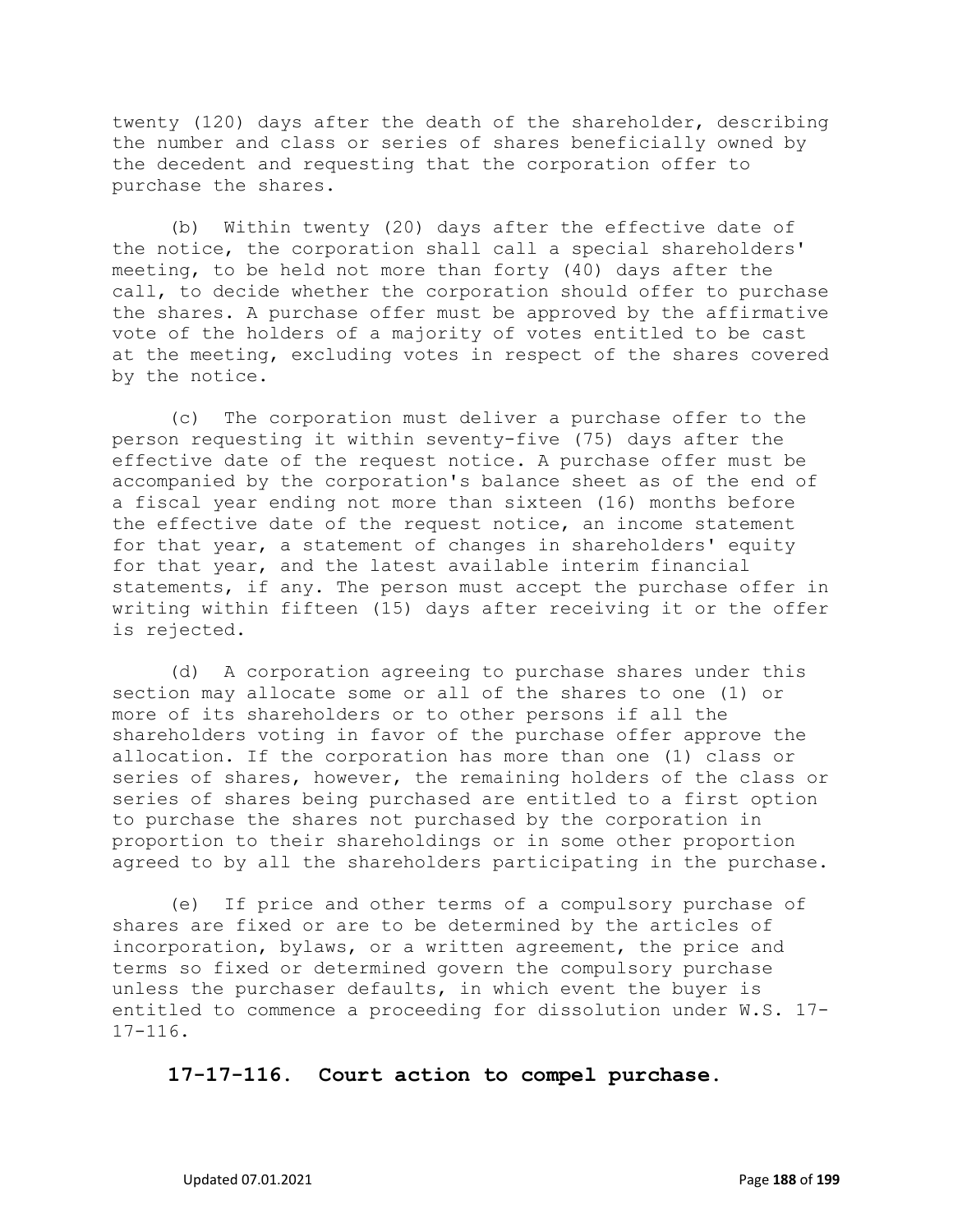(a) If an offer to purchase shares made under W.S. 17-17- 115 is rejected, or if no offer is made, the person exercising the compulsory purchase right may commence a proceeding against the corporation to compel the purchase in the district court of the county where the corporation's principal office, or, if none in this state, its registered office, is located. The corporation at its expense shall notify in writing all of its shareholders, and any other person the court directs, of the commencement of the proceeding. The jurisdiction of the court in which the proceeding is commenced under this subsection is plenary and exclusive.

(b) The court shall determine the fair value of the shares subject to compulsory purchase in accordance with the standards set forth in W.S. 17-17-142 together with terms for the purchase. Upon making these determinations the court shall order the corporation to purchase or cause the purchase of the shares or empower the person exercising the compulsory purchase right to have the corporation dissolved.

(c) After the purchase order is entered, the corporation may petition the court to modify the terms of purchase and the court may do so if it finds that changes in the financial or legal ability of the corporation or other purchaser to complete the purchase justify a modification.

(d) If the corporation or other purchaser does not make a payment required by the court's order within thirty (30) days of its due date, the seller may petition the court to dissolve the corporation and, absent a showing of good cause for not making the payment, the court shall do so.

(e) A person making a payment to prevent or cure a default by the corporation or other purchaser is entitled to recover the payment from the defaulter.

### **17-17-117. Court costs and other expenses.**

(a) The court in a proceeding commenced under W.S. 17-17- 116 shall determine the total costs of the proceeding, including the reasonable compensation and expenses of appraisers appointed by the court and of counsel and experts employed by the parties. Except as provided in subsection (b) of this section, the court shall assess these costs equally against the corporation and the party exercising the compulsory purchase right.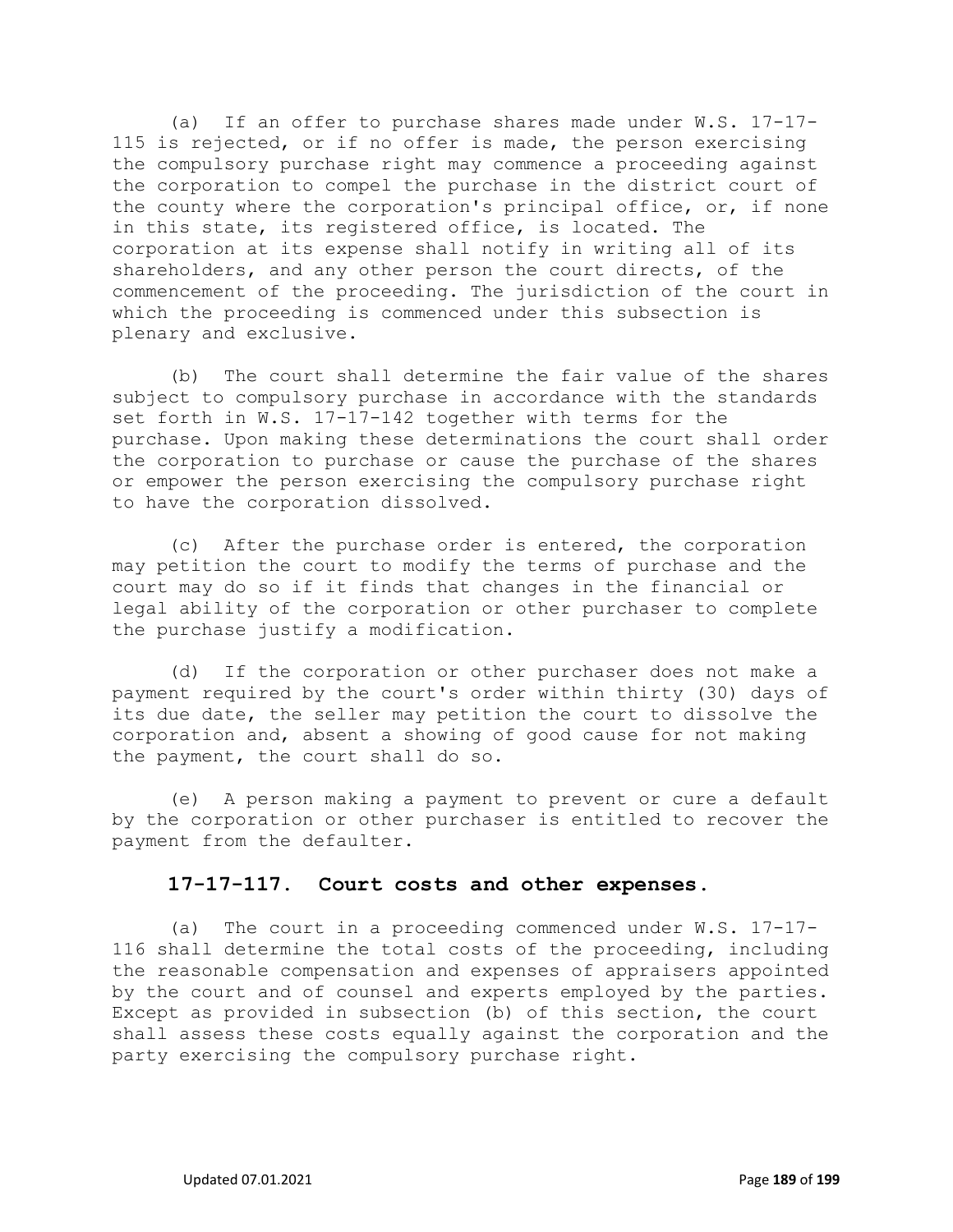(b) The court may assess all or a portion of the total costs of the proceeding:

(i) Against the person exercising the compulsory purchase right if the court finds that the fair value of the shares does not substantially exceed the corporation's last purchase offer made before commencement of the proceeding and that the person's failure to accept the offer was arbitrary, or otherwise not in good faith; or

(ii) Against the corporation if the court finds that the fair value of the shares substantially exceeds the corporation's last sale offer made before commencement of the proceeding and that the offer was arbitrary, or otherwise not made in good faith.

### **17-17-120. Shareholder agreements.**

(a) All the shareholders of a statutory close corporation may agree in writing to regulate the exercise of the corporate powers and the management of the business and affairs of the corporation or the relationship among the shareholders of the corporation.

(b) An agreement authorized by this section is effective although:

(i) It eliminates a board of directors;

(ii) It restricts the discretion or powers of the board or authorizes director proxies or weighted voting rights;

(iii) Its effect is to treat the corporation as a partnership; or

(iv) It creates a relationship among the shareholders or between the shareholders and the corporation that would otherwise be appropriate only among partners.

(c) If the corporation has a board of directors, an agreement authorized by this section restricting the discretion or powers of the board relieves directors of liability imposed by law, and imposes that liability on each person in whom the board's discretion or power is vested, to the extent that the discretion or powers of the board of directors are governed by the agreement.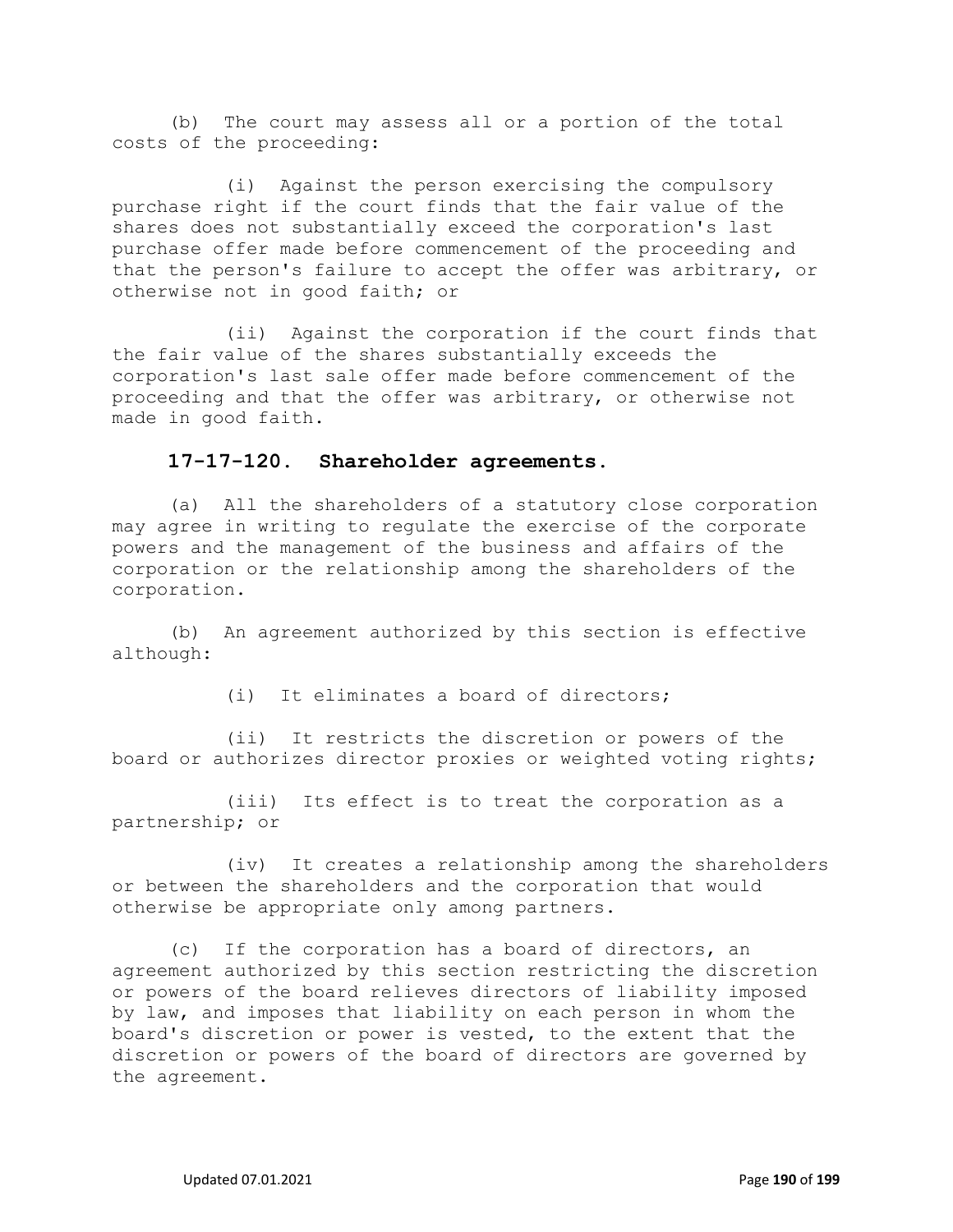(d) A provision eliminating a board of directors in an agreement authorized by this section is not effective unless the articles of incorporation contain a statement to that effect as required by W.S. 17-17-121.

(e) A provision entitling one (1) or more shareholders to dissolve the corporation under W.S. 17-17-133 is effective only if a statement of this right is contained in the articles of incorporation.

(f) To amend an agreement authorized by this section, all the shareholders must approve the amendment in writing unless the agreement provides otherwise.

(g) Subscribers for shares may act as shareholders with respect to an agreement authorized by this section if shares are not issued when the agreement was made.

(h) This section does not prohibit any other agreement between or among shareholders in a statutory close corporation.

#### **17-17-121. Elimination of board of directors.**

(a) A statutory close corporation may operate without a board of directors if its articles of incorporation contain a statement to that effect.

(b) An amendment to articles of incorporation eliminating a board of directors must be approved by all the shareholders of the corporation, whether or not otherwise entitled to vote on amendments, or if no shares have been issued, by all the subscribers for shares, if any, or if none, by all the incorporators.

(c) While a corporation is operating without a board of directors as authorized by subsection (a) of this section:

(i) All corporate powers shall be exercised by or under the authority of, and the business and affairs of the corporation managed under the direction of, the shareholders;

(ii) Unless the articles of incorporation provide otherwise:

(A) Action requiring director approval or both director and shareholder approval is authorized if approved by the shareholders; and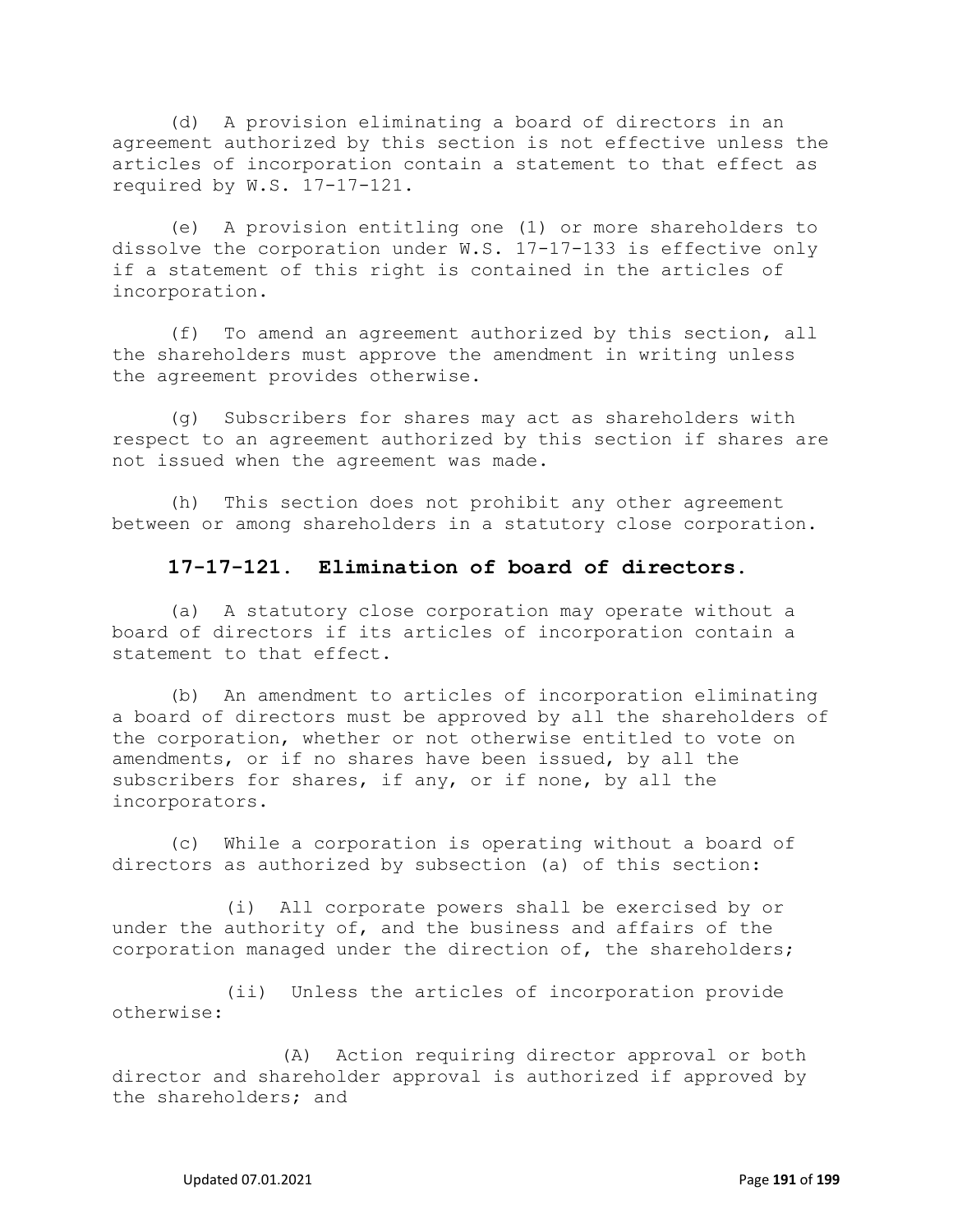(B) Action requiring a majority or greater percentage vote of the board of directors is authorized if approved by the majority or greater percentage of the votes of shareholders entitled to vote on the action.

(iii) A shareholder is not liable for his act or omission, although a director would be, unless the shareholder was entitled to vote on the action;

(iv) A requirement by a state or the United States that a document delivered for filing contain a statement that specified action has been taken by the board of directors is satisfied by a statement that the corporation is a statutory close corporation without a board of directors and that the action was approved by the shareholders; and

(v) The shareholders by resolution may appoint one (1) or more shareholders to sign documents as "designated directors."

(d) An amendment to articles of incorporation deleting the statement eliminating a board of directors must be approved by the holders of at least two-thirds (2/3) of the votes of each class or series of shares of the corporation, voting as separate voting groups, whether or not otherwise entitled to vote on amendments. The amendment must also specify the number, names and addresses of the corporation's directors or describe who will perform the duties of a board under W.S. 17-16-801.

### **17-17-122. Bylaws.**

(a) A statutory close corporation need not adopt bylaws if provisions required by law to be contained in bylaws are contained in either the articles of incorporation or a shareholder agreement authorized by W.S. 17-17-120.

(b) If a corporation does not have bylaws when its statutory close corporation status terminates under W.S. 17-17- 131, the corporation shall immediately adopt bylaws under W.S.  $17-16-206$ .

## **17-17-123. Annual meeting.**

(a) The annual meeting date for a statutory close corporation is the last business day of the third month following the close of the business year unless its articles of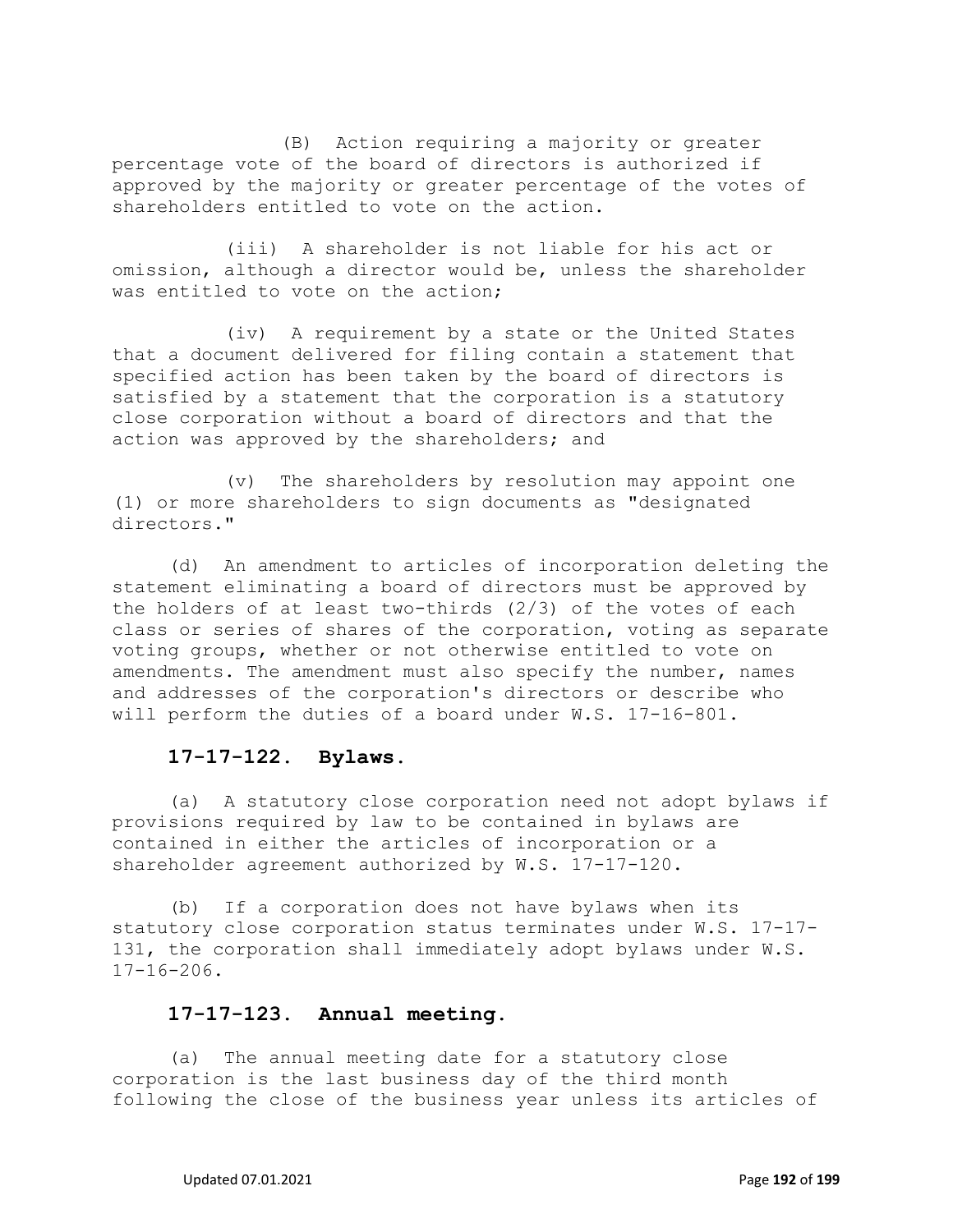incorporation, bylaws, or a shareholder agreement authorized by W.S. 17-17-120 fixes a different date.

(b) A statutory close corporation need not hold an annual meeting unless one (1) or more shareholders deliver written notice to the corporation requesting a meeting at least thirty (30) days before the meeting date determined under subsection (a) of this section.

# **17-17-124. Execution of documents in more than one capacity.**

Notwithstanding any law to the contrary, an individual who holds more than one (1) office in a statutory close corporation may execute, acknowledge or verify in more than one (1) capacity any document required to be executed, acknowledged or verified by the holders of two (2) or more offices.

### **17-17-125. Limited liability.**

The failure of a statutory close corporation to observe the usual corporate formalities or requirements relating to the exercise of its corporate powers or management of its business and affairs is not a ground for imposing personal liability on the shareholders for liabilities of the corporation.

## **17-17-130. Merger, consolidation, share exchange and sale of assets.**

(a) A plan of merger, consolidation or share exchange that:

(i) If effected would terminate statutory close corporation status must be approved by the holders of at least two-thirds (2/3) of the votes of each class or series of shares of the statutory close corporation, voting as separate voting groups, whether or not the holders are otherwise entitled to vote on the plan;

(ii) If effected would create the surviving or new corporation as a statutory close corporation must be approved by the holders of at least two-thirds (2/3) of the votes of each class or series of shares of the surviving corporation, voting as separate voting groups, whether or not the holders are otherwise entitled to vote on the plan.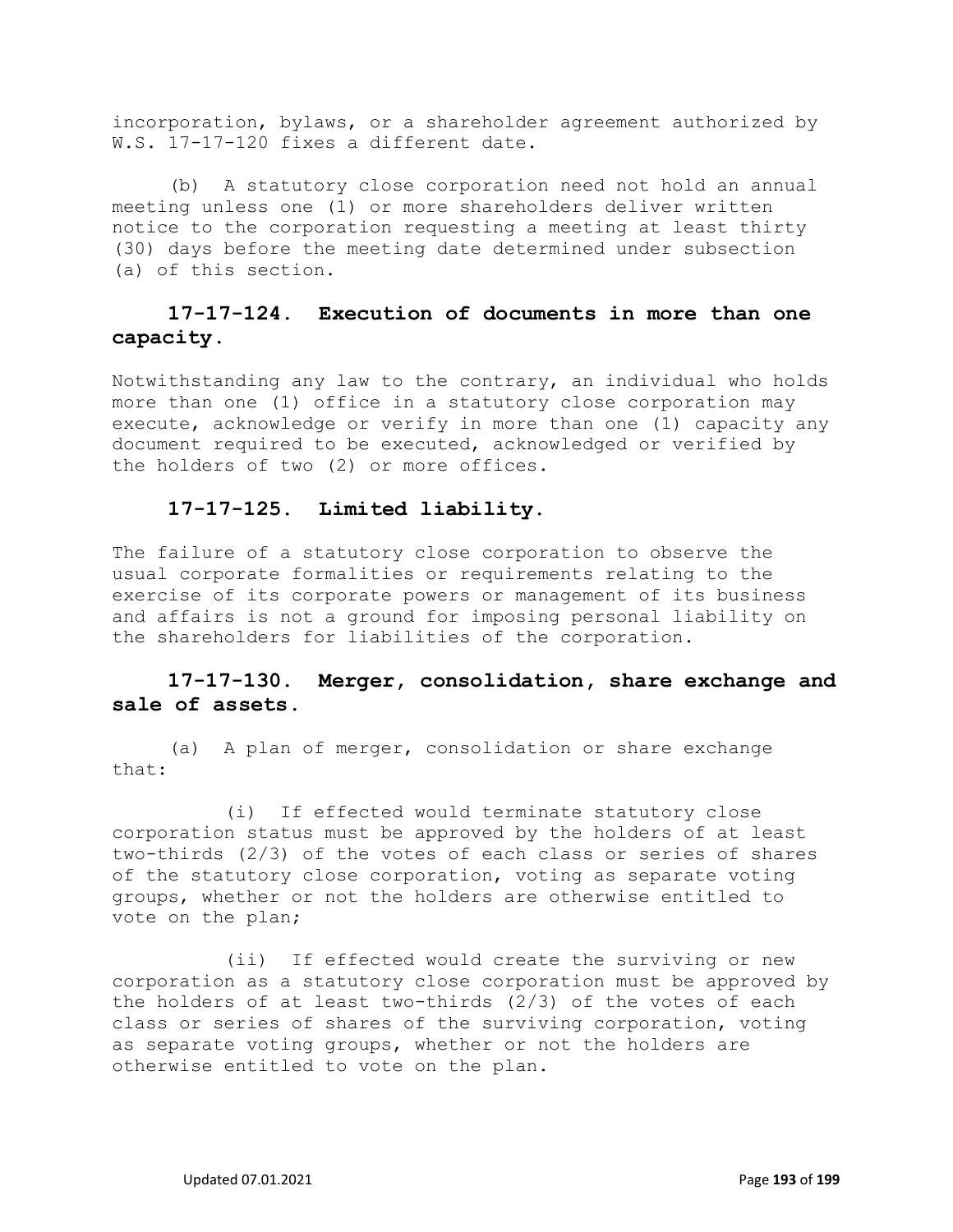(b) A sale, lease, exchange, mortgage, encumbrance or other disposition of all or substantially all of the property, with or without the good will, of a statutory close corporation, if not made in the usual and regular course of business, must be approved by the holders of at least two-thirds (2/3) of the votes of each class or series of shares of the corporation, voting as separate voting groups, whether or not the holders are otherwise entitled to vote on the transaction.

## **17-17-131. Termination of statutory close corporation status.**

(a) A statutory close corporation may terminate its statutory close corporation status by amending its articles of incorporation to delete the statement that it is a statutory close corporation. If the statutory close corporation has elected to operate without a board of directors under W.S. 17- 17-121, the amendment must either comply with W.S. 17-16-801 or delete the statement dispensing with the board of directors from its articles of incorporation.

(b) An amendment terminating statutory close corporation status must be approved by the holders of at least two-thirds (2/3) of the votes of each class or series of shares of the corporation, voting as separate voting groups, whether or not the holders are otherwise entitled to vote on amendments.

(c) If an amendment to terminate statutory close corporation status is adopted, each shareholder who voted against the amendment is entitled to assert dissenters' rights under W.S. 17-16-1301 through 17-16-1331.

# **17-17-132. Effect of termination of statutory close corporation status.**

(a) A corporation that terminates its status as a statutory close corporation is thereafter subject to all provisions of the Wyoming Business Corporation Act and, if incorporated under W.S. 17-3-101 through 17-3-104, to all provisions of those statutes.

(b) Termination of statutory close corporation status does not affect any right of a shareholder or of the corporation under an agreement or the articles of incorporation unless this chapter, the Wyoming Business Corporation Act, or another law of this state invalidates the right.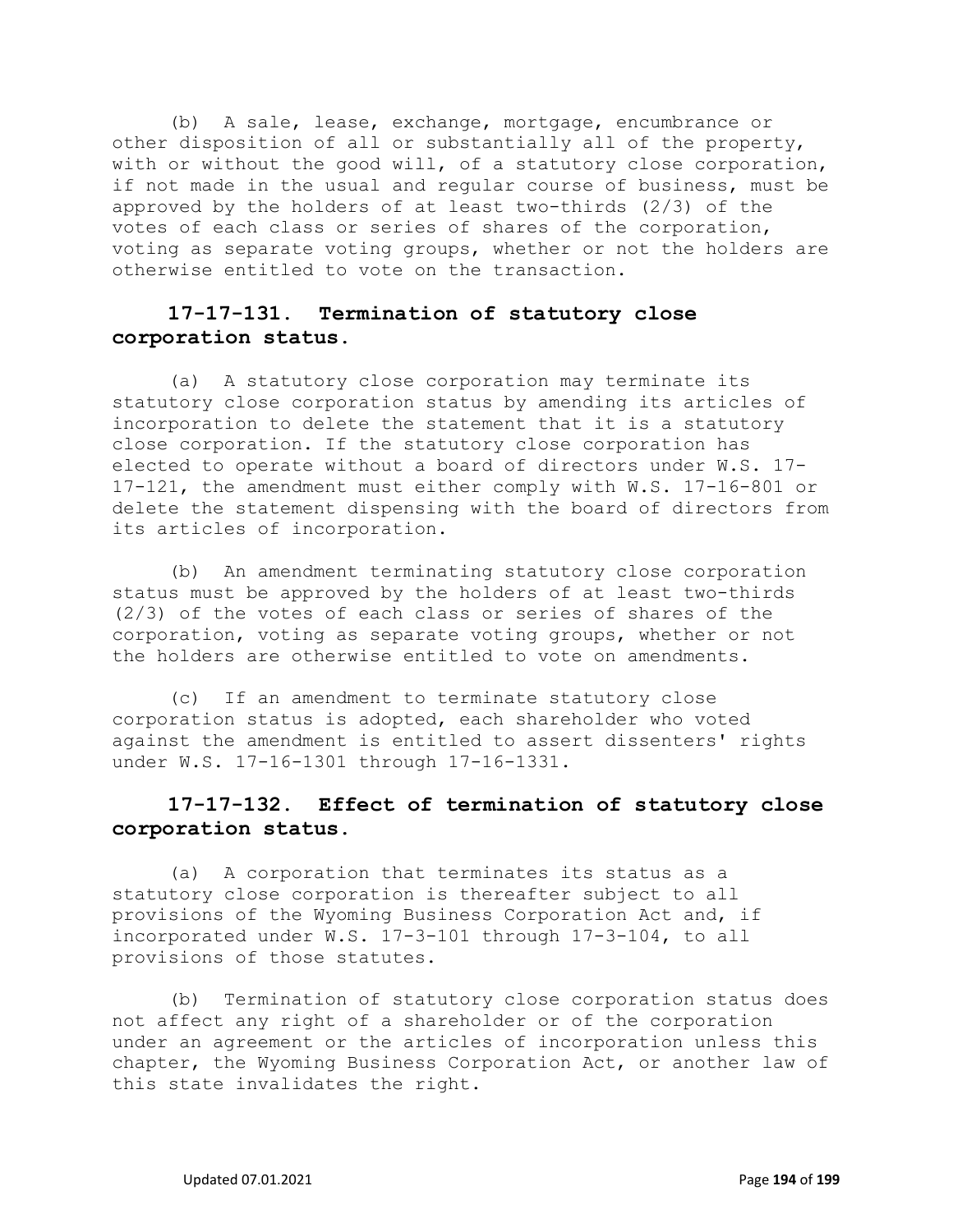## **17-17-133. Shareholder option to dissolve corporation.**

(a) The articles of incorporation of a statutory close corporation may authorize one (1) or more shareholders, or the holders of a specified number or percentage of shares of any class or series, to dissolve the corporation at will or upon the occurrence of a specified event or contingency. The shareholder or shareholders exercising this authority must give written notice of the intent to dissolve to all the other shareholders. Sixty (60) days after the effective date of the notice, the corporation shall begin to wind up and liquidate its business and affairs and file articles of dissolution under W.S. 17-16- 1403 through 17-16-1407.

(b) Unless the articles of incorporation provide otherwise, an amendment to the articles of incorporation to add, change or delete the authority to dissolve described in subsection (a) of this section must be approved by the holders of all the outstanding shares, whether or not otherwise entitled to vote on amendments, or if no shares have been issued, by all the subscribers for shares, if any, or if none, by all the incorporators.

#### **17-17-140. Court action to protect shareholders.**

(a) Subject to satisfying the conditions of subsections (c) and (d) of this section, a shareholder of a statutory close corporation may petition the district court for any of the relief described in W.S. 17-17-141 through 17-17-143 if:

(i) The directors or those in control of the corporation have acted, are acting, or will act in a manner that is illegal, oppressive, fraudulent or unfairly prejudicial to the petitioner, whether in his capacity as shareholder, director or officer of the corporation;

(ii) The directors or those in control of the corporation are deadlocked in the management of the corporation's affairs, the shareholders are unable to break the deadlock, and the corporation is suffering or will suffer irreparable injury or the business and affairs of the corporation can no longer be conducted to the advantage of the shareholders generally because of the deadlock; or

(iii) There exists one (1) or more grounds for judicial dissolution of the corporation under W.S. 17-16-1430.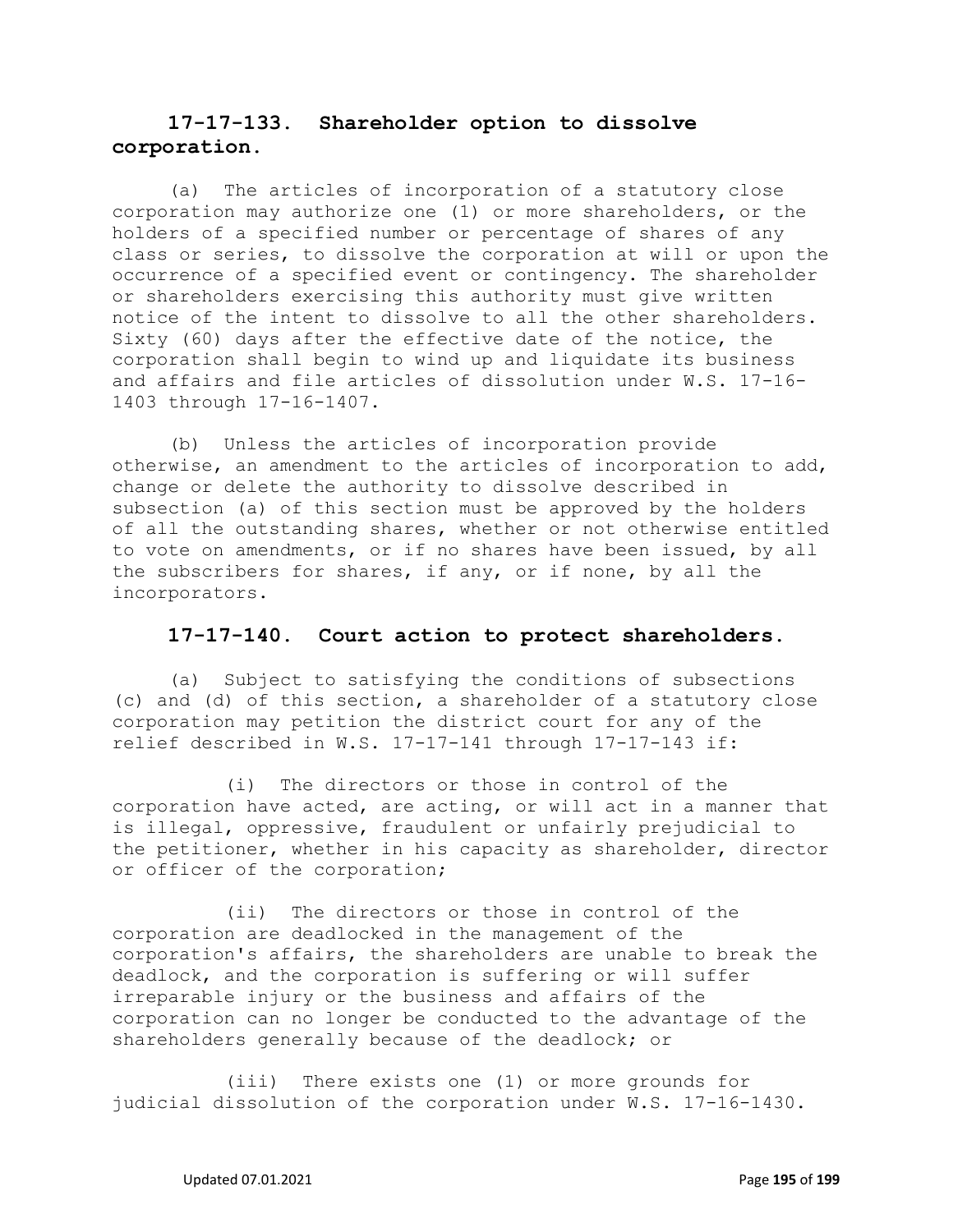(b) A shareholder must commence a proceeding under subsection (a) of this section in the district court of the county where the corporation's principal office, or, if none in this state, its registered office, is located. The jurisdiction of the court in which the proceeding is commenced is plenary and exclusive.

(c) If a shareholder has agreed in writing to pursue a nonjudicial remedy to resolve disputed matters, he may not commence a proceeding under this section with respect to the matters until he has exhausted the nonjudicial remedy.

(d) If a shareholder has dissenters' rights under this chapter or W.S. 17-16-1301 through 17-16-1331 with respect to proposed corporate action, he must commence a proceeding under this section before he is required to give notice of his intent to demand payment under W.S. 17-16-1321 or to demand payment under W.S. 17-16-1323 or the proceeding is barred.

(e) Except as provided in subsections (c) and (d) of this section, a shareholder's right to commence a proceeding under this section and the remedies available under W.S. 17-17-141 through 17-17-143 are in addition to any other right or remedy he may have.

#### **17-17-141. Ordinary relief.**

(a) If the court finds that one (1) or more of the grounds for relief described in W.S. 17-17-140(a) exist, it may order such relief as it deems appropriate including one (1) or more of the following types of relief:

(i) The performance, prohibition, alteration or setting aside of any action of the corporation or of its shareholders, directors, or officers or of any other party to the proceeding;

(ii) The cancellation or alteration of any provision in the corporation's articles of incorporation or bylaws;

(iii) The removal from office of any director or officer;

(iv) The appointment of any individual as a director or officer;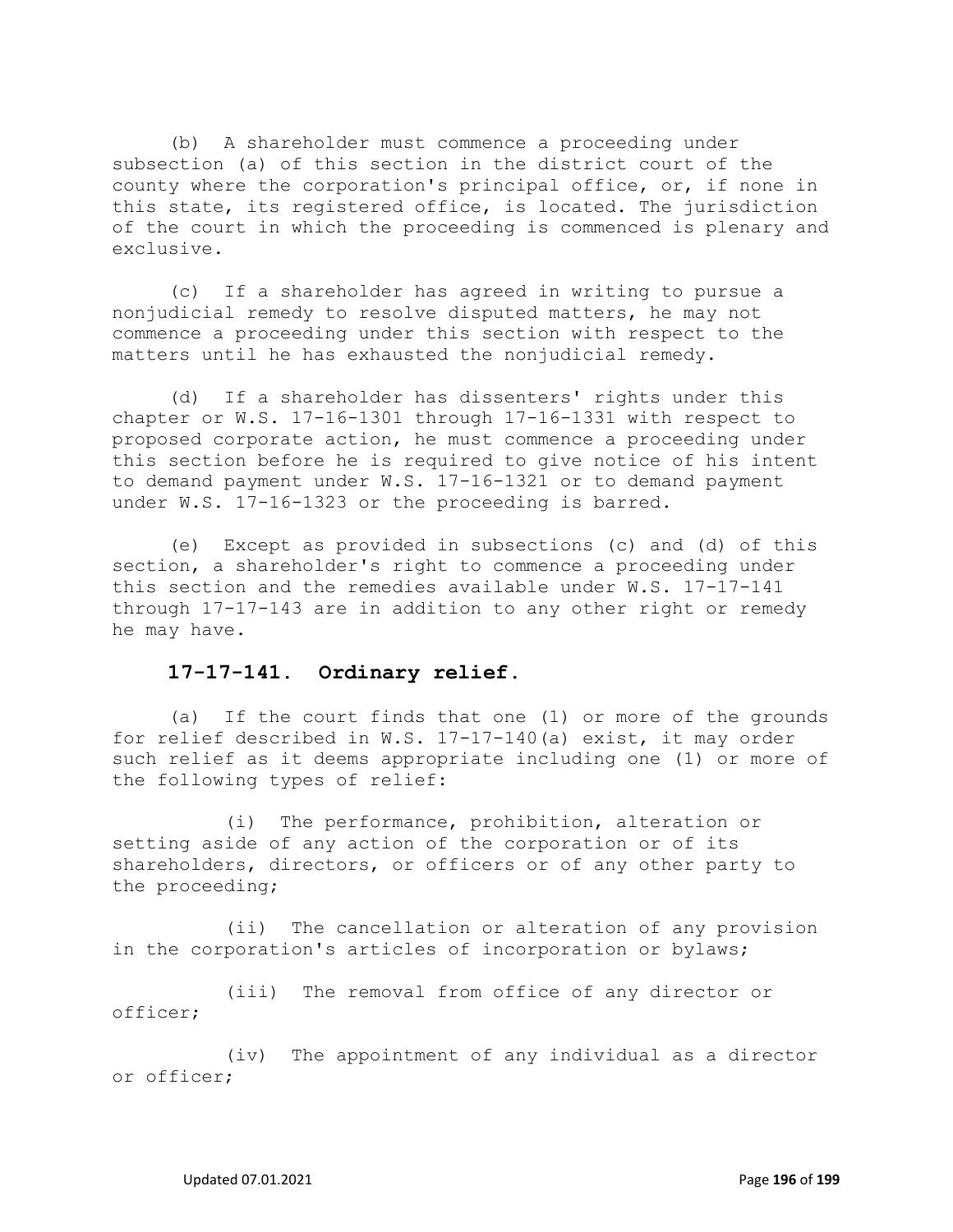(v) An accounting with respect to any matter in dispute;

(vi) The appointment of a custodian to manage the business and affairs of the corporation;

(vii) The appointment of a provisional director who has all the rights, powers and duties of a duly elected director to serve for the term and under the conditions prescribed by the court;

(viii) The payment of dividends; or

(ix) The award of damages to any aggrieved party.

(b) If the court finds that a party to the proceeding acted arbitrarily, or otherwise not in good faith, it may award one (1) or more other parties their reasonable expenses, including counsel fees and the expenses of appraisers or other experts, incurred in the proceeding.

#### **17-17-142. Extraordinary relief; share purchase.**

(a) If the court finds that the ordinary relief described in W.S. 17-17-141(a) is or would be inadequate or inappropriate, it may order the corporation dissolved under W.S. 17-17-143 unless the corporation or one (1) or more of its shareholders purchases all the shares of the shareholder for their fair value and on terms determined under subsection (b) of this section.

(b) If the court orders a share purchase, it shall:

(i) Determine the fair value of the shares, considering among other relevant evidence the going concern value of the corporation, any agreement among some or all of the shareholders fixing the price or specifying a formula for determining share value for any purpose, the recommendations of appraisers, if any, appointed by the court, and any legal constraints on the corporation's ability to purchase the shares;

(ii) Specify the terms of the purchase, including if appropriate terms for installment payments, subordination of the purchase obligation to the rights of the corporation's other creditors, security for a deferred purchase price, and a covenant not to compete or other restriction on the seller;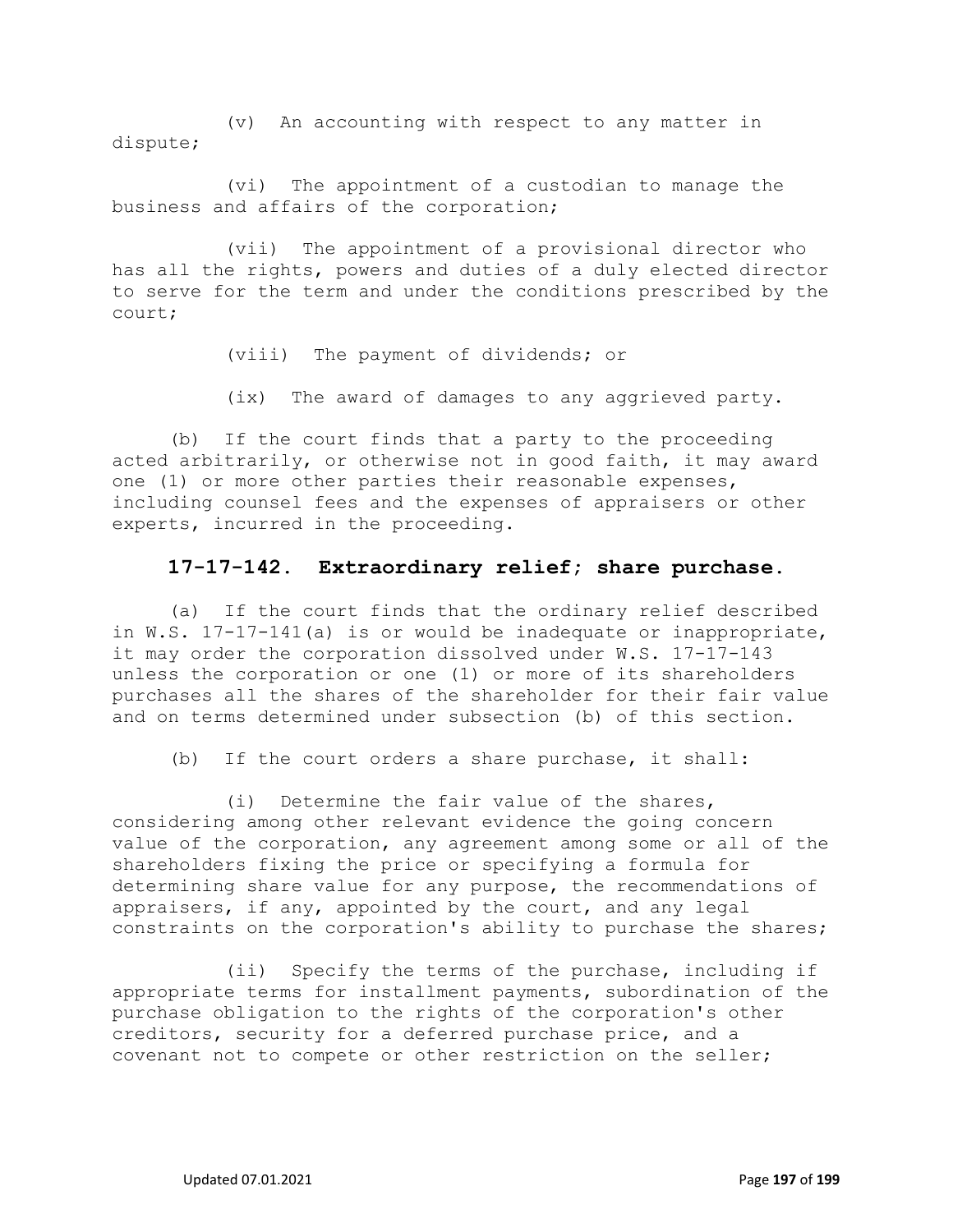(iii) Require the seller to deliver all his shares to the purchaser upon receipt of the purchase price or the first installment of the purchase price;

(iv) Provide that after the seller delivers his shares he has no further claim against the corporation, its directors, officers or shareholders, other than a claim to any unpaid balance of the purchase price and a claim under any agreement with the corporation or the remaining shareholders that is not terminated by the court; and

(v) Provide that if the purchase is not completed in accordance with the specified terms, the corporation is to be dissolved under W.S. 17-17-143.

(c) After the purchase order is entered, any party may petition the court to modify the terms of the purchase and the court may do so if it finds that changes in the financial or legal ability of the corporation or other purchaser to complete the purchase justify a modification.

(d) If the corporation is dissolved because the share purchase was not completed in accordance with the court's order, the selling shareholder has the same rights and priorities in the corporation's assets as if the sale had not been ordered.

### **17-17-143. Extraordinary relief; dissolution.**

(a) The court may dissolve the corporation if it finds:

(i) There are one (1) or more grounds for judicial dissolution under W.S. 17-16-1430; or

(ii) All other relief ordered by the court under W.S. 17-17-141 or 17-17-142 has failed to resolve the matters in dispute.

(b) In determining whether to dissolve the corporation, the court shall consider among other relevant evidence the financial condition of the corporation but may not refuse to dissolve solely because the corporation has accumulated earnings or current operating profits.

**17-17-150. Application to existing corporations.**